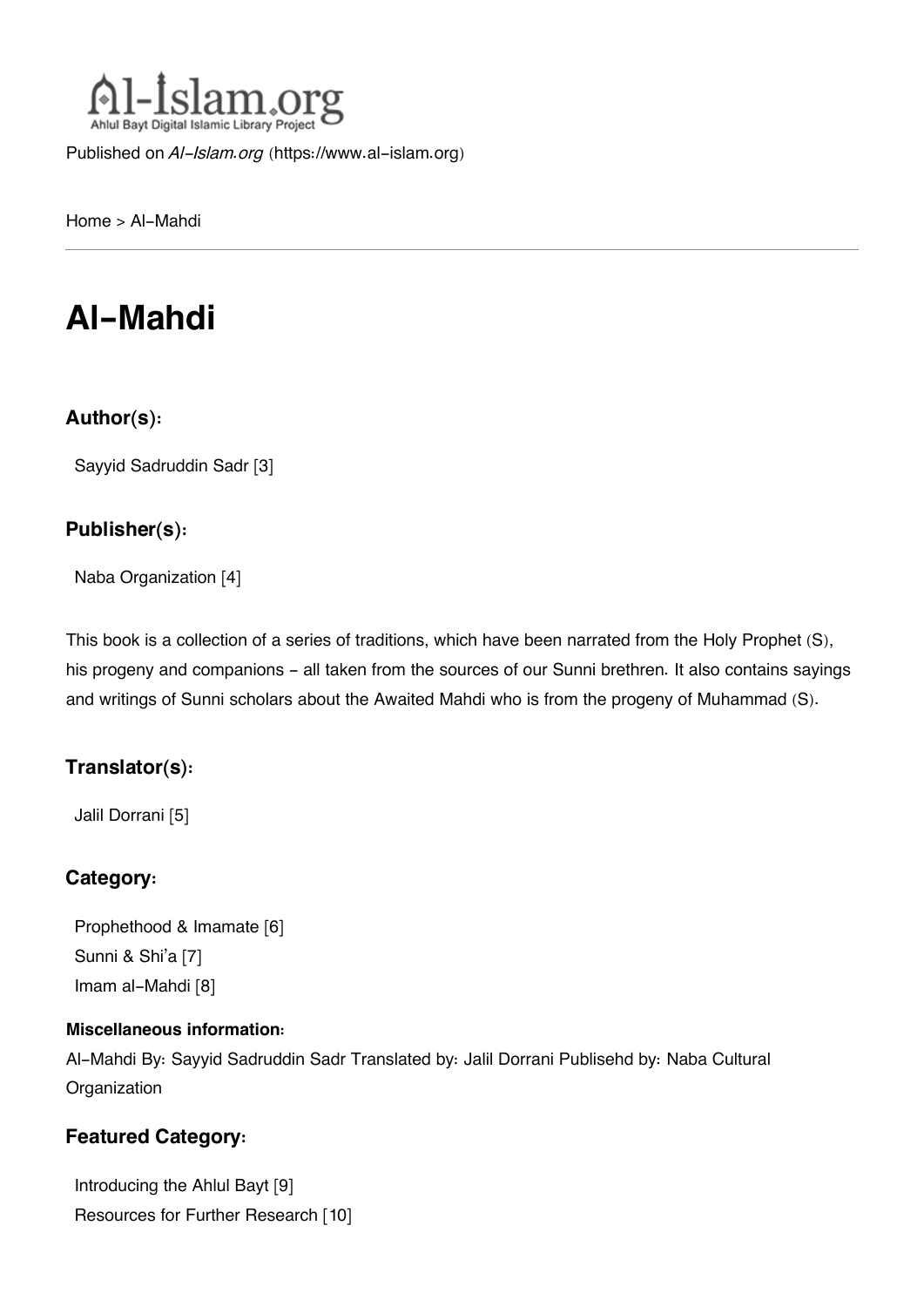[Responses to Misconceptions](https://www.al-islam.org/feature/responses-misconceptions) [11] Shi['a beliefs explained](https://www.al-islam.org/feature/shia-beliefs-explained) [12]

#### **Person Tags:**

[Imam Mahdi \(a\)](https://www.al-islam.org/person/imam-al-mahdi) [13]

# **Dedication**

#### *In The Name of Allah*

This book is dedicated to you O Abu al-Qasim Muhammad ibn al-Hasan al-'Askari, O Baqi'atallah (Allah's reminder) on the earth and His proof over His servants. I hope to be graced with Your acceptance. In reality, the value of presentation is tantamount to the capacity of its giver.

#### **Sayyid Sadruddin al-Sadr**

# **Presentation**

#### *In His Exalted Name*

This (book) is a collection of a series of traditions, which have been narrated from the Holy Prophet (S), his progeny and companions - all taken from the sources of our Sunni brethren. It also contains sayings and writings of Sunni scholars about the Awaited Mahdi who is from the progeny of Muhammad (S).

It is hoped that this book remains a means of my remembrance and a vision for others. I have arranged this book by bringing one preface, eight chapters and a conclusion. I ask Allah for its success and humbly request Him who is the best of the Helpers for His favor.

#### **Sayyid Sadruddin al-Sadr**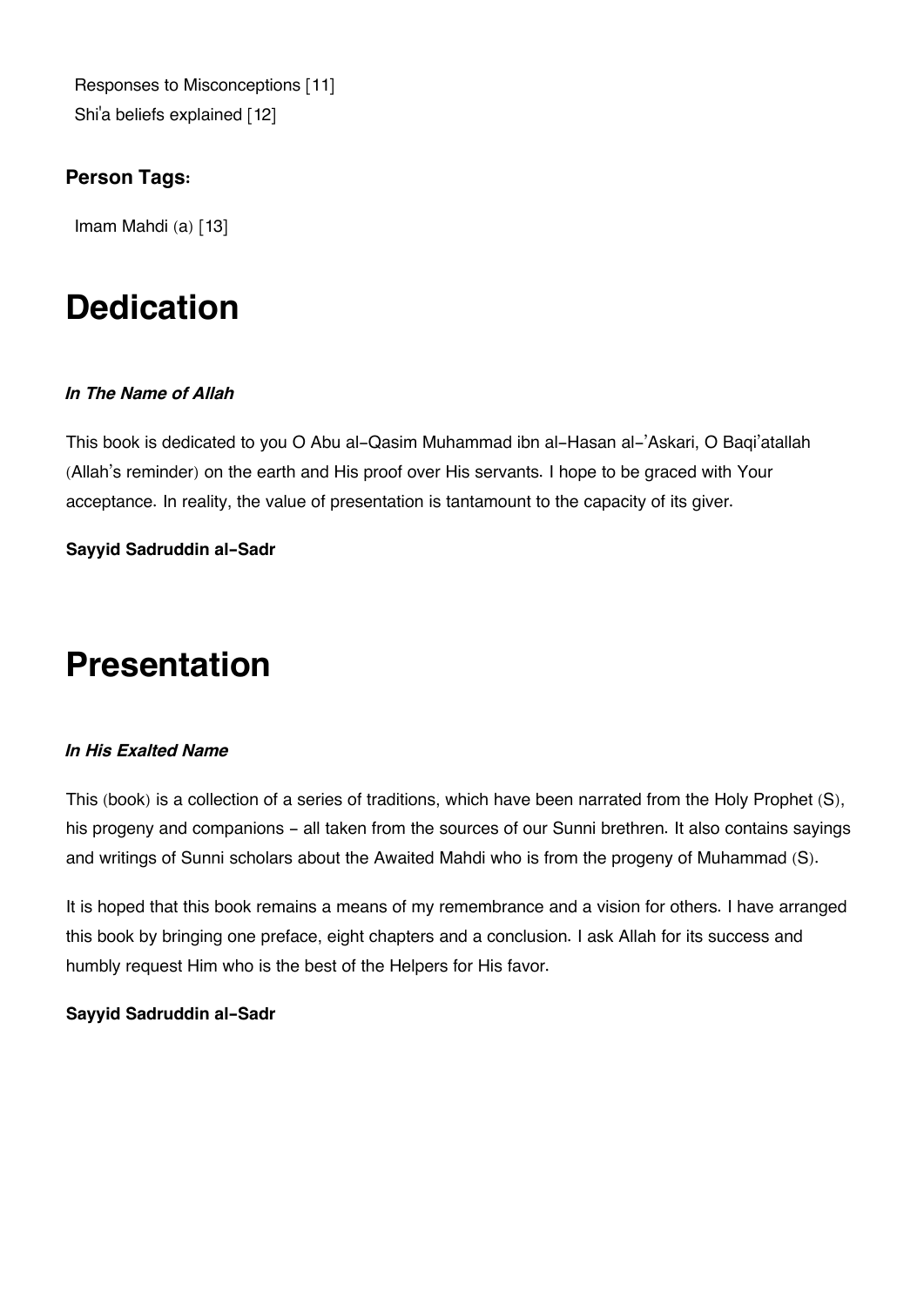# **Introduction**

## **[The reason for writing this book and the writer's style](#page--1-0)**

Some of my learned friends joined me in a noble and scholarly gathering. Discussions followed concerning the authenticity of traditions until it took us to the subject of the Awaited Mahdi - a subject in which we (the twelve Imamiyah Shi'a) believe and which constitutes one of the principles of religion.

Then, some of those present asked: "What do our Sunni brethren say in this regard and have any tradition(s) has been narrated from their sources which are compatible with our traditions or not?"

I replied: "Yes. As per their own research, they possess diffused (*mustafidhah*) and authentic (*mutawatir*)[1](#page--1-0) traditions and some among them have also written books in this regard. However, a few of them have spoken about this subject from the viewpoint of its originality, characteristics and other points, which we believe.

Yes, to them there exist controversies and (uncertainties) improbabilities which one generation usually inherits from the previous one and they speak about them and mention them in their books or writings with differences only in wordings but similar in meaning.

Thereafter one inquired: "Can you write an article with regard to this matter and restrain yourself in your writing to only those traditions which have also appeared in their references and then mention those difficulties and improbabilities (which they are disturbed with) and then give its reply?"

I replied: "Entering into such kind of affair will cause the lines of friendship to tear apart and I do not wish such a split to happen especially at present when we are in need of unity among the Muslims."

Then one of them said: "Discussions in matters pertaining to knowledge will not bring any harm if such a discussion proceeds through observing the rules of debate and if one's words do not go beyond the boundaries of courtesy and morals. In fact no one has any right to speak harshly or rebuke the others.

Indeed, man is free in his views and doctrines and it is his right to stand by them. However we see in this respect that some have harmed others through their words and hence should bear the responsibility."

Thereafter I replied: "I accept your reasoning and shall enter this field by depending on the Strength and Power of Allah and by observing the customary etiquettes. Indeed Allah guides to the right path whomever He wishes".

From among the books written by our Sunni brothers on this topic I had only a few in my possession. I examined the books from the beginning to the end as in most of them, the traditions on the Mahdi had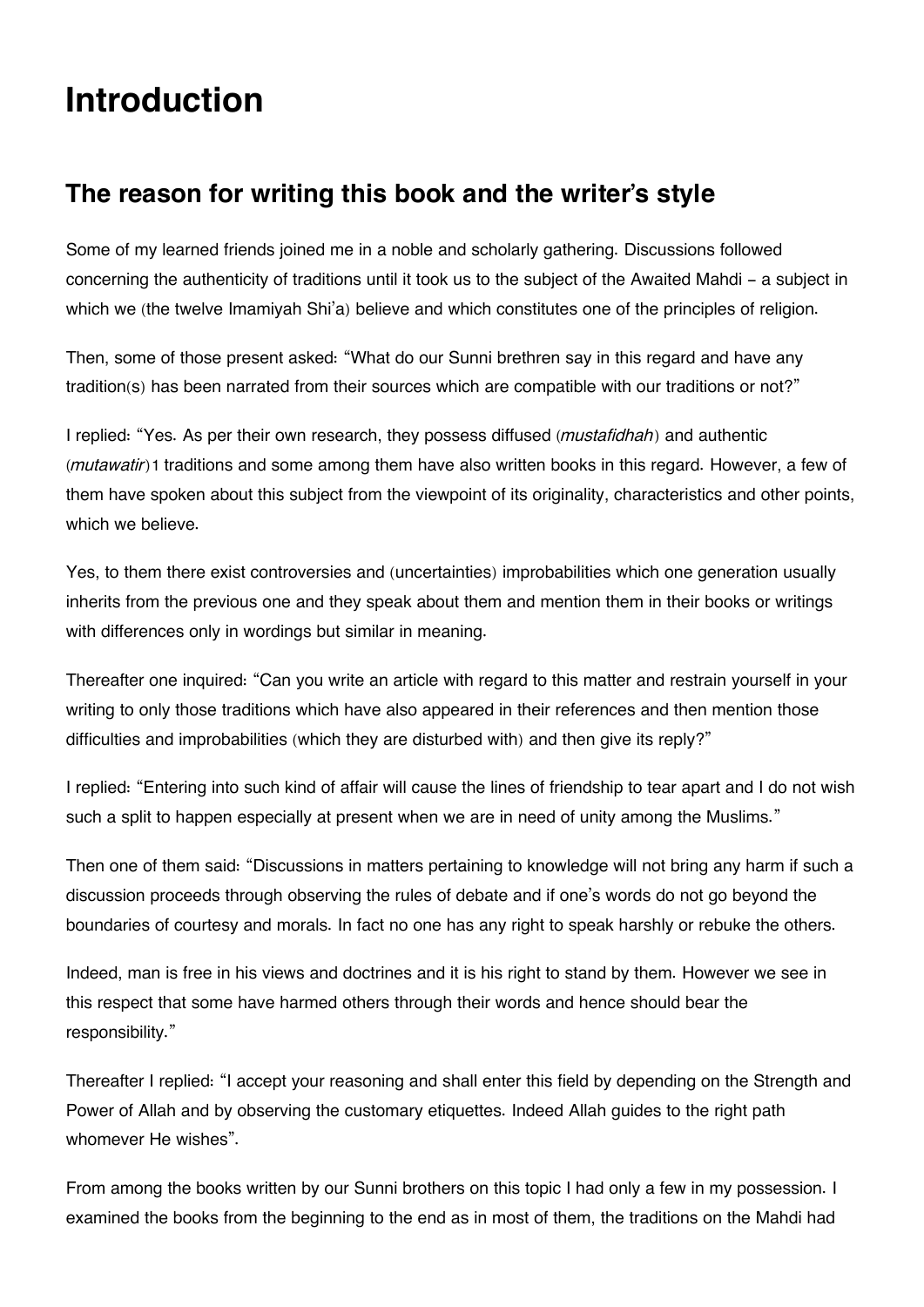not been mentioned in a specific chapter. I collected a sufficient number of the traditions needed to serve our objective and arranged them under specific headings.

I wrote every tradition under the specific headings, which were related to them and with regard to those traditions, which comprise of many points; I have brought each one of those points under the same related headings and then mentioned the severance of the traditions.

Let it not remain unsaid that I have narrated the afore-mentioned traditions from the very books which I had (those traditions) in my possession and with regard to those particular books which were not in my possession, I have narrated them by relying on their respective honorable scholars.

Furthermore, in narrating the traditions, I have confined myself only to those books, which have been printed in Sunni printing houses. Moreover I have avoided narrating from their books which have been printed in Iran such as *Al-Bayan fi Akhbar Sahib al-Zaman*, *Al-Fusul al-Muhimmah fi Ma'rifat al-A'immah* and *Tadhkirah al-Ummah fi Ahwal A'immah* - except in rare cases.

Similarly I have refrained from narrating traditions from our own great scholars and from what has been deposited in our own books and writings for the simple reason that perhaps it may become a cause of suspicion (i.e. they might think that the quoted tradition is false and fabricated). However I have used some references from the book *Al-Durar al-Musawiya fi Sharh al-'Aqa'id al-Ja'fariya* written by our master Ayatullah Abi Muhammad Sayyid Al-Hasan al-Sadr al-Kazimi who has a great right and to whom we owe a lot. I have used his references not with the intention of reasoning and argumentation but only as a means of supporting the subject at hand.

I bear witness to God that I have treated these traditions and the sayings of the past prior people from the viewpoint of justice only and avoided the path of injustice and deviation. I deemed it necessary upon myself to confirm my belief to reason and not adapt reason to whatever I believe. Anyone who reads and examines the contents of this book shall agree to what I have said.

Indeed, it is incumbent upon everyone, particularly in religious matters, to release oneself from following the track set by others and from delusions or assumptions. One should be on guard against prejudice and bigotry and only the truth should be kept in mind. What is advisable is the truth and if anyone finds it at any place, he shall embrace it.

## **[A General View](#page--1-0)**

A researcher who does research in the books of great scholars in matters such as *usul al-din* (fundamentals of religion) or *furu' al-din* (subsidiaries of religion), particularly the books of our Sunni brethren will seldom find an issue like Mahdaviyat which has been discussed from all aspects credibility, reliability and innumerableness of its narrators who are the leading authorities in traditions irrespective of their differences in status and standards.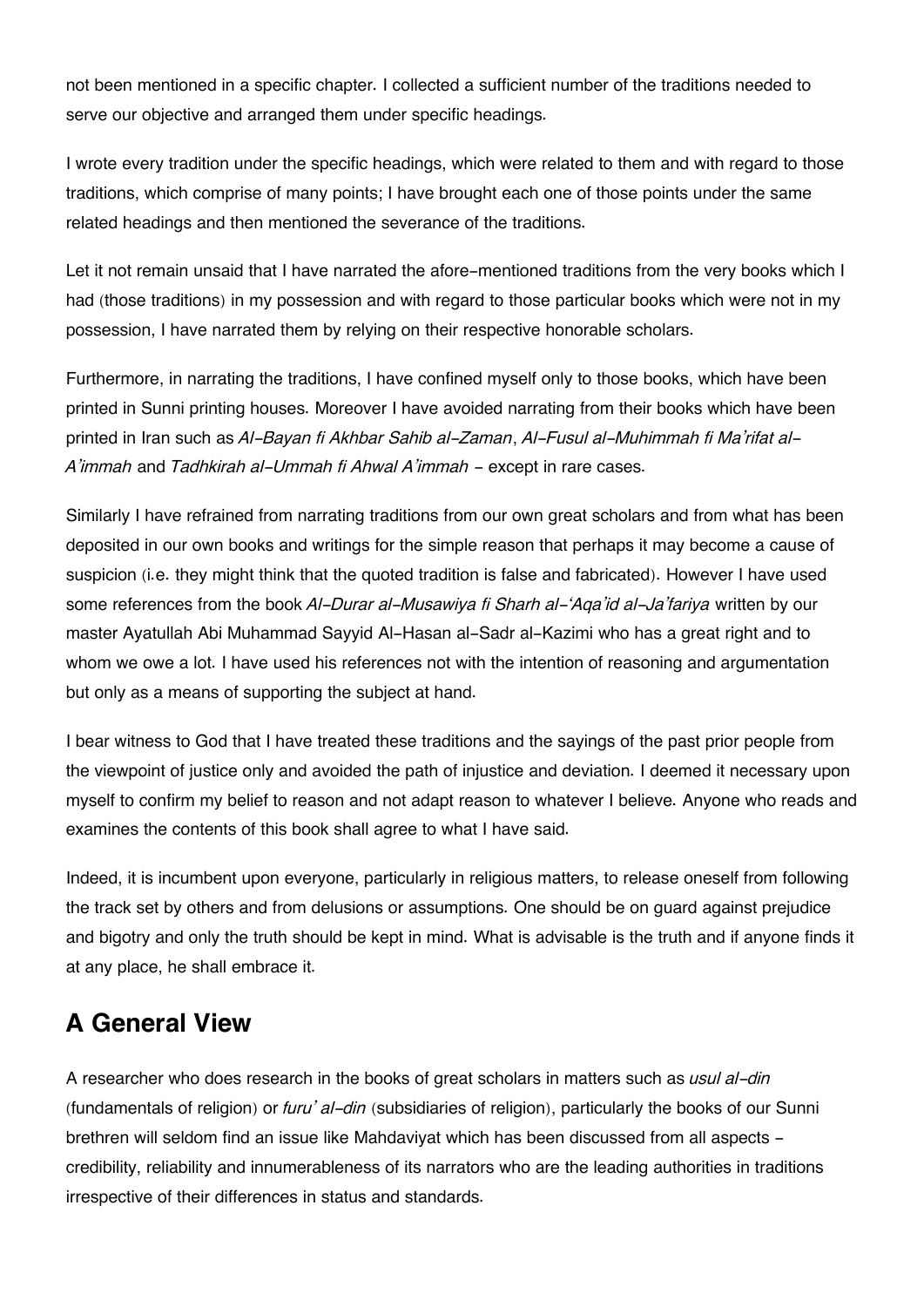Indeed, there are many topics, which are a matter of consensus and rather unanimously accepted by both sects whether in *usul* (fundamentals) or *furu'* (subsidaries). Among them the most widely written topic by Ahl al-Sunnah is the topic of the Mahdi. It is surprising to note that they have discussed and spoken about the matter of 'Mahdaviyat' for days and nights.

Indeed, as per their own research they have narrated traditions about the Mahdi from the Holy Prophet (S) himself, some from his noble companions and some from his wives with the differences in the length of the traditions.

They have taken out lengthy and brief traditions concerning the Mahdi from their leading traditionists such as al-Bukhari, Muslim, al-Nasa'i, Abu Dawud and Ibn M*siah*.

And among the experts of traditions we may mention such names as Imam Ahmad ibn Hanbal, Abu al-Qasim al-Tabarani, Abu Na'im al-Isfahani, Hammad ibn Yaqub al-Rawajani and al-Hakim, the author of *Mustadrak*.

Similarly names such as al-Kanji, Sibt ibn al-Jawzi, Khwarizmi, Ibn Hajar, Mulla 'Ali Muttaqi, the author of *Kanz ul-'Ummal*, Shablanji and Qanduzi too cannot be overlooked.

Some of their books in this regard are: *Manaqib al-Mahdi*, *Na't al-Mahdi*, Forty traditions (*al-'Arba'in Hadith*) from Abu Na'im al-Isfahani, *al-Bayan fi Akhbar Sahib al-Zaman* from Abi Abdallah al-Kanji, *Al-Burhan fi ma Ja'a fi Sahib al-Zaman* from Mulla 'Ali Muttaqi the author of *Kanz al-'Ummal*, *Akhbar al-Mahdi* from Hammad ibn Ya'qub Rawajani, *al-'Urf al-Wardi fi Akhbar al-Mahdi* and *'Alamat al-Mahdi* both from Jalaluddin Suyuti and the book of *Al-qawl al-Mukhtasar fi 'Alamat al-Mahdi al-Muntazar* from Ibn Hajar 'Asqalani, etc.

Indeed traditions from the Holy Prophet about the awaited Mahdi and the Qa'im from the progeny of Muhammad (S) which have been narrated through the Sunni sources are numerous in number. Rather they are *mutawatir* (authentic) among them.

So says Ibn Hajar on Page 99 of *al-Sawa'ig*: Abu al-Husayn al-**Ejiri says that the traditions which have** come from the Holy Prophet (S) about the advent of the Mahdi and the fact that he is from Ahl al-Bayt have come from successive transmitters.

Shablanji, on Page 231 of *Nur al-Absar* says: "The tradition from the Holy Prophet (S) stating that the Mahdi is from my progeny and shall fill the earth with justice has come from successive transmitters."

In the second volume of *al-Futuhat al-Islamiya* on Page No.322, Zayni Dahlan says: "The traditions which speak about the advent of the Mahdi are many in number and are *mutawatir* (authentic). Among them there may be traditions which are *sahih* (correct), *hasan* (favorable) or *da'if* (weak). However considering the numerousness of such traditions and the multiplicity of its narrators, one cannot but accept them to be authentic".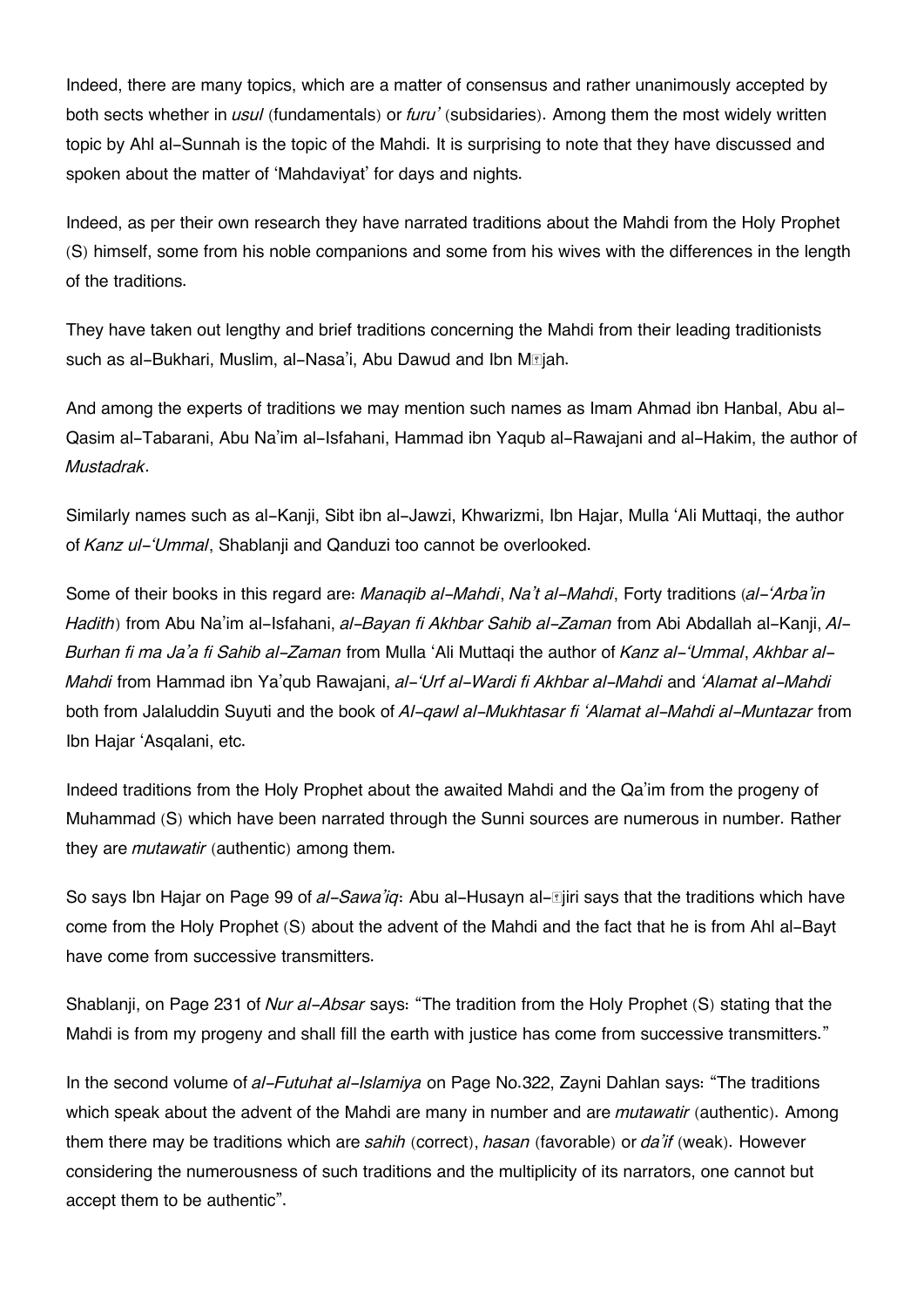In the second volume of the same page he mentions that al-'Allama al-Sayyid Muhammad ibn Rasul Barzanji has specified in the end of his book *al-Isha'ah fi ashrat al-sa'ah*, that traditions about Mahdi are *mutawatir* (authentic). He also says: 'The fact that the matter of 'Mahdaviyat' is decisive and that he shall be from the progeny of Fatimah (a.s.) and he shall fill the earth with justice are all authentic".[2](#page--1-0)

What we have said has been a part of specification of such scholars about the authenticity and reliability of the traditions concerning the Mahdi, the Awaited one. On this basis, as per the fixed principles in traditions, there remains no room for any doubt, leave aside denying them.

If we do away with those specifications and testimonies and examine the traditions of this chapter from the viewpoint of the chain of transmission and significance, we can divide them into three parts:

First Part: Those traditions whose chain of transmission and expression are evident and are devoid of any doubt. Moreover, as per the research undertaken by leaders of Ahl al-Sunnah and their leading authorities (in traditions) they have confessed to the authenticity and reliability of such traditions. Al-Hākim in his *al-Mustadrak* has acknowledged the authenticity of some of them, based on the views of al-Bukhari and Muslim[3](#page--1-0) and there is no doubt in the necessity of accepting such traditions and acting upon them.

Second Part: Those traditions where their chains of transmission are incorrect, although they are an indication of proof, and the established principles of traditions also necessitate their acceptance because they are supported and restored to soundness by the first part and their acceptance is well-known. In fact there is consensus regarding its contents.

Third Part: Those traditions which include both aspects - correctness as well as weakness. However, due to its incompatibility with all the other authentic traditions, they need to be rejected and not taken into account. In other words, if it is not possible to esoterically interpret them so that they come in agreement with all other traditions, like the ones which express the name of the Mahdi to be Ahmad or his father's name to be the same as the name of the Holy Prophet's father or that he will be from the progeny of Abu Muhammad Hasan al-Zaki and not Abu Muhammad Hasan al-'Askari, are all to be rejected. Moreover, as far as research shows, such traditions are few in number and what is generally known is that they have been turned aside.

It is possible to say that the first point (i.e. Mahdi's name) may have sprung due to the traditions specifying that the name of Mahdi is the same as the Holy Prophet's name. Then it was thought that by the Holy Prophet's name is meant Ahmad; although what we derive from the diffused traditions is Muhammad. Similarly it is believed that the second and third points too have been forged and shortly you shall come to know of its details and facts.

The point, which we are compelled to mention in this regard is that a few traditions of the first and second parts (apparently one or two traditions) comprises such contents that it necessitates their rejection, and history as well as examination of such traditions will testify to their falseness.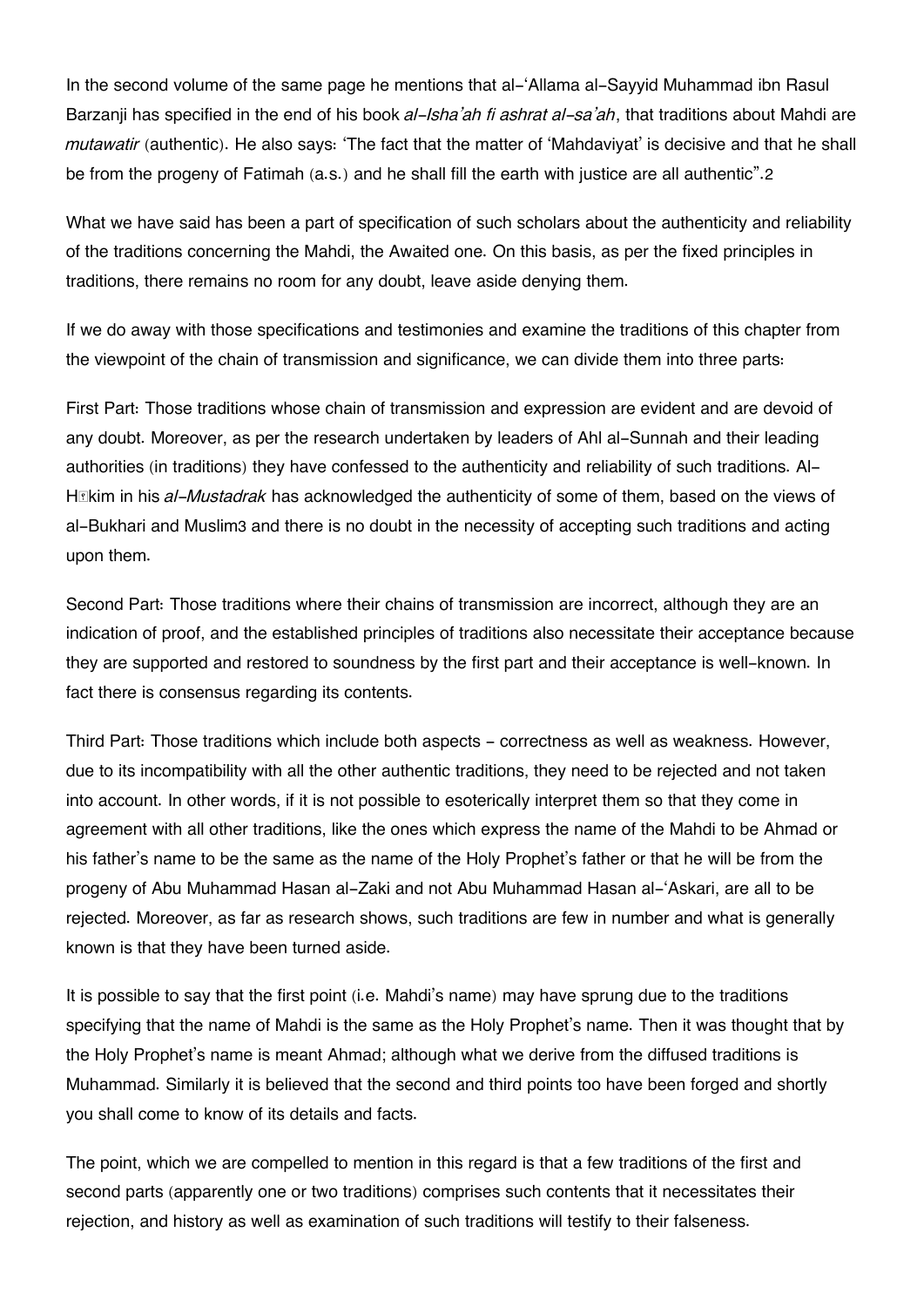The fixed principles in the code of fundamentals stipulates that whenever a tradition includes some sentences where each one possesses independence or conveys its own meaning and the general consensus rejects a part of them, the very sentence has to be discounted and the rest of the tradition is to be kept. Although al-Fazil Farid Wajdi Afandi, the author of *Da'iratul Ma'arif* (a Sunni scholar) has repudiated this principle and considers it incumbent to cast away the full tradition, we, too, shall agree with him (although our opinion differs) and disregard such traditions. The remaining traditions will be sufficient enough to prove our point.

[1.](#page--1-0) A mutawatir tradition is a tradition where all chains of its narrators - right from the time of the Holy Prophet until now are in such great number that one is bound to accept its authenticity. On the other hand a mustafillah tradition is a tradition which even though it does not possess the level of certainty and authenticity of a mutawatir tradition, yet it enjoys a high level of credibility.

[2.](#page--1-0) The author of al-'Urf al-wardi on page 85 narrates from Abu al-Hasan Muhammad ibn Husayn ibn Ibrahim ibn 'Asim al-Sahri that he too has acknowledged the authenticity of the traditions about the Mahdi (a.s.).

[3.](#page--1-0) Suyuti writes: According to al-Bukhari and Muslim a tradition can be considered to be a true tradition if its transmission leads to one of the famous companions where two people narrate from him. Thereafter he says: 'This is the first measure of correctness and such kinds of traditions do not exceed even one thousand'. Al-Hāwi li'l-Fatāwi, page 114.

# **Chapter 1**

The good news about the re-appearance of the awaited Mahdi (a.s.) mentioned in the Holy Verses of Qur'an, the Prophetic Traditions, the sermons of 'Ali (a.s.) and related by the scholars in works of prose and poetry.

### **[The holy verses of the Qur'an about the Mahdi](#page--1-0)**

In the *Nahj al-Balagha*, in the Wise Sayings of Ali (a.s.), no 205, he (a.s.) says:

"The world would bend towards us after having been refractory just as the biting she-camel bends towards its young."

[A metaphoric remark that just as during the time of the Holy Prophet (S) the apparent and esoteric *Wilayat* (Mastership) were both found in his household, in the same way and at the time of the reappearance of the Mahdi (a.s.), the apparent Government and esoteric *Wilayat* will be made ready for that leader].

Thereafter, he recited this verse: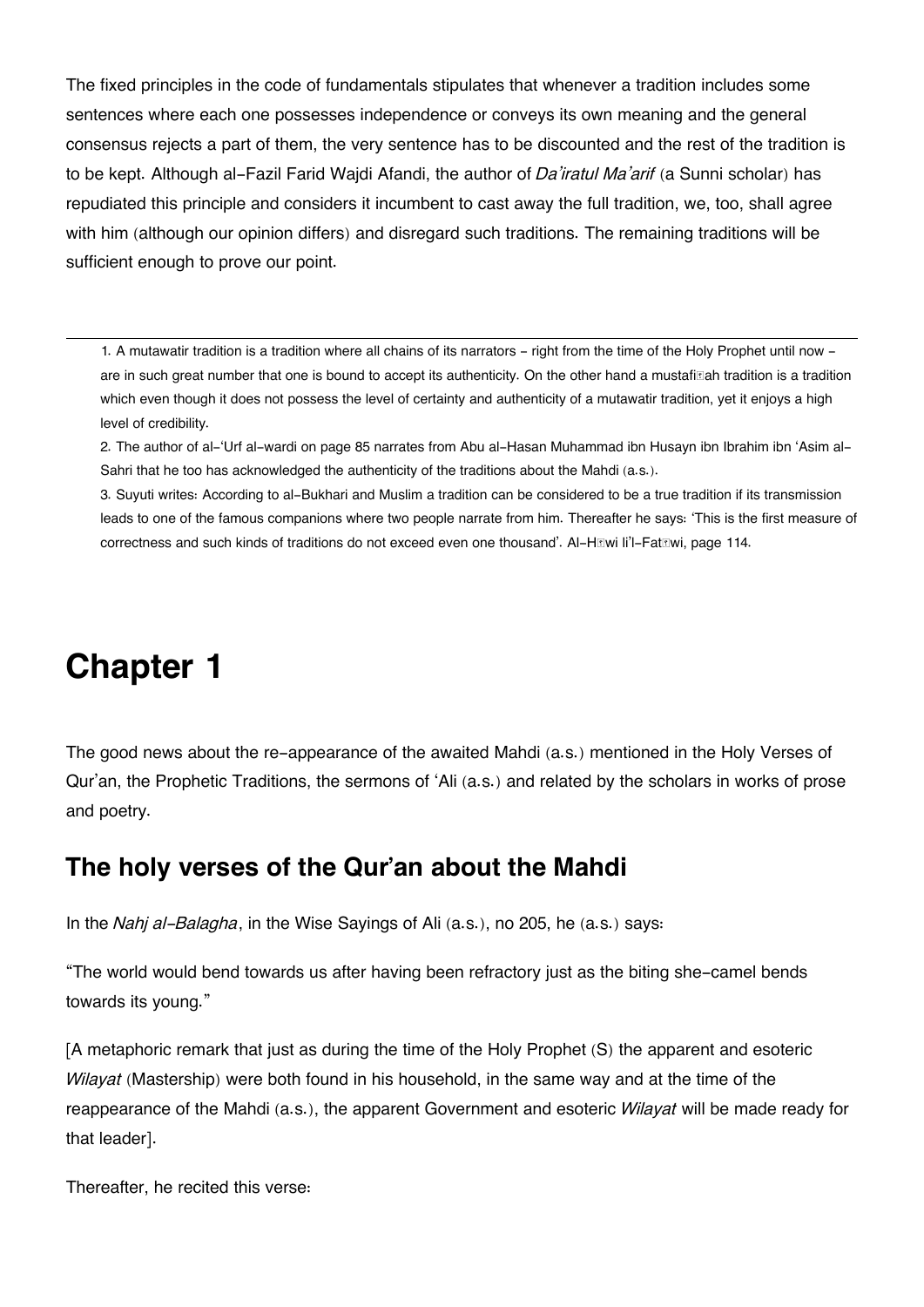# وَنُرِيدُ أَنْ نَمُنَّ عَلَى الَّذِينَ اسْتُضْعِفُوا فِي الْأَرْضِ وَنَجْعَلَهُمْ أَئِمَّةً وَنَجْعَلَهُمُ الْوَارِثِينَ

#### *And We desired to bestow a favor upon those who were deemed weak in the land, and to make them the Imams, and to make them the heirs. (28:5)*

Ibn Abi al-Hadid al-Mu'tazali in his commentary on *Nahj al-Balagha* says on page 329, vol. 4: "Our companions say that in this verse, Allah has promised an Imam and leader who will have possession of the land and gain control over all the nations".

In the seventh chapter of *'Iqd al-Durar*, Abu 'Abd Allah Na'im ibn Hammad narrates as such:

"Imam Abu Ishaq al-Tha'labi in the *tafsir* (interpretation) of the Divine saying of



has quoted Bakr b. 'Abd Allah al-Mazani as saying: 'The *'ha'* **(ح**) refers to the battle (*harb*) between the Quraysh and the slaves in which the Quraysh would be the victors; the '*mim'* **(م** ) refers to the kingdom (*mulk*) and government of Bani Umayyah; the '*ayn* ((**ع** is the sign of exaltation ('*uluww*) and honor of Bani Abbas; the '*sin'* ( (**س** refers to the age (*sinn*) of Mahdi and the '*qaf'* is a symbolic sign of the coming of طIsa at the time of the emergence of the Mahdi.

The author says that some have interpreted the '*sin'* as the exaltedness (*sana'*) of the Mahdi and the '*qaf'* as the power (*quwwah*) of 'Isa ibn Maryam (i.e. Jesus Christ)

Ibn Hajar in his *al-Sawa'iq* (p.16) interprets the Divine saying:

وانَّه لَعلْم للساعة

#### *"… indeed he is the portent of the Hour…" (43:61)*

as such:

"Among the exegetes, Maqatil ibn Sulayman and his followers have said that this verse has been revealed in favor of the Mahdi. *Is'af al-Raghibin* too has written the same on page 156.'[1](#page--1-0)

The author of *Nur al-Absar* on page 228 has narrated from Abu 'Abd Allah al-Kanji as such: "About the interpretation of Allah's words: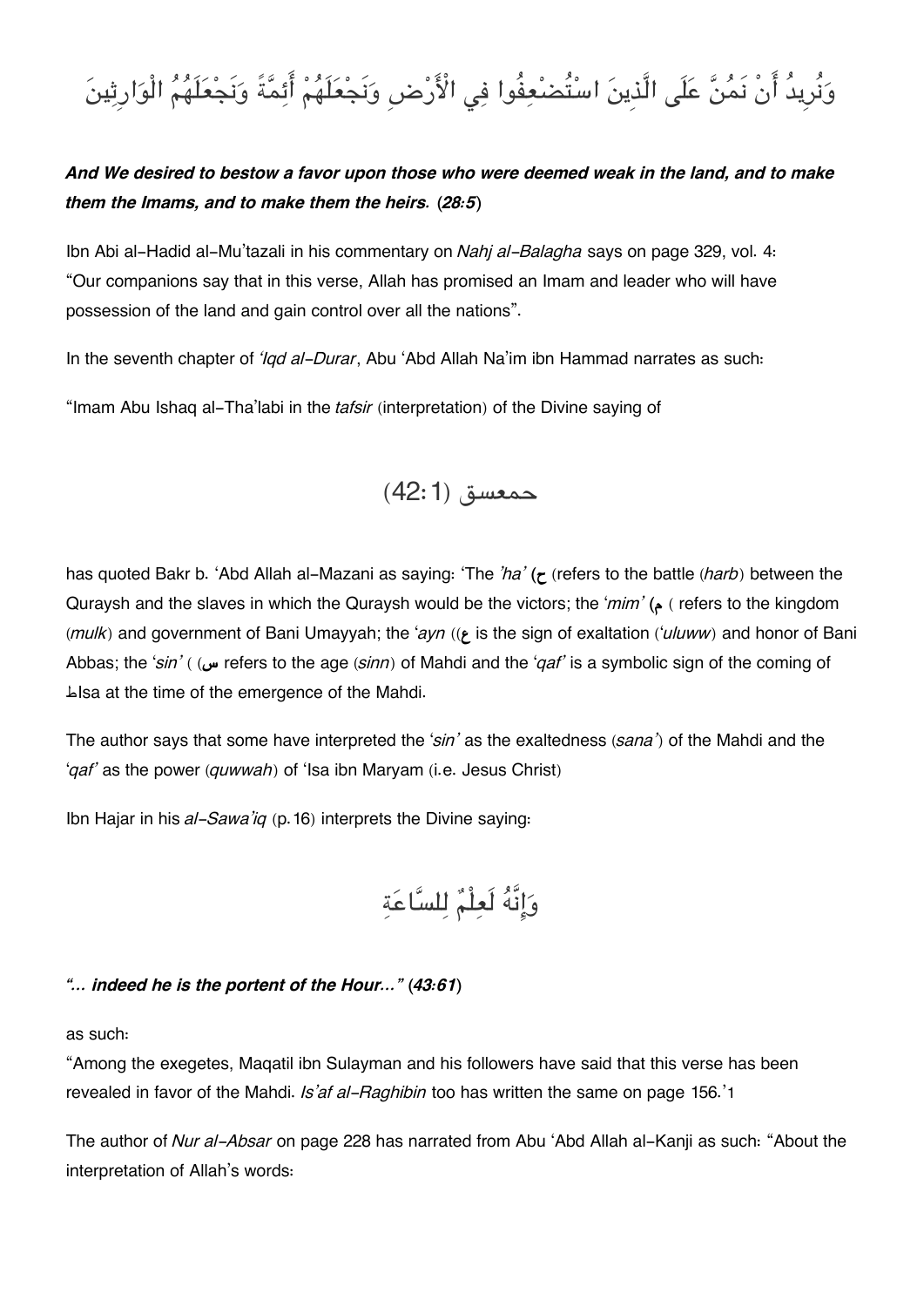# لِيُظْهِرَهُ عَلَى الدِّين كُلِّهِ وَلَوْ كَرِهَ الْمُشْرِكُونَ

#### *"… that He may make it prevail over all religions, though the polytheist should be averse." (9:33)*

Sa'id ibn Jubayr says: "It refers to the Mahdi from the progeny of Fatimah - the one who, by decree of this verse shall dominate over all other religions."

In *Yanabi'al-Mawadda* page 443 it is narrated from *al-Manaqib* of al-Khawarizmi from Jabir ibn 'Abd Allah al-Ansari a lengthy incident wherein a Jew approaches the Holy Prophet (S) and asks him various questions which results in his converting to Islam. One of the questions which the convert had asked was about the successors to the Holy Prophet himself and the Prophet's reply that they were twelve in number. He counted each one of them by name until he got to the name of Imam Muhammad al-Hasan al-Askari.

Thereafter he said: "After him shall come his son Muhammad who will be known as the Mahdi, Qa'im and al-Hujjah.[2](#page--1-0) He will disappear temporarily, reappear again and when he does so he shall fill the earth with equity and justice just as it had been filled with cruelty and oppression. Blessed are those who are patient during the period of his occultation and blessed are those who are steadfast in their love towards him. They are those whom Allah has praised in His Book with such words:

هدًى للْمتَّقين الَّذِين يومنُونَ بِالْغَيبِ

*…(the Qur'an is) a guide to those who guard (against evil), those who believe in the unseen (2:2-3)* [i.e. Mahdi and his occultation.]

Also, Allah says:

أُولَٰئِكَ حِزْبُ اللَّهِ ؟! أَلَا إِنَّ حِزْبَ اللَّهِ هُمُ الْمُفْلِحُونَ

*…They are those who belong to the Party of Allah; Know that the Party of Allah are the victorious ones. (58:22)* (Tradition ends)

In the afore-said book, on page 448, he quoted from the book *Fara'id al-Simtayn* a tradition which al-Hasan ibn Khalid has narrated from Abu al-Hasan Ali ibn Musa al-Ridha (a.s.) about the Mahdi where he mentions that he would be the fourth from his descendants, until he said: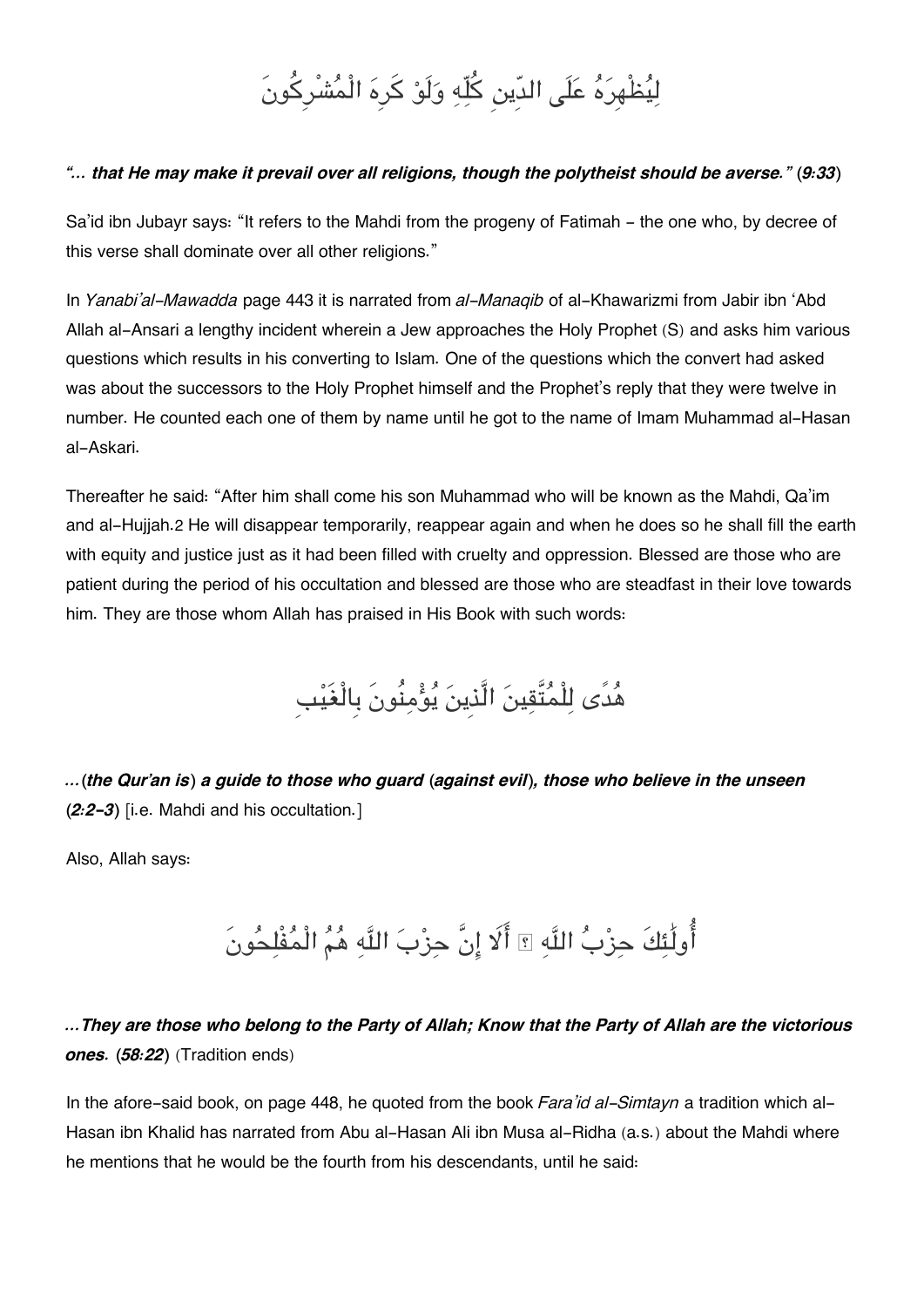# وَأَشْرَقَتِ الْأَرْضُ بِنُورِ رَبِّهَا

(..when he reappears), *the earth will glow with the light of her Lord (39:69*).

Thereafter Imam continued as such: He is the one whose reappearance shall coincide with the call of a caller from the sky such that all the inhabitants of the land shall hear this cry: - "Know that the *Hujjah* (Proof) of Allah has appeared near the House of Allah. So follow him since the truth is in him and with him. The word of Allah too refers to the same:

انْ نَشَا نُنَزِل علَيهِم من السماء آيةً فَظَلَّت اعنَاقُهم لَها خَاضعين

*If We wish, We will send down to them a sign from the sky before which their heads will remain bowed in humility. (26:4)*

Al-Nisaburi in his *Tafsir* (Vol.1) in interpreting the verse of:

الَّذِينَ يُوُّمِنُونَ بِالْغَيْبِ

says: Some of the Shias believe that the word **غيب**)i.e. unseen) in this verse refers to Mahdi, the Awaited one; the one who Allah has promised about him in His Book as such:

وَعَدَ اللَّهُ الَّذِينَ آمَنُوا مِنْكُمْ وَعَمِلُوا الصَّالِحَاتِ لَيَسْتَخْلِفَنَّهُمْ فِي الْأَرْضِ

*Allah has promised to those of you who believe and do good deeds that He will most certainly make them successors in the earth... (24:55).*

Moreover, about him the Holy Prophet (S) has said the following:

If there remains not more than a day from the life of the earth, God Almighty will set the day so long, until a person from my progeny who carries the same name as mine, shall appear and fill the earth with justice to the same extent that it had been filled with injustice and oppression.[3](#page--1-0)

Al-Nisaburi further says that according to the Ahl al-Sunnah, the afore-said verse gives indication to the Imamate of *Khulafa' al-Rashidin* (rightly-guided caliphs) because the word of ( **ممن** i.e. those of you) in the holy verse indicates 'part' (of) and it is necessary for this 'part' (of) to be present at the time of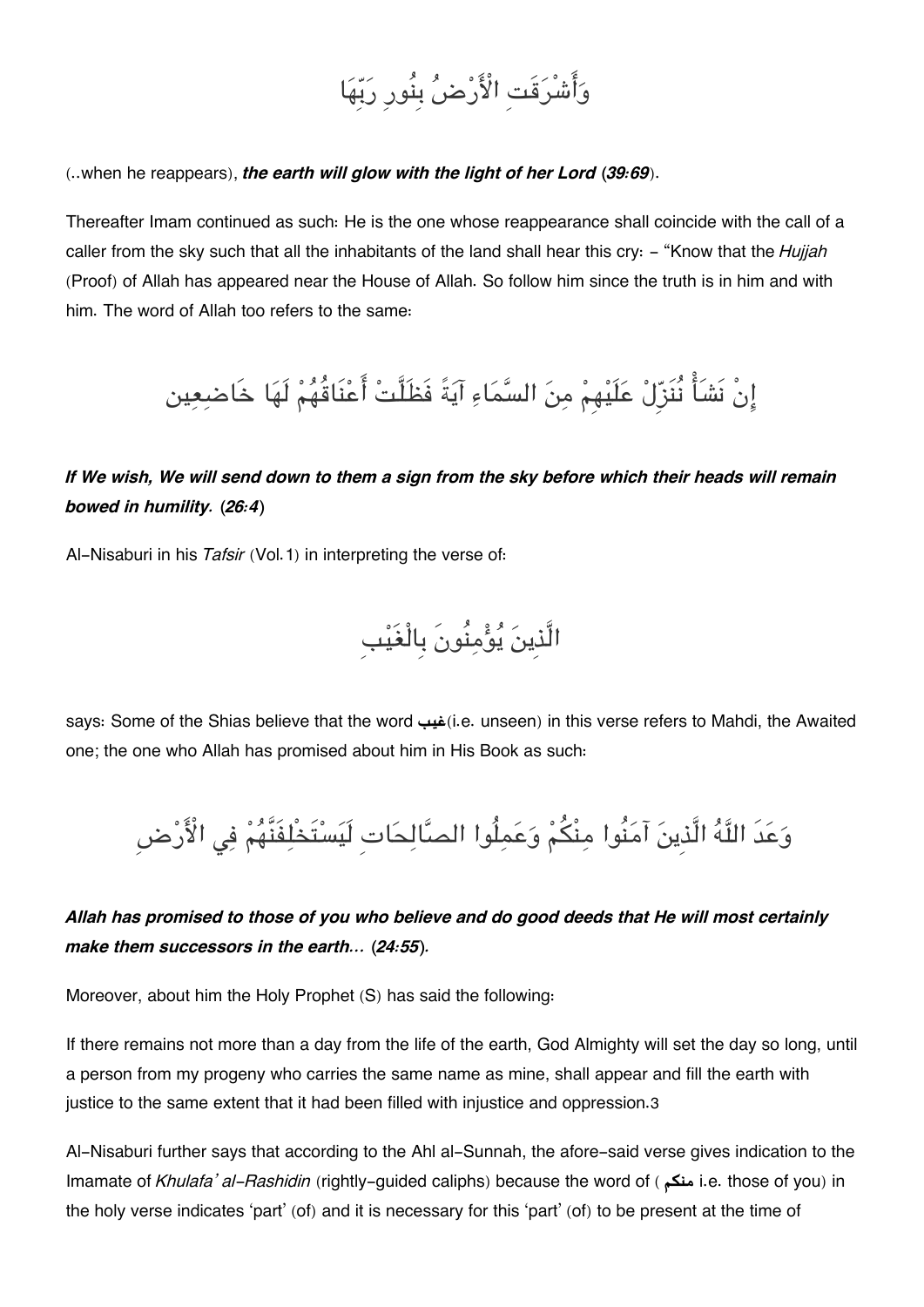addressing. Also, it is well-known that those four caliphs (Abu Bakr, 'Umar, 'Uthman and 'Ali) were men of faith and virtue and at that time were present. Consequently the matter of Caliphate and victory was certain for them. Therefore it becomes necessary to say that this verse refers to them.

Thereafter he says: A group has gone against them arguing why it is not permissible to say that the word ( **من** ( denotes exposition. They consider succession over the earth to mean possession and domination over it just as it was so in the case of Bani Isra'il.

Again he says: Let's accept that the term ( **من** ( denotes the meaning of 'part' but on what basis is it not permissible to consider that 'part' is to denote the caliphate of 'Ali and say that ( **من** ) has been used here in its plural form just to show the honor and great position of 'Ali or as a reference to him and his eleven offspring after him.[4](#page--1-0)

## **[The Sayings of the Holy Prophet about the Mahdi](#page--1-0)**

Abu Dawud in his *Sahih* on page 87, Vol. 4 narrated from 'Abd Allah a tradition from the Holy Prophet (S) as follows: "If there remains not more than a day from the life of the earth, God Almighty will set the day so long until He appoints a person from my progeny."

Thereafter he says: Similarly it has come in the hadith of Sufyan that the Holy Prophet has said: "This world shall not end until the Arabs will be ruled over by a man from my Ahl al-Bayt."[5](#page--1-0)

The same book on the afore-said page and volume mentions a tradition from 'Ali (a.s.) who narrates from the Holy Prophet (S) as follows: "If there remains not more than a day from the life of the earth, surely God shall appoint a person from my progeny (Ahl al-Bayt)."

Tirmidhi in Vol. 2 of his *Sahih* on page 270 narrates a tradition from 'Abd Allah who narrates from the Holy Prophet (S) that he said: "The life of this world shall not cease to exist until the Arabs will be ruled by a man from my progeny."

Al-Tirmidhi says: This tradition is acceptable (**حسن** ( and correct ( **صحيح** (and the same has also been narrated from 'Ali, Abu Sa'id, Umm Salama and Abu Hurayra.

Also, in the afore-said book on the same page of the same volume, a tradition has been narrated by Abu Hurayra from the Holy Prophet (S) as follows:

"If there remains not more than a day from the life of the earth, God Almighty will prolong the day until a person from my progeny (Ahl al-Bayt) shall come and rule."

Then he says: This 'hadith' is acceptable (**حسن** ( and correct ( [6](#page--1-0).(**صحيح**

Ibn Hajar in his *al-Sawa'iq* on page 97 says: Ahmad, Abu Dawud, al-Tirmidhi and Ibn Majah have narrated from the Holy Prophet (SA.W.A.) as saying: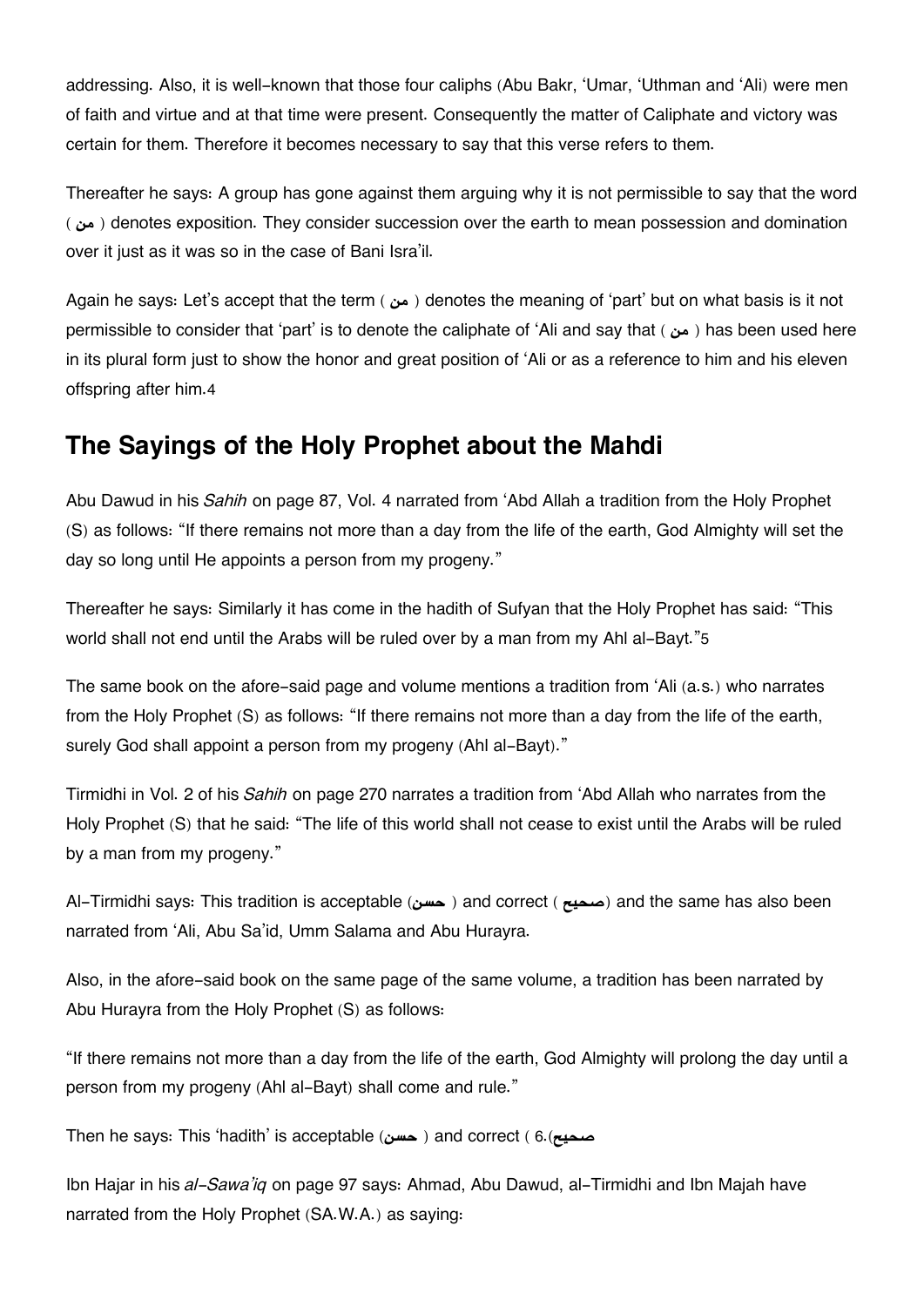"If there remains not more than a day from the life of the earth, surely God shall appoint on that day a person from my progeny ('*itrati*)." *Is'af al-Raghibin* too has narrated the same on page 147.[7](#page--1-0)

Ibn Hajar in the afore-mentioned book on page 97 writes: Abu Dawud and al-Tirmidhi narrate from the Holy Prophet (S) as such:

"If there remains not more than a day from the life of the earth, surely God prolong that day until He makes a person appear from my progeny (*ahl bayti*)."

*Is'af al-Raghibin* too has narrated the same on page 148.

Ibn Hajar, in the afore-mentioned book on page 97 says: Ahmad, Abu Dawud and Tirmidhi have narrated from the Holy Prophet (S) as such:

"The life of this world shall not cease to exist until a person from my progeny (*ahl bayti*) shall come and rule."

*Is'af al-Raghibin* too has narrated the same on Page 148.

Ibn Hajar in *al-Sawa'iq,* page 97 writes: Abu Dawud and Tirmidhi have narrated from the Holy Prophet (S) as such:

"If there remains not more than a day from the life of the earth, God will set the day so long, until He appoints a person from my progeny (*ahl bayti*)."

*Is'af al-Raghibin* too has narrated the same on Page 148.[8](#page--1-0)

In *Nur al-Absar,* page 229 a tradition has been narrated from 'Ali (a.s.) who narrates from the Holy Prophet (S) as such:

""f there remains not more than a day from the life of the earth, surely God will make a person from my progeny (*ahl-bayti*) to appear" (on that day).

Then the author continues: "This hadith has also been narrated by Abu Dawud in his *Sunan*.

In the same book on page 231, it is narrated from Abu Hurayra who narrates from the Holy Prophet (S) that:

*"Qiyamah* shall not be established until a person from my progeny (*ahl bayti*) comes and rules".[9](#page--1-0)

On Page 151 of *Is'af al-Raghibin* it is mentioned that Ahmad and Mawardi have narrated from the Holy Prophet (S) who said: "Glad tidings to you (all) about the Mahdi." The same has come in *Nur al-Absar*, pg. 151.

The author of *Nur al-Absar* writes on page 230 as such: Ahmad narrates from Abu Sa'id al-Khudri that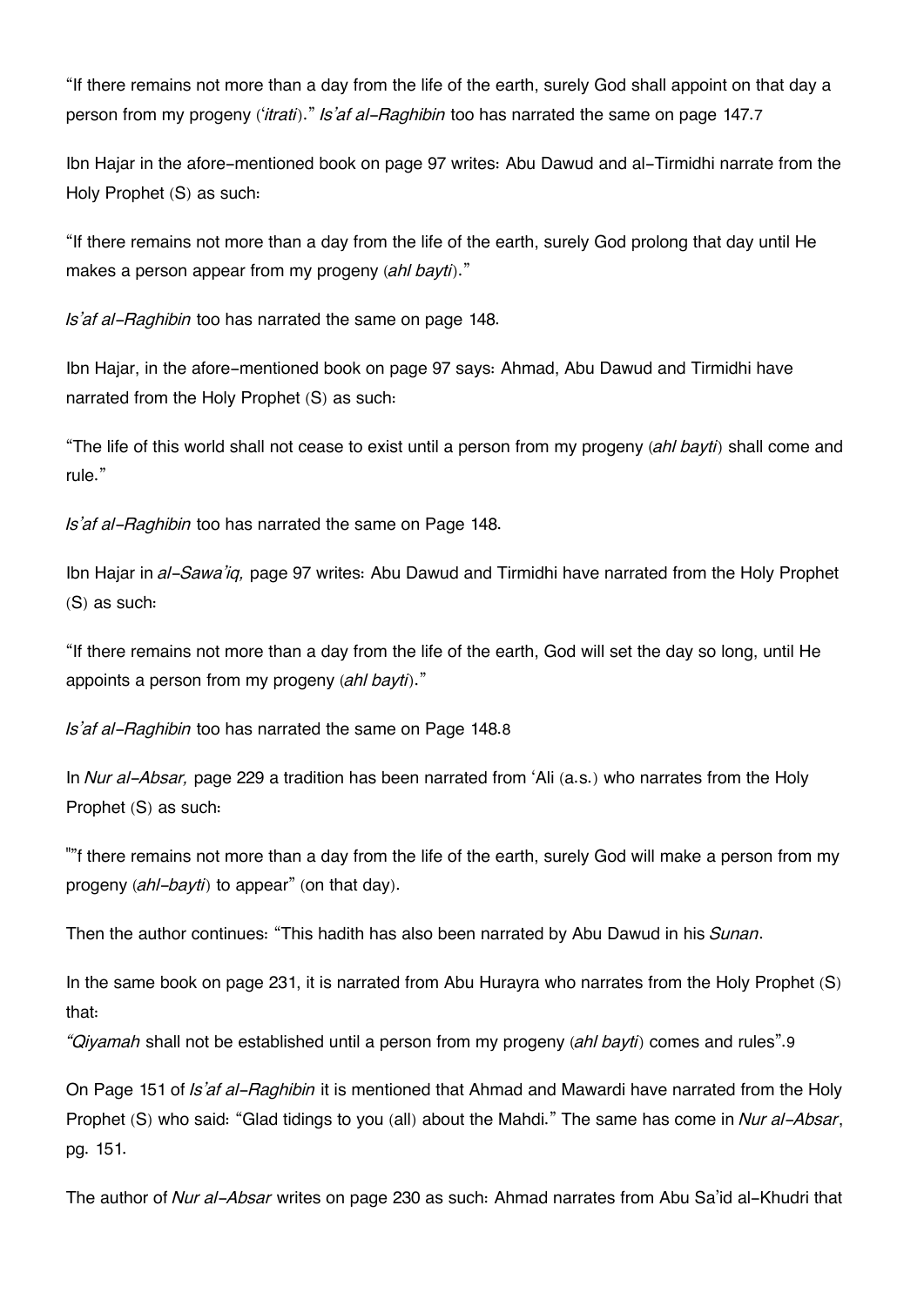the Holy Prophet (S) has said: "I give you glad tidings about the Mahdi."

In *Yanabi' al-Mawadda* (page 432) it is narrated from Qatada who said: "'I asked Sa'id ibn al-Musayyib: "Is there any truth in the Mahdi?" He replied, 'Yes, he is the truth and he is from the progeny of Fatimah.'"[10](#page--1-0)

In the same book, on the afore-said page it is narrated from Ali (a.s.) who has narrated from the Holy Prophet (S) that: "If there remains not more than a day from the life of the earth, indeed God shall make a person from my progeny to appear."

Thereafter he writes: "This hadith has also been narrated by Abu Dawud, Ahmad, Tirmidhi and Ibn Majah."

Also, in the same book on pg. 432, a tradition is narrated from *Musnad* of Ahmad who has narrated from the Holy Prophet (S) as such:

"*Qiyamah* shall not be established until the earth is filled with cruelty and oppression. Then a person from my progeny ('*itrati*) shall appear and fill it with equity and justice."[11](#page--1-0)

Again, in the afore-mentioned book on page 440 he writes: Mufiq ibn Ahmad Akhtab narrates a sermon of Khawarazm who takes reference from Abd al-Rahman ibn Abi Laili who narrates from his father who said: "In the battle of Khaybar, the Holy Prophet (S) handed over the banner to Ali (a.s.). Then Allah ordained victory by his hands. Later, at Ghadir Khumm he reminded the people that 'Ali was the '*Mawla'* (Master) of all believing men and women and continued until he expressed few sentences about the virtues of 'Ali, Fatimah, Hasan and Husayn.

Thereafter he (S) said: "Gabriel has informed me that after my departure they shall be subject to injustice and oppression and this oppression shall continue until a movement is brought about by their *Qa'im* and at that time their creed will be raised high, people shall turn towards their friendship, illspeaking towards them shall diminish, those having unpleasantness for them shall be degraded and those eulogizing them shall increase.

Such events will occur when cities shall collide with each other and people become weak and helpless of respite. At that time shall appear the *Qa'im* (Mahdi) from my progeny and God will manifest the truth through him and extinguish the falsehood by his sword."

Thereafter he said: 'O people, glad tidings to you of relief and respite. Surely the promise of Allah is true and He never breaks it and His decree never gets refuted. He is All-Aware and All-seeing and the victory of Allah is near.[12](#page--1-0)

In the same book on Page 447 he narrates from the book of *Fara'id al-Simtayn* from Shaykh Abu Ishaq Ibrahim ibn Ya'qub who narrates from Jabir ibn 'Abd Allah al-Ansari that the Holy Prophet (S) said: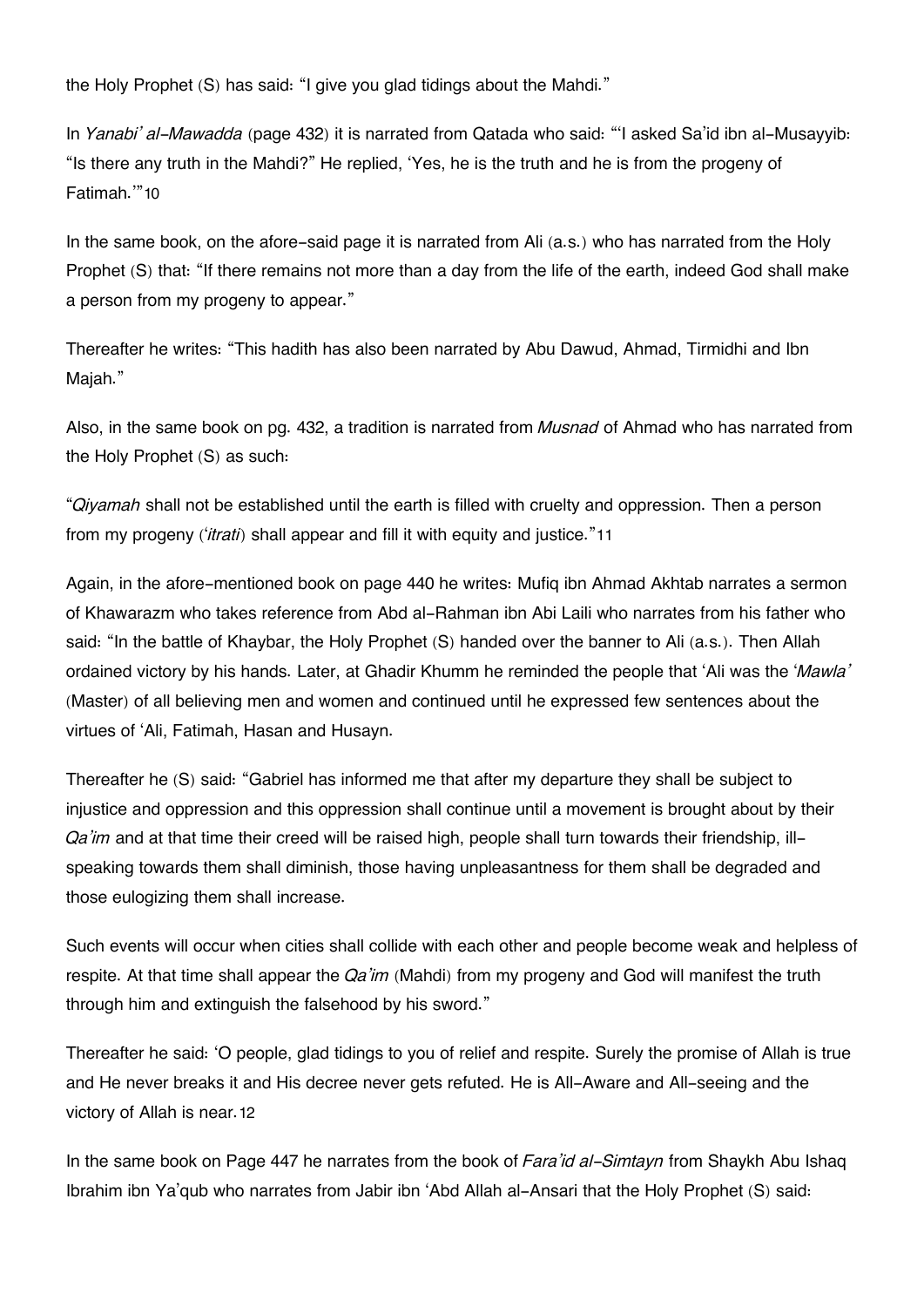"The one who denies the emergence of the Mahdi has surely disbelieved in whatever God has revealed upon Muhammad and the one who denies the coming of 'Isa' (Jesus) has surely become a disbeliever and the one who denies the revolt of Dajjal has surely become a disbeliever."[13](#page--1-0)

### **[The sayings of 'Ali \(a.s.\) about the Mahdi](#page--1-0)**

*Nahj al-Balagha* - Sermon No.91 – At the end of one of the sermons he (a.s.) delivered, he mentioned the Bani Umayyya and their mischief towards the people until he reached to the point where he said: "Thereafter, Allah shall unpleasantly widen difficulties and other occurrences upon you and (only) when the skin is cut off and the flesh is peeled off, the calamities will be obviated." Then he continued: 'Allah shall bring this freedom and salvation through a person whose behaviour with that tribe will be harsh and severe and he shall make them suffer and he will quench them with bitter cups (of hardships) and not extend them anything but sword."[14](#page--1-0)

Al-Mu'tazili, in his commentary on the *Nahj al-Balagha*, in the second volume of his book (Page 178), under the afore-mentioned sermon says: 'This sermon has been reported by a group of historians and it is common, recounted and has reached the level of superabundance (*mustafidah*).

'Ali (a.s.) gave this sermon after the battle of Nahrawan. There are words in it which al-Razi, may Allah have mercy on him, did not mention, among them his statement: "No one except me had the courage for it"' (i.e. to remain steadfast and withstand those seditions and turbulence. Perhaps steadfastness at that time is referred to the Khawarij because, when the companions of Mu'awiya by the tricks of Amr ibn al- 'Aas fixed the Qur'an on top of spears and by this way wanted to save themselves from the blow of Hazrat's sword, the soldiers of Ali (a.s.) by witnessing such scene hesitated in obeying his commands and in fact opposed him stating: We should not dare draw our swords on these people. Or perhaps it refers to the battle against the people of Jamal where those participating in it were such personalities like 'Ayesha, Talha and Zubayr who enjoyed an esteemed status and position in the eyes of the Muslims. For this reason they did not have the courage to fight them except Ali (a.s.) who fought and defeated them.)

Then Ibn Abi al-Hadid says: A statement which al-Razi has not mentioned is an address which he delivered about Bani Umayya, the contents of which are as follows:

"Then surely Allah will liberate the people by the hands of a person from our chaste family. May my father be sacrificed for him, whose mother is the best amongst the ladies." Thereafter he confesses to this point that Ali (a.s.) in this statement is referring to Mahdi, the Awaited one.

*Nahj al-Balagha* - Sermon No.148 - Amongst the statements which Hazrat has spoken about the news of the unseen is the following sentence: - "O people, this is the time for the occurrence of every promised event and the approach of things which you do not know. Know that whoever from among us (Ahl al-Bayt - the family of the Holy Prophet) in the future will continue in our way with a burning lamp and will tread on the footsteps of the virtuous, in order to unfasten knots, to free slaves and to unite the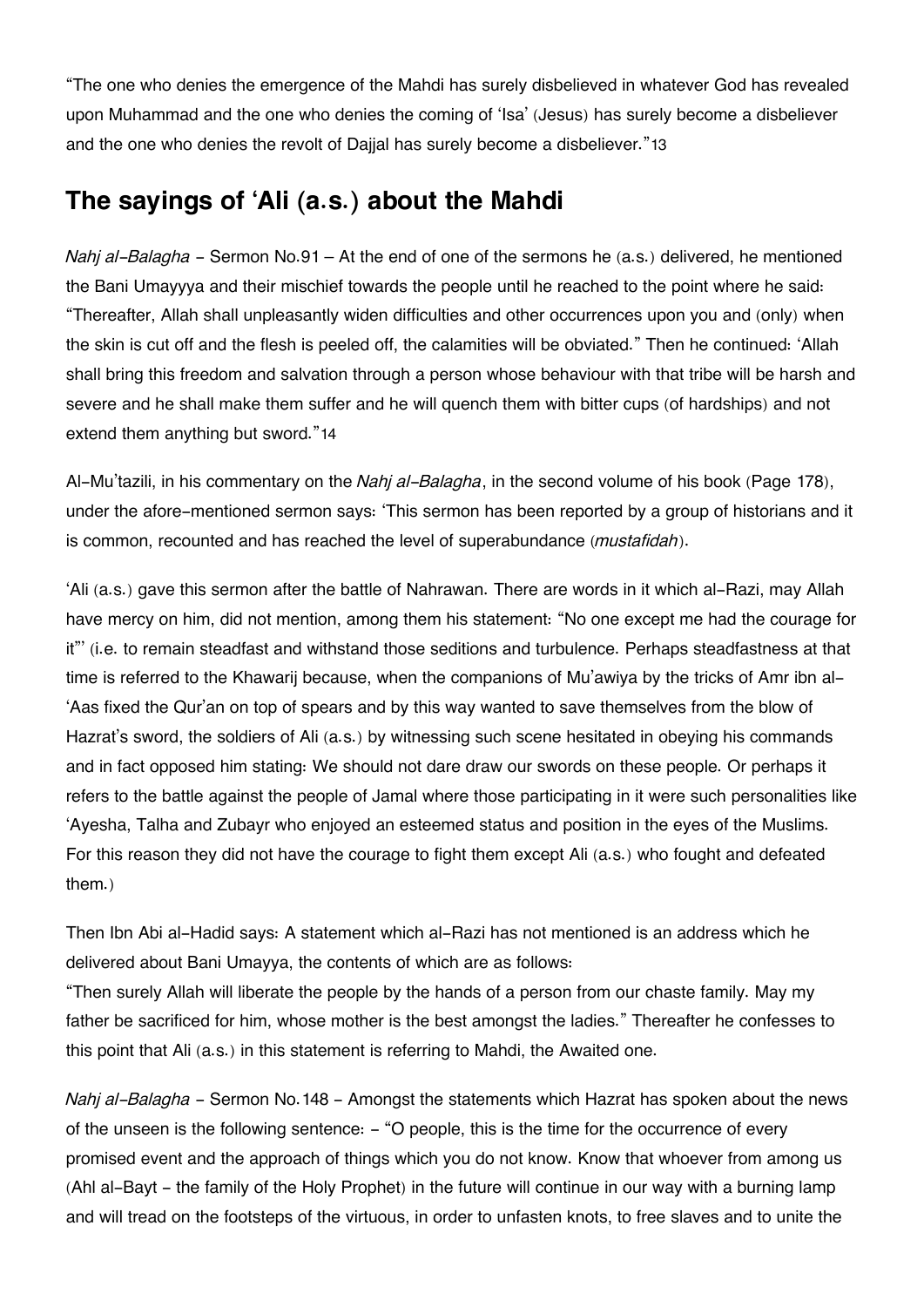divided. He would be in concealment from the people such that a track-finder would not find his footprints even though he may pursue him."

Al-Mu'tazili in the second volume of his book on Page 436 under this sermon says: "Hazrat here is referring to Mahdi, the Awaited one and his concealment."

*Nahj al-Balagha* - Sermon No.180: Amongst the sermons which Ali (a.s.) pointed out to the people of Kufa is the following sermon: - However, before narrating the sermon it is good to mention that Nawf al-Bakali relates that Ali (a.s.) delivered this sermon standing on a stone which Ja'dah ibn Hubayra al-Makhzumi had erected for him. Ali (a.s.) had a woolen apparel on his body, the belt of his sword was made of leaves and the sandals on his feet too were of palm leaves. His forehead had a hardened spot like the knees of a camel. He spoke as such: -

"He would be wearing the armor of wisdom, which he would have secured with all its conditions, such as full attention towards it, its (complete) knowledge and exclusive devotion to it. For him it is like a thing, which he had lost and which he was now seeking, or his need, which he was trying to meet. If Islam is in trouble he would feel forlorn like a traveler and like a (tired) camel beating the end of its tail and flattening its neck on the ground. He is the last of Allah's proofs and one of the vicegerents of His Prophets."

Ibn Abi al-Hadid who has written a commentary on *Nahj al-Balagha* writes on Page 535 of his second volume as such:

"Each group has interpreted these sayings according to their own expedient beliefs and the twelve Imamiyah Shi'a reckon that the person who has been referred in his speech is none other than the Mahdi."

Thereafter he writes: "As I see it, it does not appear difficult to believe that reference over here has been made to al-Qa'im from the progeny of Muhammad (S)."

The author of *Yanabi' al-Mawadda* on page 46 narrates from the book *al-Durr al-Munazzam* as such: Amongst the sayings of Amir al-Mu'minin (a.s.) about the Mahdi and/or Qa'im from the progeny of Muhammad is the following sermon: -

"The standard-bearer of Muhammad and the ruler of the government of Ahmad shall be manifested. He is someone who will revolt with his sword, straighten the crooked, conquer the earth and revive the forsaken aspects of religious obligations and Sunnah…"

The author of *Yanabi' al-Mawadda* on Page 467 writes: Some of the men of intuition and vision have narrated from Amir al-Mu'minin as having said: "Soon God shall bring forth a group whom He loves and they too are His lovers and the one who is like a stranger amongst them shall take over the government. Verily, he shall be the Mahdi; his face rosy and hair golden in color. He will fill the earth with justice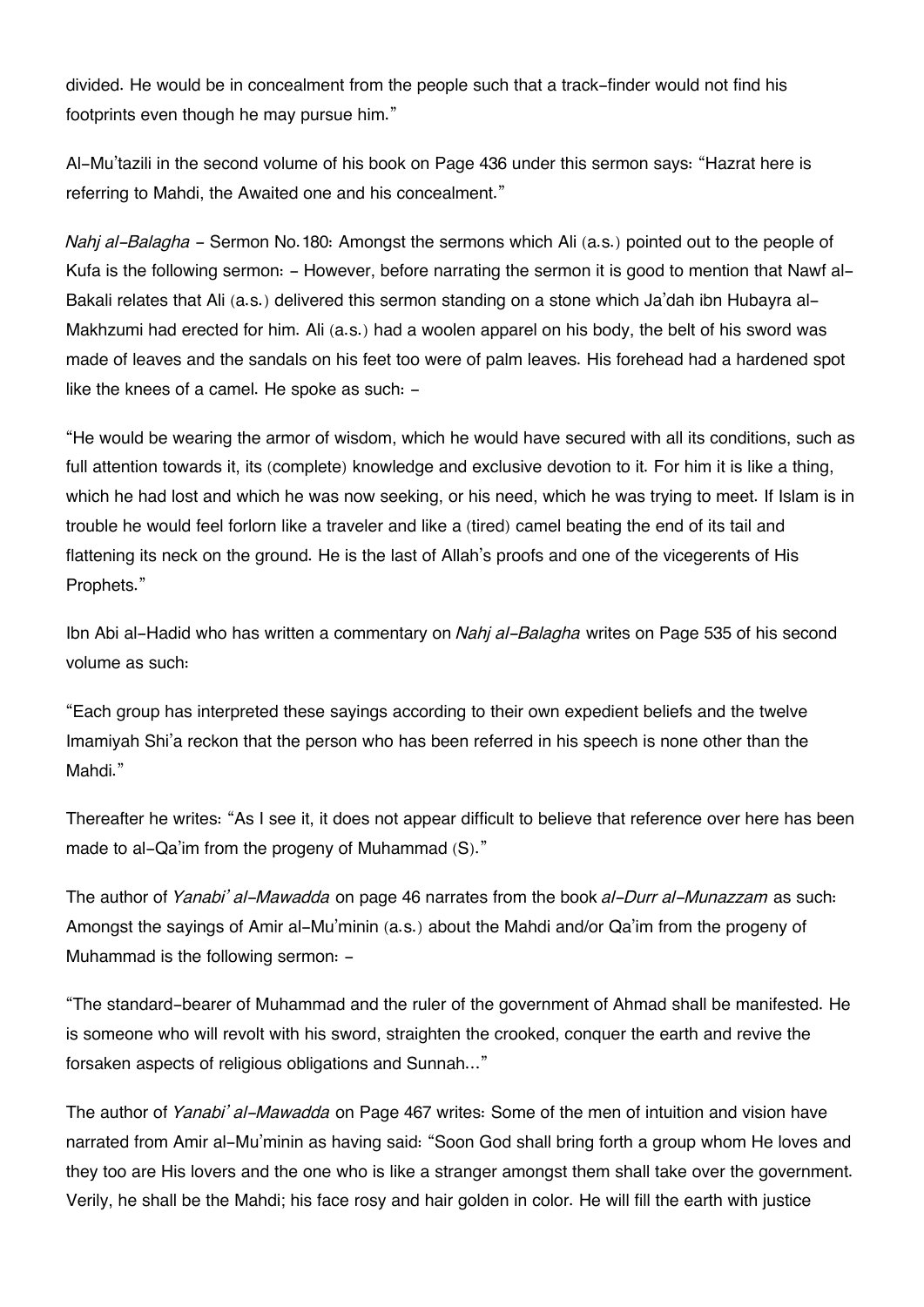without any difficulty.

In his very childhood, he shall get separated from his mother and father and from the viewpoint of training he shall be rare and matchless. He shall rule over the Muslim countries with utmost calm and security and time shall be favorable and friendly towards him. His words will be accepted; the young and old shall humbly obey him.

He shall fill the earth with justice just as it had been filled with oppression. Then, at that moment his Imamate shall reach its perfection and vicegerency will be established for him. Moreover, Allah will make the dead to rise from their graves, those who had *'become such that nothing could be seen except their dwellings' (46:25*). The land will flourish and by blessing of his (i.e. Mahdi's) existence, it shall become fresh and fruitful. Seditions and disturbances shall vanish and blessings and welfare will increase manifold.[15](#page--1-0)

### **[The sayings of scholars about the Mahdi](#page--1-0)**

Muhiy al-din al-'Arabi, in the 3rd volume of his *al-Futuhat al-Makkiya* (Chapter No. 366) says: "Certainly Allah possesses a vicegerent who shall appear when the earth will be filled with cruelty and oppression and then he shall fill it with equity and justice. If there remains no more than a day from the life of the earth, Allah will prolong the day until this vicegerent from the progeny of the Holy Prophet (S) and offspring of Fatimah (a.s.) appears."

Author of '*Iqd al-Durar* in the preface of the afore-said book, after reproaching about the situation at that time and the excessiveness in seditions and disturbances says: Some reckon that these circumstances will always continue whereas such kind of people have followed the superficial or external aspect of (only) some of the traditions. So I said to them:

"These traditions are worthy of our acceptance and we are bound to accept and follow them. However, there is nothing in these traditions which give indication of the continuity of those circumstances until the Day of Qiyamah (the Last Day).

"It seems that the obviation of seditions and appearance of comforts will occur at the time when Imam Mahdi shall manifest himself because, many traditions which the '*ulama'* and scholars have mentioned in their books have given glad tidings of his manifestation and the fact that God shall appoint a person who will be provided for his kingdom such means which could shake the mountains and his kingdom will spread far and wide. So he shall rule the entire earth and fill it with equity and justice. At that time the hidden treasures will be revealed and the earth will be filled with wealth and bestowal (of that wealth)...  $\frac{a}{a}$ 

Author of *Yanabi' al-Mawadda* on page 410 writes: Shaykh Kamal al-din ibn Talha in his book *al-Durr al-Munazzam* says as such: 'As per research, Allah has a vicegerent who shall appear at the end of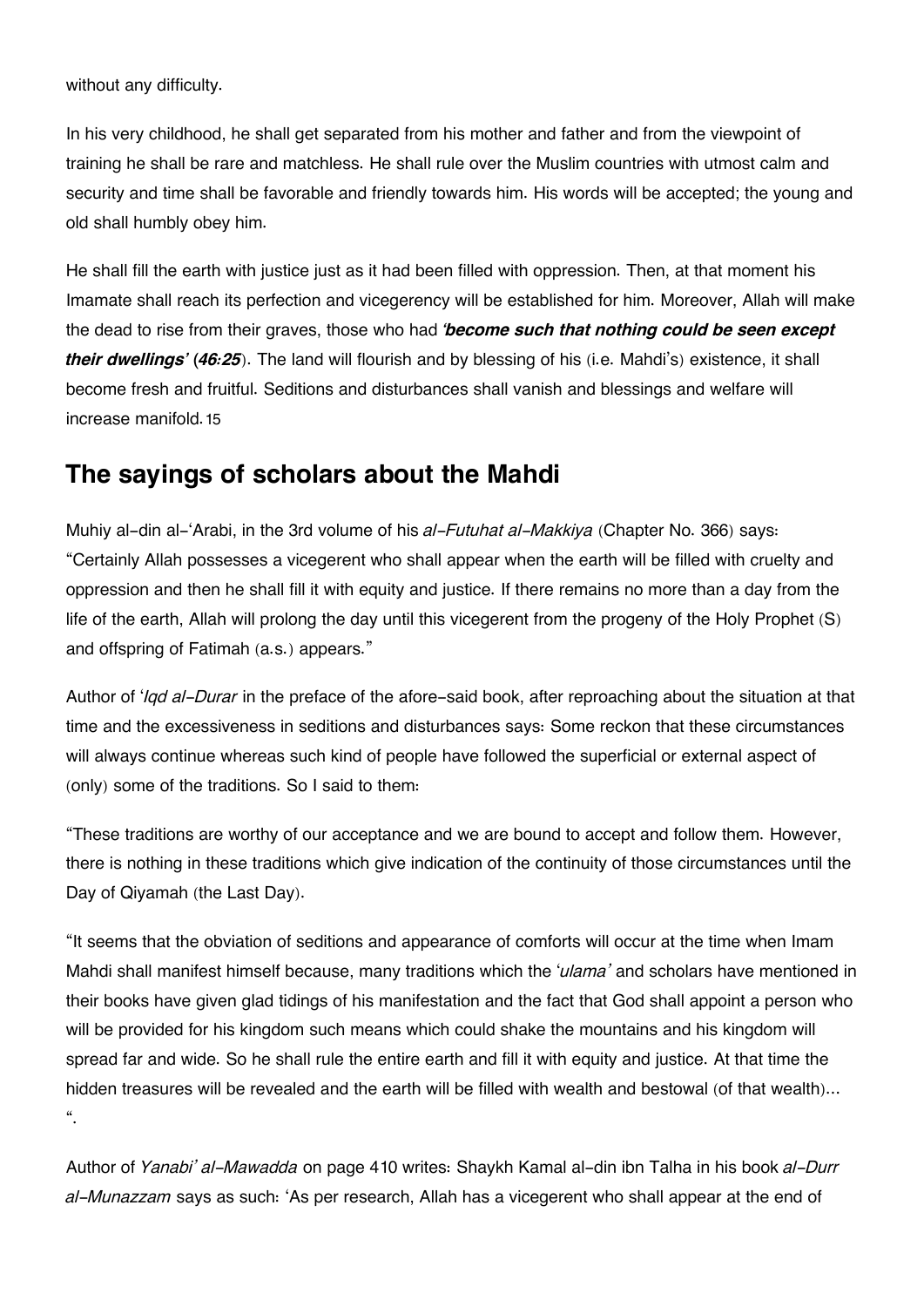time when the earth will become filled with cruelty and oppression and indeed he shall fill it with equity and justice. Even if there remains not more than a day from the life of the earth, He shall make this vicegerent to appear and he will be from the offspring of Fatimah al-Zahra'. Men of disposition shall recognize him by his aquiline nose, black eyelashes and a mole on his right cheek. His name shall be Muhammad; his height above medium, his face handsome and his hair beautiful in appearance.

'Through him, Allah shall soon destroy the innovations (in religion), revive every Prophetic practice (*sunnah*) and satiate his troops from the land of San'a and Aden. The most prosperous before him will be the people of Kufa. He shall distribute the booties equally and deal with people righteously and during his time altercations shall vanish. The clouds shall not allow but rains to descend and the land except to flourish. This Imam is the same Mahdi, the Upholder of the Commands of Allah to such extent that he will banish all the false religions. Then there shall remain no religion but the pure one...'.

Author of *Yanabi' al-Mawadda* on page 432 has narrated from al-Sharif al-'Allamah al-Samhudi al-Misri from his book *Jawahir al-'Aqdayn* the following:

'As per research, blessing of the Holy Prophet's prayers at the time of Ali's marriage with Fatimah has been manifested in the offspring of al-Hasan and al-Husayn because, from their progeny were those who have passed away and are those who shall come (in future). And if nobody comes in the future except Imam Mahdi it will be sufficient (i.e. for fulfillment of the promises and bringing into order the chaotic conditions)'.

Ibn al-Athir al-Jazari in his book *al-Nihaya* while explaining the word *jala* ( جلي ) writes: "About the qualities of Mahdi it has been said that he is *ajla al-jibha* (clear and radiant forehead) and that is the delicate hair between the eyes and ears from above and he will be the one who shall put up his hair from his face."

Also, in explaining the word of *huda* (guidance), he says: The Mahdi is the one who has been guided by Allah towards the truth. This quality has been utilized in names to such extent that it has become like the names which out of prevalence, have found nominal meaning and for this reason has been named as the Mahdi, the one whom the Holy Prophet has given glad tidings about his coming at the end of time.[16](#page--1-0)

In the second volume of *Futuhat al-Islamiyah*, on page 322 the author after specifying this point that traditions about the Mahdi are to such extent that takes one to the level of certitude, says: "What is sure in this regard is that his manifestation is certain. Surely, he shall be from the offspring of Fatimah and he will fill the earth with justice." Thereafter he says: "Sayyid Muhammad ibn Rasul al-Barzanji has referred to this very matter in his book *al-Isha'at*."

Ibn Abi al-Hadid in his commentary of *Nahj al-Balagha* in the second volume on Page 535, while mentioning some of 'Ali's (a.s.) speeches (which was previously narrated and we hinted in them the subject of the Mahdi) he says: As per research, all the Muslim sects are unanimous in their opinion that the world and obligation shall not end but after the advent of the Mahdi who shall come at the end of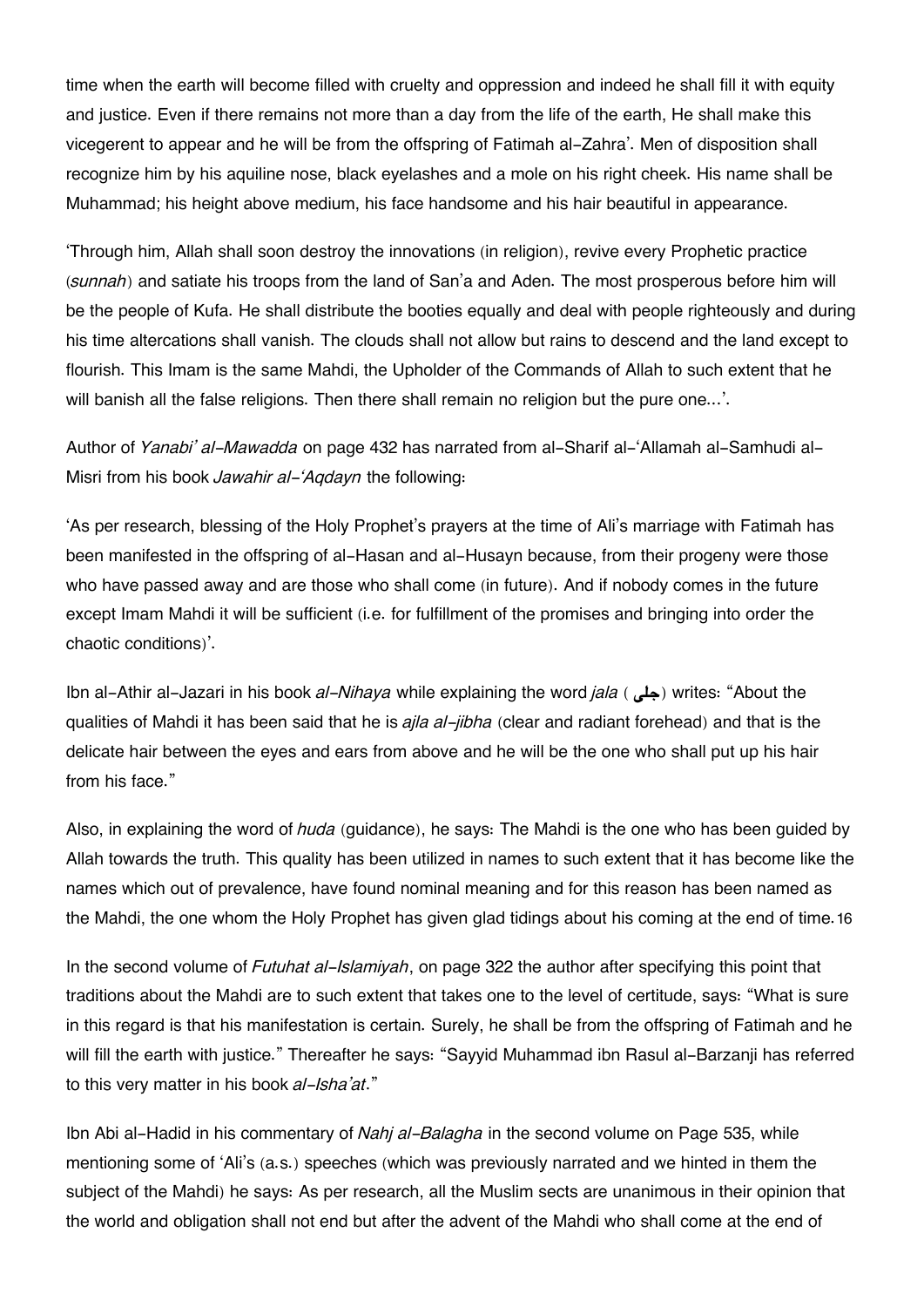time.

### **[Poetry and Prose about the Mahdi](#page--1-0)**

The author of *Yanabi' al-Mawadda'*, on page 438 has attributed a poem to Amir al-Mu'minin Ali (a.s.) where he says (to Imam Husayn):

"O Husayn! When you shall find yourself alien in some place, associate yourself with its habit and custom! As if I see my soul and my children in Karbala and its battle scene. Our beards will be dyed with blood just as the dress of a bride gets dyed. I see that calamity but not with my naked eye. The key of its worth has been given to me. May Allah grant a good reward to our Qa'im who is the upholder of justice.

O Husayn! Qa'im shall seek revenge for my blood. Rather he shall seek revenge for your blood too. So be patient upon your hardship and suffering!"

On page 439 of the same book, he narrates from 'Ali ibn Abi Talib (a.s.) the following poem:

"May Allah shower his mercy and divine grace upon that valiant Imam who shall make the army divisions of the polytheists the object of his victorious sword! He shall manifest this religion on every part of land and will disgrace the polytheist oppressors. I have not spoken these words out of pride and vaunt. Rather it has been given to me by the chosen one of Al e-Hashim (i.e. Holy Prophet)."

Again, in the same book, on page 454 he narrates the famous ode from Di'bal al-Khuza'i who recited it before Imam Rida (a.s.). He quotes Di'bal as saying: I recited my ode till I came upon this part: "The emergence of the Imam who shall rise in the name of Allah and His blessings is inevitable. He shall distinguish the truth and falsehood for us and reward the virtuous and punish the evil."

Imam Ridha (a.s.) shed tears and then said: 'O Di'bal, the Trusted Spirit has spoken through your tongue...

In vol. 3, chapter 366 of *al-Futuhat al-Makkiyah* we see the following poem: 'Know that the last of the saints shall be martyred and the light of universe shall become extinguished. He is the Mahdi,  $\mathbb{E}$ l-i Muhammad. He is like the Hindi sword, a destroyer. He is the sun's rays which brightens every cloud and the darkness. He is the first drop of rain, which bestows munificence and bounty.'

The author of *Yanabi'al-Mawadda* narrates on page 416 a poem from the book *Al-durr al-maknun* of Muhiy al-din al-'Arabi. It is as follows:

"When time shall move ahead by means of the letters of '*Bismillah'*, Mahdi shall emerge. After keeping fast, he shall emerge from the Ka'bah. Send greetings to him on my behalf."

The author of *Iqd al-durar*, in Section 4, writes: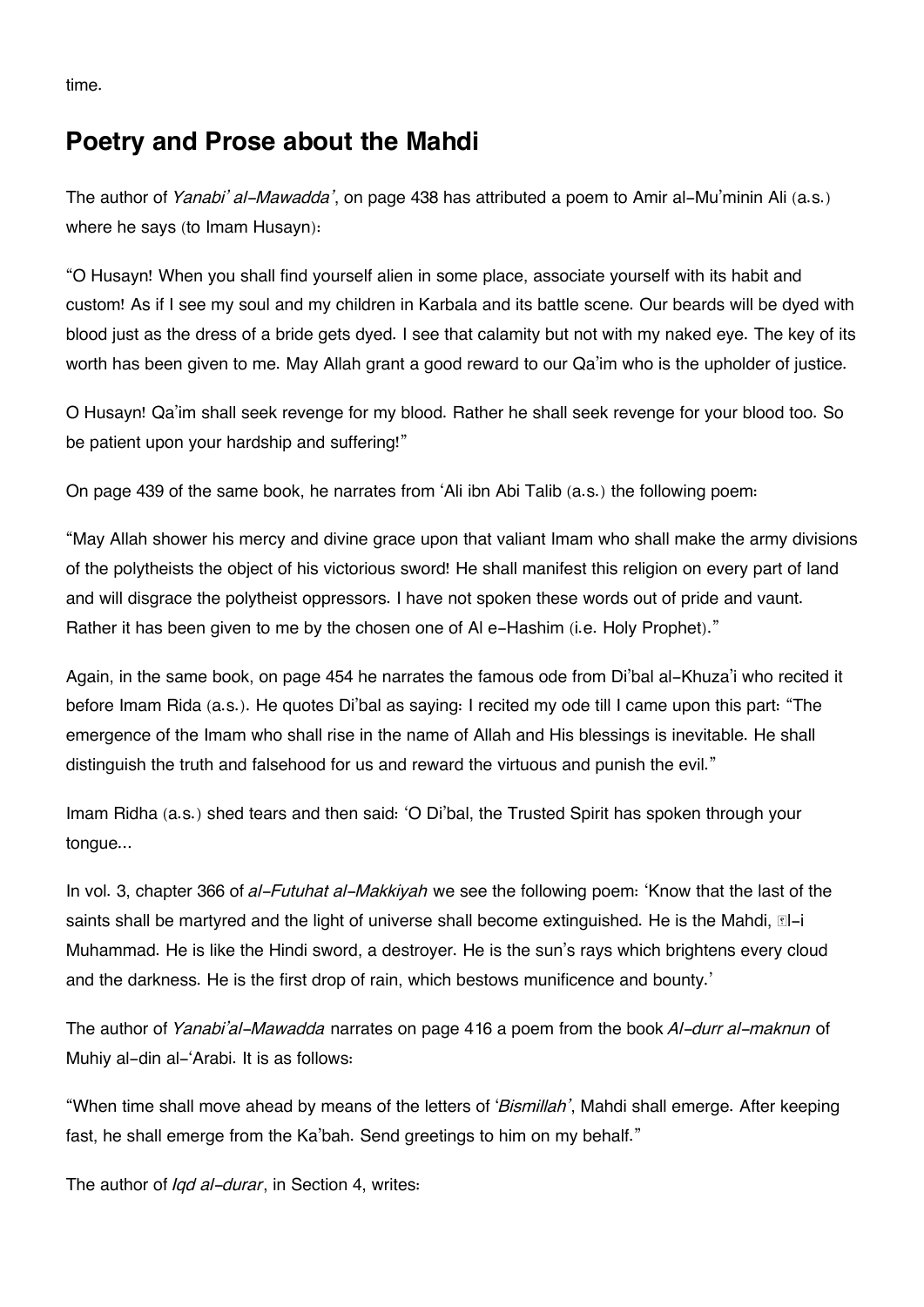"We end this chapter with a few lines of the valuable ode recited by 'Allamah al-Adab 'Abd Allah ibn Bashar wherein he has mentioned about Al-i-Muhammad and the killing of al-Nafs al-Zakiyah:

'On the occasion of killing of al-Nafs al-Zakkiyah there are true signs for the one who remembers it. Another 'Nafs' which is at work and who shall be killed near Ka'aba, will emerge and invite (the people) towards Imam and he shall inform that at sun-rise when a part of the day has passed, a fire shall be kindled in Kufa along with a flow of blood. Consequently Kufa shall burn.

'The people of Syria shall dispatch towards al-Bayda' an army against them and they shall be swallowed in the land. Horsemen with valiant men (like the wind, which moves dust and smog) shall move forward. Shu'ayb ibn Saleh who is the herald and vanguard shall take them towards a Sayyid who shall emerge from amongst Al Hashim - that Sayyid who on the right of his face i.e. between eyes and ears, has a mole.'

Also, in the preface of the same book its author has mentioned a poem in praise of Mahdi but has not mentioned whether the poem belongs to himself or someone else. The poem is as follows:

"It is by blessings of Mahdi that the goodness of religions shall be put in order. It is by blessings of Mahdi that degradation of religions shall be put to an end.

It is through his help that the deserts too will become void (of cruelty and oppression). It is through Mahdi's goodness that the darkness of cruelty and oppression shall be obviated. Greetings and salutations of Allah be upon Mahdi on each day."

The author of *Yanabi' al-Mawadda* on page 466 writes: This poem is from Shaykh 'Abd al-Karim al-Yamani:

"Its people are living in prosperity and tranquility and you shall see the light of guidance who is from the progeny of Haydar and Ahl al-Bayt appears by means of '*mm'* (ميم). He shall be called Mahdi and will emerge for the truth. First and foremost, he shall give commands based on the Sunnah of the best of creatures, Hazrat Muhammad (S)".

In the same book, on page 461 he narrates the following poem from Shaykh Abd al-Rahman Bis author of *Durrah al-Ma'arif*:

"The eminent '*m* $\mathbb{F}m'$  ( میم $($  and the great one from the progeny of Ahmad shall emerge. First of all he shall manifest the divine justice amongst the people just as the same has been narrated by Hazrat Abu al-Al-Hasan Rida (a.s.) and has also been recorded in the Treasure of Knowledge."

The following poem too has been narrated by Bis**thermi** on the afore-said page:

"The letter of '*msm'* ( ميم ) after its '*shn'* ( شين ) shall triumphantly emerge in Mecca from the Holy Ka'aba. This is the same Mahdi who shall emerge with truth and soon he shall be sent by Allah for the truth. He shall fill the entire earth with equity and justice. First of all, he shall erase and destroy the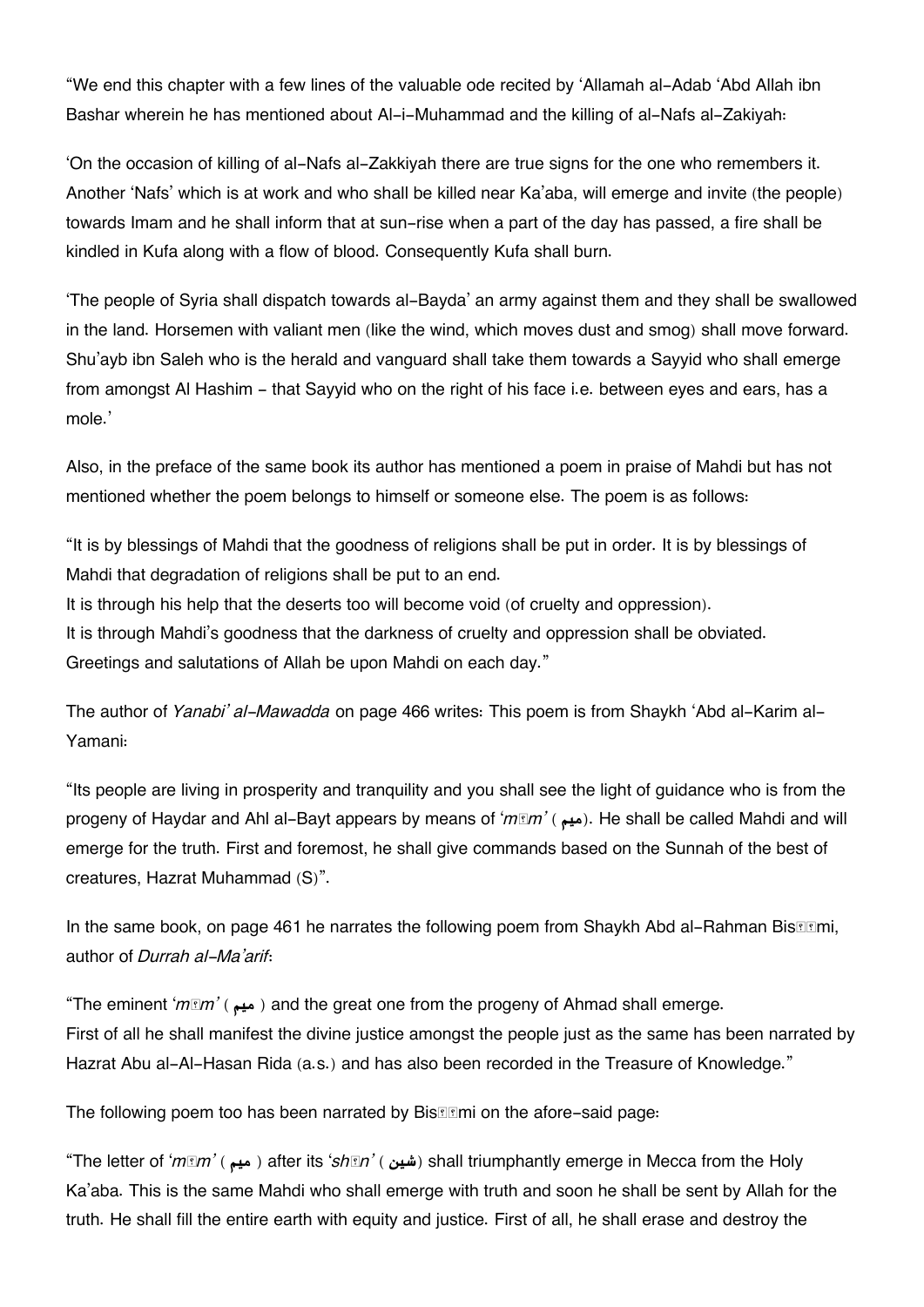darkness of cruelty and oppression. His custodianship for the Divine affairs is from Allah's side. He has been chosen by Allah to be the Caliph and the successor of the best Prophet."

Again, in the afore-mentioned book, on page 468 he narrates the following poem in praise of the Mahdi from Shaykh Sadr al-din Qunawi:

"The Mahdi shall emerge and rise on the earth for the sake of Divine affair. Besides, he will destroy all the infidel satans. The destruction of all mean persons shall occur by his hands; by the mighty sword which if you would know its true worth it would make you fall sick. The reality of this sword and this Qa'im, who has been appointed for the establishment of religion on the true path, is a Divine affair.

Once again, in the book of *Yanabi' al-Mawadda* on page 474, Qanduzi has narrated ( **الدالية قصيدة**] (an ode in which each line ends with the letter '*dal'* ( **دال** [( from which is as follows:

"How often they ask me about love of the Ahl al-Bayt - should I now conceal or deny them? I swear by Allah that love of Ahl al-Bayt has been mingled with my flesh and blood. They are the torches of guidance. After Hazrat (i.e. Holy Prophet) came Haider and Hasnain. After them, came 'Ali and his son Muhammad, then Ja'far al-Sadiq and ibn Ja'far Musa. After Musa came 'Ali who is the place of refuge for the people i.e. Rida. After him came his son Muhammad and after him came his virtuous son 'Ali and then al-Hasan and Muhammad ibn al-Hasan. They are my Imams and my masters although a group has rebuked and reproached me (for having this belief).

"They are the Imams whose names we often hear. They are the *hujaj* (proofs) of Allah upon His slaves. They are at the path of guidance towards Allah. They are Imams who keep fast during the day for the sake of Allah and pass their nights by bowing and prostrating before Allah. They are a group to whom belongs Mecca, Abtah, Khīf, Jama' and the graveyard of Baqī'. They are a group to whom belongs Mina, the two sacred monuments, the two 'Marwa' and the mosque. They are a group who possesses a tomb in every place. Nay, rather they have a tomb situated in every heart."

Muhammad ibn Talha al-Shafi'i says in *Matilib al-Su'l* as such: [In the twelfth Chapter while giving account of Abu al-Qasim Muhammad ibn al-Hasan ibn 'Ali ibn Muhammad ibn 'Ali ibn Musa ibn Ja'far ibn Muhammad ibn 'Ali ibn al-Husayn ibn 'Ali ibn Abi Talib that he is the Mahdi, al-Hujjah (the proof), al-Khalaf al-Sālih (the righteous descendant) and al-Muntazar (the awaited one)]:

"He is the successor and *Hujjah* (proof) who has been approved by Allah. Moreover, Allah has guided him on the true path and given him His temperament and raised his status. Allah has bestowed upon him the ornament of His Grace and he too has put on the dress of virtue. The Holy Prophet (S) has said something, which has been narrated for us and the one who becomes aware of the Prophet's saying will comprehend its meaning.

"A learned person knows that news about the signs of Mahdi (a.s.) has come and the Holy Prophet (S) has revealed the same, lineage and qualities of Mahdi. Suffice it is to mention the saying of the Holy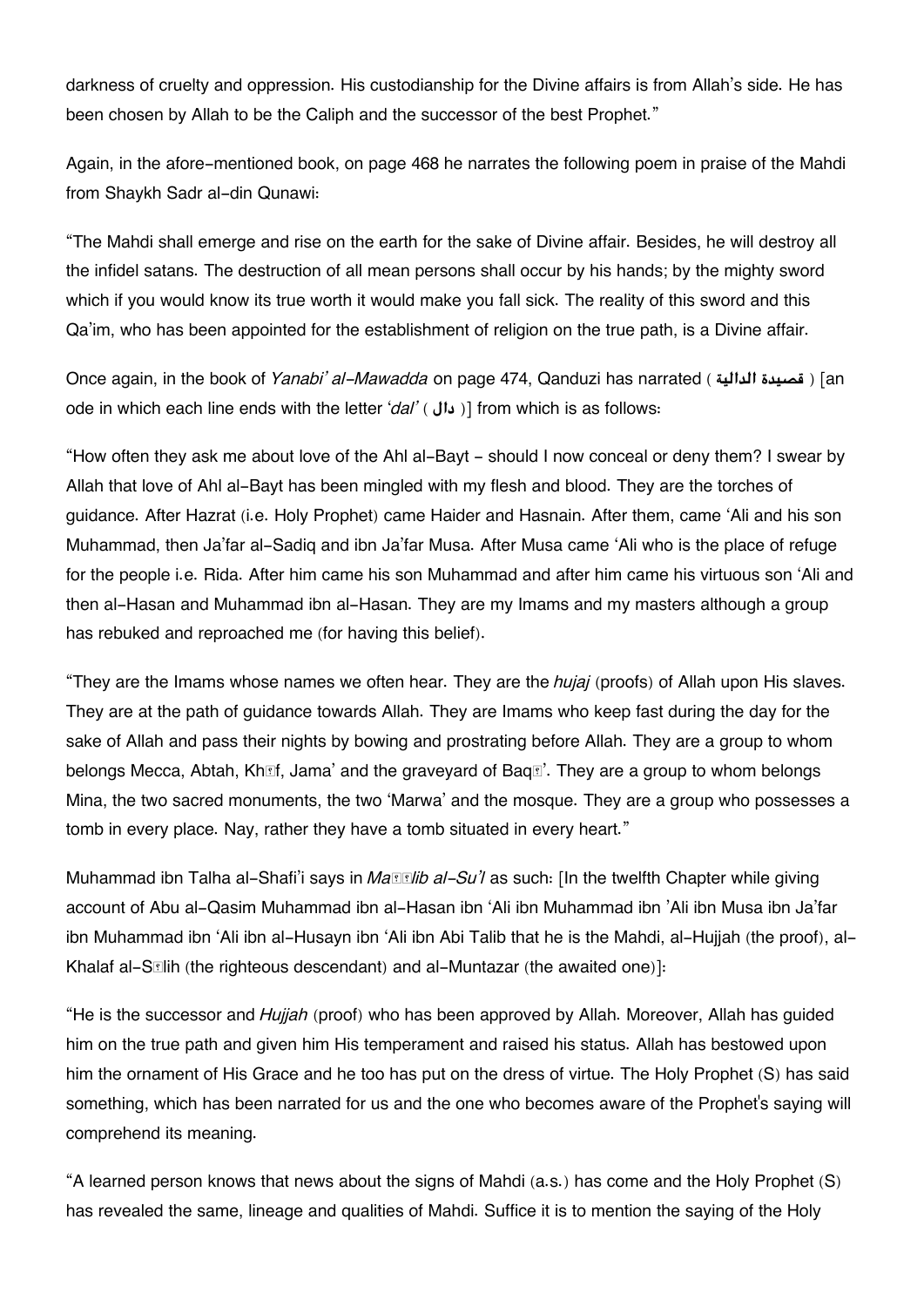Prophet (S) who said: 'The light on Mahdi's face will be from my light. The one whose place of care is Zahra' (a part of his own self), none shall receive a position similar to the position which I have bestowed upon Mahdi. Then, the one who says that he is the Mahdi has spoken the truth."

Apart from what we have written, there are yet other poems in Persian and Arabic, which anyone investigating into them will become enlightened. The author of *Yanabi' al-Mawadda* has narrated many such poems like the poems of Shaykh Ahmad al-Jam**<b>E**, Shaykh 'Att**Er** al-Nisaburi, Shaykh Jalal al-din al-Rumi and others. However what we have narrated is adequate.

[1.](#page--1-0) Tafsir Ruh al-Ma'ani, vol.25, pg.95, interprets the aforesaid verse as follows: What is well-known is that he ('Isa) will descend in Damascus when the people will be busy in their morning prayers. The Imam will hold back (from leading the prayer) and he is the Mahdi. Thereafter he ('Isa) will give priority to him and will pray while standing behind him. He will say: 'It is for you that the prayer has been called'. Tafsir al-Siraj al-Munir, vol. 3, pg. 462 too has interpreted the verse in this same manner but has not specified the name of the Mahdi. Nur al-Absar too (on page 146) has narrated from the book of Ganji the same as Ibn Hajar.

[2.](#page--1-0) Hamawayni in Fara'id al-Simtayn, chapter 31 has mentioned in this regard a tradition narrated by Ibn 'Abbas from the Holy Prophet. Nasa'ih al-Kafiya, pg.24.

[3.](#page--1-0) In Tafsir al-Razi, vol.1, pg.166 too, the verse of (ِبيَغْالِب َونُنموي ينِالَّذ ( has been interpreted in a similar manner.

[4.](#page--1-0) It is narrated in 'Arf al-Wardi, pg.57, from the Tafsir (exegesis) of Ibn Jarir from Sadi that in interpreting the verse:

وَمَنْ أَظْلَمُ ممَّنْ مَنَعَ مَسَاجِدَ اللَّه أَنْ يُذْكَرَ فيهَا اسْمُهُ وَسَعَىٰ في خَرَابِهَا ۩ أُولَٰئكَ مَا كَانَ لَهُمْ أَنْ يَدْخُلُوهَا إِلَّا خَائفينَ ۩ لَفُمْ وَي غَرَابِها ۞ أُولَٰئكَ مَا كَانَ لَهُمْ أَنْ يَد عَذَابٌ عَظِيمٌ

Who is a greater wrongdoer than him who denies access to the mosques of Allah lest His Name be celebrated therein, and tries to ruin them? Such ones may not enter them, except in fear. There is disgrace for them in this world and there is for them a great punishment in the Hereafter. (2:114)

he says: By unjust people and those who disallowed the taking of the name of Allah in the mosques and those who strove to ruin them is meant the Romans. And by the decree of the verse, they are those who would not enter Bayt al-Maqdis but with fear and anxiety of being killed or paying the Jizya (tribute). Thereafter he says: However their disgrace ( خزى ) which is referred to in this verse will be at that time when the Mahdi shall reappear and gain victory over Constantinople. Then they will kill him and this very act will be their disgrace.

[5.](#page--1-0) The same has been narrated in 'Arf al-wardi, page 58, from Ahmad, Abu Dawud and al-Tirmidhi.

[6.](#page--1-0) Suyuti in 'Arf al-wardi, page 64, and Ja'mi'al-Saghir, vol. 2, page 277, tradition No 7491, too has narrated the same and adds that this person (i.e. Mahdi) shall become a master of the hills of Daylam and Constantinople. The same can be found in Nur al-Absar, page 148. Thereafter he writes: "These are the words of Hafiz Abu Na'im and he says that the person mentioned in the tradition is none other than 'Mahdi'."

[7.](#page--1-0) 'Arf al-wardi, page 59 - narrated from Ibn Abu Shayba and the afore-said names and Ja'mi' al-Saghir, vol. 2, page 377 - Tradition No. 1489.

[8.](#page--1-0) The same has been narrated in 'Arf al-wardi, page 59. Also on page 62 it is narrated from Tabarani and Abu Na'im Isfahani and they from Abu Sa'id al-Khudri who said: 'I heard the Holy Prophet (S) saying: "There shall come a man from my progeny who will speak in accordance with my 'Sunnah'. God shall send rain for him and the earth will throw out its bounties. He will fill the earth with equity and justice just as it had been filled with cruelty and oppression. Also, on page 63 it is narrated from Ahmad and Abu Na'im who narrate from Abu Sa'eed al-Khudri that the Holy Prophet (S) has said: 'The world shall not cease to exist until a person from my progeny shall come and rule and he will fill the earth with equity and justice just as it had been filled with cruelty and oppression.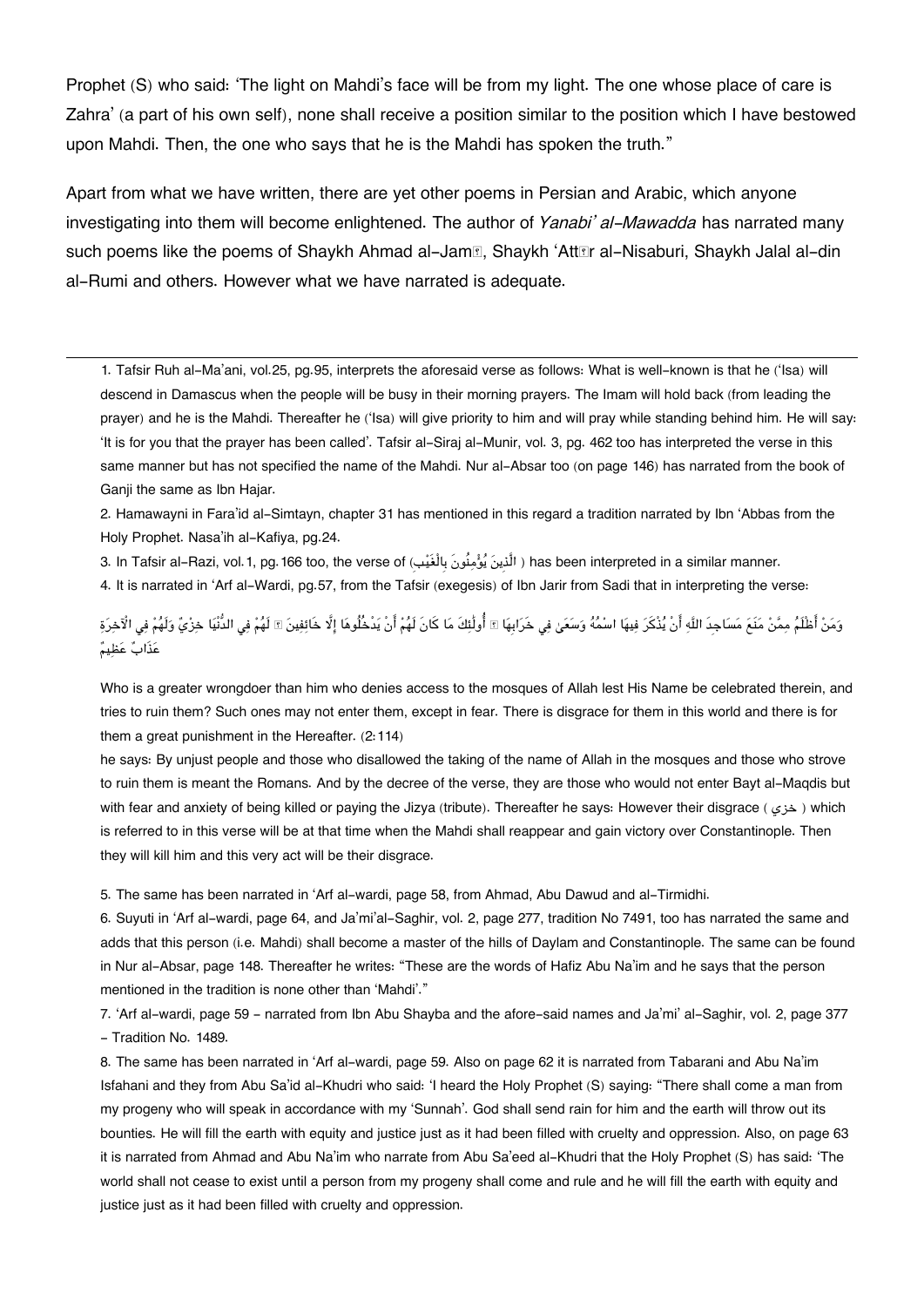[9.](#page--1-0) 'Arf al-wardi, pg.62.

[10.](#page--1-0) 'Arf al-wardi, pg. 74.

[11.](#page--1-0) On page 65 of 'Arf al-wardi it is narrated from Hakim who narrates from Abu Sa'id that the Holy Prophet (S) said: "A severe calamity shall befall my nation at the end of the Appointed Time, by the hands of the rulers of their time such that life shall become difficult for them. Then God Almighty shall manifest a person from my progeny who shall fill the earth with equity and Justice just as it had been filled with cruelty and oppression.

[12.](#page--1-0) Ibn Abi Shayba, Na'im ibn Hammad, Ibn Majah and Abu Na'im have narrated from Ibn Masood who said: I was in the presence of the Holy Prophet (S). Suddenly a group of youngsters from Bani Hashim appeared before us. When the Holy Prophet (S) saw them his eyes became full of tears and the colour of his face changed. I said: "O Prophet, I see that you are sad". He replied: "We are a family which God preferred for us the next world over this world. After me, my Ahl al-bayt shall he subjected to persecution by the people until a group from the East will appear with black flags. Then they shall wish to reign but others will stand in their way. Later, they will fight and win and will receive what they desired. But they will refuse to accept and entrust it to a person from my progeny who shall fill the earth with justice just as it had been filled with oppression. So any one who perceives the situation of that time should join them over though he may haul himself over ice".

[13.](#page--1-0) In 'Arf al-wardi (page 83) a narration has come from Fawa'id al-Akhbar - Abi Bakr Is'aaf that the Holy Prophet has said: "The one who reckons Dajjal to be false has surely become a disbeliever and the one who thinks Mahdi to be false has surely become a disbeliever.

[14.](#page--1-0) The author of 'Arf al-wardi on page 73 has also narrated almost the same contents.

[15.](#page--1-0) Ibn Abi al-Hadid in the first volume on Page 93 writes: (At the end of his Sermon he said: - "It shall end in us, not you people" reference is made to the Mahdi, the Awaited one who shall appear at the end of time and most of the scholars of hadith are of the opinion that he is from the offspring of Fatimah (a.s.). Mu'tazilites do not deny his existence. They have mentioned him in their books and their shaykhs too have acknowledged him. Then, after a few more words he says – Qadi al-Qudat (supreme judge) narrates from Kafi al-Kufat, Abu al-Qasim Isma'il ibn 'Abbad whose reference is connected to Ali, that Hazrat himself said: He is from the offspring of Husayn. He shall possess a broad forehead, a protracted nose, a broad stomach and broad thighs. His front teeth will be separated from each other and on his right cheek will appear a spot. Ibn Abi al-Hadid continues: This tradition has also been narrated by 'Abd Allah ibn Qutaybah in his book al-Gharib. [16.](#page--1-0) al-Nihaya, vol.4 pg. 359. Also Taj al-'Urus, vol. 10, pg. 408 and Lisan al-'Arab, vol. 20, pg. 229, have narrated the same. Abu 'Umrani has narrated in his Sunan from Ibn Shudab as such: - The reason that he has been named as the Mahdi is that he is being guided. He shall bring out the pages of Torah from the hills of Syria and by means of that he shall argue with the Jews. Then a few amongst them will become Muslims. 'Arf al-wardi, pg. 81.

## **Chapter 2**

### **[The Mahdi is from the Arabs](#page--1-0)**

The author of *'Iqd al-Durar* in chapter one, section 4, narrates from Abu 'Abd Allah Na'*I*m ibn Hamm*I*d (from his book *AI-Fitian*) who is turn narrates from 'Ali (a.s.) who said: -

"The kingdom of Bani 'Abbas is such that if the Turks, Daylamites, and the inhabitants of Indus valley and India were to attack them they would fail to destroy them and Bani 'Abbas would continue to be successful until they become aggressive towards the slaves and the weak. Then God will make a cow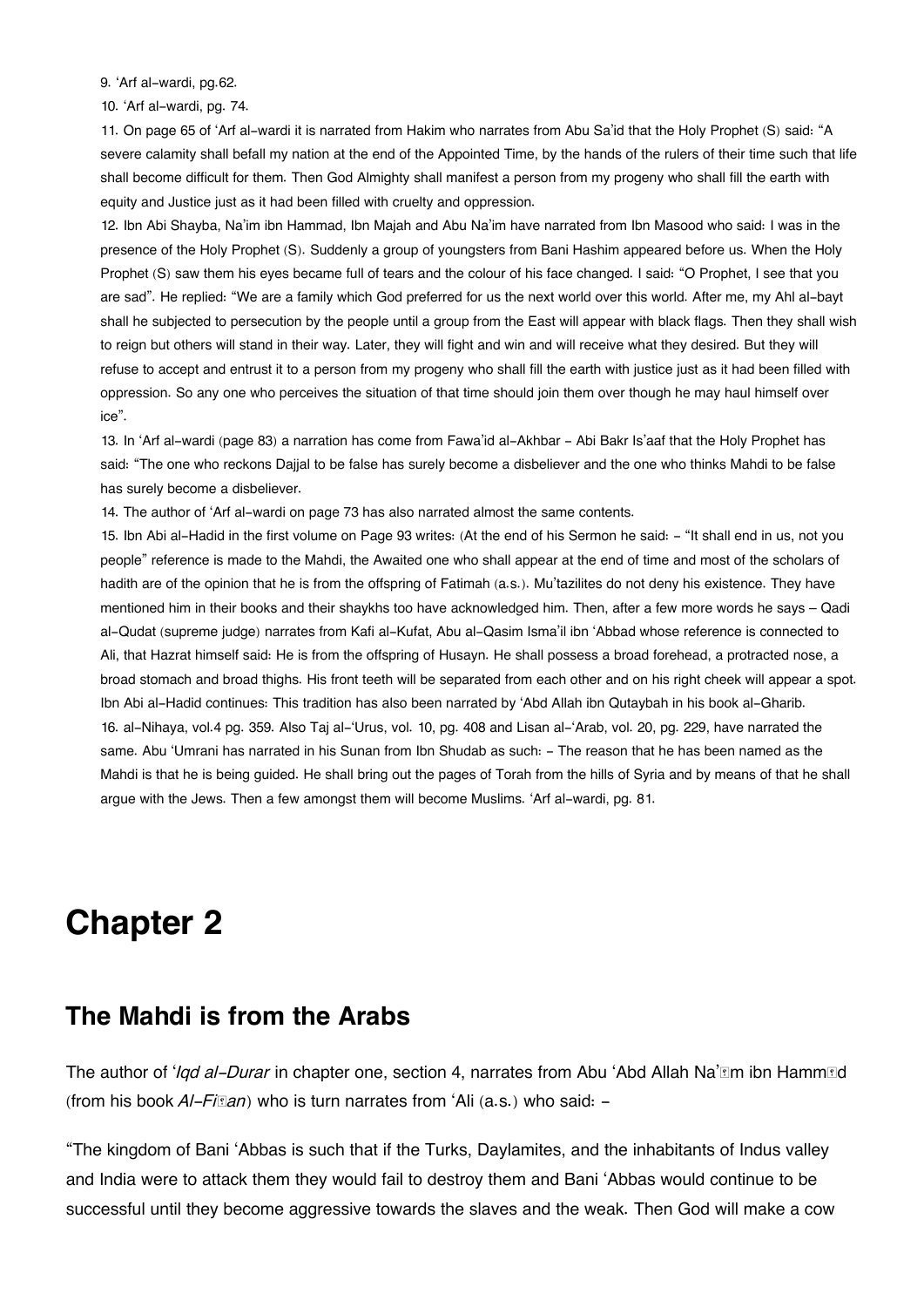('*ijl*, the wicked one who will revolt against Bani 'Abbas and destroy them) to dominate over them which shall come out from a place where their kingdom began.

"He shall not pass any city but that he conquers it; no flag will be hoisted before him but that he destroys it and he will not come across any bounty but that he misuses it. Woe be to the one who takes his side. This shall continue until victory is achieved at the hands of an Arab who shall rise for the truth and act upon it."

It is apparent that 'an Arab' in the above sentence refers to the Mahdi, the Awaited One who shall appear at the end of time and his signs are the very ones which have come in the same chapter of the aforesaid book which has been taken from the book of *al-Fiṭan*, where its author, Imam Abu 'Abd Allah Na'*I'm* ibn Hamm*I'd narrates from Abu Qabil as such: "People shall always be in comfort until the* kingdom of Bani 'Abbas comes to an end. Then they will live in disturbed conditions until the advent of the Mahdi."

The author says: History bears witness that right from the time of Hulagu's revolt the East has not enjoyed liberty. Disturbed conditions and discord among the rulers and kings has always continued to exist. Thus 'Ali's saying that: 'Until he gains victory and hands it over to an Arab' is perhaps referring to this point that that discord and disturbed conditions are all incidental to the coming of Hulagu and his subsequent revolt and it shall remain till the advent of the Mahdi. Thus, as one of the causes and means of the Mahdi's victory and his success in inviting the people (towards his mission) and his domination over the cities is the discord and disturbed conditions which shall follow the revolt of Hulagu. It is like this that Hulagu himself will surrender the affairs of Government to him (a.s.).

Another factor, which shows that the Mahdi is from an Arab line, is the diffused traditions which have come with regards to determination of his family and relatives. Raghib in his *al-Mufradat* says: "Al-'Arab ( **العرب** ( are the children of Isma'il (Ishmael) and al-A'rāb ( **الاعراب** ( its plural form. Later on the nomads were called by that name."

The author of *Sabā'ik al-Dhahab*, on page 4 says: "The city-dwellers are called "al-'Arab" and the desert-dwellers "al-A'rāb" and what is common is that the word al-A'rāb ( **الاعراب** ( is used for both groups."

Al-Jawhari in his *Sihah* says: "Al-'Arab ( **العرب** (are a tribe and they are the city-dwellers. They are known as 'Arabi and the al-A'rab are known as A'rābi. But the word 'Arab' is commonly used at all levels. The same has been written in the dictionaries."

The author of *al-'Ibar* says: The word al-'Arab ( **العرب** ( is derived from *al-i'rāb* ( **الاعراب**( , which is expression, and its meaning of expression (speech has been taken from those who say: ( **عن الرجل أعرب حاجته** ( - At the time when a person expresses and describes his need and since they possess the faculty of expression and eloquence in speech they have been called by this name. So know that every non-Arab - whether Iranians, Turks, Romans or Europeans are all '*Ajam* (عجم) - non-Arab, and it is not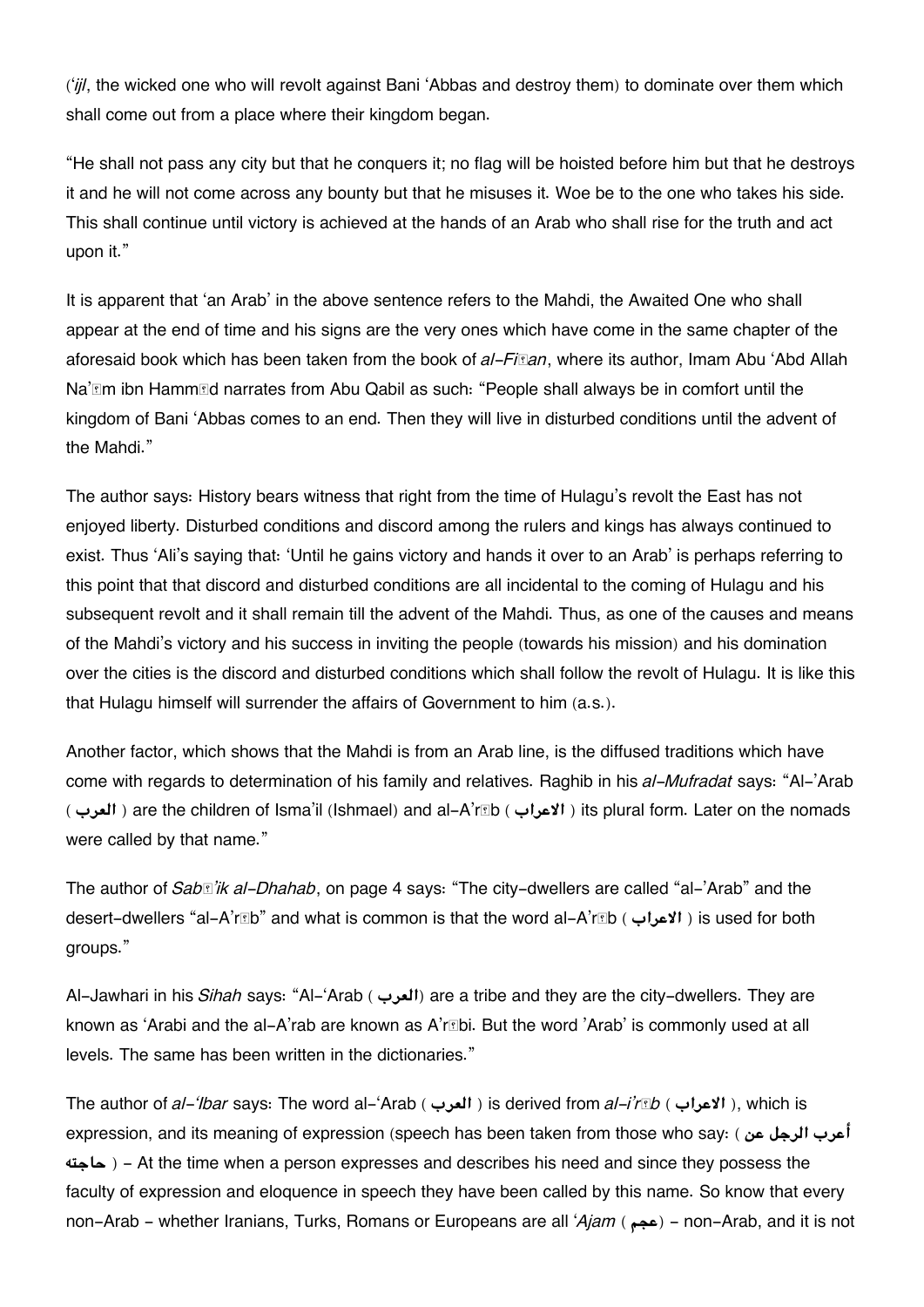what the people commonly believe that the word *'ajam* is particular to the Persian-speaking nation. Rather, the people of North Africa (the Maghreb) until now use this word for the Europeans and those who fall in the same category. However the word of *a'jam* ( **أعجم**] ( with the addition of an '*alif'*] is used for the one who does not clarify his speech even though he may be an Arab.

## **[The Mahdi is from this Ummah \(Nation\)](#page--1-0)**

Al-Tirmidhi is his *al-Sahih*, on page 270 narrates from Abu Sa'īd al-Khudri who said: 'I feared that after the Holy Prophet, something bad might take place, so we asked the Prophet and he replied as such: "Indeed the Mahdi is from my Ummah and he shall emerge from amongst them."

The magazine *Huda al-Islam* in its 25th publication, line No. 3 has narrated the same tradition from Ibn Majah who in turn has narrated it from Abu Sa'nd.

The author of '*Iqd al-Durar*, in the first chapter narrates from Abu Muslim 'Abd al-Rahman ibn 'Auf from his father from the Holy Prophet (S) who said: -

"Surely God shall appoint a man from my Ummah (nation)". He continued to the point of saying: "He shall fill the earth with justice."

In the 3rd chapter of the same book, the author narrates from the book of *Sifat al-Mahdi* written by Hafiz Abu Na'*Im* who in turn narrates from Abu Sa'*IId al-Khudri* from the Holy Prophet (S) who said:

"The Mahdi is from us, the Ahl al-Bayt (i.e. People of the House). He is from my Ummah".

The author of *al-Fusu1 al-Muhimma* narrates from Abu Dawud and al-Tirmidhi and these two from 'Abd Allah ibn Mas'ud and he from the Holy Prophet (S) who said:

"If there remains not more than a day from the life the earth, God will prolong the day until He sends a person from my Ummah and my progeny (Ahl al-Bayt) who carries the same name as mine (and who fills the world with justice.)"

The author of *Yanabi' al-Mawadda* has narrated (on page 433 of his aforesaid book) a tradition from the book *Jawahir al-'Aqdayn* from Abu Sa'īd al-Khudri. In that tradition the Holy Prophet (S) says: "The Mahdi is in my Ummah". Also the aforesaid author narrates from Abu 'Abd Allah Na'**Em ibn HammEd** (from his book of *al-Fitan* and he from Hisham ibn Muhammad and he from the Holy Prophet (S) who said: "The Mahdi is from this Ummah and he is the one who shall lead 'Isa ibn Maryam (in prayer)."[1](#page--1-0)

Al-Raghib in his *al-Mufradāt* says: 'Ummah' is any group of people which is formed through things like custom, time or place - making no difference whether that thing brings them together voluntarily or involuntarily and the plural of *ummah* ( أمة) is *umam* ( .")."

One group has said as such: 'The Ummah of every Prophet are his followers and the one who does not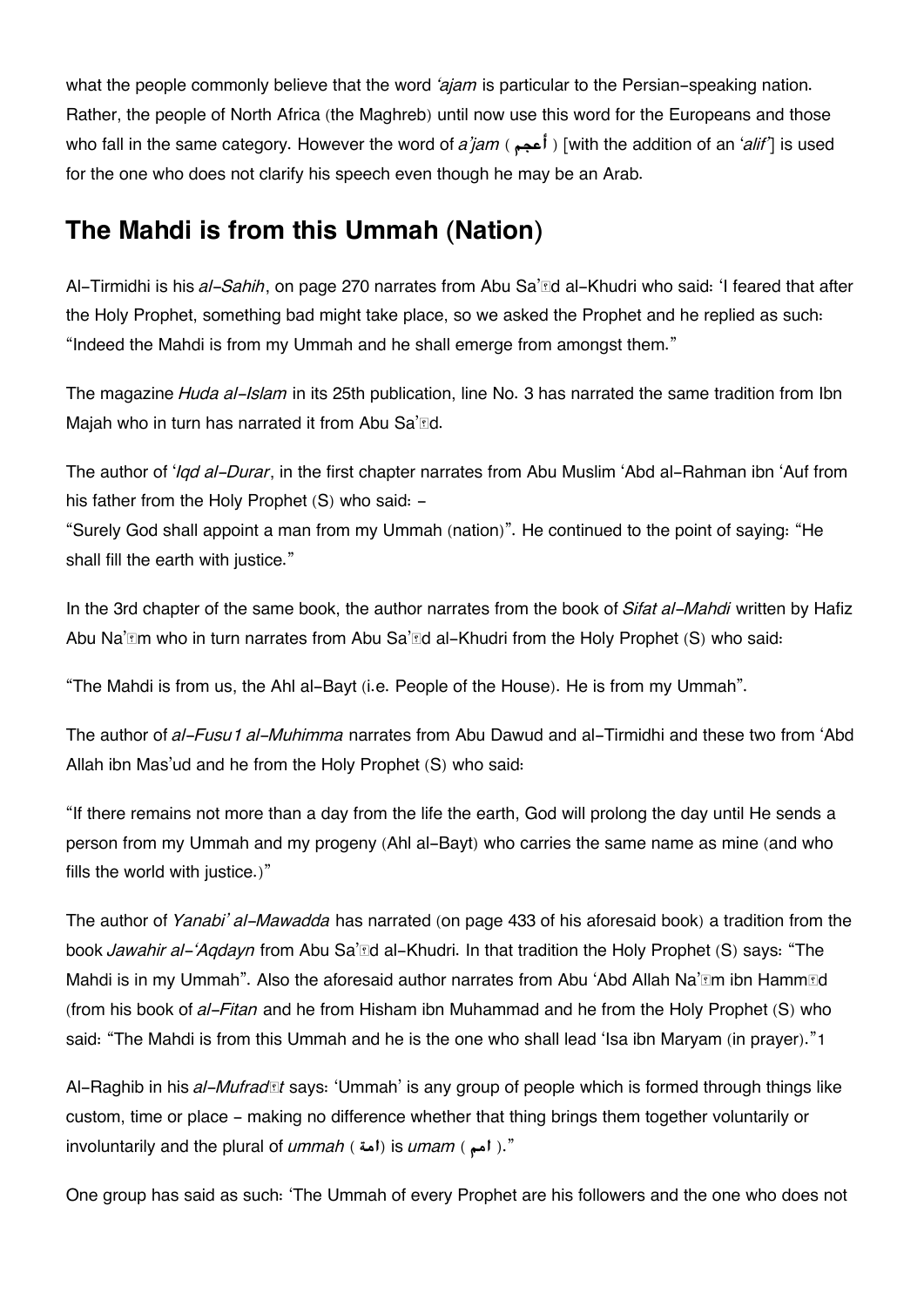follow his custom will not be included in his Ummah even though he may have lived during his time. Therefore, the Ummah of Islam are those people who follow the Islamic rules and all that the Holy Prophet (S) has brought, making no difference whether he has visited him or not or whether he has lived during his time or not. Moreover this applies to all, without any difference in families or tribes even though they may differ from each other from the view-point of language, time and place.

The author is of the opinion that: It is apparent that the definite article *al* ( **ال** ( in al-Mahdi ( **المهدي** (is for covenant; meaning that the Mahdi - the one who has been remembered in the heavenly books and about whom the Prophets have given glad tidings to their nations - shall be from this same blessed Ummah and not from any other Ummah. So this Ummah deserves to rejoice and be happy for being honored by such a merit.

It is true that in some of the exceptional and less common traditions we find such contents like this one -"The Mahdi is not but 'Isa ibn Maryam (a.s.)".

Ibn Hajar has written (this tradition) in *al-Sawa'iq* on page 89:

Ibn Majah and al-Hakim have quoted a tradition from the Holy Prophet (S) as such: - "It will not be long when difficulties and problems will dominate the people and the world shall turn away from its inhabitants and the people will resort to greed. The Hour shall not be established but upon the wicked and the Mahdi is not but 'Isa ibn Maryam".

Ibn Hajar said: "Al-Hakim said: I have mentioned this tradition in astonishment, not as an argument (to prove it).

Bayhaqi says: Only Muhammad ibn Khalid has narrated this tradition.

Al-Hakim says: He (i.e. Muhammad ibn Khalid) is unknown and there exists differences in the chain of transmission of traditions narrated by him. Al-Nis<sup>®'</sup> too rejects such traditions."

In the 10th Volume of *Da'irah al-Ma'arif* (page 475), the author after narrating the aforesaid tradition from Ibn Majah says: Imam al-Qurtubi says:

"This tradition is not inconsistent with what the previous traditions have mentioned about the Mahdi because; this tradition only aims to respect the dignity of 'Isa ibn Maryam (a.s.) over the Mahdi. That is to say, there is no Mahdi but 'Isa from the viewpoint of is position of immaculateness and perfection. So it does not contradict existence of the Mahdi. It is identical to this saying that there is no stalwart but 'Ali. Moreover, this view can be supported with the tradition which says that the Mahdi is from my progeny; he shall fill the earth with justice and will emerge along with 'Isa (a.s.) who shall help him in the killing of Dajjal at a place called Ludd in the land of Palestine. Indeed, he shall rule over this Ummah and 'Isa ibn Maryam will pray behind him. And God Almighty knows best".[2](#page--1-0)

The author of *'Iqd al-Durar* in the preface of his afore-mentioned book writes as such: 'And amongst the people, there are those who reckon that the Mahdi is none other than 'Isa ibn Maryam, the pure and holy. So I told them: The one who denies the emergence of the Mahdi is not actually referring to Hazrat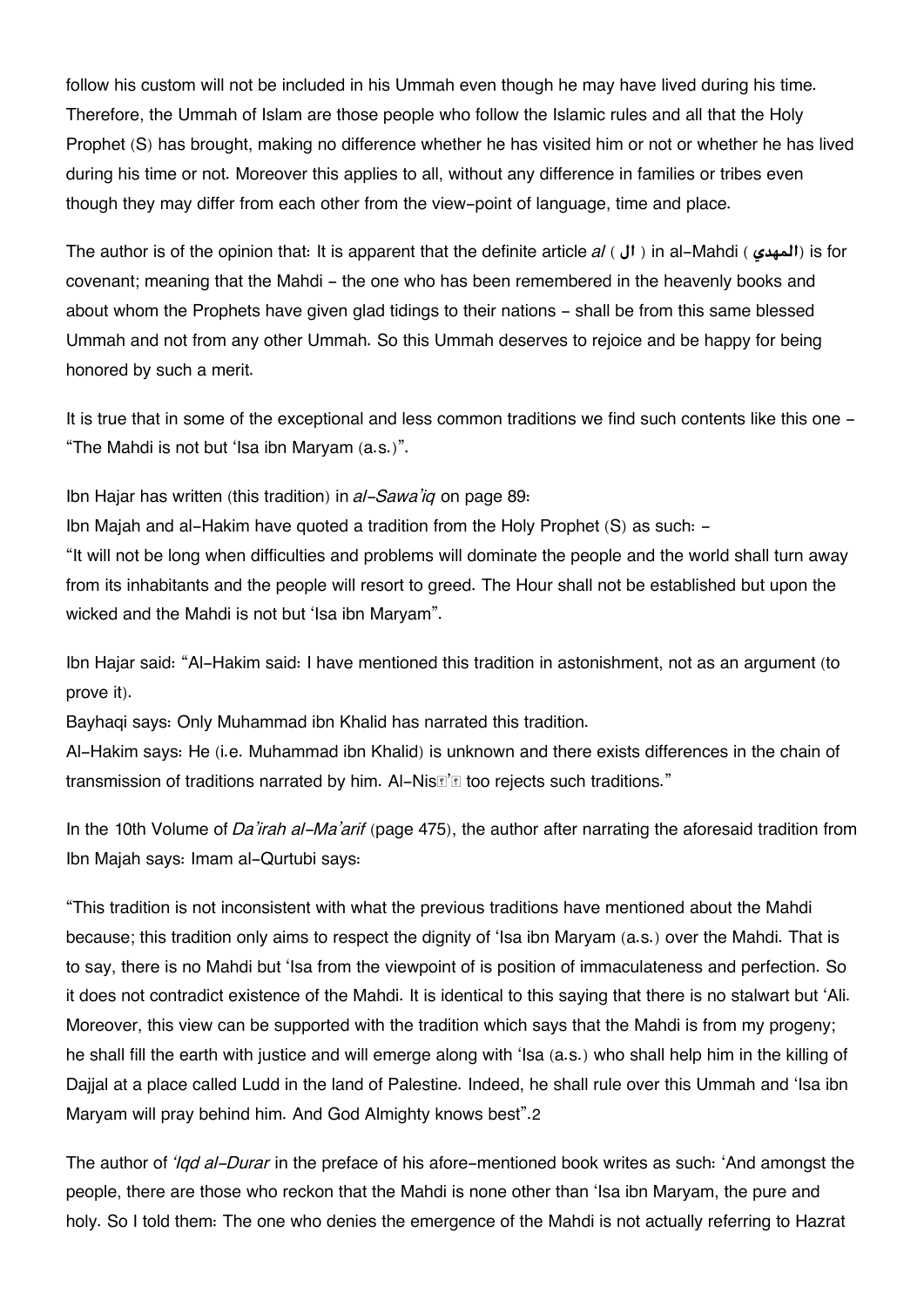'Isa because there is no reason to believe that that reference is made to him and the one who thinks that the Mahdi is the same as 'Isa ibn Maryam and insists on the authenticity of this tradition has indeed made the zeal of prejudice and error to bring him to the point of precipice'.

Thereafter he says: 'Even though this tradition may be proverbial among the people yet, how can it be considered authentic when the traditionists have rejected it. After accurately examining its references and deliberating on its authorities if a person still relies on this tradition, it will be a matter of grave fallacy.

'The proof of this statement is that Imam Abu 'Abd al-Rahman has emphasized its denial and his view is worthy of acceptance because the tradition returns back to Muhammad ibn Khalid al-Jundi. Moreover, Imam Abu al-Faraj al-Jawzi narrates in his book *'Ilal al-Mutanāhiya* the weakness of this tradition from the words of Hafiz Abi Bakr al-Bayhaqi who said:

"This tradition is connected to al-Jundi and he is an unknown person. Moreover, al-Jundi narrates from Ab $\text{In}$  **ibn Abi 'AyyEsh and he too is a rejected and unlaudable person. Ab<b>En** too narrates from Hasan and he from the Holy Prophet (S) and there is an interval in his transmission (i.e. all the sources have not been narrated). Anyhow, there is no reason to consider this tradition to be authentic".

'Al-Bayhaqi narrates from his master, al-Hākim al-Nisaburi (and how excellent is his knowledge of the science of tradition ('*ilm al-hadith*) and the position of narrators of traditions) as follows:

"Al-Jundi is an unknown person and Ibn 'Ayyāsh, a rejected one and with such transmitters this tradition is severed (*munqati'*). Almost all the scholars of traditions have brought traditions about Imam Mahdi and all have mentioned his name and remembered him and for those who are clear-sighted and are also aware, it is clear that a part of those traditions are a rectification for the other parts and this is the highest proof of those traditions being better than this rejected tradition".

'Also, Hafiz Abu 'Abd Allah al-Hākim has mentioned this subject in his *al-Mustadrak* of the *Sahihayn* (*Sahih al-Bukhari* and *Sahih Muslim*) and this makes us needless of other discussion.

He points out that if a tradition has been narrated by a large number of people it has priority over those traditions which are not as such and while coming across this tradition he discusses its position from the view-point of credibility and un-credibility. Thereafter he writes:

"The reason I have brought this tradition is not to argue upon it but to express my surprise." This statement of H*II*kim finally proves his opinion of the extreme weakness of this tradition. He further says: "Better than this tradition is the tradition of Sufyan al-Thawri and his adherents."

Thereafter, he mentions the tradition of the Holy Prophet (S) which says; "His name is the same as my name" and then writes as such: "Some eminent scholars are of the view that what he (S) intends to say by this statement is that the Mahdi's name is similar to and resembles his name".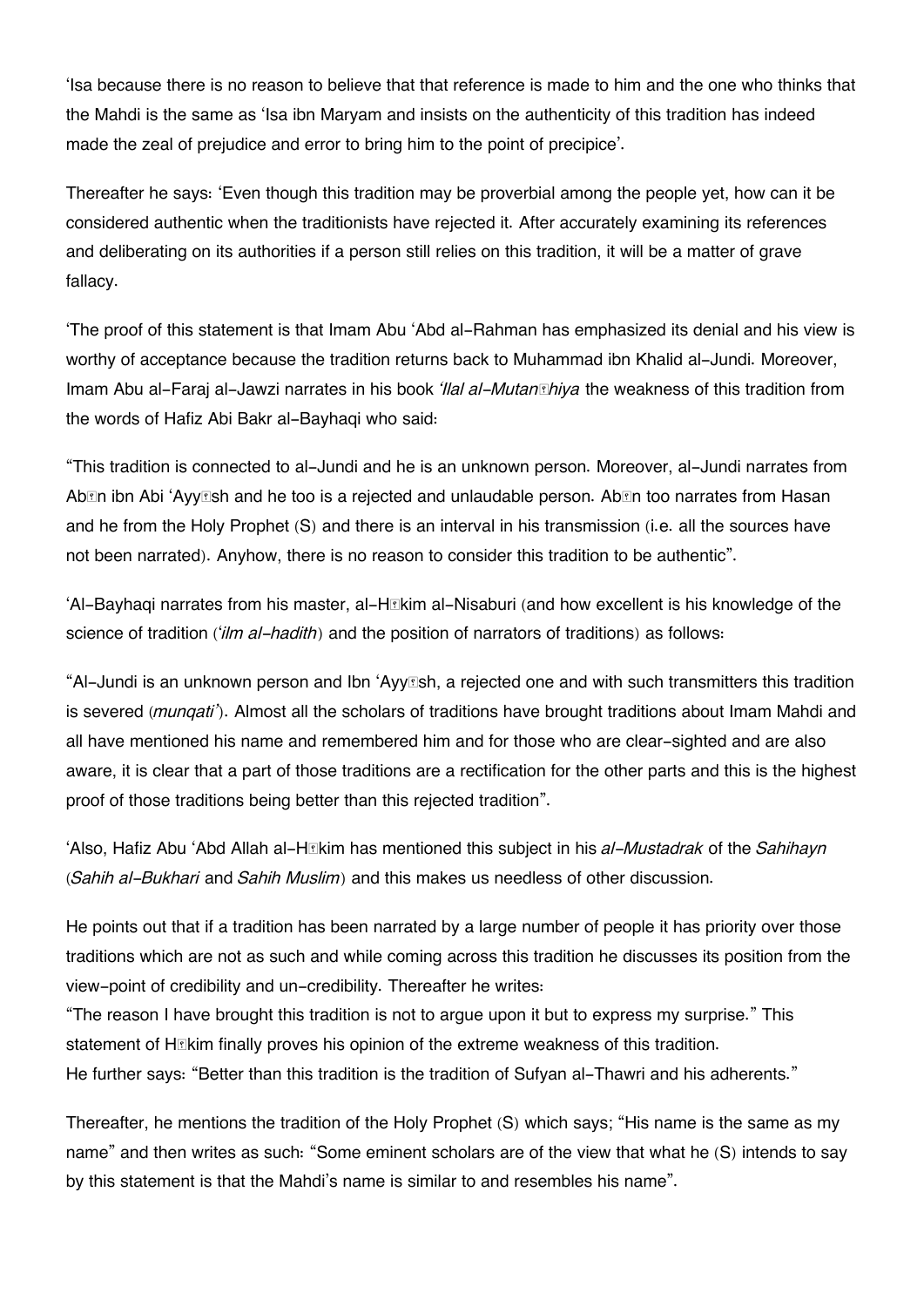It is clear for one who looks at this statement with fairness that the Mahdi is from the progeny of Fatimah and not the son of Maryam. However, even if we assume this tradition to be correct, we cannot take it in its apparent form. Rather, we should resort to its esoteric interpretation, since we have not found any reason for giving up those genuine traditions which are in opposition to this tradition. Perhaps its esoteric interpretation may be like the esoteric interpretation of:

لا صلاوة لجار المسجد الا فى المسجد

'there is no *Salat* except in the mosque for one who is a neighbor to the mosque',[3](#page--1-0) from this angle that a part of the wordings of the two traditions are near to each other. The number of such traditions are numerous.

This does not imply that the tradition is rejected, rather that this sentence has come in honor of the Mahdi and / or Isa or perhaps it might have some other interpretation'.

The author of *Yanabi'al-Mawadda* on page 434 says: Indeed the fabrication of this tradition from Ibn Khalid is apparent from various aspects:

'Firstly, if this tradition was correct then the oppression and cruelty which was prevalent during the time of Yazid and Hajjaj should have increased manifold and until today there should have not remained any goodness in this world. However, after the afore-mentioned period, that is from the time of 'Umar ibn 'Abd al-'Aziz and the Abbasid Caliphs up to now, peace and goodness has been settled by the Grace of Allah.

Secondly, before the appointment of the Holy Prophet (S) to the position of Prophethood, the subject of Mahdaviyat was not prevalent among the Arabs so that it could possibly reject this saying (there is no Mahdi but 'Isa ibn Maryam).

Thirdly, God has given indication of the Mahdi in many verses of His Book and as such the Holy Prophet too has given glad tidings about him to his followers just as the previous Prophets (a.s.) had given glad tidings to others about the coming of our Prophet and the circumstances concerning Mahdi. I have collected and mentioned these glad tidings in a book entitled *Mashriq al-Akwan*'. (End)

What we can derive from the sayings of these great men in reply to the afore-mentioned tradition is the following:

Firstly, it is a fabricated one; secondly it is null and void and hence weak; thirdly it is contradicting the widely transmitted tradition and fourthly its actual interpretation differs from its apparent meaning.

It is possible to conclude from this tradition that the advent of the Mahdi and the descending of 'Isa from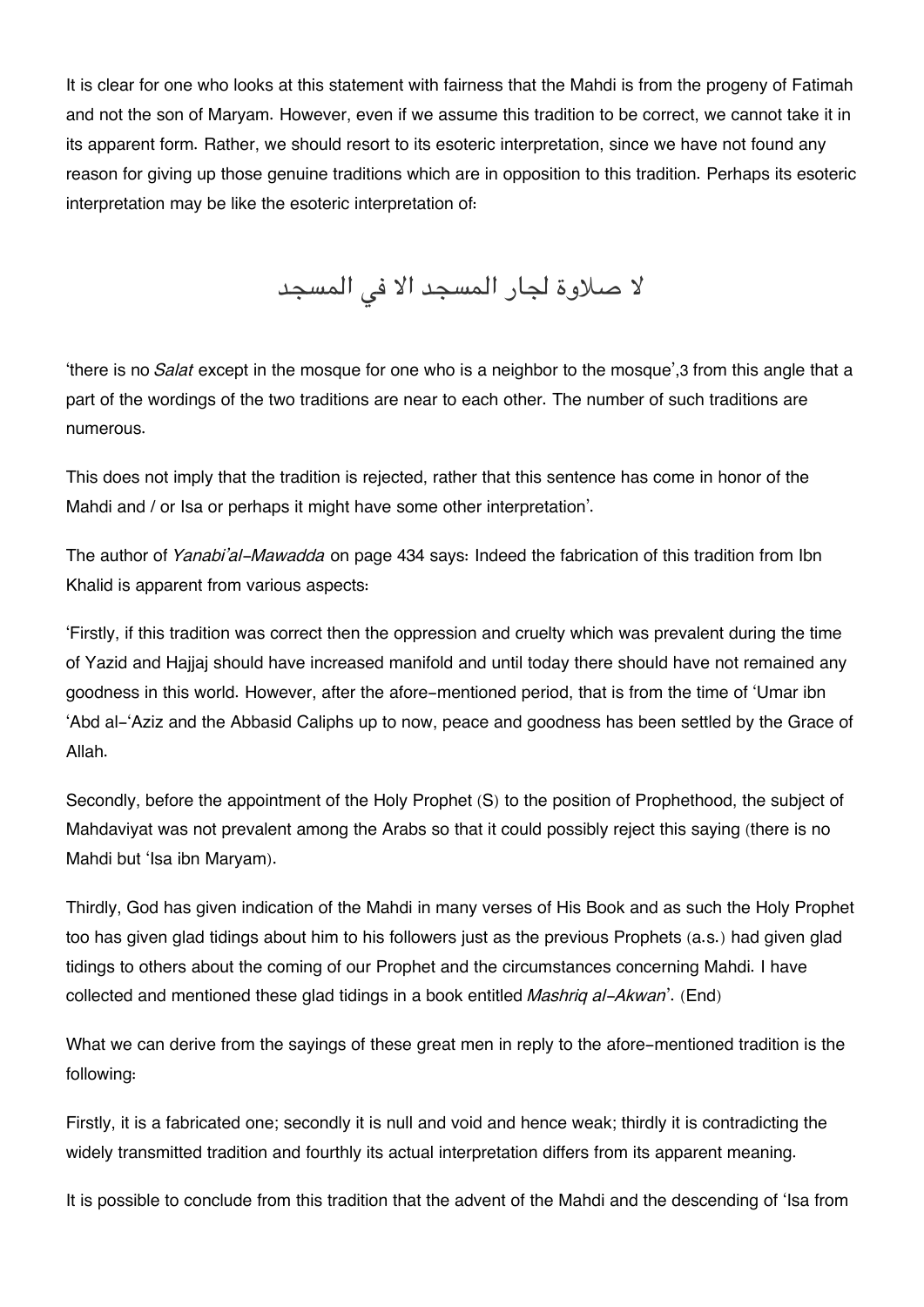the heavens are two related affairs connected to each other where none can be separated from the other. Therefore it is correct to say that reference to one applies to the other and it seems that both are one and the same or it can be said that something is missing from the tradition and in reality it was as such:

لا مهدي الا و عيسى بن مريم معه

(Mahdi is not but that 'Isa is with him)

Moreover, the extensive traditions prove this meaning to be correct. Thus 'Isa is one of the signs of authenticity of the subject of the Mahdi (a.s.).

## **[The Mahdi is From Kinana](#page--1-0)**

The author of '*Iqd al-Durar* in his first chapter narrates from the *Sunan* of Imam Abu 'Amr 'Uthman ibn Sa'id al-Muqri who narrates from Qatadah who said:

I asked Sa'id ibn Musayyib whether the Mahdi is the truth and he replied: "Yes, he is the truth". I then asked: "To which tribe does he belong"? He replied: "To the Kinana". I again asked: "To which clan does he belong"? He replied: "To the Quraysh". I further asked: "To which family does he belong"? He replied: "To the Banu Hashim." Again I asked: "To which one of the families does he belong"? He replied: "To the progeny of Fatimah."

The author says: "By Kinana is meant Kinana the son of Khuzayma, who was the son of Mudrika, son of Ilyas, son of Mudhar, son of Nizar, son of Ma'ad, son of 'Adnan."

The author of *Saba'ik al-Dhahab* says: 'Banu Kinana is a family from Mudhar and Mudhar had a son who was in the ancestral line of the Holy Prophet (S) and he was called Niz $\mathbb{E}$ r. Moreover Mudhar had children who were not in the Holy Prophet's lineage and they were: Mālik, Malkān, al-Hāris, 'Amr, 'Āmir, Sa'ad, Ghanam, 'Awf, Mujraba, Jarwal, Jaz**zil and Ghurf***n*. Abu 'Ubayd says: 'They were all from the Yemen' and in the book called '*Ibar* it has been mentioned that their place of stay was in the outskirts of Mecca.'

## **[The Mahdi is from the Quraysh](#page--1-0)**

In the first chapter of '*Iqd al-Durar*, the author narrates from Imam Abu 'Abd Allah Na'im ibn Hammad who narrates from Ibn Wa'il who narrates from Imam Abu al-Husayn Ahmad ibn Ja'far al-Manadi who narrates from Qatadah who said: 'I asked Sa'id ibn al-Musayyib whether the Mahdi was on the truth and lie replied: "Yes". I asked: "To which tribe does he belong?" He replied: "Quraysh". I asked: "To which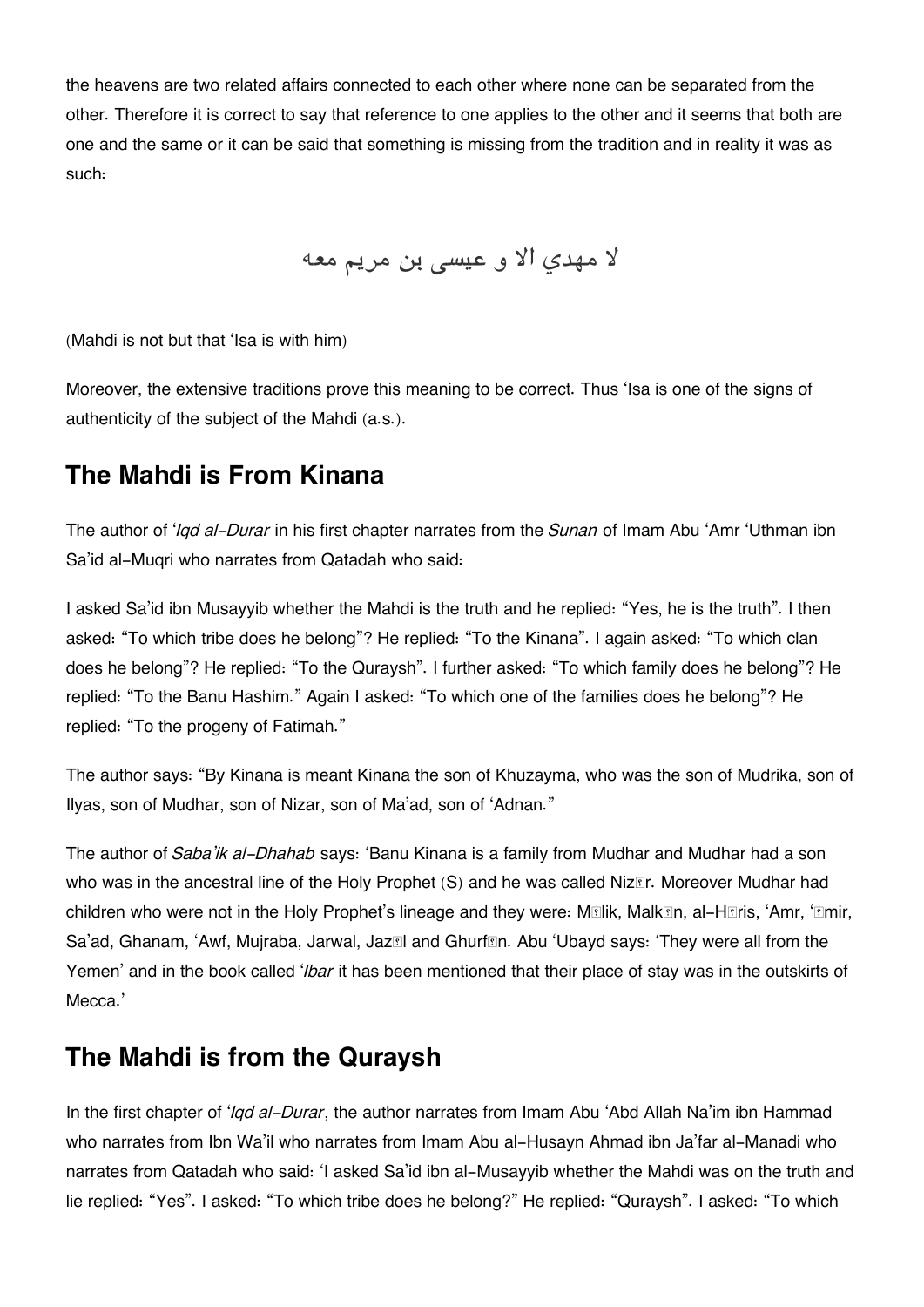clan does he belong?" He replied: "Banu Hashim". I asked: "To which family does he belong:" He replied: "He is from the offspring of Abd al- Muttalib." I asked: "Which one of the families?" He replied: "From the progeny of Fatimah." I asked: "Which one of her sons?" He replied: "That is enough now."

Also, the afore-mentioned book narrates (in the seventh chapter) from the book *Al-Fitan* of Hafiz Abu 'Abd Allah Na'im ibn Hammad which in turn narrates from Ishaq ibn Yahya ibn Talha who narrates from Tāwus who said:

'Umar ibn al-Khattab was on his death-bed and bidding farewell to his family members. He then said: 'I do not know of any treasure, which I can bestow. The house and all that it contains from wealth and weapons should be spent in the way of Allah'.

Then 'Ali (may Allah be pleased with him) said: "O Amir al-Mu'minin, leave aside this matter because you are not the owner of (this) wealth. Rather its owner is a young man from the tribe of Quraysh who shall, at the end of time, distribute it in the way of Allah."[4](#page--1-0)

Ibn Hajar writes on page 99 of his book *al-Sawa'iq* as such: -

Ahmad and al-Māwardi have brought a tradition from the Holy Prophet (S) who said: Glad tidings be to you about the Mahdi. He is from the Quraysh; from my progeny.[5](#page--1-0) The same is narrated in page 151 of *Is'āf al-Raghibin*.

The author believes: 'Quraysh is the same al-Nadhr ibn Kinana. In *al-Jā'mi' al-Latif* we read as such: "Know that there exist differences in Quraysh as to why they were called by this name. So it is said: They were named after a beast living in the sea called al-Qirsh - a beast which eats and is not eaten; conquers and is not conquered (a metaphoric remark signifying power and magnificence) and this tribe too is similar to that beast due to their power and strength."

In *al-Madārik* we read: "Quraysh is a mighty beast which plays with the ships and except for fire it cannot be repulsed by any other thing. Its diminutive form is due to reverence."

Some others say: The reason they were called Quraysh was that the leader of their tribe Ibn Yakhlid bin Ghalib ibn Fihr was named as Quraysh. Thus it was said: The tribe of Quraysh came; the tribe of Quraysh went and in this way they became famous by this name.

Still some others have said: Qusayy ( **قص** ( who was a person belonging to their tribe gathered them together (*garasha*) and brought them to Mecca and '*garasha'* ( قرش) means "to gather together". Thus, as he gathered them together he was named '*mujammi'* ( **عمجم**) ( gathering) just as mentioned in the poem of Fadhl ibn 'Abbas ibn 'Utba and also in his following poem:[6](#page--1-0)

نحن كنا سكانا من قريش و بنا سميت قريش قريشا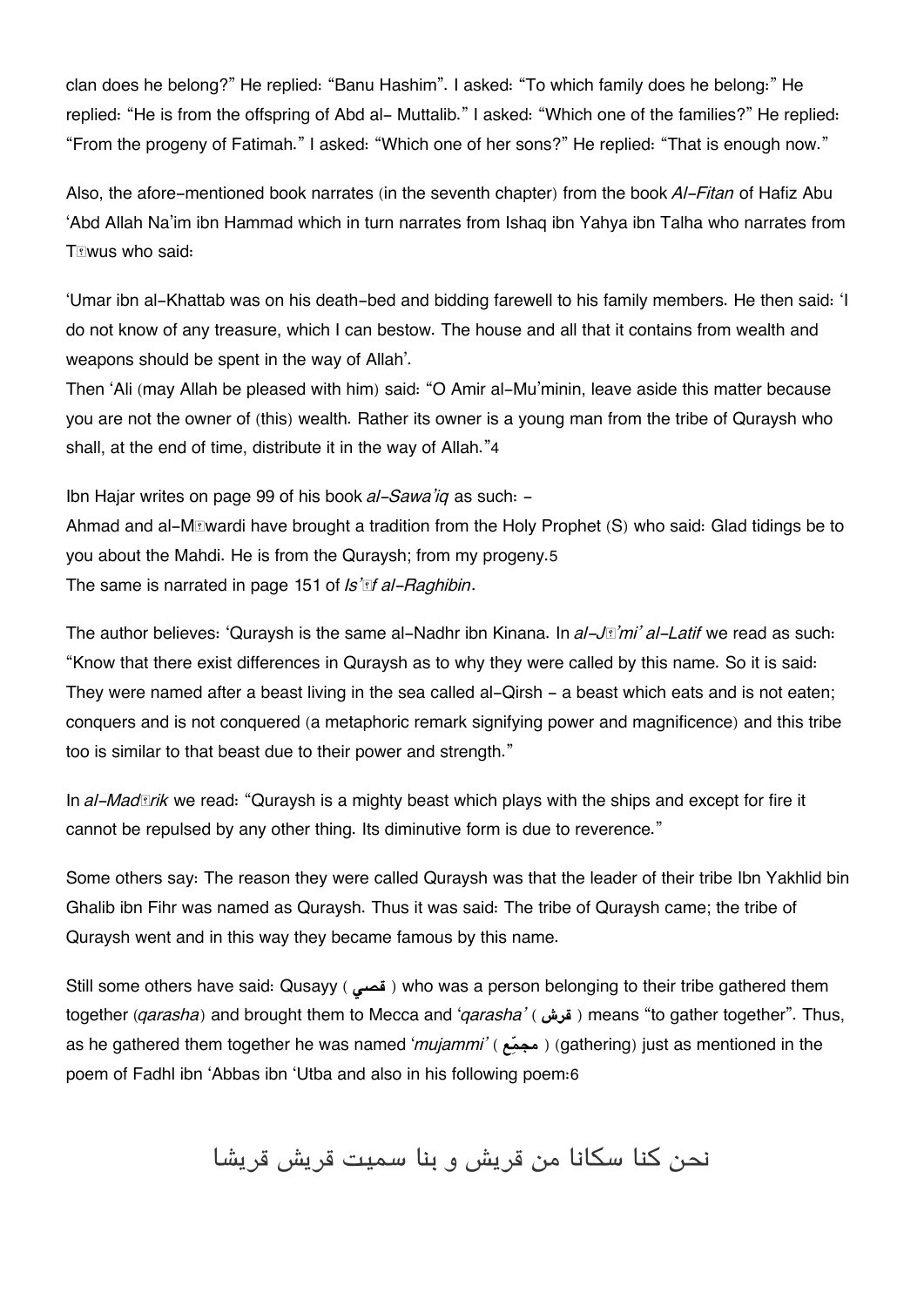It is also said that Quraysh was the name of Qusayy and it was because of this reason that his tribe was named as Quraysh. What is more common however is that his name was Zayd, as previously mentioned.

Yet others have said: The word of 'Quraysh' ( **قريش** ( is derived from '*taqrish'* ( **تقريش** ( which means 'to earn' and because they were carrying on business and earning they were called Quraysh.

It is also said that since al-Nadhr was called Qurashi, his family too became famous by this name.

Some say: They were called as Quraysh because they were doing '*taqrish'* of goods of the pilgrims going for Haj and '*taqrish'* means 'to inspect'. Thus they erected inspection points in their way and prevented them from moving ahead unchecked. The proof that this statement is correct is the saying of al-Hārith ibn Hillizah al-Yashkari who says:[7](#page--1-0)

أيها الناطق المقرش عنا عند عمرو فهل لنا ايفاء

### **[The Mahdi is from the Banu Hashim](#page--1-0)**

The author of *'Iqd al-Durar* in the first chapter of his book, narrates from Imam Abu al-Husayn Ahmad ibn Ja'far al-Manadi and Imam Abu Abd Allah Na'im ibn Hammad and these two from Qatadah who said:

I asked Sa'id ibn al-Musayyib: "Is Mahdi the truth?" He replied: "Yes." I asked: "To which tribe does he belong?" He replied: "To the Quraysh." I asked: "To which clan does he belong?" He replied: "To the clan of Bani Hashim." I asked: "From which of its families?" He replied: "From the offspring of Abdul-Muttalib." I asked: "From which one of them?" He replied: "From the offspring of Fatimah." I asked: "From which one of her offspring?" He replied: "That is enough now."

The author says: Hashim was the same son of Abd Munaf who was the son of Qu<br>
<sub>[degay</sub>, son of Kilab, son Murra, son of Ka'ab, son of Lu'ay, son of Ghalib, son of Fihr, son of Malik, son of al-Nadhr, son of Kinana.

In *al-JImi' al-Latif* it is said: Hashim's name was 'Amr al-'UI**I** and the reason he was called Hashim was that during the period of drought and famine he used to break up bread in broth (*yahshim al-tharīd*) for his tribe.

In generosity and beneficence he had reached to such a high level that he used to provide food to the beasts and birds and slaughter camels for them on mountain tops. Whenever a famine would occur in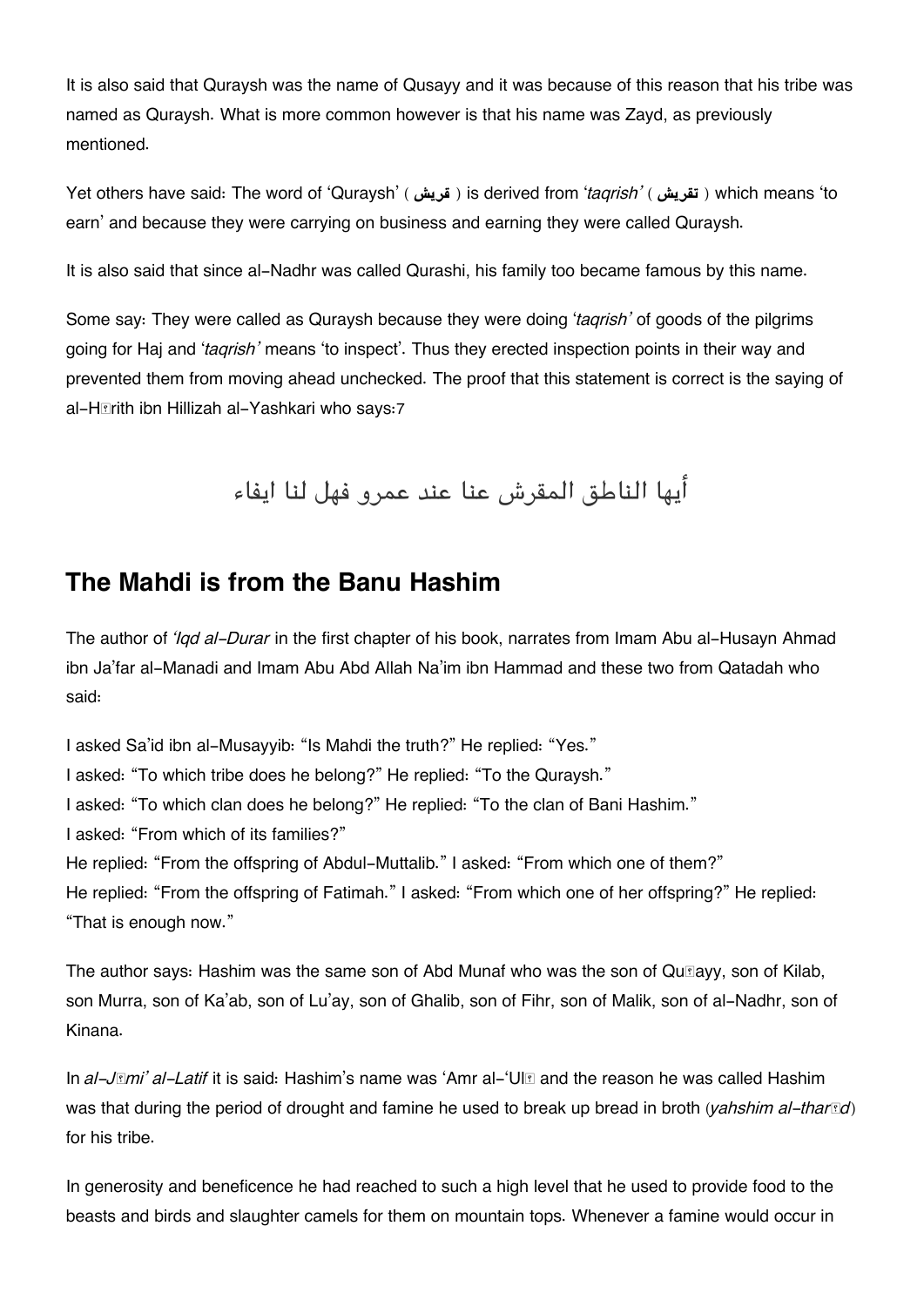Mecca, he would feed its people by his own doing and persuaded the rich men of Mecca to donate their wealth to the poor and indigent up to the time when God caused rain to descend.

Thereafter, he traveled to Syria, went to Caesar (king) and took from him an order vouching the safety of Quraysh. He also sent his brother al-Muttalib towards Yemen and in this way took a letter of trust from the king of that place. Thereafter he instructed the traders and merchants of Quraysh to move out in the winter and summer seasons for the purpose of trading. Thus, they would go towards Syria in summer and proceed for Yemen in winter. As such, from then on their subsistence and means of livelihood increased through such trading and by blessings of Hashim ibn 'Abd Manaf, God delivered them from fear of (loss of) life and hunger.

'Abd Manaf was named the Qamar al-Ba<br> **Election** (moon of al-Ba**llan**') because of his good-looking face and beneficence. He was the one who took the place of his father  $\mathbb E$  in leadership and giving water to the pilgrims. 'Abd Manaf was called Mughira and his agnomen was Abu 'Abd Shams b. Qu**klayy**.

The name of Qusayy was Zayd, and, it is said, Yazid. The reason he was called as Qu $\mathbb{F}_q$ ayy was that he, along with his mother Fatimah daughter of Sa'ad, left the tribe of Banu 'Udhra and started living with his maternal uncles and distanced himself from Mecca. Thus, for this reason he was named as Qusayy which is derived from ' $q \text{R}$ **f**', which means 'distant. He was also called Mujammi' because, when he grew up and returned back to Mecca he gathered the Quraysh who had been scattered in the deserts and got them back to Mecca and then expelled the tribe of Khuza'ah. Fazl ibn 'Abbas ibn Abu Lahab says:[8](#page--1-0)

أبوكم قصى كان يدعى بمجَمّعا به جمع الله القبائل من فهر

### **[The Mahdi is from the progeny of 'Abd al-Muttalib](#page--1-0)**

The author of *'Iqd al-Durar*, in the seventh chapter narrates from the books of a group of traditionists such as Imam Abu Abd Allah ibn Mājah in his *Sunan*, Hafiz Abu al-Qasim al-Tabarani in his *Mu'jam* and Hafiz Abu Na'im al-Isfahani and others, like Anas ibn Malik who said: The Holy Prophet (S) said: "We seven of the sons of 'Abd al-Muttalib are the leaders of Paradise: I, my brother 'Ali, my paternal uncle Hamza, Ja'far, al-Hasan, al-Husayn and al-Mahdi."

The author says: This denotes the subject which had previously been mentioned in the tradition of Qatadah narrated from Sa'id ibn Musayyib in al-Jāmi' al-Latif:

'Abd al-Muttalib's name was Shaybah al-Hamd; and sometimes he was also called by the name of 'Imir. He was called Shaybah al-Hamd because of the appearance of signs of whiteness on his hair. Abu al-H**Trith was his agnomen since he had a son** by the name of H**Trith and he was called 'Abd al-**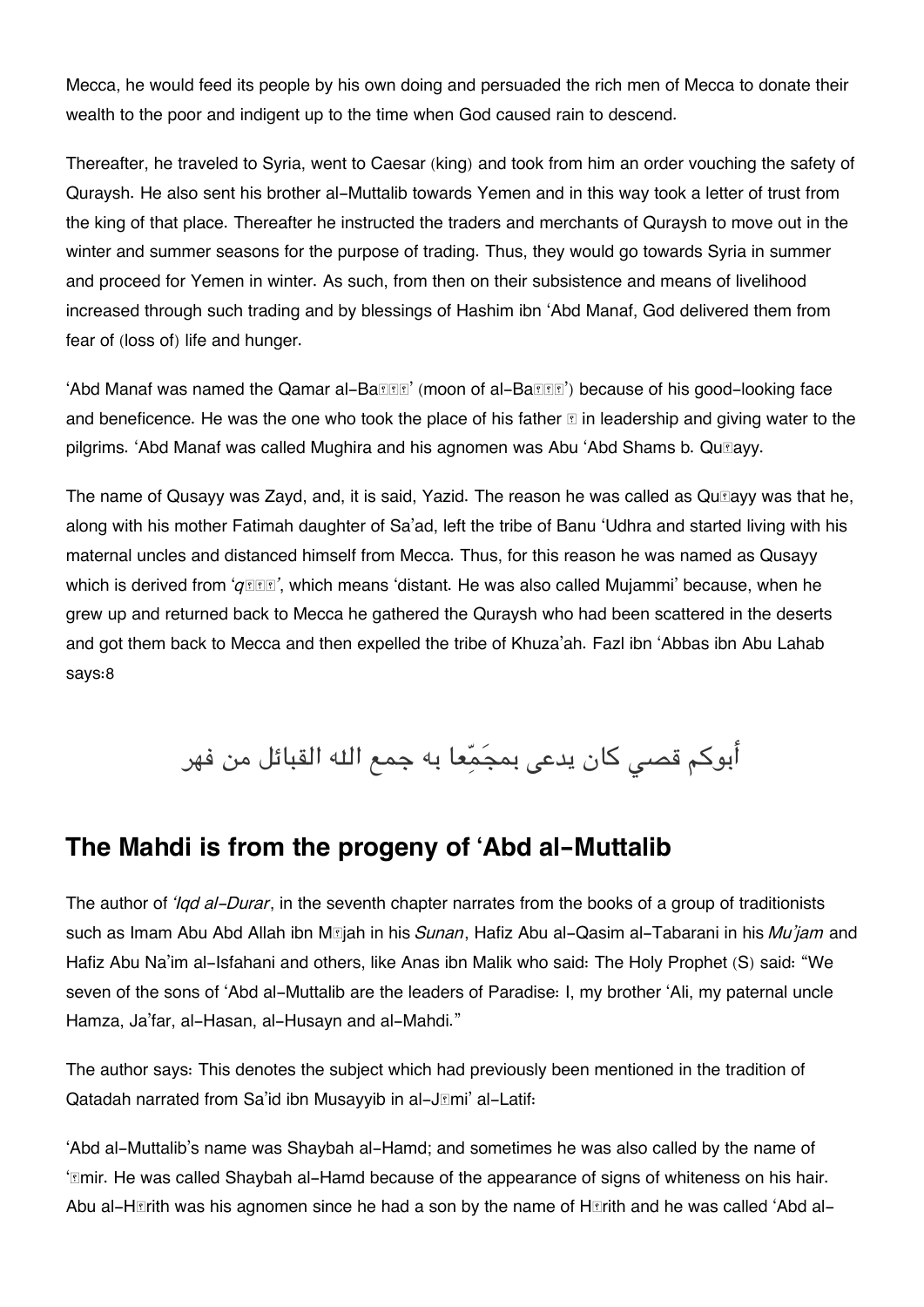Muttalib because, when his father Hashim who was living in Mecca was about to die, he told his brother al-Muttalib: "Take care of your '*abd* (servant) in Yathrib." So from then on he was called 'Abd al-Muttalib.

Some say that when his uncle al-Muttalib took him to Mecca, riding behind him on his camel, he had an unseemly appearance. For this reason when al-Muttalib was asked who he was he felt ashamed to say that he was his nephew and instead said: He is my '*abd* (slave or servant). Later on when they entered Mecca itself and he had put on a decent look Muttalib revealed that he was his nephew. In this way he became famous by the name of 'Abd al-Muttalib.

It is also said that he was brown-skinned and so when he went to Mecca with al-Muttalib, people were under impression that he was his '*abd* (slave) and said: Al-Muttalib has come with an '*abd* (slave). In this way, he became known by the name of 'Abd al-Muttalib.

## **[The Mahdi is from the progeny of Abu Talib](#page--1-0)**

The author of *'Iqd al-Durar*, in the fourth chapter of section No.3 narrates from Sayf ibn 'Umayra who said: 'I was near Abu Ja'far al-Mansur. He addressed me as such: -

'O Saif! It is inevitable that a caller from the heavens shall call out in the name of a man from the offspring of Abu Talib.' I said: 'May I be sacrificed for you O Amir al-Mu'minin. Are you narrating what you just said?' He replied: 'Yes, I swear by the One in whose Hand is my life. I am narrating exactly what my ears have heard'. I said: 'But until now I had not heard such a tradition.'

He said: 'O Sayf, indeed he is the truth and at the time when this affair takes place we will be more worthy than others in answering (his call). However the Mahdi will be someone from our cousins.' I said: 'Someone from the offspring of Fatimah!' He replied: 'O Sayf, if I had not heard it from Abu Ja'far Muhammad ibn 'Ali (al-Baqir) but from the most excellent person on earth, I would have not narrated it for you, but it is Muhammad b. 'Ali (who told me this)'.

In *Saba'ik al-Dhahab* we read as such: Ibn Ishaq says: 'Abu Talib's name was 'Abd Manaf while Hakim Abu 'Abd Allah says: 'Abu Talib's name and agnomen is one and the same.'

The author of *Tadhkirah al-Khaw***ss** writes: 'With regards to his lineage we have mentioned that he is the son of 'Abd al-Muttalib and when the latter was about to die, he entrusted the Holy Prophet (S) to Abu Talib.

In the book of *al-Tabaqāt* Muhammad ibn Sa'd narrates from a group of 'ulama' (scholars) such as Ibn 'Abbas, Mujahid, 'A**RR'**, al-Zuhri and the like of them that 'Abd al-Muttalib passed away in the second year of the Year of the Elephant *('ām al-fil*) and the Holy Prophet (S) at that time was eight years old. 'Abd al-Muttalib passed away at the age of one hundred and twenty and was buried in Hajun. Umm Aiman says: I saw the Holy Prophet (S) walking and crying under the coffin of 'Abd al-Muttalib,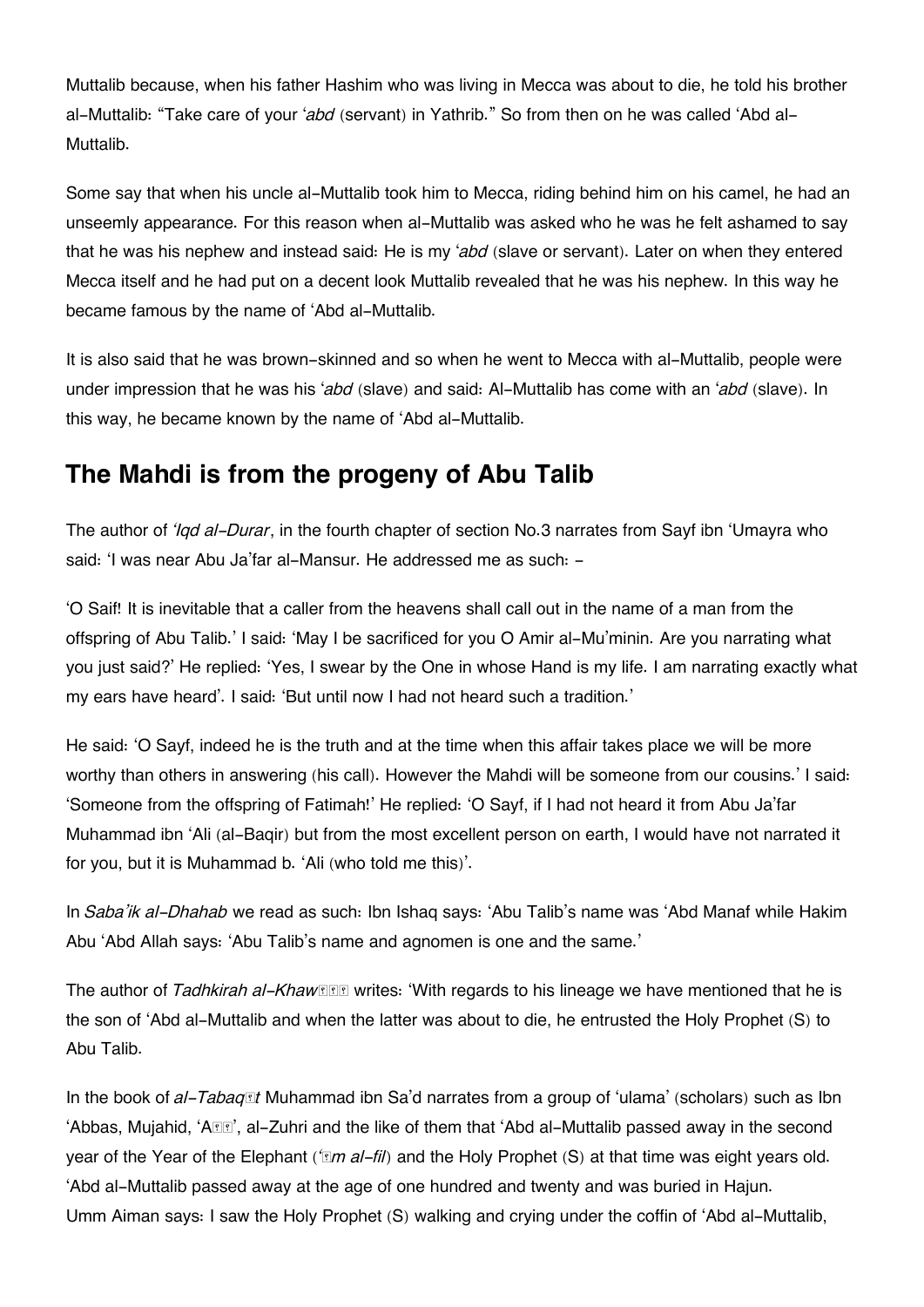while it was being carried away.

According to another report, 'Abd al-Muttalib was eighty years when he left this world. However the first report appears to be more correct.

Mujahid has narrated from Ibn 'Abbas that when a group of people from the tribe of  $Q_{\mathbb{S}}$  fah from Bani Muzhak saw the footsteps of the Holy Prophet they told 'Abd al-Muttalib: "O Aba al-Battler", take care of this child, for we have not seen any footsteps which are similar to the holy prophet's footsteps resembling those in position".

Then 'Abd al-Muttalib turned towards Abu Talib and said: "Listen to whatever they have said. Indeed there shall be a kingdom for this son of mine."

From then on, Abu Talib stood up, in the best possible manner, to help the Messenger of Allah and made himself responsible for assisting him in his affairs so much so that he would never get separated from him. He was so much attracted towards him that he would give more preference to him than his own sons and would sleep only when the Prophet (S) was beside him. He would tell him: "You have a blessed soul and your future is bright."

In the book of *al-Tabaqat*, Ibn Sa'd writes: Once Abu Talib went to Dhil Mujāz along with the Messenger of Allah. When the latter felt thirsty, Abu Talib said: "O nephew, you have become thirsty and there is no water." Then the Holy Prophet (S) came down and struck the ground with his heels. Very soon, water gushed out and the Prophet (S) drank from it.

Historians have written that as Abu Talib arose to support the Prophet (S) and would often drive off the enemies from him, the Quraysh once approached him and said: "Your nephew has insulted our gods, called our great men as insane and reckoned our fathers to be deviated. Therefore, you surrender him to us or else, there shall occur a war between us." Abu Talib replied: "May your mouths be shut forever. I swear by Allah that I shall never surrender him to you."

They said: "'Amara ibn al-Walid ibn al-Mughira is the most handsome and noble young man among the Quraysh. You may keep him as your son instead of Muhammad and surrender Muhammad to us so that we can kill him. Let us exchange our man with your man."

Abu Talib replied: "Woe be upon you people. May Allah turn your face dark and gloomy! I swear by Allah that you have indeed spoken the evil. Do you mean that I should hand over my son to you so that you can kill him and will give me your son in exchange so that I take care of him! I swear by Allah that if I do so, I would be but an evil man."

Thereafter he said: "I would like you to separate the baby-camels from their mother. If the mother camel gets attracted towards the other baby-camels (and not her own ones) then, I shall hand over Muhammad to you". He then recited a poem.

Then, from the eighth year of his birth until the tenth year of his appointment, which totally amounts to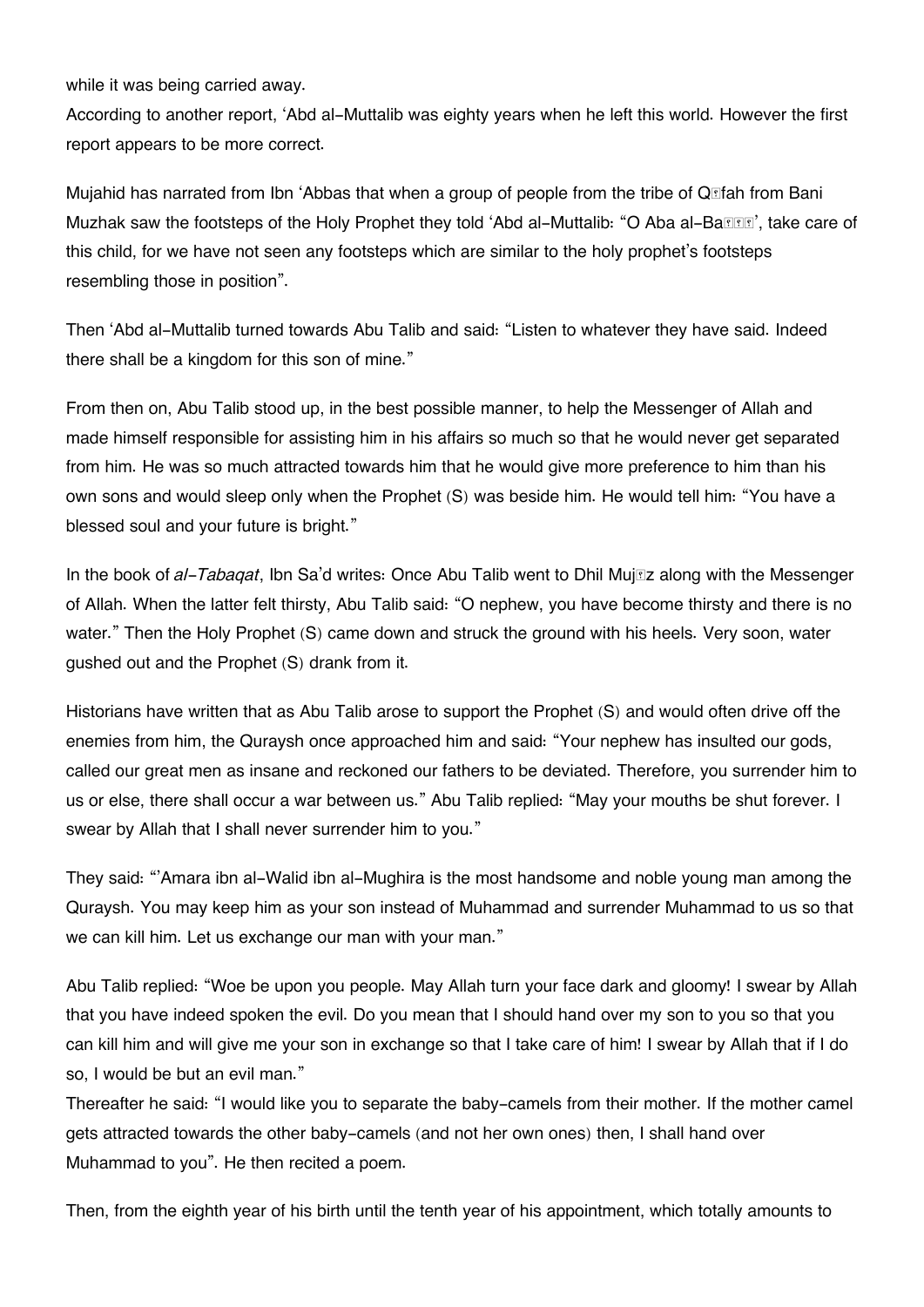forty-two years, Abu Talib stood up in support of the Prophet (S) and prevented the enemies from harming him. He spared no effort in taking care of him till the end of his life.'

In the *Nur al-Absar*, the author mentions the date of demise of Abu Talib to be the first of Dhi al-Qa'dah, 8 months and 21 days after the removal of economic sanctions.

In *al-Mawahib al-Ladunniya*, the age of Abu Talib at the time of his demise is mentioned to be eightyseven.

The author says; It was in the same year that Umm al-Mu'minin, Khadija, passed away and the Holy Prophet (S) named that year as the year of sorrow (*<i>M* al-Huzn).

For knowing more about Abu Talib please refer to historical books like *Sirah ibn Hisham* and *Tarikh al-Tabari* and recent writings, especially the book of *Bughyah al-Talib fi Ahwal Abi Talib* by Zayni Dahlan who is also the author of *Al-Futuhat al-Islamiya*. Also refer to the book *Shaykh al-Abtah* written by our esteemed cousin Sayyid Muhammad 'Ali Sharaf al-din al-'**Emili which is the best book written on this** subject.

## **The Mahdi is from the descendant (EI) of Muhammad**

Abu Dawud in the fourth volume of his *Sahih* (page 87) narrates from Abd Allah ibn Mas'ud that the Holy Prophet (S) said: "If there remains not more than a day from the life of the earth, God will prolong the day until He appoints a person from my descendant."

In the afore-mentioned book on page 81, he narrates from Abu Sa'id al-Khudri that the Holy Prophet (S) said: "The Mahdi is from me."

The author of *Nur al-Absar* on page 230 narrates from al-Tirmidhi who narrates from Abi Sa'id al-Khudri who in turn narrates from the Holy Prophet (S) one such similar tradition. Thereafter, he writes that al-Tirmidhi has reckoned this tradition to be firm and genuine and that al-Tabarani and others too have narrated this tradition.

Ibn Hajar in his *al-Sawa'iq* on page 98 has written that al-Ru'yani, al-Tabarani and others have brought a tradition from the Holy Prophet (S) as such: "The Mahdi is from my progeny."

In *Is'āf al-Rāghibin* (page 149) and *Nur al-Absar* (page 230) the same tradition of the Holy Prophet (S) has been narrated from Ibn Shayrawayh who in turn has narrated from Hudhayfa ibn al-Yam**ter**.[9](#page--1-0)

Also, the author of *Nur al-Absar* on page 231 has narrated from Ali ibn Abi Talib as such: 'I asked the Holy Prophet whether Mahdi would be from us, the descendants ( $\mathbb{I}$ ,  $\mathbb{I}$ ) of Muhammad or from others, and he replied: "He is from us".'[10](#page--1-0)

The author of *Matalib al-Su'l* writes: 'I have reviewed the views of the people about the exegesis of (the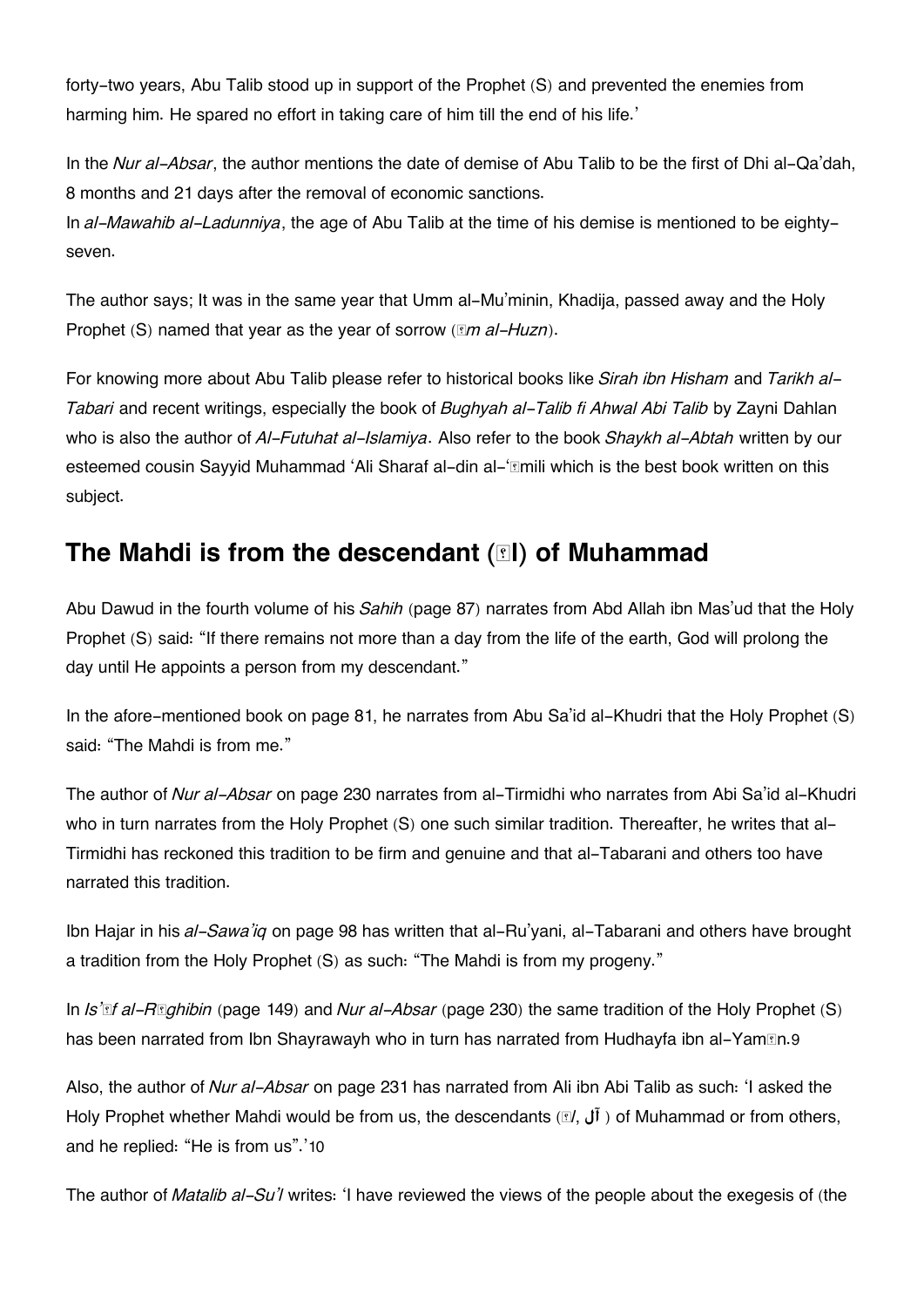word) 'descendants' (*A*) and found out that a group believes that by *M* is meant his family-members.

Another group says: The *<i>A* of the Holy Prophet are those upon whom Zakat (alms-tax) is forbidden and instead Khums (one-fifth levy) is permissible.

Yet another group says: The *M* of a person refers to those personalities who follow his religion and adhere to his manners.

Thereafter he says: "These are the three views, which are more well-known than all other views in this regard.

However the reason that the first view is correct is a tradition which Qadhi Husayn ibn Mas'ud al-Baghawi has mentioned in his book *Sharh Sunnah al-Rasul* (Commentary on the Sunnah of the Messenger), which is a collection of all those traditions the authenticity of which are agreed upon, He quotes its reference from 'Abd al-Rahman ibn Layla who said: Ka'b ibn 'Ajza met me and said: 'Should I present you with something which I heard from the Messenger of Allah?' I replied: 'Yes give it to me.'

He said: 'I asked the Holy Prophet as to how one should send salutations upon them - the Ahl al-Bayt. The Holy Prophet (S) replied:

اللهم صل عل محمد و عل آل محمد كما صليت عل ابراهيم و آل ابراهيم و بارك عل محمد و عل آل محمد كما باركت عل ابراهيم و آل ابرهيم انك حميد مجيد

*"O Allah, send salutations upon Muhammad and his descendants just as You send salutations upon Ibrahim and his descendants and send blessings upon Muhammad and his descendants just as You send blessings upon Ibrahim and his descendants. Surely You are All-Praiseworthy and All-Glorious"'.*

Thereafter he says: 'Thus the Holy Prophet interpreted his Ahl al-Bayt as his *II* (**i**). Thus both are similar as far as their meaning is concerned and he (S) interchanged one word for the other in a manner that his *Āl* ( **آل** (are his Ahl al-Bayt and his Ahl al-Bayt are his *Āl* ( **آل**(. Therefore, on this basis, *Āl* ( **آل**( and *Ahl* ( أهل ) are similar in meaning.

'The reality of this affair can be discovered from here that the root of *Āl* ( **آل** ( had been *Ahl* ( **اهل** ( and the letter *ha'* ( **ها** ( was changed to *hamza* ( **ء** (for this reason that the letter *ha* ( **ها** ( becomes the diminutive form (*tasghir*)[11](#page--1-0) and the diminutive form of *Āl* ( **آل** ( becomes *uhayl* (**هيلُا** ( as per this rule which states that *tasghir* returns back every noun to its original form.

The reason that the second view is correct is a tradition, which the traditionists have brought in their books. Moreover, Imam Muslim ibn Hajjaj, Abu Dawud and al-Nas*i'n* **are unanimous in the authenticity**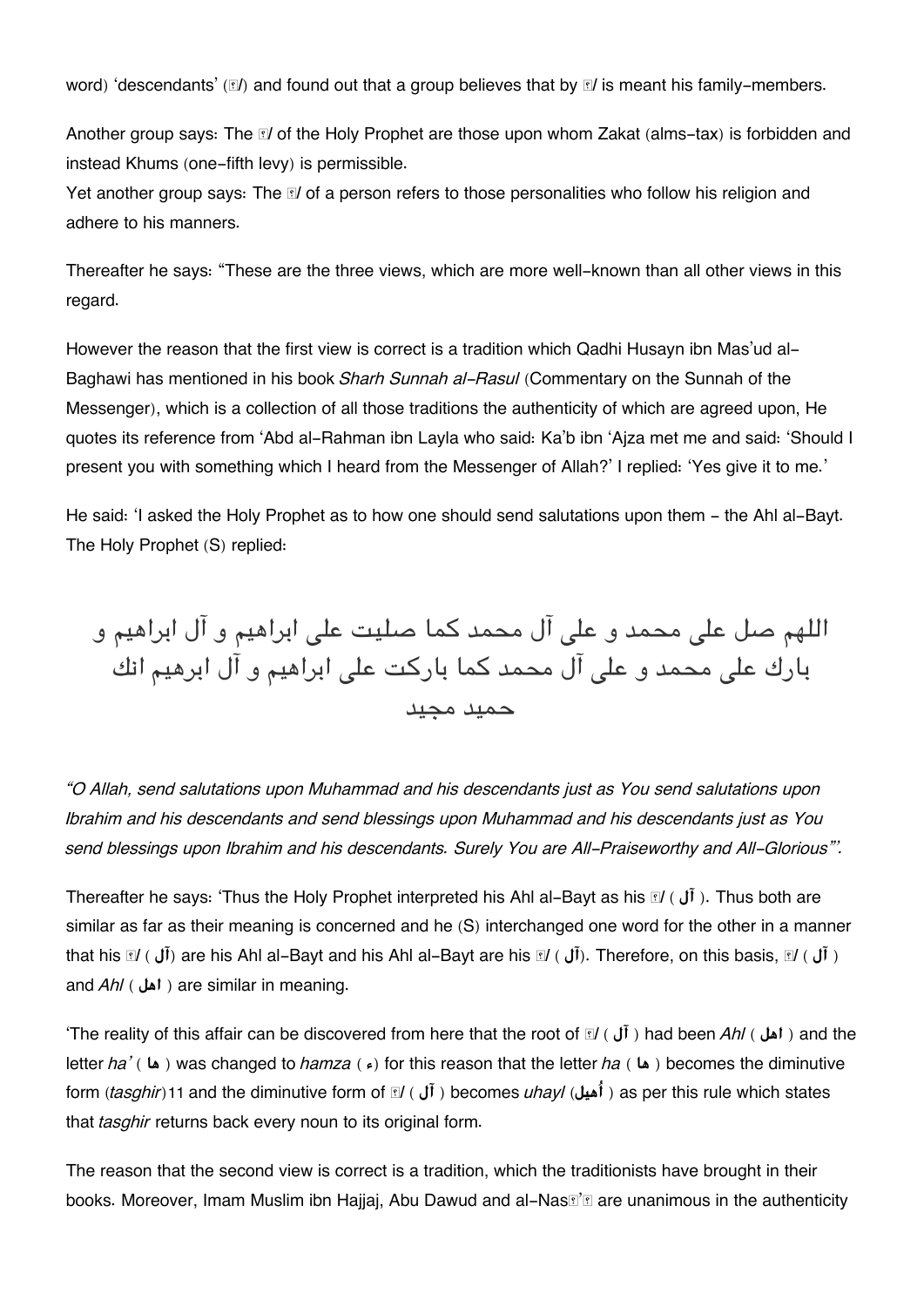of this tradition and each one of them have, in their respective *Sahih* books narrated from 'Abd al-Muttalib ibn Rabi'a ibn al-Hārith as such:

'I heard the Holy Prophet (S) saying:

"This alms is only uncleanness and it is not permissible for Muhammad and for the descendants (*āl*, **آل**( of Muhammad".

Moreover, they have supported their view by a tradition which Malik ibn Anas has narrated in his *al-Muwatta* referring to the Holy Prophet (S) as saying:

"Alms are not permissible for descendants (*āl*, **آل** ( of Muhammad; it is only the dirt and uncleanness of people." Thus, he made the impermissibility of alms a distinctive feature of his **II** (  $\mathbf{I}(\mathbf{I})$ ). Those upon whom alms are forbidden are the Banu Hashim and the Banu 'Abd al-Muttalib.

It was asked from Zayd ibn Arqam as to who are the descendants (*āl*, **آل**) ( descendants) of the Messenger of Allah upon whom alms are forbidden and he replied: 'The *al* ( **ji** ) of 'Ali, the *al* (**Ji** ) of Ja'far, the *āl* ( **آل**(, of 'Abbas and the *āl* ( **آل** (of 'Aqil.' This second view is nearer to the first view.

However the reason which the supporters of the third view give is the saying of Exalted Allah:

إِلَّا آلَ لُوطٍ إِنَّا لَمُنَجُّوهُمْ أَجْمَعِينَ

#### *Except the*  $\mathbb{I}(\sqrt{I})$  *of Lot; We will most surely deliver them all (15:59).*

The exegetes are agreed that the word *āl* in this verse refers to those who have turned towards him and followed his path.

Thereafter he says: Now, keeping in view all that has been said about the word *āl*, it becomes apparent that its meaning comprehensively fits them because they are his Ahl al-Bayt. Zakat (alms-tax) is forbidden for them and they have followed his religion and adhered to his path. Thus the application of the word  $\mathbb{I}$  ( $\mathbf{J}$ i) to them is a reality agreed upon by them.

## **[The Mahdi is from the progeny \('itrah\) of the Holy Prophet](#page--1-0)**

Abu Dawud, in the fourth volume of his *Sahih* on page 87 has written a tradition which has been narrated by Umm Salama from the Holy Prophet as such: "The Mahdi is from my progeny ('*itrah*)."

In *'Is'āf al-Raghibin*, page 147, a similar tradition from the Holy Prophet has been narrated by al-Nasa'i, Ibn M*siah, al-Bayhagi and others.[12](#page--1-0)*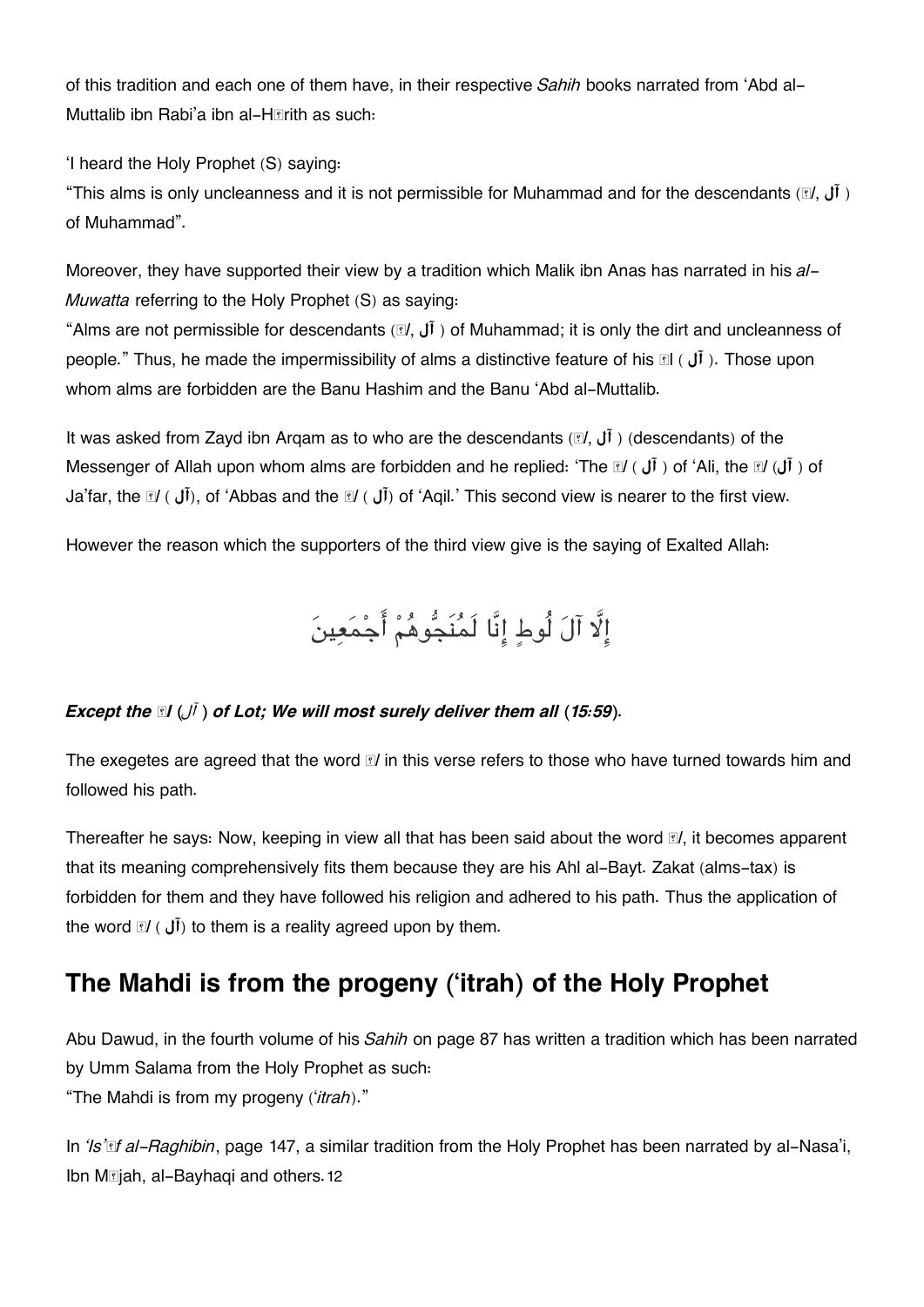Ibn Hajar in *al-Sawa'iq* on page 98 writes: Abu Na'im has mentioned a tradition from the Holy Prophet as such: "Indeed, God will send a man from my progeny ('*itrah*)." Thereafter he said: "He shall fill the earth with justice."

The same has also come in *'Is'āf al-Raghibin,* page 149.[13](#page--1-0)

In the afore-mentioned book on page 97, the author writes: Abu Dawud, Tirmidhi and Ibn M*ajah have* brought a tradition from the Holy Prophet (S) as such: "If there remains not more than a day from the life of the earth, indeed God will make a man to appear from my progeny ('*itrah*)."

In another tradition the Holy Prophet (S) says: "...from my progeny (Ahl al-Bayt), who shall fill the earth with justice just as it had been filled with oppression."

The same is mentioned in *'Is'āf al-Raghibin* on page 147.[14](#page--1-0)

The author of *Matalib al-Su'l* writes: 'It is said that meaning of '*itrah*, ( **عترة** ( is '*ashirah* (**عشيرة** , family) ; and it is said that '*itrah* are the *dhurriyah* (offspring, **ةيِرُذ**(.

Thereafter he says: - "Both the meanings can be found in them because they are his family as well as his offspring. The '*ashirah* (family) are the near kinsmen and they too are as such; and the *dhurriyah* are the daughter's children as indicated by the statement of Allah, the Exalted, about Ibrahim:

وَمِنْ ذُرِّيَّتِهِ دَاوُودَ وَسَلَيْمَانَ وَأَيُّوبَ وَيُوسَفَ وَمَوسَىٰ وَهَارُونَ ۩ وَكذَٰلِكَ نَجْزِي الْمَحْسِنِينَ وَزِكْرِيَا وَيَحْيَىٰ وَعِيسَىٰ وَإِلَيَاسَ ۩ كلّ مِنَ الصَّالِحِينَ

Thus Allah, the Exalted placed all the afore-mentioned personalities among the offspring (*dhurriyah*) of Ibrahim, and among them is included Prophet 'Isa who is not linked to Ibrahim except through his mother Maryam.

Thereafter he writes: - 'It has been narrated that al-Shu'bi who was one of the Sunni 'ulama' living at the time of Hajjaj ibn Yusuf al-Thaqafi was among the lovers of al-Hasan and al-Husayn such that whenever he would remember them he would say: "Those two are the children and offspring (*dhurriyah*) of the Messenger of Allah." Later some of the people informed Hajjaj about this matter as a result of which he became angry and started to imprecate him.

Once Hajjaj called him in one of his gatherings where the aristocrats and 'ulama' (scholars) of Basra and Kufa and the Quraysh were present. Al-Shu'bi entered and greeted but Haijaj did not pay any heed and did not reply his greetings which was indeed the right of al-Shu'bi. When he sat down, Hajjaj said: "O Shu'bi, do you know what I have heard about you which indeed proves your foolishness"?

Al-Shu'bi replied: "What is it"? Hajjaj said: "Don't you know that sons of men are those who are allied to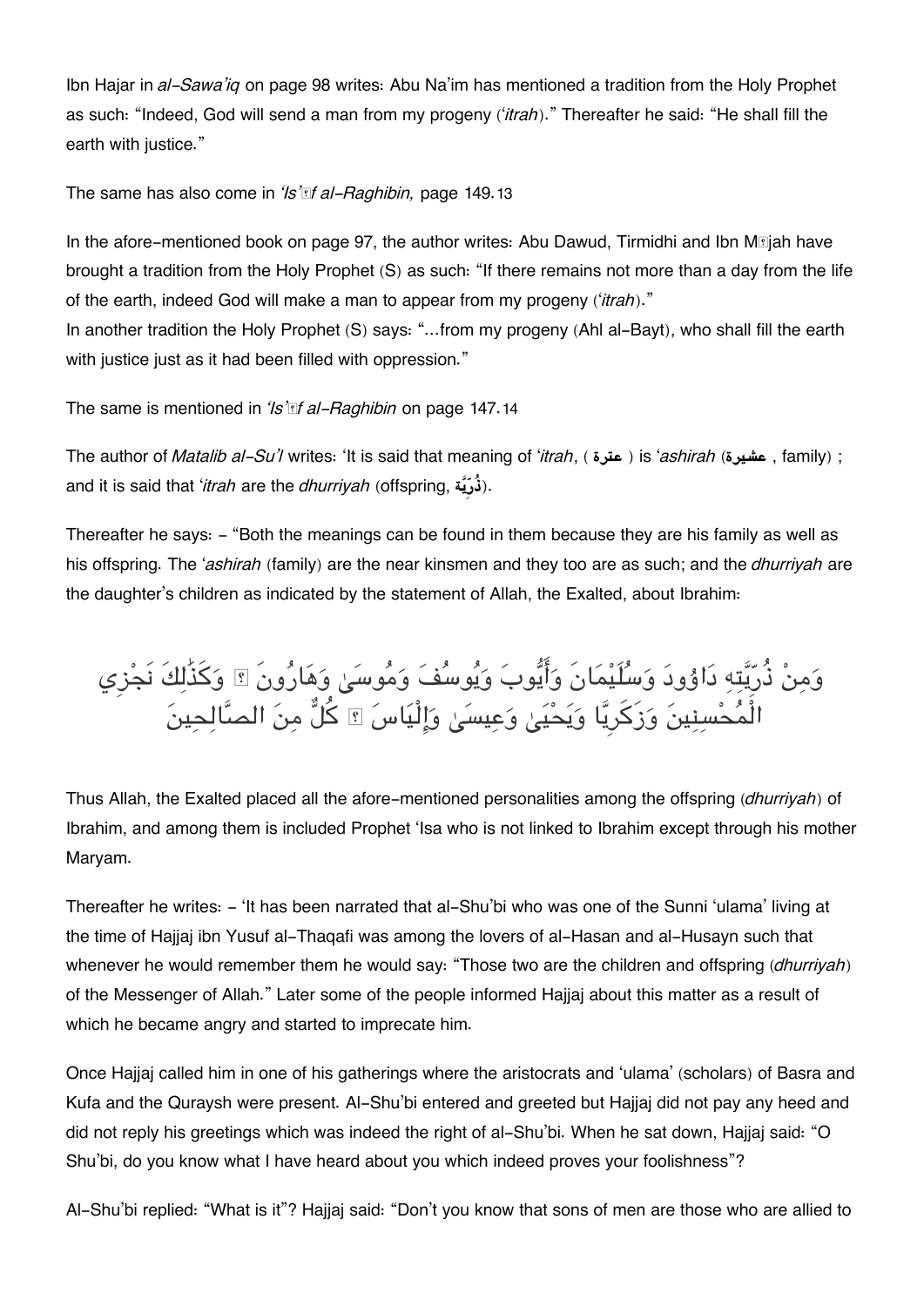him and kinship is only through fathers. Thus, on what basis do you say that the sons of 'Ali are the children and offspring of the Holy Prophet! Except for their mother Fatimah, do they have any other connection with the Holy Prophet considering that kinship is not through daughters but rather from the fathers' side"?

Al-Shu'bi put down his head for some time until Hajjaj exceeded the limits in his disavowal and all who were present in the gathering heard it. Al-Shu'bi continued his silence and the more Hajjaj witnessed his silence the more he rebuked him. Thereafter, al-Shu'bi raised his head and said: "O Amīr, I do not see you but a speaker who is ignorant of the Book of Allah and the Sunnah of the Holy Prophet and one who turns away from them". Then the anger of Hajjaj intensified and he addressed al-Shu'bi as such: "Woe be upon you, how dare you speak to me in these words!"

Al-Shu'bi replied: "Yes, those present in your gathering - the reciters (of Qur'an) from Egypt and the bearers of knowledge of the Noble Book – are all aware of what I say. Is it not that when Allah wishes to address His slaves (i.e. servants) He says: - *'O Bani (sons of) Adam'* or '*O Bani Isra'il'*; He says of Ibrahim, '*.... and from his offspring (dhurriyah)…'*, until He says: '*And Yahya and 'Isa'*. Therefore, O Hajjaj how do you see the relationship of 'Isa with Adam, Isra'il and Ibrahim? Is it through his father or any of his forefathers? Is it not that he is connected to them only through his mother Maryam! Moreover, as per the genuine narrators, the Holy Prophet (S) with regard to al-Hasan has said: Indeed this son of mine (and he pointed out to al-Hasan) is a *Sayyid* (Chief)".

When Hajjaj heard such reasoning he lowered his head in shame. Later he showed kindness and politeness towards al-Shu'bi and felt ashamed of those present in the gathering. Now that the matter has become clear, it is the pure progeny ('*itrah*) that are the very offspring (*dhurriyah*), the children and the family of the Holy Prophet and in reality, all the meanings are applied to them'.

# **[The Mahdi is from the Ahl al-Bayt \(family of the Holy Prophet\)](#page--1-0)**

Abu Dawud, in volume four, page 87, of his *Sahih* has quoted a tradition which has been narrated by Ali (a.s.) from the Holy Prophet (S) as such:

"If there remains not more than a day from the life of the earth, indeed God will make a man from my family (Ahl al-Bayt) to appear".[15](#page--1-0)

Al-Tirmidhi, in volume four, page 270 of his *Sahih* has quoted a tradition which has been narrated by Abu Hurayra from the Holy Prophet (S) as follows: -

"If there remains not more than a day from the life of the earth, God will set the day so long until a person from my family (Ahl al-bayt) shall appear".

Thereafter he says: 'This is a good and authentic tradition.'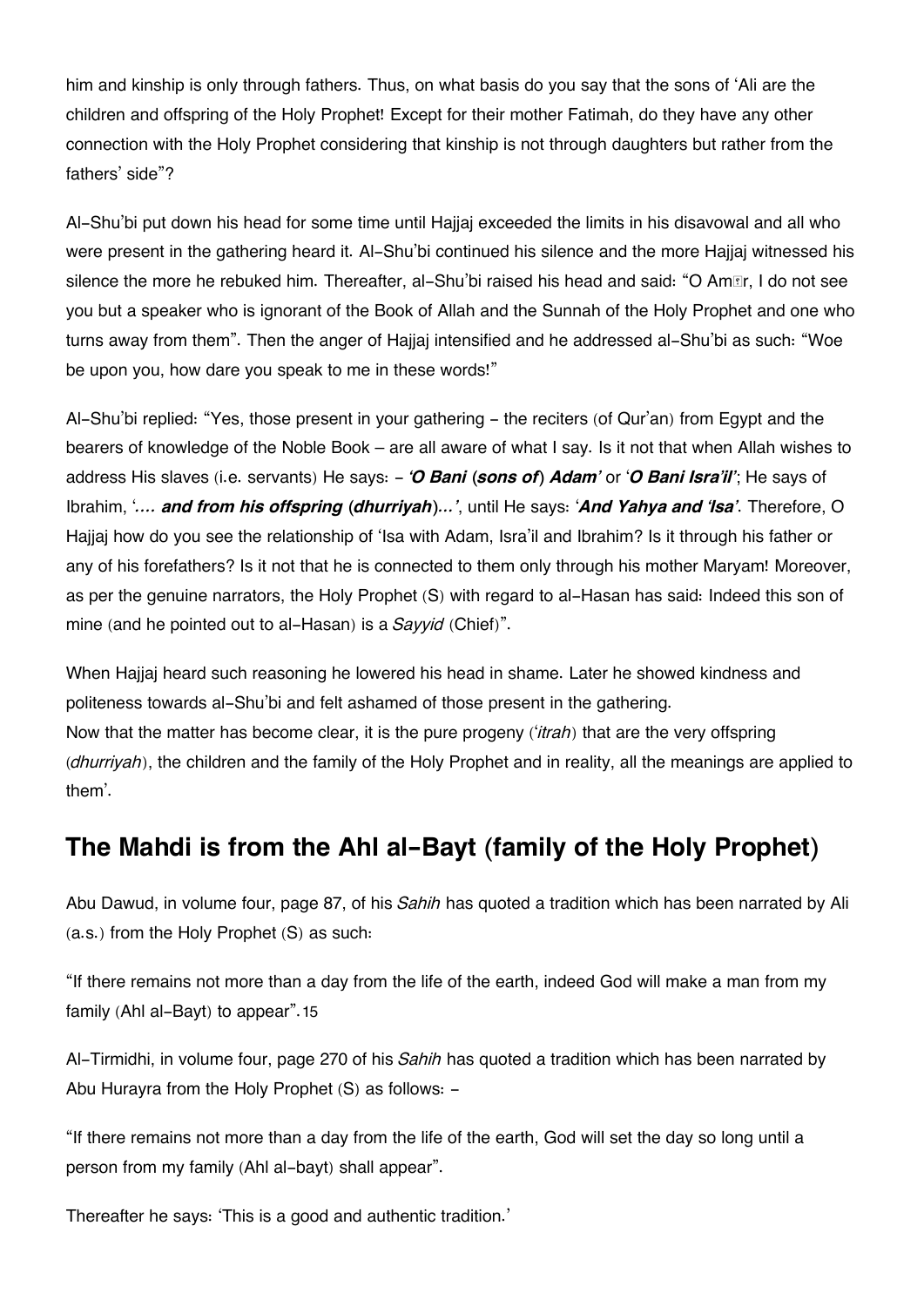Moreover, a similar tradition from the Holy Prophet with a slight variation has been narrated by Ibn Hajar (on page 97 of his *al-Sawa'iq*) and Shaykh Ṣabban (on page 148 of *Is'āf al-Raghibin*) from Abu Dawud and al-Tirmidhi.[16](#page--1-0)

The magazine "Huda-Islam" No. 2, in the third of its weekly publication No. 25 mentions: Ibn  $M$ **E** jah has brought a tradition narrated by Ali (a.s.) from the Holy Prophet (S) as such:

"The Mahdi is from my family (Ahl al-Bayt)".[17](#page--1-0)

Shaykh Ṣabban on page 148 of *Is'āf al-Raghibin* and Ibn Hajar on page 99 of *al-Sawa'iq* have written that Ahmad, Abu Dawud, Tirmidhi and Ibn M**ejah have quoted a tradition from the Holy** Prophet (S) as such:

"If there remains not more than a day from the life of the earth, God shall indeed make a person from my progeny ('itrah) to appear".

In some other traditions, we find the words 'my family (*ahl bayti*)'.[18](#page--1-0)

Ibn Hajar on page 97 of *al-Sawa'iq* and Shaykh Ṣabban on page 148 of *Is'āf al-Raghibin* have written that Ahmad, Abu Dawud, and Tirmidhi have mentioned a tradition from the Holy Prophet (S) as follows:

"The world shall not pass", or perhaps he said: "The world shall not cease to exist until a person from my family comes and rule."[19](#page--1-0)

The author of *Nur al-Absar* on page 231 has brought a tradition narrated by Abu Dawud who in turn has narrated from Dharr ibn 'Abd Allah that the Holy Prophet (S) has said:

"The world shall not pass until a person from my family comes and rules among the Arabs". Thereafter he said: - "He shall fill the earth with justice."[20](#page--1-0)

In the afore-mentioned book, the author writes on page 229 as such:

Abu Dawud has narrated from 'Ali (may Allah be pleased with him) who in turn has narrated from the Holy Prophet (S) who said: "If there remains not more than a day from the life of earth, God will indeed make a person from my family to appear on that day and fill the earth with Justice just as it had been filled with oppression.[21](#page--1-0)

The author of *Matalib al-Su'l* in the chapter of "Asking one's wish from Ahl al-Bayt" writes: Some have said that Ahl al-Bayt refers to those people who are nearer in relation to a person in ancestry. Some others have said that Ahl al-Bayt are those who are from one womb. Still others have said: Ahl al-Bayt are those who are attached to one by lineage and relationship.

All of these meanings can be found in them because, their lineage returns back to the Holy Prophet's grandfather, 'Abd al-Muttalib.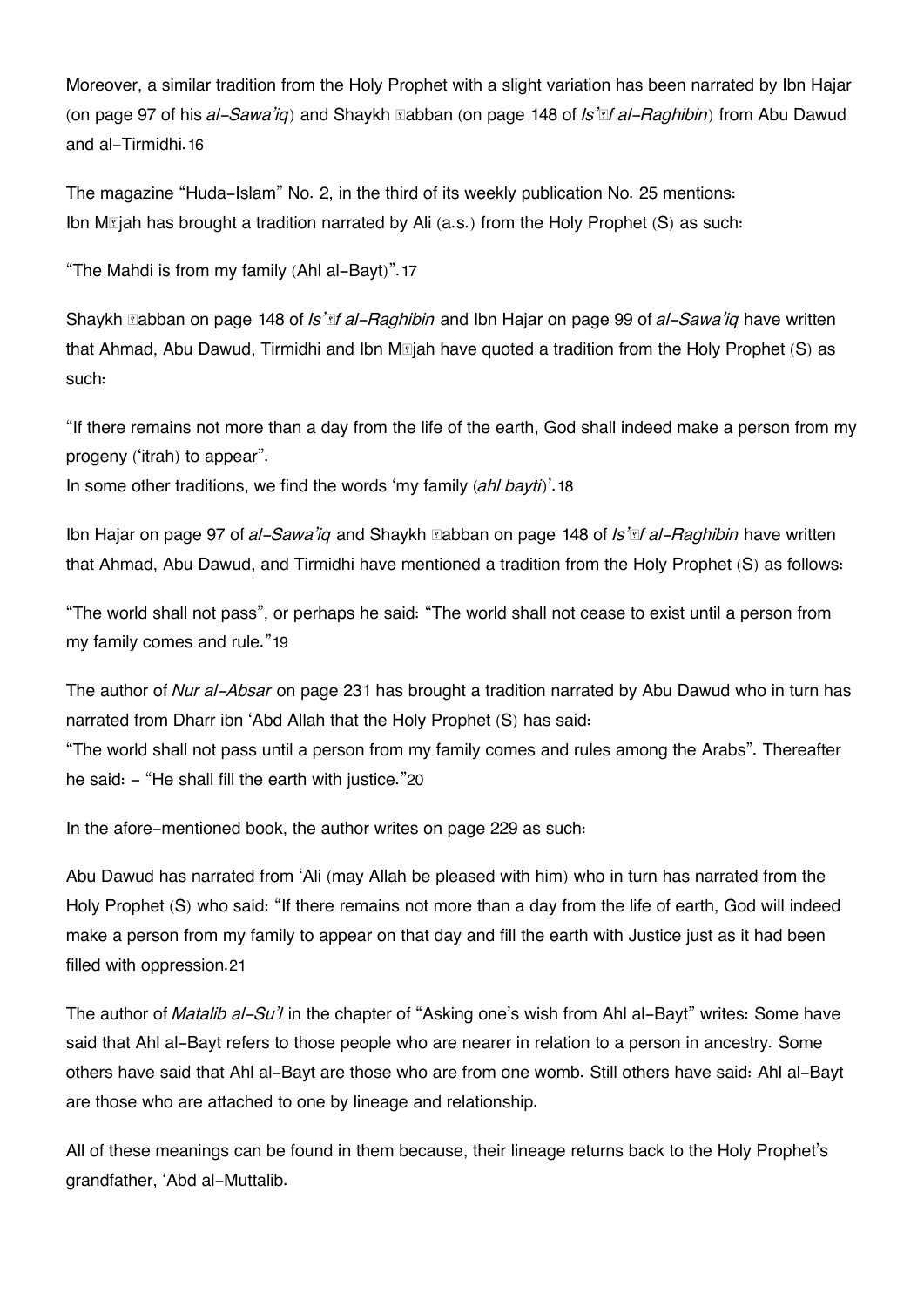Also they are with him (i.e. the Holy Prophet) from one womb and they are connected to him through lineage as well as relationship (son-in- law).

Thus they are in fact his family (Ahl al-Bayt) and the word *al* (*J*<sup> $\tilde{I}$ </sup>) and Ahl al-Bayt are one and the same whether they differ in meaning or not. Thus the meanings of these two terms are fixed for them.

Muslim in his *Sahih* narrates from Zaid ibn Hass**th who said: 'I went with HuEayn ibn Sabra and 'Umar** ibn Muslim to visit Zayd ibn Argam. When we sat down, Hu**Rayn began to speak and said: "O Zayd**, verily, now that you have numerous good actions in your record, have seen the Holy Prophet, have heard traditions from him, have fought beside him and prayed behind him, so narrate for us what you have heard from the Messenger of Allah (S)".

Zaid replied: "O brother, surely I have turned old and my memory has become worn out. As a result, a part of what I have acquired from the Holy Prophet has been forgotten by me. So accept whatever I narrate to you and do not bother me about what I do not narrate to you."

Thereafter he said: "Once the Holy Prophet (S) stood near a pond called Khumm situated between Mecca and Medina and delivered a sermon. After praising and extolling God Almighty and then exhorting the people, he said:

'O people, I am a human being and it seems that my Lord's emissary (i.e. Izra' $\mathbb{E}$ I) is going to come and take away my soul. I am leaving amongst you, two precious things. The first of them is the Book of Allah wherein you will find guidance and light. So take hold of the Book of Allah'. In this regard, he incited and exhorted the people toward the Book of Allah. Thereafter he said: 'The other is my Ahl al-Bayt. I remind you of Allah with regards to my Ahl al-Bayt. I remind you of Allah about my Ahl al-Bayt'".

Then Hu $\text{Rayn}$  asked Zayd ibn Argam: "O Zayd, who are his Ahl al-Bayt? Are his wives his Ahl al-Bayt"? He replied: "No, his Ahl al-Bayt are those upon whom alms is forbidden after him".[22](#page--1-0)

# **[The Mahdi is from the kinsfolk \(dhawi al-qurba\)](#page--1-0)**

When it is proved that Mahdi (a.s.) is from the family (*āl*) of the Holy Prophet (S), from his pure progeny ('*itrah*) and from his Ahl al-Bayt, and from the offspring of Ali, Fatimah, al-Hasan and al-Husayn then it is automatically proved that he is from kinsfolk (*dhawi al-qurba - ذوى* القربى (whose friendship has been made obligatory upon all mankind.

The author of *Yanabi' al-Mawadda* narrating from al-Bukhari and Muslim writes on page 106 of his book: Ibn 'Abbas was asked about this verse (of *al-qurba*) and to whom it referred. Sa'id ibn Jubayr said: "They are the near ones of the progeny (*āl*) of Muhammad (S)".

The author of *Matalib al-Su'l* narrates from the *tafsir* of Imam Abu al-Hasan Ali ibn Ahmad al-Wahidi (the chain of transmission which ends with Ibn 'Abbas): When the verse: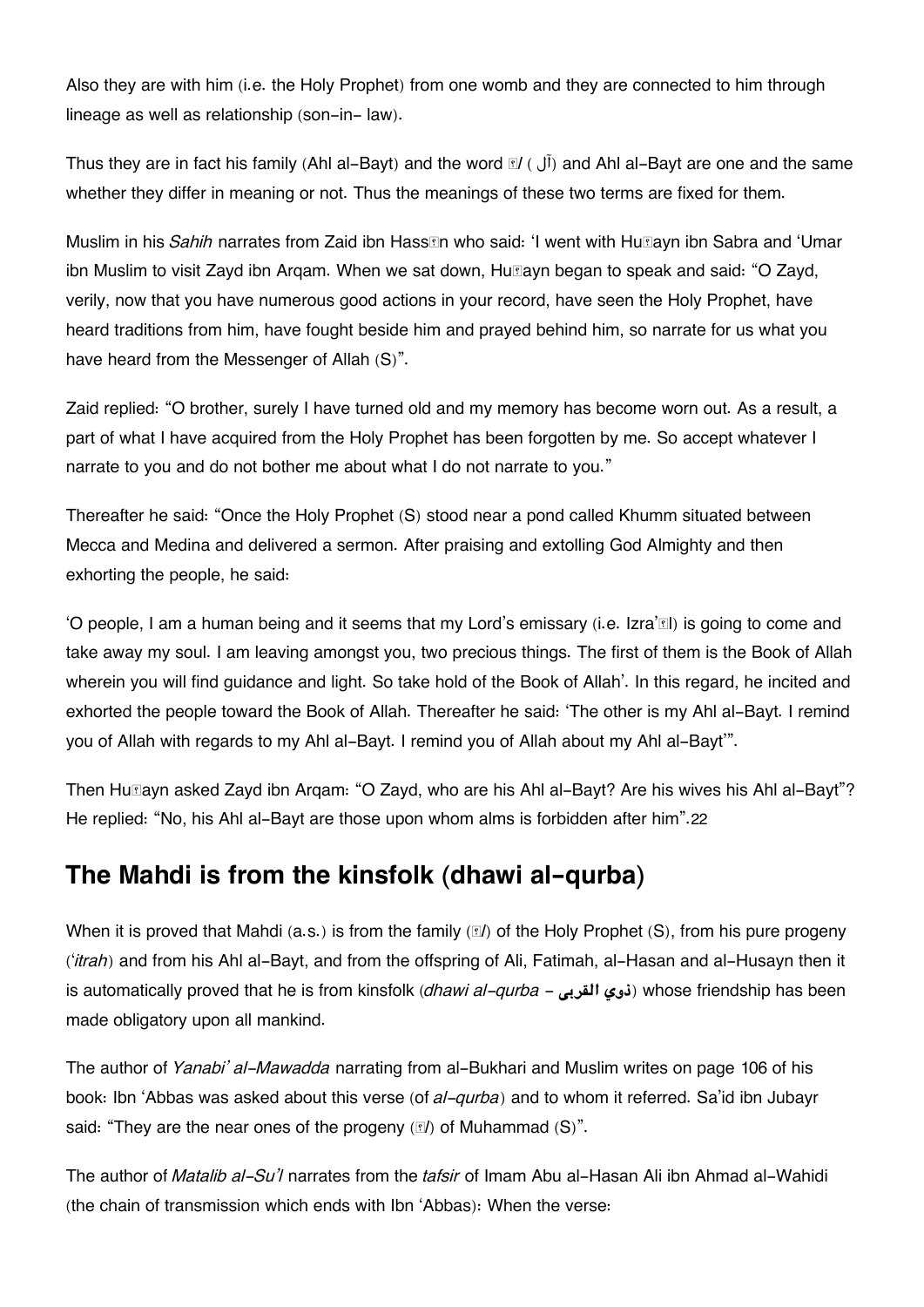# قُل لَّا أَسْأَلُكُمْ عَلَيْهِ أَجْرًا إِلَّا الْمَوَدَّةَ فِي الْقُرْبَيٰ

### *…Say: I do not ask of you any reward for it but love for my near relatives… (42:23)*

was revealed, it was asked: 'O Messenger of Allah! Who are these people whom Allah has commanded us to love? The Holy Prophet (S) replied: "Ali, Fatimah and their children."

Ibn Hajar in his *al-Sawa'iq* (page 101) and al-Qunduzi in *Yanabi' al-Mawadda* (page 106) have quoted a tradition similar to the aforesaid tradition, narrating from the *Mu'jam al-Kabir* of al-Tabarani, *Tafsir* of Ibn Abi Hatim, *al-Manaqib* of Hakim, *al-Wasīṭ* of al-Wahidi, *Hilyah al-Awliya'* of Abu Na'im, *Tafsir* of al-Tha'labi and the *Fara'id al-Simtayn* of al-Hamawayni.

Ibn Hajar in *al-Sa'wa'iq* (page 101) narrates from Zayn al-'Libidin at the time when he was taken as captive after his father al-Husayn was killed, and on the way to Syria, some of the foul-mouthed people of al-Shām said: "All praise be to Allah for having caused the killing of you all, annihilating you and severing the root of sedition".

He replied: Haven't you read (the Book) where Allah says:

قُلْ لَا أَسْأَلُكُمْ عَلَيْهِ أَجْرًا إِلَّا الْمَوَدَّةَ فِي الْقُرْبَىٰ ۩

### *…Say: I do not ask of you any reward for it but love for my near relatives….*

They said: "Do they (*dhawi al-qurba*) refer to you?" He replied: "Yes."

The author of *Matalib al-Su'l* writes: 'Know that those in the verse who have been asked to be loved are indeed the *dhawi al-qurba*. Therefore anyone who is bestowed with the attribute of *qurba* deserves love as per specification of the afore-mentioned verse because if there is a decree for any particular case and at any other occasion, that case stipulates that the same decree too will be applicable and with regards to love towards those who have been mentioned in the verse even though they themselves are associates to each other (from the view-point of their similarity in a case which is expedient for love) yet, love possesses different levels. Therefore, anyone who is nearer to the Holy Prophet (S), that case will become more firm in him.

'The consensus of '*ulama* is firm in this regard that the matter of the degree of (closeness) in relationship through birth does indeed carry priority over all other degrees such that in their writings and compositions they have specified that:

'If a person endows or makes a will to the person most nearest to Zayd and if Zayd does not have a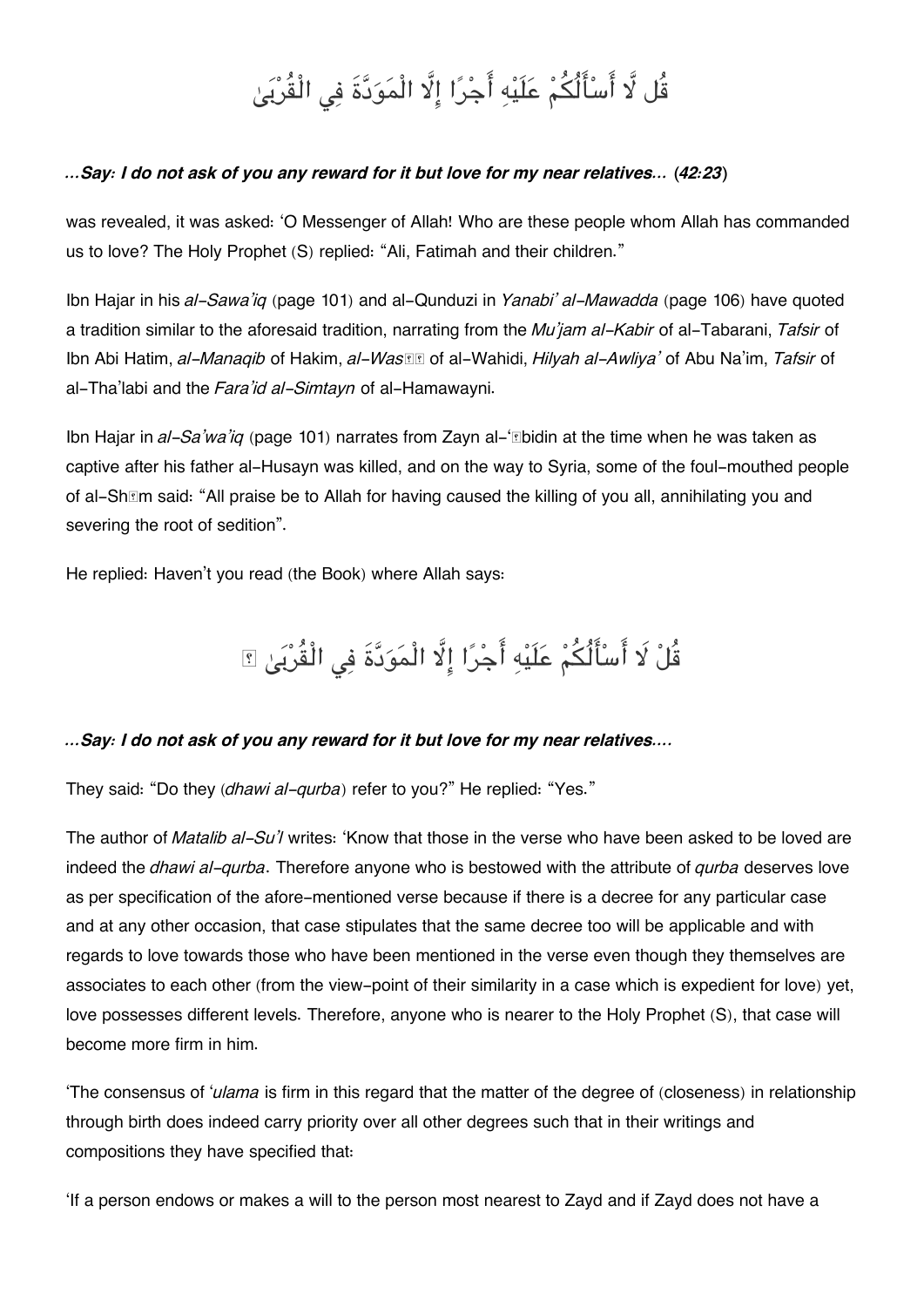father, the most preferable person with regards to the endowment and will are his children as compared to his other near ones. If he has a father, then there exists a difference as to whether the children have priority over father or are equal to him. Through this reasoning it becomes clear and obvious that Fatimah possesses the highest level in the matter of love (*mawaddah*) and being the *qurba* (near relative).

'When it becomes apparent to what has been written about the pleasing expressions and attractive statements about Fatimah (a.s.), (especially her purity) and the fact that the lofty virtues and elevated position which the Imams behold is through her means, then we are helpless in being loyal to her right in such affairs just as we are bound to do so in the subsequent chapters about the circumstances of Imam and the days of their birth and death.'

# **[The Mahdi is from the offspring of the Holy Prophet \(al](#page--1-0)[dhurriyah\)](#page--1-0)**

It is narrated in *Yanabi' al-Mawadda* on page 234 from *Dhakha'ir al-'Uqba* from the author of *al-Firdaws* who narrates from Jabir ibn 'Abd Allah al-Ansari who said:

The Holy Prophet (S) said: "Indeed Allah, the Exalted placed the offspring (*dhurriyah*) of every Prophet in their loins and placed my offspring in the loins of 'Ali ibn Abi Talib".

The author says: The explicitness of this valuable tradition is that the children of 'Ali ibn Abi Talib Amir al-Mu'minin (a.s.) from Fatimah (a.s.) are indeed the offspring of the Holy Prophet (S) and there is no difference between the children of al-Hasan and al-Husayn. Verily, as Mahdi, the Awaited one, is from this particular house and this pure offspring, he is therefore counted to be from the offspring of Muhammad (S) (as per research and previous explanation of the meaning of offspring).

The author of *Tuhuf al-'Uqul* has brought a lengthy tradition in this regard from Musa ibn Ja'far's conversation with Harun al-Rashid and we shall produce here only that portion which serves our discussion. He writes:

He (Imam Musa ibn Ja'far) went to Harun when the latter had intended to seize the Imam for certain false matters that people had ascribed to him. He (Harun) took out a lengthy scroll which contained accusations about his Shi'ah and read it out.

The Imam said: "O Amir al-Mu'minin, we are a family which have been afflicted with such accusations and Allah is All-Forgiving and the One Who veils sins. He refrains from lifting the veil from the deeds of His servants except when He will take their account and that will be the Day when wealth and children shall be of no avail and only the one who comes in the presence of Allah with a pure heart shall benefit".

Thereafter he said: "My father narrated (for me) from his father from 'Ali who in turn narrated from the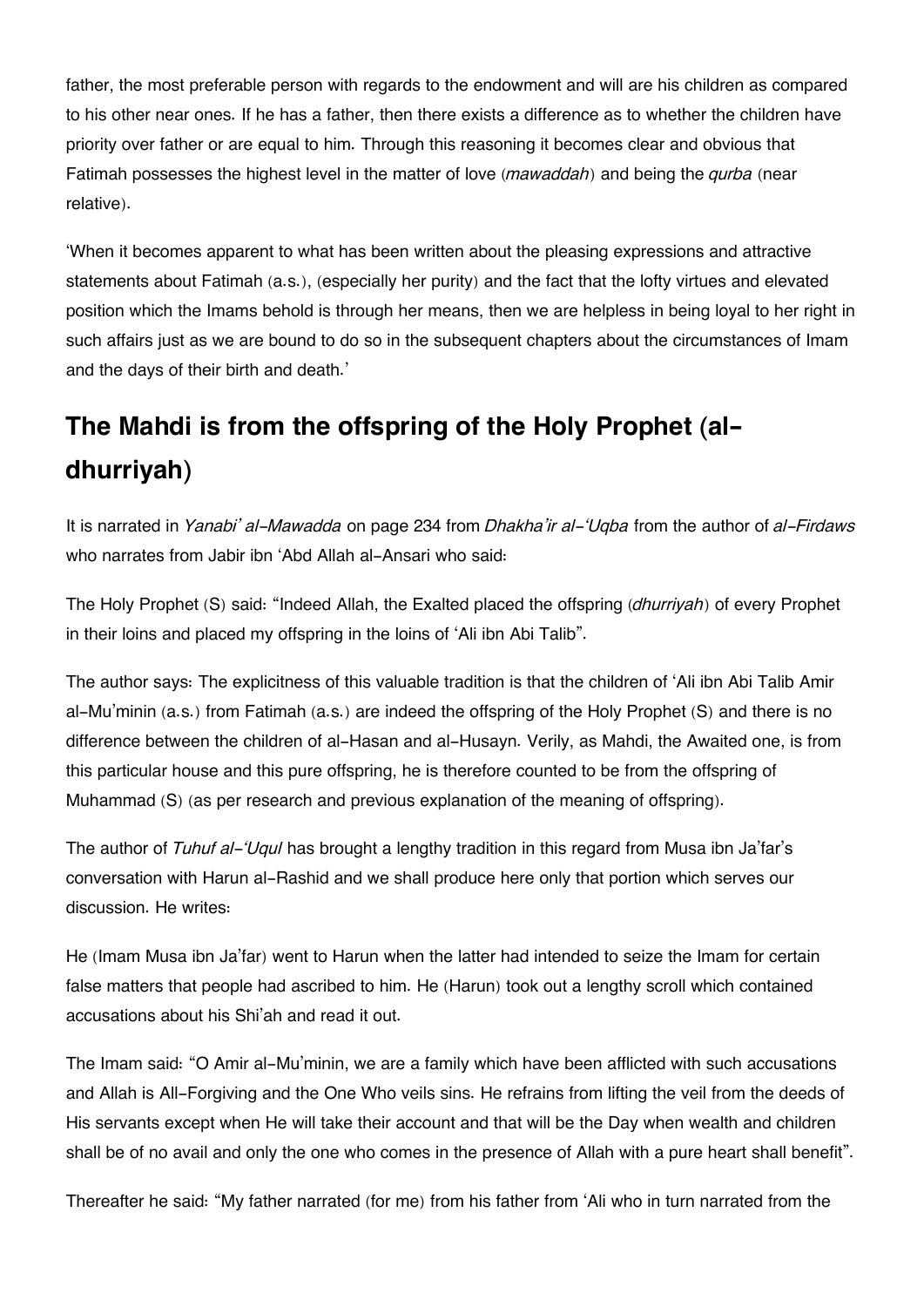Holy Prophet (S) as such: 'Whenever the womb touches the womb there occurs some movement and excitement and then it calms down'. If Amir al-Mu'minin (i.e. Harun) deems it advisable to maintain relationship and shake hands with me, he can do so".

Then Harun came down from his throne and stretched out his right hand to the Imam who took hold of his hand. The he (Harun) embraced him and made him sit beside him and said:

"I bear witness that you are truthful and your father and grandfather too were truthful. When you entered I was the most severe of people in hatred and anger towards you because of what had reached me about you. Since you spoke to me in the manner which you did and so shook hands with me, the feeling of hatred and anger has disappeared from my heart and I have become satisfied with you".

Thereafter, he felt silent for some moment and then said: "I wish to ask you something about 'Abbas and 'Ali. On what basis was 'Ali more worthy of inheritance (from the Holy Prophet) than 'Abbas, the uncle of the Holy Prophet"?

(Imam) Musa replied: "Excuse me from this matter." He said: "I swear by Allah that I shall not excuse you until you answer me."

He (the Imam) replied: "if you do not excuse me then grant me safety." He said: "I guarantee your safety."

He (the Imam) said: "Surely, the Holy Prophet did not nominate as heir one who was able to migrate but did not migrate. Indeed, 'Abbas your father was amongst those who believed but did not migrate and Ali believed and migrated too. Allah says:

### *…and those who believed and did not migrate, not yours is their guardianship until they migrate.. (8:72)*

Harun turned pale and then said: "On what basis do you relate yourself to the Holy Prophet and not 'Ali notwithstanding the fact that 'Ali was your father and the Holy Prophet your grandfather"?

He (the Imam) replied: "Surely Allah traced the ancestry of 'Isa ibn Maryam to His friend (*khalil*) Ibrahim through his mother Maryam who was a virgin, untouched by evil. As Allah says:

وَمِنْ ذُرِّيَّتِهِ دَاوُودَ وَسَلَيْمَانَ وَأَيُّوبَ وَيُوسَفَ وَمَوسَىٰ وَهَارُونَ ۩ وَكذَٰلِكَ نَجْزِي الْمَحْسِنِينَ \* وَزِكَرِيّا وَيَحْيَىٰ وَعِيسَىٰ وَإِلَيَاسَ ۩ كلّ مِنَ الصَّالِحِينَ

*"..and of his descendants, Dawud and Sulayman and Ayyub and Yusuf and Harun; and thus do We reward those who do good (to others). And Zakariya and Yahya and 'Isa and Ilyas; every one was of the good" (6:84-85)*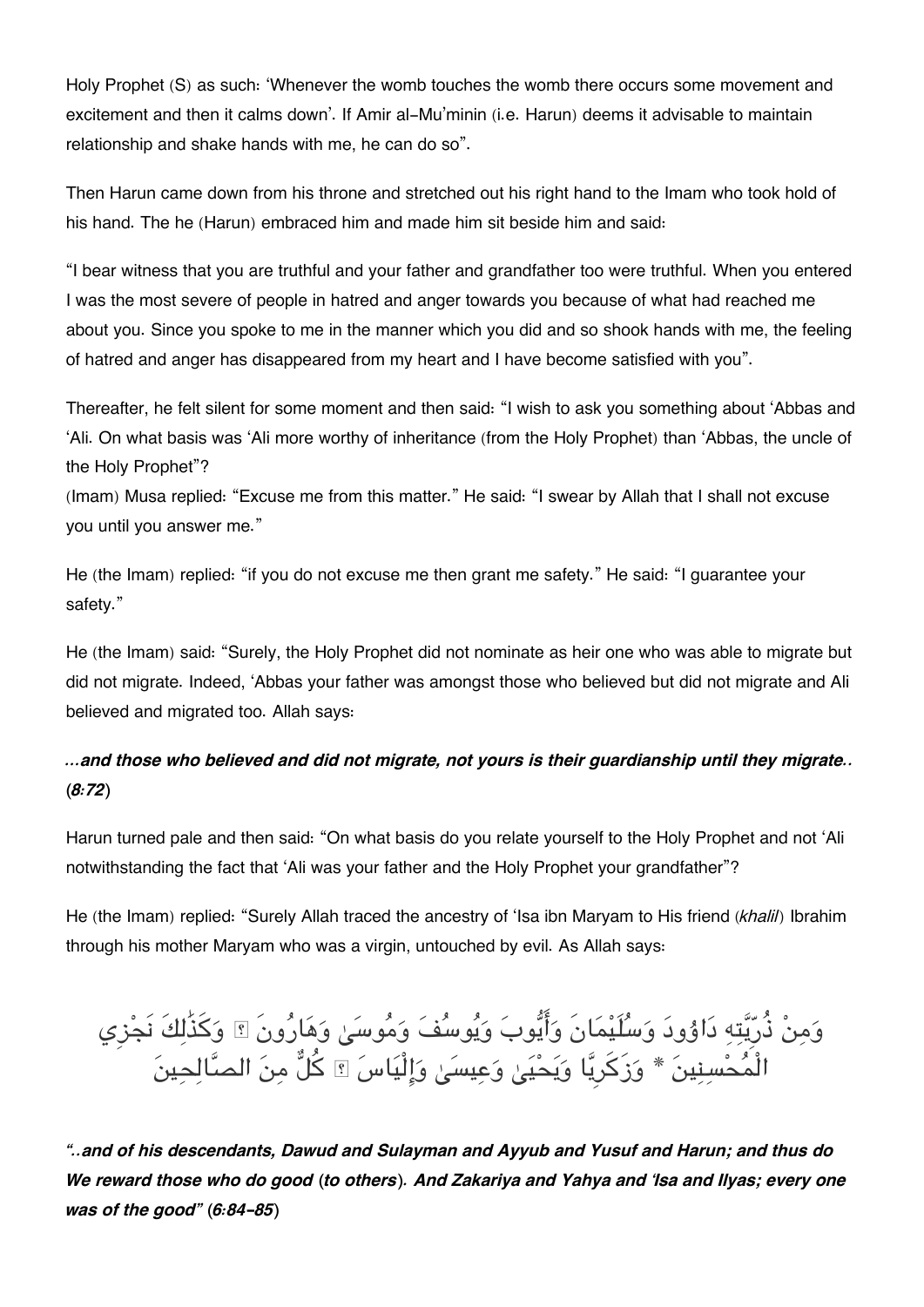Thus His tracing the ancestry of 'Isa to Ibrahim only through his mother Mary, just as He traced the ancestry of Sulayman, Ayyub, Yusuf, Musa and Harun through their fathers and mothers is a merit for 'Isa and lofty station for his mother herself. This has been mentioned by Him, the Exalted, in the story of Maryam in the holy Quran:

# يَا مَرْيَمُ إِنَّ اللَّهَ اصْطَفَاك وَطَهَّرَك وَاصْطَفَاك عَلَىٰ نِسَاءِ الْعَالَمِينَ

### *"…O Maryam! Surely Allah has chosen you and purified you and He has chosen you above the women of the world" (3:42)* through the Messiah.

In the same manner, Allah chose Fatimah and purified her and made her superior to all the women of the world through al-Hasan and al-Husayn, the two Chiefs of the youth of Paradise".

## **[The Mahdi is from the progeny of 'Ali](#page--1-0)**

The author of *Yanabi' al-Mawadda* on page 494 narrates from *al-Manaqib* of Khwarizmi (the chain of transmission which ends in Thabit ibn Dinar) who narrates from Sa'id ibn Jubayr and he from Ibn 'Abbas (may Allah be pleased with them) who said: 'The Messenger of Allah (S) said: "Indeed 'Ali is the Imam of my 'Ummah' (nation) after me and it is from his children that the '*Qa'im'* will come and when he emerges, he shall fill the earth with justice and equity just as it had been filled with cruelty and oppression."

The author of *'Iqd al-Durar* in the first chapter, narrates from *Sunan* of Abu Dawud, *al-Jāmi'* of al-Tirmidhi and the *Sunan* of Nisā'i from Ibn Isha: 'Ali (may Allah's blessings be upon him) looked at his son, al-Husayn and said: "Surely my son is a *Sayyid* (chief) just as the Holy Prophet named him. Very soon there shall come from his progeny a man whose name will be the same as your Prophet's name. He will resemble him in character but will not resemble him in appearance. He shall fill the earth with iustice".[23](#page--1-0)

In the second chapter of the afore-mentioned book, the author narrates from the book of *al-Ba'th wa alnushur* of al-Bayhaqi a similar tradition up to 'Ali's statement: "…but will not resemble him in creation."

Moreover, in the second chapter of the afore-mentioned book, the author writes: Abu Wa'il says: 'Ali looked at al-Husayn and then said: "Indeed this son of mine is a *Sayyid* (chief) just as the Messenger of Allah (S) named him. Very soon a person, whose name shall be the same as your Prophet's name will come from his progeny. He shall emerge at the time when people will be negligent and unaware. A time when the truth will be dead and oppression will be in force. The inhabitants of the heavens and earth will rejoice at his emergence. He will have a broad forehead, protracted nose, broad stomach, broad thighs, a spot on his right cheek and his front teeth separated from each other. He shall fill the earth with justice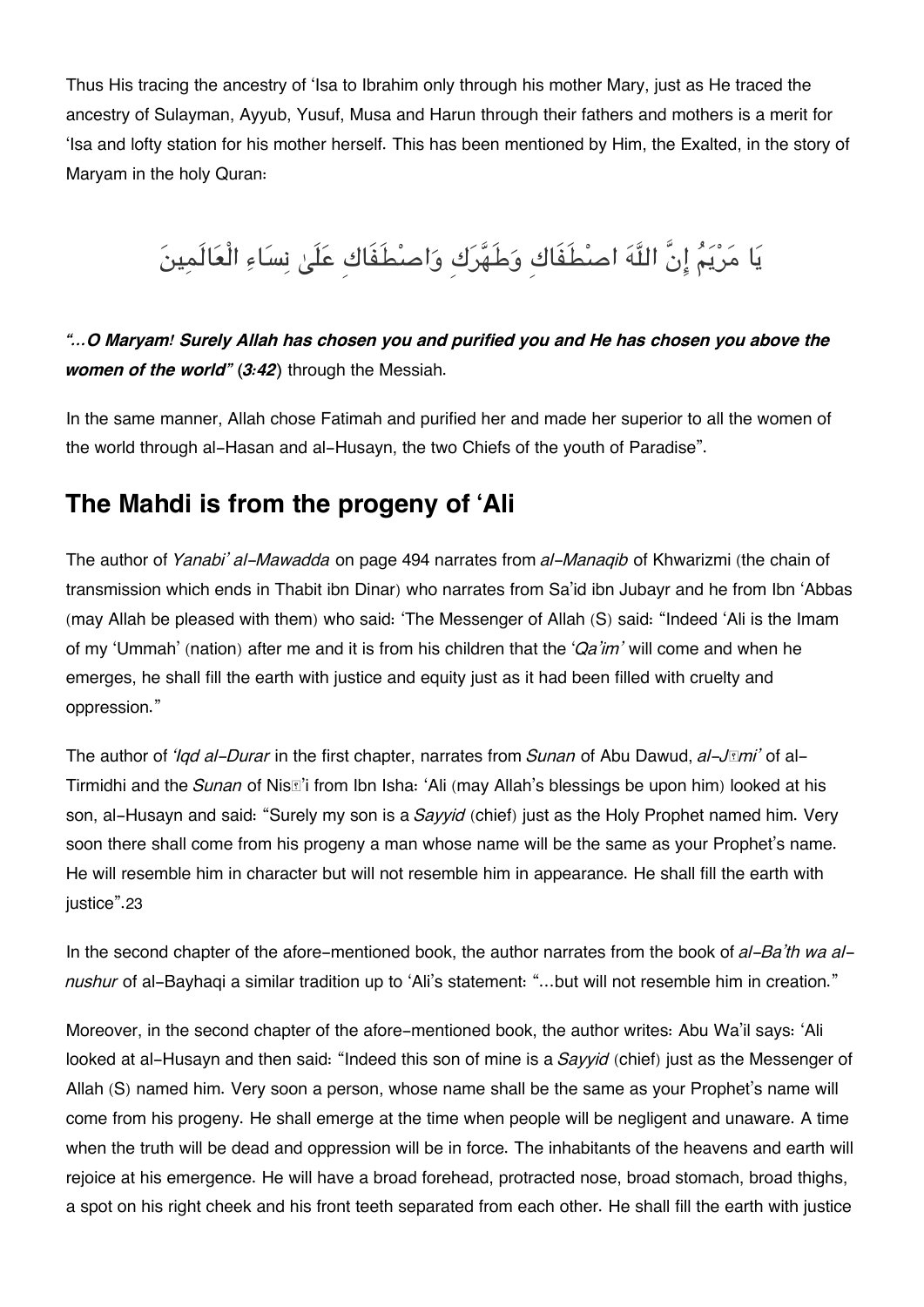just as it had been filled with cruelty and oppression".[24](#page--1-0)

## **[The Mahdi is from the progeny of Fatimah](#page--1-0)**

Abu Dawud in the fourth volume of his *Sahih,* page 87, writes: Umm Salama says: 'I heard the Holy Prophet (S) saying: "The Mahdi is from my progeny ('*itrati*); from the children of Fatimah". [25](#page--1-0)

Ibn Hajar in his *al-Sawa'iq*, page 97, and Shaykh Saban in *'Is'af al-Raghibin,* page 148, have mentioned the same tradition from Muslim, Abu Dawud, al-Nisa'i, Ibn Mājah and al-Bayhaqi.

The author of *Yanabi' al-Mawadda* on page 430 narrates from *Mishkat al-Masabih* from Abu Dawud from Umm Salama who said: 'I heard the Holy Prophet (S) saying: "The Mahdi is from my progeny ('*itrati*), from the children of Fatimah"'.

Again, the same author on page 223 of his afore-said book narrates from 'Ali ibn Hilal who narrates from his father who said: 'I was honored by visiting the Holy Prophet (S) at the time when he was feeling unwell and Fatimah was crying besides him. Then the Holy Prophet (S) said: "O my daughter, what causes you to cry"? She replied: "I fear that after you, harm shall befall me".

The Holy Prophet (S) replied: "O my beloved one, Allah looked down at the inhabitants of the earth and chose from them your father and then bestowed upon him the messengership. Thereafter, He looked down and chose from them your husband ('Ali) and revealed to me that I should give your hand in marriage to him. O Fatimah, Allah, the Blessed and Exalted, has bestowed seven qualities on us, the Ahl al-Bayt, that He has not bestowed on those before us nor will He bestow on those after us.

I am the last of the Prophets and the most honorable of them before Allah, the Exalted, and your father; and my *wasi* (legatee) is the best of the legatees and the most beloved amongst them before Allah, and your husband. Our martyr Hamza is the best of martyrs and the most loved amongst them before Allah, and he is the uncle of your father as well as your husband, From among us is the one who possesses two wings with which he flies in Paradise along with the angels to whichever place he wishes, and he is your father's cousin and your husband's brother.

From us are the two *sibt* (offspring) of this Ummah, al-Hasan and al-Husayn, the two chiefs of the youth of Paradise, and they are your sons. I swear by Him Who sent me with the truth as a Prophet, the Mahdi is from your sons. He shall fill the earth with justice just as it had been filled with oppression."

The author of *Yanabi' al-Mawadda* says that Hafiz Abu al-Alā' al-Hamdani quoted this tradition in the "Forty traditions" (which has been written about Mahdi).

The author of *Yanabi' al-Mawadda* on page 434 narrates from *al-Awsat* of al-Tabarani who narrates from Abaya ibn Raba'i who in turn narrates from Abu Ayyub al-Ansari who said: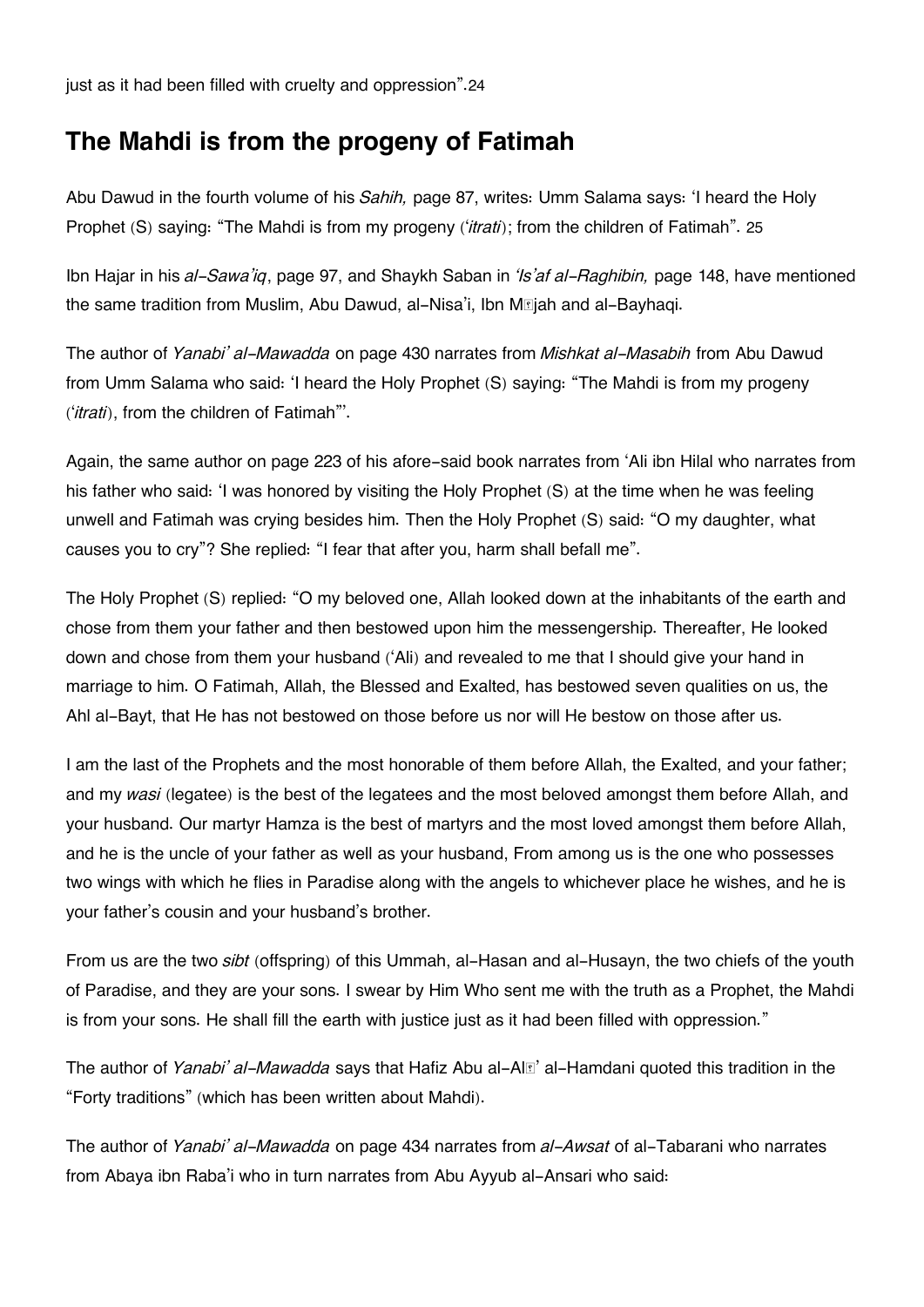The Holy Prophet (S) told Fatimah (may Allah's peace be upon her):

"From us is the best of the Prophets and he is your father. From us is the best of the *awsiya*' (legatees) and he is your husband. From us is the best of the martyrs and he is Hamza, your father's uncle. From us is the one who possesses two wings with which he flies to whichever place he wishes in Paradise and he is your father's cousin, Ja'far. From us are the two *sibt* (offspring) of this Ummah, the two chiefs of the youth of Paradise, al-Hasan and al-Husayn, and they are your two sons. Moreover, Mahdi is from us and he shall be from your children".

In the afore-mentioned book, the author on page 490 narrates from the book *Fadh*<sup>*n*</sup> al-Sahabah of Abu al-Muzaffar al-Sam'āni who in turn narrates from Abu Sa'id al-Khudri a tradition almost similar to the one which was just mentioned.

The author says: Traditions in this regard (which you came across in the preface of this book) are *mustafidhah* traditions. Rather they are widely transmitted traditions and what we have written shall be adequate.[26](#page--1-0)

# **[The Mahdi is from the progeny of al-Sibtayn \(i.e. al-Hasan and](#page--1-0) [al-Husayn\)](#page--1-0)**

The author of *'Iqd al-Durar* in the third chapter of section No.3 narrates from the book *Kitab al-fitan* of al-Hafiz Abu 'Abd Allah Na'im ibn Hammad who in turn narrates from 'Ali ibn 'Ali al-Hilali who narrates from his father:

I received the honor of visiting the Messenger of Allah (S) at the time when his soul was about to depart and Fatimah was crying beside him. He recited the afore-said lengthy tradition and in the end of it he said: "O Fatimah, I swear by the One Who rightly appointed me that the Mahdi of this Ummah will be from those two (i.e. al-Hasan and al-Husayn).

"The world will become such that chaos and disturbances will be intensified, all paths (of solution) will be severed and people will fiercely fall upon one another such that neither the elders will show mercy upon the young nor the children will honor the old. When this happens, Allah will appoint someone (i.e. the Mahdi) who shall conquer the fortresses of misguidance and open out the sheathed hearts (a metaphoric remarks that the Mahdi will dominate over the false religions and tame the deviated hearts towards Islam). Indeed he shall rise up at the end of time just as I rose up at my time. He shall fill the earth with justice just as it had been filled with oppression".

The author says: This tradition has been narrated by al-Kanji in his book Al-Bayan, from the book *Na't al-Mahdi* of Abu Na'im al-Isbahani and *Mu'jam al-Kabir* of Abu al-Qasim al-Tabarani. Most of the experts of tradition too have narrated this tradition in their respective books with slight differences in wordings. In some of them, it is said: "..the Mahdi of this Ummah will be from us.." instead of "..from those two".[27](#page--1-0)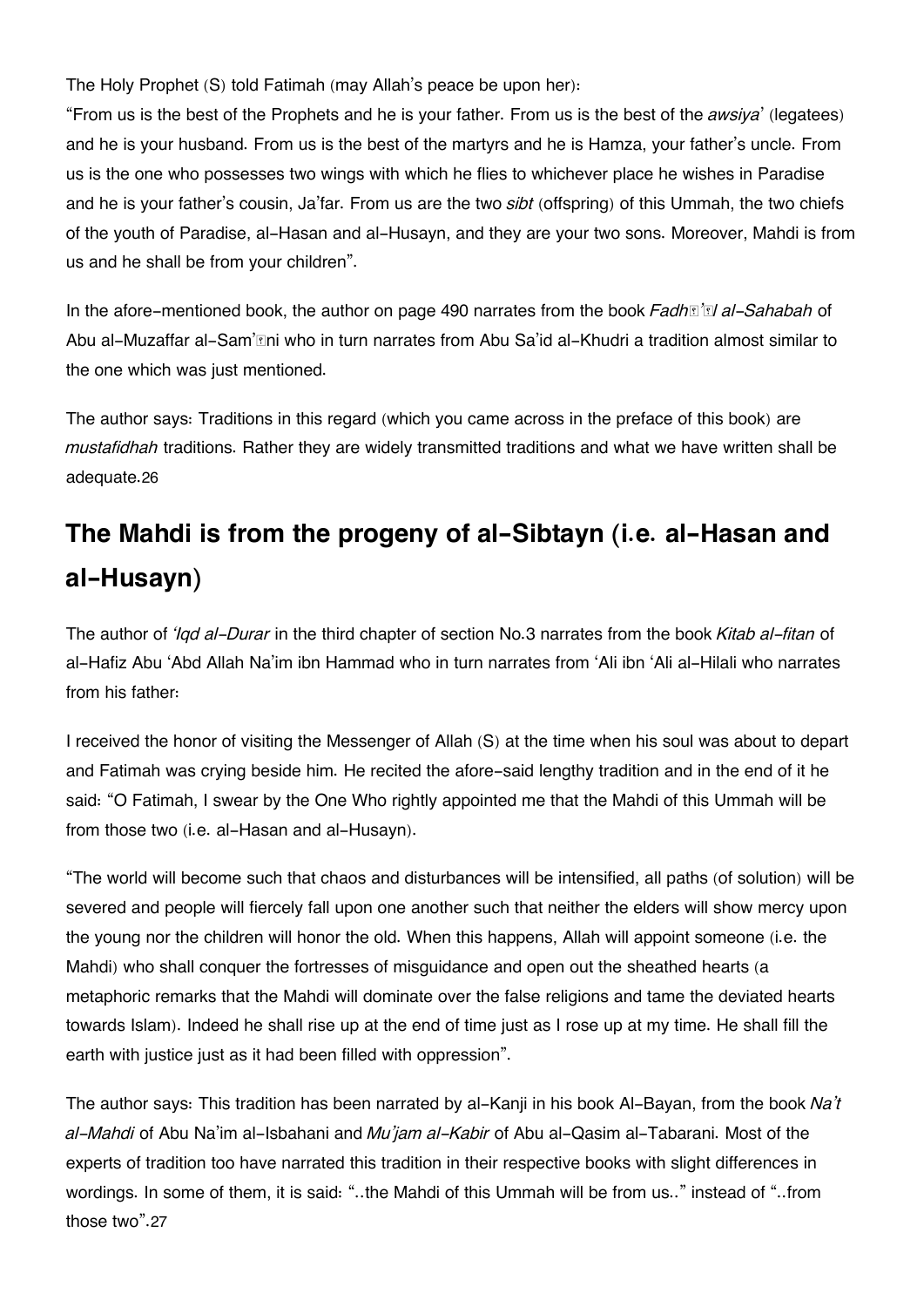The author of *Yanabi' al-Mawadda* on page 432 writes: 'The author of *Jawahir al-'Aqdayn* says; 'As per research, the blessings of the Holy Prophet's *du'a* (invocation) at the time of marriage of Ali and Fatimah (peace be upon them) became apparent in the progeny of al-Hasan and al-Husayn, as from their offspring are those who have passed away and those who are still to come. If there will not come anyone in the future except the Mahdi, it will be sufficient for the invocation of the Holy Prophet to have come into effect.

In this regard, the author says: 'Just as we saw in the tradition of 'Ali ibn Hilal, the Prophet's (S) taking an oath, in spite of his being truthful and trustworthy, was only to emphasize the matter. From amongst the seven-fold characteristics, he has set apart the Mahdi and swore an oath for him only, showing the importance of this matter.

The Mahdi (a.s.) is from the sons of al-Hasan and al-Husayn as Imam al-Baqir's mother (i.e. Fatemah), the wife of Imam 'Ali ibn al-Husayn Zayn al-'Abidin (a.s.), was the daughter of Imam Abu Muhammad al-Hasan al-Mujtaba (a.s.). About this noble lady, her son Imam al-Baqir has said that she was a righteous woman (*siddiqah*).

Thus Abu Ja'far Muhammad ibn 'Ali al-Baqir is from the sons of al-Hasan and al-Husayn, and he and his honorable sons are amongst those who have attained this honor. The Mahdi, the Awaited one, too is from this blessed family tree because, he is Muhammad ibn al-Hasan ibn 'Ali ibn Muhammad ibn 'Ali ibn Musa ibn Ja'far ibn Muhammad al-Baqir ibn 'Ali ibn al-Husayn ibn 'Ali ibn Abi Talib Amir al-Mu'minin, peace be upon them all.

# **[The Mahdi is from the offspring of al-Husayn](#page--1-0)**

In the first chapter of *'Iqd al-Durar* its author narrates from Hafiz Abu Na'im from his book *Sifah al-Mahdi* who narrates from Hudhayfa ibn al-Yaman who said: 'The Messenger of Allah (S) delivered a sermon and disclosed for us all that was sure to take place till the Day of Judgment. Thereafter he said:

"If there remains not more than a day from the life of the earth, God Almighty will prolong the day until a person from my progeny who carries the same name as me shall appear". Then Salman stood up and said: "O Messenger of Allah, from which of your progeny shall he come"? The Holy Prophet (S) replied: "He shall be from this son (and he put his hand on al-Husayn's head) of mine".

The author of *Yanabi' al-Mawadda* on page 49 says: In the commentary on *Nahj al-Balagha* (most probably he is referring to commentary of Ibn Abi al-Hadid) Qadhi al-Qudh**tet narrates from Kafi al-**Kufah, Abu al-Qasim Isma'il ibn 'Abbad, a tradition where the chain of transmission is linked to 'Ali (a.s.) who mentioned the Mahdi and then said:

"Verily he is from the children of al-Husayn". [28](#page--1-0)

The author says: Traditions in this regard are *mustafidhah* traditions. Rather, the consensus amongst us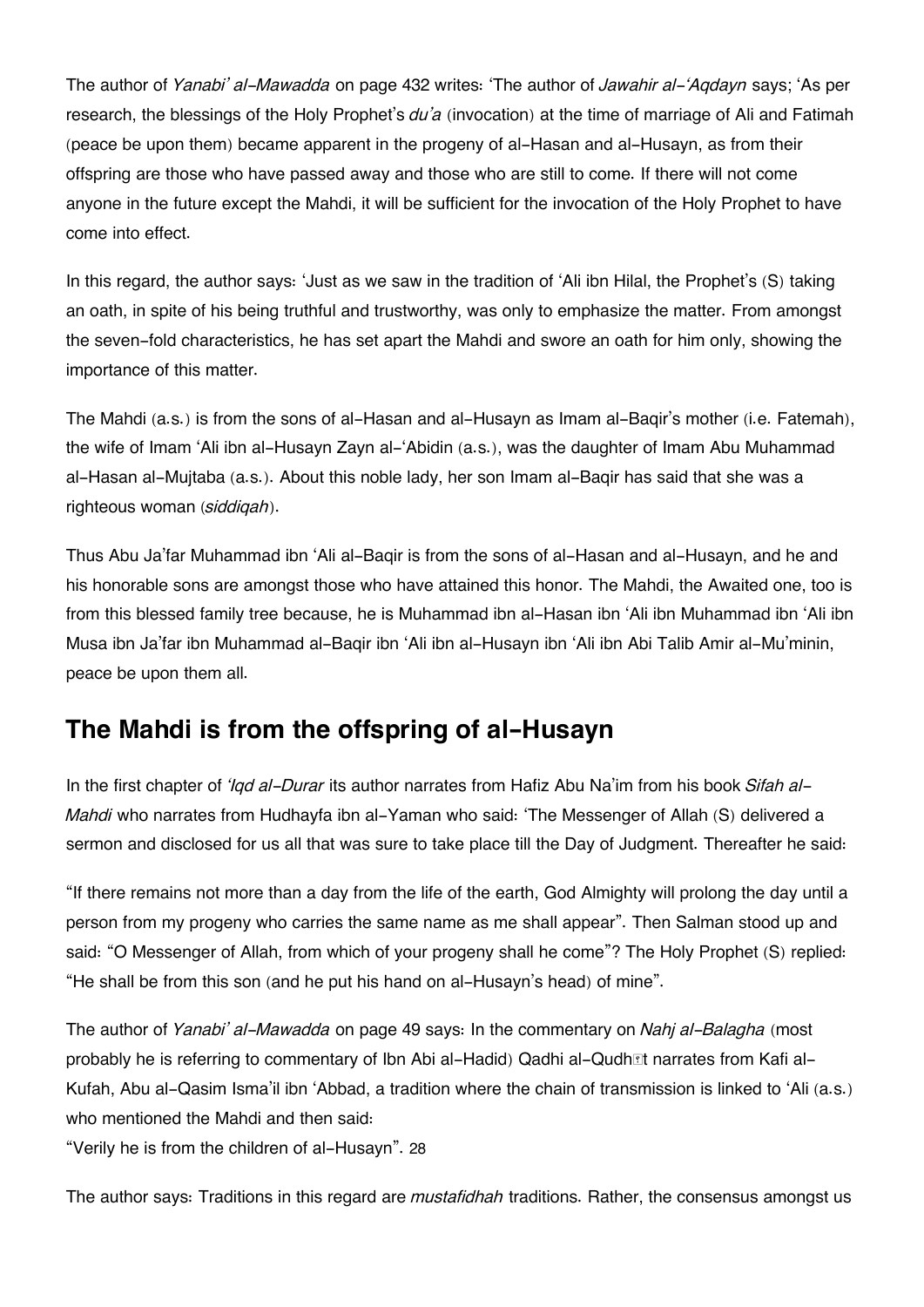the Shi'a Imamiyah is the same and what is well-known among the scholars of our brethren Sunnis too is the same. However we find some rare traditions which are opposite to this meaning.

Among them, Abu Dawud in his *Sahih* (vol. 4, pg. 89) narrates from Abu Ishaq who said:

'Ali (may Allah's peace and blessing be upon him) looked at al-Hasan and said: "Surely my son is a *sayyid* (chief) just as the Holy Prophet called him. Soon a person will emerge from his progeny. His name shall be the same as your Prophet's name. He will resemble him in character but will not resemble him in appearance. He shall fill the earth with justice."

Some of Sunni '*ulama'* have reckoned the Mahdi to be from the children of Abu Muhammad al-Hasan al-Mujtaba (a.s.)

Amongst them, Ibn Hajar in his *al-Sawa'iq* on page 99 writes: "Abu Dawud in his *Sunan* has narrated a tradition that the Mahdi is from the children of al-Hasan and its secret lies in this that al-Hasan waived his Caliphate for the sake of Allah and his affection for his people. Thus Allah placed the *Qa'im* (who shall emerge at the time of dire straits) amongst his children so that he fills the earth with justice. The traditions which say that he is from the children of al-Husayn are weak."

The author says: 'As per the prescribed rules in *usul al-fiqh* (principles of jurisprudence) relying on the afore-said tradition is not correct for the following reasons:

Firstly, there exists a discrepancy in the narration of Abu Dawud as the author of '*Iqd al-Durar* narrates from the *Sunan* of Abu Dawud that 'Ali looked towards al-Husayn.

Secondly, as mentioned in '*Iqd al-Durar*, a group traditionists, such as al-Tirmidhi, al-Nasa'i and al-Bayhaqi have narrated the same tradition in its exact form except that 'Ali looked at al-Husayn. Thirdly, there is the possibility of an error because the words al-Hasan and al-Husayn are very similar in writing, particularly in the Kufic script.

Fourth, the tradition is contrary to what is well-known among the Sunni 'ulama'. Fifth, the said tradition contradicts most of the other traditions, which are more authentic in their chain of transmission and more evident in expression. Some of these traditions have already been mentioned and Allah - willing, the rest too will be mentioned later on.

And sixth, there is a possibility that this tradition is a fabricated one for this reason that they wanted to get near to Muhammad ibn 'Abd Allah known as Nafs al-Zakiyah. Thus they resorted to fabrication merely to please him.

# **[The Mahdi is from the ninth descendant of al-Husayn](#page--1-0)**

The author of *Yanabi' al-Mawadda* on page 492 narrates from *al-Manaqib* of Muwaffaq ibn Ahmad al-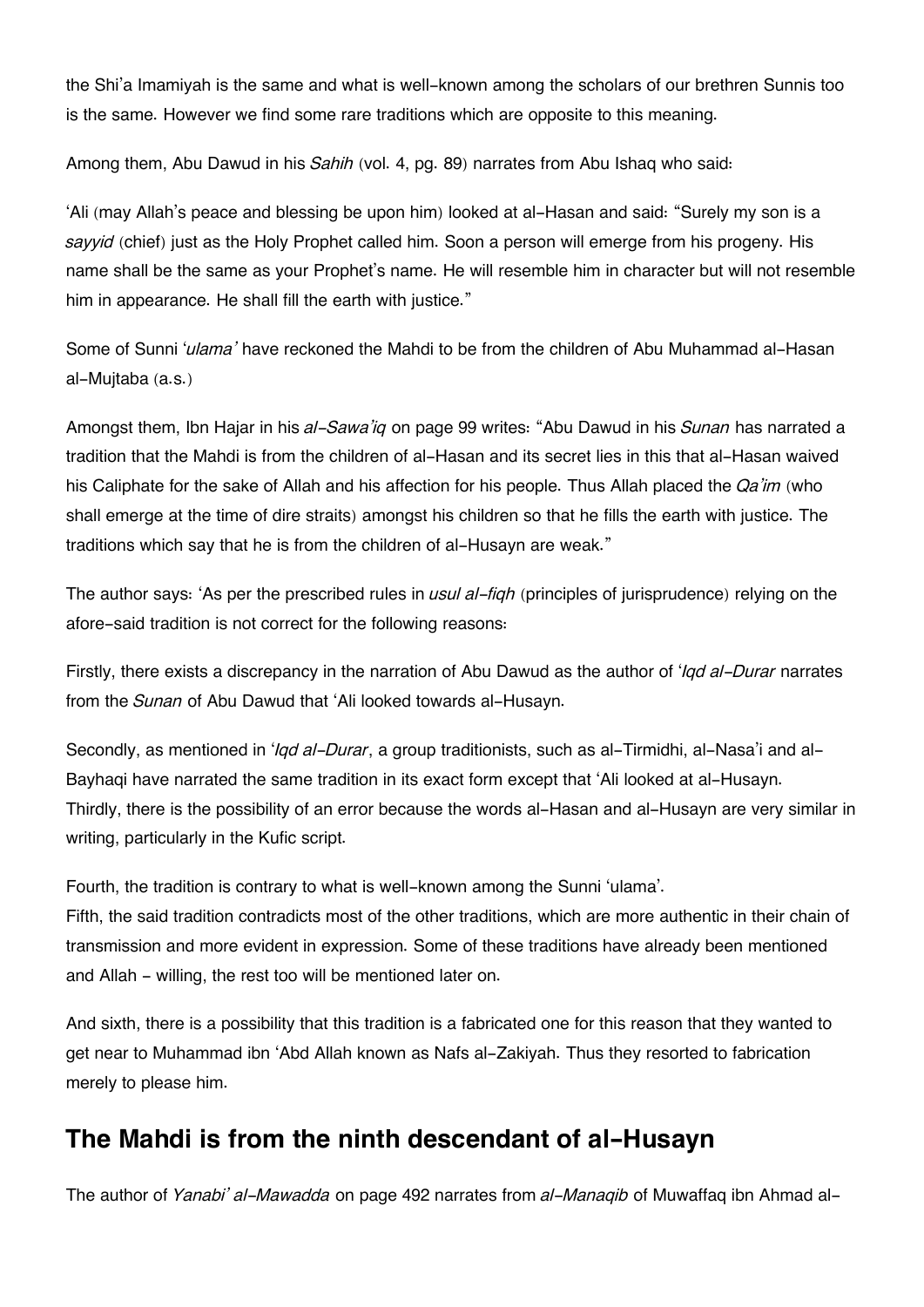Khwarizmi who narrates from Sulaym ibn Qays al-Hilali who narrates from Salman al-Farsi who said: 'I got the honor of visiting the Messenger of Allah (S). What I saw was al-Husayn ibn 'Ali sitting on his lap and the Holy Prophet kissing his eyes and his lips and saying:

"You are a chief (*sayyid*), son of a chief and brother of a chief. You are an Imam, son of an Imam and brother of an Imam. You are a divine proof (*hujjah*), son of a divine proof and brother of a divine proof. You are the father of nine divine proofs, the ninth of them being the *Qa'im*". The same too can be seen in *'Iqd al-Durar*.

In the afore-mentioned book on page 258, the author narrates from the tenth chapter of *Mawaddat al-Qurba* as such:

It has come from Sulaym ibn Qays al-Hilali that Salman al-Farsi said: When I went to meet the Holy Prophet (S) I saw al-Husayn sitting on his lap. The Prophet (S) was kissing his eyes and his lips and saying: "You are a chief (*sayyid*) and the son of a chief. You are an Imam and the son of an Imam. You are a divine proof and the son of a divine proof and the father of nine Divine Proofs, the ninth of them shall be the *Qa'im*"*.*

There are numerous other traditions besides these, and Allah willing, we shall soon narrate them.

The author says: It does not seem likely that anyone amongst the Muslims is ignorant of these nine personalities and does not know them by name. However, there is no harm in mentioning their names for blessing and remembrance. The first of them is Abu al-Hasan Zayn al-'Abidin, the second of them, his son Abu Ja'far Muhammad al-Baqir, the third, his son Abu 'Abd Allah Ja'far al-Sadiq, the fourth, his son Abu al-Hasan Musa al-Kazim, the fifth, his son Abu al-Hasan 'Ali al-Ridha, the sixth, his son Abu Ja'far Muhammad al-Jawad, the seventh, his son Abu al-Hasan 'Ali al-Hadi, the eighth, his son Abu Muhammad al-Hasan al-'Askari, and the ninth, his son Abu al-Qasim Muhammad al-Mahdi who is the ninth of them and their *Qa'im*.

# **[The Mahdi is from the offspring of al-Sadiq](#page--1-0)**

The author of *Yanabi' al-Mawadda* on page 499 has narrated from the *Arba'in* of Hafiz Abu Na'im al-Isbahani (which is a collection of forty traditions about Mahdi). Amongst them is a tradition, which he has narrated from the lexicographer better known as Ibn Khashsbab.

He said: Abu al-Qasim al-Tahir ibn Harun ibn Musa al-Kazim narrated for me a tradition from his father from his grandfather who said: My master, Ja'far ibn Muhammad said: "The pious successor shall be from my progeny and he is the Mahdi. His name is Muhammad and his agnomen is Abu al-Qasim. He shall emerge at the end of time. His mother is named as Narjis and above his head is a cloud, which shall provide a shadow for him from the sun. It shall accompany him wherever he goes and will call out in an eloquent voice: This is the Mahdi, so follow him."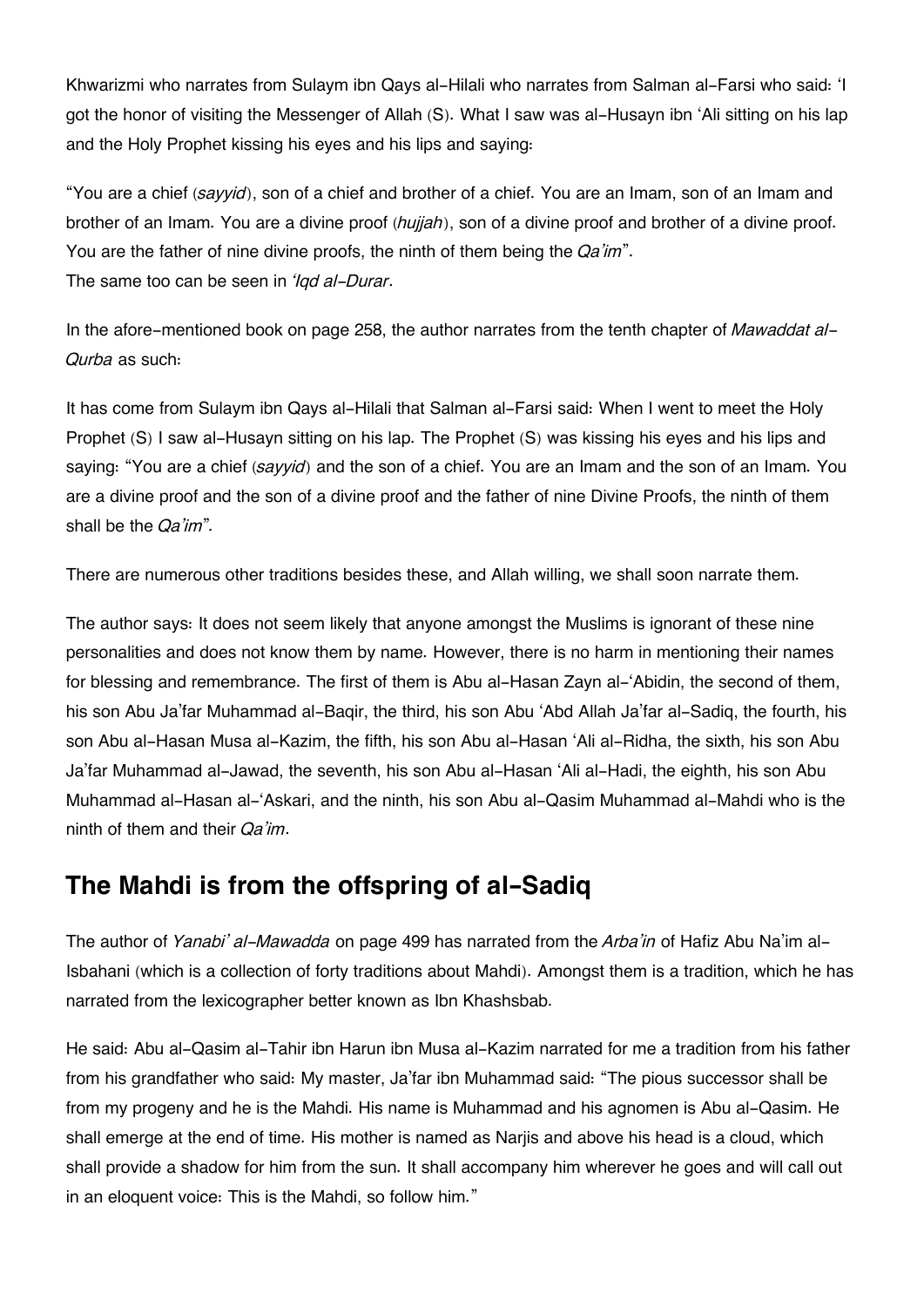Besides this, there are some other traditions which Allah willing we shall acquaint you with very soon.

Ibn Hajar in *al-Sawa'iq,* page 120, says: 'Muhammad ibn 'Ali al-Baqir left behind six sons, the most learned and perfect amongst whom was Ja'far al-Sadiq. It was for this reason that he was made as his father's successor and legatee and people have narrated so much knowledge from him that his fame (of excellence) has spread far and wide.

Great Sunni scholars like Yahya ibn Sa'id, Ibn Jurayh, Malik, Sufyanin, Abu Hanifa, Shu'ba and Ayyub al-Bakhtiyani have narrated traditions from him...'.

In the commentary of the verse:

انَّا اعطَينَاكَ الْوثَر

#### *Surely We have given you Kawthar (108:1)*

Imam Fakhr al-Din al-R**Ezi says: 'Among the meanings of** *Kawthar* (river in Paradise) one meaning can be that of 'offspring' because, this Surah was revealed in refutation of those who were rebuking the Holy Prophet (S) for not having a son. Thus it means that Allah will give him descendants who will continue through the ages. See for yourself then how many an offspring of the Holy Prophet have been killed and yet the world is full of them whereas not even one has remained from Bani Umayya. Once again, you may see for yourself how many from his Ahl al-Bayt are great scholars, like al-Baqir, al-Sadiq, al-Kazim, al-Ridha (a.s.), Nafs al-Zakiyah and their likes'.

## **[The Mahdi is from the offspring of al-Ridha](#page--1-0)**

The author of *Yanabi' al-Mawadda* on page 448 narrates from the book *Fara'id al-Sim* sayn from al-Hasan ibn Khalid: 'Ali ibn Musa al-Ridha (peace be upon him) said: "The one who does not have *wara'* ( ( **ورع**) i.e. piety), does not have faith and the most honorable of you before Allah is the one who is the most pious". Thereafter he said: "Verily the fourth from my descendant is the son of the princess of slave-maids who shall cleanse the earth from every cruelty and oppression".

In the afore-mentioned book on page 489, the author narrates from al-Hasan ibn Khalid who said: 'Ali ibn Musa al-Ridha (a.s.) said: "The appointed time (in Qur'an) refers to the day of emergence of our *Qa'im*". Then it was asked from the Imam as to who is the *Qa'im* and he replied: "He is the fourth of my descendants, the son of the princess of slave-maids who shall purify the earth from every cruelty and oppression".

Once again, in the same book on page 454 the author narrates from *Fara'id al-Simtayin* as such: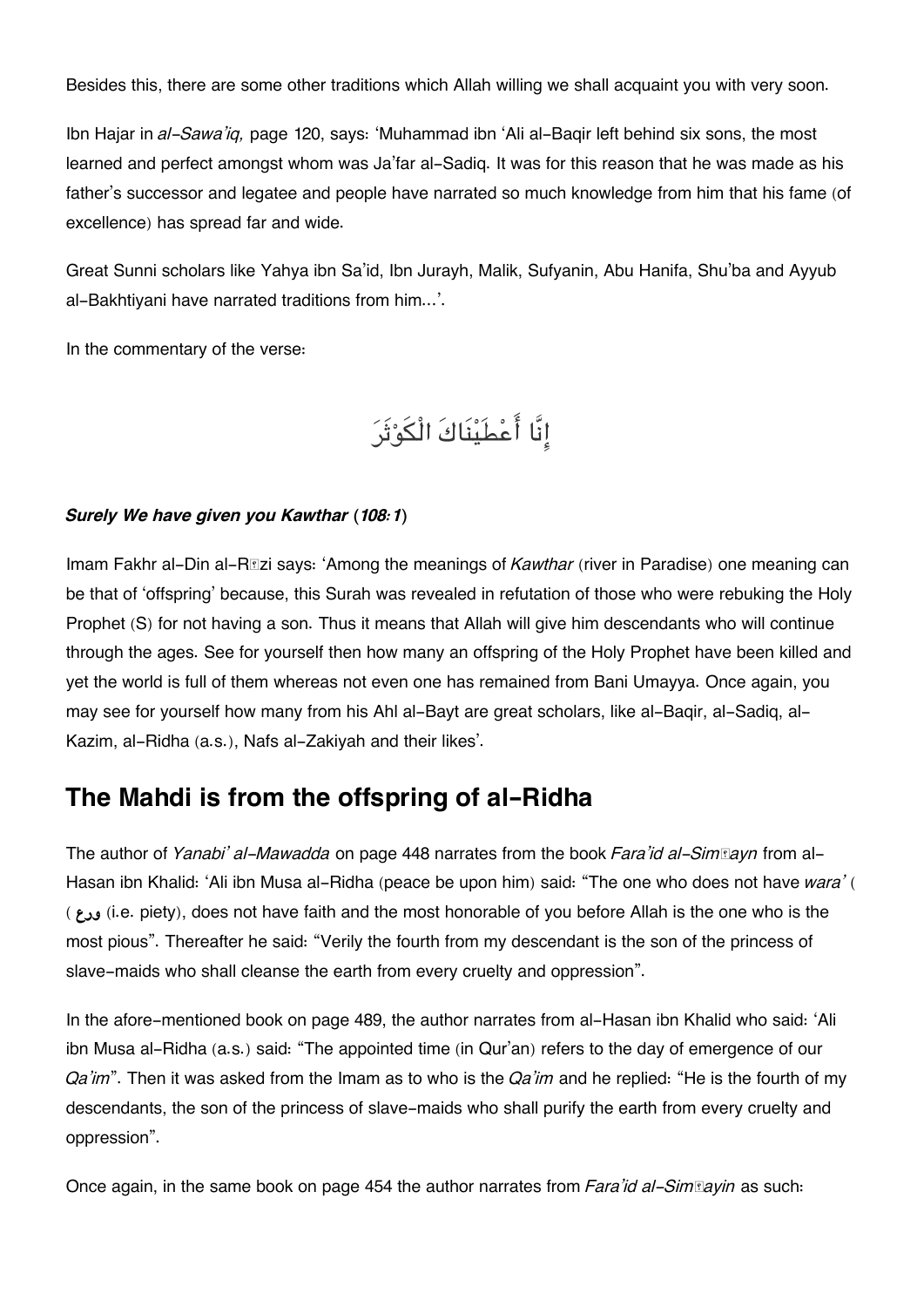Ahmad ibn Ziyad has narrated from Di'bal al-Khuza'i who said: 'I read out my elegy which began with:

مدارس آيات خلت من تلاوة

before my master, Imam al-Ridha (a.s.) until I reached to this part of the poem:[29](#page--1-0)

خروج الامام لا محالة واقع يقوم على اسم الله بالبركات

يميز فيناكل حق و باطل و يجزي على النعماء و النقمات

Al-Ridha cried bitterly and then said: "O Di'bal, the Holy Spirit has spoken through your tongue. Do you know who this Imam is"?

I replied: "No, I do not know him. But, I have heard that an Imam shall emerge from your household, one who shall fill the earth with equity and justice".

He said: "The Imam after me shall be my son Muhammad and after Muhammad will be his son 'Ali and after 'Ali will be his son al-Hasan and after al-Hasan will be his son Hujjat al-Qa'im and he is the Awaited one".[30](#page--1-0)

Ibn Hajar in his *Sawa'iq*, page 122, says:

'When Musa ibn Ja'far passed away, he left behind thirty-seven sons and daughters. Amongst them was Ali al-Ridha who was more renowned in name and more manifest in merit than the others. For this reason Ma'mun gave him a place in his heart and gave his daughter's hand in marriage to him. He also placed him as his partner in his kingdom and entrusted the affairs of Caliphate to him.

'In 201 A.H. he wrote by his own hand the "testament of guardianship" for the Imam i.e. that 'Ali al-Ridha was the heir apparent; and he made a large number of people witness it. However the Imam passed away from this world before him as a result of which Ma'mun became very depressed and sad. Before dying, the Imam had foretold that he would die because of the poisonous effect of grapes and pomegranates and that Ma'mun would wish to bury him near his father, Rashid's grave, but would not succeed. Thus, all that the Imam had foretold did occur.

'Once the Imam told a person "O 'Abd Allah! Be satisfied with what Allah wishes and be prepared for that which is inevitable for you to occur". Then on the third day 'Abd Allah died. This incident has been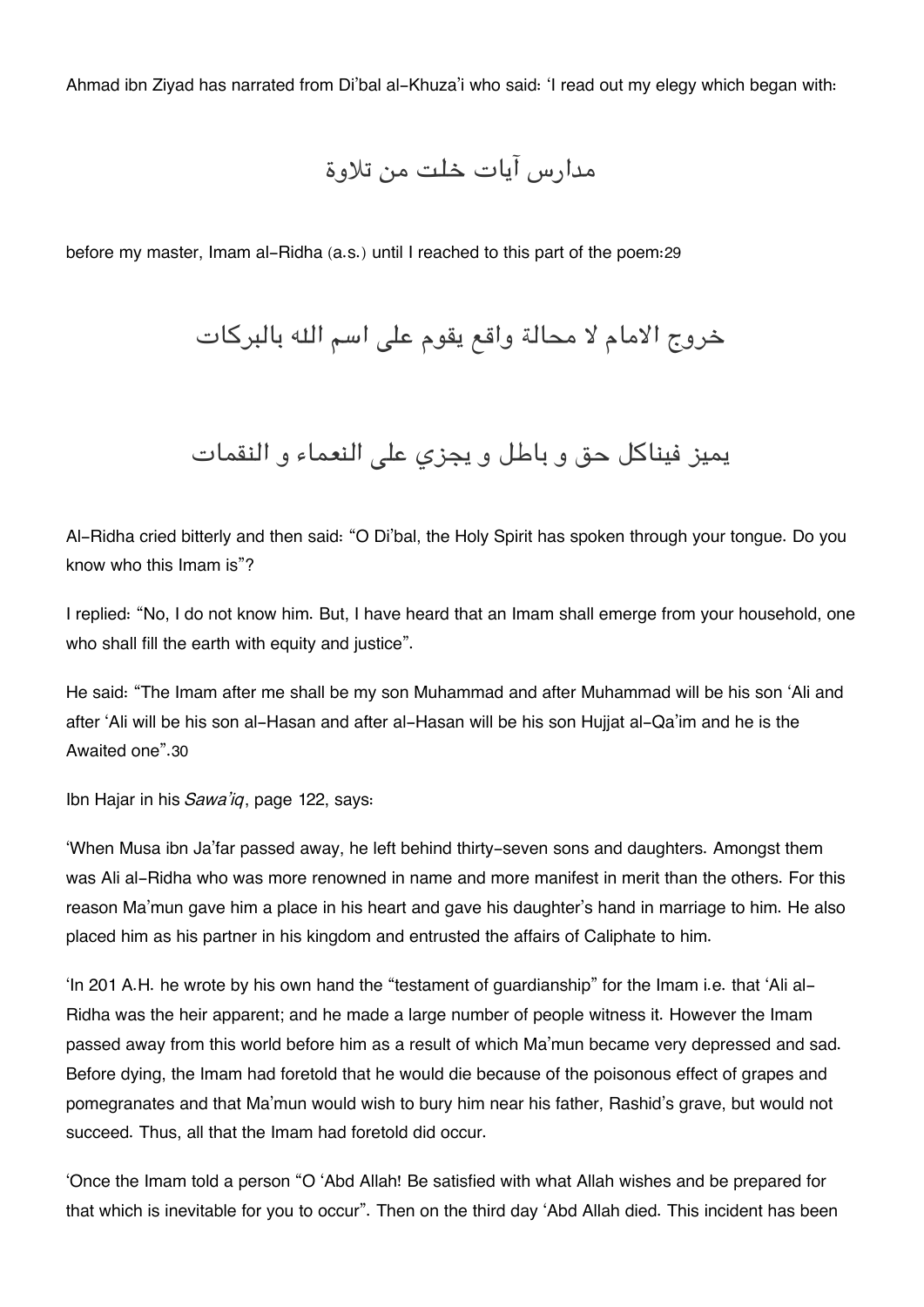narrated by Hakim.

'Hakim has also narrated from Muhammad ibn 'Isa who narrates from Abu Habib who said: I saw in my dreams that I had visited the Holy Prophet and greeted him. At that very moment, I saw a tray of Sayhani dates next to him and he offered eighteen of those dates to me. Then I woke up and interpreted my dream in this manner that I would live for another eighteen days. However, after the twentieth day, Abu al-Hasan 'Ali al-Ridha arrived from Medina and came to the same mosque where I had seen the Holy Prophet in my dream. People hastened towards him in order to offer their greetings.

'I too went close to him and saw him sitting in the very place which the Holy Prophet had sat and besides him was a tray of Sayhani dates, the same tray of dates which I had seen in my dream. Later, I greeted him and he called me close to himself and offered me a handful of those dates. When I counted them, I realized that they were exactly the same number of dates the Holy Prophet had offered me in my dream. I asked for more but he said: "If the Holy Prophet had offered you more than this amount, I too would offer you more".

'When the Imam arrived in Nishabur he was mounted on a mule and on top of the mule-litter was a cover, through which nothing was visible. Then two persons from the traditionists, i.e. Abu Zar'a al-Rāzi and Muhammad ibn Aslam al-Tusi went in his presence along with a large number of scholars. They asked him to disclose his blessed face and narrate for them traditions, which he had received from his forefathers. Then, as per his commands the mule- litter came to a standstill and his slaves drew back the cover.

'When the people's eyes fell on his blessed face they began to rejoice. A group was jubilating while another group was crying out of excessive happiness. Yet others threw themselves on the ground and those who were near were seen kissing the hooves of his mule. Then the scholars cried out: "O people, be quiet and listen to what the Imam says." The people prepared themselves to listen and the two traditionists wrote down what he said.

'The Imam said: "My father Musa al-Kazim narrated to me from his father Ja'far al-Sadiq, who narrated from his father Muhammad al-Baqir, who narrated from his father Zayn al-'Abidin, who narrated from his father al-Husayn, who narrated from his father 'Ali ibn Abi Talib (may Allah be pleased with him) who said:

My dear and beloved Messenger of Allah (S) said:

Jibra'il (Gabriel) related to me: I heard the Exalted Lord saying: The words *la ilaha illa'llah* (**هال الا اله لا** ( is My castle. So anyone who recites it shall enter My fortress and the one who enters My fortress will be safe from My chastisement".

Thereafter, he lowered the cover on the mule-litter and moved ahead.

'About twenty thousand writers have narrated this tradition.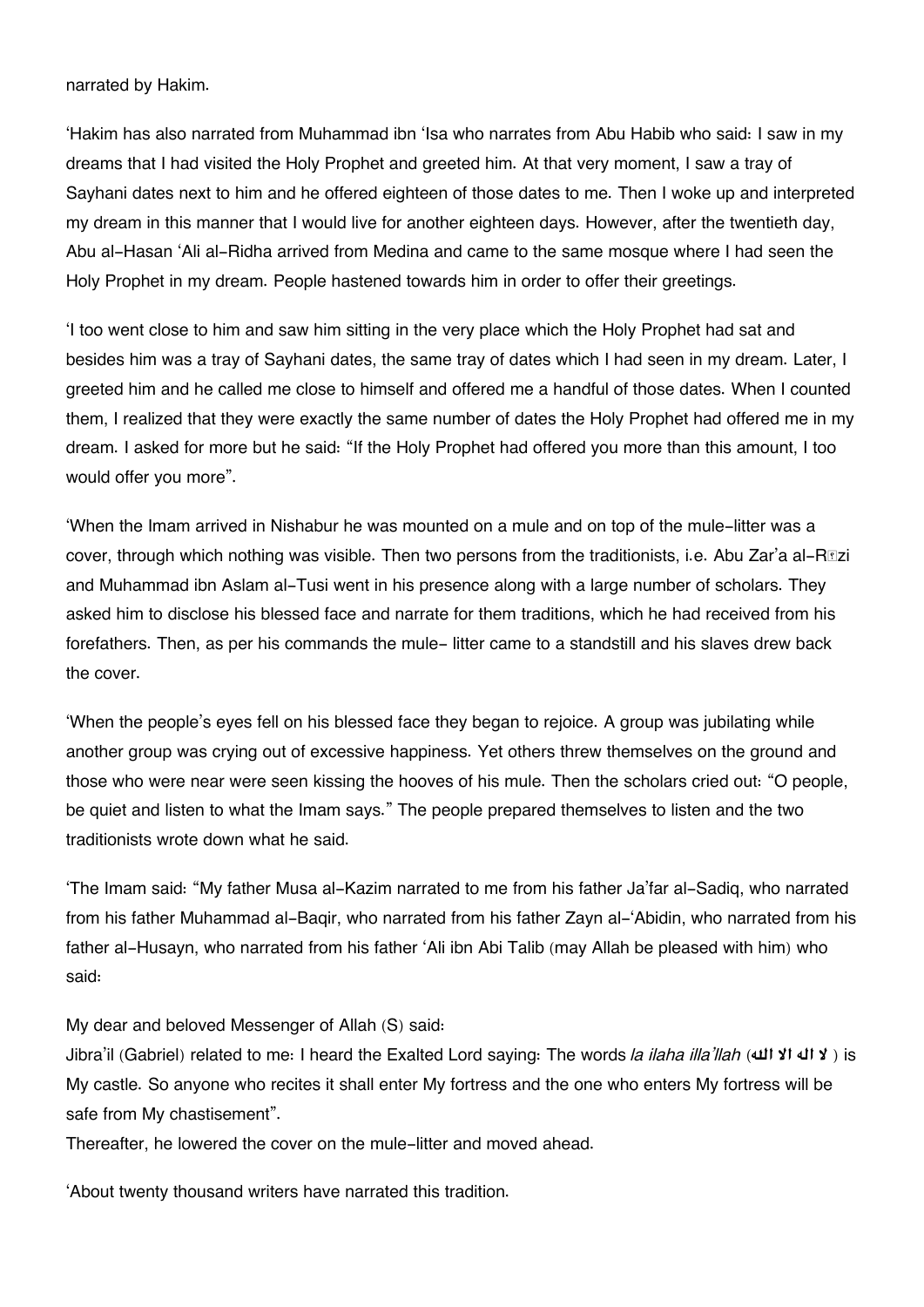'According to another report, the tradition narrated by the Imam was: "Faith (*iman*) is recognition by the heart, confession by the tongue and action by the limbs". Perhaps he said both of them.

'Ahmad says: "If this chain of transmitters is read over an insane person he shall be cured of his madness."'

# **[The Mahdi is from the offspring of al-Hasan al-Askari](#page--1-0)**

When you follow what we have said and understand the traditions that we have quoted, there should not be any reason for you to doubt its conclusion (i.e. Mahdi, the Awaited one is the very son of Abu Muhammad al-Hasan al-Askari). However to elucidate the conclusion, we have written them under the above title in addition to the clear statements made by of some great scholars of Ahl al-Sunnah.

We say: The afore-mentioned traditions which indicated that the Mahdi is the ninth descendant of al-Husayn and fourth descendant of Abu al-Hasan al-Ridha proves this matter (i.e. that he is the son of al-Hasan al-Askari) especially the tradition which we narrated from *Fara'id al-Sim®ayn* where Imam al-Ridha tells Di'bal al-Khuza'i:

"Indeed the Imam after me will be my son Muhammad al-Jawad al-Taqi, and the Imam after him will be his son, 'Ali al-Hadi al-Naqi and the Imam after him will be his son al-Hasan al-Askari and the Imam after him will be his son Muhammad al-Hujjah al-Mahdi al-Muntadhar."

Moreover, that which we shall narrate later on (the fact that Mahdi, the Awaited one, is the twelfth from the Caliphs, Imams, legatees and divine proofs) also proves this matter.

The author of *Yanabi' al-Mawadda* on page 491 has narrated from the *Arba'in* of Hafiz Abu Na'im who in turn has narrated from Ibn Khashshab who said:

Sadaqa ibn Musa narrated to me from his father who narrated from 'Ali ibn Musa al-Ridha who said: "The virtuous successor shall be from children of al-Hasan ibn 'Ali al-'Askari. He is the Mahdi, the master of time.'

The author of *Is'af al-Raghibin* on page 157 has narrated from the book *Al-Yawaqit wa al-Jawahir* of Abd al-Wahhab al-Sha'rani who in turn has narrated from the book of *Al-Futuhat al-Makkiyah* as follows: -

'Know that the emergence of Mahdi is inevitable. However he shall not emerge until the earth has been filled with cruelty and oppression. Then he shall fill it with equity and justice. He shall be from the progeny of the Holy Prophet (S) and from the descendants of Fatimah (peace be upon them).

'His forefather is al-Husayn ibn 'Ali ibn Abi Talib and his father is al-Hasan al-'Askari, the son of Imam 'Ali al-Naqi, the son of Imam Muhammad al-Taqi, the son of Imam 'Ali al-Ridha, the son of Imam Musa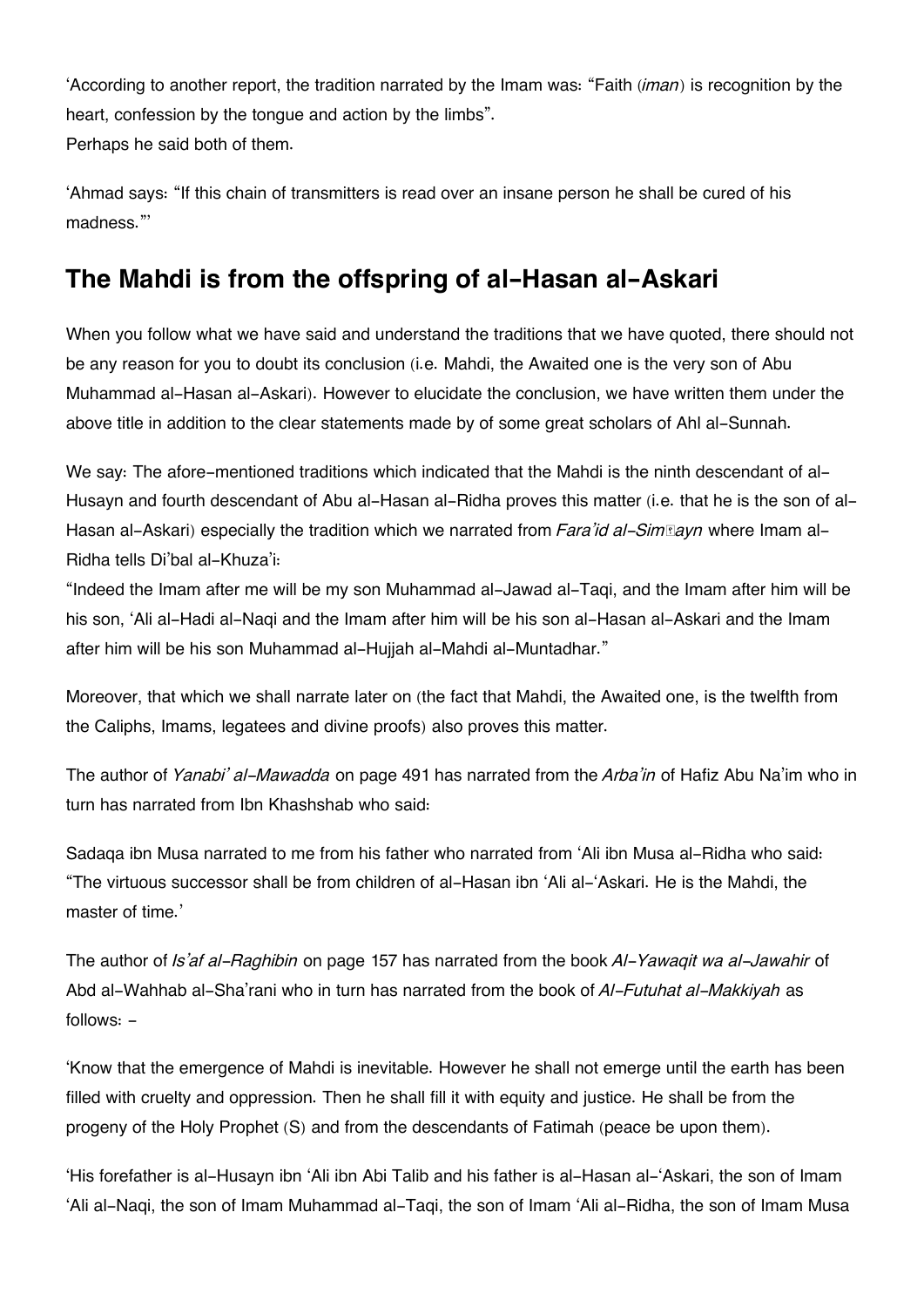al-Kazim, the son of Imam Ja'far al-Sadiq, the son of Imam Muhammad al-Baqir, the son of Imam Zayn al-'Abidin, the son of Imam al-Husayn, the son of Imam 'Ali ibn Abi Talib (peace be upon them all).

'His name is the same as the Holy Prophet's name and the Muslims will give allegiance to him between the '*Rukn'* and '*Maqam'* (station of Ibrahim)'.

The author says: Many of our (Shi'a) scholars as well as the scholars of Ahl al-Sunnah have narrated these invaluable and precious sentences or expressions from the book of *Al-Yawaqit wa al-Jawahir* where its author in turn has narrated from the book of *Al-Futuhat al-Makkiyah*. However in the recent edition of that book I have not seen the above expressions. So please ponder (a metaphoric remark that perhaps the afore-mentioned tradition has been dropped).

The author of *Yanabi' al-Mawadda* on page 451 has narrated from the book *Fasl al-Khitab:*

"Among the Imams of the pure Ahl al-Bayt is Abu Muhmmad al-Hasan al-'Askari…." until he says: "And he did not leave any son except Abu al-Qasim Muhammad al-Muntadhar who is known by the titles of al-Qa'im, al-Hujjah, al-Mahdi, Sahib al-Zaman, and Khātim al-A'immah al-Ithna 'Ashar among the Imamiyah".

The author says: The words "among the Imamiyah" is related to the last title of the Imam, 'Kh**atim al-**A'immah al-Ithna 'Ashar' (and does not refer to the other afore-mentioned titles).

The same scholar in the afore-said book, on page 470 says: Sayyid Abd al-Wahhab al-Sha'rani in the chapter 65 of his book *Al-Yawaqit wa al-Jawahir* writes:

"The Mahdi is the son of Imam al-Hasan al-'Askari."

Once again, the same scholar on page 471 of his book narrates from *Matalib al-Su'l* and *al-Durr al-Munadhdham* of Kamal al-din ibn Talha who has written:

"The Mahdi is the son of Abu Muhammad al-Hasan al-'Askari."

Also, in the same book on page 471 the author narrates from the last chapter of the book of *Al-Bayan fi Akhbar Sahib al-Zaman*, whose author al-Ganji says: "Surely the Mahdi is the son of al-Hasan al- 'Askari."

In the same book, the author on page 471 writes:

The author of *Al-Fusul al-Muhimma fi Ma'rifah al-A'immah* says: "Verily the promised Mahdi is the son of Abu Muhammad al-Hasan al-'Askari, the son of 'Ali al-Naqi (may Allah be pleased with them)".

The author of *al-Durar al-Musawiya* writes: 'Those whom I found to be having the same belief as we Shi'a in the matter of the Mahdi are Muhammad ibn Yusuf al-Ganji in *Al-Bayan*', Muhammad ibn Talha al-Shafi'i in *Matalib al-Su'l*, Sibt ibn al-Jawzi in *Tadhkirat Khuwas al-A'imma* and al-Sh'arani in *Al-*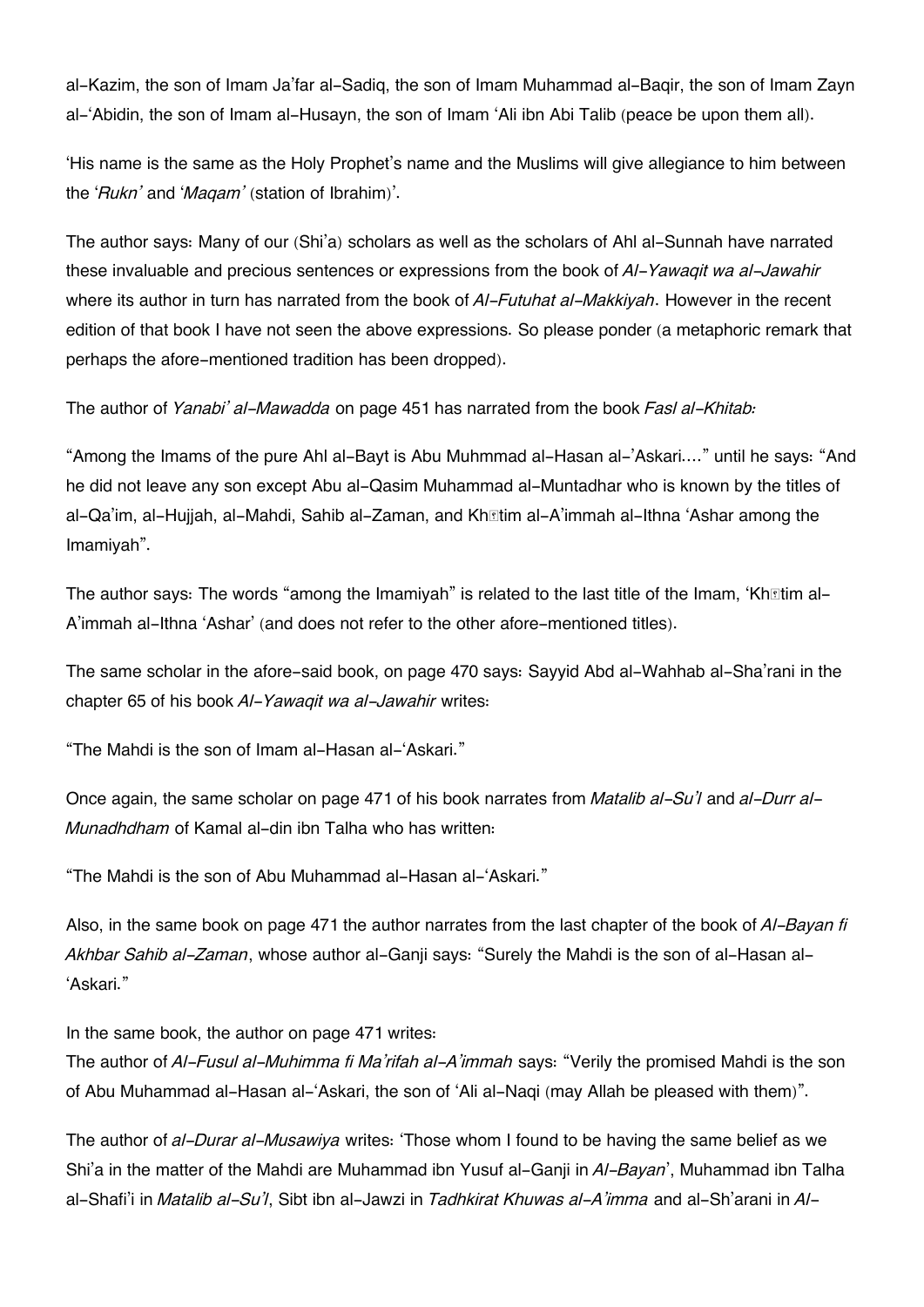#### *Yawaqit wa al-Jawahir* who have said:

'The Mahdi is the son of Imam al-Hasan al-'Askari. He was born in the night of the fifteenth of Sha'ban 255 A.H and is still living until he and 'Isa ibn Maryam meet each other'.

The same matter has also come in *al-Yawaqit* and *al-Tabaqat* where its authors have narrated from Shaykh Hasan al-'Araqi, the one who has met the Mahdi as per the detailed account which has come in the book of *al-Tabaqat* in the biography of the afore-said Shaykh Hasan. This account is agreed to by the Shi'a as well and by Shaykh Muhyi al-Din (in his book of *al-Futuhat*, chapter 366).

Al-Sha'rani has reported it from him in *Lawaqih al-Anwār al-Qudsiya* (which is a selection from *al-Futuhat al-Makkiyah*), and Ibn **Eabban al-Misri in** *Is'af al-Raghibin* and his exact words are reported in *Al-Yawaqit* which are both Egyptian prints; Shaykh Salah al-Din al-Safadi has reported it in *Sharh al-Dā'irah* as has been mentioned by al-Qunduzi al-Hanafi in *Yanabi'al-Mawadda*, and it has been reported by Shaykh 'Ali ibn Muhammad al-Maliki in his book *Fusul al-Muhimma* and the same has been mentioned by Shaykh al-Hamawayni al-Shafi'i in *Fara'id al-Simtayn* :

"Verily the promised Mahdi is the son of Abu Muhammad al-Hasan al-'Askari, son of 'Ali al-Naqi, may Allah be pleased with them".[31](#page--1-0)

[1.](#page--1-0) A similar tradition to this effect has come in 'Arf al-wardi, page 65, narrated from Ibn SEIEn.

[2.](#page--1-0) The author of 'Arf al-Wardi too has narrated the views of al-Qurtubi on page 86 of his aforesaid book. Thereafter he has mentioned the identical view of Ibn Kathir in explanation of the afore-mentioned tradition. He then writes as such: Al-Qurtubi says: 'The chain of transmitters of this tradition is weak and the traditions which have come from the Holy Prophet (S) about Mahdi and (the fact) that he is from the progeny of the Holy Prophet and Fatimah are more firm and sound than this tradition. Thus one has to judge in accordance with them and not others'. He further writes: 'Abu al-Hasan Muhammad ibn Husayn ibn Ibrahim ibn '*Isim Sihri says:* 

With respect to the overwhelming number of transmitters with regard to the tradition of the Holy Prophet we have to admit that it is on a wide scale. The tradition is as follows: "The Mahdi shall come and he is from my progeny … He is someone other than 'Isa ibn Maryam. Rather 'Isa will pray along with him and assist him in the killing of Dajjal."'

[3.](#page--1-0) "For the one who is a neighbor to the mosque there is no Salat except in the mosque'. Its esoteric interpretation will be as such: If a person does not perform his Salat in the mosque, his Salat will not be a perfect one and not that there is no Salat for him at all.

[4.](#page--1-0) A tradition similar to this has been narrated in 'Arf al-Wardi on page 78 but in this version, 'Umar entered the Public Treasury and said: "I swear by God that I do not know whether I should leave aside the public treasury and all the arms and wealth that it contains or that I should distribute them in the way of God...." And on page 73 it is mentioned that 'Ali said: -"Mahdi is from me, from the Quraysh".

[5.](#page--1-0) In Kanz al-'Ummāl, vol. 7, page 186, and 'Arf al-wardi, page 58, the same has been narrated from Ahmad, al-Māwardi and Abu Na'īm. Also, Suyuti in 'Arf al-wardi, page 79, writes: "Ka'ab says: The Mahdi is not but from the tribe of Quraysh and caliphate is not but in them."

[6.](#page--1-0) We were the residents of Mecca from Quraysh and it was due to us that the tribe of Quraysh was called by this name.

[7.](#page--1-0) O speaker who investigates us in front of 'Amr; Is there for us any affair to be faithful upon?

[8.](#page--1-0) Your father Qusayy was named mujammi' (gatherer) because God gathered the tribe of Fihr through him.

[9.](#page--1-0) The author of Kanz al-'Ummal, vol 7, p.186, and 'Arf al-wardi, pg. 66, apart from mentioning two other traditions from al-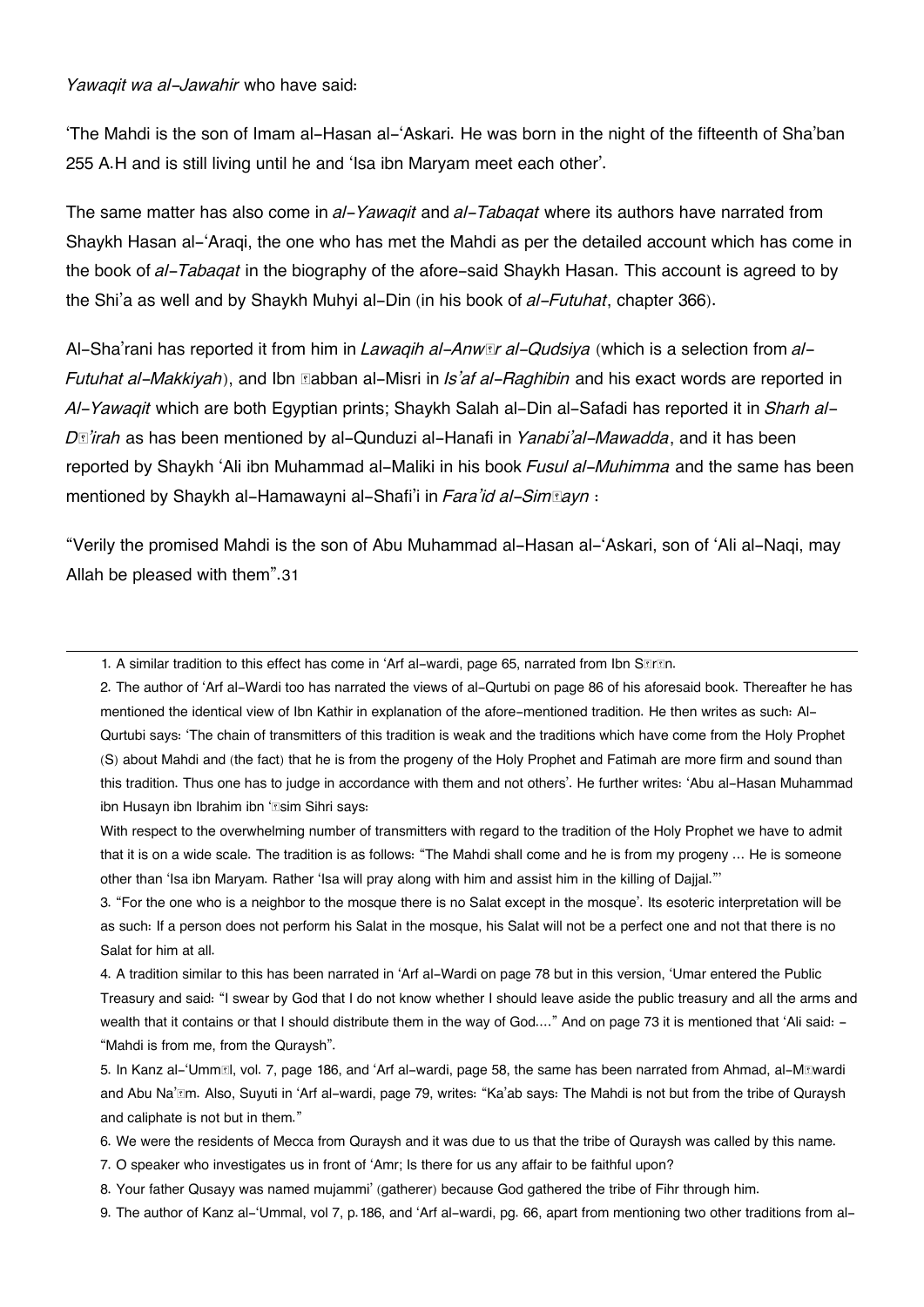Ru'yani and Abu Na'im, have mentioned the aforesaid traidtion from Na'im ibn Hammad and Ibn 'Asakir.

[10.](#page--1-0) 'Arf al-wardi, pg. 61, narrated from al-Tabarani, Na'im ibn Hammad and Abu Na'im.

[11.](#page--1-0) Tasghir ( تصغير ( in the dictionary means 'to reduce the meaning of a word by adding the signs of tasghir'.

[12.](#page--1-0) Kanz al-'Ummal, vol.7, pg. 186; Jami' al-Saghir, vol.2, pg.579, tradition no.9241.

[13.](#page--1-0) The author of Kanz al 'Ummal (vol. 2, pg. 188) narrates a tradition from the Holy Prophet where in the end, he (S) says:

" ... until Mahdi appears from my progeny". He also writes that the Holy Prophet said: "The hour shall not be established until the earth is filled with cruelty and oppression. Then, the Mahdi shall emerge from my progeny and he shall fill the earth with equity and justice just as it had been filled with cruelty and oppression".

[14.](#page--1-0) The author of 'Arf al-wardi on page 74, narrates from 'Ali who in turn narrates from the Holy Prophet (S) as saying: "The Mahdi is from my progeny. He shall fight for my Sunnah just as I fought in the path of revelation."

[15.](#page--1-0) The same has been mentioned in Kanz al-'Ummal, vol.7, pg. 187, and in J*mi' al-Saghir, vol.2, pg. 377, tradition no.* 7489. The aforesaid books also mentioned that the tradition is an acceptable one

[16.](#page--1-0) Kanz al-'Ummal, vol. 7, pg 186 narrated from Ibn Mas'ud.

[17.](#page--1-0) Kanz al-'Ummal vol. 7, pg 186.

[18.](#page--1-0) 'Arf al-wardi, pg. 64.

[19.](#page--1-0) 'Arf al-wardi, pg. 63 narrated from Ahmad and Abu Na'im who in turn have narrated from Abu Sa'id. Kanz al-'Ummal, pg. 186.

[20.](#page--1-0) The same has come in 'Arf al-wardi pg. 58 - narrated from Ahmad, Abu Dawud and al-Tirmidhi who in turn have narrated from Ibn Mas'ud, who has narrated from the Holy Prophet. Al-Tirmidhi reckons this tradition to be good and authentic.

[21.](#page--1-0) 'Arf al-wardi, narrated from Ahmad, Abu Dawud and Ibn Abi Shayba.

[22.](#page--1-0) Apart from what has been written, Suyuti on page 58 of 'Arf al-wardi has narrated two traditions from Ali (a.s.) and Abu Sa' $\bar{a}$ d; on page 59 he has narrated two traditions from Ibn Mas'ud; on page 62 he has narrated two traditions from Abu Sa'id al-Khudri and Abu Hurayra; on page 63 he has narrated two traditions from Abu Sa'id and Ibn Mas'ud and on page 64 he has narrated one tradition from Hudhayfa where the Holy Prophet (S) has said: "The Mahdi is a man from my family and his name is the same as mine. He shall fill the earth with justice and equity just as it had been filled with cruelty and oppression."

[23.](#page--1-0) The same has come in 'Arf al-wardi, pg. 54, narrated from Abu Dawud and Na'im ibn Hammad.

[24.](#page--1-0) The author of 'Arf al-wardi writes in page 62: 'Al-Tabarani in al-Awsat narrates from Ibn 'Umar that the Holy Prophet caught hold of 'Ali's hand and said: "Soon a youth shall emerge from the progeny of this man. He shall fill the earth with justice and equity. When you witness this, it is upon you to support the Tamimi youth. Verily, he shall come from the East and he will be the standard-bearer of Mahdi"'.

[25.](#page--1-0) Kanz al-'Ummal, vol. 7, pg.186; 'Arf al-wardi, page 58, narrated from Abu Dawud, Ibn Mājah, al-Tabarani and Hakim. [26.](#page--1-0) The author of 'Arf al-wardi on page 66 narrates from Abu Na'im who narrates from Husayn who narrates from the Holy Prophet (S) as such: "O Fatimah, the Mahdi is from your children." The author of Maqatil al-Talibiyin (vol. 1, pg. 143) has narrated the same from Zuhri who has narrated from 'Ali ibn al-Husayn who has narrated from his father who in turn has narrated from Fatimah.

Moreover, Suyuti in 'Arf al-wardi has narrated from Ibn 'Asakir who has narrated from al-Husayn who in turn has narrated from the Holy Prophet (S) as such: "Glad tidings be to you O Fatimah. The Mahdi is from you."

Also, on page 71 he reluctantly writes: 'Zuhri says: "The Mahdi from the sons of Fatimah shall emerge from Mecca. Then he shall be given allegiance"'. On page 74, he writes: 'Qatada says: I asked Sa'id ibn al-Musayyib whether the Mahdi was on the truth and he replied in the affirmative. I asked: "Who shall he be from"? He replied: "From the children of Fatimah."' On page 78, he writes: 'It has come from Zuhri that the Mahdi is from the children of Fatimah'. On the same page, he writes that: 'It has come from 'Ali who said: "The Mahdi is from our family, from the children of Fatimah"'. The author of Sirah al-Halabiya in vol. 1, pg. 185, writes: 'As per research, it has come in traditions that the Mahdi is from the progeny of the Holy Prophet and from the children of Fatimah'.

[27.](#page--1-0) The author of 'Arf al-wardi too has narrated the same on page 66 from Abu Na'im and al-Tabarani.

[28.](#page--1-0) The author of Yanabi' al-Mawadda on page 372 narrates from 'Ali who narrates from the Holy Prophet (S): "The world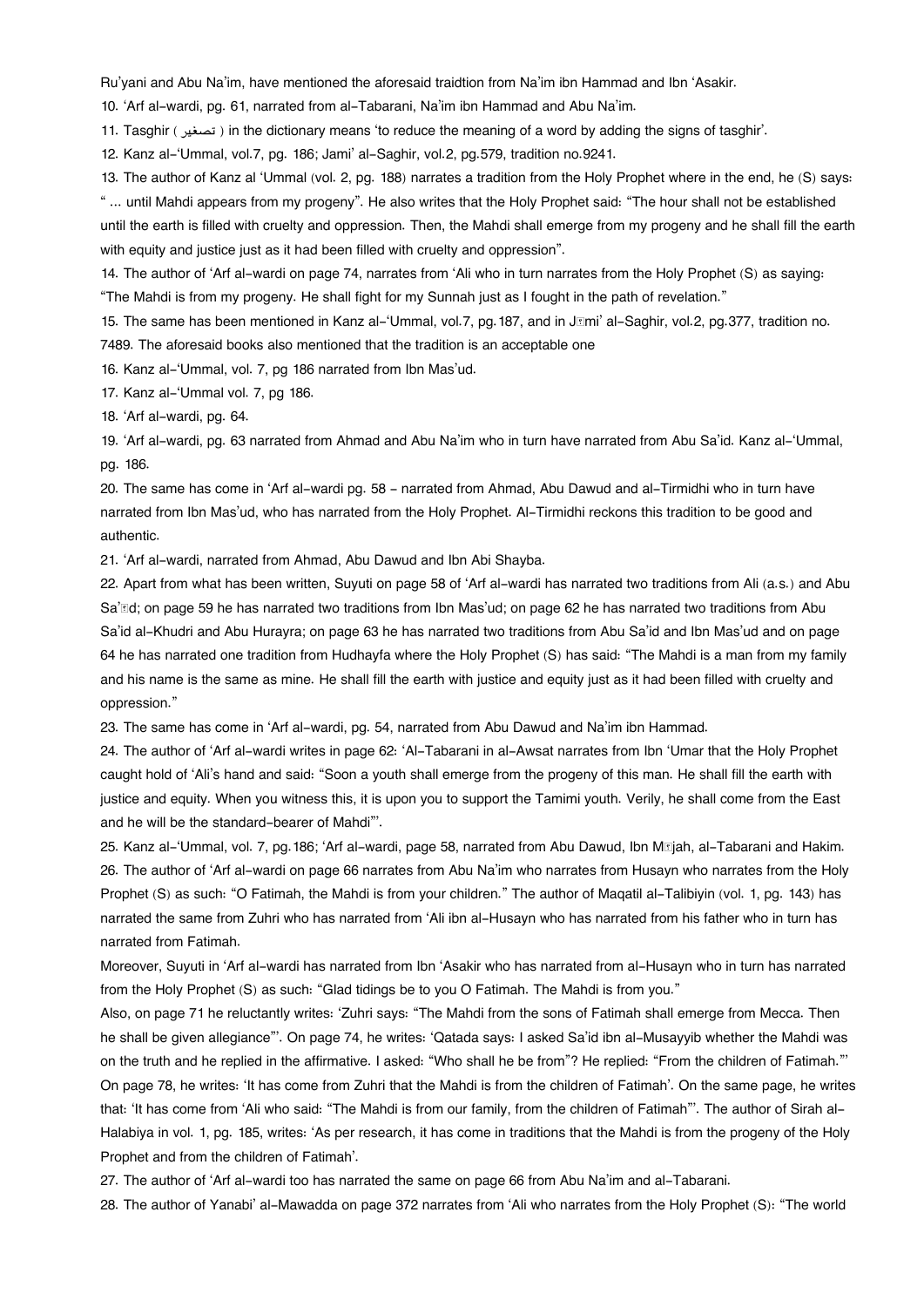shall not cease to exist until a person from the progeny of al-Husayn shall emerge in my Ummah. He shall fill the earth with justice just as it had been filled with oppression".

[29.](#page--1-0) That is to say the emergence of Imam and his leadership is a certainty. He shall rise in the name of Allah and will be a blessing. He shall separate the truth from falsehood and recompense as per good and evil actions. [30.](#page--1-0) Al-Ithaf, al-Shabrawi, pg.165.

[31.](#page--1-0) Apart from those which the author his mentioned, the personalities mentioned below too have reckoned Imam Mahdi (a.s.) to be the son of Imam al-Hasan al-'Askari (a.s.):

Ibn Khallikan in Wafayāt al-A'yan vol.1, pg. 451; Muhammad Amin al-Suwaydi in Saba'ik al-Dhahab, pg. 78; al-Shabrawi in Al-Ithaf, pg. 179; Muhammad ibn S in Raw**III al-Manadhir (in the margin of Muruj** al-Dhahab) vol. 1 pg. 294; Ahmad ibn Yusuf al-Qarmani in Akhbar al-Duwal pg. 117; Muhammad ibn Khawand Shah in Raw**III al-Safa, vol. 3, pg. 18; Isma'il** Abu al-Fida in Al-Mukhtasar fi Tarikh, vol. 2; pg. 45; Abu al-Fallah Hanbali in Shadharat al-Dhahab, vol. 2, pg. 141 and 150; Shablanji, Nur al-Absar, pg. 146, and Ibn Wardi in his Tarikh.

# **Chapter 3**

### **[The Mahdi and his attributes](#page--1-0)**

Abu Dawud in his *Sahih*, vol.4, pg.88, has narrated from Abu Sa'id al-Khudri as such: - The Messenger of Allah (S) said:

"The Mahdi is from me, he will have a wide and clear forehead and an aquiline nose".[1](#page--1-0)

On page 98 of *al-Sawa'iq*, Ibn Hajar has narrated from Abu Na'im a tradition from the Holy Prophet (S) as such: -

"Verily Allah shall make a person to appear from my progeny. His front teeth are spaced a little and his forehead wide and clear."

The author of *Is'af al-Raghibin* too has narrated the same tradition of the Holy Prophet (S) from Abu Na'im.

In the afore-mentioned book, Ibn Hajar narrates (on page 98) from al-Ruyani and al-Tabarani and they two from the Holy Prophet (S):

"The Mahdi is from my progeny. His face is like a glittering star; his color is that of Arabs, and his figure that of an Israelite". (Speaking allusively of his wheatish complexion, tall height and stoutness).

The same tradition can be seen in *Is'af al-Raghibin,* pg149.

Author of *Is'af al-Raghibin* on page 140 narrates from *Hilyah al-Awliya'* of Abu Na'im al-Isbahani as such: "It is said that the Mahdi is a youth with black eyes, arched eye-brows, aquiline nose and thick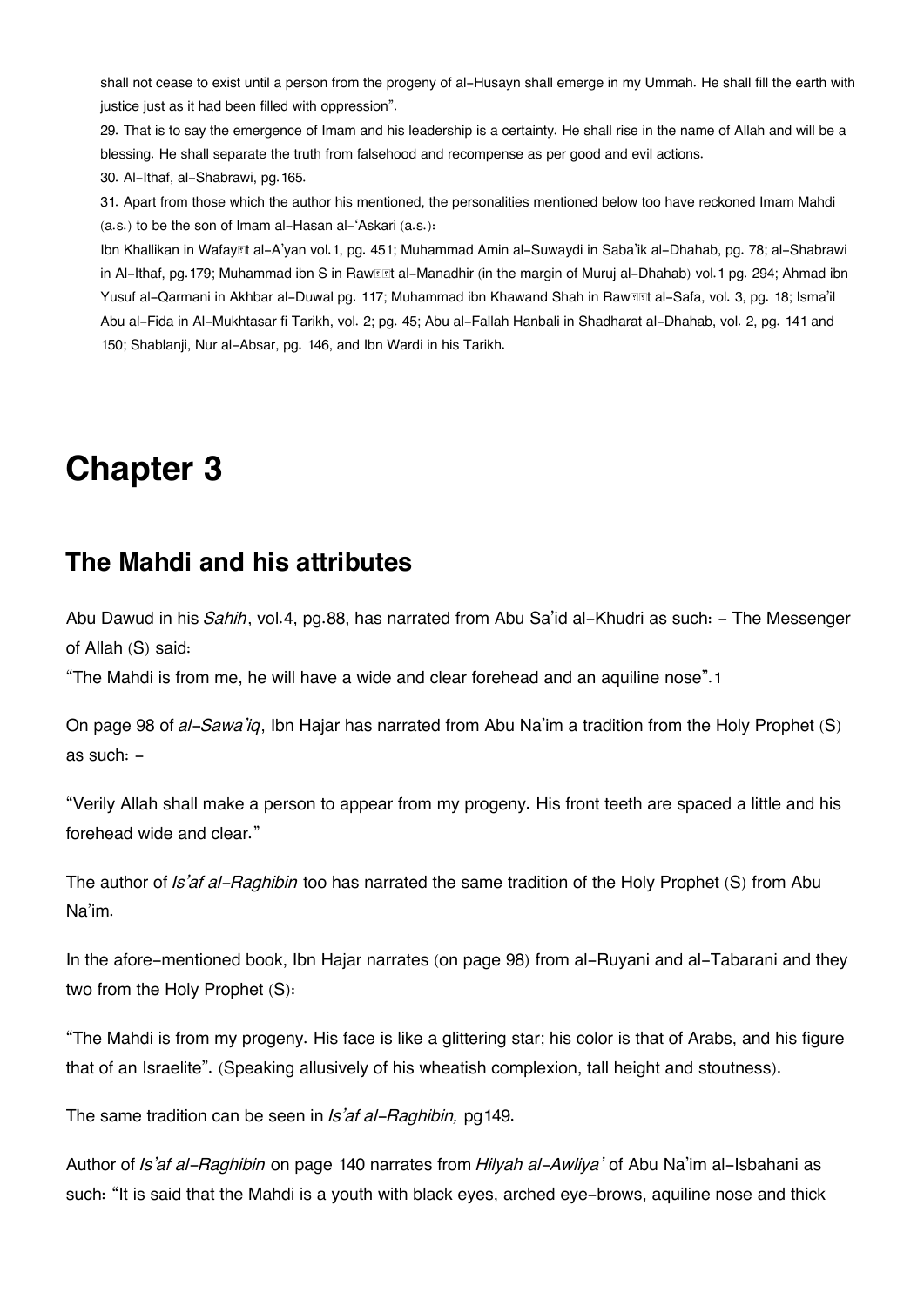beard; he has a mole on his right cheek and on his right hand..."

Author of *Nur al-Absar* narrates on page 229 from Abu Dawud and al-Tirmidhi and they from Abu Sa'id who said: - 'I heard that the Holy Prophet (S) saying:

"The Mahdi is from me, he will have a wide and clear forehead and an aquiline nose".

In the afore-said book, the author on page 230 narrates from Ibn Shayrawayh, from Hudhayfah ibn al-Yaman, from the Holy Prophet (S) who said:

"The Mahdi is my son. His face is like the shining moon. His color is that of the Arabs (wheatish complexion) and his figure is that of an Israelite".[2](#page--1-0)

Author of *'Iqd al-Durar* narrates in the third chapter from 'Ali (a.s.) in describing the Mahdi: "He is a man with a wide and clear forehead, aquiline nose and broad thighs. He has a mole on his right cheek and sparkling teeth.[3](#page--1-0)

In the same chapter of the afore-said book, the author narrates from Abu Ja'far Muhammad ibn 'Ali al-Baqir (a.s.) who said:

"Amir al-Mu'minin 'Ali ibn Abi Talib was asked for a description of the Mahdi and he replied: He is a youth with an average stature and a handsome face, with his hair falling over his shoulders and light gleaming from his face.[4](#page--1-0)

# **[The Mahdi and His Character](#page--1-0)**

Ibn Hajar in *al-Sawa'iq* (page 98) has narrated from al-Ruyani and al-Tabarani and they from the Holy Prophet (S) as such: "The Mahdi is from my progeny." Thereafter he said: "The inhabitants of the heavens and the inhabitants of the earth are happy with his reign (*khilafah*)".[5](#page--1-0) Tabarani adds: "..and the birds of the sky".

The same tradition can be found in *Is'af al-Raghibin* on page 149.[6](#page--1-0)

Author of *Is'af al-Raghibin* on page 151 has narrated from Ahmad and al-Mawardi that the Holy Prophet  $(S)$  said:  $-$ 

"Glad tidings be to you about Mahdi." Thereafter he said: "The inhabitants of the heavens and the inhabitants of the earth will be pleased with him. He shall distribute the wealth equally, free Muhammad's Ummah from need and want and encompass them with his justice."

The author of *'Iqd al-Durar* in the eighth chapter of his book narrates from Tāwus as such: "The sign of the Mahdi is that he shall be harsh with rulers, generous with wealth and merciful to the poor." Thereafter he writes: Abu 'Abd Allah Na'im ibn Hammad has mentioned this tradition in the book *al-Fitan*.'[7](#page--1-0)

In the third chapter and the ninth section of the afore-mentioned book, the author narrates from the book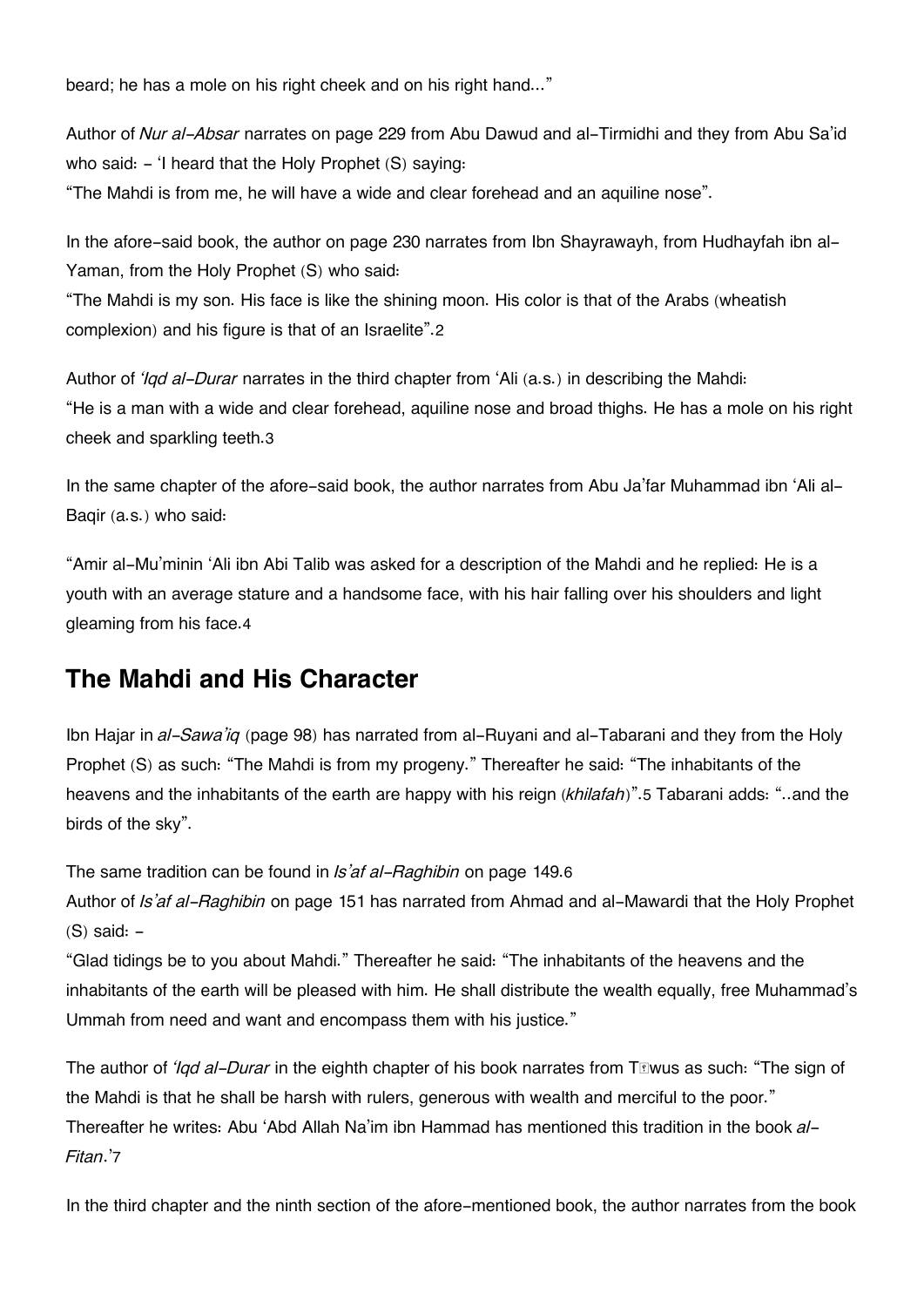of *al-Fitan* of Hafiz Abu 'Abd Allah Na'im ibn Hammad who narrates from Abu Ru'yah as follows: "The Mahdi shall feed the helpless."

Author of *Nur al-Absar* narrates (on page 230) from *Musnad* of Imam Ahmad who narrates from Abu Sa'id al-Khudri who said: The Messenger of Allah (S) said: "I give you glad tidings about the Mahdi." Thereafter he said: "The inhabitants of the heavens and the inhabitants of the earth will be pleased with him. He shall distribute wealth equally amongst the people and will fill the hearts of Muhammad's Ummah with needlessness (a metaphoric remark of making the people wealthy). His justice will encompass them".[8](#page--1-0)

Furthermore, in the afore-mentioned book the author on the same page, narrates once again from *al-Fitan* from Hudhayfa ibn al-Yaman that the Holy Prophet (S) said: "The Mahdi is my son." Thereafter he said: "The inhabitants of the heavens, the inhabitants of the earth and the birds of the sky are happy with his reign (*khilafah*)."

# **[The Mahdi resembles the Messenger of Allah](#page--1-0)**

The author of *Yanabi' al-Mawadda* on page 493 narrates from *al-Manaqib* of al-Khawarizmi who in turn narrates from Ja'far ibn Muhammad ibn Masrur who narrates from al-Husayn ibn Muhammad ibn '**Emir** who narrates from his uncle, 'Abd Allah ibn *Emir who narrates from Muhammad ibn Abu* 'Umayr who narrates from Abu Jumaila Mufadhdhal ibn Saleh who narrates from Jabir ibn Yazid who narrates from Jabir ibn 'Abd Allah al-Ansari who said:

'The Messenger of Allah (S) said: - "The Mahdi is my son. His name as well as his agnomen shall be the same as mine. Amongst all the people, he shall resemble me the most in appearance and in character.[9](#page--1-0)

In the afore-mentioned book, the same tradition of the Holy Prophet (S) has been narrated from Abu Basir who has narrated from Imam al-Sadiq Ja'far ibn Muhammad who in turn has narrated from his father Amir al-Mu'minin (a.s.).

The author of *Al-Futuhat al-Makkiyah* in the 366th chapter writes about the characteristics of Mahdi as such:  $-$  'He resembles the Holy Prophet (S) in appearance. However in character, he resembles the Holy Prophet (S) to a lesser degree because none can be like the Prophet (S) in character, as Allah says:

وَإِنَّكَ لَعَلَىٰ خُلُقٍ عَظِيمٍ

*"You are of an exalted standard of character" (68:4)*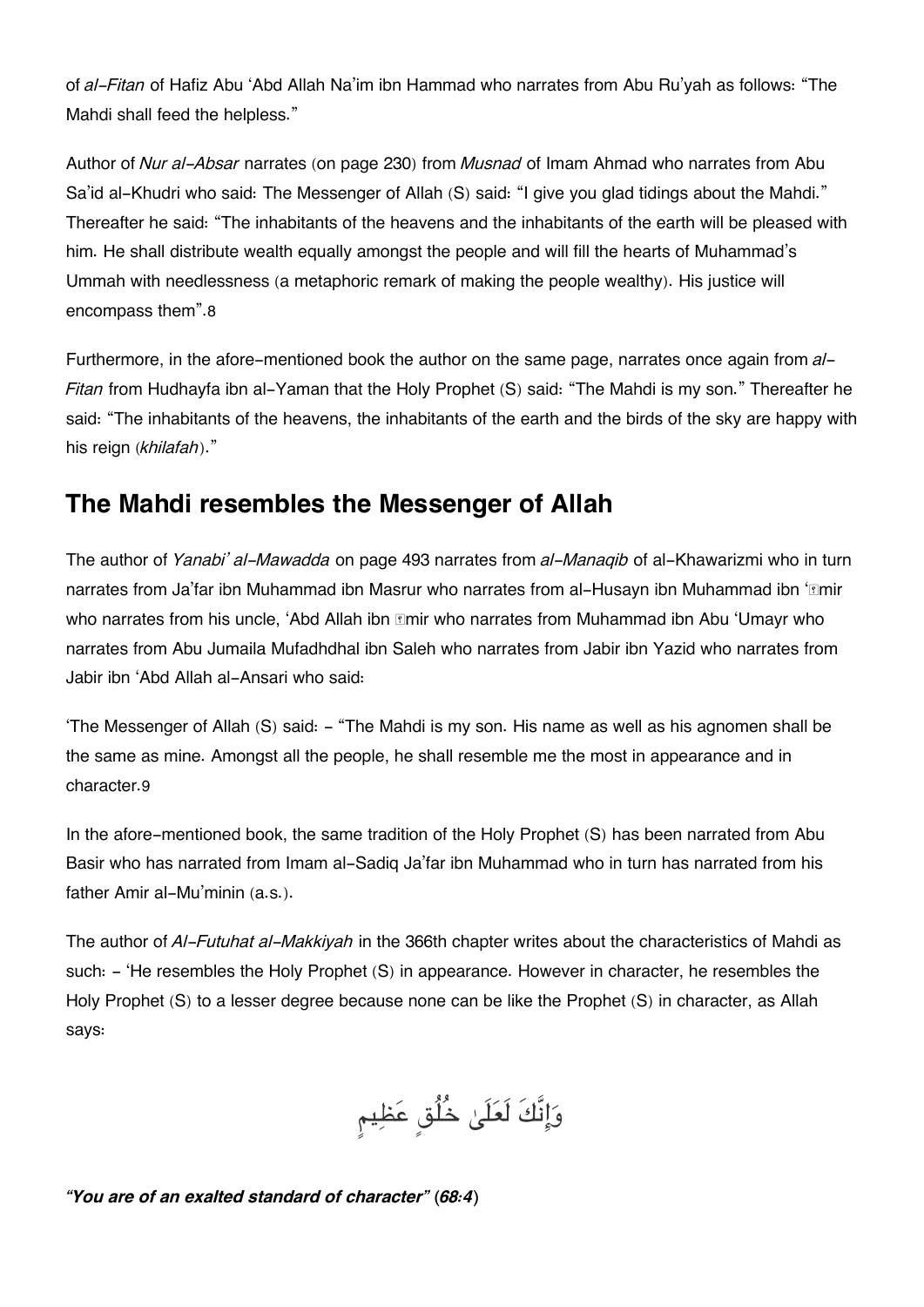The author says: 'Two persons being alike from any viewpoint (whether appearance or character) is usually impossible. However such remarks are meant to indicate the nearness of one to the other, as conveyed in the first tradition which says that amongst all the people, he resembles the Holy Prophet (S) the most. That is to say, if at all the appearance and character of the people is to be compared with the appearance and character of the Holy Prophet (S) then amongst all, Mahdi (a.s.) is the one who resembles the Holy Prophet (S) the most and he is the one who is nearest to him. This matter is not incompatible with the matter of the Holy Prophet (S) being *"..of an exalted standard of character"* ( **عطيم خلق** (for no character is similar to his.

# **[The Mahdi and His Conduct](#page--1-0)**

Abu Dawud narrates on page 88 of his *Sahih* a tradition from Umm Salama, the wife of the Holy Prophet (S), from the Holy Prophet (S) in a tradition in which he mentioned the Mahdi and the allegiance given to him between '*Rukn'* and '*Maqam'* and said:

"He will act among the people according to the practice of their Prophet (S) and will establish Islam and spread its precepts all over the earth."

The author of *Yanabi' al-Mawadda* narrates on page 437, from 'Ali ibn Abi Talib, Amir al- Mu'minin (a.s.) who said about Mahdi's characteristics as such:

"He will incline (people's) desires towards the path of guidance at a time when they have inclined guidance to follow (their) desires. He will turn (people's) opinions to the direction of the Qur'an at a time when they have turned the Qur'an to follow their opinions. Mahdi shall demonstrate to you fairness in conduct. Mahdi shall enliven the commandments of the Qur'an and the Sunnah, which were until then, dead and lifeless".

On page 98 of *al-Sawa'iq*, Ibn Hajar says:

Ibn Hammad narrates a tradition, whose chain of transmission culminates in the Holy Prophet (S) who said: "The Mahdi is from my progeny ('*itrah*). He shall fight for my Sunnah just as I fought for the revelation of Allah."[10](#page--1-0)

The author of *Yanabi' al-Mawadda* narrates on page 445 from al-Hamawayni who narrates from Ibn 'Abbas: The Messenger of Allah (S) said:

"Verily Allah granted victory to this religion through 'Ali. When he is killed, the religion will be corrupted and will not be set right until the Mahdi comes."

The author says: Traditions about the Mahdi that he shall fill the earth with equity and justice after it has been filled with cruelty and oppression come to the level of *mustafidah*. Allah - willing, you shall soon come across these and other traditions.[11](#page--1-0)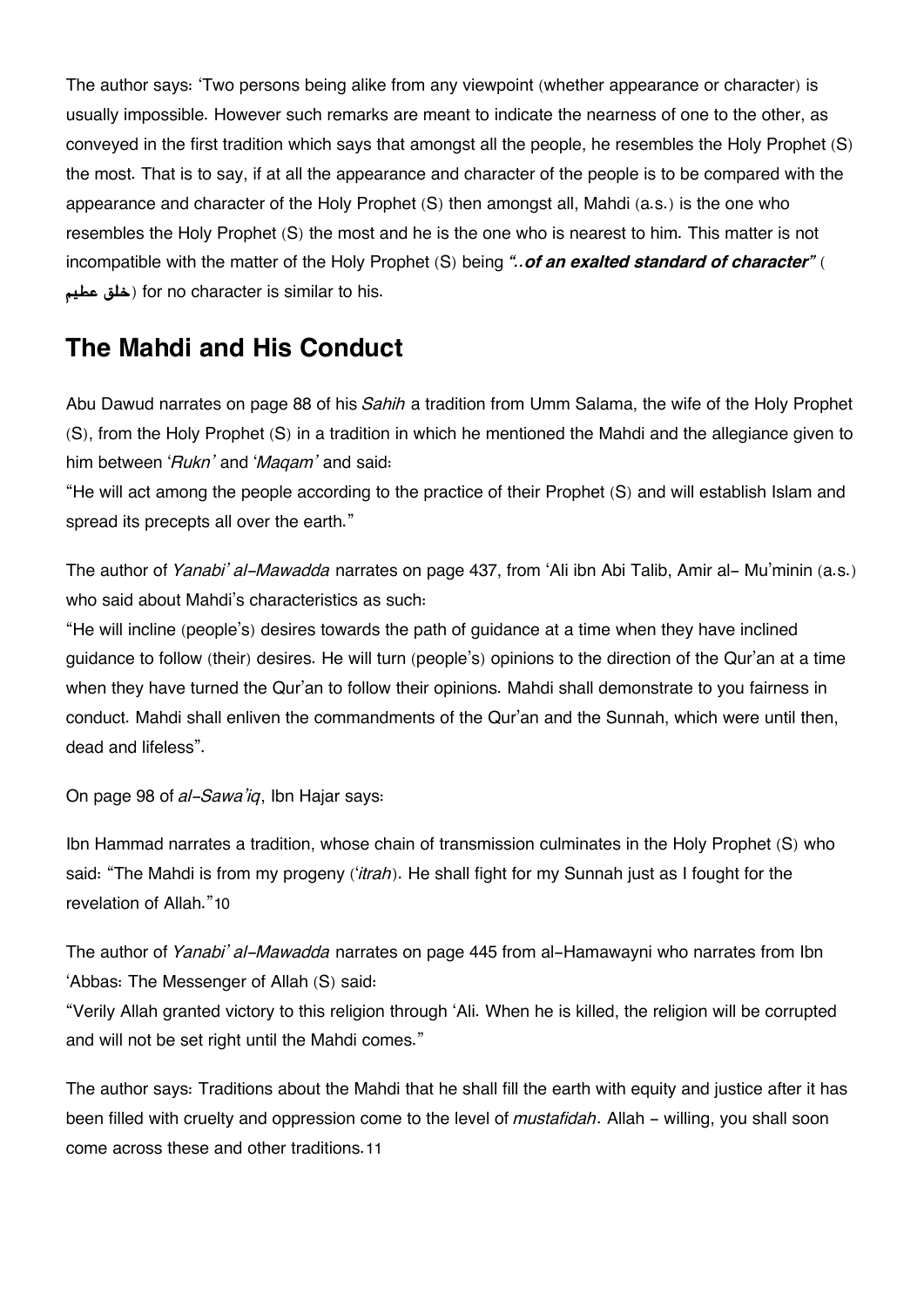# **[The Mahdi and his Knowledge](#page--1-0)**

In the third chapter of *'Iqd al-Durar* its author narrates from Harith ibn Mughira al-Nadhari that he asked Abu 'Abd Allah al-Husayn ibn 'Ali: By what sign should we recognize Mahdi?

He replied: "By (his) calmness and (his) dignity". Once again I asked: "By what sign"? He replied: "By the knowledge of the permissible (*halal*) and forbidden (*haram*) affairs, and by people's need of him and his freedom of need from others".

On page 401, the author of *Yanabi' al-Mawadda* narrates from the book of *Durrah al-Ma'arif* as follows:

'The Mahdi shall bring out books from the cave in the city of Antioch, and shall bring out the al-Zabur from Lake Tiberias; in it will be:

### *"..the relics left behind by the House of Moses and the House of Aaron, borne by angels…" (2:248);*

in it will be the Tablets and the staff of Musa (a.s.) The Mahdi is superior to all the people in knowledge and clemency.'[12](#page--1-0)

In the afore-mentioned book, the author narrates from Khawrazmi where the chain of transmission leads to Abu Ja'far al-Baqir (a.s.) who, while speaking, about the Mahdi and his resemblance to the Holy Prophet (S) said: "And he shall bring out the relics of the Prophets".

The author of *'Iqd al-Durar* narrates (in chapter 3, Section 9) from 'Abd Allah ibn 'A**RR** who said: 'I asked Imam Abu Ja'far (al-Baqir) to inform me about the Q**a'im and he replied: "I am not that Q**a'im and neither the one whom you have perambulated around". I asked him about the Mahdi's behaviour and he replied: "Just as the Holy Prophet (S) used to behave."

# **[The Mahdi and his Judgments](#page--1-0)**

In the third chapter of *'Iqd al-Durar* its author narrates from Ka'ab al-Ahbar who said: 'I have found in the Books of Prophets about the characteristic of the Mahdi and that his ruling is neither unjust nor tyrannical in nature.'

Thereafter he writes: 'Imam Abu 'Amr and al-Muqri in their *Sunan* and Hafiz Abu Na'im 'Abd Allah ibn Hammad has also narrated this tradition.[13](#page--1-0)

About the characteristic of the Mahdi, the author of *al-Futuhat al-Makkiyah* writes in chapter No. 363 as such:

"He shall distribute wealth equally, will execute justice among the people and bring to a halt the altercations."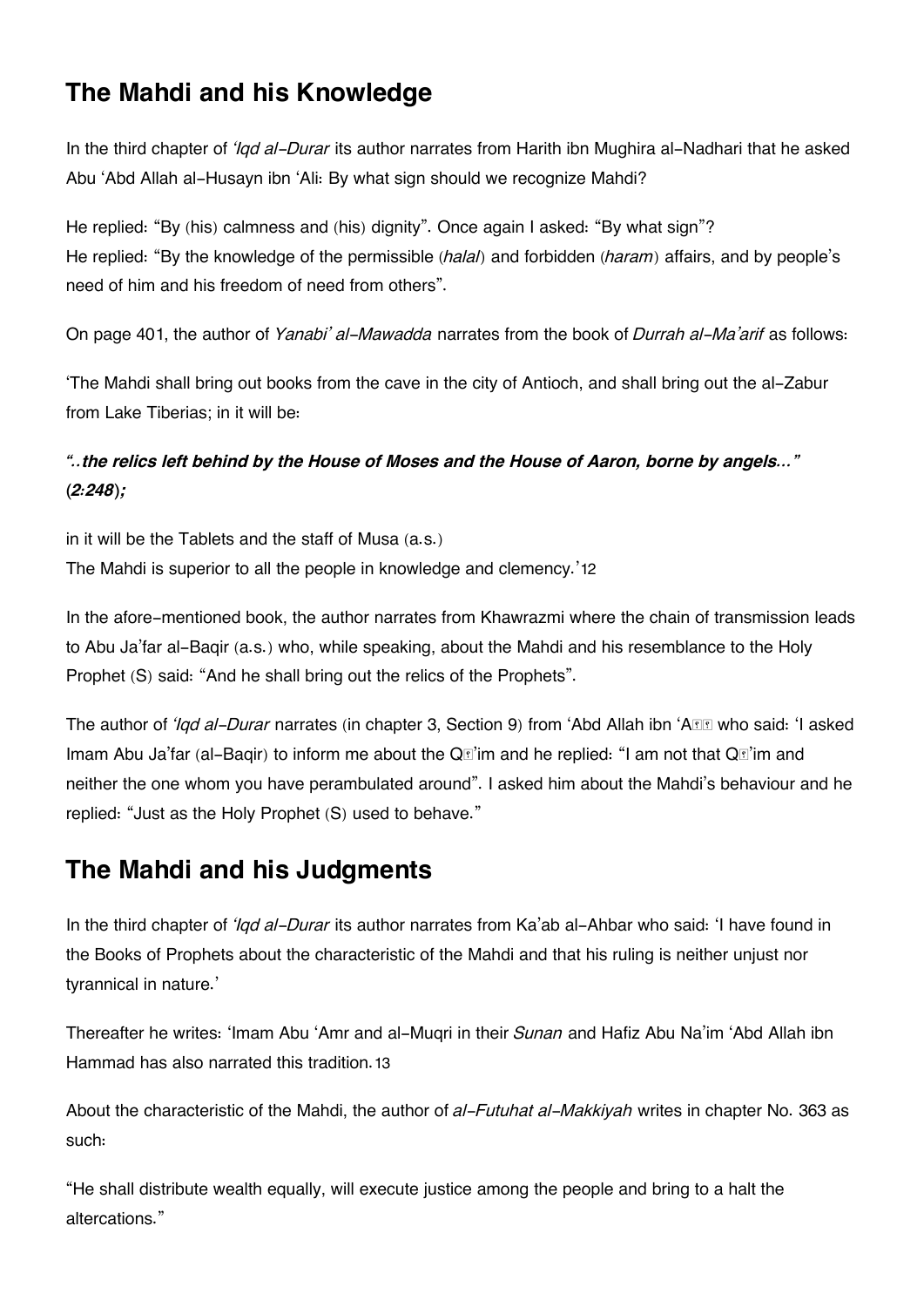The author of *Is'af al-Raghibin* narrates on page 161 of his afore-said book from *al-Futuhat al-Makkiyah* as follows:

'As research goes, Imam Mahdi will judge according to the Shari'ah that the Angel of inspiration will reveal to him, and that will be the Shari'ah of Muhammad. This can be seen in one of the traditions where the Holy Prophet (S) says:

"The Mahdi shall follow my footsteps and he is free from every error."

Thus the Holy Prophet made us realize and recognize Imam Mahdi in this regard that his commands are the very commands of the Holy Prophet and are not innovations. Moreover it shows that he is infallible and will not issue any order but that which the truth is.

Thereafter he says: Notwithstanding that Allah inspires him to the truth, his comparison is forbidden. Rather, some of the researchers have forbidden comparison for all men of conscience and men of God for this reason that the Holy Prophet (S) is present in their sight. Thus, if they should occasionally doubt the authenticity of a tradition or decree, they ought to refer to him and he in turn shall inform them about the true and manifest affairs. The one who possesses such a status is not in need of following any leaders save the Holy Prophet (S)'.

# **[The Mahdi and his Generosity](#page--1-0)**

The magazine *Huda al-Islam* in its 25th weekly publication in its third year narrates from Ibn Mājah who narrates from Abu Sa'id al-Khudri that the Holy Prophet (S) said: -

"Verily the Mahdi shall be from my Ummah." Thereafter he said: - "A person shall approach him and say: 'Mahdi grant me something'. Then he shall pour wealth unto him to the extent which he can carry".[14](#page--1-0)

The author of *Is'af al-Raghibin* on page 149 has narrated from Abu Dawud, Abu 'Abd Allah Hakim al-Nisaburi and the author of *Yanabi' al-Mawadda* on page 431 from al-Tirmidhi, and all three from Abu Sa'id the same tradition of the Holy Prophet in its exact form.

Ibn Hajar in his *al-Sawa'iq* on page 98 narrates from Abu Na'im that the Holy Prophet (S) said: "Allah shall appoint a person from my progeny." Thereafter he said: "He shall bestow wealth abundantly."

The same has been narrated in *Is'af al-Raghibin* on page 149.

Also, Ibn Hajar on page 98 of his *al-Sawa'iq* writes that Ahmad and Muslim have brought a tradition from the Holy Prophet (S) stating: - "In the end of time, there shall be a Caliph who will bestow wealth abundantly and unlimitedly."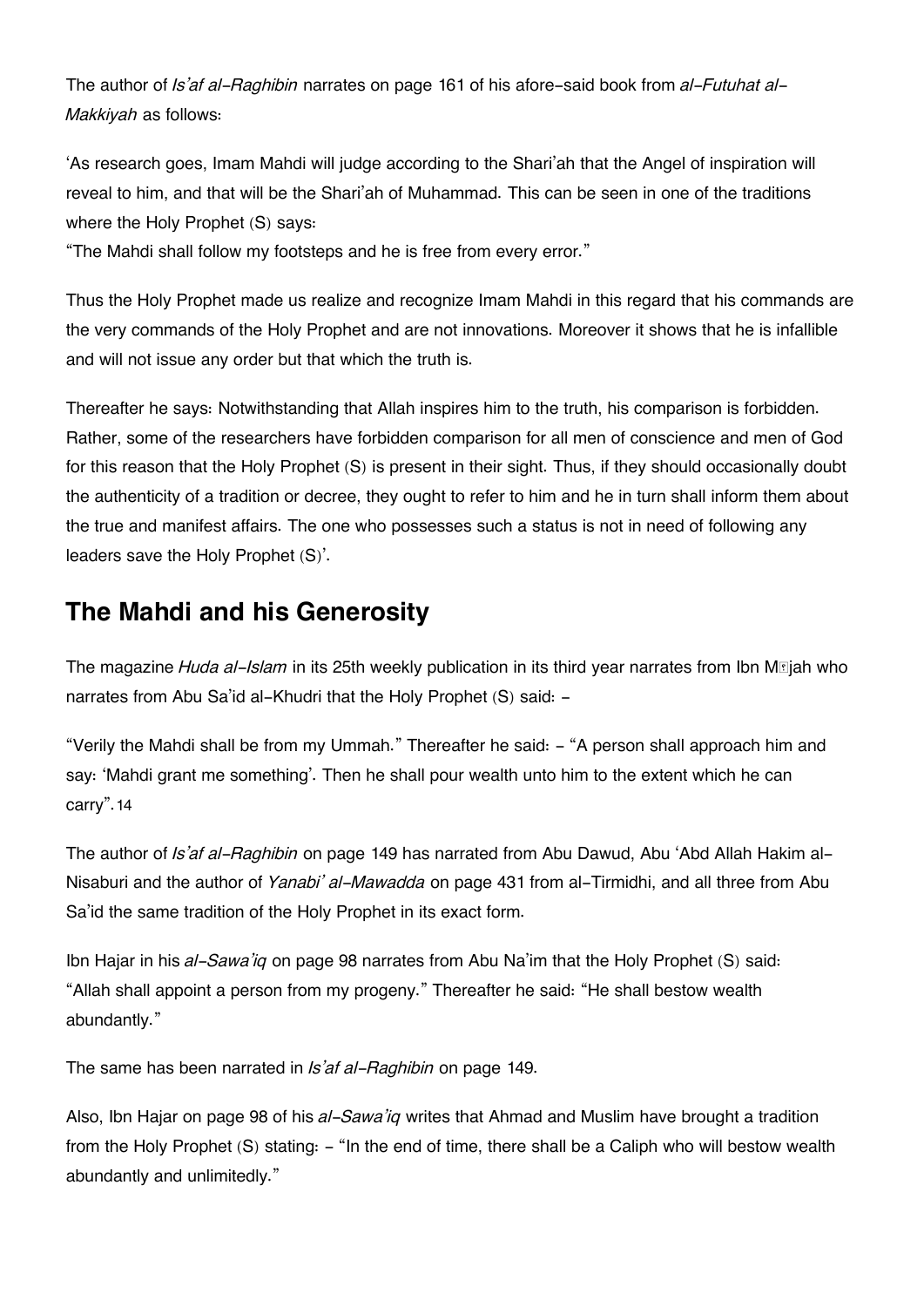The same tradition has been narrated on page 149 of *Is'af al-Raghibin*.[15](#page--1-0)

# **[The Mahdi and his Rule](#page--1-0)**

The author of *'Iqd al-Durar* narrates from the *Tarikh* of Abu 'Abd Allah ibn Jawzi and he from 'Abd Allah ibn 'Abbas and he from the Holy Prophet (S) as saying: - 'The rulers of the earth are four - two of them believers and two unbelievers. The two believers are Dhu al-Qarnayn and Sulayman, while the two unbelievers are Bakht al-Nasr (Nebuchadnezzar) and Nimrod. Soon a person from my progeny shall gain control over it (i.e. the earth).[16](#page--1-0)

The author of *Is'af-al-Raghibin* on page 152 says: "It has come in traditions that the Mahdi will become the Master of the earth from East to West."

The author says: In some of the traditions it is mentioned that his rule will envelop the East and West.

The author of *Yanabi' al-Mawadda* narrates from the author *Jawahir al-Aqdayn* and he from 'Ali who said: - "When the Qa'im from the progeny of Muhammad (S) emerges Allah will gather for him the inhabitants of the East and West."

## **[The Mahdi and his Reforms](#page--1-0)**

In vol. 4, pg. 87 of *Sahih* Abu Dawud narrates from 'Ali (peace be upon him) that the Holy Prophet (S) said: "If there remains not more than a day from the life of the earth, Allah will appoint a person from my progeny. He shall fill the earth with equity and justice just as it had been filled with cruelty and oppression".[17](#page--1-0)

The author of *Nur-al-Absar* has narrated (on page 231) from 'Ali ibn Abi Talib (a.s.) who said: 'I said: "O Messenger of Allah (S), will the Mahdi be from us, the family ( $\Omega$ ) of Muhammad, or will he be from other than us"?

He replied: "No, he shall be from us. Allah shall bring the religion to completion through his hands just as he expanded it through us. By our blessings they (i.e. the people) shall be released from dissension (*fitna*) just as they were released from polytheism. By our blessings Allah will unite their hearts after the animosity of dissension just as He united their hearts after the animosity of polytheism. By our blessings, they shall turn into brothers in faith after animosity of dissension"'.

Some of the scholars reckon this tradition to be *hasan* (acceptable) and superior in the chain of transmitters and the experts in traditions have written them in their respective books. Al-Tabarani has narrated it in his *Mu'jam al-Awsat*, Abu Na'im has reported it in his *Hilyah al-Awliya'* and 'Abd al-Rahman has mentioned it in his '*Awāli*.[18](#page--1-0)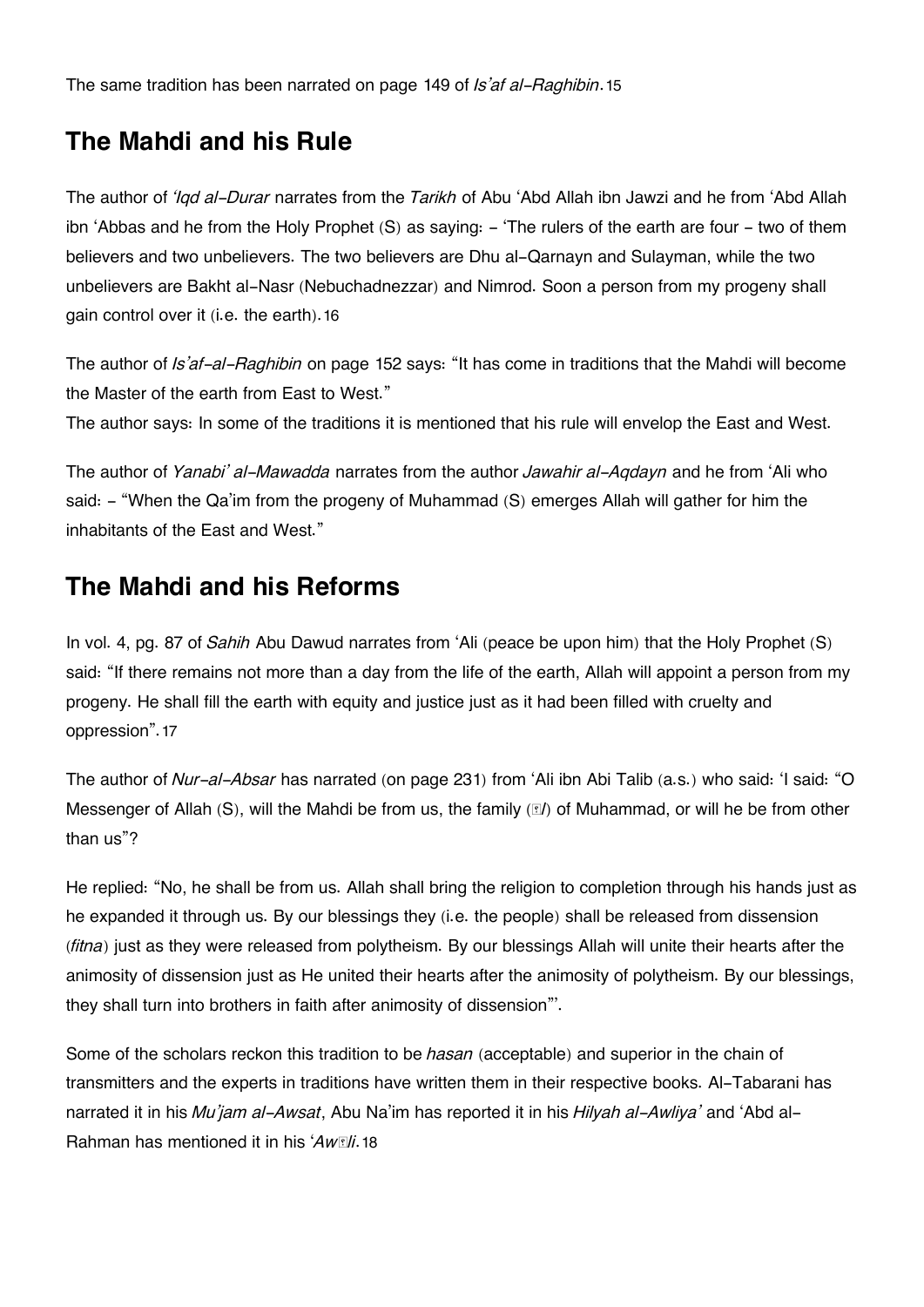# **[The Mahdi and Allegiance](#page--1-0)**

The author of *'Iqd al-Durar* in chapter 1, section 4, narrates from Abu Ja'far Muhammad ibn 'Ali who said:

"The Mahdi shall emerge on the day of 'Ashura', and that is the day when al-Husayn ibn 'Ali was martyred. It is as if (I see him) on Saturday, the tenth of Muharram, between the '*Rukn'* and the '*Magam*'; and on his right will be Jibra'il and on his left Mik**®'il. Allah will gather his Shi'a around** him from everywhere and the earth shall roll up for them".[19](#page--1-0)

In Chapter 2, Section 4 of the afore-mentioned book, the author narrates from *al-Mustadrak* of Abu 'Abd Allah Hakim who narrates from Umm Salama (peace be upon her) who said: 'The Messenger of Allah (S) said: "People shall give allegiance between *Rukn* and *Maqam* to the person who is amongst my followers and their number shall match the number of people of Badr"'.

Again, in Chapter 7 of the same book, its author narrates from the book *Al-Fitan* of Na'im ibn Hammad who narrates from Abu Hurayra: 'Allegiance will be given to Mahdi between the *Rukn* and the *Maqam* without a person being awakened from his sleep or a drop of blood being shed'.

The author of *Al-Futuhat al-Makkiyah* after mentioning (in the 366th Chapter) about the Mahdi and the fact that he is from the offspring of Fatimah and is similar in name to the Holy Prophet and his forefather is al-Hasan ibn 'Ali ibn Abi Talib says: -'People shall give him allegiance between the *Rukn* and the *Maqam*.

# **[The Awaited Mahdi is One](#page--1-0)**

In the first chapter of this book, while mentioning the statements of scholars (regarding Mahdi) we had produced the following statement of Ibn Hajar from his book *Al-Qawl al-Mukhtasar fi 'Alamat al-Mahdi al-Muntadhar:* "The awaited Mahdi is one and not several." The statement of Ibn Hajar is one of great value. Indeed it has achieved the purpose and informed of the realities.

Verily, the awaited Mahdi and the *Qa'im* from the progeny of Muhammad (S) is the very same person whom Allah has mentioned in His Glorious Book. His honorable Prophet has given glad tidings of his coming and the Prophet's Ahl al-Bayt, companions and followers and scholars, have informed that he (i.e. Mahdi) is a single and a unique person. He is not several although his name and title are many.

The traditions, which we had mentioned before and those which we shall mention in the coming chapters are clear indications and proofs to this matter. Indeed, these traditions will obviate every kind of misgiving such that there shall remain no doubt in the mind of any skeptic that the awaited Mahdi is one.

The traditions give indication to the characteristics and those things, which introduce, verify and distinguish the awaited Mahdi. As such, it is not rational to consider multiplicity and number for him.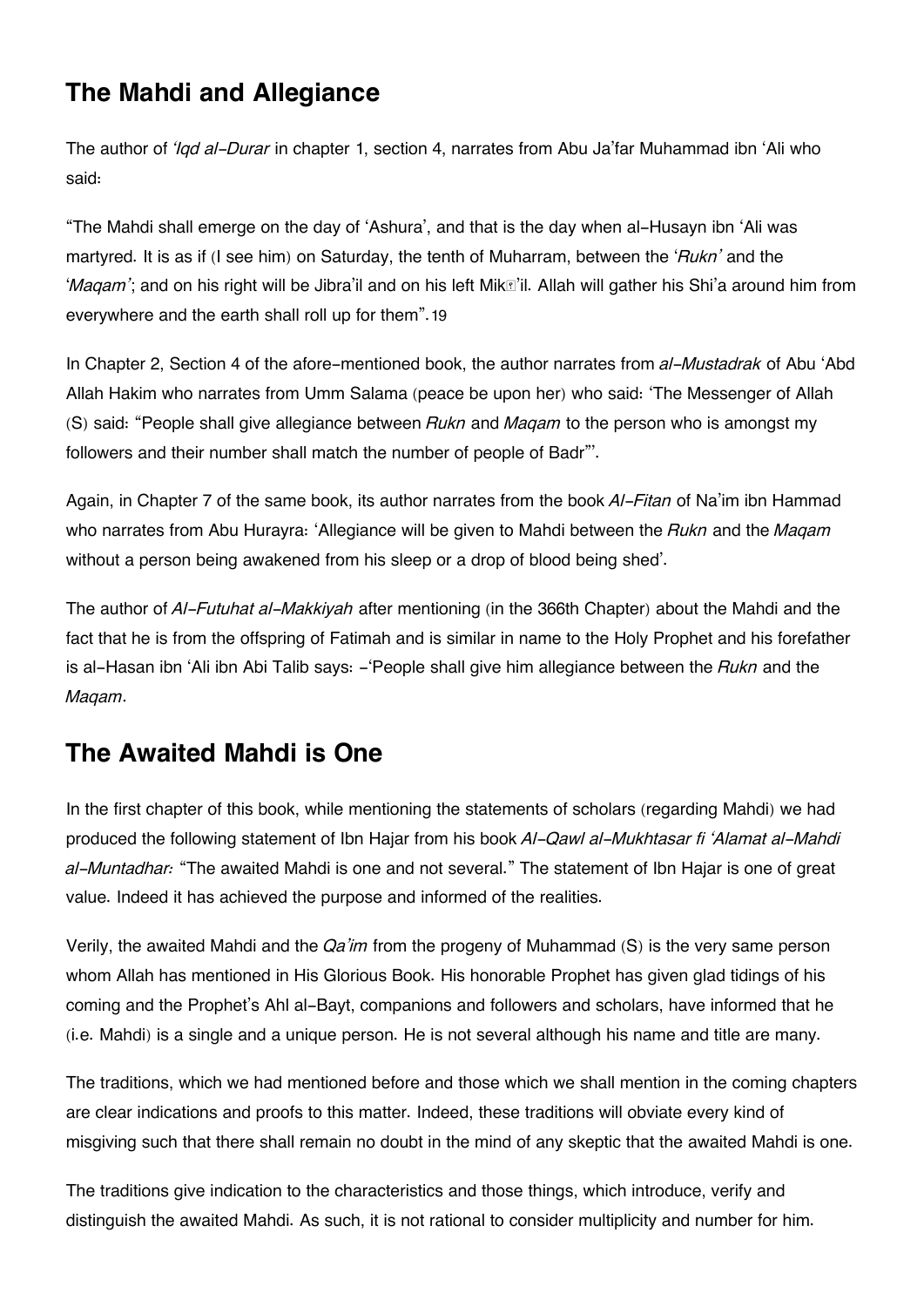Now, we may mention those characteristics and distinguishing features as follows: -

First, the specification of his house and family. Second, the specification of his fathers and forefathers. Third, the identification of his father and mother by name. Fourth, the specification of his name, agnomen and title. Fifth, the specification of his characteristics and signs. Sixth, the specification of his character and qualities.

Seventh, his occultation and its lengthy period. Eighth, his emergence at the end of time. Ninth, the occurrences at the time of his reappearance. Tenth, the coming of Dajjal and Sufyani at the time of his reappearance. Eleventh, allegiance to him between the *Rukn* and the *Maqam*. Twelfth, the coming down of 'Isa (Jesus) and his ('Isa's) prayers behind him.

Thirteenth, his reform programs Fourteenth, the blessings of his emergence. Fifteenth, his adjudication between people. Sixteenth, his battles and victories. Seventeenth, the range of his dominion and his authority. Eighteenth, the period of his Caliphate and Imamate. Ninteenth, the circumstances of his death or his assassination. Twentieth, the return (*al-raj'ah*) to life of some of the dead after his emergence.

The same lineage and familial dignity, truthfulness and rectitude, characteristics and signs, favors and munificence, occurrences and calamities, hardships and adversities, and such affairs cannot reasonably be supposed to be combined even in two people, let alone more than that. Maybe it is applicable after the end of this world and its lapse and then its coming into existence once again from the start. However, even though this interpretation is acceptable from the viewpoint of Power of Allah, yet the traditions are apparently inconsistent with the occurrence of such an affair because what they evidently reveal is that the time of the Mahdi will come to an end at the Day of Judgment.

Indeed, the statement that there are various Mahdis and that there is a possibility of there being multiple Mahdis all with the afore-said characteristics, such that we will have several Mahdis, each possessing those characteristics – such a statement is contrary to common sense.

In the two testaments (old and new) of Torah and Bible (*Injil*), some of the characteristics of the Holy Prophet (S) have been stated. Amongst the characteristics mentioned are his ways, behaviour, insight, lineage and family and none from the East or West have reckoned these insights and specifications to be referring to a variety of Muhammads. So what is the difference between these characteristics and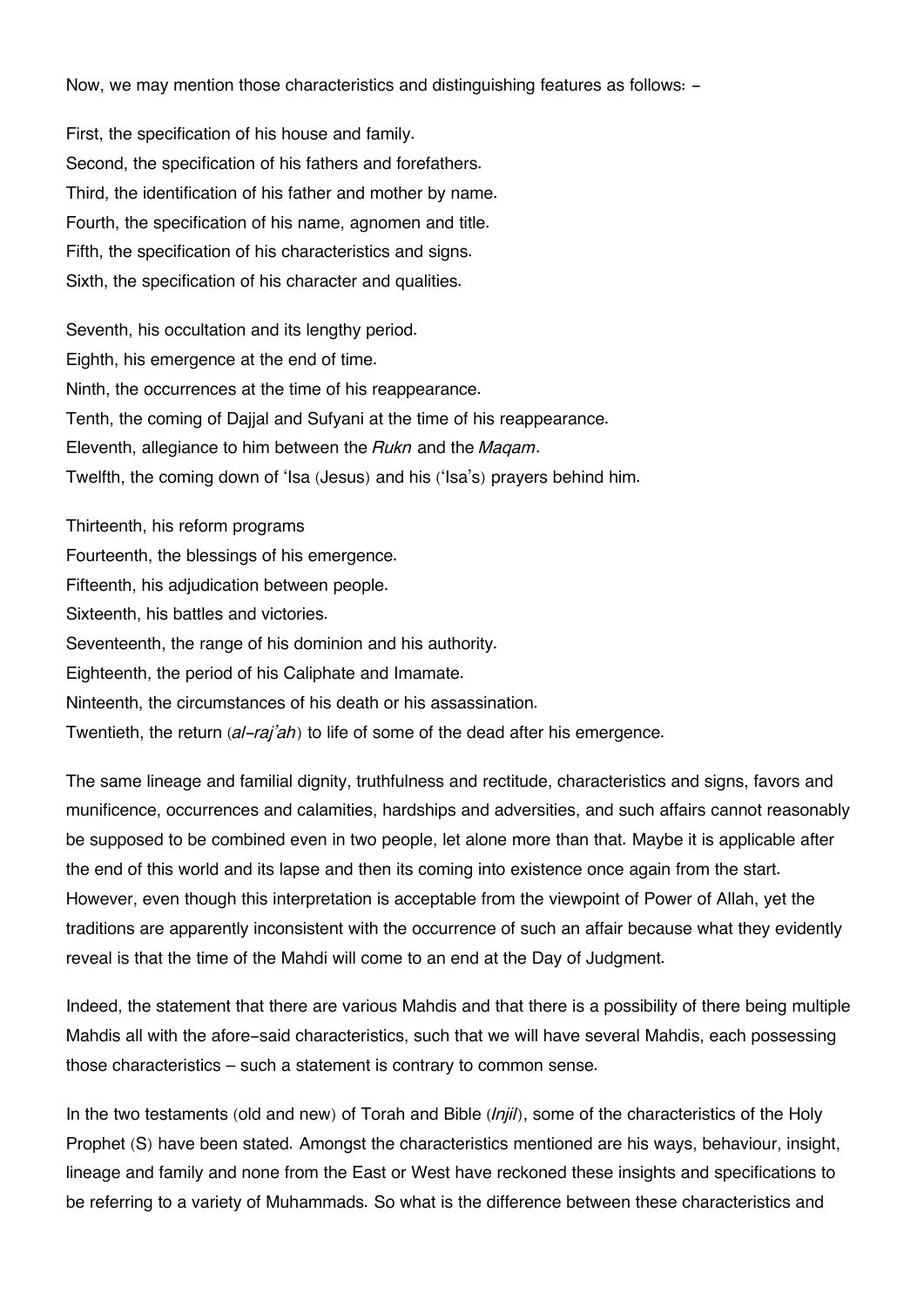definitions of the Prophet and those of the Mahdi, so that it can be considered possible for the Mahdi but not for the Holy Prophet?

The author says: My assumption  $-$  although assumption is of no use before the truth  $-$  is that the origin of claiming Mahdis of various kinds is one of the following three: -

Firstly, those who love leadership and power, and are desirous of kingdom and Caliphate, have propagated this ideology as a prelude to their claims and uprising in the name of the Mahdi.

Secondly, it may have appeared in some of Sufi sect because when they became helpless in claiming the position of special deputyship, they differed about the claim of Mahdawiya of various kinds.

Thirdly, as some of the adherents of Bani Umayya came across traditions wherein the name of the Mahdi was mentioned and concluded that if they were to believe in the Mahdi as being a distinct person, they would be compelled to profess that he is from the progeny of the Holy Prophet (S), and offspring of Fatimah and al-Husayn, and in fact, the son of Imam al-Hasan al-'Askari. This was something unpleasing for them and irreconcilable with their aims. As a result, they started professing a variety of Mahdis.

In this regard, other sayings can be found which, from the viewpoint of logic are worthless such as the saying that; the Mahdi is from the offspring of 'Abbas or from the children of al-Hasan al-Mujtaba (a.s.) or that he shall be born later. The root cause of all these and such other talks about Mahdi is one of the afore-said three points.

In *Matalib al-Su'l*, Muhammad ibn Talha writes: 'If a person objecting to this says that although these traditions of the Holy Prophet, are many in number and clearly expressed, and there is a consensus of opinion in the correctness of its chain of transmission as well as in its narration from the Holy Prophet (S), with correct and explicit proof that the Mahdi is from the progeny of Fatimah and from the lineage of the Holy Prophet, that his name is the same as the Prophet's name, that he shall fill the earth with justice and equity, that he is from the descendants of 'Abd al-Muttalib and amongst the leaders of Paradise, however this does not indicate the fact that the Mahdi whom the Holy Prophet depicted is this same Abu al-Qasim Muhammad ibn al-Hasan, the virtuous *Hujjah* (Definitive Proof).

This is because the children of Fatimah are many and till the Day of Judgment anyone who is her descendant will be considered to be from the pure progeny of Fatimah and the Holy Prophet. Therefore, along with such traditions, we need more proof which indicates that that the Mahdi is the same Hujjah ibn al-Hasan'.

We reply: The Holy Prophet (S) depicted the Mahdi (a.s.) with numerous qualities like mentioning his name, lineage and his ancestry to Fatimah (a.s.) and 'Abd al-Muttalib, that he has a wide and clear forehead and an aquiline nose, and many other qualities which have been mentioned in the aforementioned authentic traditions. All of these reveal that anyone possessing those characteristics and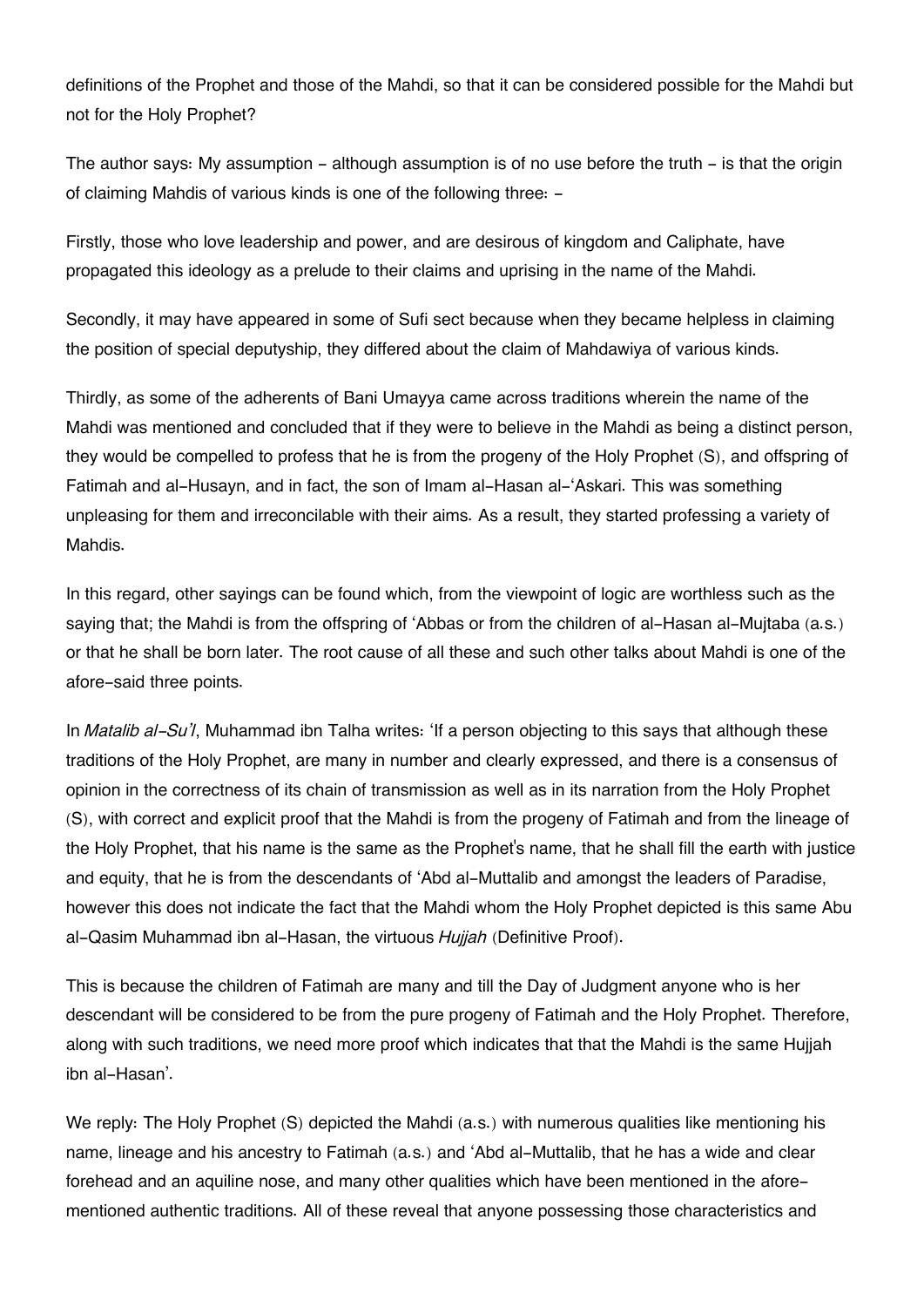signs will be the same person called Mahdi and he will have authority over us as per what we have previously mentioned (like the necessity of following and obeying him).

We found those afore-said characteristics only in Abu al-Qasim Muhammad, the virtuous successor. Thus it is essential to substantiate these decrees for him, and he becomes the possessor of those characteristics. Otherwise, how is it possible that sign and reasoning exist but not their purport! If the Holy Prophet (S) introduces something as the sign and proof of something else but does not consider the result as the desired goal, there has occurred a contradiction in his sayings (i.e. he mentions some signs for something but rejects the result which is according to his own pre-stipulated criterion).

If someone objects and says: Signs alone are not sufficient, we should ascertain the one who possesses those signs and characteristics and attribute those characteristics exclusively to him. However, until the exclusiveness and uniqueness of that person to those characteristics is not known, we cannot say that those signs are applicable to him and it is certain that right from the time of the Holy Prophet (S) until the time of the birth of the virtuous successor al-Hujjah Muhammad (a.s.), none (other than him) from the progeny of Fatimah has been found to be exhaustive of those characteristics.

However, the time of his movement and sovereignty will be at the end of time, when Dajjal shall appear and 'Isa (Jesus) shall descend from the heaven. These shall occur after a lapse of a lengthy period and till then, there are new and novel times in between and in the pure generation of Fatimah many will be born, one after the other. Therefore it is possible that from now onwards, a person from the pure offspring and generation of the Holy Prophet (S) shall be born who is exhaustive of these characteristics and he will be the same Mahdi whom you talk about and who is referred to in the afore-said traditions. In spite of this possibility how is it that your reasoning can be exclusively attributed to al-Hujjah Muhammad (a.s.)?

We reply: If you acknowledge that before and after birth of the virtuous successor, nobody except him has been found to possess all those characteristics and signs then this very acknowledgement will be sufficient enough to substantiate these afore-said signs and characteristics for Mahdi.

Moreover, your saying that in the future there exists the possibility of someone appearing from the progeny for the Holy Prophet (S) who would possess the afore-said signs, does not bring any damage in the effect of reasoning, nor acts as any obstacle. This is because the existing proof is preferred (due to its manifestness) to the possibility of appearance of (another) proof which is against it. Thus it is not advisable to forsake the preferable proof. Otherwise it will not be possible to act upon the existing and firm proof because there exists no reason but the possibility of an opposite proof being found against it in the future. However as per consensus of the '*Ulama* (scholars) the appearance of an opposite proof cannot serve as an obstacle to the existing proof (from being put into practice).

An example, which can perfectly clarify and accentuate this matter, is the saying of the Holy Prophet (S) to 'Umar ibn al-Khattab (as narrated by Imam Muslim ibn al-Hajjaj his *Sahih*). It goes as follows: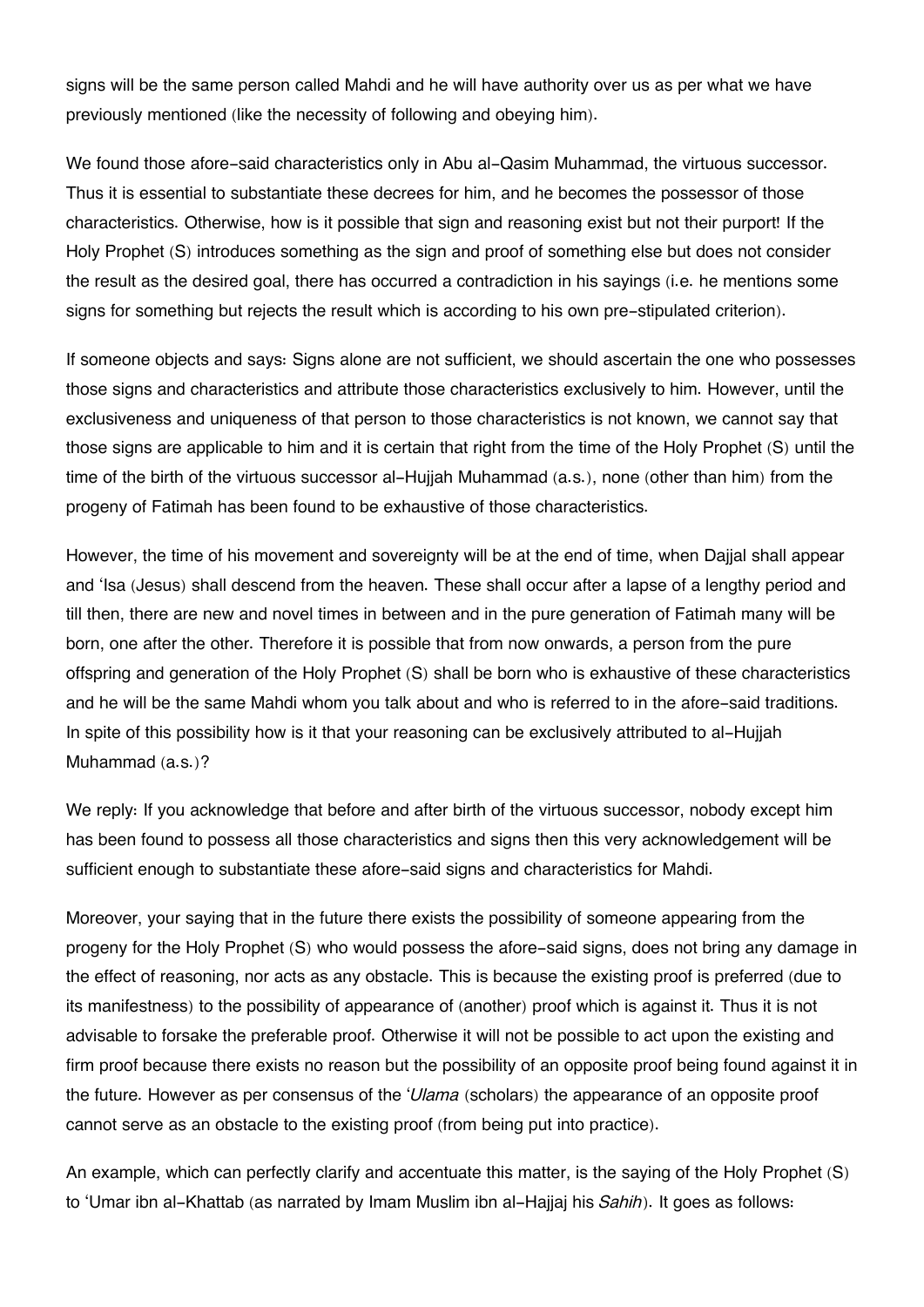"Uways ibn '*Imir* who belongs to the tribe of Murad, and from Qaran, shall come to you with the people of Yemen in the future. He will have been cured of leprosy except for a spot the size of a dirham. He has a mother to whom he is very dutiful. If he swears an oath to Allah, he fulfils it. If possible, ask him to seek forgiveness on your behalf".

Here, the Prophet (S) has mentioned Uways ibn ' $m$ imir's name, lineage and qualities and set them as the sign and proof such that if anyone is found possessing this name and quality and if he swears by Allah, he will fulfil the oath. Moreover, he would be competent enough to seek forgiveness and this is a very great position and status before Allah.

After the Holy Prophet (S) and Abu Bakr passed away, 'Umar ibn al-Khattab used to inquire from the people of Yemen about the person who was endowed with those characteristics. This continued until a delegation came from Yemen and 'Umar asked them and they informed him about a person fitting that description. 'Umar did not stop from acting upon those signs and guidelines which the Holy Prophet (S) had set forth. Rather, he took action and contacted that person. He asked him to seek forgiveness. He believed that he was the same person who had been pointed out by the Holy Prophet (S). In spite of this possibility that perhaps in the near future, another person could appear with those characteristics which the Holy Prophet (S) had referred to, (notwithstanding that the tribe of 'Murad' was many in numbers and their offspring rapidly multiplying). 'Umar did not stop. The same possibility, which you give for the Mahdi, can be given here too.

The incident of Khawarij too is the same since the Holy Prophet (S) had introduced their attributes and characteristics and issued judgment about them. Thus, in the incident of Harura' and Nahrawan, when 'Ali ibn Abi Talib (a.s.) was certain that they were those same ones whom the Holy Prophet (S) had described, he fought and killed them. Therefore, 'Ali ibn Abi Talib acted upon the proof furnished by the description given by the Holy Prophet (S), although there was a possibility that some other group may have been meant. Examples of such kind of reasoning and the necessity of acting upon them (in spite of the possibility of opposite reasoning) are many. Thus, it became obvious that one cannot forsake a superior reasoning for the sake of an inferior one.

We further say: The necessity of affirmation of a decree, (with the existence of signs and reasonings, which are found in someone) is an affair, which is essential to be acted upon. The one who forsakes it and says that perhaps the one who is endowed with these characteristics and is worthy of this decree is not that intended person but is some other person who will come in the future, has indeed deviated from the truth and made himself worthy of rebuke.

The incident mentioned in Torah too denotes this matter, when Allah revealed (a sign) upon Musa and said: An Arab Prophet, who will be the Last of the Prophets, shall be appointed at the end of time. He described the Prophet by some qualities and made those signs as the sign and indicator of his Messengership and Prophethood. As such, the Ummah (nation) of Musa remembered the Prophet of Islam by those qualities and knew that he would be appointed in the future. When the time of his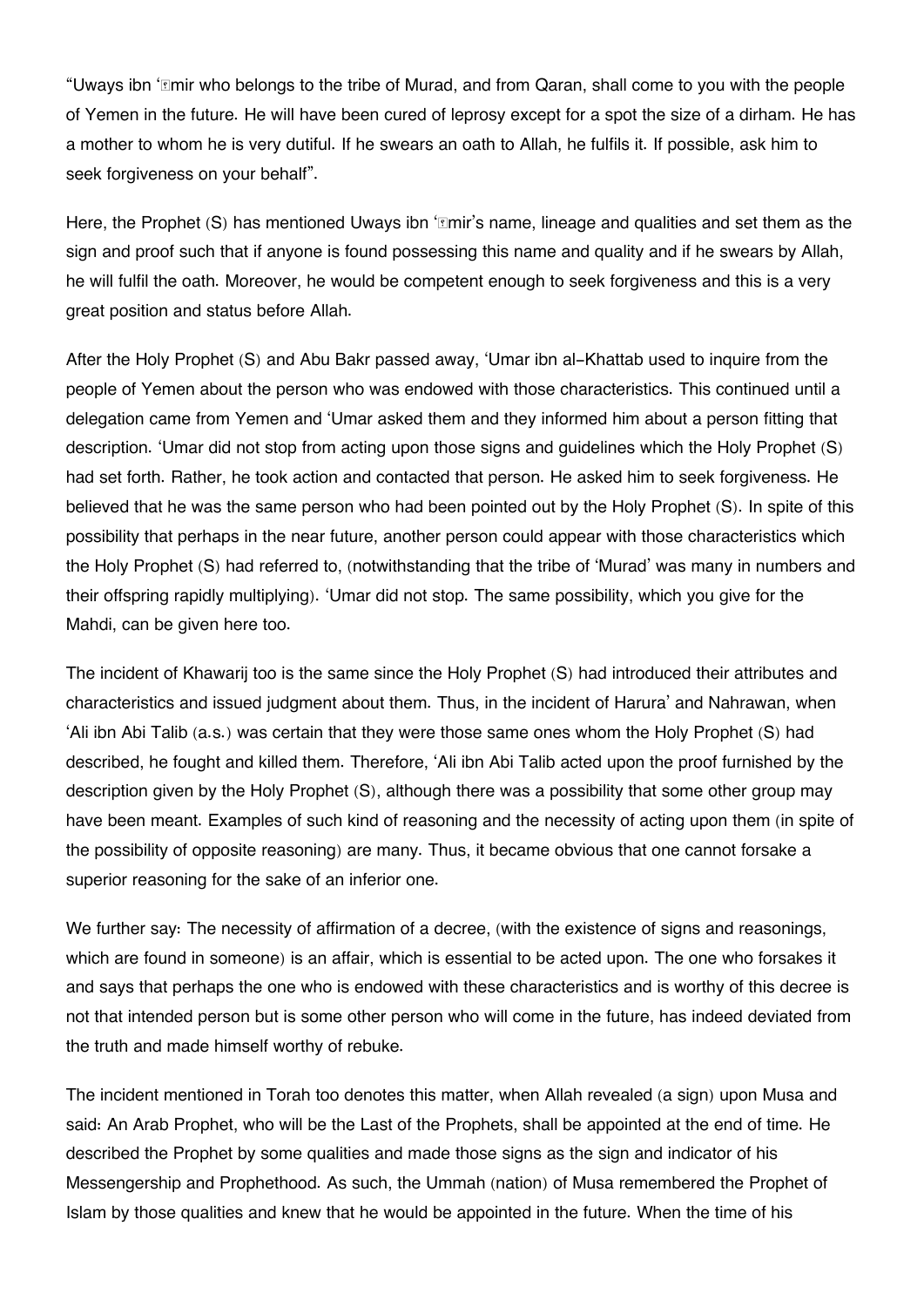emergence and appointment drew near, Musa's nation threatened the polytheists and said: 'A Prophet with such and such signs and qualities shall soon come. We shall join him and seek his help in fighting and campaigning against you'.

However, when the Holy Prophet (S) was appointed and they discovered in him all those signs and qualities which were the proof of his Messengership and Prophethood, they denied him and said: 'This is not the same Prophet which we often talk of. Rather, he is someone who shall come afterwards.' When they left the existing proofs and acted upon something which was probable, God too turned away from them (for forsaking the afore-said signs and reasoning of Torah and acting upon the probable).

This account of Torah is the greatest and strongest proof for acting upon the existing proofs and substantiating the decree for the one who is endowed with these qualities. Thus, when these qualities which are the proof of substantiation of the afore-said decree, are present in al-Hujjah al-Khalaf al-Salih Muhammad, then that Mahdi, whom we spoke about will be verified without paying any regard to the possibility of a new Mahdi coining in the future.

[1.](#page--1-0) Kanz al-'Ummal, vol.7, Pg. 186; 'Arf al-wardi, pg.58 - narrated from Abu Na'im; Jami' al-Saghir, vol.2, tradition No.9244, adds that the Holy Prophet said: "His face is like a twinkling star' and in tradition No.9245 the Holy Prophet says: "The Mahdi is from me. His face is like a twinkling star." After mentioning these two traditions, Suyuti confirms their authenticity. [2.](#page--1-0) 'Arf al-Wardi, page 66, narrating from al-Ruyani and Abu Na'im adds that the Holy Prophet said: "On his right cheek is a mole."

[3.](#page--1-0) Commentary of Nahj al-Balagha, Ibn Abi al-Hadid, vol. 1, pg. 93, narrating from Qa**ti al-Qutit and Ibn Qutayba.** [4.](#page--1-0) Author of 'Arf al-Wardi, on page 63, narrates from Abu Na'im a tradition from the Holy Prophet (S) who said: "Allah shall appoint from my progeny a person who shall have gaping teeth, sparkling forehead...."

Also, in 'Arf al-Wardi, page 63, and Kanz al-'Ummal, vol. 7, pg. 187, it is narrated from Abu Na'im that the Holy Prophet, in sequel of a tradition about Mahdi said: "He is from my offspring. He is a youth of forty with a face like the luminous moon. On his right cheek is a black mole and on him are two Qathwani cloaks. He shall look as if he is someone from the Bani Isra'il".

Author of Kanz al-'Ummal in vol. 7, pg.188, narrates from the Holy Prophet (S) as such: "The hour shall not be established until a person from my household becomes the master of the earth. His forehead will be sparkling and his nose a protracted one".

In Sirah al-Halabiya, vol. 1, pg.l86, we read: The Mahdi's face is like the luminous star and on his right cheek is one spot. In Saba'ik al-Dhahab, chapter 6, pg. 78, it is written that the Mahdi possesses a tall figure with good appearance and hair, protracted nose and handsome face.

[5.](#page--1-0) The author of 'Arf al-Wardi too has narrated on page 65 the same tradition of the Holy Prophet from Hakim. Moreover, on page 82 he has brought the same contents in a lengthy tradition narrated from Daani from Shar-ibn-Hushab from the Holy Prophet.

[6.](#page--1-0) Arf al-Wardi, page 66 - narrating from al-Ruyani and Abu Na'im.

[7.](#page--1-0) The author of 'Arf al-Wardi has narrated (on page 78) from Hafiz Abu Na'im that Tāwus has said: "When the Mahdi shall come, he will donate wealth, will be firm with the government officials and will be merciful to the indigent".

[8.](#page--1-0) The author of 'Arf al-Wardi has narrated the same from Ahmad, al-Mawardi and Abu Na'im. The author of Kanz al- 'Ummal too has narrated in vol.7, pg.186 from Ahmad and al-Mawardi.

[9.](#page--1-0) The author of 'Arf al-Wardi on page 63 narrates from Mu'jam of al-Tabarani and Abu Na'im that the Holy Prophet (S) said: - "There shall emerge from my progeny a person whose name shall be the same as mine and his morals will be the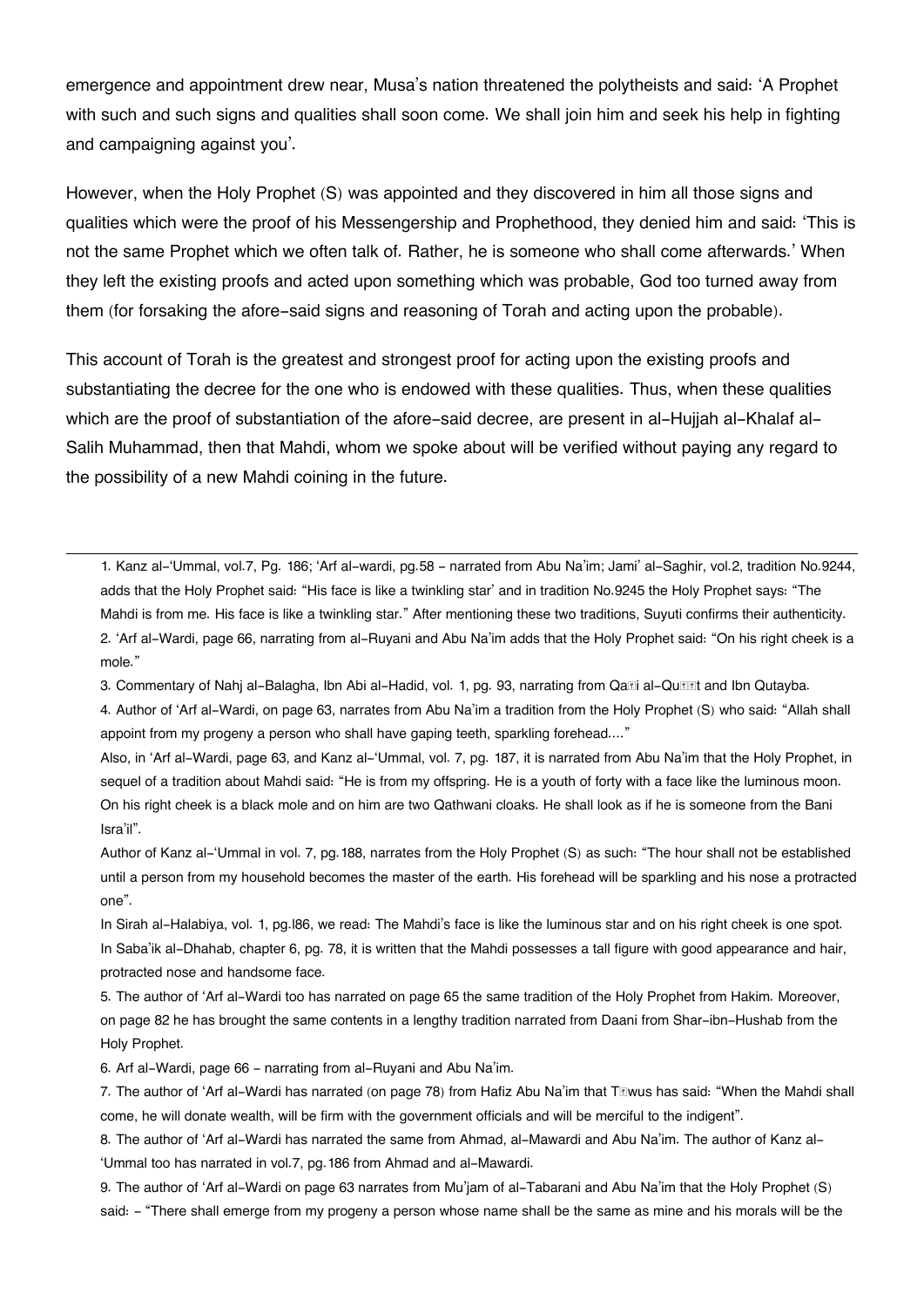same as mine.

[10.](#page--1-0) 'Arf al-Wardi, pg.74, narrating from 'Ali (a.s.), from the Holy Prophet (S).

[11.](#page--1-0) The author of 'Arf al-Wardi narrates a tradition on pg.62, from Abu Na'im from the Holy Prophet (S) as such: - "There shall emerge a person from my progeny who will speak for my Sunnah. Allah will send rain for him from the heavens and the earth shall throw out its bounties for him. He shall fill the earth with equity and justice just as it had been filled with cruelty and oppression…"

On page 64, he narrates from Abu Na'im that the Holy Prophet while mentioning the injustices and seditions of despotic rulers says: "If there remains not more than a day from the life of the earth, Allah will prolong the day until a person from my progeny comes and rules. Then great events shall take place through his bands and Islam shall manifest itself…"

[12.](#page--1-0) 'Arf al-Wardi, pg.75, states that Ka'b al-Ahb**Er says: - 'The Mahdi shall bring out the Ark of Covenant from the cave of** Antioch. Also it is written: The reason he lass been called the Mahdi is that he shall be a guide to the secret affairs. Then, he shall bring out the Ark of Covenant from the cave of Antioch'.

[13.](#page--1-0) 'Arf al-Wardi, pg.77.

[14.](#page--1-0) The same can be found in Kanz -al-'Ummal, vol. 7, pg.186, and 'Arf al-Wardi, page 59, from Abu Sa'id.

[15.](#page--1-0) Tarikh Ibn 'Asakir (vol. 1 pg. 186), Kanz al-'Ummal (vol. 7 pg. 186) narrating from Jabir and on page 187 from Abu Sa'id and 'Arf al-Wardi (page 60 & 61) narrating from Jabir and Abu Sa'id have brought the same and instead of 'end of time' the word of 'Ummah' has been used.

Also, the authors of Kanz al-'Ummal (vol.7 pg. 189) and 'Arf al-Wardi (on page 62) have narrated from Abu Humira and Abu Sa'id as such: - The Holy Prophet said: 'The Mahdi is from my Ummah. If he endures short, it will be seven, eight or nine years. At that time, my Ummah shall enjoy such bounties which the good and evil amongst them had never enjoyed before. The heavens shall pour for them and the earth shall throw out its wealth without keeping anything in store. At that time, there will be no esteem for wealth such that a person will rise and say: "O Mahdi bestow me something" and he will say: 'Take'.

Moreover, the authors of 'Arf al-Wardi and Kanz al-'Ummal have narrated on page 58 and page 186, vol. 7 respectively, a tradition from the Holy Prophet (S) as such: - 'A caller shall cry out on behalf of Mahdi: "Is there anyone having some wish? If so, then come forward."

Then none shall come except for one person who will ask something from him. He will say: "Bring the vessel". When it is brought he will bestow him so much so that he will be unable to carry. Then he shall take away the amount, which he is capable of carrying but afterwards will repentantly come back to return the wealth. He will say: "We shall not accept the thing which we have already bestowed..."'

The author of 'Arf al-Wardi on page 63 narrates from Abu Na'im and on page 64 from Ibn Abu Shuiba and all three from Abu Sa'id that the Holy Prophet (S) said: - "At the time a seditions shall occur, Allah will send at the end of time a person from my progeny whose munificence will be at ease." In some copies the words 'will be swift' is written.

#### [16.](#page--1-0) 'Arf al-Wardi, pg.81.

[17.](#page--1-0) The author of J*Imi'* al-Saghir, vol. 2, pg. 277, as well as Suyuti in 'Arf al-Wardi, Pg. 63, have narrated from Hakim and Abu Na'im that the Holy Prophet (S) said: - 'The Mahdi shall emerge from my Ummah. Allah shall send and inspire him for the rescue of the people such that the nations will enjoy the bounties and the four-legged will live in freedom...

[18.](#page--1-0) Suyuti has brought this tradition on page 63 of his book 'Arf al-Wardi narrating from Na'im ibn Hammad from Makhool from 'Ali (a.s.). Moreover, he has narrated another tradition with similar contents from the Awsat of Tabarani who lass narrated from 'Amr ibn 'Ali from 'Ali (a.s.)

[19.](#page--1-0) A tradition, almost similar to the above has been mentioned in 'Qarmani' (page 118) narrating from Abu Basir from Imam al-Sadiq. Thereafter it says: A person will stand in front of him and shout: Covenant, covenant. Then, his followers will hasten towards him from all sides and will conclude allegiance to him.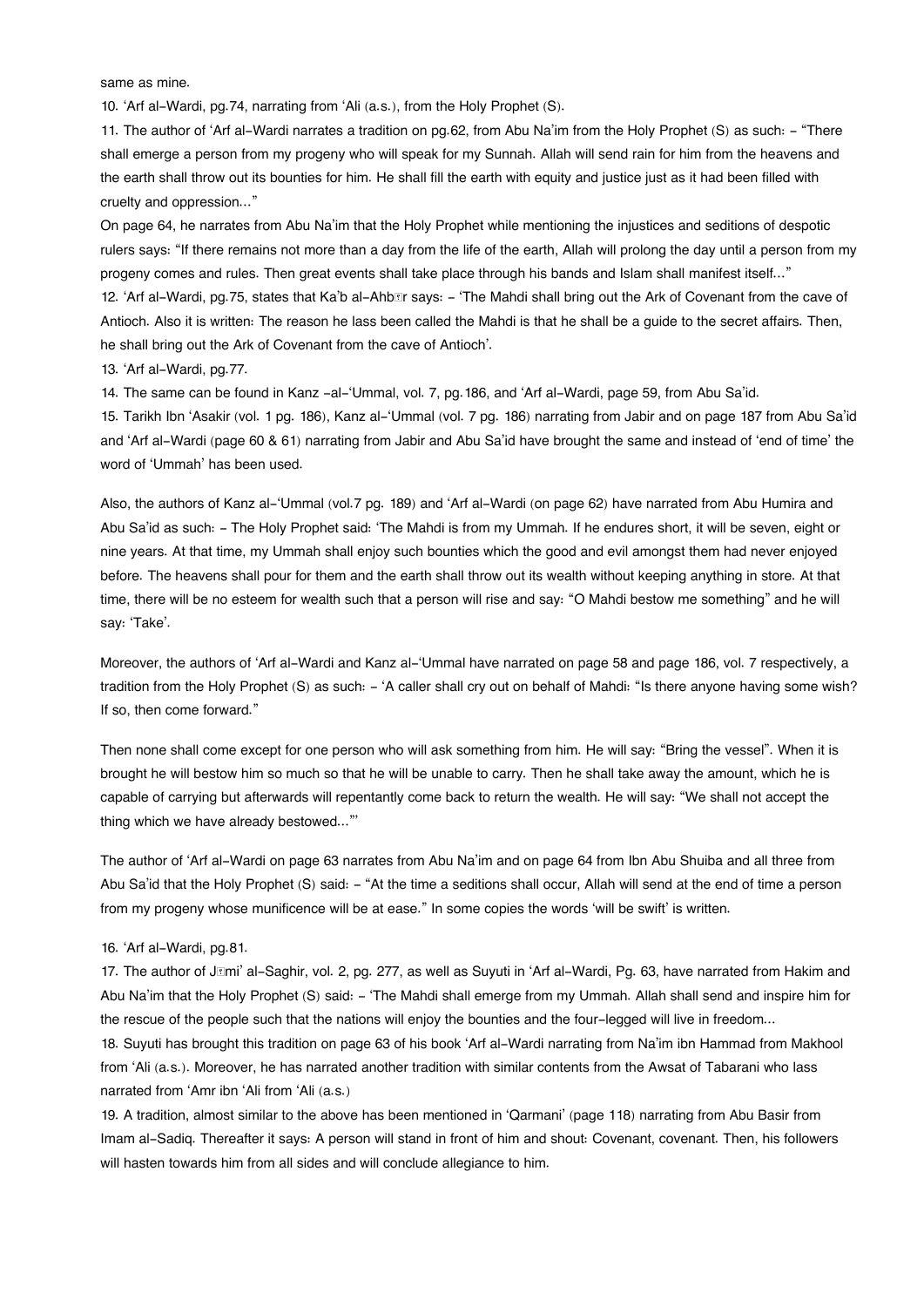# **Chapter 4**

# **[The Mahdi and his Distinction](#page--1-0)**

In the first chapter of *'Iqd al-Durar* the author narrates from Abu Ayyub al-Ansari who said: 'The Holy Prophet (S) told Fatimah (may Allah's peace be upon her):

"Our Prophet is the best of the Prophets and he is your father. Our martyr is the best of the martyrs and he is Hamza, your father's paternal uncle. And from us is the one who possesses two wings and will fly with them to whatever part of the paradise he wishes. He is your father's paternal cousin Ja'far. And from us are the two *sibt* (offspring) of this Ummah, al-Hasan and al-Husayn and they are your sons. And from us shall come the Mahdi"'.

Thereafter he writes: 'Hafiz Abu al-Qasim al-Tabarani has narrated this tradition in his *Mu'jam al-Saghir*.[1](#page--1-0)

The author says: What honor and greatness Allah has bestowed upon the awaited Mahdi, so that by virtue of his great and truthful grandfather's saying, he got the honor of being amongst the family from whom Allah has removed uncleanness and purified them a (thorough) purification!

# **[The Mahdi and his lofty position](#page--1-0)**

The author of *'Iqd al-Durar* narrates (in the first chapter) from Abu 'Abd Allah Na'im ibn Hammad who narrates from Ibn 'Abbas who said: 'In his first look, 'Isa ibn Maryam (Jesus Christ) looked at what would be bestowed upon the *Qā'im* from the progeny of Muhammad and then said: "O Lord, grant me the position of  $Q \mathbb{Z}$ '*im* of the family of Muhammad ( $\mathbb{Z}$ l-e- Muhammad)."

It was said to him: "He shall be from the offspring of Ahmad". Thereafter, he looked for the second time and found the same as that he had first seen. He asked (Allah) the same and heard the same reply. He looked for the third time and saw exactly what he had seen before. He requested the same and once again received the same reply.

Also, the author of *'Iqd al-Durar* narrates from S**Elim al-Ashal: I heard Abu Ja'far Muhammad ibn** 'Ali (may Allah be satisfied with them) narrate (a tradition) similar to that, except that he would say: "Musa ibn 'Imran looked..".

May my life be sacrificed for you, O awaited Mahdi, O  $Q\mathbb{E}$ '*im* of  $\mathbb{E}$ l-e-Muhammad! What is this sublime position which Allah has bestowed upon you and distinguished you with, so that both the one addressed by Allah, Musa ibn 'Imran, and the Spirit of Allah, 'Isa ibn Maryam (a.s.), despite their exalted position, wished to attain your sublime status, but Allah, the Exalted, did not accede to their request? They both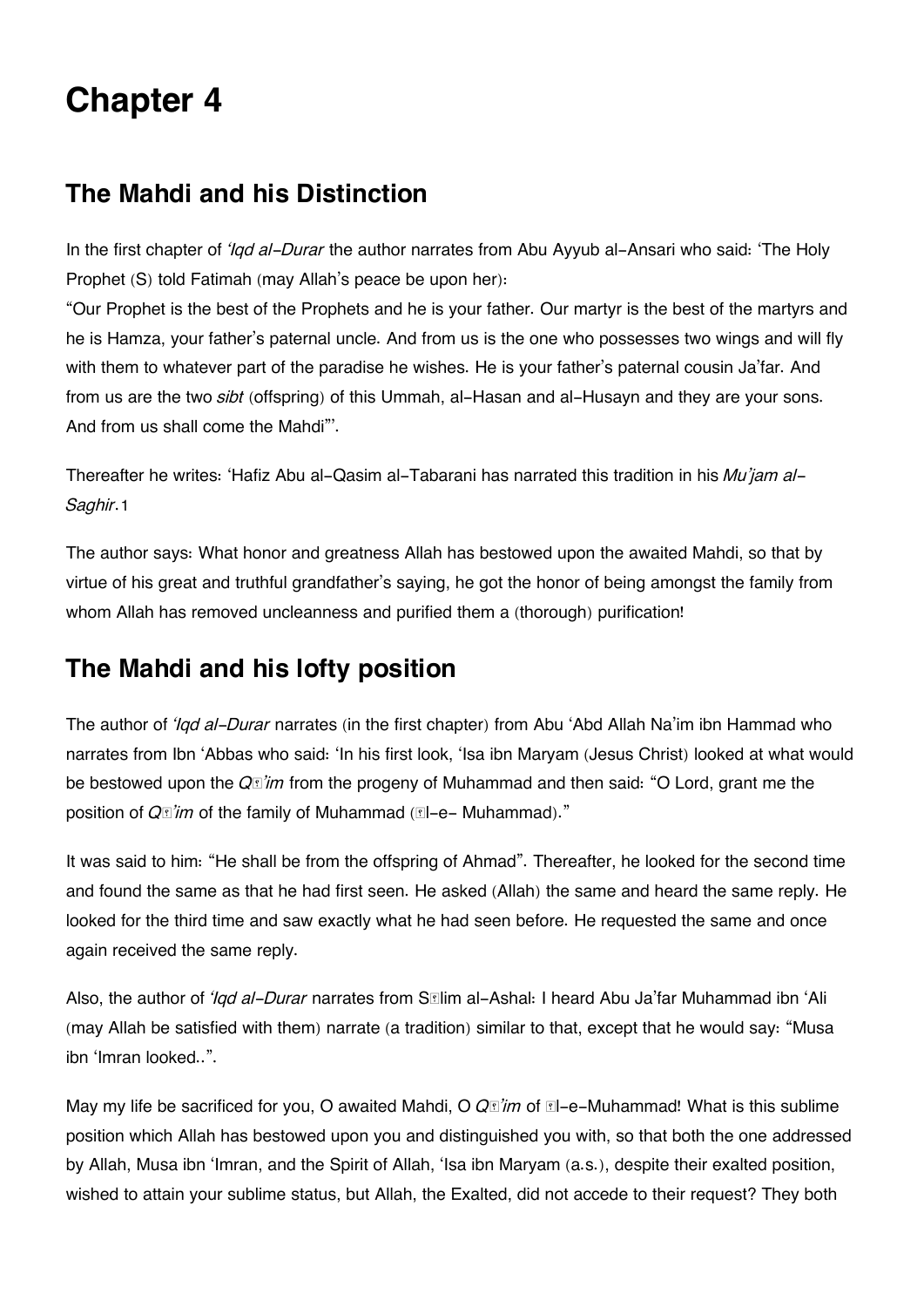beheld your sublime position and looked at your lofty station, and the honor and exaltedness with which Allah had distinguished you. They were overcome with admiration for it and requested Allah for such a position, but the reply they received was that it was a station singled out for the  $Q\mathbb{I}$ *'im* of  $\mathbb{I}$ -i-Muhammad.

Then they looked at the consequences that would result from the existence of the Mahdi and his emergence i.e. the raising of the true creed (of faith) in the East and West, the establishment of equity and justice and the extermination of cruelty and oppression. They requested Allah to make these occur under their patronage and make them the consequence of their mission of propagation. However they were told that this sublime position was exclusively for  $Q\vec{r}$  im of  $\vec{r}$ -e-Muhammad.

# **[The Mahdi and 'Isa](#page--1-0)**

Al-Bukhari in his *Sahih,* vol.2, pg. 158, narrates from Abu Hurayra, and he from the Holy Prophet (S) who said:

"How will you be when the son of Maryam shall descend amongst you and your Imam shall be from you."

The same tradition with similar reference has also been narrated by Muslim.

The author of *'Iqd al-Durar* narrates, in the first chapter, from the book *Manaqib al-Mahdi* of Hafiz Abu Na'im al-Isbahani who narrates from Abu Sa'id al-Khudri who narrates from the Holy Prophet (S) as such:

"From us is the one behind whom 'Isa ibn Maryam shall pray."[2](#page--1-0)

Traditions in this regard are many and what we have narrated about his Imamate, distinction and leadership are adequate.

Al-Kanji in his book *al-Bayan*, after mentioning traditions on Salat (prayers) says: If someone says:

The authenticity of traditions that 'Isa (a.s.) shall stand for prayers behind the Mahdi (a.s.) and will fight along with him and will kill Dajjal in the presence of the Mahdi, and the Mahdi (a.s.) will have precedence over 'Isa at the time of prayers and precedence in jihad (holy war) are all well-known.

The authenticity of these traditions is established with the Ahl al-Sunnah and the Shi'a too have narrated them in a similar manner.

Therefore, all the Muslims, whether Shi'a or Sunni, are unanimous and united over the evidence of the Mahdi's existence which means that except for the sayings of Shi'a and Sunnis, the sayings of other sects is immaterial. In spite of such consensus on this matter and its authenticity we ask: Amongst the two (i.e. the Mahdi and 'Isa) who has precedence over the other in prayers and battle?!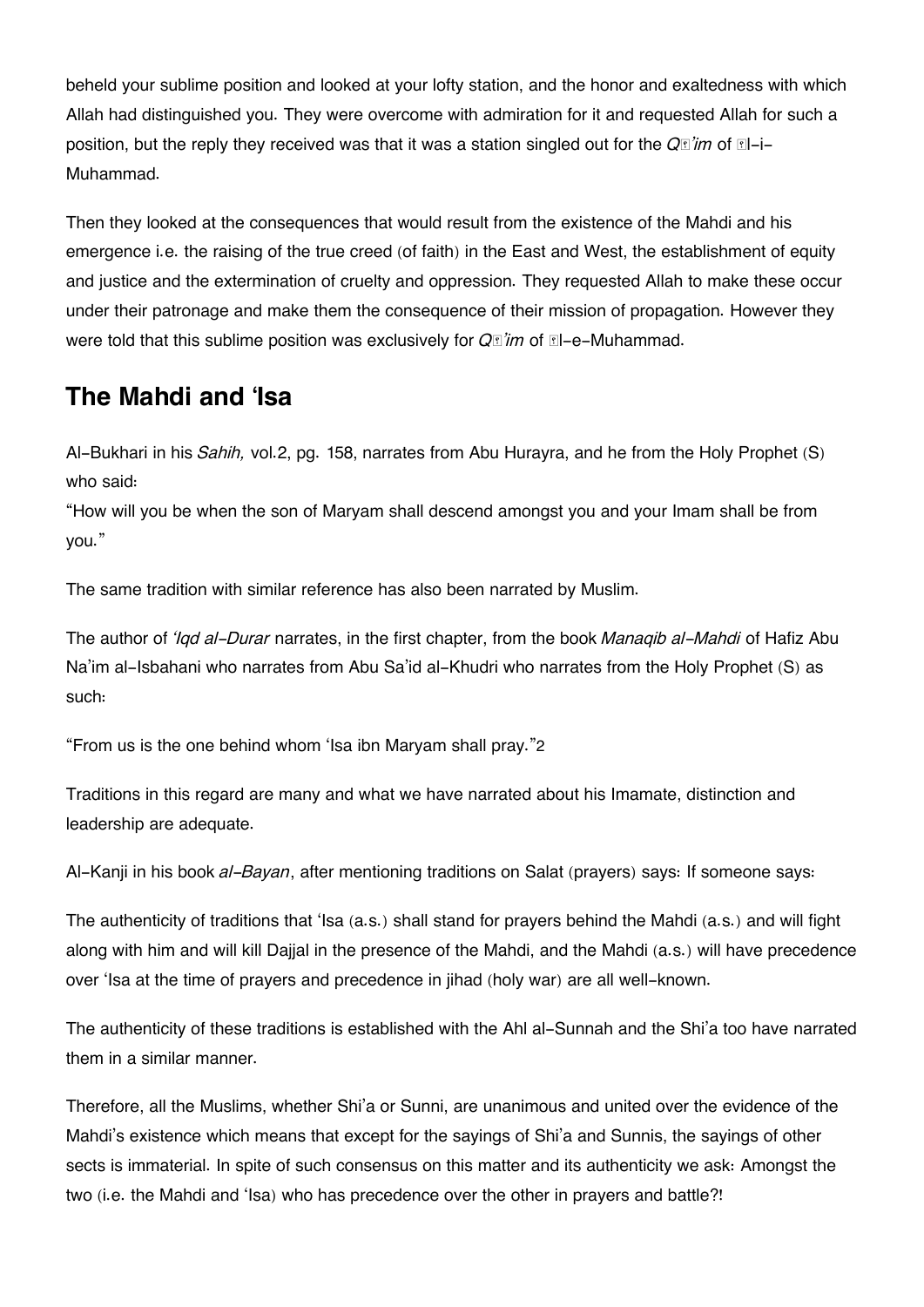We reply: The Mahdi and 'Isa are both leaders, one is the Prophet and the other is the Imam; although in a congregation the one who is the Imam shall be the leader over the other who is the Prophet. Besides, none of the two fear from reproach (of others) seeking the path of Allah and both are immaculate from all types of sins such as deceit, showing off (the good deeds) and hypocrisy. Moreover, none of the two will invite the others towards an act which is outside the ruling of the Shar'iah (religious laws) and against the wish of Allah and His Prophet.

When such is the affair, then the Imam (who is the Mahdi) is superior to *ma'mum* (the follower, who is Isa) because, Muhammad's Shari'ah has commanded as such. The proof of this is what the Holy Prophet (S) has said:

"The one whose recitation of Qur'an is better (than others) shall lead the people. If it is equal amongst all, then the wisest shall lead and if still they are equal, the most learned shall lead. If yet they are equal, the one who has taken precedence over the others in Hijrah (migration) shall lead and if again they remain the same, the one with a handsome face shall lead".

Thus if the Imam realizes that 'Isa is superior to him, it is not permissible for him to take precedence over 'Isa according to the Shari'ah, since Allah has kept the Imam pure and clean from every abominable act.

Similarly if 'Isa realizes that the Mahdi is superior to him, it is not permissible for him to allow the Mahdi to follow him because, Allah has protected him from pretension, hypocrisy and showing-off. Rather, when the Imam is certain that he is more learned than 'Isa it is permissible for him to take precedence over 'Isa. Similarly when 'Isa becomes certain that the Mahdi is more learned than him, he will allow the Mahdi to take precedence and he himself will follow him. This was regarding superiority in prayers.

Jihad (the holy war), is giving one's life before the one who has an inclination towards Allah through this means. If it is not such, then nobody has the right to take part in Jihad in front of the Holy Prophet (S) and someone other than him. The verity of this saying are the following Divine words: -

إِنَّ اللَّهَ اشْتَرَىٰ مِنَ الْمَوْمِنِينَ انْفُسَهُمْ وَامْوَالَهُمْ بِانَ لَهُمَ الْجَنَّةَ ؟ يَقَاتِلُونَ فِي سَبِيل اللَّهِ فَيَقْتَلُونَ وَيَقْتَلُونَ ۩ وَعْدًا عَلَيْهِ حَقًا فِي الْتَوْرَاةِ وَالْإِنْجِيلِ وَالْقَرْآنِ ۩ وَمَنْ اوْفِيٰ بِعَهْدِهِ مِنَ اللَّهِ ۞ فَاسْتَبْشِرُوا بِبَيْعِكُمُ الَّذِي بَايَعْتُمْ بِهِ ۞ وَذَٰلِكَ هُوَ الْفَوْز الْعظيم

*Surely Allah has bought of the believers their persons and their property for this, that they shall have the garden; they fight in Allah's way, so they slay and are slain; a promise which is binding on Him in the Torah and the Injil and the Quran; and who is more faithful to his covenant than Allah? Rejoice therefore in the pledge which you have made; and that is the mighty achievement*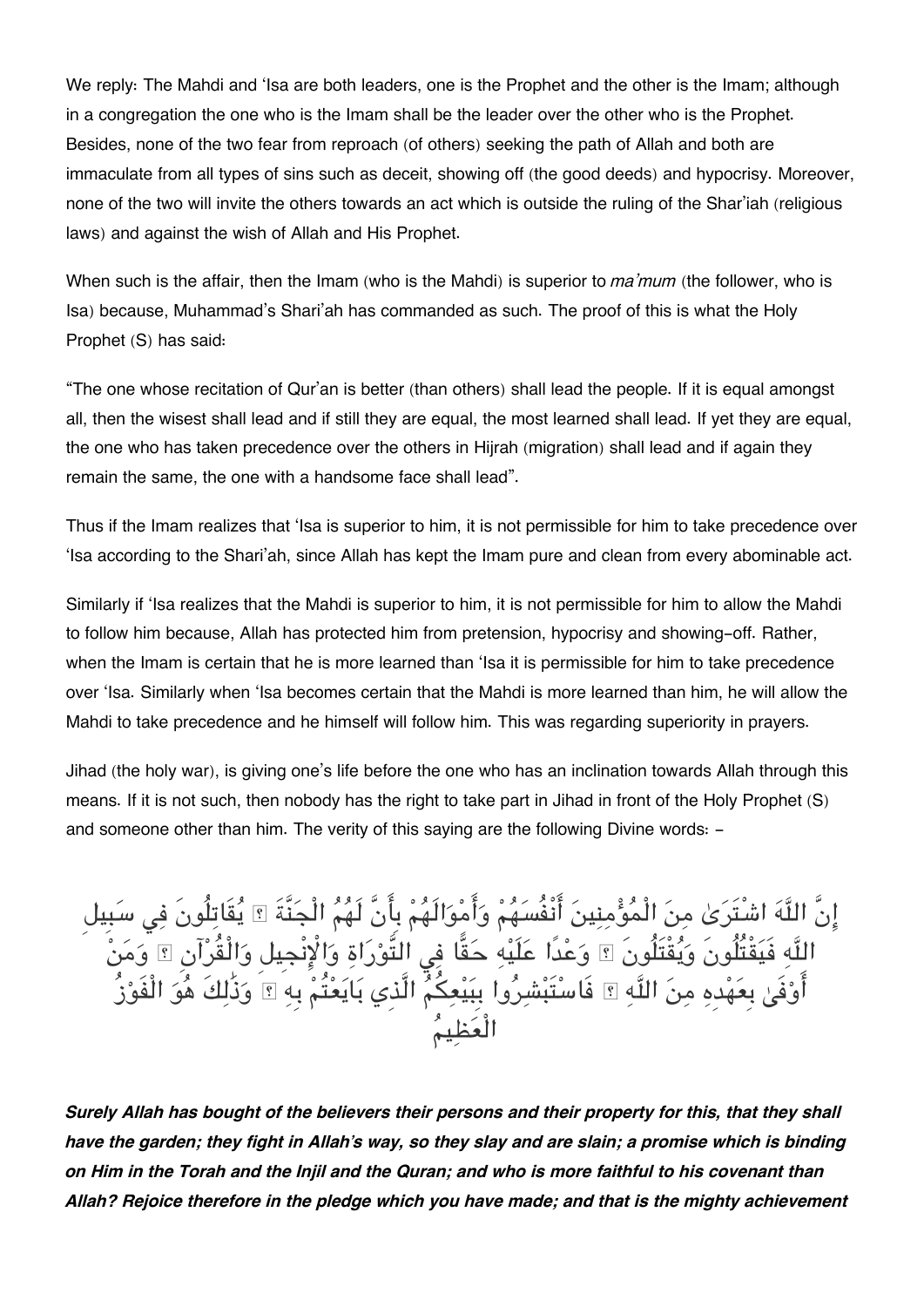#### *(9:111)*

Another point is that the Imam is the representative of the Holy Prophet amongst the people, and 'Isa (Jesus) cannot take precedence over the Holy Prophet. Similarly, it is not permissible for him to take precedence over his representative.

### **[The Mahdi and the Ummah](#page--1-0)**

In the third chapter of *'Iqd al-Durar* its author narrates from Abu 'Umar al-Maqri and he, from Hudhayfa bin al-Yaman and he, from the Holy Prophet (S) who while speaking about the incident of Sufyani and his wicked deeds said:

"At that time, a cry shall be heard from the heavens: 'O people, verily Allah has severed the hands of the oppressors, hypocrites and their followers from you and made the best from the Ummah of Muhammad (S) to be your guide. Join him in Mecca, for indeed he is the Mahdi.'"

Allah has exclusively eulogized the Islamic Ummah in His Holy Book and attributed this Ummah with qualities if they were to take pride in one of them they would be justified let alone if they took pride in all of them.

His first statement:

وكذَٰلكَ جعلْنَاكم امةً وسطًا

#### *And thus We have made you a medium (just) nation… (2:143)*

Second:

كنْتُم خَير امة اخْرِجت للنَّاسِ

*You are the best of the nations raised up for (the benefit of) men…(3:110)*

Third:

لتَونُوا شُهدَاء علَ النَّاسِ

*…that you may be bearers of witness to the people.. (2:143)*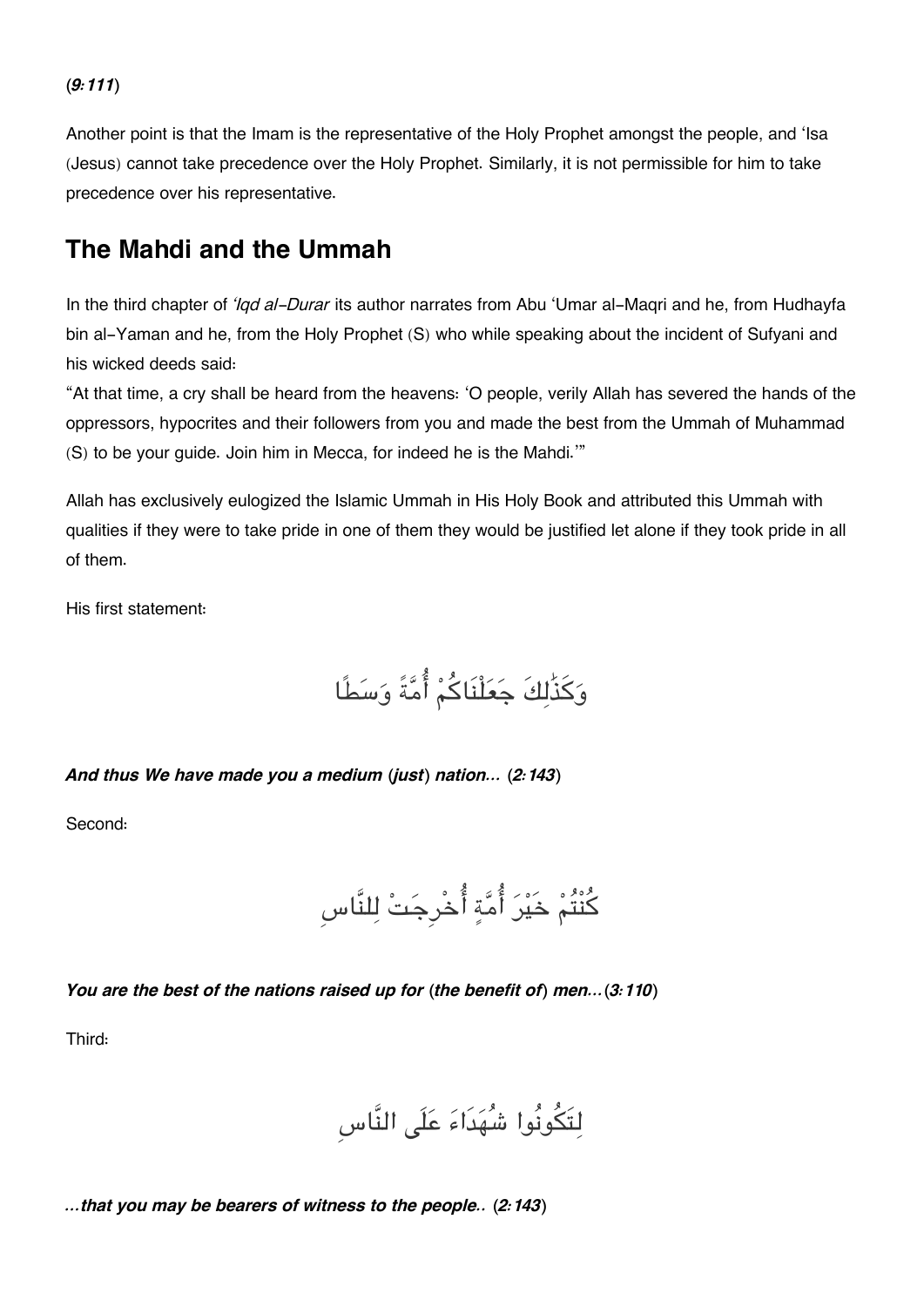Fourth:

هو اجتَباكم

#### *He has chosen you. (22:78)*

Fifth:

## هُوَ سَمَّاكُمُ الْمُسْلِمِينَ مِنْ قَبْلُ

#### *..He named you Muslims since before…(22:78)*

Besides these, there are other traditions and writings which have come with regard to their superiority and if there was no other superiority but the relationship and kinship with the Holy Prophet of Islam (S) it would be sufficient pride for them.

Verily, the Islamic Ummah is that very Ummah in which exists specimens of martyrs of Karbala as well as the battles of Badr and Uhud; amongst them being Hamza, the Chief of the Martyrs.

In them are the likes of those who accompanied the Prophet in battles and fought with their lives and properties in the way of Allah. In them are examples like Salman, Abu Dharr, Miqdad and Ammar, Talha, Zubayr, Abu 'Ubaydah and Sa'd ibn Abi Waqqas. Moreover, the tradition, which we had mentioned says:

"The Mahdi is the best of Muhammad's 'Ummah".

Therefore, speaking about his superiority, suffice it is to mention this very fact that he is the best among the Islamic Ummah.

The author of *'Iqd al-Durar* narrates (in the seventh chapter) from the *Musnad* of Imam Ahmad and the *al-'Awali* of Hafiz Abu Na'im and these two from 'Abd Allah ibn 'Abbas who said: 'The Holy Prophet (S) said:

"Destruction is not for a nation (Ummah) in which I am the first of it, 'Isa the last and Mahdi the middlemost".

Ibn Hajar in his *al-Sawa'iq* narrates from Abu Na'im who narrates from Ibn 'Abbas that the Holy Prophet (S) said: - "A nation whose first is myself; whose last is 'Isa ibn Maryam and center one Mahdi will never be destroyed."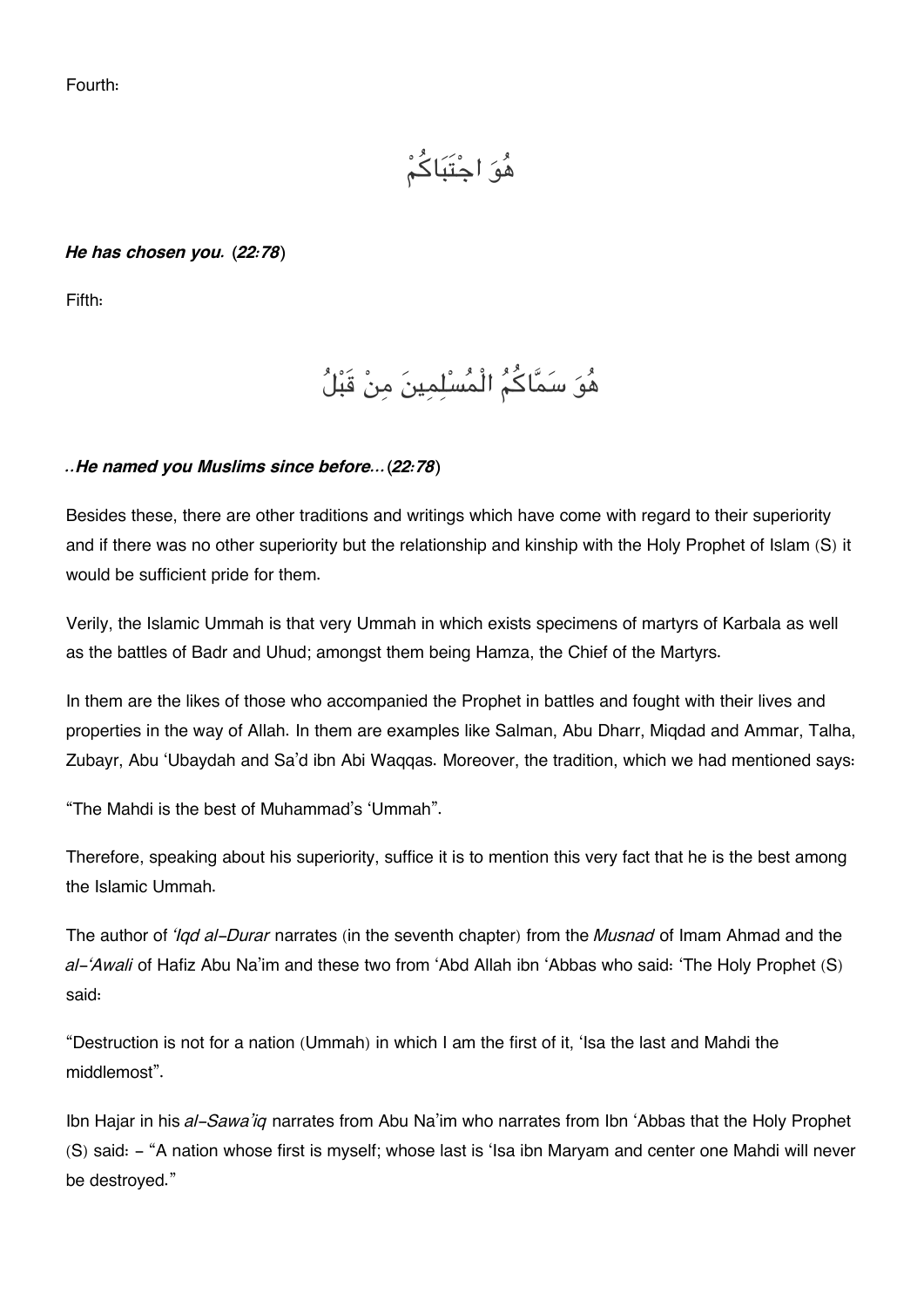The same tradition can be found on page 151 of *Is'af al-Raghibin*.[3](#page--1-0)

The author of *'Iqd al-Durar* has narrated (in the seventh chapter) from the *Sunan* of Nisa'i and he from Anas ibn Malik who said: 'The Holy Prophet (S) said:

"Destruction is not for a nation of which I am the first, the Mahdi the middlemost and the Messiah the last."

Al-Kanji in his book *al-Bayan*, after narrating the afore-said tradition says:

'This tradition is *hasan* (good) and Hafiz Abu Na'im and Ahmad ibn Hanbal have narrated it in their books *al-'Awali* and *Musnad* respectively. His saying that 'Isa shall be the last,' does not mean that 'Isa will remain alive after Mahdi because as it has been proved, the Mahdi is the Last Imam and except for him, no other Imam has been mentioned by them, and it is not possible for the people to remain without an Imam.

'If it is said that 'Isa shall remain after him as an Imam of the Ummah, we reply: That cannot be said because it has been clearly stated that there will be no good after him (the Mahdi). If 'Isa remains amongst the people, it cannot be said that there is no good among them. It also cannot be said: 'Isa is his vicegerent because his dignity is much higher than the position of vicegerency. It can also not be said he is independent in Imamate as the ignorant people shall start imagining Muhammad's nation to have changed and converted into a Christian nation and this is unbelief. (*kufr*).

'Therefore, it is necessary to interpret the tradition in this manner that Muhammad (S) was the first leader and the first inviter to the Islamic Shari'ah and the Mahdi is the midmost inviter. This interpretation appears to be correct to me. It is also possible to interpret the Mahdi's middle stage as his superiority and betterment over the others because he is the Imam and 'Isa shall descend after him and confirm his position of Imamate. Moreover he shall become his associate and helper in his affairs and declare to the people the integrity of whatever Imam claims. Therefore Isa is his last confirmer'.

The author of *Kashf al-Ghumma* after mentioning what we have narrated from the book of *al-Bayan* regarding the interpretation of this tradition says:-

'If, by middleness of the Mahdi is meant his superiority then it is apprehended that he will be better than 'Ali too and I can find no person believing in this talk. However, we may interpret this as such: The Holy Prophet (S) was the first inviter and the Mahdi was the midmost because he followed the Prophet (S) and was of the people of his nation. He was nearer than his other followers and better placed in the center than those living on his path. However, since 'Isa was the leader of another nation and would invite (the people) at the end of time towards a Shar'iah other than his (i.e. Islam), thus it is proper that he is called the last inviter towards Islam. And Allah knows best.'

The author says: The details regarding these two noble traditions which we have mentioned is that we say: The word of negation *lan* ( **b**) denotes nullity forever. That is to say, if this letter appears in a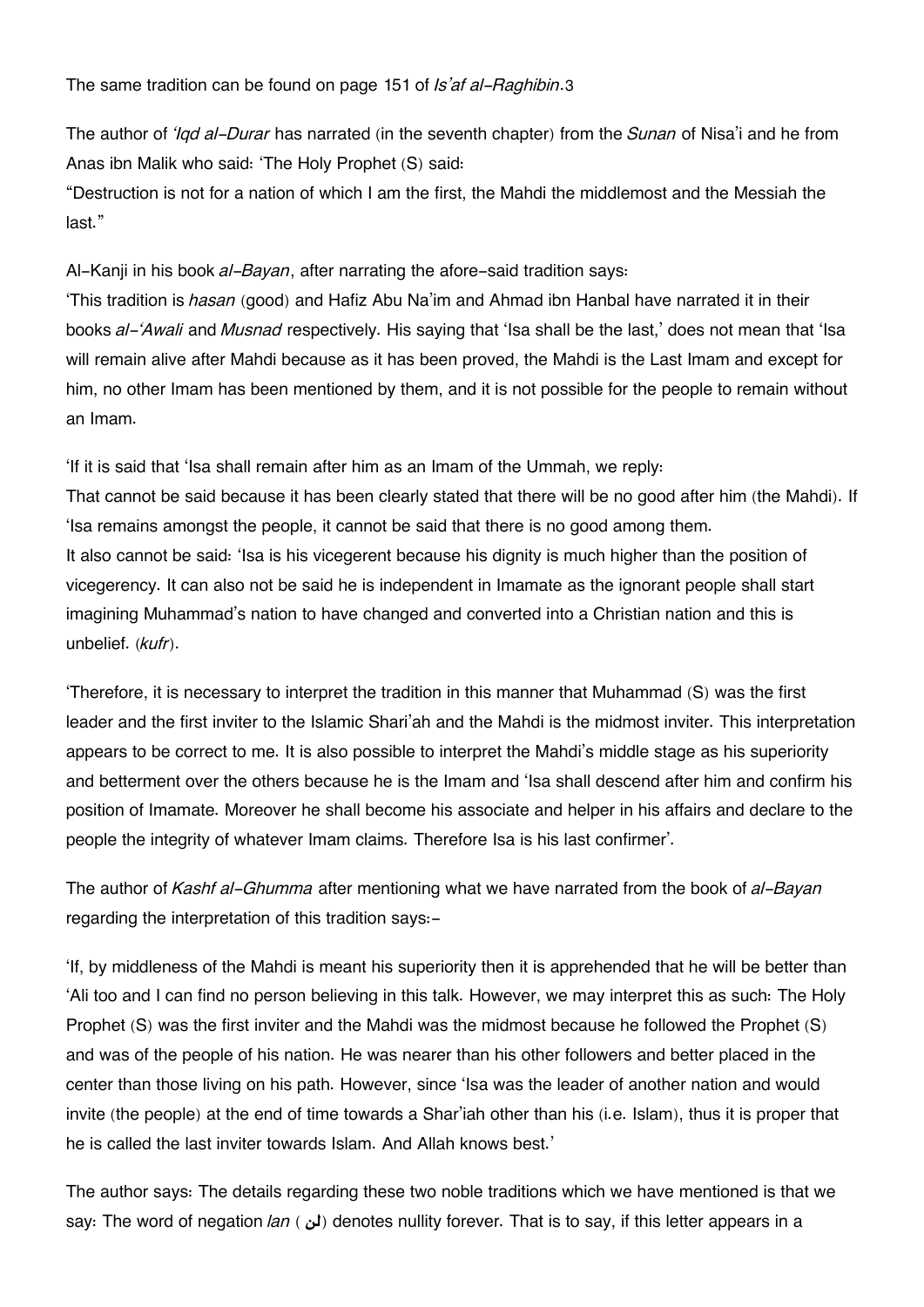sentence, it shall render it ineffective (it shall not occur). 'Destruction' in tradition either refers to worldly torments just as some of the previous nations got afflicted by it) or deviation after receiving guidance and blasphemy after having belief (just as it occurred with some of the previous nations). Or it refers to disconnection of the field of social life. Just as a person dies, a nation too dies and fades away.

As Allah says:

وَلِكُلّ أُمَّةٍ أَجَلٌ ؟

#### *Every nation has its term.. (7:34)*

The meaning of *wasat* ( **اوسط**) or *awsat* ( **اوسط**) is its apparent meaning which is that which is between the first and last. It does not refer to the best of the Ummah because in the second tradition the word 'middle' occurs before words 'first' and 'last,' and because the word *fi* ( **i**) (in the first tradition) and the occurrence of the word *wasat* ( وسط) as an adverb. Thus one cannot interpret *wasat* to mean 'the best'.

The Holy Prophet (S) being the 'first' of the Ummah is apparent. The Mahdi being the 'middle' is because he was born in the year 256 A.H. and he is living until he appears by the will of Allah. 'Isa is the 'last' of the Ummah because he shall descend and return to earth after the emergence of Mahdi. Thus, the words 'first', 'last' and 'middle' have been used in the literal sense for these three personalities and not in any other sense.

After becoming aware of what we have written we say: What the Holy Prophet (S) meant by this saying, although Allah knows best, is that how can a nation that is encompassed, in the beginning, middle and end, by sacred personalities such as these, be destroyed? Therefore, it is by the blessing of these three personalities that Allah has refrained from sending worldly chastisement, or that deviation will not occur for them as a result of the teachings and training of these three personalities (either directly or indirectly) or that by being attentive to people like them and their reformatory instructions, a nation shall not be destroyed and will not lose its social life.

### **[The Mahdi and Paradise](#page--1-0)**

The author *'Iqd al-Durar* narrates (in the seventh chapter) from Ibn Mājah, al-Tabarani, Abu Na'im and some others who in turn narrate from Anas ibn Malik that the Holy Prophet (S) said: "We, the seven sons of 'Abd al-Muttalib are the chiefs (*sadāt*) of the people of Paradise: I, my brother 'Ali, my paternal uncle Hamza, Ja'far, al-Hasan, al-Husayn and the Mahdi."[4](#page--1-0)

Ibn Hajar in *al-Sawa'iq* (page 112) narrates from Ibn Mājah, and he from Anas that the Holy Prophet (S) said: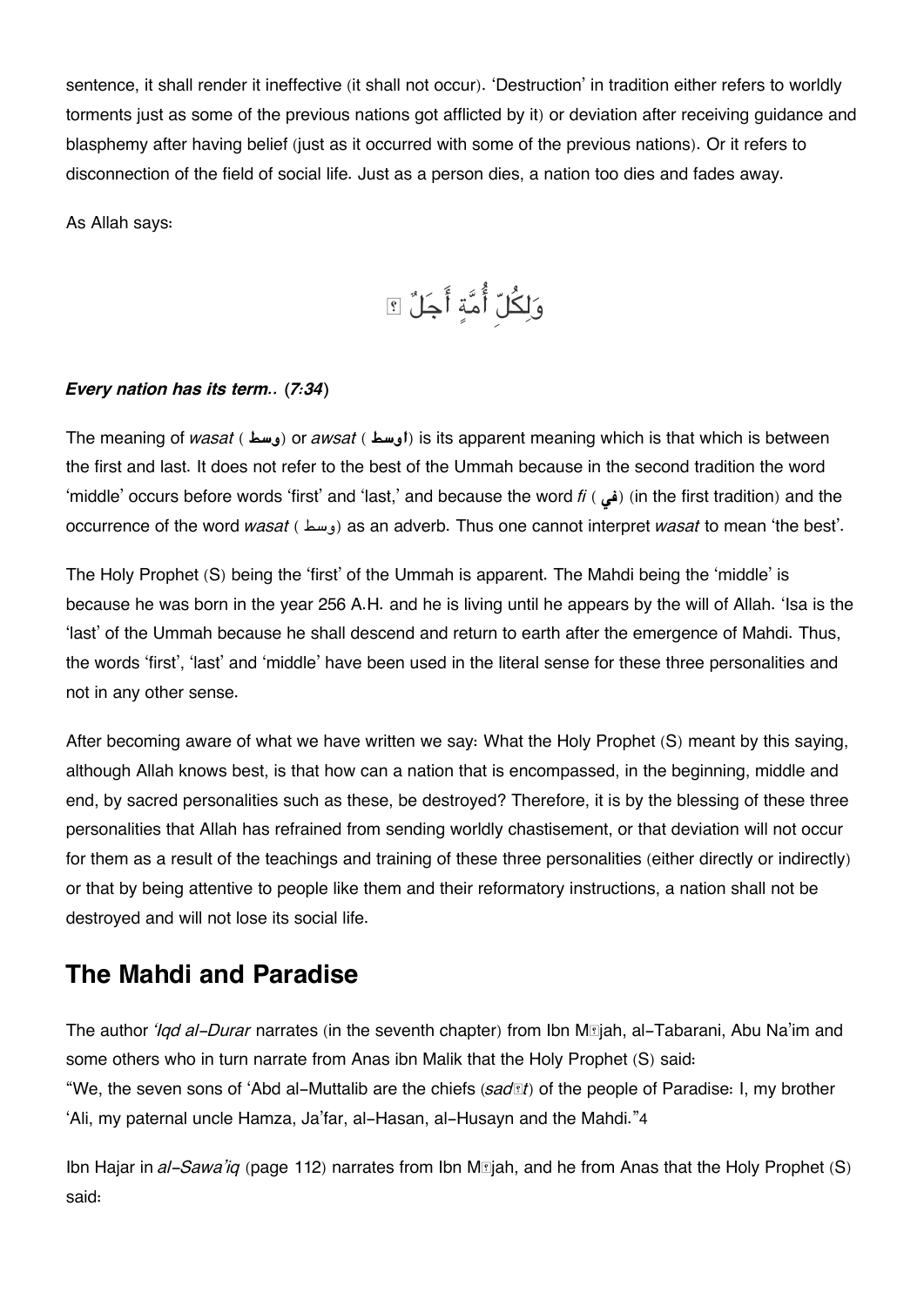"We, the sons of 'Abd al-Muttalib are the chiefs of the people of Paradise: I, Hamza, 'Ali, Ja'far, al-Hasan, al-Husayn and the Mahdi."

In *Nahj al-Balagha*, 'Ali (a.s.) says: "Know that "*whoever is wary of Allah, He shall make a way out for him.*. (65:2) from seditions, and (make) a light (to help him) out of darkness. He will keep him forever in whatever (condition) he wishes. He will make him reside in a station of honor with Him, in an abode He has made for Himself; its canopy is His Throne, its light His radiance, its visitors His angels and its friends His Messengers." (Sermon 183)

The author says: Paradise is a place, which Allah has prepared for His obedient servants. Thus its inhabitants are the best ones and its residents are the most righteous ones. In them are the Prophets, the Messengers, the veracious believers and the martyrs. With these, the Mahdi (a.s.) is amongst the seven chiefs of Paradise and the great chief over here refers to the greatness of spirituality and not greatness in age.

The author of *Nur al-Absar* on page 229 writes: 'Ibn Shayrawiya in his book *al-Firdaws* reports from Ibn 'Abbas who said: The Holy Prophet (S) said: "The Mahdi is the peacock of the inhabitants of Paradise."

The author of *Yanabi' al-Mawadda* too has narrated a tradition similar to this one from *Kunuz al-Daqa'iq* quoted from Ahmad ibn Hanbal.[5](#page--1-0)

The author says: - Comparing Mahdi with a peacock amongst the inhabitants of Paradise (while knowing who its inhabitants are) is a beautiful expression of his excellence which is the specialty of Mahdi and no other human being.

Verily, whatever is derived from Mahdi's existence and his emergence such as Divine majesty and beauty, greatness and glory is such an affair, which has not occurred for any of the Prophets or Messengers. Why should not it be so when traditions which are abundant (*mustafidhah*) clearly stipulate that he shall fill the earth with equity and justice, and the earth will be radiant with the light of its Lord, and his dominion shall encompass the East and the West?

These signs of beauty and majesty are specialties of the awaited Mahdi, and he will be among the inhabitants of Paradise like the peacock in comparison to other birds.

## **[The Mahdi and Obedience](#page--1-0)**

The author of *'Iqd al-Durar* narrates in chapter 3 of section 4 from Abu 'Abd Allah Na'im ibn Hammad and he, from Jabir ibn 'Abd Allah who said: - A person once visited Abu Ja'far Muhammad ibn 'Ali al-Baqir and said: Take these 500 dirhams from me for the Zakat (alms-tax) on my wealth. Abu Ja'far said: "You take it and give it to your Muslim neighbors and those brethren who are in dire need". Thereafter he said: "When Mahdi from our Ahl al-Bayt shall emerge, he shall distribute wealth equally and act justly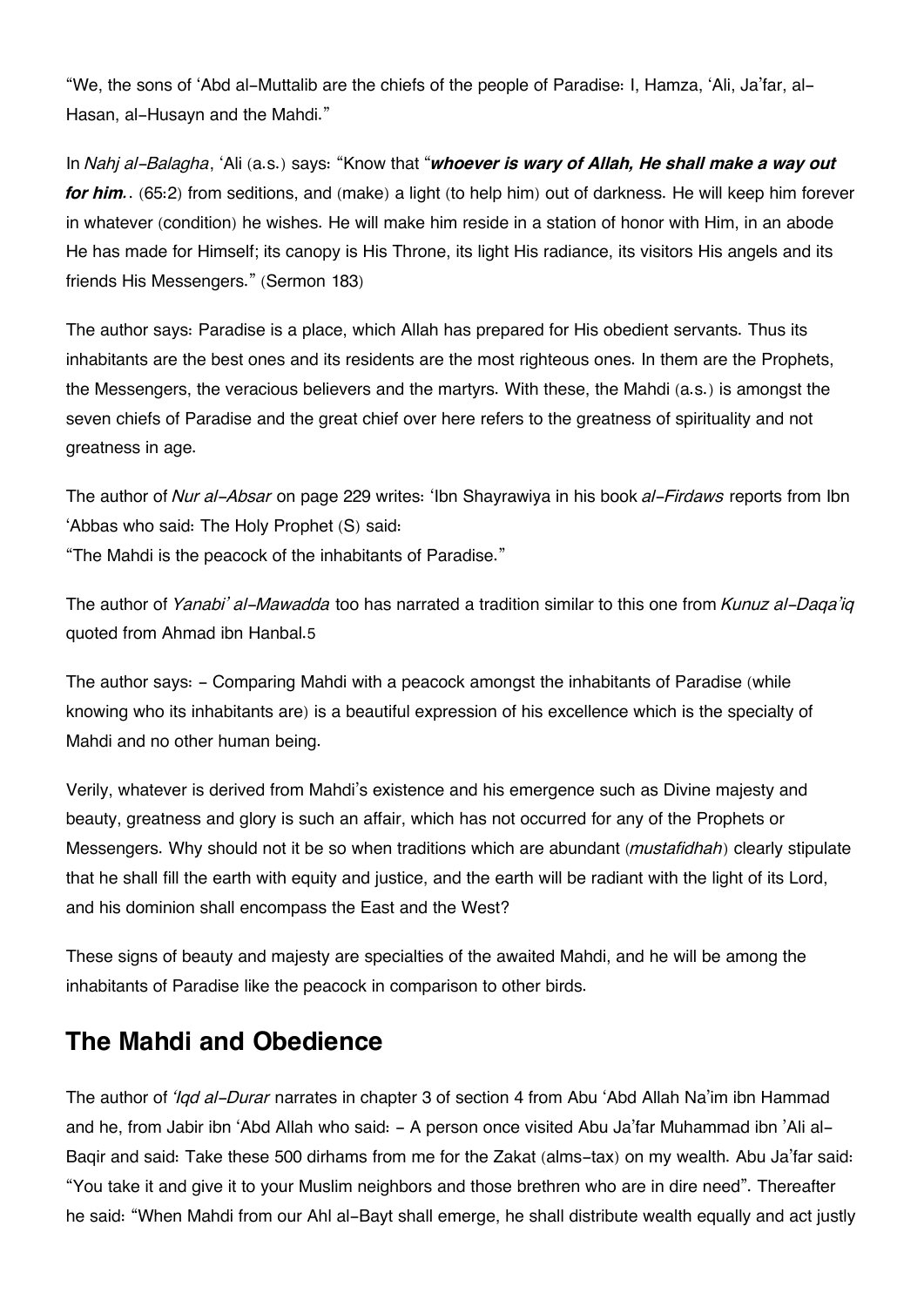with the people. Therefore, whoever obeys him has obeyed Allah and whoever disobeys him has disobeyed Allah".

The author of *'Iqd al-Durar* narrates in the fourth chapter, section 3, from Hafiz Abu 'Abd Allah Na'im Ibn Hammad that the Holy Prophet (S) said:

"A caller will call out from the heavens in Muharram: Know that, the chosen one of Allah amongst His servants is so and so. Thus listen to him and obey him."[6](#page--1-0)

The same tradition has come in the seventh chapter of the afore-said book and its author mentions that by so and so is meant the Mahdi.

The author of *Yanabi' al-Mawadda* narrates (on page 435) from Ibn Mājah who in turn narrates from Ibn 'Umar who narrates from the Holy Prophet (S) who said:

"An angel shall cry out from the heavens and will urge the people towards him and say: Verily the Mahdi has emerged. Obey him."

## **[The Mahdi and the Truth](#page--1-0)**

The author of *'Iqd al-Durar* narrates (in the seventh chapter) from the *Mu'jam* of Abu al-Qasim al-Tabarani, *Manaqib al-Mahdi* of Abu Na'im al-Isbahani and Hafiz Abu 'Abd Allah Na'im ibn Hammad who in turn narrate from Amir al-Mu'minin 'Ali ibn Abi Talib (a.s.) that the Holy Prophet (S) said: -

"When the caller shall cry out from the heavens that the truth is in Muhammad's household  $[ $\mathbb{E}$ l-i$ Muhammad), Mahdi shall emerge at that time".[7](#page--1-0)

In the afore-mentioned book, section 3, Chapter 4, its author narrates from Amir al-Mu'minin 'Ali ibn Abi Talib (a.s.) as such: "When the caller shall call out from the heavens: 'Indeed the truth is with  $\mathbb{I}$ -i Muhammad', the Mahdi shall come forth".

The author of *Durar al-Musawiyah* writes: Ahmad ibn Musa ibn Mardawiya narrates through various channels from  $E$ 'isha, the wife of the Holy Prophet (S) that he said:

"The truth is with 'Ali and 'Ali is with the truth. The two will never separate until they meet me at the fountain."

The author says: The son appears to be so similar to the father that the Holy Prophet (S) made this remark with regards to both of them.

## **[The Mahdi and the Caliphate](#page--1-0)**

The author of *'Iqd al-Durar* narrates (in the eighth chapter) from Hafiz Abu Na'im from 'Abd Allah ibn 'Umar that the Holy Prophet (S) said:

"The Mahdi shall emerge and above him will be a cloud in which will be an angel calling out: Verily, this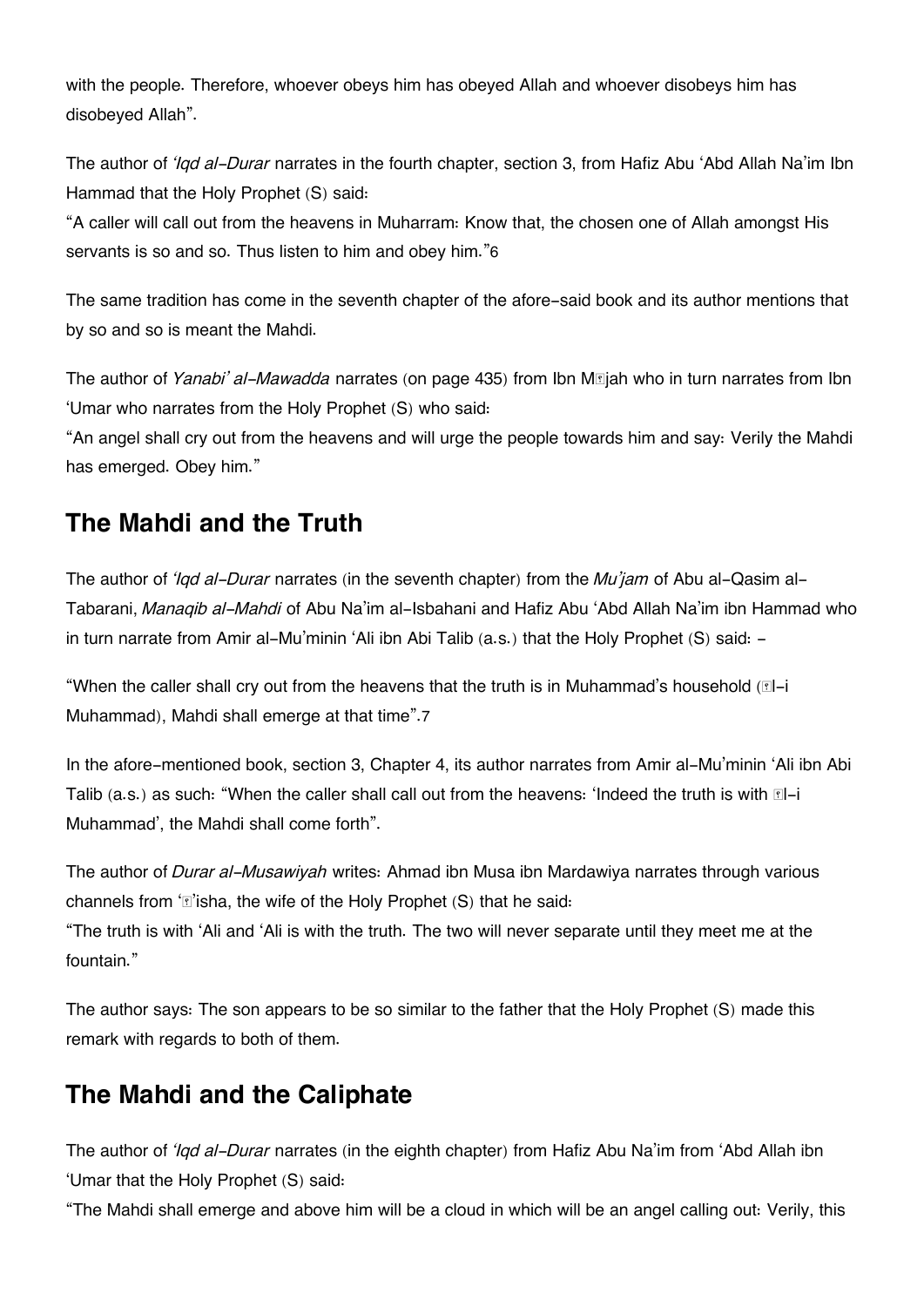is the Mahdi, the caliph (*khalifah*) of Allah, so follow him."

The author of *Nur al-Absar* has narrated the same tradition on page 231 from Abu Na'im, al-Tabarani and others who in turn have all narrated from 'Abd Allah ibn 'Umar.[8](#page--1-0)

The author of *Is'af al-Raghibin*, on page 153, says: 'Traditions mention that at the time of his emergence, an angel shall cry out over his head: "This is the Mahdi, the *khalifah* of Allah, therefore obey him". Then the people will yield to him'.

The author of *Yanabi' al-Mawadda* narrates on page 447 from *Fara'id al-Simtayn* from Abu Na'im from Ibn 'Umar that the Holy Prophet (S) said: -

"The Mahdi shall emerge and an angel above him shall cry out: This is the Mahdi, the representative (*khalifah*) of Allah. Therefore follow him."[9](#page--1-0)

## **[The Mahdi and Allegiance](#page--1-0)**

The author of *'Iqd al-Durar* narrates (in Section 3, Chapter 9) from the *Sunan* of Abu 'Amr Uthman ibn Sa'id al-Maqri and *Al-Fitan* of Hafiz Abu 'Abd Allah Na'im ibn Hammad who in turn narrate from Ishaq ibn 'Awf who said: 'On the flag of the Mahdi shall be written: allegiance is for Allah ( **هل البيعة**"(.

The author of *Yanabi' al-Mawadda* too has narrated from *Fasl al-Khitab*, pg. 435, from Nawf that he said: "On the flag of the Mahdi shall be written: allegiance is for Allah".[10](#page--1-0)

## **[The Mahdi and the Angels](#page--1-0)**

The author of *'Iqd al-Durar* narrates (in the eighth chapter) from Abu 'Amr 'Uthman ibn Sa'id al-Maqri in his *Sunan*, who in turn narrate from Hudhayfa ibn al-Yamān that the Holy Prophet (S) while speaking of the Mahdi and the allegiance paid to him between *Rukn* and *Maqam* said: "Jibra'il (Gabriel) shall be in front of him and Mikā'il on his right. The inhabitants of the heavens and earth, the beasts and birds shall rejoice at his presence.[11](#page--1-0)

The author of *Is'af al-Raghibin* writes on page 152 as such: - 'It has come in traditions that Allah, the Exalted, shall support the Mahdi with three thousand angels[12](#page--1-0) and the people of Cave (*Ahl al-Kahf*) shall be among his helpers.

## **[Mahdi and People of the Cave](#page--1-0)**

The author of *'Iqd al-Durar* writes in the seventh chapter: Imam Abu Ishaq al-Tha'labi in his exegesis of the Holy Qur'an, said with regards to the incident of the people of the Cave: 'They took their places of sleep and remain therein until the end of time when the Mahdi shall emerge. Then Allah will revive them, and then they shall return back to their sleeping places and will not rise until the Day of Judgment'.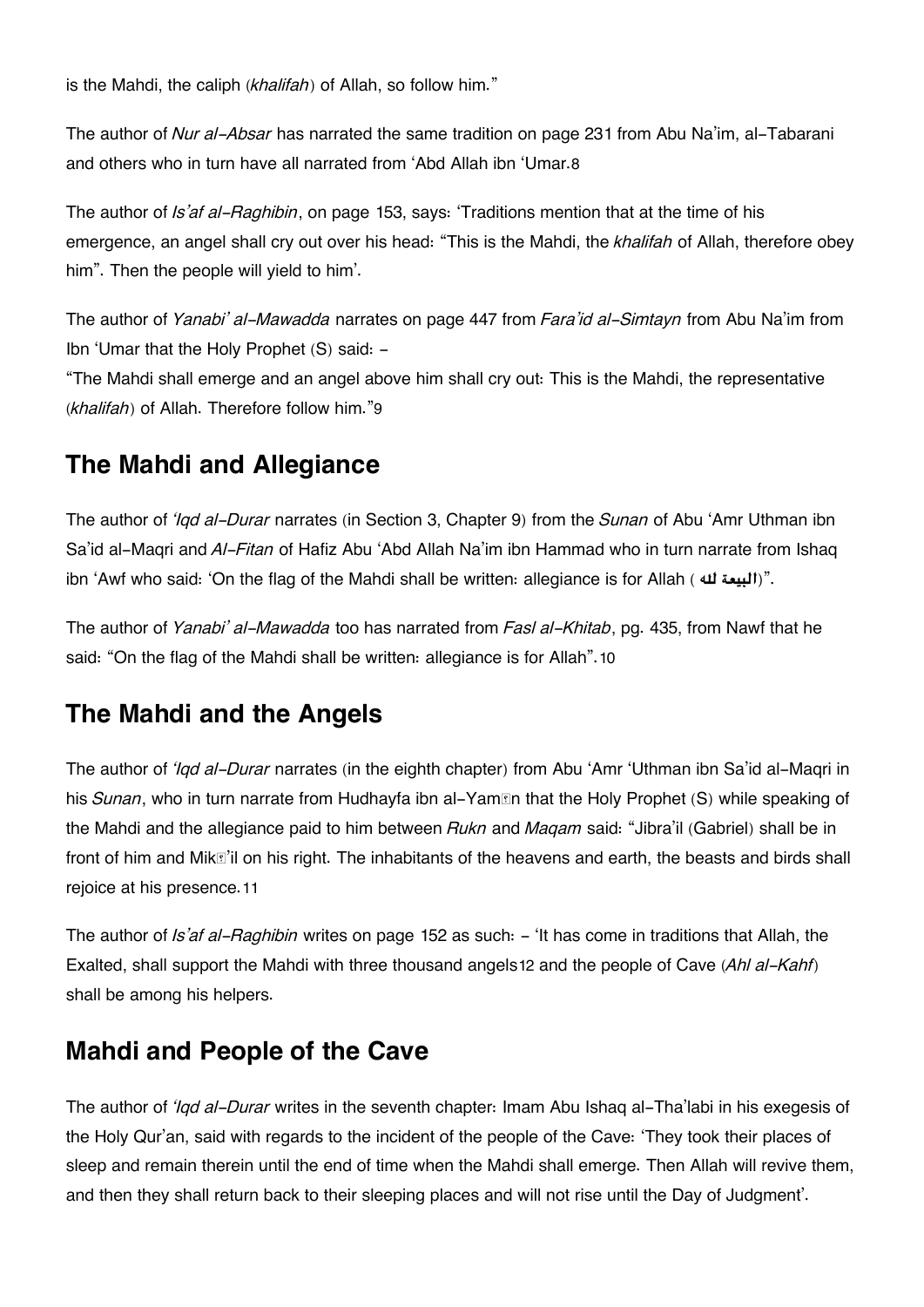The author says: In the same exegesis, under divine saying of:

# أَمْ حَسِبْتَ أَنَّ أَصْحَابَ الْكَهْفِ وَالرَّقِيمِ كَانُوا مِنْ آيَاتِنَا عَجَبًا

#### *Do you suppose that the Companions of the Cave and the Inscription were among Our wonderful signs? (18:9)*

it is mentioned that the Holy Prophet (S) said:

"Verily the Mahdi (a.s.) shall greet the people of the Cave. Allah, the Exalted, shall revive them and then they shall answer his greetings. Thereafter they shall return to sleep and will not rise until the Day of Judgment.[13](#page--1-0)

The author says: 'Perhaps the reason that Allah will revive them is that they may give allegiance to the Mahdi. The author of *Is'af al-Raghibin* has said that according to certain traditions they shall be among the helpers and companions of the Mahdi.

## **[The Mahdi is the Proof \(Hujjah\) of Allah](#page--1-0)**

The author of *Yanabi' al-Mawadda* narrates (on page 448) from the book *Fara'id al-Simtayn* from al-Hasan ibn Khalid who said: 'Ali ibn Musa al-Ridha (a.s.) said:

"He who has no piety, has no religion.

*Indeed the most honorable of you in the sight of Allah is the most God-wary among you (49:13)*."

Thereafter be said: "The fourth from my offspring is the son of the chief of slave-girls. Through him, Allah shall cleanse the earth of every cruelty and oppression. He is the one whose birth people will doubt and for him there will be an occultation. When he shall emerge, *the earth will be illuminated by the light of its Lord (39:69)* and the scale of justice will be established amongst the people such that no one will oppress the other.

Verily, he is the one for whom the earth will roll up and he has no shadow. He is the one for whom a caller from the heavens will call out and all the inhabitants of the earth will hear: Be aware that the Proof (*Hujjah*) of Allah has emerged at the House of Allah. Therefore follow him as truth is in him and with him."

## **[The Mahdi and the completion of religion](#page--1-0)**

Ibn Hajar in his *al-Sawa'iq* (page 97) narrates from Abu al-Qasim al-Tabarani that the Holy Prophet (S) said:

"The Mahdi is from us. Religion shall find its completion through him just as it found its expansion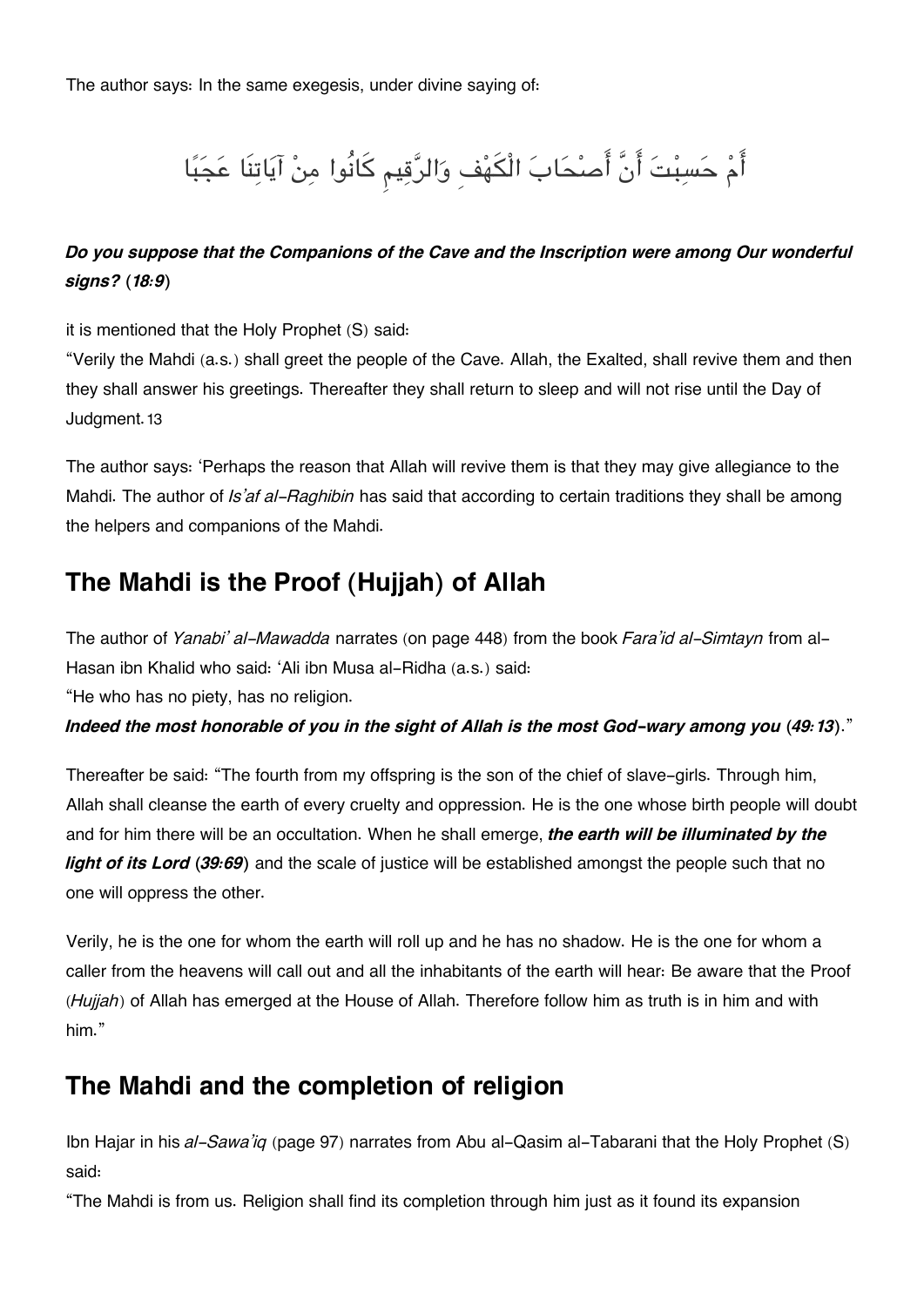through us."

The same tradition has been mentioned in *Is'af al-Raghibin*, page 148.

Sayyid Mu'min ibn al-Hasan al-Shablanji in *Nur al-Absar,* page 231, narrates from 'Ali ibn Abi Talib (peace be upon him) who said:

I said: "O Messenger of Allah, is the Mahdi from us, the family of Muhammad, or from other than us"? He replied: "No. Rather he shall be from us. Through him, Allah shall bring the religion to its completion just as He had expanded it through us."[14](#page--1-0)

This matter is further strengthened by numerous (*mustafidhah*) traditions which give indication to this fact that religion shall not come to its stage of completion until twelve Caliphs come and pass over it. As research shows, you already know what Ibn Abi al-Hadid narrated about the consensus of the Muslims on this fact and that is the duties shall not cease but with Mahdi. Thus he is the last of the legatees and the religion of Islam shall terminate in him, just as his forefather was the last of the Prophets and the religion commenced with him.

## **[The Mahdi is the Twelfth Caliph](#page--1-0)**

The author of *Yanabi' al-Mawadda* narrates (on page 447) from the book *Fara'id al-Simtayn* from Sa'id ibn Jubair who narrates from Ibn 'Abbas that the Holy Prophet (S) said: -

"Verily my Caliphs and successors after me are the Proofs (*hujaj*) of Allah upon the people and they are twelve in number. The first of them is 'Ali and the last of them is my son the Mahdi."

The author says: All those reasons and arguments which give indication to this fact that the Caliphs after the Holy Prophet (S) are twelve in number and are all from Quraysh or Bani Hashim, give indication to the afore-mentioned matter too. All those reasons have been collected by Ahmad Hanbal in his *Musnad*, and by other Sunni scholars and experts of traditions. The reasons which they have collected cannot be conformed but to what we, the Shi'a Ithna 'Ashar, say: The successors to the Holy Prophet (S) are twelve in number where the first of them is 'Ali ibn Abi Talib, Amir al-Mu'minin and the last of them is Muhammad ibn al-Hasan the Mahdi (a.s.). May Allah place us amongst his followers and helpers.

## **[Mahdi is the Twelfth Wasi \(Legatee\)](#page--1-0)**

The author of *Yanabi' al-Mawadda* narrates (on page 486) from the *Manaqib* of al-Khawrazmi who narrates from 'Ali ibn Musa al-Ridha who narrates from his father and he from his father that the Holy Prophet (S), while relating his own merits and the merits of his Ahl al-Bayt, and something about his ascension (to heaven) said:

"O my Lord, who are my legatees (*awsiya'*)?" A voice called out: "O Muhammad, your legatees are those whose names have been written over the enclosure of My Throne ('*arsh*)".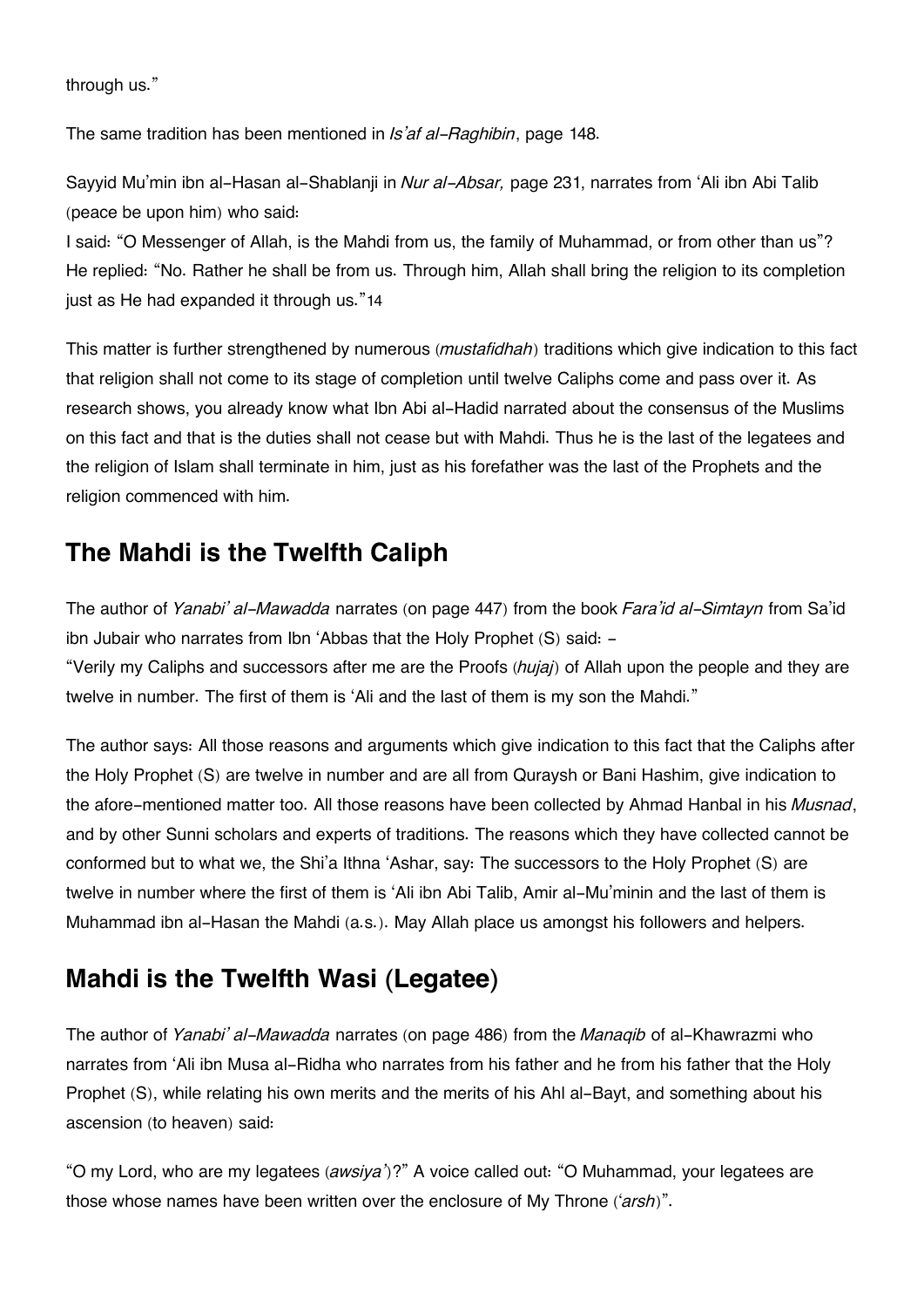Therefore, I looked and witnessed twelve lights; on each light was a green line on which was the name of one of my legatees, the first of them was 'Ali and the last of them the Q $\mathbb{Z}$ 'im".

In the afore-mentioned book, its author narrates (on page 486) from the *Manaqib* of al-Khawrazmi and he from Abu Sulayman, that the Holy Prophet (S) said:

"The night when I was being taken towards the heaven... (and he narrated the same tradition so far as Allah says): "O Muhammad, do you wish to meet them"? I replied: "Yes my Lord." Then Allah said: "Look towards the right of the Throne ('*arsh*)."

As I looked I suddenly saw 'Ali, Fatimah, al-Hasan, al-Husayn, 'Ali ibn al-Husayn, Muhammad ibn 'Ali, Ja'far ibn Muhammad, Musa ibn Ja'far, 'Ali ibn Musa, Muhammad ibn 'Ali, 'Ali ibn Muhammad and al-Hasan ibn 'Ali with Muhammad al-Mahdi ibn al-Hasan amongst them, like a glittering star. Thereafter He said: "O Muhammad, they are My Proofs (*hujaj*) upon My servants and they are your legatees."

In the same book, the author narrates (on page 487) from *Fara'id al-Simtayn,* from Sa'id ibn Jubayr, from Ibn 'Abbas that the Holy Prophet (S) said:

"Verily, my legatees and the Proofs (*hujaj*) of Allah upon the people after me are twelve in number. The first of them is my brother and the last of them is my son."

It was said: "O Messenger of Allah, who is your brother"? He replied: "'Ali."

Again he was asked: "Who is your son"? He replied: "Al-Mahdi."

Again, in the same book, the author narrates (on page 487) from Ibn 'Abbas that the Holy Prophet (S) said: -

"I am the Chief of the Prophets and 'Ali the Chief of legatees. Verily the legatees after me are twelve in number. The first of them is 'Ali and the last is the Mahdi."

## **[Mahdi is the Twelfth Imam](#page--1-0)**

The author of *Yanabi' al-Mawadda* narrates (on page 492) from the *Manaqib* of al-Khawrazmi that Abu 'Abd Allah al-Husayn ibn 'Ali said: "Once when I visited my grandfather, the Holy Prophet (S), he made me sit on his lap and said: "Allah shall select from your loins nine Imams (leaders), the ninth of whom shall be the *Qā'im*. All of them are the same in rank and position before Allah."

In the same book, the author narrates (on page 493) from the afore-said book of al-Khawrazmi who narrates from 'Ali (a.s.) that the Holy Prophet (S) said:

"The Imams after me are twelve in number. The first of them is you O 'Ali, and the last of them shall be the *Qā'im* through whom Allah shall liberate the East and West".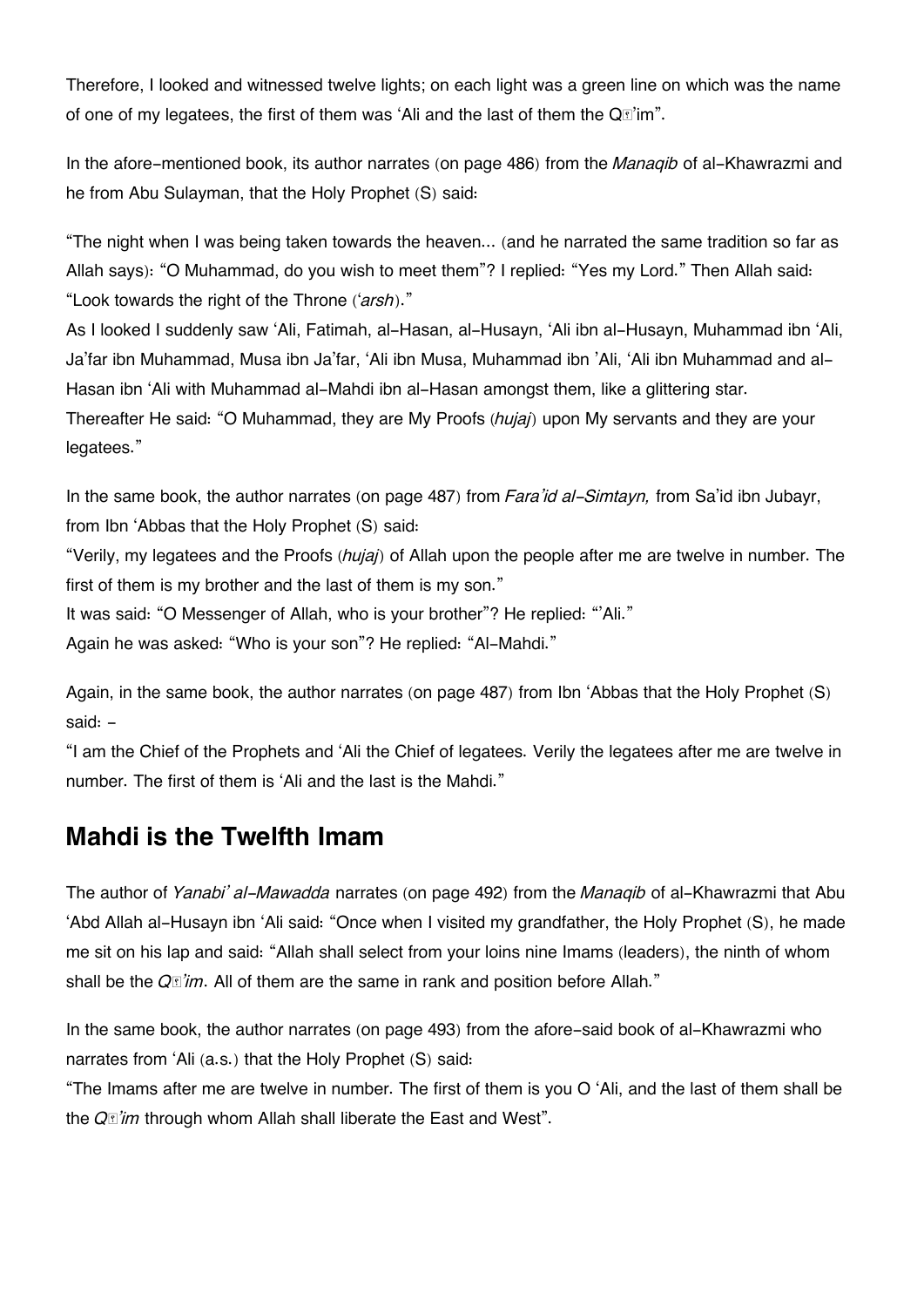## **[Mahdi is the Imam of the Age](#page--1-0)**

'Ali (a.s.) in *Nahj al-Balagha* says: - The earth shall not remain vacant of God's *Hujjah* and *Qā'im*. He is either manifest and well-known or concealed and fearful (of his enemies). It is narrated from al-Taftazani that he said: 'Ali (a.s.) said: The earth will not be devoid of an Imam who will rise for Allah with a Proof, whether openly and well-known, or fearful and unknown".

In this regard, there is another tradition, which is famous amongst Shi'a and Sunnis and as far as the authenticity of this tradition is concerned, there exists no controversy between the two sects. In this tradition, the Holy Prophet (S) says:

"The one who dies and does not recognize the Imam of his age has died the death of ignorance."

We ask: "Who is the one who is the Imam of this time?"

This is a question which requires an answer, and I do not see any correct reply that is in conformity with the proofs, and whose correctness is witnessed by reports and traditions, except our statement: He is the awaited Mahdi.

We have the following evidence for that:

The first evidence: Traditions clearly stipulate this fact that he is the Caliph (vicegerent) of Allah and the Divine *Hujjah* (Proof) and what can be understood by these two attributes, is that its possessor must be an Imam i.e. one who is a deputy of the Holy Prophet (S) since Imamate according to us (the Shi'a) is only the guardianship of religious and worldly affairs on behalf of the Holy Prophet (S).

It is apparent from the traditions which we have mentioned before, that awaited Mahdi, is the same Abu al-Qasim Muhammad ibn al-Hasan al-'Askari. When it is proved that the Mahdi will be the Caliph and *Hujjah* of Allah on the day of his emergence, it is also proved that at present too, he is the Caliph and *Hujjah* of Allah. His being the Imam is also according to this meaning, because amongst the Muslims, there is no one who reckons the Imam to be separate from the Caliph and *Hujjah*.

In other words, if someone says that the Imam of the Age is not the Mahdi, he is bound to reject one of the following two matters: Firstly that the awaited Mahdi is not Muhammad ibn al-Hasan al-'Askari and secondly that the Mahdi shall neither be Allah's Caliph nor *Hujjah* at the time of his emergence.

In this regard, we say: Since both of these points have been proved by the appropriate traditions, there remains no way to reject any one of them let alone both.

The second evidence: In many of the traditions (previously mentioned for our readers) we have been enjoined to obey and follow him and forbidden from disobeying and opposing him. In fact, some traditions state that one who obeys him has obeyed Allah and one who disobeys him has disobeyed Allah. Now, the essential condition for enjoining obedience to him and forbidding disobedience to him, in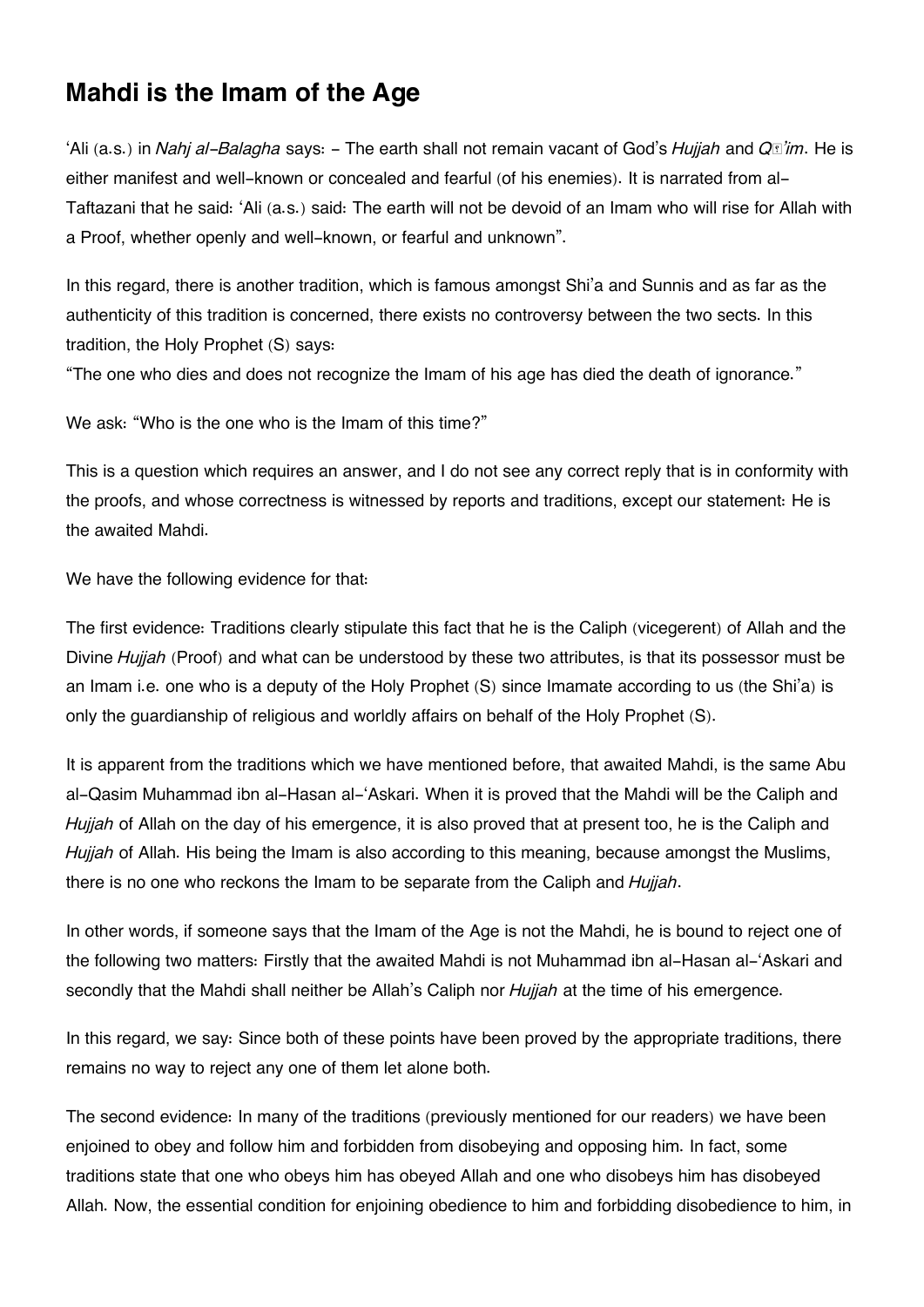all cases, is his being an infallible Imam, free from every error and forgetfulness.

Indeed, enjoining obedience to him and forbidding disobedience to him in all cases, indicates to us two things:

Firstly that the Mahdi is infallible. Otherwise enjoining obedience to him would necessitate obedience in all cases, even in sins. Similarly forbidding disobedience to him would lead sometimes to forbidding obedience to Allah. For clarifying this matter we further say: If he is not infallible, it is possible that he may command us to disobedience of Allah and forbid us from His obedience. Consequently what will necessarily follow is that enjoining obedience to him will amount to enjoining disobedience to Allah and forbidding disobedience to him will amount to forbidding obedience to Allah.

Rather, in case of the Mahdi not being infallible, the statement of the Imam (a.s.) that has been narrated in some traditions: 'Whoever obeys him has obeyed Allah, and whoever disobeys him has disobeyed Allah', necessitates that Allah will sometimes be disobeyed through obedience, and obeyed through disobedience, and that, as is apparent, is unreasonable.

Secondly, enjoining obedience and forbidding disobedience includes all people unconditionally. Thus his obedience becomes obligatory and his disobedience forbidden upon every one, and if there was another Imam this unconditional decree would not be correct because, he would sometimes command opposition to the Imam and forbid his obedience.

The third evidence: Thirdly, there are many traditions which prove that the Mahdi is the twelfth Caliph of the Holy Prophet (S) or his twelfth legatee (*waṣi*) or the twelfth Imam or the twelfth *Hujjah* from the *Hujaj* (Proofs) of Allah. These traditions clearly state his Khilafah, his being a legatee, his Imamate and that he is the Proof (*Hujjah*) of Allah upon His creatures.

Yes, these traditions establish that the awaited Mahdi possesses these virtues and qualities right from the time of his birth until his departure from this world. However, he was silent during the time of his father, al-Hasan al-'Askari and it was obligatory for him to obey his father. But after his father's demise he has been the caliph of Allah and the legatee of His Messenger, and he will be the Imam and the *Hujjah* till the end of his life, and the essential condition for this matter is that he should be an Imam in this period.

The fourth evidence: Fourthly, there are *mustafidhah* and in fact, *mutawatir* traditions from Shi'a and Sunni sources that the Holy Prophet (S) had said that there will be twelve Imams, or Caliphs or legatees (*awṣiya'*) after him."

In some of those traditions it is mentioned that they are from Quraysh and in others that they are from Bani Hashim, and some say that the first of them is 'Ali and the last is the Mahdi. In other traditions, the names of each of the Imams have been mentioned one after the other. Those wishing to have information about them can refer to the books of tradition especially the *Musnad* of Imam Ahmad and the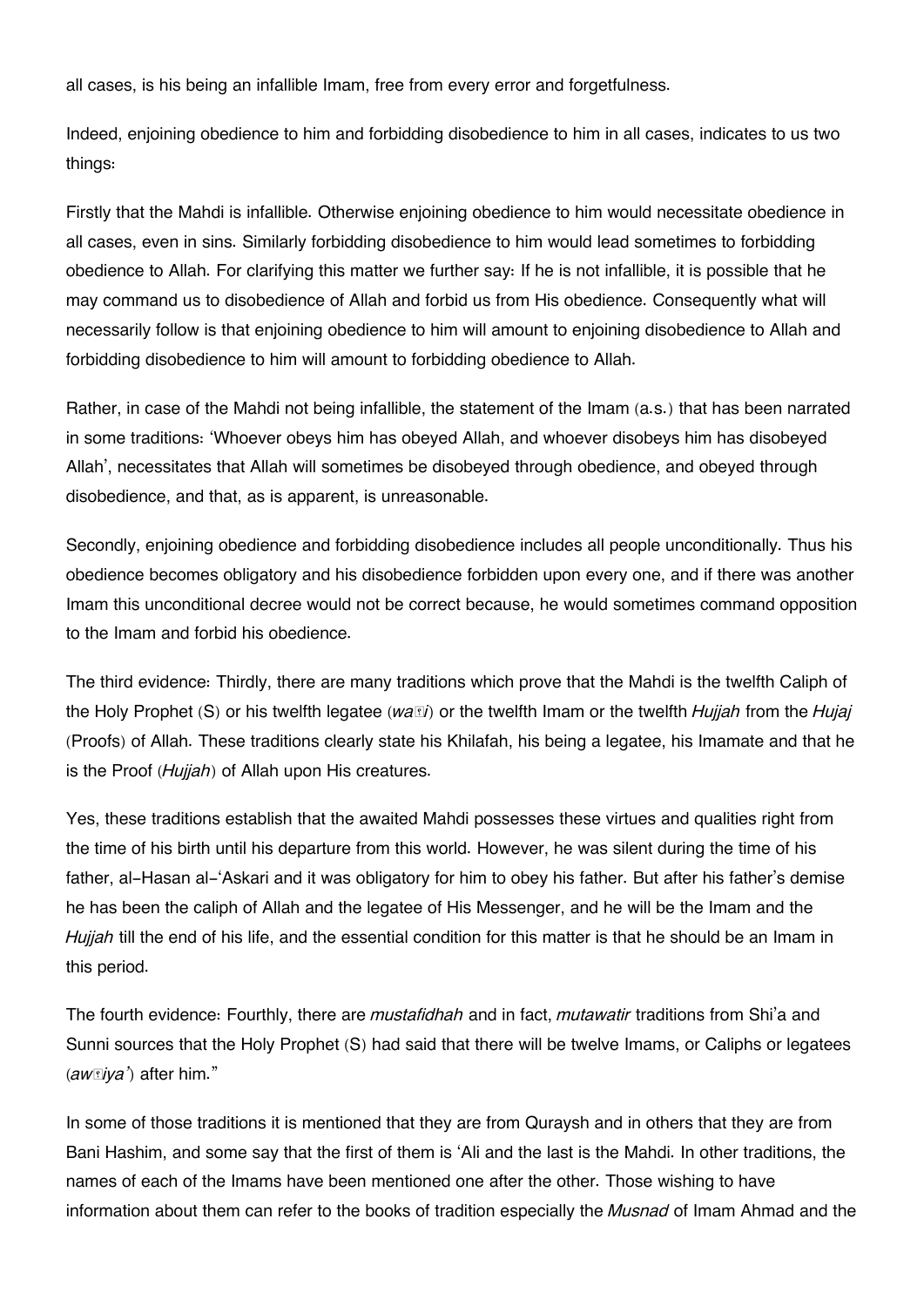*Mustadrak* of Abu 'Abd Allah Hakim. Similarly, they can refer to the books which have been written about their virtues like the *Manaqib* of al-Khawrazmi, *Fara'id al-Simtayn* and *Yanabi' al-Mawadda*.

Now, in order to substantiate what we have written we shall set forth some of them from the book *Durar al-Musawiya fi Sharh al-Aqa'id al-Ja'fariya:*

- In his *Sahih,* Muslim reports from Jabir ibn Samurah that the Holy Prophet (S) said: "Religion shall continue to exist consistently till the time when the Hour is established or twelve successors (*khalifah*) from the Quraysh who are guardians over the people have come and gone".

'Ali ibn Muhammad too has referred to this tradition and concludes that nine of them shall be from the progeny of al-Husayn and the Mahdi is one of them.

- 'Abd al-Rahman ibn Samurah said: "I asked the Holy Prophet (S): 'Show me the path of salvation." He (S) replied: "O son of Samurah. When desires diversify and opinions differ, it is upon you to stick to 'Ali ibn Abi Talib. Verily, he is the leader (Imam) of my Ummah and my successor (*khalifah*) over them after me..." until he (S) said:

"Surely, from them is the Imam of my Ummah, the two Chiefs of the youths of Paradise, al-Hasan and al-Husayn, and nine descendants from the progeny of al-Husayn, the ninth of them being the *Qā'im* of my Ummah".

- Ibn al-Maghazali narrates from Abu Umamah that the Holy Prophet (S) said:

"The Imams after me are twelve and all of them are from the Quraysh. Nine of them are from the progeny of al-Husayn and the Mahdi is among them".

- It has been narrated from Abu Saleh who has narrated from Zayd ibn Thabit that the Holy Prophet (S) said:

"The world shall not come to an end until a person from the progeny of al-Husayn emerges to lead my nation. He shall fill the earth with justice just as it had been filled with oppression."

We asked: "Who is that person"?

He replied: "He is the ninth Imam from the descendant of al-Husayn."

- Another tradition has been narrated from al-Hasan ibn 'Ali al-R $\mathbb{E}$ zi, at the end of which the Holy Prophet (S) says:

"Righteous and infallible leaders shall emerge from the descendants of al-Husayn. Among them is the Mahdi of this Ummah, behind whom 'Isa ibn Maryam shall pray. He shall be the ninth one from the offspring of al-Husayn."

The fifth evidence: Fifthly, some traditions have come regarding the occultation of Mahdi and his concealment from the people. These traditions (which will be mentioned later on) clearly stipulate that Mahdi (a.s.) is a leader whose obedience is obligatory - whether in his absence or presence and whether he is manifest or hidden. As such, the Muslims are bound to recognize this quality of his.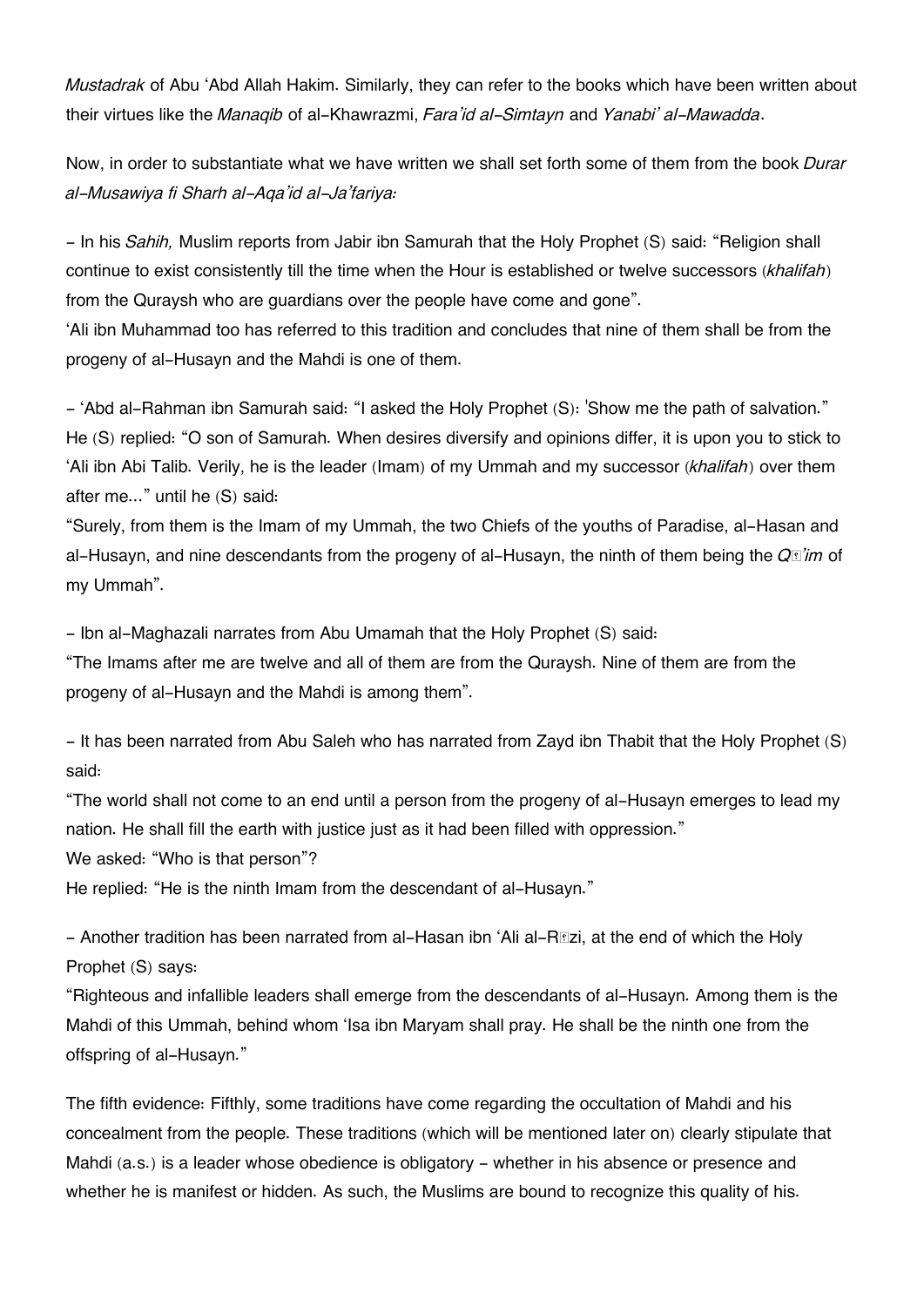Among these traditions is what has been narrated in *Yanabi' al-Mawadda,* page 488, from Sa'id ibn Jubayr who narrates from Ibn 'Abbas that the Holy Prophet (S) said:

"Verily, 'Ali is the leader of my Ummah after me and from his progeny shall be the awaited *Qā'im* who shall fill the earth with equity and justice just as it had been filled with cruelty and oppression. I swear by Allah who appointed me by the truth and as the bearer of glad tidings and as a warner, that those whose belief is firm in his Imamate (during Occultation) are scarcer than red sulphur."

The author of afore-said book narrates from the *Manaqib* of al-Khawrazmi that Abu Ja'far Muhammad al-Baqir (a.s.) said: The Holy Prophet (S) said:

"Blessed is he who finds the *Qā'im* from my Ahl al-Bayt in a state when he has followed him during the period of his Occultation, before his emergence, and has made friendship with his friends and enmity with his enemies. Such a person is amongst my companions and friends and he shall be the most honorable one of my Ummah before me on the Day of Judgment".

The same author of the same book quotes on page 494 from the *Manaqib* of al-Khawrazmi and he from Jabir ibn 'Abd Allah al-Ansari that the Holy Prophet (S) said:

"O Jabir, verily my legatees and the leaders of the Muslims after me are firstly 'Ali followed by al-Hasan, then al-Husayn, then 'Ali ibn al-Husayn, then Muhammad ibn 'Ali, known as al-Baqir; very soon you shall meet him, O Jabir, and when you do so, send my greetings to him.

"After him shall come Ja'far ibn Muhammad, then Musa ibn Ja'far, then 'Ali ibn Musa, then Muhammad ibn 'Ali, then 'Ali ibn Muhammad, then al-Hasan ibn 'Ali and then the  $Q\mathbb{I}$ '*im* - his name shall be the same as my name and his agnomen too shall be the same as mine. He is the son of al-Hasan ibn 'Ali. He is the one whom God shall give victory over the East and West. He is the one who shall remain hidden from his friends such that they will not remain steadfast in his Imamate except those whose hearts God has tested for faith."[15](#page--1-0)

The author of *Durar al-Musawiyah* writes: 'Muhammad ibn Muhammad ibn Mahmud al-Hafiz al-Bukhari, known as Khawaja Parsa, in the margin of his book *Fasl al-Khitab* when referring to the birth of the Mahdi says:

"There are innumerable traditions on this subject, and traditions about the virtues of the Mahdi (the one who is the Master of the time; the Hidden one from the public eye, and the one who is existing at all times) are many and in support of each other. Moreover, traditions about his emergence, his illuminating light, his bringing to life the Shari'ah of Muhammad, his battles in the way of Allah and his purifying the world from uncleanness are all decisive.

"His companions are pure from every doubt and sound from every flaw. They are those who have traversed the path of guidance and gone towards research through the channel of truth. Caliphate and Imamate shall end in him and right from the time his father bid farewell to this world he has been the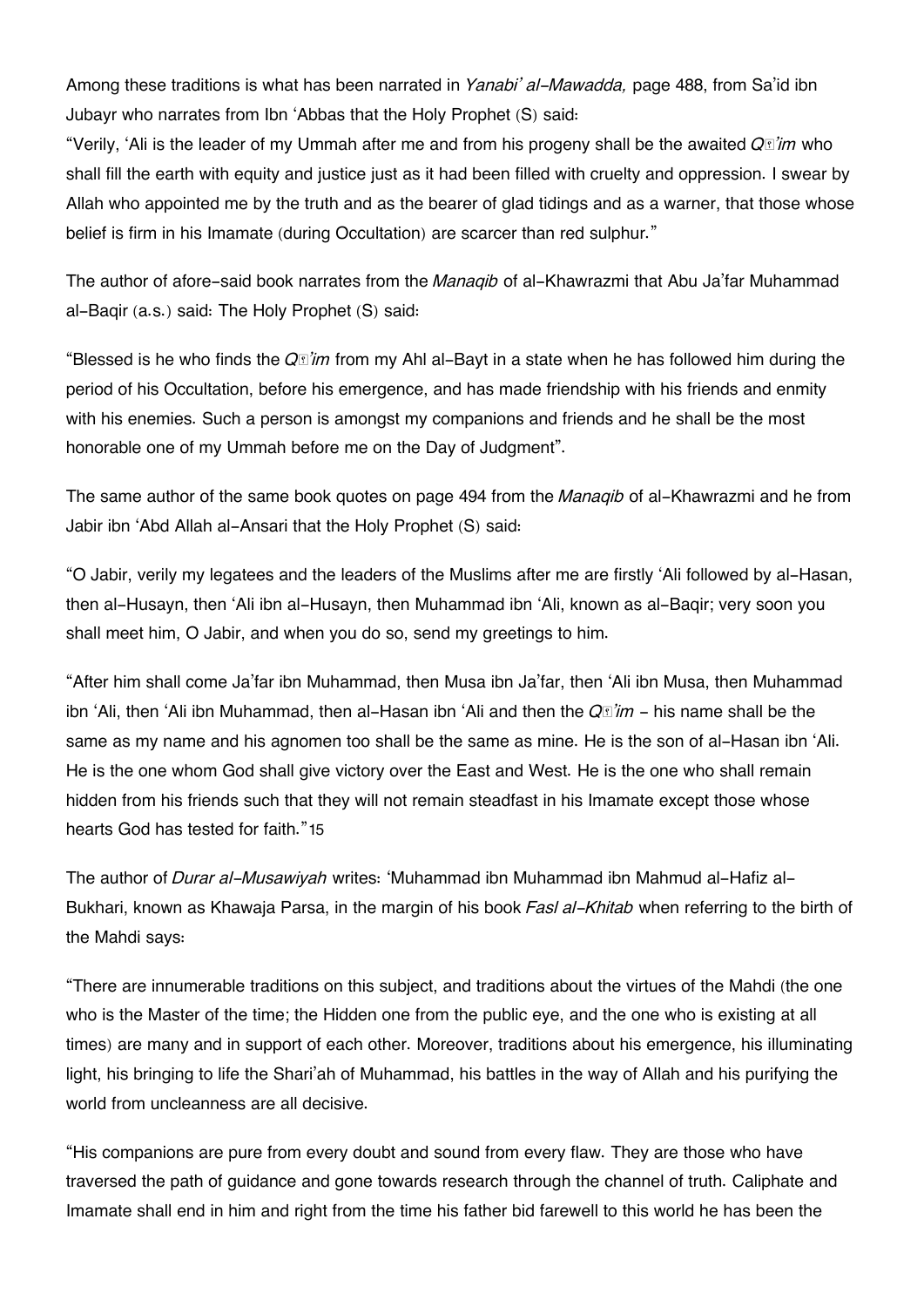Imam and will remain so until the Day of Judgment. 'Isa shall pray behind him and acknowledge him and will invite the people to follow his creed, which is nothing but the creed of the Holy Prophet."

Sayyid (Hamid Husayn, the author of *'Abaqāt al-Anwār*) in *Istiqsa' al-Ifham* says: 'A copy of what has been written in this margin has been read out to him (i.e. Khawaja Parsa) and corrected."

## **[Messengership in Childhood and His Imamate](#page--1-0)**

Whatever we have written about Mahdi and his characteristics, necessarily proves that he was raised to the position of Imamate and held this glorious position when he was only a young child of five years, not having reached the age of maturity. Is that conceivable, or is it necessary for a Prophet or Messenger or Caliph to have reached the age of maturity?

In this regard, we say: This is a theological issue, and this is not the place to discuss it in detail. However, we say in brief: Based on the truth that Messengership, Prophethood, Imamate and successorship (*khilafah*) lie in the Hands of the Exalted Allah and nobody else has any choice or authority in this regard, this matter is rationally conceivable. There is nothing to prevent it along with the presence of proof, because Allah, the Exalted, is able to combine, in a child, all the requirements for Messengership and Imamate.

Yes, reason accepts this that the Exalted Allah takes someone as His friend and then makes him a Prophet or a Messenger or appoints him as an Imam (leader) and an executor (*waṣi*) while he is a child not having reached maturity. This is because there exists no weakness in the Power of Allah, and the story of 'Isa and Yahya's Prophethood bear testimony in the truth of what we say.

The author of *Basa'ir al-Darajat* narrates from 'Ali ibn Isb**et as such:** 

'I saw Imam Abu Ja'far approaching me. When he came close to me I quickly cast my glance at him and looked at him from head to toe so that I could describe him to my friends in Egypt. Then he went into prostration and said:

"Verily Allah has set forth argumentation in the matter of Imamate just as He had done so in the case of Prophethood and He has said:

وَآتَيْنَاهُ الْحُكْمَ صَبِيًّا

#### *…And We granted him wisdom while yet a child. (19:12)*

Also, He has said: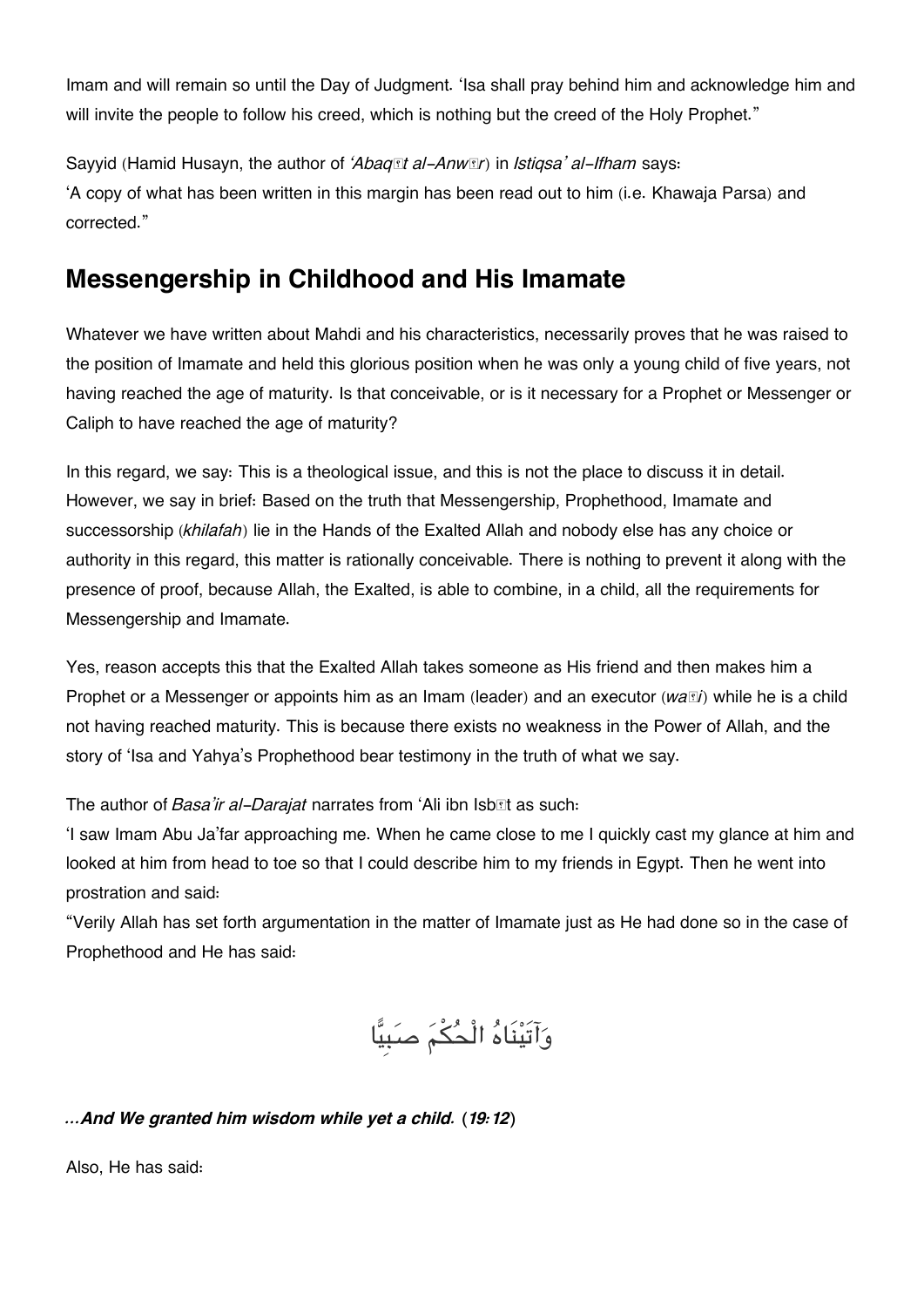# حَتَّىٰ إِذَا بَلَغَ أَشُدَّهُ وَبَلَغَ أَرْبَعِينَ سَنَةً

#### *…Until when he attains his maturity and reaches forty years… (46:15)"*

Thus it is possible that he is given wisdom while he is yet a child, and it is possible that he is given wisdom when he is forty years of age'.

The author of *Yanabi' al-Mawadda* after mentioning the matter of the Mahdi's birth, narrates on page 452 from the book *Fasl al-Khitab* as such: "It has been said that the Exalted Allah granted him wisdom, in his childhood and also made him a sign (*āyah*) for the people of the world, as He, the Exalted, says with regard to one of His Prophets:

# يَا يَحْيَىٰ خُذِ الْكِتَابَ بِقُوَّةٍ ۞ وَآتَيْنَاهُ الْحُكْمَ صَبِيًّا

*O Yahya! Take hold of the Book with strength, and We granted him wisdom while yet a child. (19:12)*

Also, He says:

## قَالُوا كَيْفَ نَكَلّمَ مَنْ كَانٍ فِي الْمَهْدِ صَبَيًّا قَالَ إِنِّي عَبْدَ اللّهِ اتّانِيَ الْكِتابَ وَجَعَلَنِي نَبِيا

### *They said: How should we speak to one who was a child in the cradle? He said: Surely I am the servant of Allah; He has given me the Book and made me a Prophet. (19:29-30)*

Ibn Hajar in his *al-Sawa'iq* (on page 114) after relating the incident of the demise of Abu Muhammad al-Hasan al-'Askari writes: - "He did not appoint anyone as his successor but his son, Abu al-Qasim Muhammad al-Hujjah whose age at the time of his father's demise was five years. However Allah granted him wisdom at that time."[16](#page--1-0)

At the time of his father's demise he was five years old and Allah granted him wisdom in his very childhood just as He made Prophet Yahya an Imam in his infancy and appointed 'Isa as a Prophet in his childhood. Also, al-Shabrawi in *Al-Ithāf,* pg. 79, mentions his successorship to have started at the age of five after his father's demise and reckons his birth to have occurred in the night of 15th Sha'ban.

Ibn Khallikan too (in *Wafayat al-A'yan*, vol.1, pg. 451) has mentioned the birth of the Mahdi to be on the 15th Sha'ban 255 A.H. Suyuti in *Saba'ik-al-Dhahab* (page 78) has mentioned his age at the time of his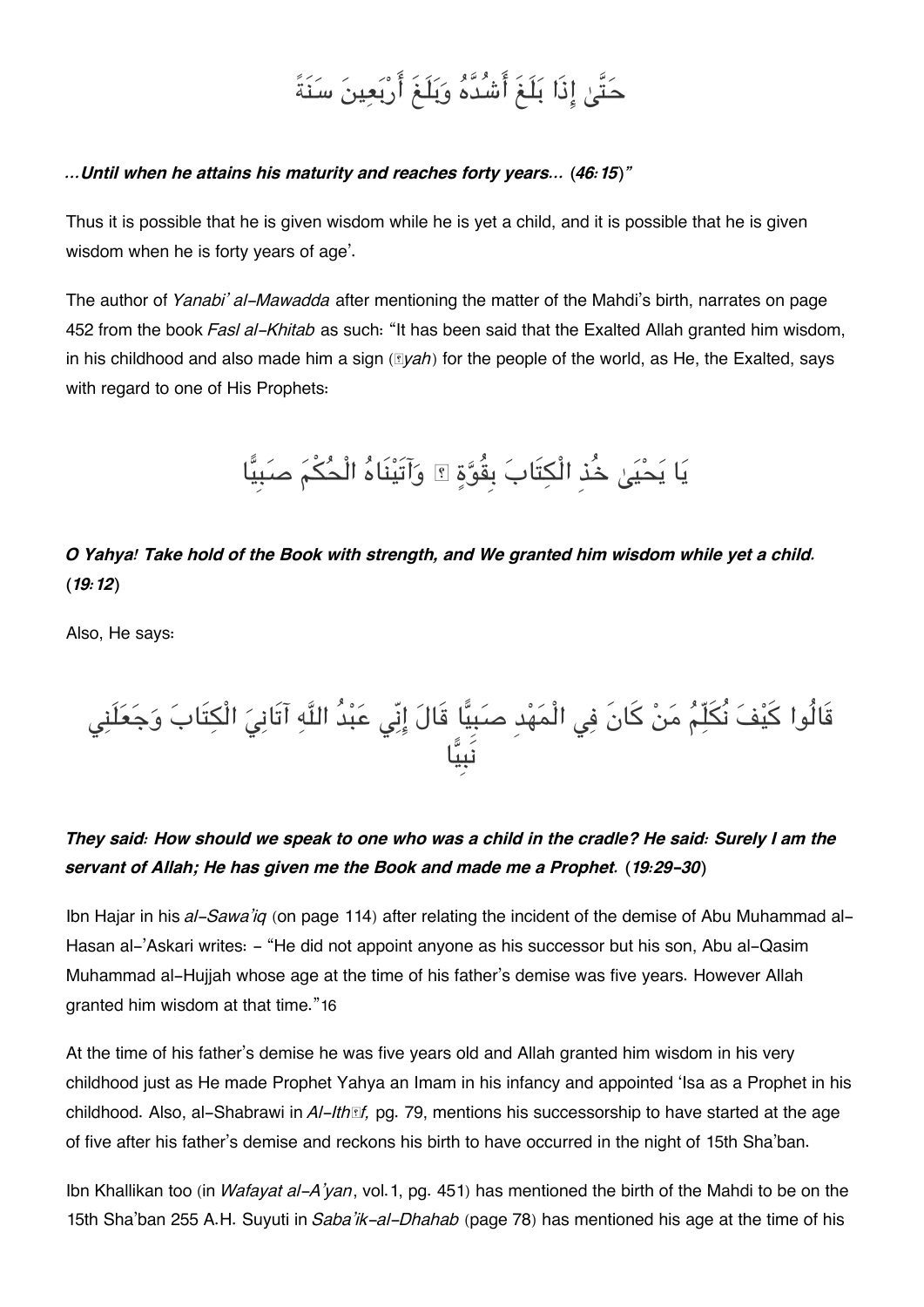#### father's demise to be five years.

Also Abu al-Fida, vol. 2 pg. 45, mentions the birth of the Mahdi to have occurred in the year 255.

[1.](#page--1-0) The author of Yanabi' al-Mawadda on page 185 has narrated from Dhakhā'ir al-'Uqba, from the 'Arba'in' of Hafiz Abu al-'Ala al-Hamadani.

[2.](#page--1-0) Kanz al-'Ummal vol. 7 pg. 187. Also, Suyuti narrates in 'Arf al-wardi, pg 65, Ibn Abi Shuaiba that the Holy Prophet (S) said: 'The Mahdi is from this 'Ummah' and he is the same one behind whom shall pray 'Isa ibn Maryam'. On the same page, he has narrated a tradition with similar contents from Ibn-Majah, al-Ruyani, Ibn-Khuzayma, Abu Awaane, al-Hakim and Abu Na'im from the Holy Prophet.

Also, he narrates on page 81 from Hudhayfa and on page 83 from Jabir and the author of Al-Hawi al-Fatawi on page 167 narrates from 'Uthman ibn Abi al-Es, Abu Umamah al-Bahili, Ibn Sireen ,and each in turn from the Holy Prophet, a tradition with content that 'Isa will follow the Mahdi in prayers.

[3.](#page--1-0) In Tarikh Ibn 'Asakir (vol. 2 pg. 62), Sirah al-Halabiya (vol. 1 pg. 156), 'Arf al-Wardi (page 64) of Suyuti and Al-Hawi al-Fatawi (page 156) the words 'how shall it be destroyed' ii written instead of 'It will not be destroyed'. The author of Yanabi' al-Mawadda (page 375) narrating from Fara'id al-Sim**∏ayn and the author of Kanz al-**'Ummal (vol. 7 pg. 187) have said that after the word of Mahdi, the Holy Prophet (S) added the words: 'from my progeny'.

[4.](#page--1-0) The authors of 'Arf al-Wardi (page 58) and Yanabi' al-Mawadda (page 223) have narrated the same from Ibn Serri, Daylami and Ibn M*siah*.

[5.](#page--1-0) 'Arf al-Wardi, pg.83.

[6.](#page--1-0) Kanz al-'Ummal, vol.7, pg.189; 'Arf al-Wardi, pg.76.

[7.](#page--1-0) Kanz al-'Ummal, vol.7, pg.185; 'Arf al-Wardi, pg.68.

[8.](#page--1-0) 'Arf al-Wardi, pg.61.

[9.](#page--1-0) A similar tradition has been narrated in 'Arf al-Wardi, narrating from Abu Na'im. Also, on page 76 he writes: 'Ammar says - 'A caller shall cry out from the heavens: Verily, your Chief is so and so and he is the Mahdi. He shall make the earth flourish and fill it with justice. He further adds: At the time when Sufyani shall engage in a battle with the Mahdi, a caller shall cry out from the heavens: Know that the friends of Allah are the companions of the Mahdi.

[10.](#page--1-0) The author of 'Arf al-Wardi has narrated the same (on pg.85) from Ibn Sireen.

[11.](#page--1-0) The author of 'Arf al-Wardi has narrated the same tradition (on page 83) and instead of the phrase 'on his right' the phrase 'will follow him' has been written.

[12.](#page--1-0) 'Arf al-Wardi, pg.73.

[13.](#page--1-0) The author of Sirah al-Halabiya, in vol.1, pg.18, says: As per research, some of the exegetes have mentioned that People of the Cave are all non-Arabs and they shall not speak but in Arabic and they are the ministers of the Mahdi. [14.](#page--1-0) The author of 'Arf al-Wardi has narrated, on pg.61, the same tradition from Na'im ibn Hammad and Abu Na'im and on the afore-said page, narrated a tradition with similar contents from al-Tabarani. The author of Muruj al-Dhahab in vol.1, pg.15, while narrating a lengthy tradition from Amir al-Mu'minin (a.s.) writes: He said: The Proofs (hujjah) will terminate in our Mahdi, the one who is the last Imam and the savior of the Ummah…

[15.](#page--1-0) Al-Hamawayni al-Shafi'i in Fara'id al-Simtayn (Chapter 32) while narrating from Jabir ibn 'Abd Allah al-Ansari with regards to a Sahifa [God's saying about Imams and their number] which he had seen in the possession of Sayyidah al-Zahra' (a.s.) writes that after mentioning the name of al-Hasan he said: So he perfected it with his son Muhammad who is the Mercy of this Universe and he is the beauty of Musa, worth of Isa and patience of (Job) Ayub (Nasaheh al-Kafiya, pg.22)

He further writes: Imam al-Baqir (a.s.) told Jabir: "Narrate from us what you have seen from the Sahifa (scroll)". Thereafter Jabir described the incident of Sahifa of Fatimah al-Zahra (a.s.) and all that it contained such as the name of each of the Imams in order and the names of their fathers and mothers till the name of Imam al-'Askari. Thereafter he said: Abu al Qasim Muhammad ibn al-Hasan is one who is the Hujjah (Proof) of Allah upon His servants and surely he shall be the Q**E'im, and his mother is a lady by the name of Narjis (Nasaheh al-Kafiya**, pg. 23).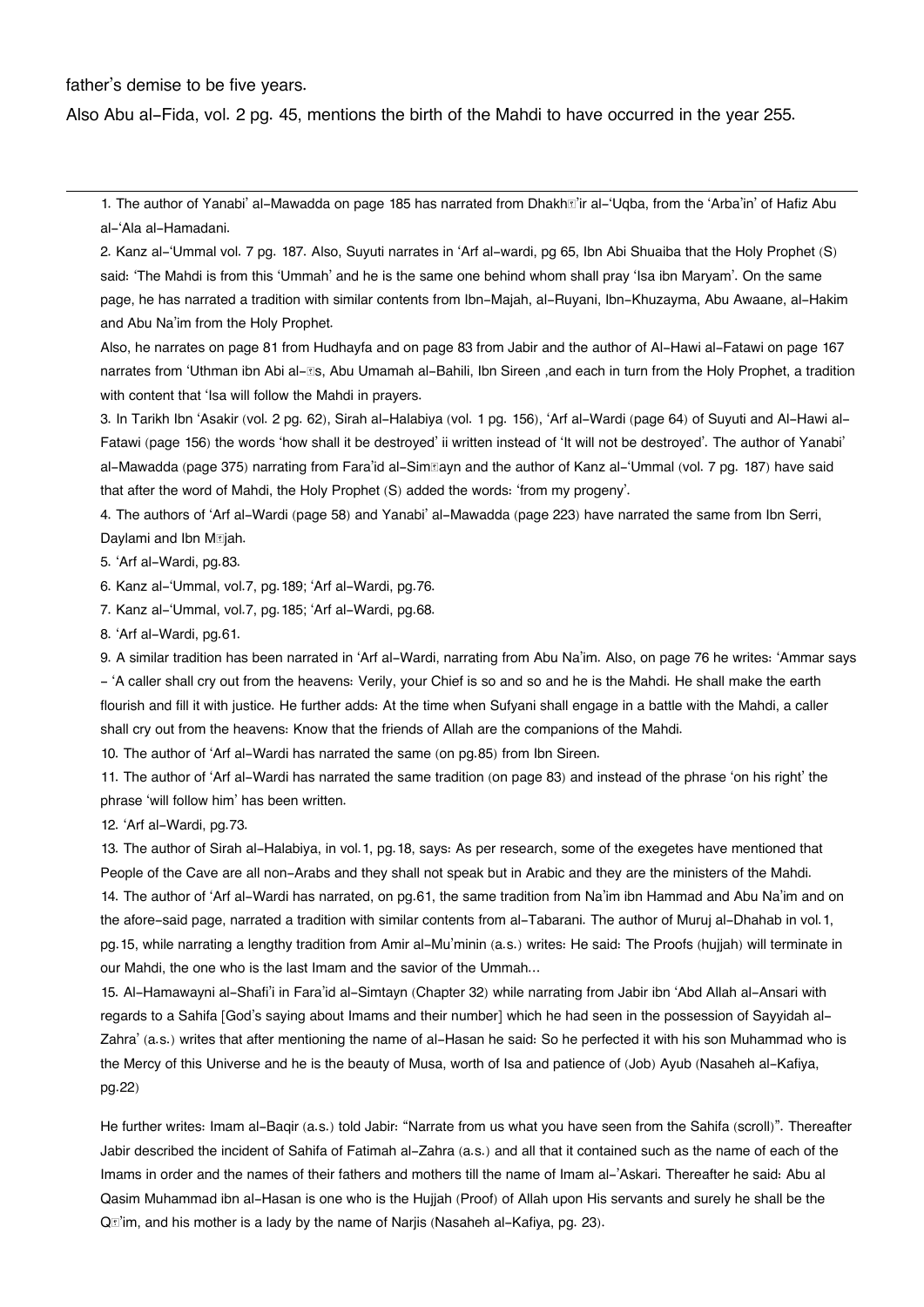The same author in the afore-said book narrates on page 24 from Ibn 'Abbas that the Holy Prophet (S) mentioned to a Jew the names of each of the Imams in order until he reached to the name of Imam al-Hasan al-'Askari (a.s.) and then said: When al-Hasan shall pass away, his son Hujjah ibn al-Hasan Muhammad al-Mahdi shall become the Imam and they are twelve in number."

This tradition has also been narrated by Shaykh Saduq in Kamal al-Din (Chapter 28), Shaykh Tusi in Ghaybah, al-Tabarsi in al-Ihtijaj, Shaykh Mufid in Ikhtisas, Muhammad ibn Yaqub in al-Kafi and al-Numani in his Ghaybah.

[16.](#page--1-0) Tarikh al-Qarmani (page 117): His age at the time of his father's demise was five years and Allah granted him wisdom at that very time just as He granted wisdom to Yahya when he was only a child.

Also, Muhammad Khawand Shah in Raw**alat al-Safa' (page 18) writes: The birth** of Imam Mahdi (peace be upon him), who is similar in name and agnomen to the Holy Prophet (S), secretly took place on the night of l5th Sha'ban, 255 Hijri.

## **Chapter 5**

## **[The Mahdi and his Birth](#page--1-0)**

A group of scholars, amongst them being the learned and mystic traditionist Muhammad Khawaja al-Bukhari in his book *Fasl al-Khitab* (as per what has been written on page 387 of *Yanabi' al-Mawadda*) have reported:

Hakimah, the daughter of Imam Muhammad al-Jawad (a.s.), and the paternal aunt of Abu Muhammad al-Hasan al-'Askari (a.s.), loved him (al-Hasan) and would pray for him and beseech Allah to make her succeed in meeting the Imam's son. Thus it was the night of 15th Sha'ban, 255 A.H. when she visited Imam al-Hasan, who said: "O aunt, stay (with us) tonight. We have a matter that concerns us". So she remained there. It was the time of dawn when Narjis (mother of Imam al-Mahdi) felt uneasy. Then Hakimah hastened towards her and a few moments later Narjis delivered a blessed child while circumcised.

When Hakimah saw the child she took him in her arms and went towards Imam al-Hasan (a.s.) who embraced him and rubbed his blessed hands over his back and eyes and then placed his mouth over his mouth. Thereafter he recited the *Adhan* (call to prayer) in his right ear and *Iqamah* (establishment of prayers) in his left ear, then said: "O aunt, take him to his mother." Hakimah obeyed and took the child back to his mother.

Hakimah says: 'Once again, I visited Abu Muhammad al-Hasan al-'Askari's house, and I saw the baby before him in a yellow garment, covered with radiance and light. Love for him overwhelmed my heart and I said: "O my Master, have you any knowledge of this blessed child"? He replied: "O aunt, he is the same awaited one about whom we have been given glad tidings." Then, I threw myself on the ground and prostrated in thanksgiving for that'.[1](#page--1-0)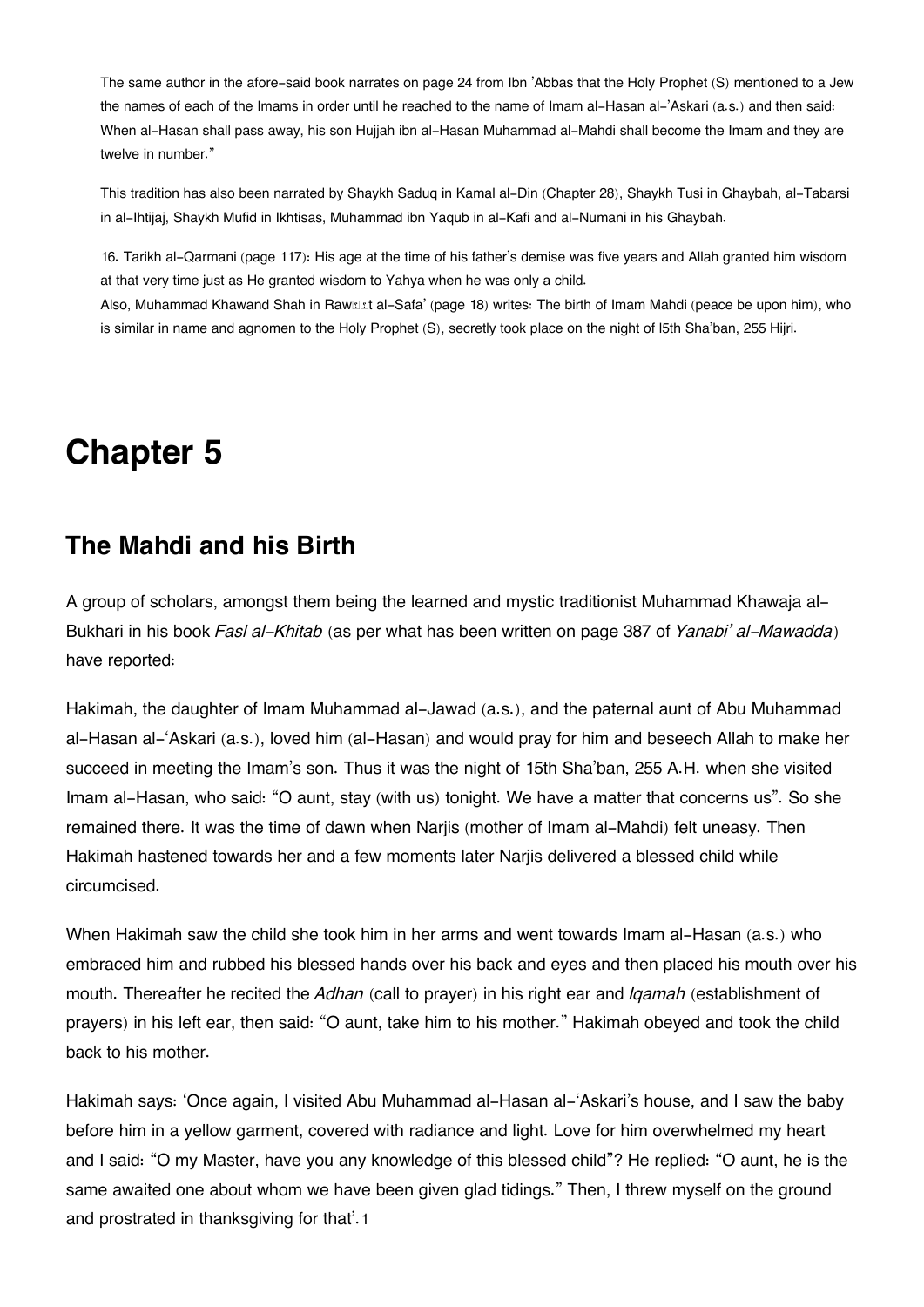The author says: "What we have narrated before and what we shall narrate later on necessarily proves his birth and those traditions comprise several parts. One of the parts indicates that he is the twelfth successor (*khalifah*) while another shows that he is the twelfth legatee (*waṣi*). Still another portion indicates that he is the twelfth Imam and leader and another indicates that he is the ninth from the progeny of al-Husayn (a.s.). Others reveal that he is the fourth from the offspring of al-Ridha (a.s.) and yet others reveal that he is the son of Imam Abu Muhammad al-Hasan al-'Askari. Another part indicates his occultation and the fact that he is concealed from the public view and cannot be recognized.

These *mustafidha* (traditions with several narrators) and in fact, *mutawatir* (traditions with numerous chains of transmitters) traditions clearly stipulate and or necessarily indicate that the awaited Mahdi is the immediate son of Imam Abu Muhammad Al-Hasan al-'Askari. Moreover this indication is so manifest and evident that no one has any doubt in it and none disputes it.

Now we say: Based on this, we are bound to accept one of the following:

Firstly, that we reject the afore-said traditions due to the unsoundness and weakness in their chains of transmission and in indication and as a result deny the afore-mentioned claims.

Reply: Anyone who has reviewed the traditions and gone through the books of *Rijal* (distinguished scholars) can never ever imagine such an affair because a number of leading traditionists have clearly stated the authenticity of some of them and have given evidence of their credibility and acceptability. In fact, al-Hakim, who is the leader of this art has himself recorded some of them and said: They are authentic according to the criteria of al-Bukhari and Muslim, has reckoned them to be correct. As far as rejecting the traditions due to their indication, man's conscience itself bears testimony against this rejection.

Secondly, renouncing and abandoning those traditions and not acting upon them.

Reply: This would be independent reasoning (*ijtihad*) in the face of authentic and explicit texts. Rather, just as you were told before, most of the scholars of Ahl al-Sunnah have clearly stipulated the successive transmission of these traditions and compendiously reckoned their issuance to be decisive. Thus, resorting to this rejection will amount to refutation of the Holy Prophet (S) and rejection of what has come from him through successive transmissions, while Allah has said:

وَمَا يَنْطِقُ عَنِ الْهَوَىٰ إِنْ هُوَ إِلَّا وَحْيٌ يُوحَىٰ

#### *Nor does he speak out of desire. It is naught but revelation that is revealed (53:3-4)*

Thirdly, believing that Abu Muhammad al-Hasan al-'Askari is still alive and will continue to exist till the end of time when Allah has foretold the birth of the Mahdi.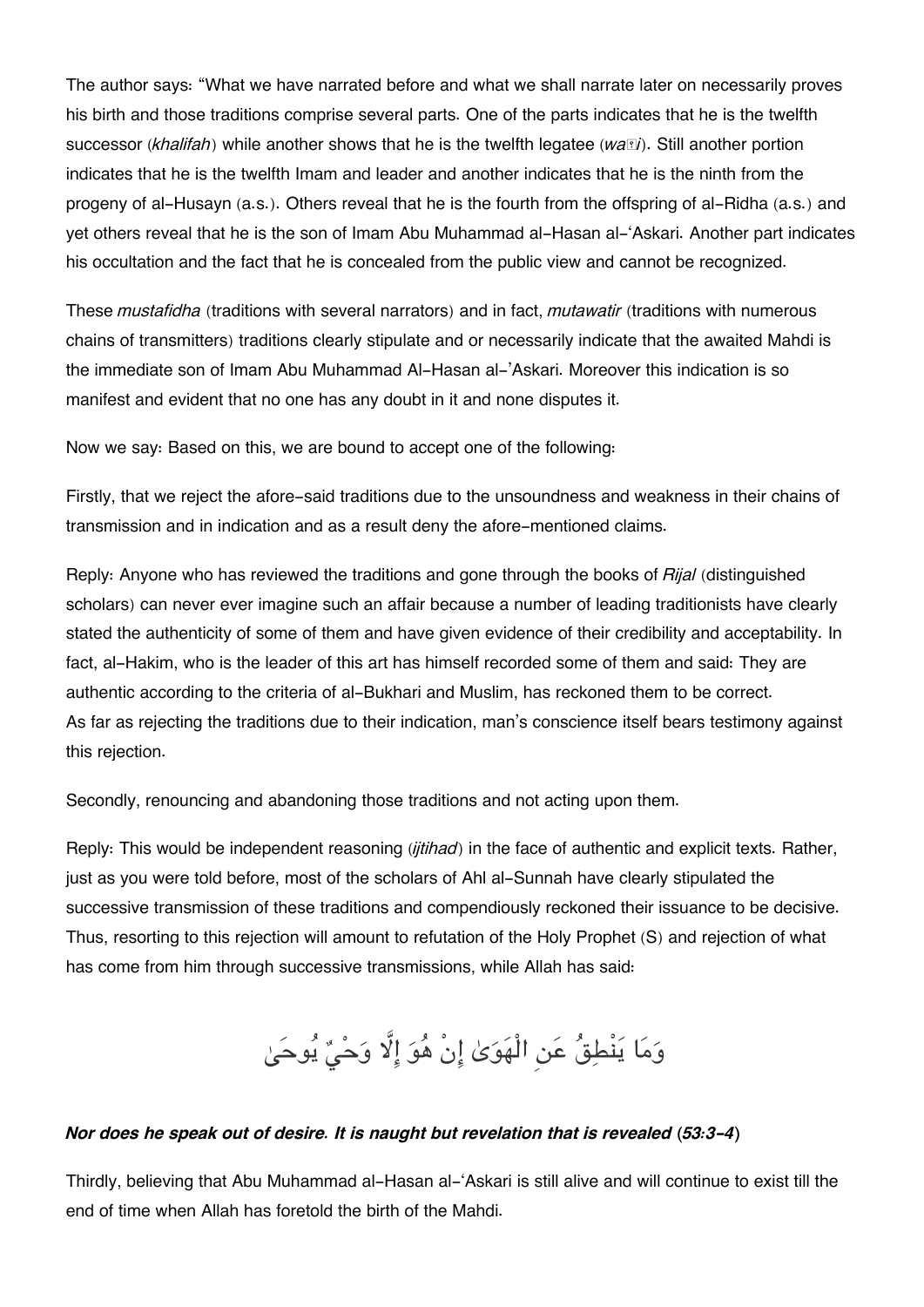Reply: Here too, we cannot consider this to be correct because both the Shi'a and Sunnis are unanimous over this fact that Abu Muhammad Al-Hasan al-'Askari passed away in the year 260 A.H.

If we assume that Imam al-Hasan al-'Askari is still alive, why can't we assume the same for the Mahdi and believe him to be living. If a decree on such a matter is permissible then there exists no difference between these two cases, so that we may say that it is possible in the case of al-Hasan al-'Askari but not so for the Mahdi.

Fourthly, believing that Abu Muhammad al-Hasan al-'Askari has passed away, as per the consensus of the Shi'a and Sunnis. However, Allah (All Glory be to Him) with the Power that He possesses, shall revive him at the end of time for the birth of the Mahdi.

Reply: There is no proof, which gives evidence to the truthfulness of this saying that al-Hasan al-'Askari will be brought back to life at the end of time, although that is possible in relation to Allah's absolute Might and that He is Powerful over all things. However, the opposing party denies the continuation of the Mahdi's life, regarding it as an improbable matter and contrary to the custom (as is in vogue amongst us), so being brought back to life after death and restored after extinction, would be even more improbable and unusual than continuation of life. In addition, the restoration of Abu Muhammad al-Hasan al-'Askari's life after his demise is a profession of the belief in *Raj'ah* (return to life), which the Shi'a hold, while the opposing party does not profess this belief.

Fifthly, believing that Abu al-Qasim Muhammad al-Mahdi (a.s.) has been born and is still living. Moreover, he is being given sustenance and is living just like other people live, until the time when Allah wishes him to fill the earth with equity and justice just as it had been filled with cruelty and oppression. Thus, He shall command him to emerge and inspire him to bring about a complete reform and universal peace. This is exactly what we, the group of Imamiyah, believe and the proof of his being alive will be mentioned in what follows.

Among those things, which necessarily and explicitly prove the birth of the Mahdi, are the statements of a number of Sunni scholars, traditionists and historians in this regard. We may mention the names of some of them:

- (1) Shaykh Muhiy al-Din al-'Arabi in *al-Futuhat* as mentioned in *Is'āf al- Raghibin*.
- (2) Shaykh 'Abd al-Wahhab al-Sha'rani in the book *Al-Yawaqit wa al-Jawahir*.
- (3) Ibn Wardi. a historian, in his *Tarikh* as mentioned in *Nur al-Absār*.
- (4) Shaykh Muhammad ibn Yusuf al-Kanji in his book *Al-Bayan fi Akhbar Sahib al-Zaman*.
- (5) Ibn Hajar al-Haythami in the book *al-Sawa'iq al-Muhriqa*.
- (6) Sibt ibn Jawzi in the book *Tadhkirah al-A'imma*.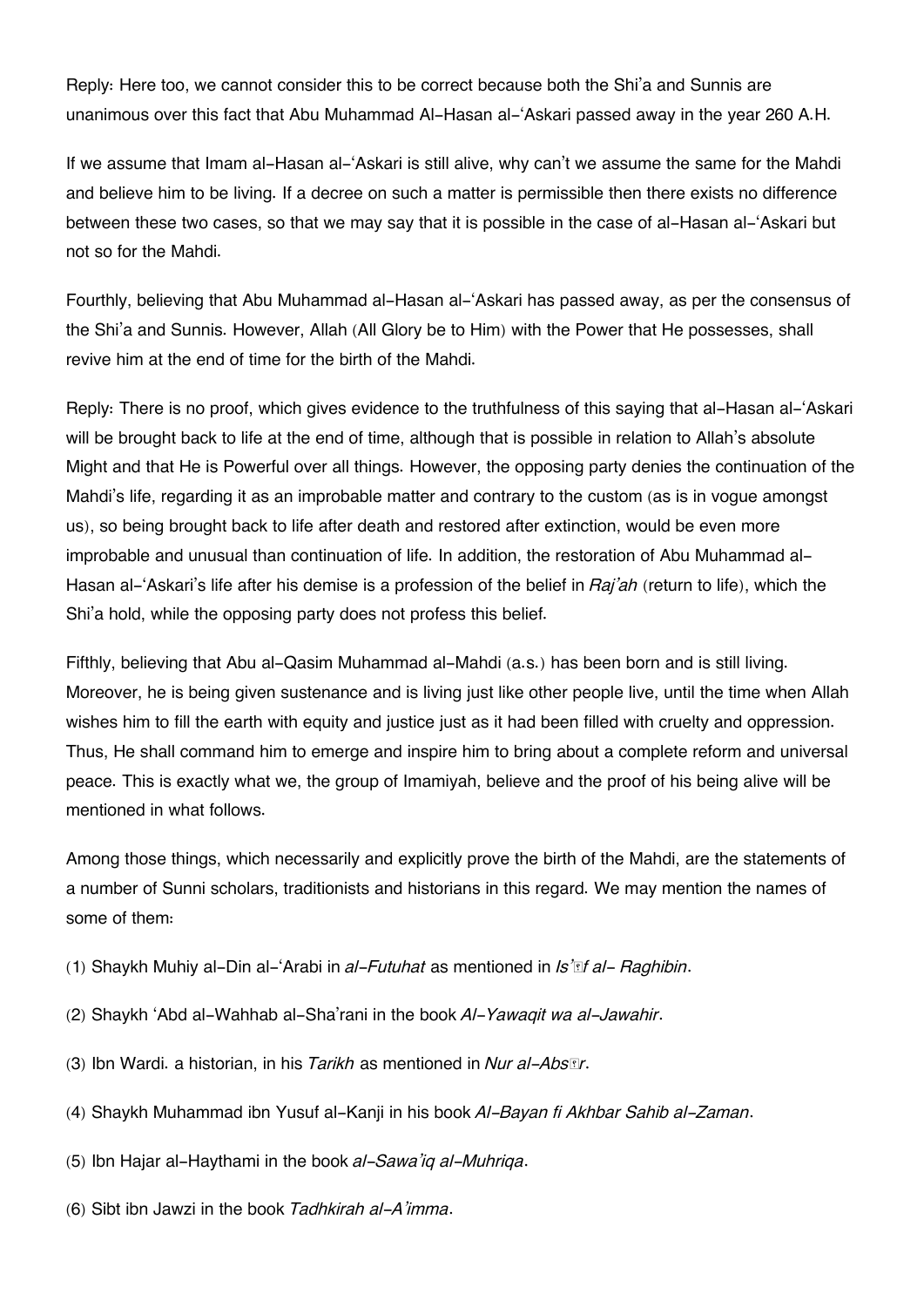(7) Shaykh Muhammad ibn Talha in *Matalib al-Su'l*.

(8) Shaykh Nur al-Din 'Ali in *al-Fusul al-Muhimma*.

(9) The noble Sayyid Abu 'Abd Allah Muhammad Siraj al-Din in the book *Sihah al-Akhbar*.

(10) The famous historian Ibn Khallikan in *Wafayat al-A'yān*.

(11) Ibn al-Azraq, a historian, in his *Tarikh* as mentioned by Ibn Khallikan.

(12) The mystic Shaykh, Sayyid Al-Hasan al-'Iraqi as mentioned in *Al-Yawaqit wa al-Jawahir.*

(13) Shaykh 'Ali al-Khawas as mentioned in the afore-mentioned book.

(14) The mystic scholar, Shaykh Muhammad Khawaja in *Fasl al-Khitab* as narrated in *Yanabi' al-Mawadda*.

(15) Sayyid Mu'min al-Shablanji in *Nur al-Absār*.

(16) The mystic scholar, Shaykh Qunduzi in *Yanabi' al-Mawadda*.

(17) The learned genealogist Abu al-Fawz Muhammad Amin al-Baghdadi al-Suwaydi in *Saba'ik al-Dhahab*.

(18) The learned genealogist of recent times Sayyid Husayn al-Rafa'i, a contemporary professor of al-Azhar University, in his book *Nur al-Anwar*.

(19) Shaykh Ahmad Jāmī - on the basis of his poems and as quoted in *Yanabi' al-Mawadda*.

(20) Shaykh al-'Attar al-Nisaburi - on the basis of his poems.

(21) Shaykh Jalal al-din al-Rumi - on the basis of his poems. Besides them, many others too have confirmed this matter.[2](#page--1-0)

Verily, Mahdi's birth is unanimously agreed upon by both the Shi'a and the Sunnis and they are in accord with each other on this matter.

Thus, there exists no difference between the two groups. Rather its firmness is as clear as a fire kindled over the tip of a flag or as bright as a sun present during the day. Those who refer to their books and writings (Sunni references) will realize that they are all unanimous over this matter that Abu Muhammad al-Hasan al-'Askari had a son by the name of Muhammad whose title is al-Mahdi and agnomen is Abu al-Qasim, and he was the only son of his father.

This is notwithstanding the fact that they have had minor differences amongst themselves about the Mahdi as can be seen from the sayings of Ibn Khallikan and some other Sunni scholars. Ibn Khallikan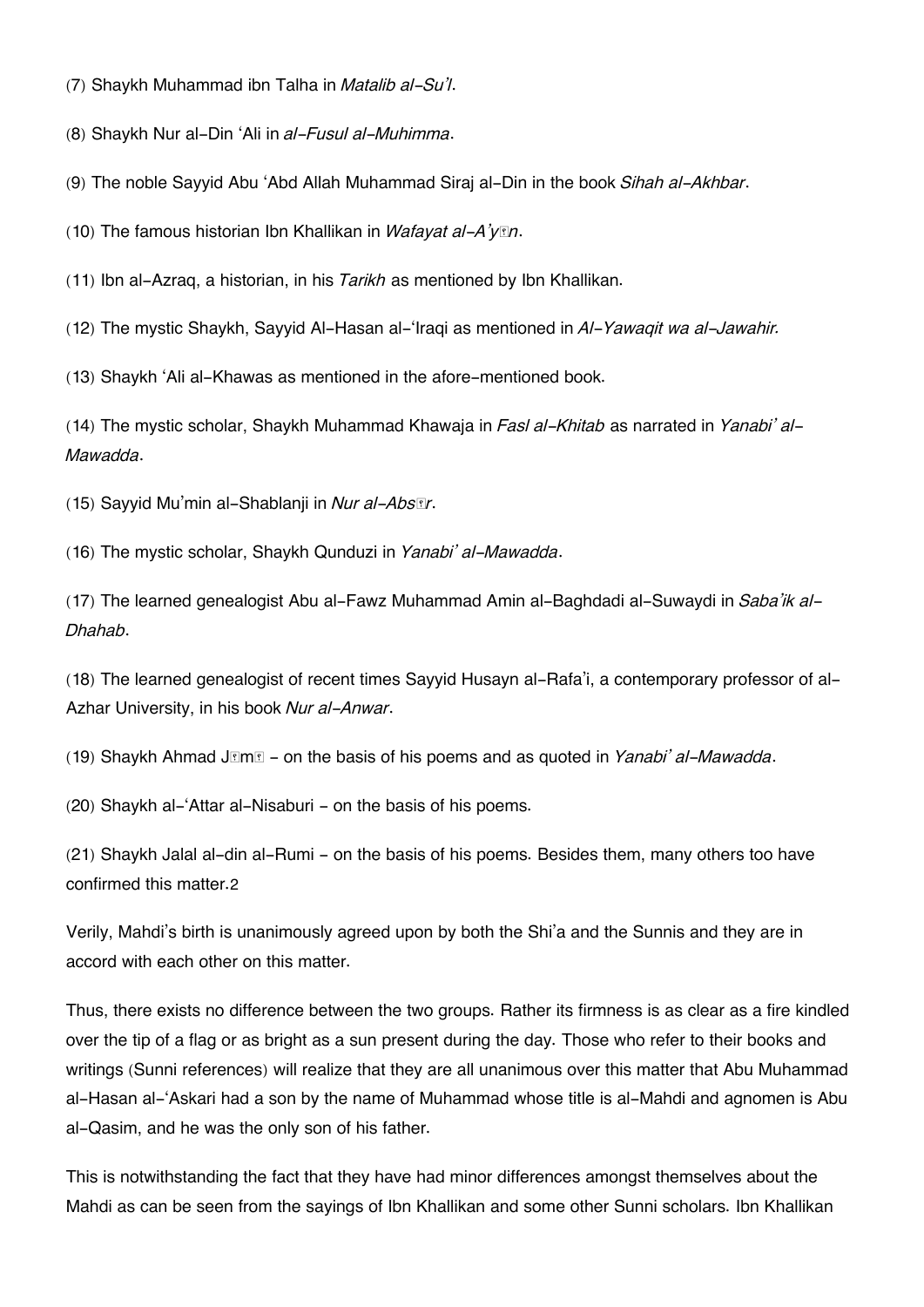says: 'The Shi'a think that the Mahdi is the son of Imam al-Hasan al-'Askari.' After this, he said: 'The continuation of the Mahdi's life till now is something unusual and improbable'.

When the birth of Abu al-Qasim Muhammad al-Mahdi, son of al-Hasan al-'Askari is proved (which was done so from the Prophetic traditions which are *mutawatir* and the sayings of the Infallible household members who are more knowledgeable than others and the excessive stipulations of mystics and scholars who have reckoned the Awaited Mahdi to be the very child which we have mentioned) it will automatically be verified that the Mahdi (a.s.) has already been born and not that he will be born in the future.

Moreover, with regard to his birth, what appears to be more correct is that he was born at dawn, on 15th Sha'ban 256 A.H. Thus, at the time of his father's demise, he had passed five years of his age.

## **[The Mahdi's name, title and agnomen](#page--1-0)**

Al-Tirmidhi in vol. 2 of his *Sahih* (page 270) narrates from 'Abd Allah ibn Mas'ud that the Holy Prophet (S) said:

"The world shall not cease to exist until a person from my progeny (Ahl al-Bayt) shall rule the Arabs. His name is the same as mine."[3](#page--1-0)

In the same place of the afore-mentioned book he narrates from Abu Hurayra that the Holy Prophet (S) said:

"If there remains not more than a day from the life of the earth … a person from my progeny who carries the same name as mine shall appear."[4](#page--1-0)

Thereafter al-Tirmidhi writes: "This is an acceptable and authentic tradition."

Ibn Hajar in his *al-Sawa'iq* (page 98) narrates from Ahmad, Abu Dawud and al-Tirmidhi and all the three from the Holy Prophet (S) who said:

"The world shall not end until a person from my progeny (Ahl al-Bayt) shall come and rule. His name shall be similar to my name."

The author of *Is'af al-Raghibin* too has narrated the same.[5](#page--1-0)

The author of *'Iqd al-Durar* in the second chapter narrates from *Sunan* of Imam Abu Bakr al-Muqri and he from 'Abd Allah ibn Mas'ud that the Holy Prophet (S) said:

"The world shall not come to an end until a man from my progeny (*ahl bayti*) shall rule it."

In the same chapter of the afore-said book, he narrates from *Sifah al-Mahdi* of Hafiz Abu Na'im and the *Sunan* of Abu 'Amr al-Muqri and they two from 'Abd Allah ibn 'Umar who said: The Holy Prophet (S)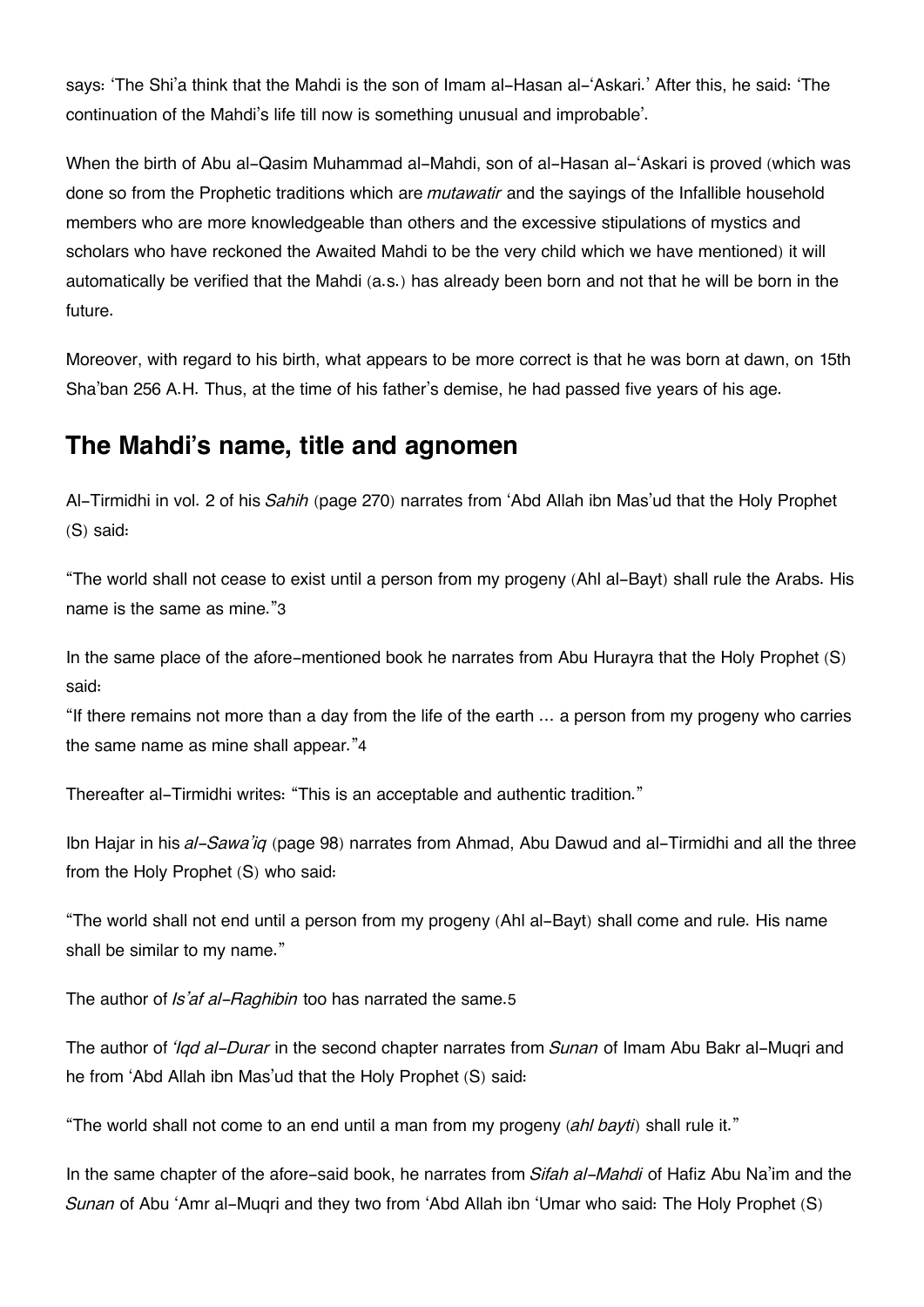said:

"A person from my progeny (*ahl bayti*) shall emerge. His name is similar to mine and his character too is the same as mine. He shall fill the earth with equity and justice."

Again, in the same chapter of the afore-said book, he narrates from Hafiz Abu Na'im who in turn narrates from Hudhayfa ibn al-Yaman that the Holy Prophet (S) said:

"If there remains not more than a day from the life of the earth, God will make a person to appear who carries the same name as mine and whose character is the same as mine. His agnomen is Abu-'Abd Allah."[6](#page--1-0)

Yet again, in the same chapter of the afore-said book, he narrates from 'Abd Allah ibn 'Umar that the Holy Prophet (S) said:

"A person from my progeny shall emerge at the end of time. His name and agnomen will be the same as my name and agnomen. He shall fill the earth with justice just as it had been filled with cruelty and oppression".

These are only a few of the noble traditions which mention about the name and agnomen of Imam Mahdi.

The author of *'Iqd al-Durar* has specially earmarked a chapter for this matter. Thus, these and some other traditions together with their lengthy exegesis (which was already mentioned and will be mentioned in future) reveal that his name is Muhammad, his title is al-Mahdi and his agnomen is Abu al-Qasim and this is a well-known matter. However, on the basis of only one or two traditions his name has been mentioned to be Ahmad. Apparently, it has been the independent reasoning of its narrator and a mistake committed from his side. Nevertheless it is an isolated and irregular (*shādh*) hadith and there are many traditions contrary to it.

The author of *Tadhkirah Khawasa al-Ummah* while mentioning the children of Abu Muhammad al-Hasan al-'Askari says:

Amongst them is Imam Muhammad son of al-Hasan, son of 'Ali, son of Muhammad, son of 'Ali, son of Musa, son of Ja'far, son of Muhammad, son of 'Ali, son of Husayn, son of 'Ali ibn Abi Talib. His agnomen is Abu 'Abd Allah and Abu al-Qasim and he is the successor, the *Hujjah* (Proof), Master of the age, the *Qā'im* (Upholder) and the awaited one (*al-Muntadhar*). He shall be the last Imam.

The author of *Matalib al-Su'l*, after mentioning the place of birth of Imam Mahdi (may the blessings of Allah be upon him and his holy forefathers) says: "His name is Muhammad, his agnomen is Abu al-Qasim and his titles are *al-Hujjah* (Proof) and *Khalaf al-Salih* (virtuous successor). He has also been called *al-Muntadhar* (the awaited one).

Ibn Hajar in his book *al-Sawa'iq*, after mentioning the circumstances of Imam Abu Muhammad al-Hasan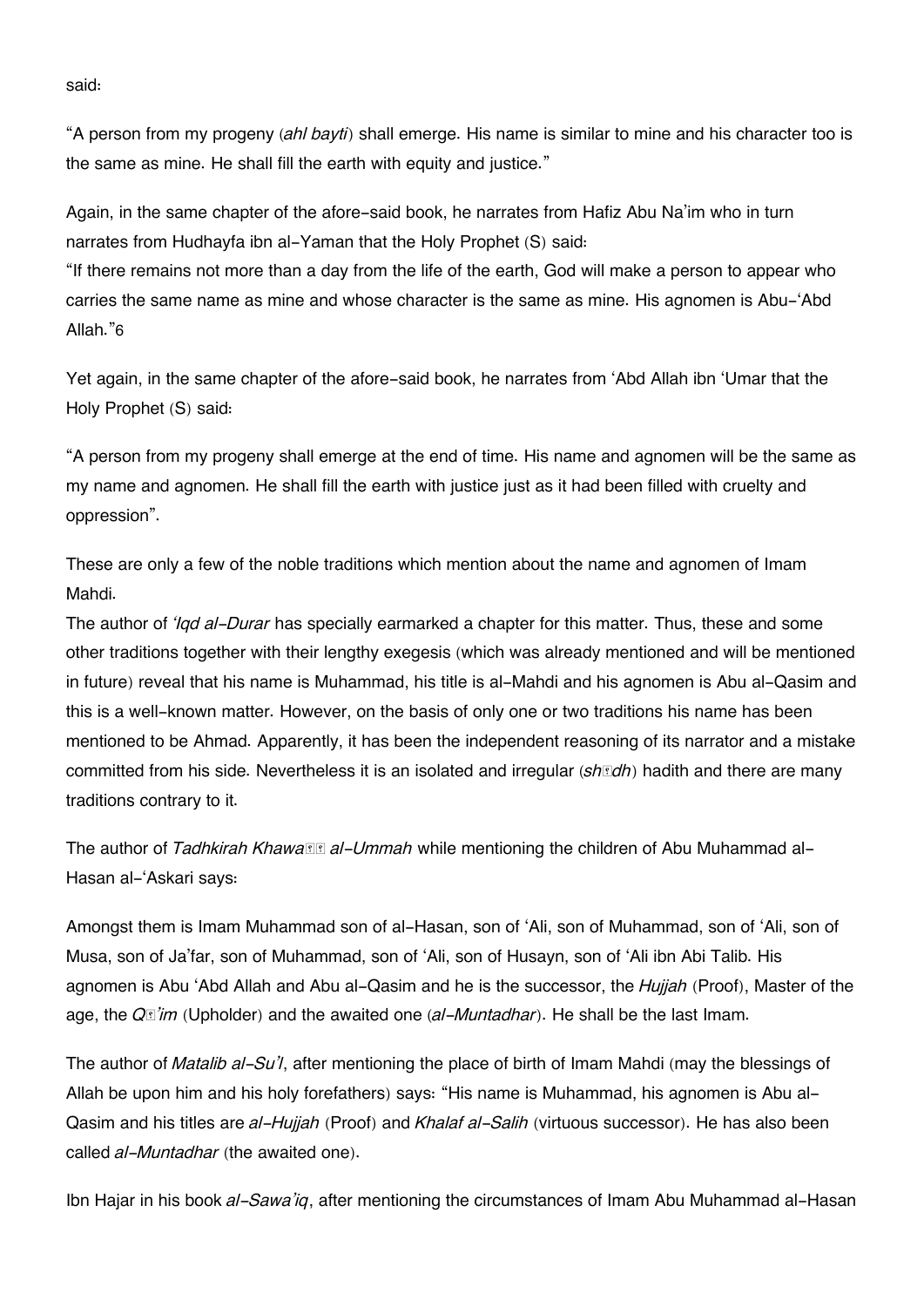"He did not leave behind any successor but his son Abu al-Qasim Muhammad al-Hujjah whose age at the time of his father's demise was five years. However Allah granted him wisdom at that time and he has been called as *al-Qā'im al-Muntadhar*".

The author of *Nur al-Absar*, after mentioning about the Mahdi says: "His name is Muhammad and his agnomen Abu al-Qasim. The Imamiyah have given him such titles as *al-Hujjah*, *al-Mahdi*, *al-Khalaf al-Saleh*, *al-Qā'im*, *al-Muntadhar* and *Sahib al-Zamān*. The most famous amongst them is *al-Mahdi*.[7](#page--1-0)

A subtle point: Amongst the strange events (even if we do not say it is coincidental) is that amongst the immediate sons of the Imams, none has been bestowed with the title of al-Mahdi except this Imam al-Qā'im Al-e-Muhammad (a.s.). Surely, they were a family which spread for a period of over two hundred and forty years. They had many children and repeatedly heard this blessed title of 'al-Mahdi'. Nevertheless amongst their immediate children there was none who was called by the title of al-Mahdi because, this was something against the custom. It is possible to say that Allah, the Exalted may have dissuaded them from this matter in order to safeguard the position of the Mahdi (a.s.).

## **[The Mahdi and the names of his father and mother](#page--1-0)**

What seems evident from the previous traditions (mentioned in chapter No. 4) is that the Mahdi, the Awaited one, is the son of Abu Muhammad Imam al-Hasan al-'Askari (a.s.). The Shia Imamiyah and majority of the Sunni scholars unanimously believe that his honorable father's name is al-Hasan.[8](#page--1-0)

Verily, it is in some of the rare and uncommon traditions that the name of Imam Mahdi's father is mentioned to be the same as the Holy Prophet's father.

Abu Dawud in his *Sahih* (vol. 4 pg. 78) has narrated from Zurra from 'Abd Allah a tradition from the Holy Prophet (S) as such:

"If there remains not more than a day from the life of the earth, God will extend that day until a person from my progeny shall appear and... His name is the same as mine and his father's name is the same as my father's name."

The author of *'Iqd al-Durar* has narrated this tradition (in the second chapter) from a group of traditionists among them al-Tirmidhi, Abu Dawud and al-Bayhaqi. He said: 'This tradition has been mentioned by Imam Ahmad ibn Hanbal in his *Musnad*. However he has not mentioned the sentence: "His father's name is the same as my father's name"'.

The author says: I have come across a group of traditions which contain this sentence: "The name of his father is the same as my father's name". What is apparent is that it originated from Abu Dawud because of his precedence in time.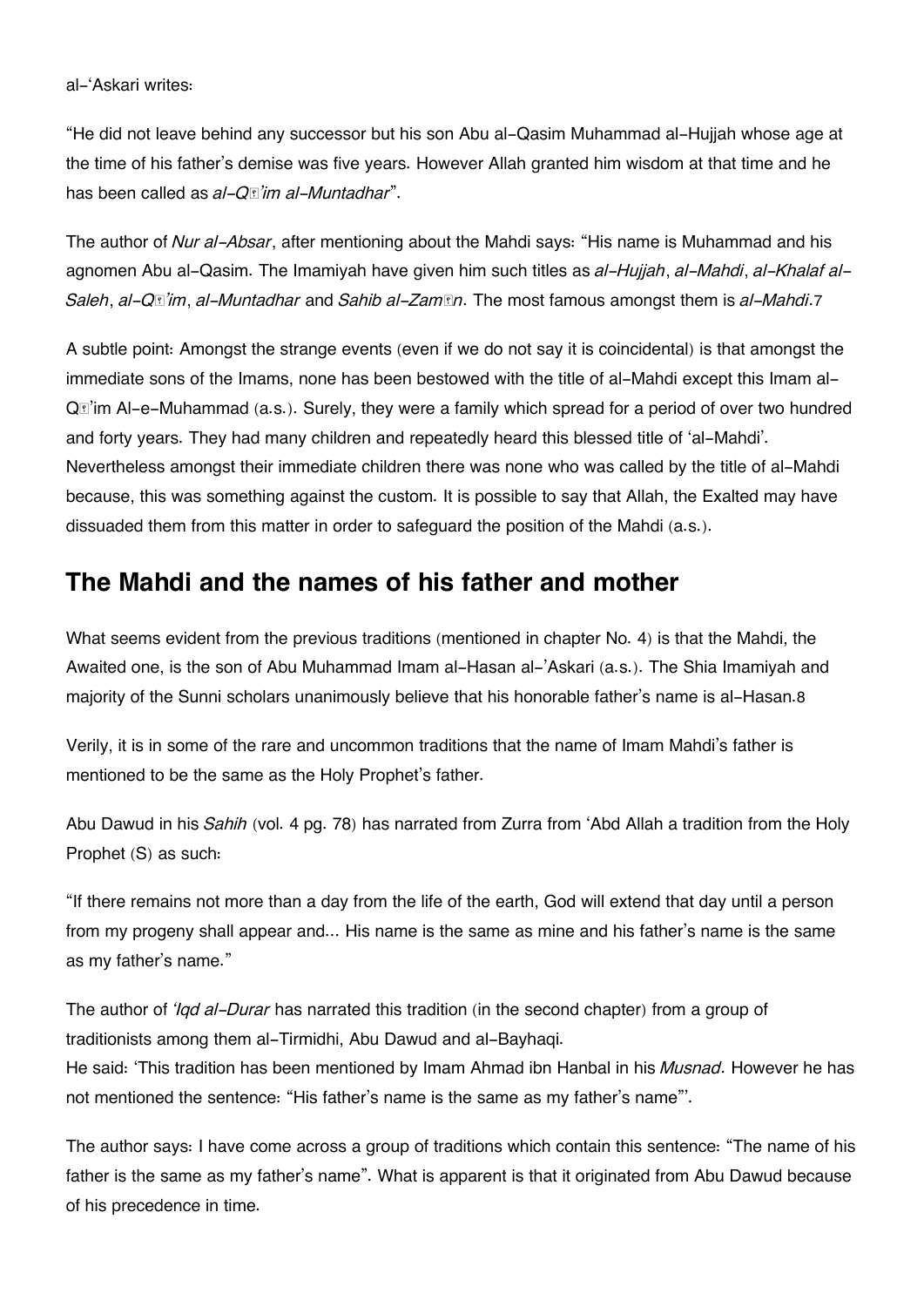Thus, we say: Al-Shablanji, in *Nur al-Absar* (page 231) has narrated the afore-mentioned tradition of the Holy Prophet (S) from Abu Dawud and he from Zurra, from 'Abd Allah, from the Prophet (S) but without this sentence. Then he (al-Shablanji) said: "According to one report, (the Prophet said): "His father's name is the same as my father's name".

This difference in narration from Abu Dawud raises doubts about what he has reported, and the unreliability of his report. Even if we assume this tradition to be firm, it is (still) against and contrary to the numerous *mustafidhah* traditions which are more authentic (from the view - point of the chain of transmission) and obvious (from the viewpoint of reasoning) than the previously mentioned tradition. Therefore, one should not pay attention to this tradition at all.

In this regard 'Ali ibn 'Isa al-Arbali in *Kashf al-Ghumma* says: The Shi'a do not consider this tradition to be correct because the name of the Mahdi and his father's name too has been proved for them (as per authentic reasons). The Sunni scholars have mentioned that the narrator of the tradition would add on material to the traditions. Thus it can be assumed that he has added something to this tradition, and it should be said that this sentence (i.e. the Holy Prophet saying: "His father's name is the same as my father's name") is an addition.

#### The author of *Al-Bayan fi Akhbar Sahib al-Zaman* says:

'Abu al-'Abbas ibn Abu al-Karam al-Khath'ami has related to us from 'Umar ibn Mu'ammar al-Baghdadi, from Abu al-Fath ibn Abu al-Qasim ibn Abu Suhayl al-Karukhi, from Abu '*Imir ibn al-Qasim* and others; they said: Abu Muhammad al-Maruzi related to us from Abu al-'Abbas ibn al-Marzabani who narrated to us from Hafiz Abu 'Isa from 'Abd al-Jabbar ibn al-'Al*E'* al-'Att*Er* from Sufyan ibn 'Uyayna and he from '*III*'m and he from Zurra and he from 'Abd Allah and he from the Holy Prophet (S): -

"A person from my progeny who carries the same name as mine, shall become the Master (of this earth)."

'IIm said: Abu Salih related to us from Abu Hurayra who said: "If there remains not more than a day from the life of the earth, God will prolong that day until a person becomes the owner of this earth."

The author of *Al-Bayan fi Akhbar Sahib al-Zaman* says: "This tradition is an authentic one and Hafiz Muhammad ibn 'Isa al-Tirmidhi has narrated it in this way in his *Sahih*."

He continues: 'Allama al-Hasan ibn Muhammad ibn al-Hasan al-Laghwi sent a letter for me in Damascus and after I met him in Baghdad he said: Nasr ibn Abu al-Faraj al-Husari has related from Abu Talib Muhammad ibn Muhammad ibn Abu Zayd al-'Alawi and he from Abu 'Ali al-Tustari and he from Abu 'Umar al-Hashimi and he from Abu Ali Muhammad ibn Ahmad ibn 'Umar al-Lu'lu'i al-Basri who narrated from Hafiz Abu Dawud Sulayman ibn al-Ash'ath al-Sijistani, from Musaddad, from Yahya ibn Sa'id, from Sufyan, from '*Eleim, from Zurra, from 'Abd Allah from the Holy Prophet (S) who said:*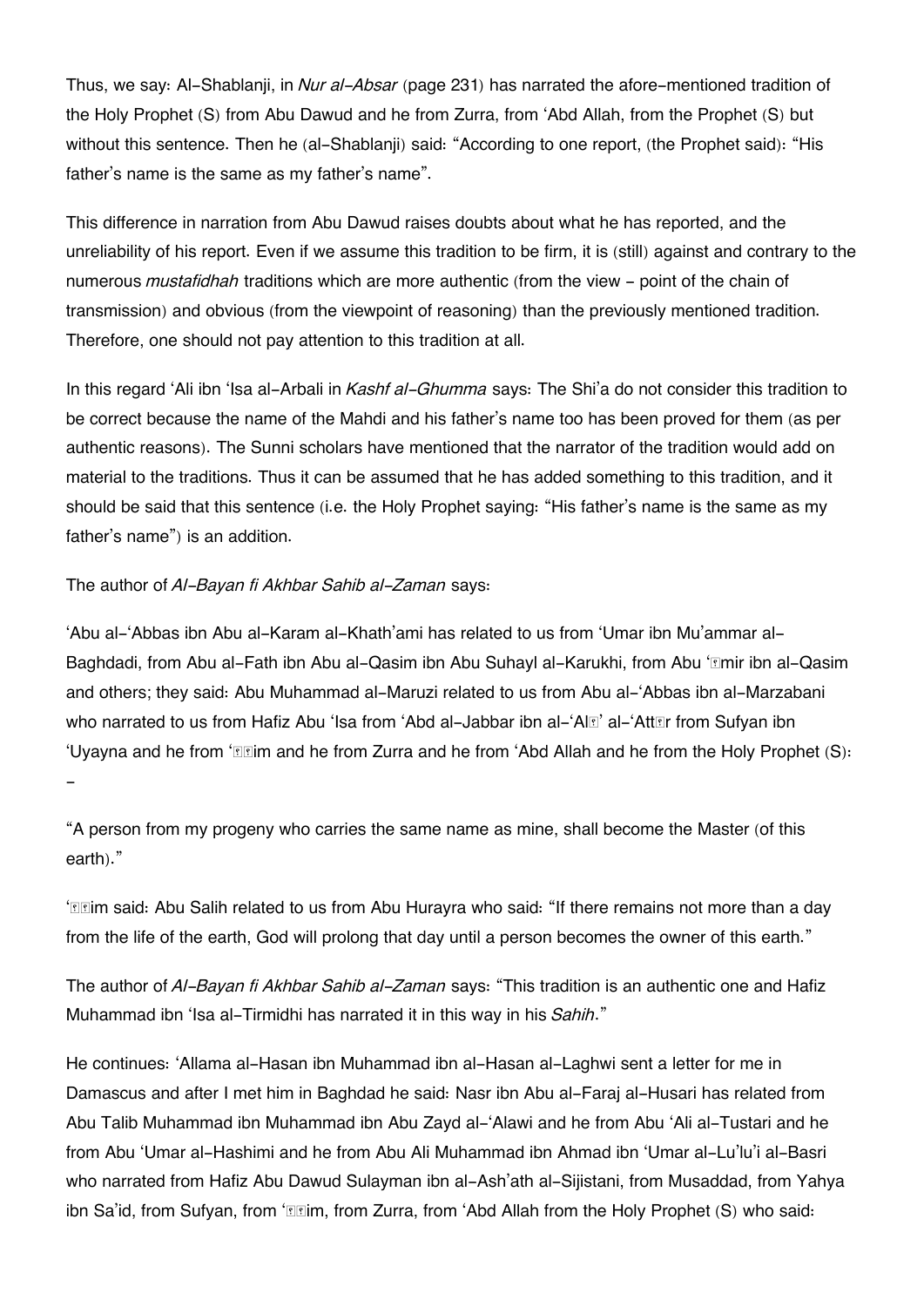"The world shall not cease to exist until a person from my progeny who shall carry the same name as mine becomes the Master amongst the Arabs."

The author of *Al-Bayan fi Akhbar Sahib al-Zaman* adds: "This tradition is an acceptable and correct tradition and Abu Dawud has narrated it in his *Sunan* in the same manner which we have narrated."

Abu Dawud said: 'Uthman ibn Abu Shayba narrated from al-Fadhl ibn Dakkin, from Qatar from al-Qasim ibn Abi Murra, from Abu Tufayl, from 'Ali and he from the Holy Prophet (S) who said: "If there remains not more than a day from the life of the earth, God will appoint a person from my progeny to fill the earth with justice just as it had been filled with oppression."

The author says: Abu Dawud has mentioned this tradition in the same manner in his *Sunan*.

The author of the book *Manaqib al-Shafi'i* has mentioned the afore-said tradition and then said: The narrator has added the following sentence to this tradition and said: "If there remains not more than a day in the life of the earth, God will extend the day until He sends a person from my progeny who has the same name as mine and whose father has the same name as my father's name, appears and fills the earth with equity and justice just as it had been filled with cruelty and oppression".

The author says: Al-Tirmidhi has narrated the afore-said tradition but not the sentence of the Holy Prophet (S) saying: "..whose father has the same name as my father's name".

However Abu Dawud has mentioned the afore-said sentence. In most of the traditions which are object of reliance of most of the experts (of traditions) and narrators, only this sentence can be found where the Holy Prophet (S) says: "His (i.e. the Mahdi's) name is the same as mine." The sentence that the Holy Prophet (S) said: "His father's name is the same as my father's name" is an addition made by the narrator.

If the afore-said sentence is correct it would mean that the Holy Prophet (S) has said: "The name of the Mahdi's father is the same as my son, al-Husayn and his agnomen is Abu 'Abd Allah".

He has set the agnomen as a name so as to allusively speak of this fact that the Mahdi would be from the progeny of al-Husayn and not from the progeny of Imam al-Hasan. It is (also) possible that the Holy Prophet (S) may have said: "The name of the Mahdi's father is the same as my son, al-Hasan's name." The name of the Mahdi's father too was al-Hasan but the narrator thought 'my son' (*ibni*, ابنی ) to be 'my father' (*abi*, ابی) and hence changed it to *abi* ( ابی). Thus it is necessary to interpret and explain this tradition in the manner which we have done so so as to combinge together all the traditions.

This interpretation which was said with regards to the previously mentioned tradition is not correct.

The final word on this is that Imam Ahmad, with his faithful recording and precision in traditions, has mentioned the afore-said tradition in several places of his book *Musnad* in this manner that the Holy Prophet (S) only said: "His (the Mahdi's) name is the same as my name."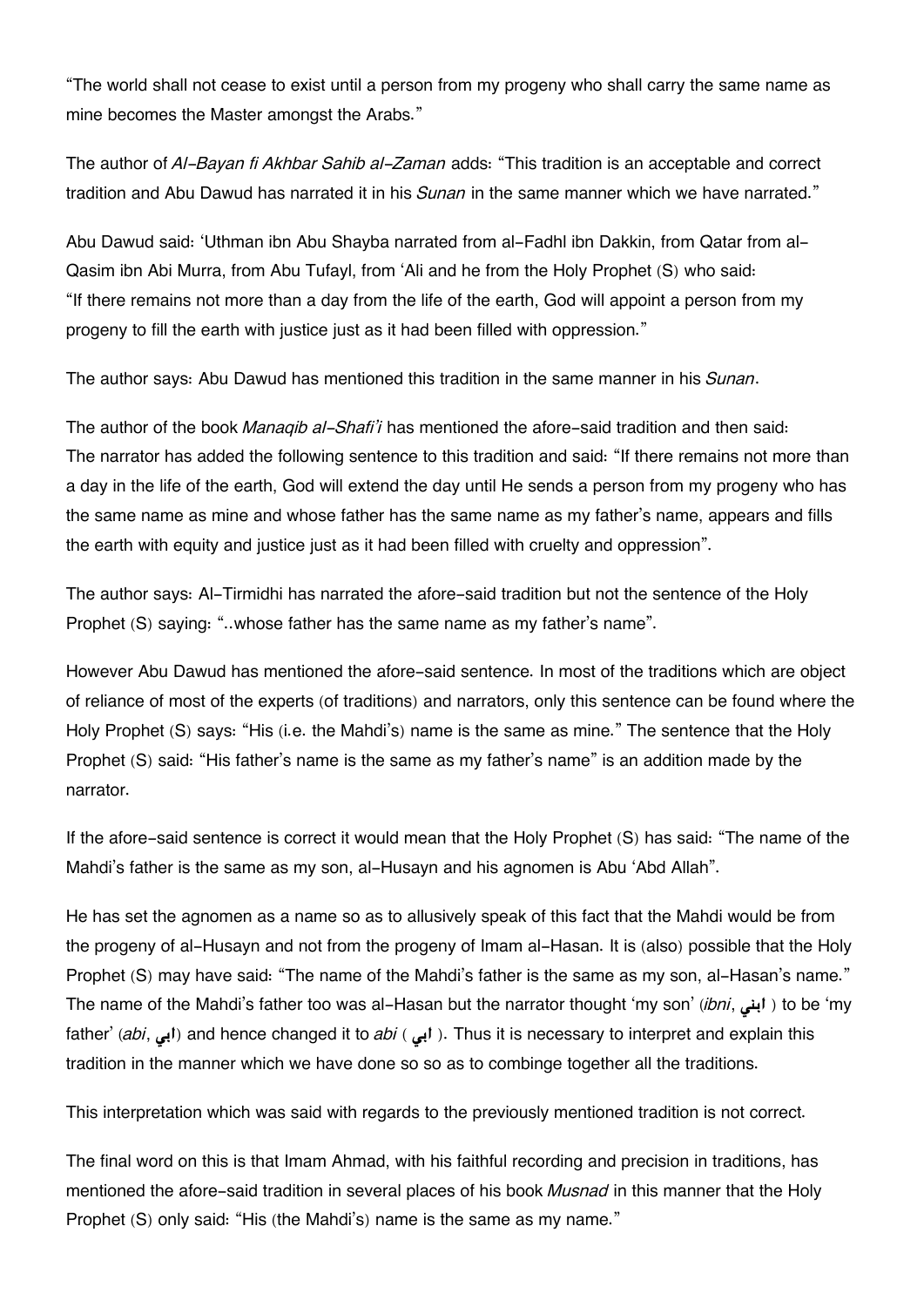'Allamah Abu Muhammad 'Abd al-'Aziz ibn Muhammad ibn 'Abd al-Muhsin al-Ansari related to us (with the chain of transmission leading to) Zurra who narrated from 'Abd Allah that the Holy Prophet (S) said: "The world shall not be destroyed" or he said: "The world shall not terminate until a person from my progeny who carries the same name as mine shall become the master amongst the Arabs."

In the book of *Manaqib al-Mahdi*, Hafiz Abu Na'im has gathered together the chains of transmission of the afore-said tradition from a great number of people who have all narrated from **Example** ibn Abu al-Nujud and he from Zurra and he from 'Abd Allah and he from the Holy Prophet (S).

Amongst them are: Sufyan ibn 'Uyayna, whose traditions we have mentioned, and there are various chains of transmission from him; Qatar ibn Khalifa with various chains of transmission from him; also al-A'mash, Abu Ishaq Sulayman ibn Firuz al-Shaybani, Hafs, ibn 'Umar, Sufyan al-Thawri, Shu'ba and Wasit ibn al-Harith, with various chains of transmission from each of them.

Also amongst them are: Yazid ibn Mu'awiya Abu Shayba, from whom are two chains of transmission. Amongst them is Sulayman ibn Qaram with various chains of transmission; Ja'far al-Ahmar, Qays ibn Rabi' and Sulayman ibn Qaram and Asba $\nabla$  who are all in one chain of transmission. Amongst them is Salam Abu al-Mundhir. Amongst them are Abu Shahab Muhammad ibn Ibrahim al-Kanani, 'Umar ibn 'Ubayd al-Tanafusi, Abu Bakr ibn 'Ayyash, Abu al-Hijaf Dawud Abu al-'Awf and 'Uthman ibn Shabrama, with various chains of transmission from each of them; and 'Abd al-Malik ibn Abi 'Uyayna.

Amongst them is Muhammad ibn 'Ayyash who has narrated from 'Umar and al-*Emiri through various* chains of transmission. He has mentioned the chain of transmission and said: 'Abu Ghassan has narrated to us from Qays that Qays narrated to us' but has not narrated his connection.

Amongst them is 'Amr ibn Qays al-Mala'i, 'Ammar ibn Zurayq, 'Abd Allah ibn Hakim ibn Jubayr al-Asadi, 'Umar ibn 'Abd Allah ibn Bashar, Abu al-ARwaR, and Sa'ad ibn al-Hasan ibn Ukht Tha'laba. Amongst them is Ma'adh ibn Hisham who said: 'My father narrated to me from **Felm.'** 

Amongst them is Yusuf ibn Yunus, Ghalib ibn 'Uthman, Hamza al-Zayyat, Shayban, al-Hakam ibn Hisham. They narrated the afore-said tradition from someone other than **Example 16** and arrated from Zurra i.e. they narrated from 'Amr ibn Murra from Zurra.

All these narrators have narrated that the Holy Prophet (S) said:

"His (the Mahdi's) name is the same as my name," with the exception of what has been reported from 'Ubayd Allah ibn Musa from the one who made an addition in the afore-said tradition and narrated it from **Example 10** from Exim. Only the one who has made this addition in the tradition has narrated that the Holy Prophet (S) said: "His father's name is the same as my father's name".

A wise person will not hesitate to conclude that this additional sentence lacks credibility, together with the fact that almost all these leading Sunni traditionists have narrated against the afore-said sentence. And Allah knows best.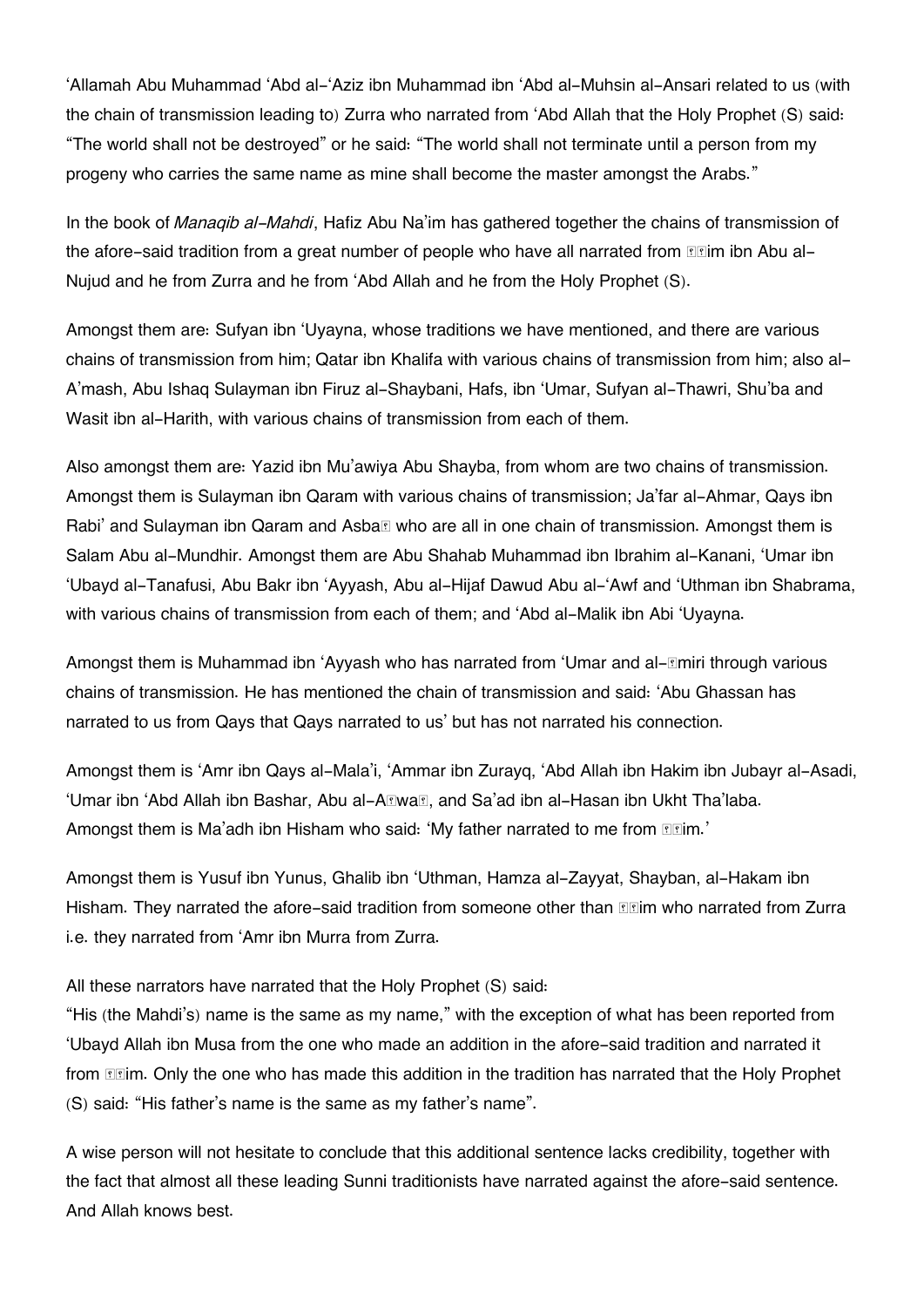#### This concludes what has been mentioned in *Al-Bayan fi Akhbar Sahib al-Zaman.*

The author says: It is apparent in *Al-Bayan fi Akhbar Sahib al-Zaman* that al-Tirmidhi has not narrated this additional sentence. However previously we have been acquainted with what was said by the author of *'Iqd al-Durar,* and what is evident from him and from the books of *Matalib al-Su'l* and *Fusul al-Muhimma,* that Abu Dawud, al-Tirmidhi, al-Bayhaqi, Abu 'Umar, al-Muqri and Abu Na'im have all narrated the afore-said additional sentence; and you have comprehended the truth about it.

#### The author of *Matalib al-Su'l* says:

'If someone remonstrates and says: We agree that when these false attributes are discovered they would be a sign and proof. It would then become necessary to act upon them and prove them for the one who is endowed with them. However we do not believe that these signs and proofs could be applied to *Khalaf al-Salih* Muhammad (a.s.) because, amongst the false attributes, is the sign and proof that the Mahdi's father should carry the same name as the Holy Prophet's father and Prophetic hadiths too (just as they have narrated) stipulates this matter.

However, this attribute (i.e. the Mahdi's father bearing the same name as the Holy Prophet's father) cannot be found in the existence of the Mahdi because the name of the Mahdi's father is al-Hasan and the name of the Holy Prophet's father is 'Abd Allah. What connection exists between al-Hasan and 'Abd Allah? Therefore, this attribute which is only a part of the signs and proofs cannot be applied to the Mahdi and when one part of the cause is not proved the entire cause too cannot be proved, since the rest of the attributes are not enough for proving this decree. This is because the Holy Prophet (S) has not substantiated this decree except for the one in whom all the attributes (where one of them is the similarity of his father's name) is found and this matter cannot be true of *al-Hujjah al-Khalaf*. Thus, this decree too cannot be established for him and it is an extremely doubtful matter.

Before giving a detailed reply to this problem it is necessary to express two matters so that we may achieve our aim:

First:  $-$  In the Arabic language it is a common practice to use the word 'father' for forefathers. The Holy Qur'an too speaks of this matter and says:

مِلَّةَ أَبِيكُمْ إِبْرَاهِيمَ ؟

#### *…The faith of your father, Ibrahim… (22:78)*

Also, quoting Yusuf, it says:

وَاتَّبَعْتُ مِلَّةَ آبَائِي إِبْرَاهِيمَ وَإِسْحَاقَ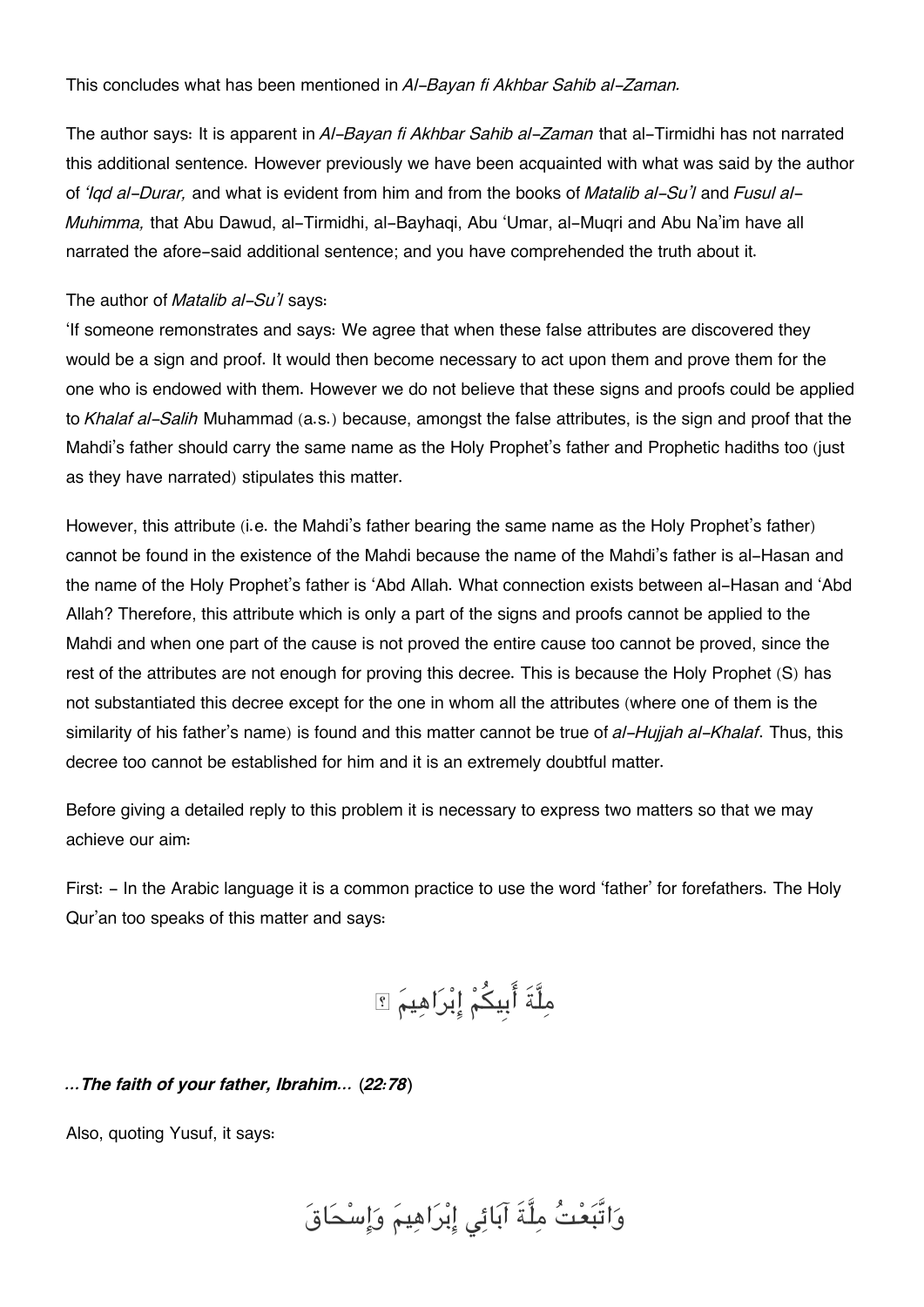#### *And I follow the religion of my fathers, Ibrahim and Ishaq…(12:38)*

The holy Prophet (S) too has clearly stipulated this matter as can be seen in the tradition of *Mi'raj* (ascension). The Holy Prophet (S) asked: "Who is this"? He replied: "Your father, Ibrahim". Thus it can be observed that the word *ab* ( **اب** father) is applied to forefathers.

Second: - The word 'name' too is used instead of 'agnomen' and 'attribute', and it has been used by eloquent speakers and mentioned in traditions. This can be observed in the tradition where al-Bukhari and Muslim have narrated from Sahl ibn Sa'd al-S**T'idi who narrated from 'Ali (a.s.)** that the Holy Prophet (S) named him ('Ali) 'Abu Turab' and there was no name more loved by him than it. Thus the word 'name' has been used for 'agnomen'.

A poet too has pinpointed this matter in the following poem:

أجل قدرك أن تسم مؤمنته ومن كناك فقد سماك للعرب

The words ( **يصفك من و** ( have also been narrated.

Thus this poet has used 'name' instead of agnomen and attribute and this rule is prevalent in the Arabic language.

Now that the two afore-mentioned matters have become clear, know that the Holy Prophet (S) had two grandsons, Abu Muhammad al-Hasan and Abu 'Abd Allah al-Husayn. Since the *Hujjah al-Khalaf al-Salih* Muhammad (a.s.) was from the progeny of Abu 'Abd Allah al-Husayn and not from the progeny of Abu Muhammad al-Hasan and the agnomen of al-Husayn is Abu 'Abd Allah, therefore the Holy Prophet (S) has used the word 'name' ( **اسم** (in place of agnomen and used the word 'father' ( **اب** (in place of forefather.

It is as if the Holy Prophet (S) said: "His (the Mahdi's) name is the same as mine. He is Muhammad and I too am Muhammad, and the agnomen of his forefather is the same as my father's name because his forefather is Abu 'Abd Allah and my father (too) is 'Abd Allah".

He (S) explained it in this manner so that these brief words could be comprehensive enough for explaining the attributes and he himself has had briefly announced that the Mahdi is from the progeny of Abu 'Abd Allah al-Husayn.

Therefore, (with this explanation) the afore-mentioned attributes have been put in order and all of them can be applied to the *Hujjah al-Khalaf al-Salih* Muhammad (a.s.).

This explanation is clear and sufficient enough to overcome this ambiguity. So ponder over it. (End of quote from *Matalib al-Su'l*).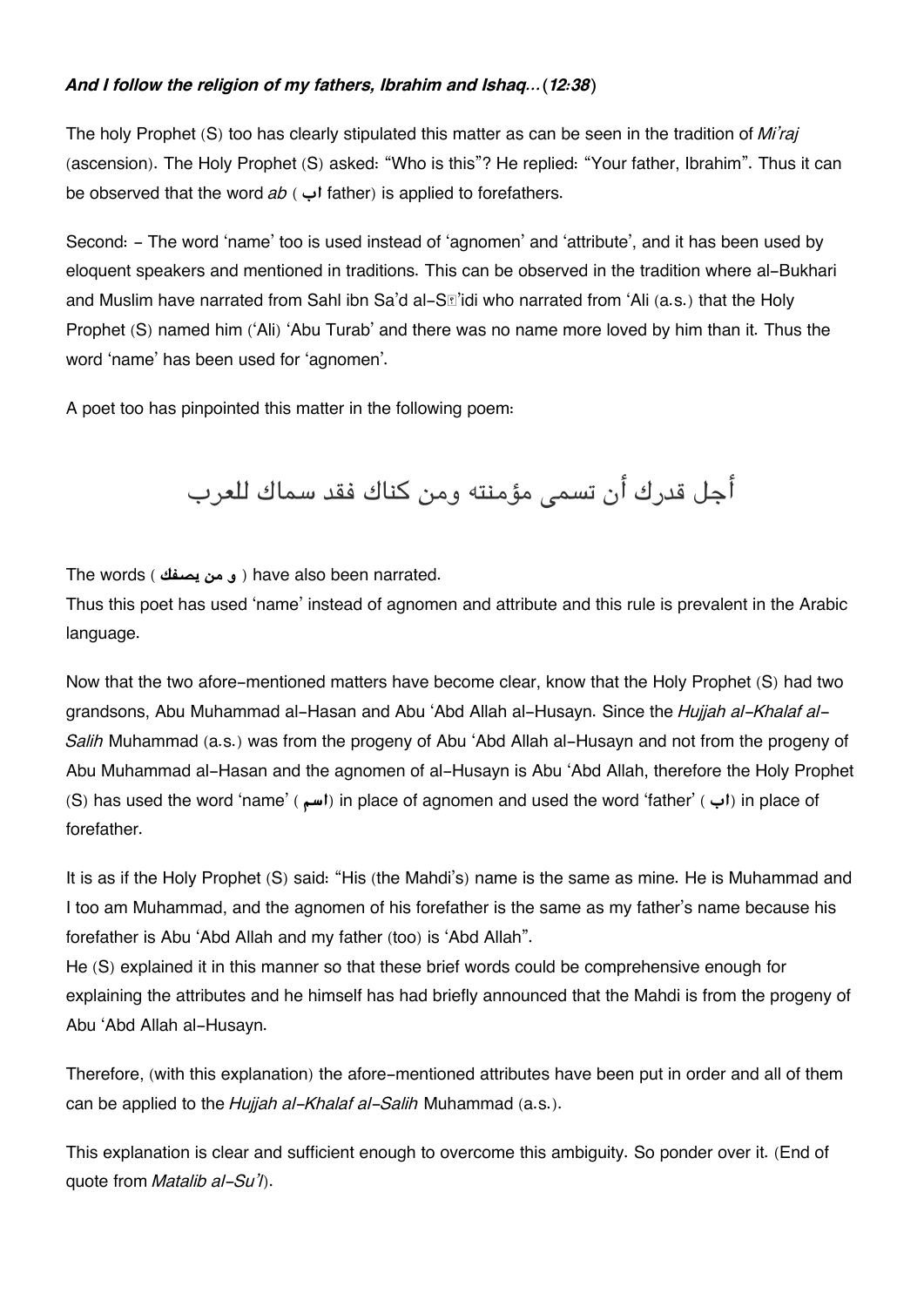The author says: Apart from the reasons which the author of *Al-Bayan* and Ibn Talha in *Matalib al-Su'l* have narrated, there are other aspects too as follows: -

Firstly, Allama Majlisi in the 13th volume of his book *Bihar al-Anwar* says: Some contemporaries have said: With regard to the afore-said tradition there are other aspects too, like the fact that Imam al-Hasan al-'Askari's agnomen was Abu Muhammad and 'Abd Allah's (i.e. Prophet Muhammad's father) agnomen was Abu Muhammad. Thus these two agnomens are in accord with each other and (amongst the Arabs too, just as it will come later on) the agnomen too is in the name. (i.e. the Arabs use agnomen instead of name).

Secondly, some of the contemporary learned scholars have said in the margin of the book of *Al-Bayan*: The best way to reply to this matter is to say that the wording of the tradition is perhaps in this manner: -'The Mahdi's name is the same as my name and my father's name'.

This is because many traditions in the book *al-Ghaybah* say: The Mahdi possesses three names, one of which is 'Abd Allah, and the Holy Prophet's father's name too was 'Abd Allah. In some of the traditions previously mentioned, the Holy Prophet (S) has said: 'The Mahdi's name is the same as my father's name'. Moreover, on the subject matter of this tradition too, it has come that (the Holy Prophet) said: "The Mahdi's name is the same as my name and my father's name".

The narrator, not grasping the meaning of the tradition and not even imagining that the Mahdi (may Allah hasten his emergence) possesses two other names, and wishing to correct the tradition (as per his own reflection) has added the afore-said sentence: "The Mahdi's name is the same as my father's name" to the tradition. Previously, we came to know that the afore-said tradition lacked any defect because the Mahdi possesses three names. Thus it can be seen that the aforementioned tradition does not contradict our traditions in any way. This is the best reply and I have not found anyone objecting to it as it appears to be clear and obvious.

Thirdly, the afore-said scholar in the margin of the afore-mentioned book says: It is possible that the Holy Prophet (S) may have said: - "The Mahdi's name is the same as mine and his son's name is the same as my father's name." This is because in some of the traditions the name of the Mahdi's son has been mentioned to be 'Abd Allah and in the third section of this book it will be stated that the Mahdi's agnomen is Abu 'Abd Allah. Thus a change has occurred and the word of ( **ابنه**) ( his son) has been converted to ( **ابيه**) (his father).

Fourthly, Mawla Muhammad Ridha al-Imami al-Mudarris al-Khatun Abadi, a researcher and scholar writes in his book *Jannāt al-Khulud* (which contains all that hearts desire and pleases the eye) as such: "Our Master Imam al-Hasan al-'Askari (a.s.) has two names - One is al-Hasan and the other 'Abd Allah".

On the basis of the saying of this scholar, the problem is solved and is in accord with the tradition of Abu Dawud and all other traditions. Although some of the subject-matter of the book of *Jannāt al-Khulud* is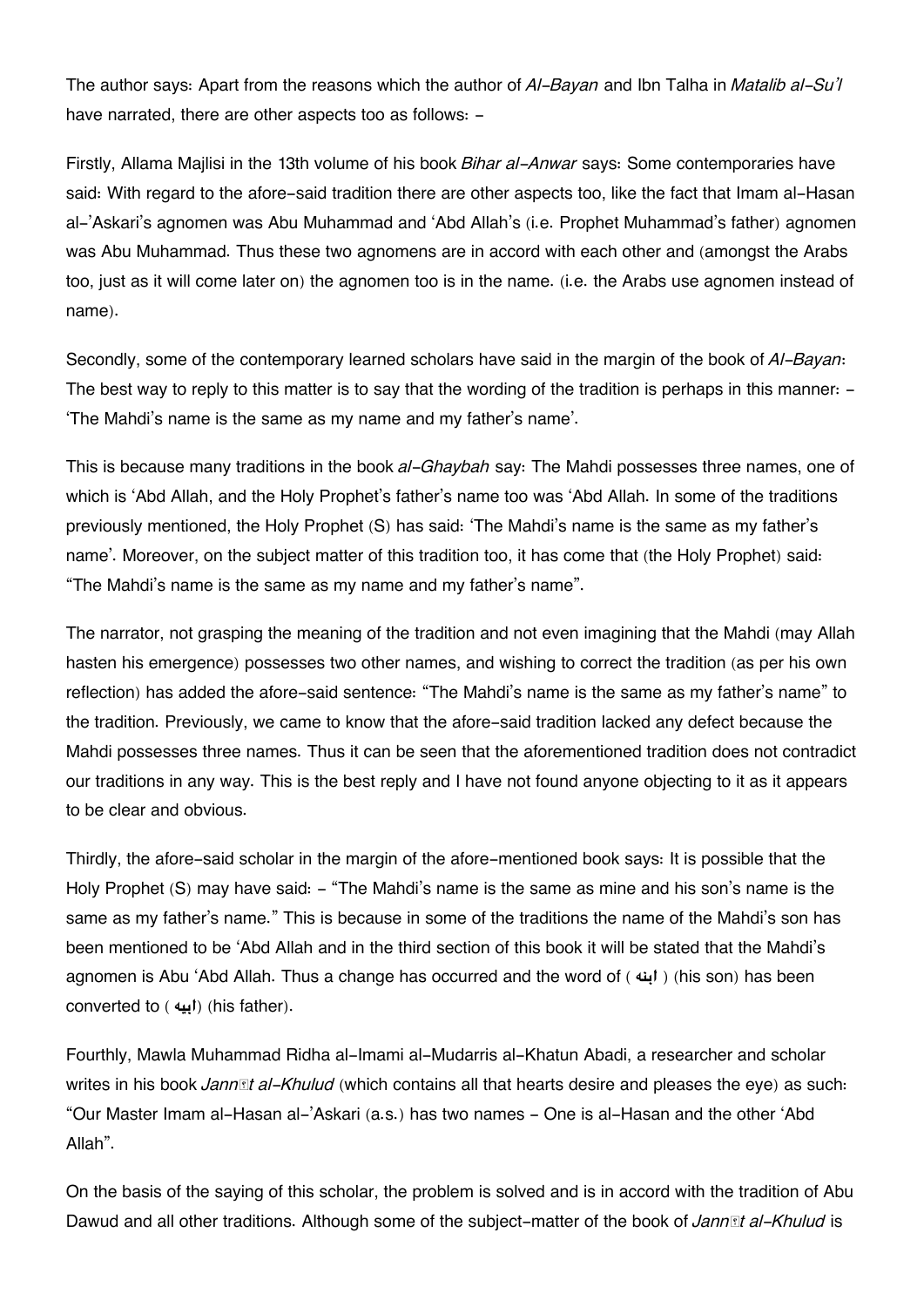not found in any other book, yet its author is a person who is a scholar as well as a researcher, and perhaps God may enlighten us to discover the source of his reference and sayings.

Allama Sayyid Shahab al-Din al-Najafi who is one of the spiritual leaders of Qum narrated for me as such: "The Qazwini scholar, Agha Radhi al-Din (may his dust be fragrant) has mentioned in *Kurrah al-Āfāq* the same as that mentioned by the author of *Jannāt al-Khulud*.

The conclusion that we can derive from these traditions is this that the most preferable reply would be to stick to one of the following:

(1) The chain of transmission of this tradition (i.e. the Holy Prophet saying: the Mahdi's father carries the same name as my father's name) appears to be weak because, it comprises such men who are not reliable and authentic. Rather, they belong to the unknown group. On the contrary, they are those people who are famous as the fabricators of traditions. If there was no one amongst them except the ( **زائدة**) (i.e. the one who is amongst the narrators of this tradition) suffice it was to render this tradition weak.

(2) The text of this tradition is disturbed (*mudhṭaribah*) because Imam Ahmad Hanbal has narrated the same tradition in his *Musnad*, just as it can be seen in *'Iqd al-Durar*, without mentioning this sentence of the Holy Prophet (S) that "the name of the Mahdi's father is the same as my father's name."

(3) This tradition has been narrated by Abu Dawud (who is the original source) in different ways. This is because some have narrated this tradition along with the afore-said sentence while others have narrated without this sentence.

(4) This tradition is opposite and contrary to the numerous traditions which, from the viewpoint of chain of transmission are more authentic and from the view-point of expression are more manifest. Rather, this tradition contradicts a number of other traditions.

(5) If this tradition is interpreted in either of the above four ways (which have been interpreted against its apparent form and to me is inconceivable) it is still better than rejecting it outright.

The author of *Nur al-Absar* says: - 'The Mahdi's father was Abu Muhammad al-Khalis ibn 'Ali al-Hadi ibn Muhammad al-Jawad ibn 'Ali al-Ridha. The Mahdi's mother was a slave-girl who was called Narjis, and it is said she was called as **Eaygal**, and it is also said that she was called Sawsan'.

It is mentioned in *Tadhkirah al-Khuwnnah: 'His father was Abu Muhammad al-Hasan al-*'Askari ibn 'Ali ibn Muhammad ibn 'Ali al-Ridha. His mother was a slave-girl who was named Sawsan'.

The author says: "The truth is that Imam al-Hasan al-'Askari's mother was called Hadith, and what is well-known is that Sawsan was one of the names of the Mahdi's mother."

The author of *Matalib al-Su'l* says: "The Mahdi's father was al-Hasan al-Khalis ibn 'Ali Mutawakkil ibn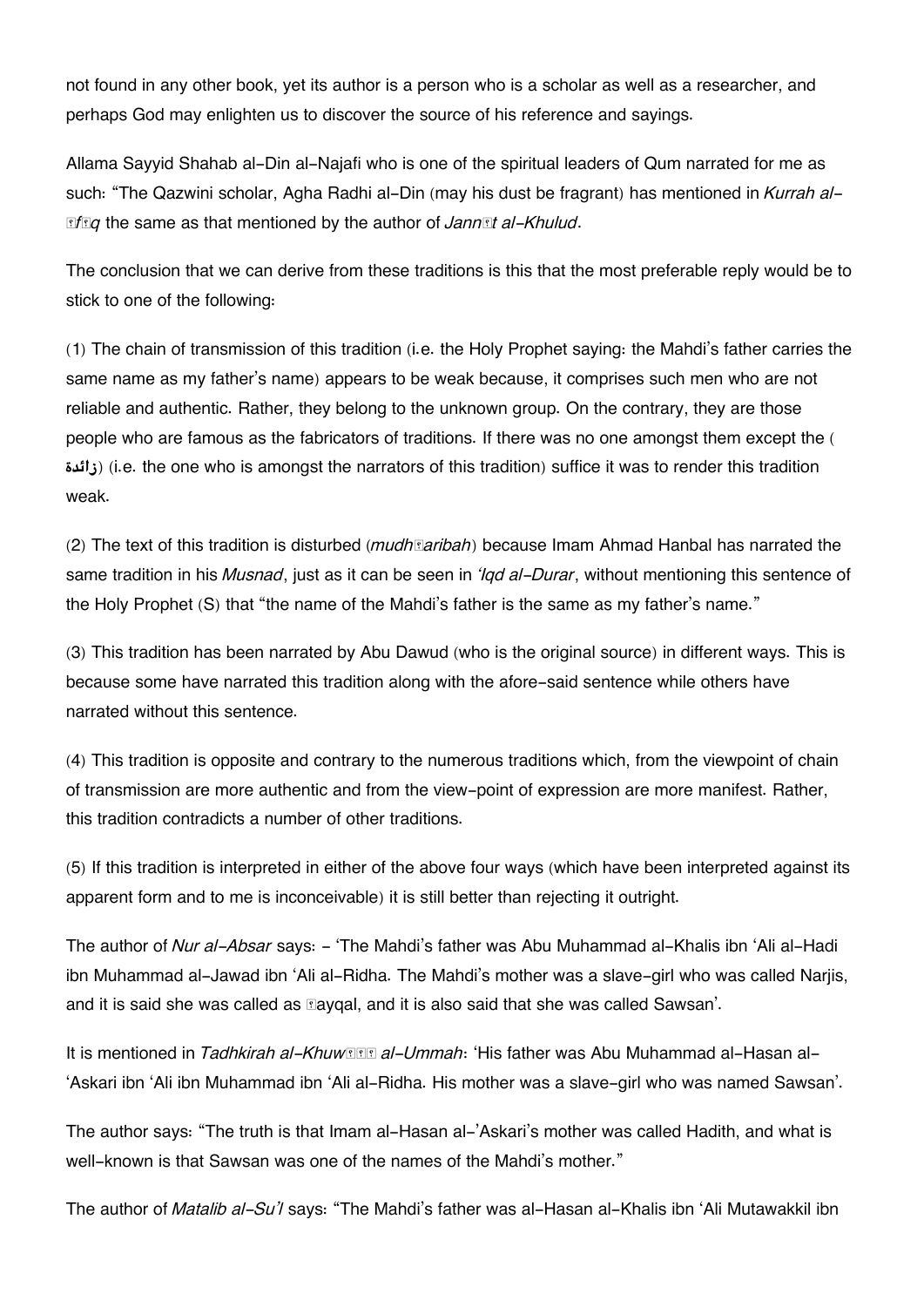Muhammad al-Q*I***ni'** ibn 'Ali al-Ridha... His mother was a slave-girl called **Elaygal and it is said she was** called Hakimah."

The author says: I do not know who has said this because the lady by the name of Hakimah was the daughter of Abu Ja'far Muhammad ibn 'Ali al-Jawad and paternal aunt of the Mahdi's father and she was present at the time of the Mahdi's birth.

## **[The Mahdi and his long life](#page--1-0)**

It was verified from the previous traditions that the awaited Mahdi who shall emerge at the end of time and will fill the earth with equity and justice just as it had been filled with cruelty and oppression is none other than Abu al-Qasim Muhammad ibn al-Hasan al-'Askari (a.s.). It was also proved that he was born in the night of 15th Sha'ban, 256 A.H. which establishes that he has lived a long life of more than one thousand and one hundred years, and Allah knows best about the time of his emergence and his demise.

Although longevity is something unusual amongst the people yet, as per the nature it is a possible phenomenon. Moreover, there exists proofs and reasons for the long life of Mahdi (a.s.). In other words, the prolongation of Mahdi's life is amongst the possible affairs and proofs confirm this point. Thus one is helpless in accepting and acknowledging this matter.

#### **The author of** *Tadhkirat al-Khaw***<b>s** al-Ummah says:

The entire Imamiyah sect believe that the *Khalaf al--Hujjah* is living and receiving his sustenance. For proving him to be alive they set forth the following reasons:

First reason: A group of people such as Khizr and Ilyas have lived a long life and it is (still) not known for how many years they have been living. Every year they meet each other.[9](#page--1-0) It is mentioned in the Torah that Dhu al-Qarnayn lived for 3000 years. However Muslims believe that he lived for 1500 years.

Muhammad ibn Ishaq says: - 'Awaj ibn 'Anaq lived for 3600 years.[10](#page--1-0) Awaj ibn 'Anaq, whose father's name was Subhan and mother's name was 'Anaq, was born during the Prophet Adam's time and continued to live until Musa (a.s.) killed him. Al-*Lahh***Ek lived for 1000 years.[11](#page--1-0) Lahmuras** too lived for 1000 years.

Amongst the Prophets, we may mention such names as Hazrat Adam, Nuh, Shith and others who lived for 1000 or more years.[12](#page--1-0) Qayn*n* lived for 900 years.[13](#page--1-0) Mahl**om** lived for 800 years.[14](#page--1-0) Nufayl ibn 'Abd Allah lived for 700 years. The soothsayer Su $\boxdot$ ayh, whose name was Rabi'a ibn 'Umar lived for 600 years. '*Emir ibn al-Earb who was the ruler amongst the Arabs, lived for 500 years; so also Taym Allah b.* Tha'laba and Sām b. Nuh. Al-Harb ibn Madhādh al-Jarhami lived for 400 years. It was he who said: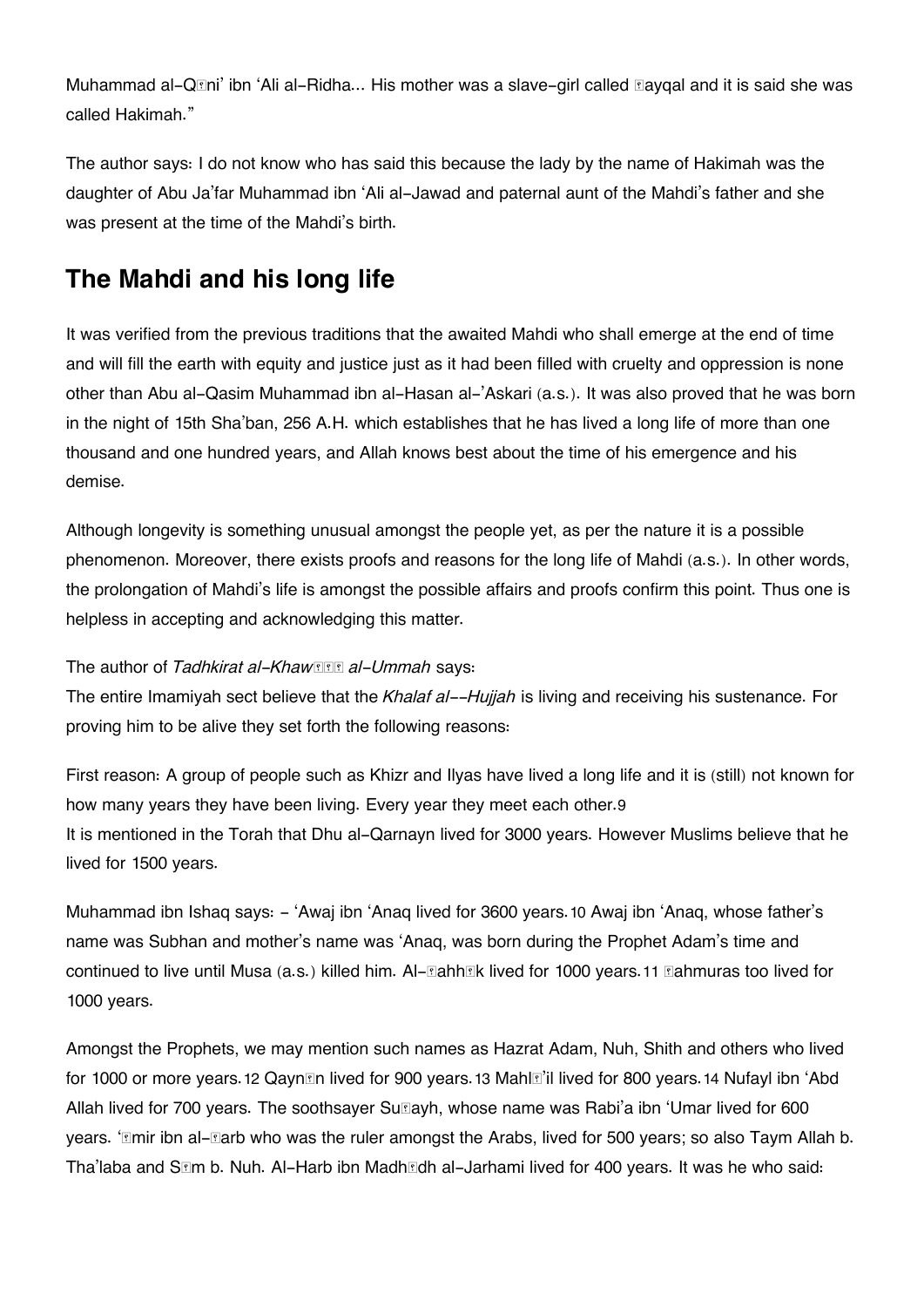## كان لم يكن بين الحجون الى الصفا

Arfakhshad too lived for 400 years. Qays ibn  $S\mathbb{Z}$  ada lived for a period of 380 years.[15](#page--1-0) Ka'b ibn Jamjama or Jamma al-Dawsi lived for 390 years. Salman al-Farsi lived for 250 and according to some other sources for 300 years.

#### The author of *Matalib al-Su'l* writes:

'The Mahdi was born during the rule of Mu'tamid 'ala'llah, and has been concealed till now due to fear (from the enemies). Thus it is not possible to say how long he lived, because the one who is concealed and there is no news from him, (then) his occultation and absence of news from him is no reason to believe that his life has come to an end. The Power of Allah is vast. The decree and favors of Allah upon His servants are great and having universality.

It is necessary for the eminent scholars to perceive the realities of objects of power (i.e. the creatures) of Allah. However, there exists no way for recognizing the essence of Allah's Power and those trying to do so will be left in bewilderment. One of the verses of the Holy Quran says:

# وَمَا أُوتِيتُمْ مِنَ الْعِلْمِ إِلَّا قَلِيلًا

#### *…You are not given aught of knowledge but a little." (17:85)*

It is not innovation and it is not improbable that some sincere servants of Allah may have lived long lives or that their lives have been prolonged until now. Allah has prolonged the life of many of His chosen ones and friends, and also His expelled ones and enemies. Amongst His pure ones, we may mention the names of 'Isa and Khidhr. Moreover there were many other Prophets (like Hazrat Nuh) who each lived for a 1000 years.

Amongst the expelled ones and enemies we may mention Satan and Dajjal and others like the tribe of  $E$ d among whom were those who lived for approximately 1000 years. The same was the case with Luqman. All these examples reveal the extent of Allah's Power by which He has given such long life to some of His servants. So what is wrong in saying that the Mahdi's age (too) has been prolonged until his emergence'?

## **[Man's Long Life](#page--1-0)**

There is no doubt that if principles for healthy living are observed, and religious and medical directives are followed, it is not impracticable to live a lengthy life. The reverse is also true (i.e. non- observance of the afore-said rules will result in reduction in one's life-span.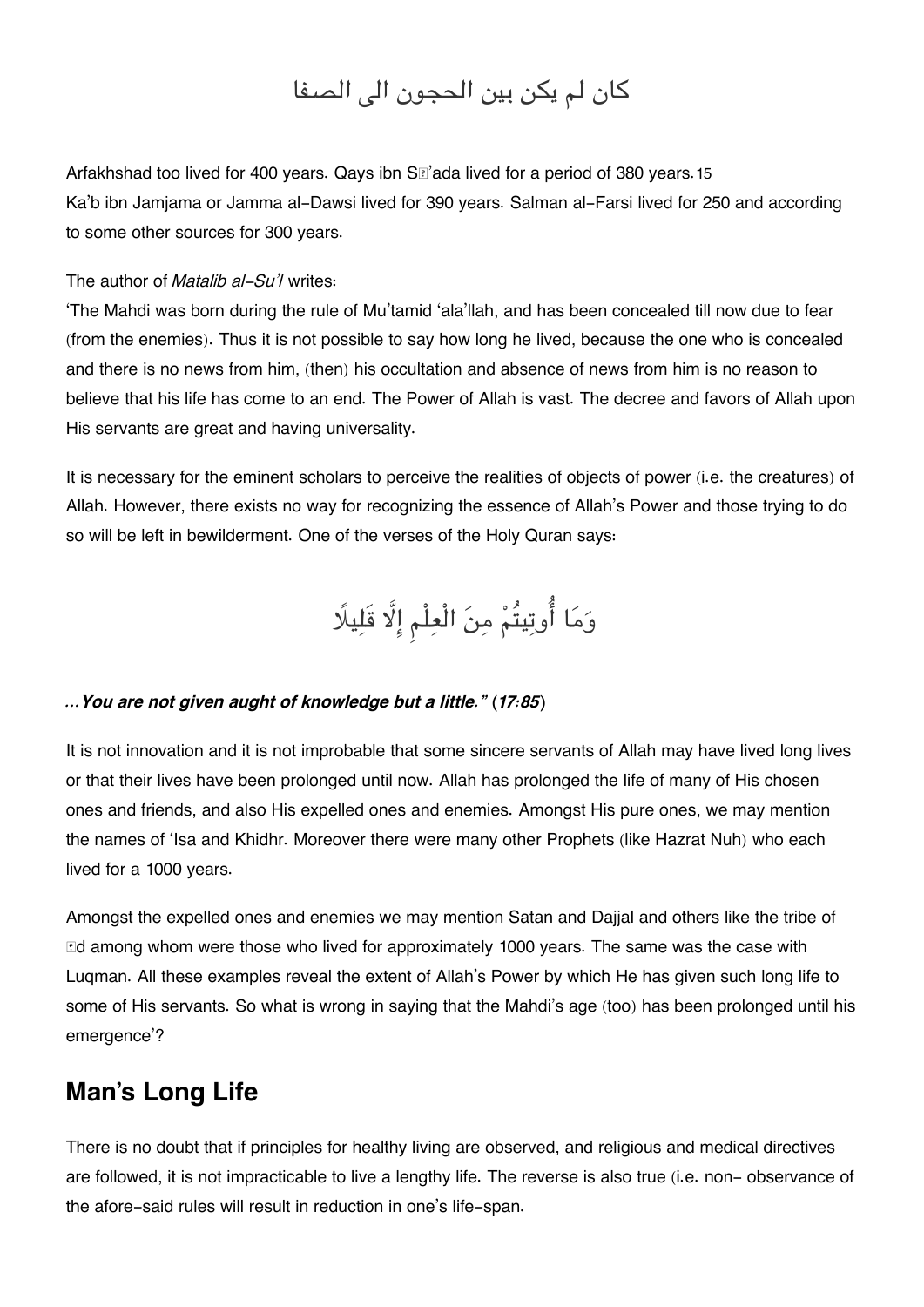On this basis, the number of deaths in some countries is much less at present than former times and the number of aged people is more than the previous years. Of course it should not be unsaid that since the principles for safeguarding health are better observed today than former years we see such magnificent results. For this reason, some important companies have been established which ensure man's health and give guarantee for his limited life under special regulations and fixed limit, which have been enacted according to the principles of safeguarding health.

As a result of following such principles we see the desired effects out of our conscience. If it was not such, the attention of the wise would not have been focused on them.

Since the observance of these principles ensures a person's health and prolongation of life it necessarily follows that the more their observance the longer will be a person's life. What we see out of our conscience (like difference in health and age and difference in the mode of life) is the best proof and evidence to what we have written.

Therefore, whenever society enjoins practices that engender good health, people's ages shall be prolonged to the extent which Allah wishes. The principles of these practices are of three types:

First: The first step to observing these rules is when the human being is in the loins of his father and then is transferred to his mother's womb, where he grows and develops, and then after birth the period of being suckled by his mother. The parents' observance of the principles of health during this stage is the first step for ensuring a child's health. How often we see a child dying during his infancy or childhood because of his parents suffering from some disease and or their heedlessness in applying the means of sound health and non-observance on their part of his (i.e. the child's) hygienic principles. Thus the parents in such cases are the cause of this crime, and they are responsible for depriving their child from living a natural and normal life. Would that the parents deem it necessary upon themselves to follow such rules and regulations and as a result save themselves from such blame!

Second: Observance of those things which are the basis of man's life like the air that he breathes, the food that he eats, the water that he drinks, the clothes that he wears and the environment in which he lives. This is because observance of the means and rules of sound health in each of these five affairs with respect to quantity, quality, age, strength, weakness, time and place are the most important channels having influence over the health and long life of man.

How many a person has been overtaken by death and has died before dying naturally. The reason for giving away one's life which by nature, is loved by every living creature is the non-observance of one of the afore-mentioned five affairs. A number of physicians and doctors have emphasized that majority of the people who die do not die a natural death. Rather the main cause has been the external factors, which come into existence by not observing the rules of sound health with regards to the aforementioned affairs. Farid Wajdi Effendi has narrated the statements of some of the physicians and doctors in his book *Dā'irah al-Ma'ārif*.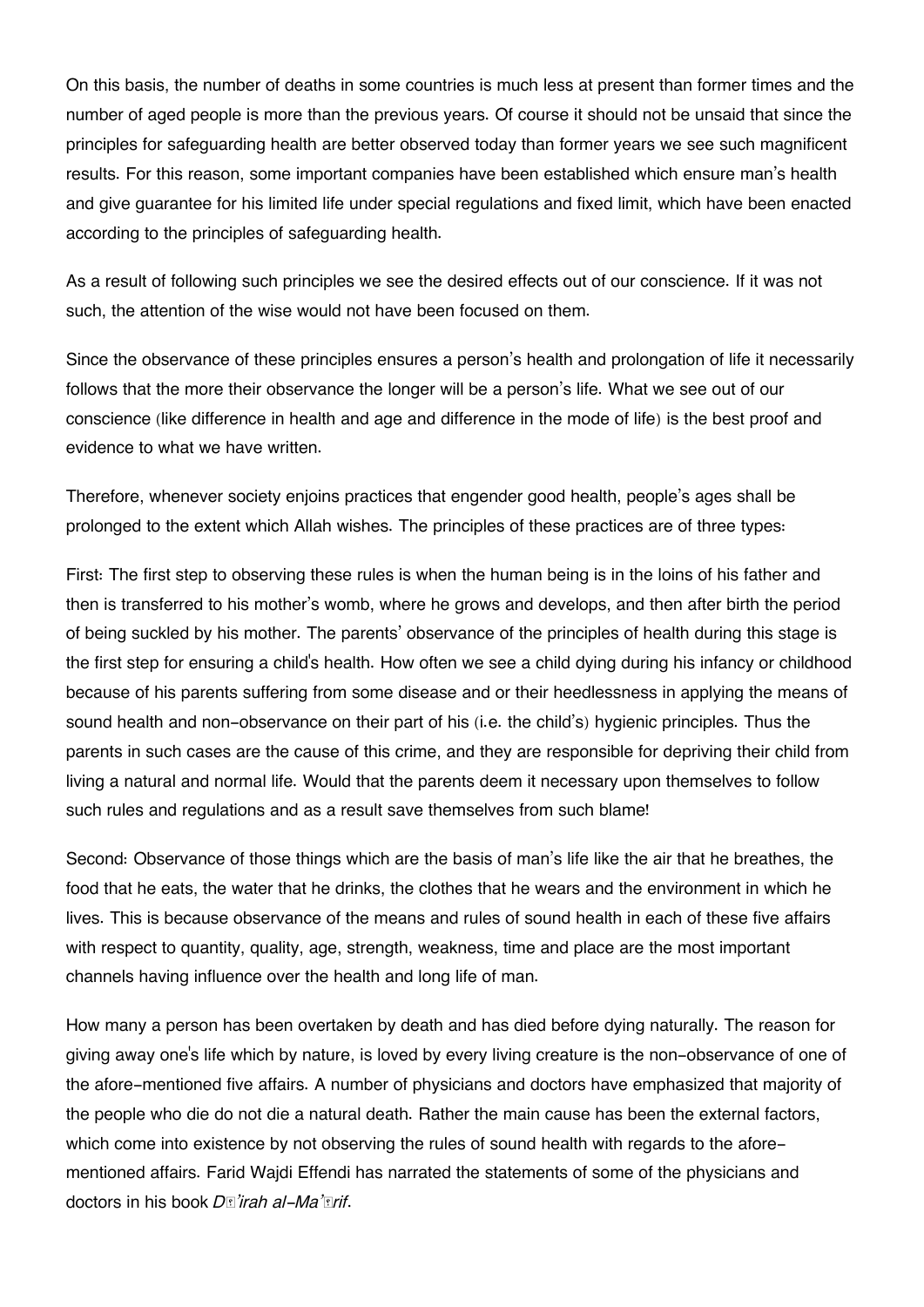Third: External occurrences and incidents and contact with natural phenomenon like unusual heat and cold, pain and maladies, misfortunes and difficulties, grief and sorrow and actions and movements. All these greatly influence a person's health and life-span. How often it has occurred that a person has died of heat or cold or has perished because of pain and illness. How many a person's life has been shortened due to misfortunes and difficulties or he has turned old due to grief and sorrow. Besides, a great number of people's life do obliterate and break up due to severity of their actions and bodily movements. If these factors do not play any role in man's death then, his life would certainly be long enough.

If man observes the rules for health as per the afore-said three principles; then nothing can prevent him from living for hundreds and rather thousands of years in this world by the will of Allah![16](#page--1-0)

No matter how much we ponder over this point and probe into some of the appropriate books, we cannot find any objection and reason against this matter. Rather, too often a person doing research into this matter has come across some facts forcing him to testify in the subject of longevity.

The mysteries of life and the faculties which have been deposited in man's existence is always hidden and unknown. Today, medical science with all its advancement has not become cognizant with all those mysteries and has not perceived its realities the way it should have done so. Some of our friends who are doctors have confirmed this point.

One of them says: Often it occurs that a patient is brought to me and as per the medical rules, I see him close to death. Rather his chance of survival is one percent and I lose hope of his recovery. When on the same day or the next day I visit him again, I see him well and fine and the probability of his dying becomes one percent. On the other hand, how often it has occurred that I come across another patient whose case is just the opposite of the first patient.

Indeed, to live for hundreds of years is something unusual and uncommon, meaning that gathering together and obtaining the means of a sound health from all the aspects (which we previously pointed out) is very rare - and does not occur for majority of the people in most of the periods and places. However if those means are gathered together, it is possible for man's lifespan to prolong habitually and naturally. So, the problem lies in gathering together and making available the means (of sound health) and not in the means of a lengthy life.

When you become fully conversant with what we have previously mentioned and become aware of the article written in the magazine "Al-Muqtataf" you will realize that God's statement in Sura 'al-<br> **Sum** with regards to the story of Yunus (a.s.) is something customary:

فَلَوْلَا أَنَّهُ كَانَ مِنَ الْمُسَبِّحِينَ لَلَبِثَ فِي بَطْنِهِ إِلَىٰ يَوْمِ يُبْعَثُونَ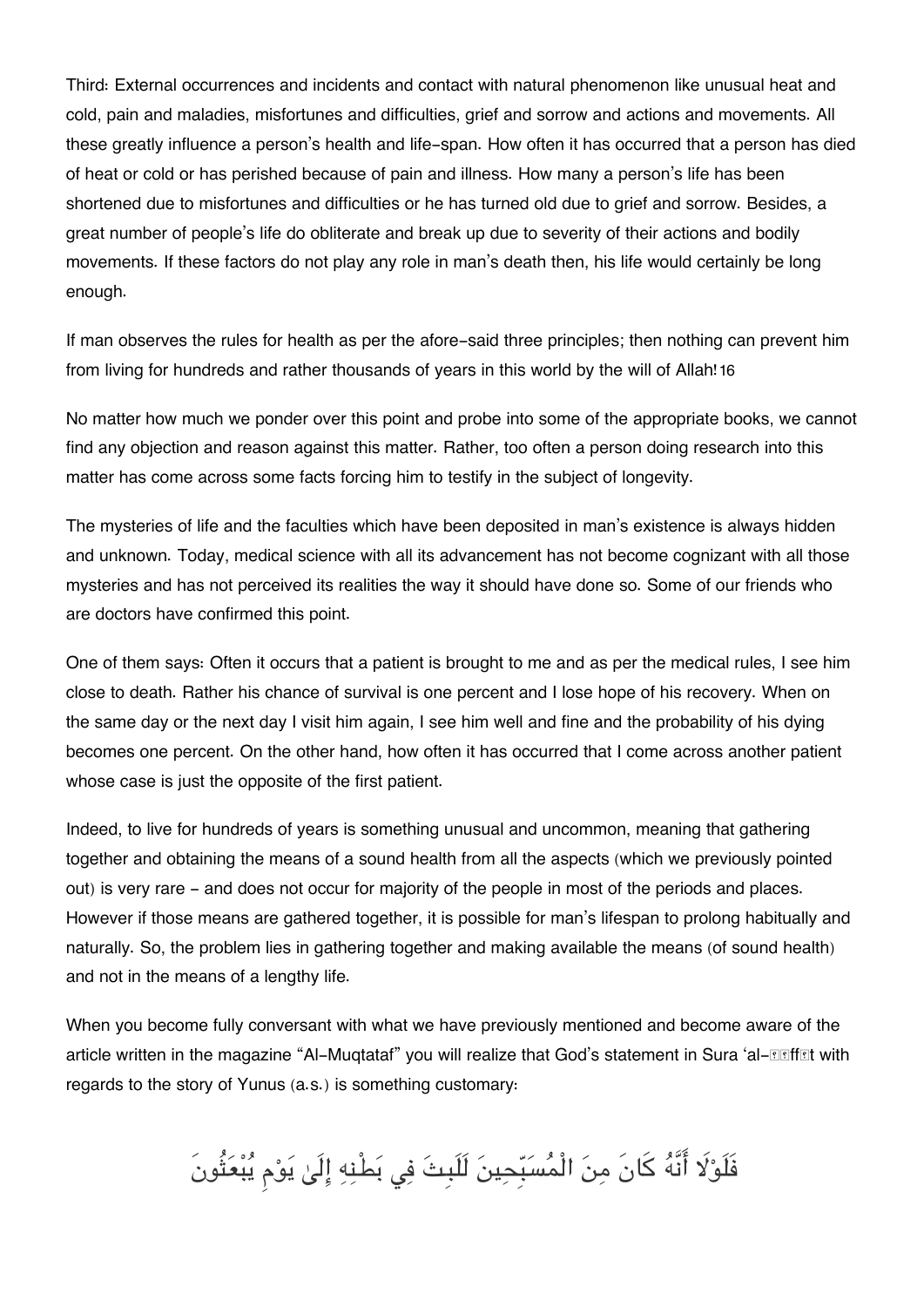## *But had it not been that he was of those who glorify (Us), he would certainly have tarried in its belly till the day when they are raised. (37:143-144)*

Thus it is possible for man to live in the depth of the sea till the Day of Judgment. Why shouldn't it be so when Allah has Power over all things?

## **[Views of the Magazine 'Al-Muqtataf'](#page--1-0)**

The magazine 'Al-Muqtataf' published an article in part 3 in the year 1359 under the title "Does man live in this world forever?"

It said: What is life and what is death? Has death been destined for every living being?

Every grain of wheat is a living substance having a place in its own cluster. That cluster too is grown from another grain and that grain too comes into existence from another cluster and so on. As such, prying into the history of six thousand or more years becomes easy. Grains of wheat which have been found amongst the remains of ancient Egyptians and Assyrians reveals this fact that ancient Egyptians and Assyrians used to sow wheat and make bread out of its flour.

The wheat which is available with us at present has not been created from nothing ( $\epsilon$ شیء) (. Rather this wheat has come into existence from that ancient wheat in a concatenated manner. Thus this present wheat is one part of another living wheat and that one from another one and so on until it goes back to six or seven thousand years or rather hundreds of thousands of years.

These grains of wheat which turn into bread and do not have any movement and growth are in reality living entities like all other living creatures. Nothing is deficient in them but a little water. Thus life and existence of wheat have been for thousands of years – right from ancient times until now. This also applies to all types of plant possessing seed or fruit. Even the animals are not excluded from this rule. This is because all insects, fishes, birds, beasts, mosquitoes and even human beings, who are the greatest of all creatures, are reckoned to be a part of their own parents and their parents a part of their parents and so on.

Man leaves behind a generation and that generation is one living part from his own self just as the seed of one plant or tree is a part of that particular plant or tree. In this living part, there exists very small particles like those particles which have given shape to the organs of parents, and the organs of this part are the very food which he eats. Thus a date-seed becomes a tree which shall possess branches and leaves and dates, and an olive-seed turns into a tree which shall have branches, leaves and fruits. All plants, eggs of insects, fishes, birds, beasts, mosquitoes and even human beings can be inferred in this manner.

All the afore-mentioned examples are so well known that not even two persons can be found who will dispute over it. Sometimes it happens that a tree itself lives for 1000 or 2000 years but man does not live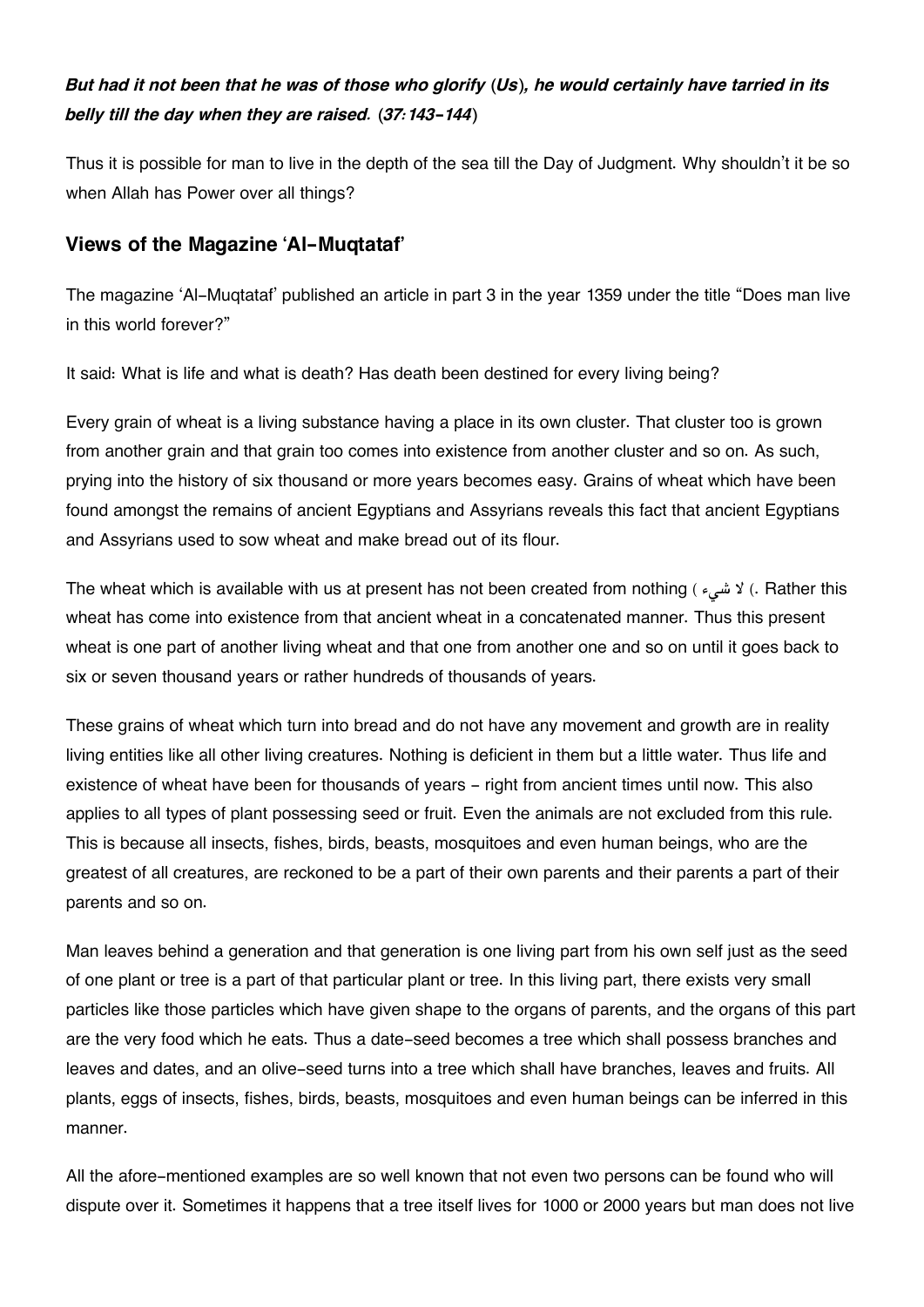for more than 70 or 80 years. In rare cases, he may live for 100 years and the gastric particles remain alive and grow in order to preserve the generation. However, all the parts die as though death has been destined for them. Centuries have passed since man has thought of relieving himself from the claws of death or at least increasing his lifespan. This is especially true so at present when man wishes to fight various diseases and plagues with medicines. It has still not been ascertained that for example someone has lived for 120 years in recent times.

However, reliable scholars say: - The entire body-tissue of an animal is so endurable that it has no end and it is possible for man to live for thousands of years provided no accident severs his age. This opinion is not merely a conjecture. Rather it is something practical and has been confirmed by experiments.

One of the surgeons was able to cut off a part of an animal and then keep it alive for many years more than the animal itself could have normally lived. That is to say, the very existence of that cut-off part finds connection with the nourishment that is given to it. Thus it is possible that that part may live forever if ample nourishment is given to it.

The afore-said surgeon is Doctor Alexis Carrel who worked in the Rockefeller Institute, New York. He conducted this experiment on a part of an embryo of a hen, and it grew and remained alive for more than eight years. The afore-said doctor and others like him have experimented on the human parts such as the organs, muscles, heart, skin and kidney and have come to this conclusion that the said parts develop and remain alive so long as they are given ample nourishment.

Even Dr. Dimend Webrel who is a professor of John Hopkins University says:

It has been proved through experiments that the tissue of a human body remains in working order due to nourishing power. Since this saying is based on scientific findings it is highly explicit and significant. Apparently, the first person who conducted this test on the body parts of an animal was Doctor Jacques Loeb who was one of the surgeons of Rockefeller Institute in New York. The said doctor experimented on the birth of a frog from eggs which were not inseminated. He saw that some eggs remained alive for a long period while some died very soon. That led him to experiment on different parts of a frog's body and consequently was successful in keeping alive these parts for a long time.

Later Doctor Warren Lewis and his wife proved that it is the tissue of a bird's foetus can be placed in salt-water and kept alive. When some organic substance is added to it, the tissue tends to grow and multiply. Successive tests have revealed that it is possible for the tissue of any animal to remain alive and grow in saline provided they are given nourishment. However it is still not known whether that tissue remains alive or not after turning old.

Afterwards, Doctor Carrel embarked on further tests and proved that these tissues do not age an animal. Rather the lifespan of these parts is more than the normal lifespan of the animal itself. The said doctor started his experiment in the year 1912 and on this path faced many problems until he and his assistants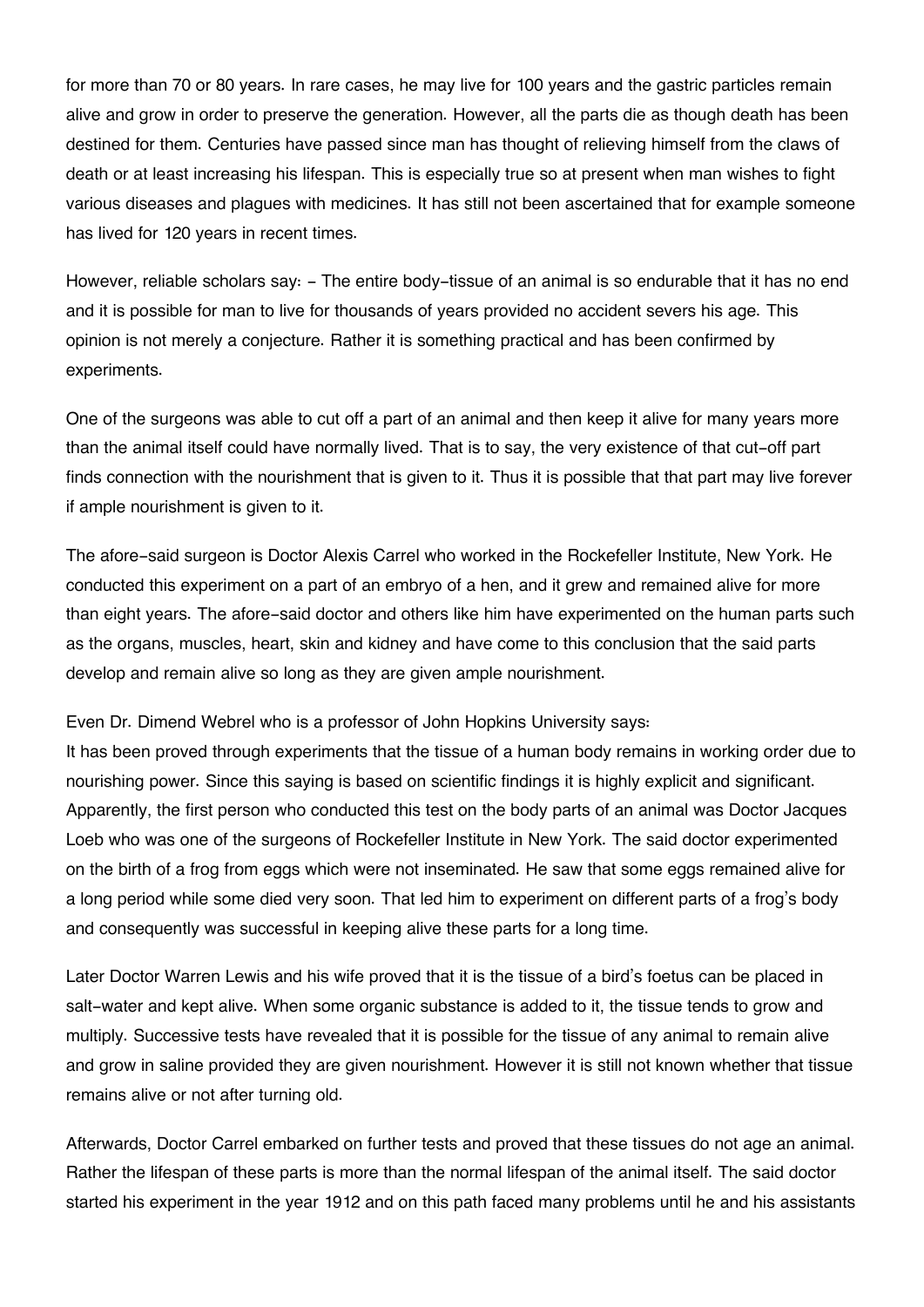finally succeeded in proving the following points:

(1) The afore-said tissues remain alive constantly provided they do not encounter certain occurrences which destroy them like deficiency in food and entry of certain microbes.

(2) These tissues not only remain alive but grow and multiply just as they grow and multiply inside an animal's body.

(3) It is possible to know the measure of growth and increase of these tissues and their relation with the nourishment given to them.

(4) Time has no effect on them. That is to say, these tissues do not turn old and weak through the passage of time. In fact the least sign of ageing does not appear in them. Moreover, these tissue grow and multiply in the current year just as they grew and multiplied in the previous years. All these signs reveal that they grow and remain alive if proper care and food is provided to them. Therefore the main factor which causes death is inattentiveness and not ageing.

So, what is the cause of man's death? Why it is that man does not live for more than hundred years and usually lives for only seventy or eighty years?

We may reply as such: An animal's body possesses numerous and diverse parts and these parts have a strong connection with each other, to the extent that the life of one is dependent on the life of the other. Thus, when due to some reason, one part weakens and dies, the other remaining parts also die. In addition to that are microbes which cause illnesses. These reduce man's age and restrict it to seventy or eighty years especially the number of human beings who die during childhood.

What has ultimately been concluded from tests and experiments is as such: The reason why man dies is not because he has completed seventy, eighty or hundred years but because the external factors enter some of his (internal) parts and kill and destroy them and since there exists a relation between these and other parts, the other parts too get destroyed.

Thus, whenever medical science becomes powerful enough to destroy these external factors or at least prevent them from influencing the parts of our body, there can be nothing which can stop man from living hundreds of years just as some species of trees live for this number of years. It is not far when medical and health sciences and will attain this lofty achievement and consequently the number of people living an average life will increase or that they will live twice or thrice the normal age.[17](#page--1-0)

# **[The Mahdi is alive and being given sustenance](#page--1-0)**

When we wish to speak on this topic and prove that the Mahdi, the awaited one, is alive, receiving his sustenance and living a life just like others until the time when Allah gives him permission to emerge and establish the truth and justice and destroy oppression, we are bound to mention before anything else,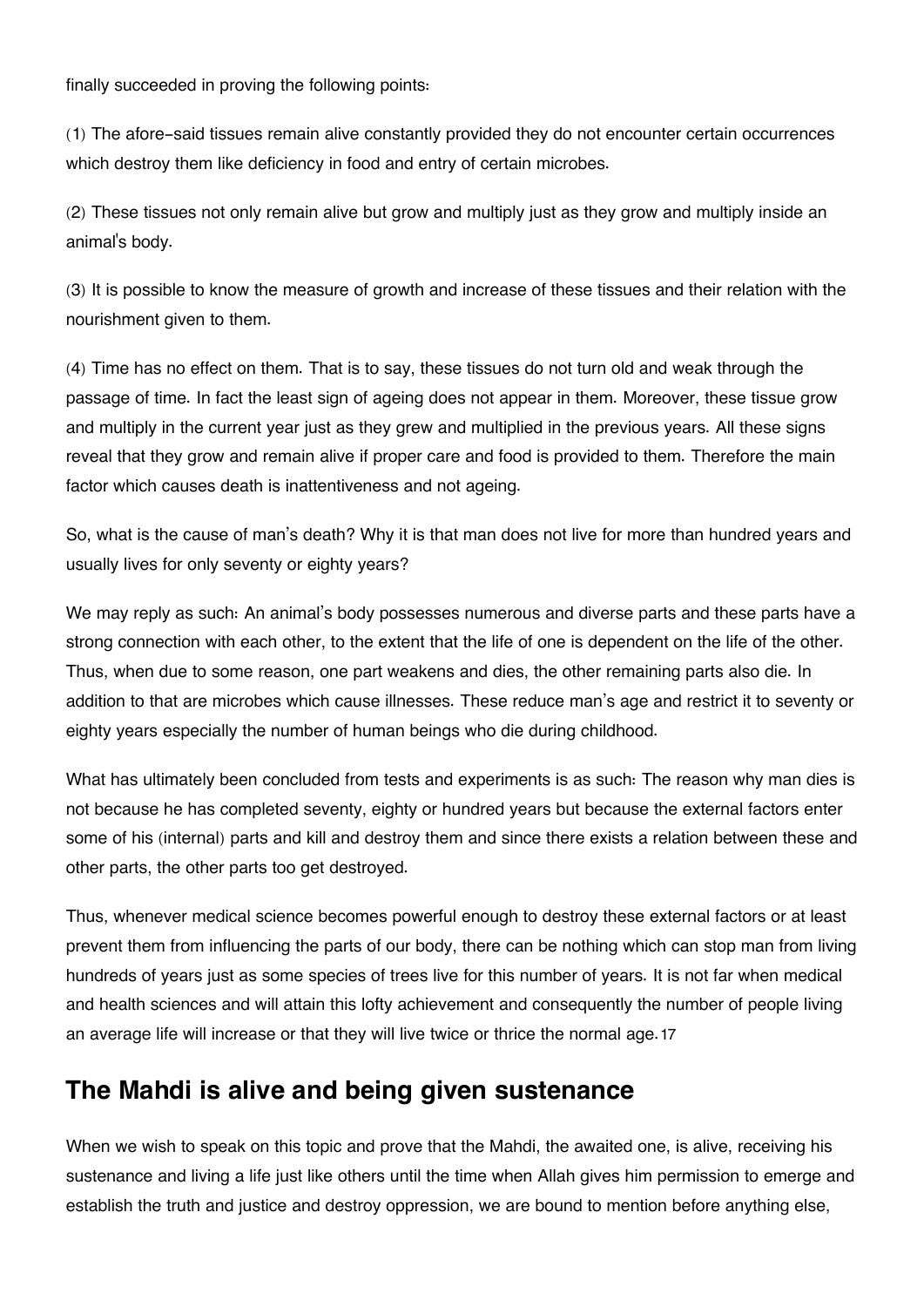the following preliminaries:

Firstly, the possibility of man's living hundreds or rather thousands of years and just as you are aware, science and nature do not repudiate this possibility.

Secondly, the awaited Mahdi is the same Abu al-Qasim Muhammad ibn al-Hasan al-'Askari ibn 'Ali al-Hadi ibn Muhammad al-Jawad ibn 'Ali al-Ridha…, until the end of his lineage, as mentioned previously.

Thirdly, the Mahdi was born on the day which we have previously mentioned, and Imam al-Hasan al- 'Askari had no son other than the Mahdi. Rather he is the only child of his father.

Now that you have become aware of these points we say: We have reasons which prove that the Mahdi is alive and is being given sustenance. For an impartial person it suffices him to refer to only one of them:

First: Basically, what is deemed to be expedient is this that the Mahdi is alive. This is because we are sure about his birth but doubt his death. Not even one authentic and reliable person has narrated anything about the Mahdi's demise. The only thing which can be seen in the expressions of some of the deniers is certain improbabilities and the point that how it is or would be possible for the Mahdi to live such a long life.

Verily, whatever I have reviewed of the sayings of reliable traditionists, historians and genealogists, I could not find in their sayings any stipulation about the demise of the Mahdi. Thus it is not right on our part to pass judgment about the Mahdi's death after knowing for sure that he is living.

The Mahdi's long life being merely unusual does not mean that we give up our previous firm belief. Thus it is fair to say that the one who believes in the Mahdi's death is compelled to produce evidence for it as against the one who says that the Mahdi is alive and is being given sustenance.

However, even if we assume that evidence can be produced, yet one cannot pass judgment on the Mahdi's demise. Rather one is forced to oppose the evidence with views which are stronger in reference and more manifest in proof.

Second: When the Mahdi's birth is proved, there remains no alternative but to accept one of the following two matters:

We either accept that the Mahdi (a.s.) is alive and continues to live like all other human beings until the time when Allah shall command him to emerge, or that he has died a natural death and Allah by His Power will revive him at the appointed time. There is no doubt that the first matter is closer to what is customary and to the principles of nature than the second which is more unlikely and far from the natural wont. For this reason, the action of Prophets in bringing the dead to life was considered to be a miracle and not longevity.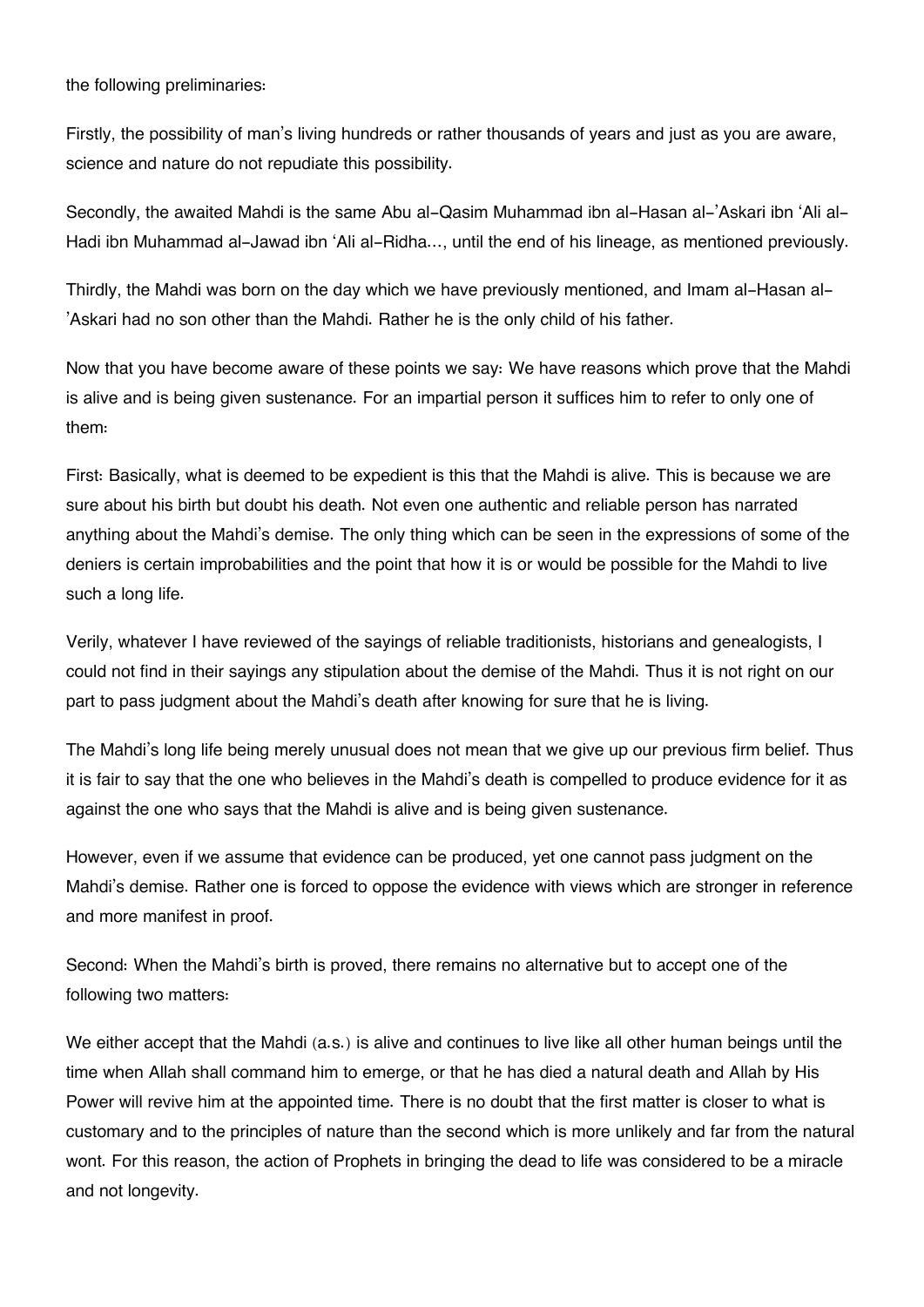Third: The traditions unanimously accepted by both the Sunnis and the Shi'a state that the Caliphs after the Holy Prophet (S) who are the Imams of the Muslims, are twelve in number, and will exist so long as this religion continues. After it has been proven that Mahdi is the twelfth amongst them, then that necessitates the belief that he remains alive. Otherwise what necessarily follows is that there is no Imam amongst the Muslims in this era and their death will be similar to the death of those people living during the period of Jahiliya.

Fourth: Traditions which speak of Mahdi's occultation and indicate the manner in which people derive benefit from his existence clearly show that the Mahdi is alive and being given sustenance, living like other human beings. Some of those traditions state that the Mahdi is awaited (*muntadhar*) during the period of his occultation, while others specify that the period of Mahdi's occultation will be the same as the period of his age, and a third group of traditions say: Blessed is the one who during the period of occultation of the Mahdi is steadfast in his belief about his Imamate. Besides these, there are other sayings which prove his life and his remaining alive till the day of his emergence.

In fact, it can be said that the very word occultation (*Ghaybah,* **غيبة** (about the Mahdi and his title 'the hidden one' (*al-gha'ib,* **الغائب** (are itself a clear testimony of his living because, the words 'occultation' and 'the hidden one' have been placed vis-a-vis the words 'presence' ( *kudhur*, حضور ) and 'the present one' (*al-***hadhir, الحاضر), not the words 'death' (***al-mawt***, الموت) and 'the deceased' (***al-mayyit***,** الميت), or one who will be born, as Ibn Abi al-Hadid has claimed.

Fifth: the clear statements of some of the great Sunni scholars about continuity of the Mahdi's existence.

Amongst them we may mention the name of Shaykh Muhyi al-Din al-'Arabi in his book *al-Futuhat* as narrated by Shaykh 'Abd al Wahhab al-Sh'arani in his book *Al-Yawaqit wa al-Jawahir*, which we quote from the book *Is'af al-Raghibin:*

'The Mahdi is the immediate son of al-Hasan al-'Askari and the fact that Imam al-Hasan al-'Askari departed this world in the year 260 A.H. necessitates the Mahdi's existence and his continued life till the time of his emergence, or that he dies and then Allah will bring him to life again.. It does not appear that Shaykh Muhyi al-Din had the second possibility in mind'.

Amongst them is Shaykh Abu 'Abd Allah, Muhammad ibn Yusuf ibn Muhammad al-Kanji who in his book *Al-Bayan fi Akhbar Sahib al-Zaman*, based on what the author of *Is'af al-Raghibin* has narrated on page 227, says:

'One of the points which proves that the Mahdi is alive and still living after going into occultation, and the fact that his continuity is not an impossibility, is the very existence of 'Isa ibn Maryam and and al-Khidhr and Ilyas who are amongst the friends of Allah, and the existence of the one-eyed Dajjal and the accursed Satan who are amongst the enemies of Allah. The existence of these personalities has been substantiated by Qur'an and Prophetic traditions'.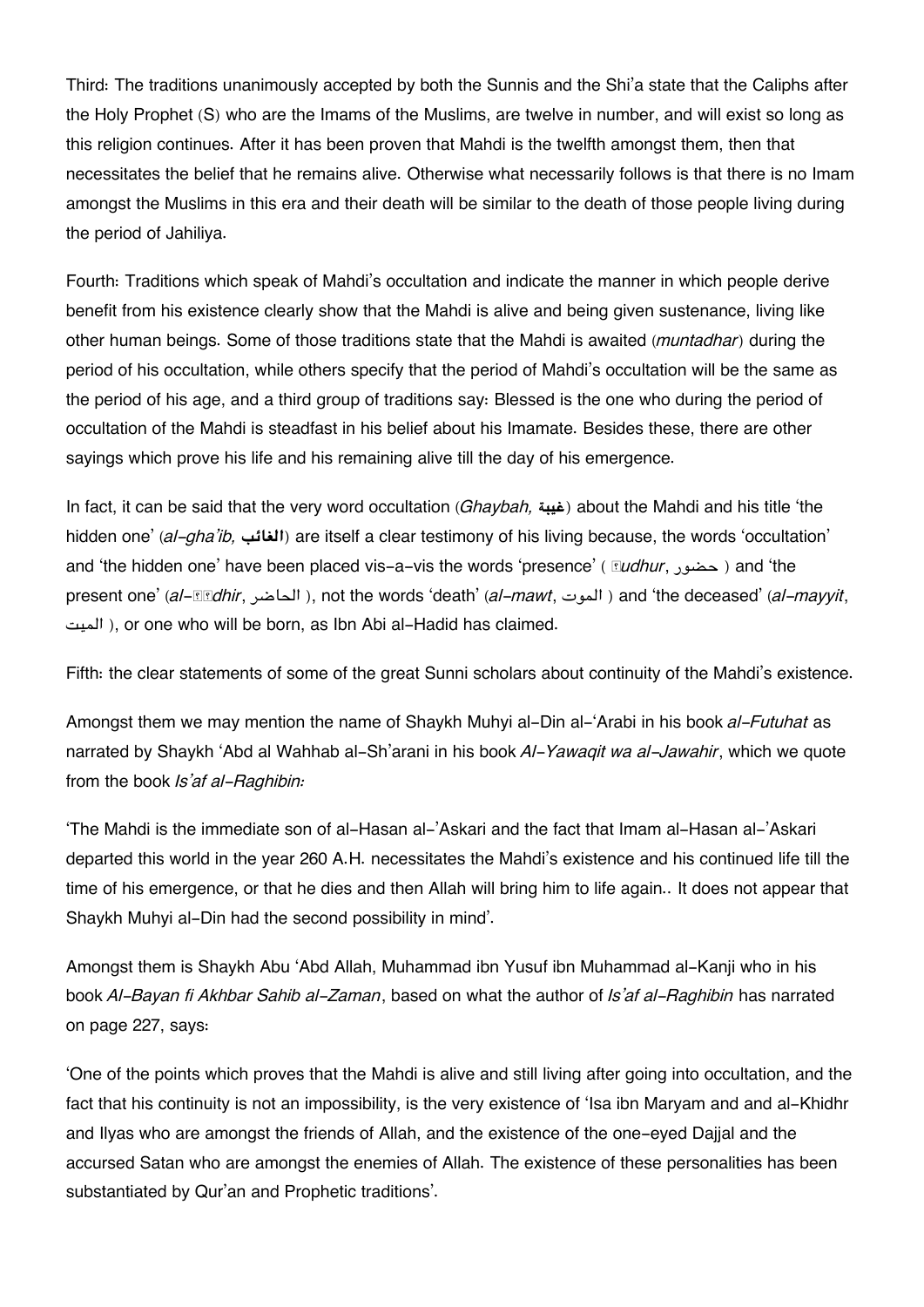Amongst them is the learned scholar and mystic Shaykh Khawaja Muhammad Parsa who in his book *Fasl al-Khitab,* based on what is mentioned in *Yanabi' al-Mawadda,* page 451, after mentioning the birth of the Mahdi says: 'Allah bestowed wisdom and decisive speech upon the Mahdi in his infancy just as He did in the case of Yahya and 'Isa.'

Khawja Muhammad Parsa continues: 'Allah lengthened the age of the Mahdi just as He lengthened the age of Khidhr'.

Amongst them is Shaykh 'Abd al-Wahhab al-Sha'rani who in his book *Al-Yawaqit wa al-Jawahir*, as mentioned on page 157 of *Is'af al-Raghibin*, says: 'The Mahdi is the son of Imam al-Hasan al-'Askari and his date of birth is 15th Sha'ban 255 A.H. He is still living until he meets 'Isa ibn Maryam'.

Thereafter he says: 'Shaykh Hasan al-'Araqi narrated this for me after his meeting with Imam Mahdi and the same has been confirmed by my master, Sayyid 'Ali al-Khaw**re**'.

Amongst them is Shaykh Sadr al-Din al-Qunawi who, as mentioned in *Yanabi' al-Mawadda*, pg.469, said to his students at the time of his death:

"You may sell my medical and philosophical books and give the money derived from them in charity to the poor. But with regards to my books on exegesis (*tafsir*), hadith and mysticism, preserve them in the libraries; and every night recite seventy thousand times the attestation of Unity (of God) i.e. ( **هال الا اله لا**( and send my salutations to the Mahdi."

The author says: This saying of Shaykh Sadr al-Din does not necessarily prove the existence of the Mahdi because he must have spoken these words under this impression that perhaps his students will witness his emergence. However the first saying is more evident.

Amongst them is Shaykh Sa'd al-Din al-Hamawi, as mentioned on page 474 of *Yanabi' al-Mawadda*, narrating from the book of Shaykh Aziz ibn Muhammad Nasafi, who while classifying Allah's saints says:

'Allah, the Exalted, chose twelve '*Wali'* (custodians) from the Ahl al-Bayt for this Ummah (nation) and made them the successors to the Holy Prophet (S)….. the last of the saints who is the last successor of the Holy Prophet and the last custodian and the twelfth representative is the Mahdi, Sahib al-Zaman'.

Amongst them is Shaykh Shahab al-Din al-Hindi, well-known by the title of 'Malik al-'Ulama'. In his book *Hidayah al-Su'adā',* as mentioned in the book *Durar al-Musawiya,* he says: "The ninth Imam from the offspring of Imam al-Husayn is Imam Hujjat Allah al-Q**I**I'im al-Mahdi. He is hidden, and he has a long life just like 'Isa, Ilyas and Khidhr, amongst the believers, and Dajjal and al-S*Emiri, amongst the* infidels.

Amongst them is Shaykh Muhammad famous as Khawja Parsa who said in the margin of his book Fasl al-Khitab, in addition to what has been mentioned from him in Durar al-Musawiya: 'Caliphate and Imamate shall end in the Mahdi. He is the Imam right from the time of his father's demise until the Day of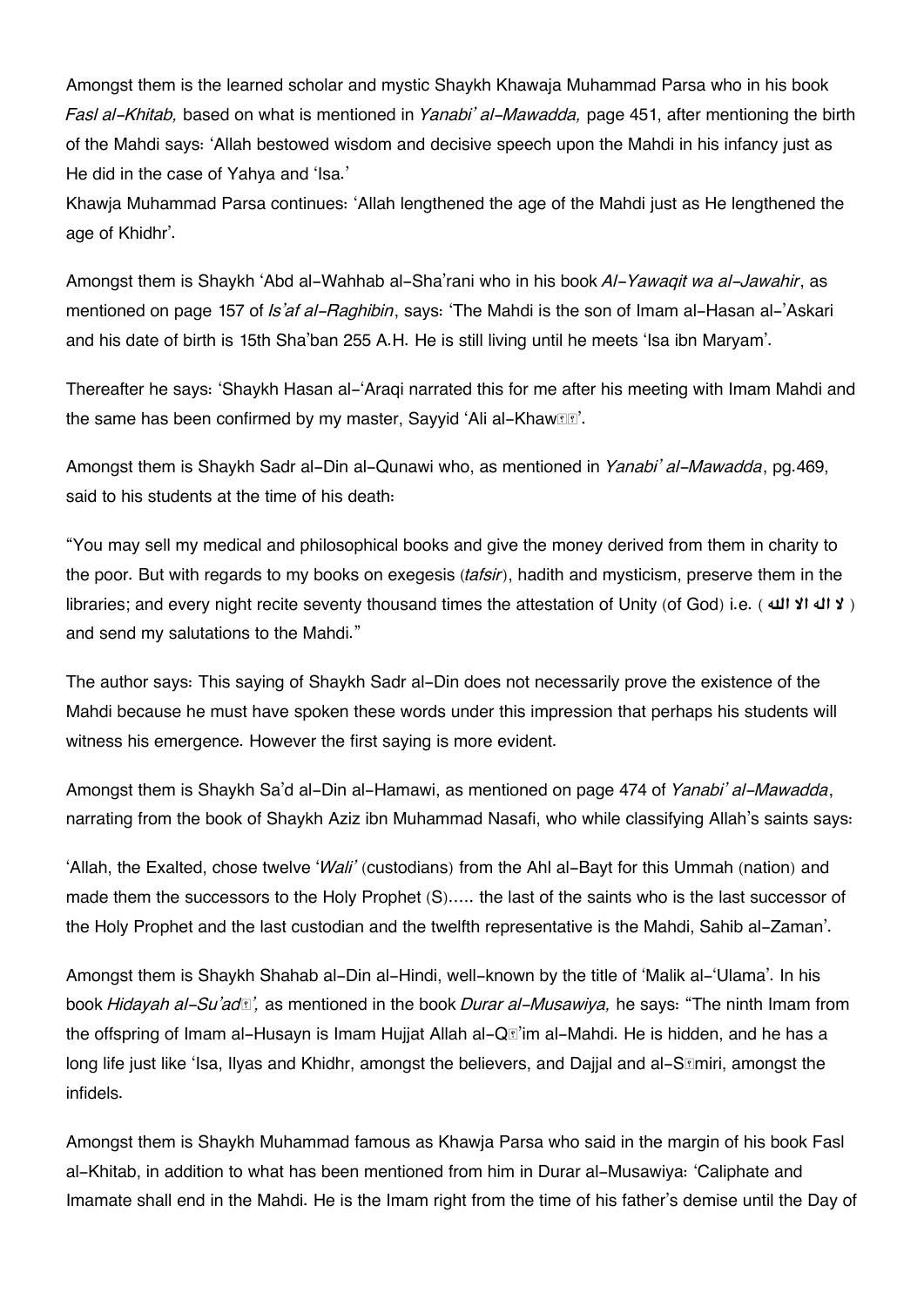Judgment. 'Isa shall pray behind him and acknowledge him and will invite the people towards his school of thought which is the school of thought of the Prophet (S)'.

Amongst them is the famous traditionist Shaykh Ibn Hajar al-'Asqalani, the author of *Fath al-Bari fi Sharh Sahih al-Bukhari*. In his book *Al-Qawl al-Mukhtasar fi 'Alāmāt al-Mahdi al-Muntadhar*, according to what has been mentioned in *al-Futuhat al-Islamiyah*, vol.2, pg. 320, he said:

'Sound traditions have determined for us the belief of the Mahdi's existence. The Mahdi is the same person whose emergence shall coincide with the emergence of 'Isa and Dajjal. By the Mahdi is meant this very personality and those before him were not the Mahdi at all.'

Amongst them are some other learned scholars and mystics who have written such sayings and sentences about the Mahdi in the form of poems and odes in Arabic and Persian, as mentioned in *Yanabi' al-Mawadda* and other books. These poems speak of the Mahdi's existence and the fact that he is a living personality receiving his sustenance from his Lord. They have depicted the Mahdi with such positions as *wilayah*, Imamate, Caliphate and deputyship on behalf of the Holy Prophet (S) and that he is the channel of divine blessings.

Those wishing to know more should refer to books written by our scholars in this regard especially the book *Kashf al-Astar fi al-Gha'ib 'an al-Andhār* written by Haj Mirza Husayn al-Nuri al-Tabarsi (may his dust be fragrant) - the Master of the 'Mujtahids' and the last of the inspired traditionists. The contents of this book are such that it would quench the thirst of a thirsty person and cure the sickness of a sick person.

# **[The Mahdi and those who have seen him](#page--1-0)**

Under this title we shall set forth three fine narratives as a means of cooling the heart and not in the form of reasoning and argumentation.

Firstly, Shaykh 'Abd al-Wahhab al-Sha'rani in his book *Tabaqat al-Urafa'* while writing about Shaykh Hasan al-'Araqi says:

'I went along with Sayyid Abu al-'Abbas al-Huraythi to meet Shaykh Hasan al-'Araqi. The latter said: 'Should I narrate to you the story of my life right from its beginning until now, in such manner as if you have been my intimate friend right from childhood'? I replied: 'Yes, please do.'

He said: 'I was a youth amongst the craftsmen of Damascus. On Fridays, we used to occupy ourselves in playing, drinking and gambling. It was on one of those Fridays that I received some sort of an inspiration from Allah that: Have you been created for such deeds? Therefore, I gave up my usual activities and fled away from my companions. They pursued me but could not find me. I entered the mosque of Bani Umayyah and saw a person on the pulpit who was speaking about the Mahdi. Hearing this, I yearned to meet him. There was not a single prostration that I performed without asking Allah to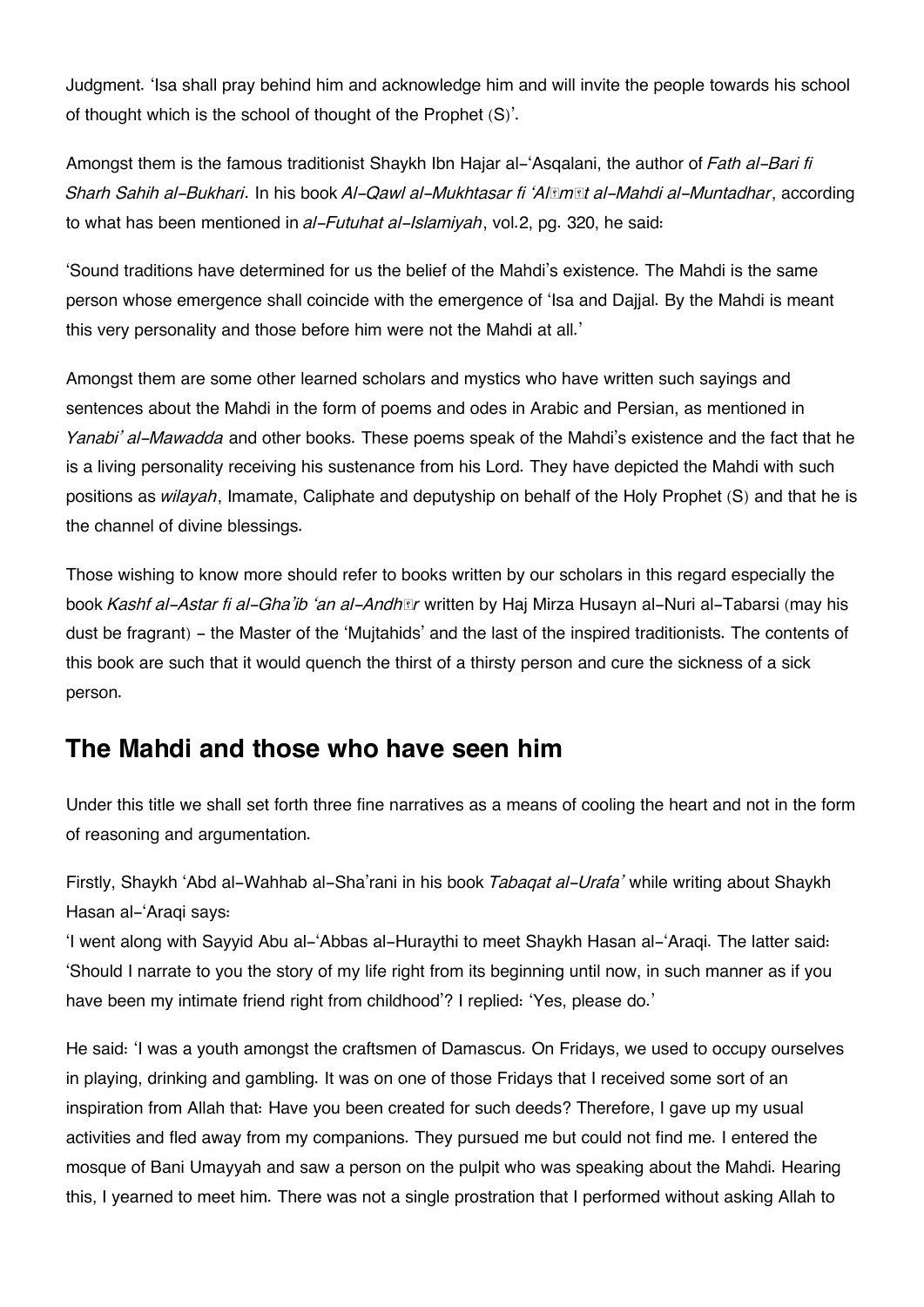fulfill my wish for meeting him. One night, while being engaged in the recommended prayers, I saw all of a sudden someone sitting behind me. He rubbed his hands over my back and said: "O my son, the Compassionate Allah has granted your wish. I am the Mahdi, what do you want?"

#### I said: "Will you come with me to my house?"

He replied: "Yes." Then we went together and on the way he said: "Make a place vacant for me so that I can be alone." I made a place vacant for him and he stayed with me for seven days and nights'.

The author of *Yanabi' al-Mawadda* narrates on page 455 (an incident) from the book *Kashf al-Ghumma* of Shaykh 'Ali ibn 'Isa al-Arbali who in the view of the Shi'a and the Sunnis is a reliable person. The said author relates as such: People narrate stories and incidents about the miracles of Imam al-Mahdi (may Allah be pleased with him) which describing them would take a long time. However I shall narrate two of them which are closer to our time and which have been narrated to me by a group of reliable brothers.

First: There lived a man named Isma'il ibn al-Hasan in the city of Hilla, between the Euphrates and Tigris rivers. My brothers narrate from Isma'il that there appeared a boil on his left thigh, which was the size of the fist of one's hand. Doctors who looked at his boil expressed their inability to cure it, so he went to Baghdad to see the foreign physicians who said that there was no cure for it. Thereafter, Isma'il left for Samarra and visited the graves of Imam 'Ali al-Hadi and Imam al-Hasan al-'Askari (may Allah be pleased with them). Later he entered the cellar (*sardab*). There he beseeched the Compassionate Allah and sought help from the Mahdi.

Then, he entered the Tigris River, took the ritual bath and put on his clothes. Suddenly he saw four riders coming from the direction of the city of Samarra. One of them was an old man holding a spear in his hand while the other was a youth wearing colorful clothes. The one holding the spear was coming from the right flank while the other two were coming from the left flank. The youth with colorful clothes was coming from the center.

This youth asked Isma'il: "Will you go tomorrow to your family?" Isma'il replied: "Yes". He said: "Come close to me so that I can see what ails you". Isma'il went close to him. He bent down and pressed his thigh with his blessed hand and then sat back on his saddle. The old man who was holding a spear in his hand said: "You have been cured, Isma'il. This is the Imam".

The four riders left and Isma'il too followed them. The Imam said: "Return!" Isma'il replied: "I shall never part from you." The Imam said: "It is for your own good that you go back." Isma'il replied: "I shall not part from you under any circumstances." The old man said: "Have you no shame! Your Imam has twice commanded you to go back and yet you disobey?" Ismail stopped. After Imam went forward a few steps, then turned back to him and said: "Isma'il, when you reach Baghdad, the Caliph Abu Ja'far Mustansir Bi'llah will forcibly summon you. When he offers you something, refuse to accept it. Also tell our son Razi al-Din to write on your behalf to 'Ali ibn 'Awadh. I have directed him to give you whatever you wish."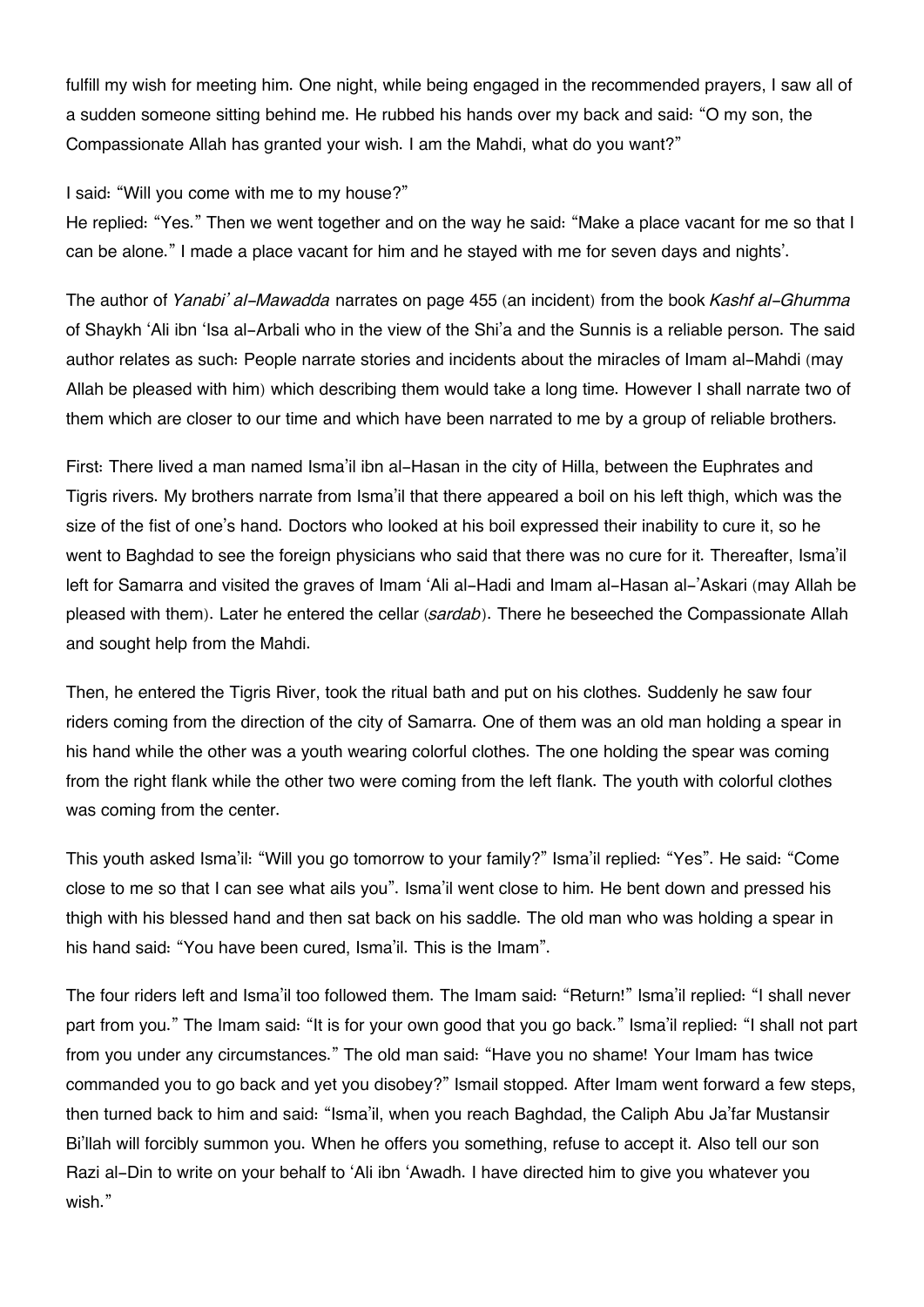After this the Imam left with his companions and Isma'il's eyes were fixed on them until he could see them no more. He sat on the ground for some time and started to weep because of his separation from them.

He then went to Samarra where the people surrounded him and said: "Why do we see you so much changed? What has happened?? Ismail said: "Do you know who those riders were who had left the city and gone towards the river"? They said: "They were from the nobles and are the owners of cattle". Isma'il said: "They were Imam and his companions. The one dressed in colorful clothes was Imam and it was he who rubbed his blessed hand over my boil".

They said: "Allow us to see for ourselves". When Isma'il displayed his thigh to them there was not even a scar left to be seen. They started tearing his clothes (to take as blessings) and then took him to a safe house so that others could not reach him. Later, the Caliph's representative came and inquired about this incident and asked his name, his background, his native place and the purpose his exit from Baghdad in the first week.

The next morning after reciting his prayers, Isma'il left the city of Samarra before a huge crowd. On the way he reached a place where people had gathered in great numbers and were inquiring about his name, genealogy and the place from which he came. When they saw and recognized him by the aforesaid signs, they began to tear his clothes and took them away as blessings. The Caliph's representative wrote a detailed report on this incident and dispatched it to Baghdad. The minister called in Sayyid Radhi al-Din to inquire from him the authenticity of this incident.

When Radhi al-Din (who was one of Ismail's companion and had been Ismail's host before leaving for Samarra) and some others saw Isma'il they dismounted from their animals. When Ismail showed his thigh to them and they could not see any trace of the wound. Radhi al-Din fainted, and after gaining consciousness, he caught hold of Isma'il's hand and took him to the Minister. Radhi al-Din cried and said: "He is my brother and the most beloved of all men to me".

The Minister inquired from Isma'il about that particular incident and he in turn described it in length. The Minister ordered the doctors who had previously seen Isma'il's thigh to come forward. When they arrived he asked: "When did you last see his wound"? They replied: "Ten days ago". The Minister displayed Isma'il's thigh and when the doctors saw no trace of it, they said: "This is the act of the Messiah". The Minister said: "We know who has performed this act".

The Minister took Isma'il to the Caliph who asked him to give an account and Isma'il explained in detail what had occurred. When the Caliph presented Isma'il with a sum of one thousand dinars, the latter said: "How dare I take even a little of this offer." The Caliph said: "Whom do you fear?!" He said: "The one who cured me because he has forbidden me from accepting anything from you." On hearing this, the Caliph began to cry.

'Ali ibn 'Isa says: I was once narrating this incident to a group of people who were around me. Shams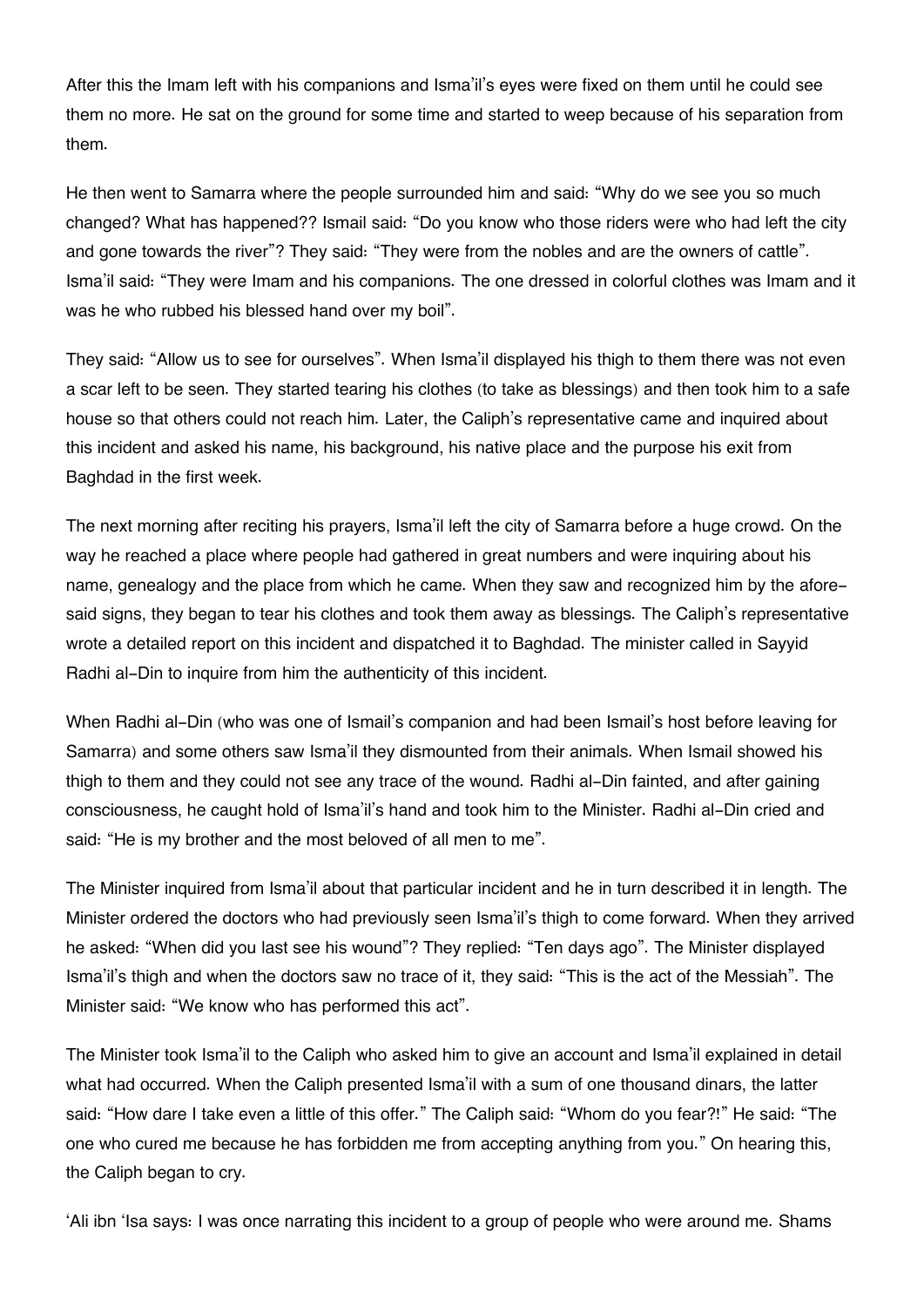al-Din, who was Isma'il's son, was also present, but I had then not recognized him. Shams al-Din said: "I am Isma'il's son." I said: "Had you seen the wound on your father's thigh"?

He replied: "At that time, I was only a child. However I had heard this matter from my parents, relatives and neighbors and saw the place of wound after it had been cured. I could not find any trace of the wound and hair had grown on that spot".

'Ali ibn 'Isa further says: I inquired about this incident from Sayyid Safi' al-Din Muhammad ibn Muhammad and Najm al-Din Haydar ibn Amir too and they informed me of this incident and said: "We had seen Isma'il before and after his recovery."

Moreover his son related to me that his father after his recovery, went to Samarra forty times so that he would perhaps get the honor of visiting him once again.

Second: Sayyid B**R**igi Athwah 'Alawi Hasani related to me that his father Athwah did not acknowledge the existence of the Mahdi. He would often say: "Whenever the Mahdi comes and cures me, I will confirm the people's saying" (about the Mahdi). When we had all gathered for the 'Isha' (night) prayers, we heard a shriek from our father. We went close to him and he said: "The Imam passed from here at this very moment. Look out for him." We went in search for him but could not find anyone. We returned back and then our father said:

"Someone approached me and said: 'O Athwah! I replied: "At thy service." He said: "I am the Mahdi. I have come to cure you." He stretched out his hand, pressed my thigh and then left". The narrator says: After this incident, he used to run like a deer and there was not a trace left. 'Ali ibn 'Isa says: I inquired about this incident from Sayyid  $B\mathbb{F}q$  son and he too admitted it.

Besides these names, those which have been mentioned by Nuri in his Kashf al-Astar are Sayyid Jamal al-Din, author of Raw**<b>EEh al-Ahbab, Ahmad Bayhagi Khusroiardi** Naishaburi, Hafiz Abu al-Fath Muhammad ibn Abu al-Fawaris, Shaykh ' $\hat{m}$ **mir ibn 'Emir Basri, 'Abd al-Haq Dahlawi, Shaykh 'Abd al-Rahman J** $\hat{m}$ **mi, Q** $\hat{m}$ **i Shahab al-din Malik al-Ulama, Ibn** Khashshab, Hafiz Abu Muhammad Ahmad al-Baladhuri, 'Abd Allah al-Mutairi author of Riya**t al-Zahira, Mulla Husayn** Kashifi, Na**tir ibn 'Ali Jahzami al-Nasri (as mentioned in Najm al-Thaqib)**, Q**titri Jawad Sabati, Mulla 'Ali Qari, Shaykh Sadr** al-din al-Qunawi, Al-Nasir li Din Allah Ahmad, the Abbasid Caliph, Mufez ibn-Ahmad well known as 'Akhtab-ul-Khutaba' Khawrazmi and others whom al-Qunduzi and Nuri have mentioned in their books Yanabi' al-Mawadda and Najm al-Thaqib.

[<sup>1.</sup>](#page--1-0) A detailed tradition with almost similar contents has also been narrated in Rawdat al-Safa, vol.3, pp.18-19. [2.](#page--1-0) Abu al-Fida in his Tarikh, vol.2, pg.45, 'Abd Allah al-Shabrawi in Al-Ithaf, pg. 179, Muhammad ibn Shuhna in Raw**teh** al-Manadhir (in the margin of Muruj al-Dhahab) vol.1, pg. 294, Abu al-Fallah al-Hanabli in Shadharat al-Dhahab, vol. 3, pg. 150, Muhammad ibn Khawand Shah in Raw**<b>I**Eh al-Safa', vol. 3, pg. 19, Abu al-'Abbas Ahmad al-Qarmani in Akhbar al-Duwal, pg. 117, Shaykh Sa'ad al-Din al-Hamawi (as per what has come in Yanabi' al-Mawadda, pg. 395), Shaykh Salah al-Din Safadi (Yanabi' al-Mawadda, pg. 393) and Shaykh Abd al-Rahman al-Bastami (Yanabi' al-Mawadda, pg. 337).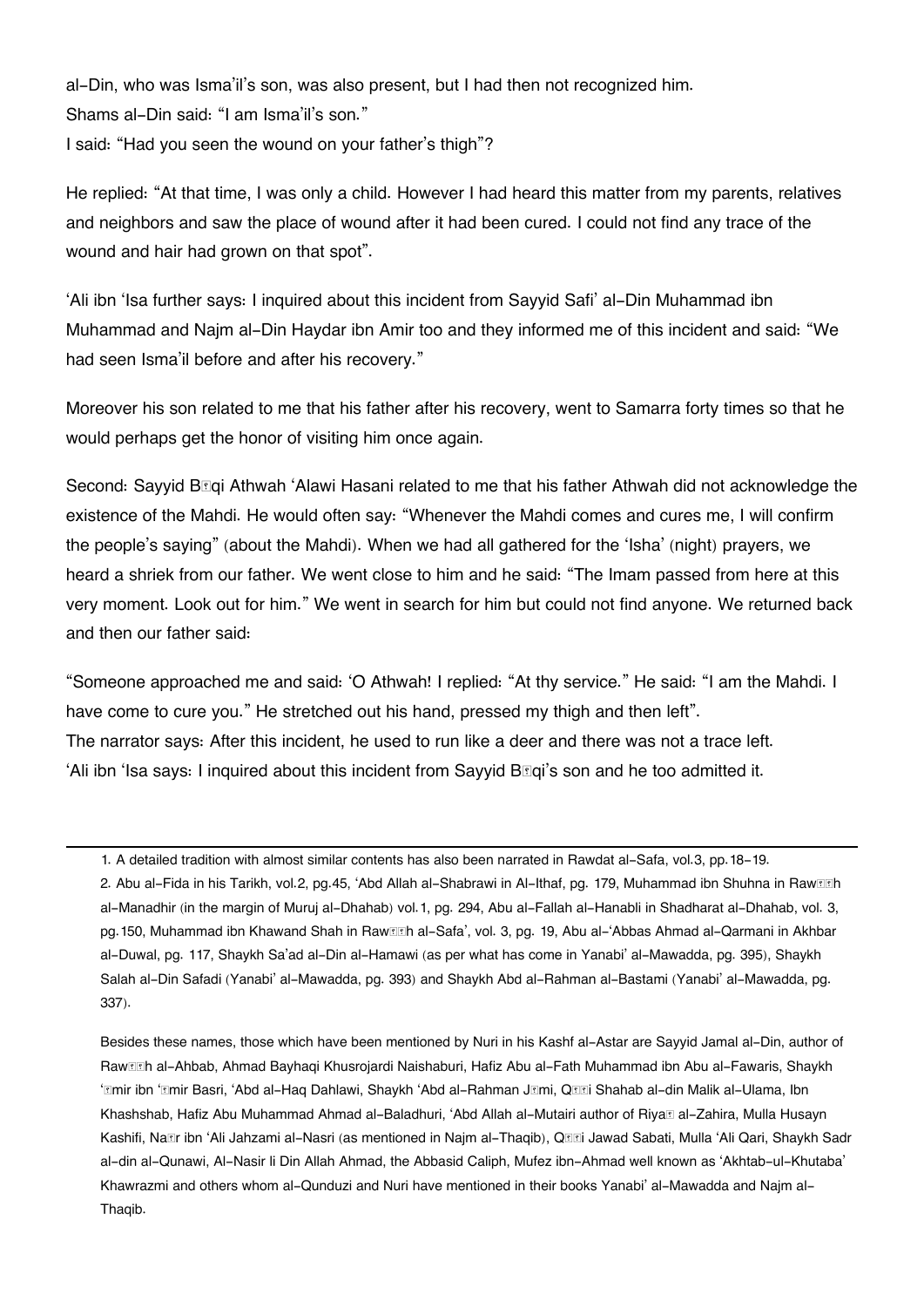[3.](#page--1-0) 'Arf al-Wardi, pg.59.

[4.](#page--1-0) 'Arf al-Wardi, pg.59.

[5.](#page--1-0) The author of 'Arf al-Wardi (page 58) too has narrated the same. Thereafter he writes: Al-Tirmidhi says: - This an acceptable and authentic tradition.

[6.](#page--1-0) The author of Raw*DEh al-Safa', vol. 3, pg. 18, narrates from Ibn Mas'ud that the Holy Prophet (S) said: "If there remains* not more than a day from the life of the earth, God will prolong the day until a person from my progeny who carries the same name as mine, shall appear and fill the earth with equity and justice just as it had been filled with cruelty and oppression."

[7.](#page--1-0) Author of Raw*D***I**h al-Safa' (vol..3, pg. 18) writes: "Abu al-Qasim is his agnomen and the Imamiyah call him al-Hujjah, al-Qā'im, al-Mahdi and Sahib al-Zaman. In the same place, he mentions his name and agnomen to be the same as that of the Holy Prophet (S) Abu al-Fida n his Tarikh (vol. 2 pg. 45) and al-Shabrawi in Al-Ithaf (page 179) have also narrated the same."

[8.](#page--1-0) Tarikh Abu al-Fida, vol. 2, pg. 45, Tarikh Farmani, pg. 117, Al-Ithaf of al-Shabrawi, pg. 179, Raw**ter al-Manadhir (in the** margins of Muruj al-Dhahab) vol. 1, pg. 294, Saba'ik al-Dhahab of Suyuti, pg. 78, Shadharat al-Dhahab, vol. 2, pg. 150, and Wafayat al-A'yan of Ibn-Khallikan, vol. 1, pg. 451.

[9.](#page--1-0) Author of Qarmani writes (on page 44): Mas'udi says Khix ris Alexander's cousin and the vanguard of Dhu al-Qarnayn's army living during Hazrat Ibrahim's time. He drank from the well-spring of life so that he has remained alive till today, and will continue to live till the sounding of the trumpets.

[10.](#page--1-0) Qarmani, pg.50.

[11.](#page--1-0) Qarmani, pg.348.

[12.](#page--1-0) Author of Qarmani (on page 20) has quoted Wahab as saying that Adam lived for 1000 years and as per Torah has mentioned his life to have lasted for 900 years. On page 22 he has mentioned Nuh's life to have lasted for 1000 years and that of Shith for 912 years.

[13.](#page--1-0) Torah (Verse 14 - Journey of Genesis) has mentioned 910 years.

[14.](#page--1-0) The author of Qarmani (page 20) mentions his age to have been 965 years and the Torah (Verse 17 - Journey of Genesis) has mentioned 895 years.

[15.](#page--1-0) Ibn Hajar in Islabah, vol. 5, pg. 255, has written the same.

[16.](#page--1-0) - About death the Holy Quran (Verse 2 Chapter 6) says: He it is who created you from clay, then He decreed (i.e. a certain) term; and there is a term (i.e. a uncertain one) named with Him.

Thus man's term (i.e. death) is of two types. One is certain and cannot be changed or postponed under any circumstances. The other is uncertain which by some means or the other like strengthening of blood-kinship, breaking off ties of relationship, etc., is subject to change. In this regard Imam 'Ali ibn Musa al-Ri $\bar{a}$  (a.s.) said: 'Strengthening blood-kinship prolongs the (decreed) short life, and breaking off ties of relationship shortens the (decreed) long life'. On this basis, a person can live for hundreds or thousands of years only if his term (of death) is an uncertain one and those who have lived for three thousand years and below are those whose term had been an uncertain one and secondly all the means of a sound health had been prepared for them.

[17.](#page--1-0) The magazine Al-Hilal (part 2, pg. 196) has published an article from Doctor Jauki under the title 'Long Life' and says: 'Death does not occur because life has become exhausted and reached its natural level. Rather, most of the deaths are caused by poison'. Thereafter he says: 'Majority of us get poisoned and it is not that we die.

Verily life welcomes eternity and what has been worn out can become afresh provided these fresh faculties too do not get poisoned. However, we strive to poison ourselves because whatever we eat and drink are all contaminated with poison. Most of the people reaching the age of fifty tend to gradually commit suicide. They tear apart their own graves with their teeth because they tend to eat whatever they like and their food contains little poison, which weakens and destroys the arteries. Soon the signs of senility become visible'.

Tantawi Jawhari in vol. 17, pg.224, of his exegesis under the verse: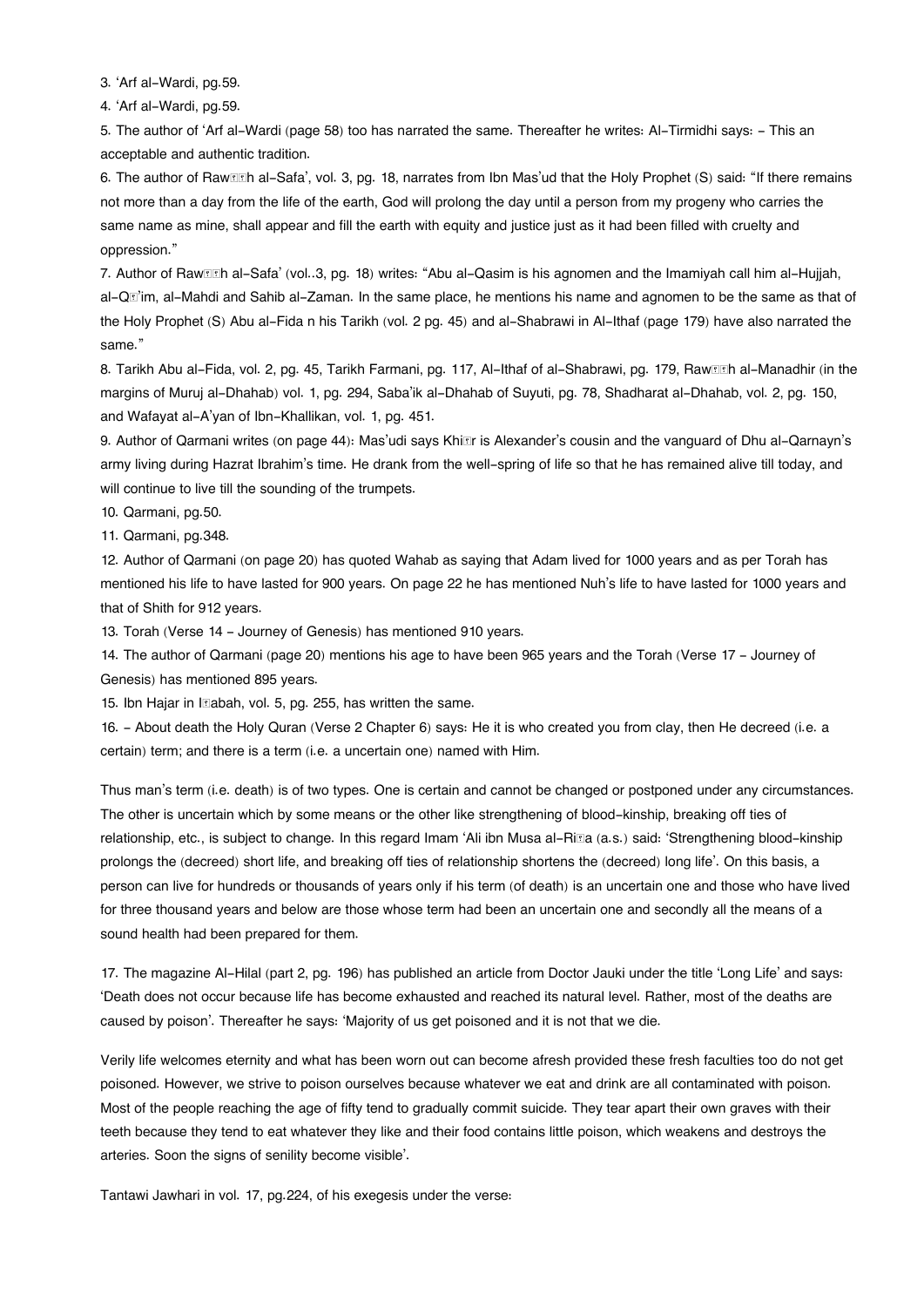### ۖ ومن نُعمره نُنَسه ف الْخَلْق

And whomever We give a long life, We cause him to regress in creation… (36:68)

has written the following article taken from the afore-said magazine.

Everything indicates the possibility of long-life and making anew the strength of old people. Professor and Doctor Fured Nuf whose name is well known amongst all, is not a physician but like a Prophet who gives glad tidings. He believes in the possibility of long life exceeding a hundred years and the possibility of regaining back one's youth. His belief is based on the results of experiments conducted on animals and till now he has conducted six hundred experiments.

He further says: Today, we are happy that the 20th century shall not elapse until the possibility of youthful force is restored and the signs of senility removed from the faces.

Again, in vol. 17, pg. 226, Jawhari has written the following article under the title "For how many years we must live?" taken from the afore-said magazine:

'Hufland in his book "The art of living a long-life" says: Truly man is born while (from the viewpoint of structural form and physical powers) being ready and capable of remaining alive for two centuries'.

Thereafter he writes: 'Hufland is not the only one to have expressed this view. Rather all those who have been teaching the subject of 'Nature' have believed in the afore-said view. Moreover the discussion of "possibility of long-life" is the most sparkling discussion amongst them'.

# **Chapter 6**

# **[Traditions on the Occultation \(Ghaybah\)](#page--1-0)**

The author of *Yanabi' al-Mawadda* (page 447) narrates from the book *Fara'id al-Simtayn* a tradition from Imam Muhammad al-Baqir (a.s.) from his father, from his grandfather, from 'Ali ibn Abi Talib who narrates from the Holy Prophet (S):

"The Mahdi is from my progeny. There shall be an occultation for him. When he emerges, he will fill the earth with equity and justice just as it had been filled with cruelty and oppression."

In the same book, on page 448, its author narrates from Sa'id ibn Jubayr who narrates from Ibn 'Abbas that the Holy Prophet (S) said:

"'Ali is my *Wasi* (legatee) and from his progeny shall come the awaited Qa'im al-Mahdi, who shall fill the earth with equity and justice just as it had been filled with cruelty and oppression. I swear by Allah Who appointed me as a warner and bringer of glad tidings that those whose belief will be firm in the Imamate of the Mahdi during the period of his occultation will be scarcer than red sulphur."

Then Jabir ibn 'Abd Allah al-Ansari stood and said: "O Messenger of Allah! Shall there be an occultation for the Qa'im from your progeny?" He replied: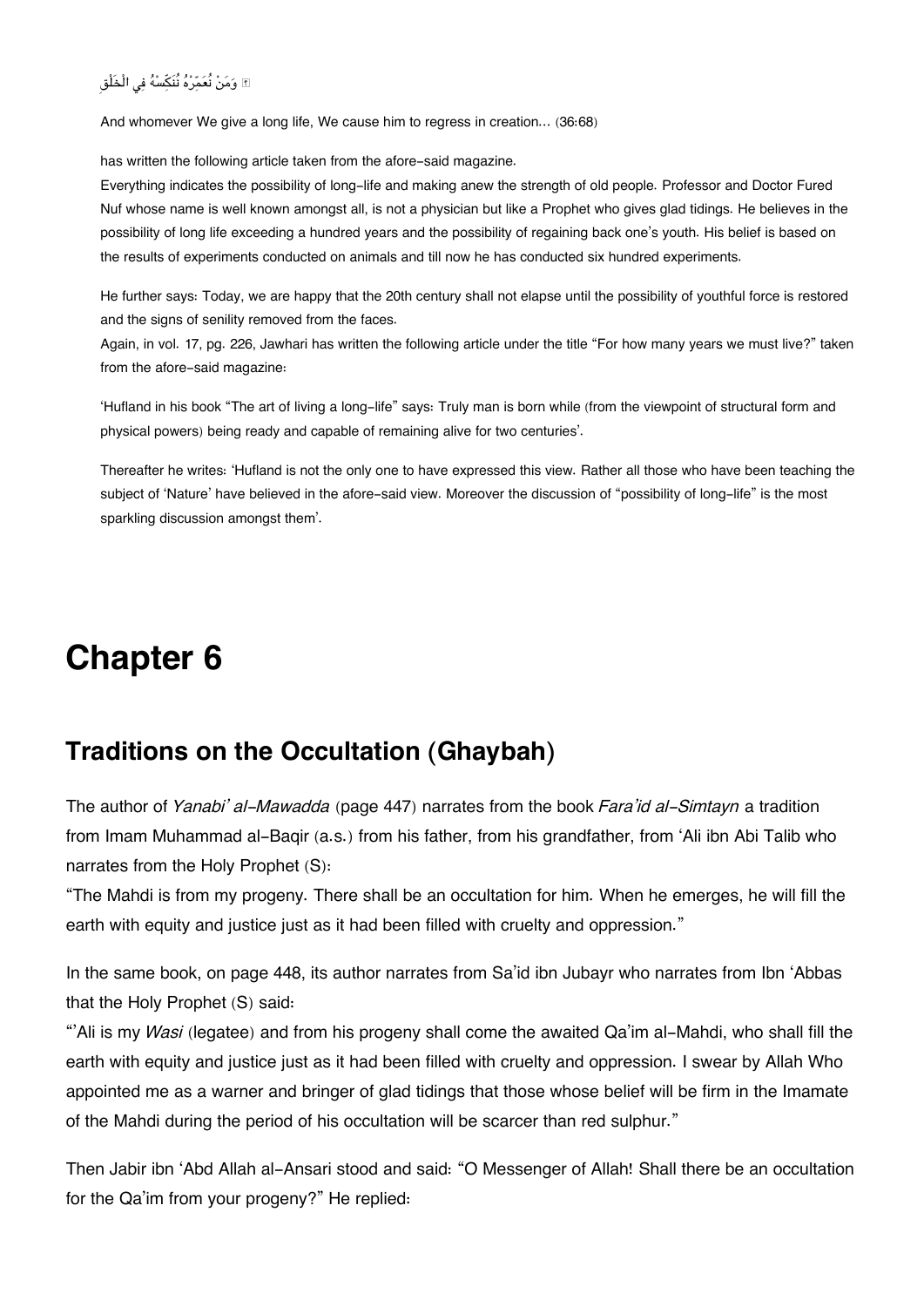"Yes, I swear by my Lord,

#### *so that Allah may purge those who have faith and that He may wipe out the faithless" (3:141)*

Thereafter he said:

"O Jabir, this affair is a divine affair and this secret is a divine secret. So be on guard against any kind of doubt in this affair, because doubt in the divine affair is unbelief (*kufr*)".

Again, on the same page of the afore-mentioned book, the author narrates from al-Hasan ibn Khalid who narrates from 'Ali ibn Musa al-Ridha:

"Allah shall erase from the earth every cruelty and oppression through my fourth son from my progeny who shall be the son of the chief of slave-girls. He is the one about whose birth the people doubt. He is the same one who shall go into concealment. When he emerges,

#### *the earth will beam with the light of its Lord.. (39:65)*"

Once again, in the same book, on page 454, the author has narrated from Ahmad ibn Zayd who has narrated from Di'bal ibn 'Ali al-Khuza'i who was in the presence of Imam Ridha and recited an elegy before him, ending in the letter '*t***s'** ( **i**). He narrates that the Imam said:

"The Imam after me is my son Muhammad and the Imam after him will be his son 'Ali. After him will follow his son al-Hasan and after al-Hasan shall come his son, al-Hujjah al-Q $\mathbb{I}^2$  im, the one who will be awaited during his occultation and who will be obeyed at his reappearance.

"He will fill the earth with equity and justice just as it had been filled with cruelty and oppression. About his emergence, my father has narrated from my grandfathers who in turn have narrated from the Holy Prophet (S) that:

'The likeness of the (emergence of) Mahdi is like the likeness of Qiyamah:

### *it will not come on you but suddenly (7:187)'*."

The author of the afore-said book (on page 488) has narrated from the book *Ghāyah al-Marām*, from *Fara'id al-Simtayn* that Jabir ibn 'Abd Allah al-Ansari quoted the Holy Prophet (S) as saying:

"The Mahdi shall come from my progeny. His name and agnomen shall be the same as my name and agnomen. Amongst all the people, he shall resemble me the most in appearance and character. There shall occur an occultation for him, and bewilderment (about it) due to which nations will go astray. The Mahdi will emerge like a piercing star and fill the earth with equity and justice just as it had been filled with cruelty and oppression".

Again on the same page of *Yanabi' al-Mawadda,* he (i.e. Shaykh al-Qunduzi) narrates from *Fara'id al-Simtayn* from Imam Muhammad al-Baqir, from his grandfathers, from 'Ali ibn Abi Talib that the Holy Prophet (S) said:

"The Mahdi is from my progeny. There shall occur an occultation for him and bewilderment (about it) due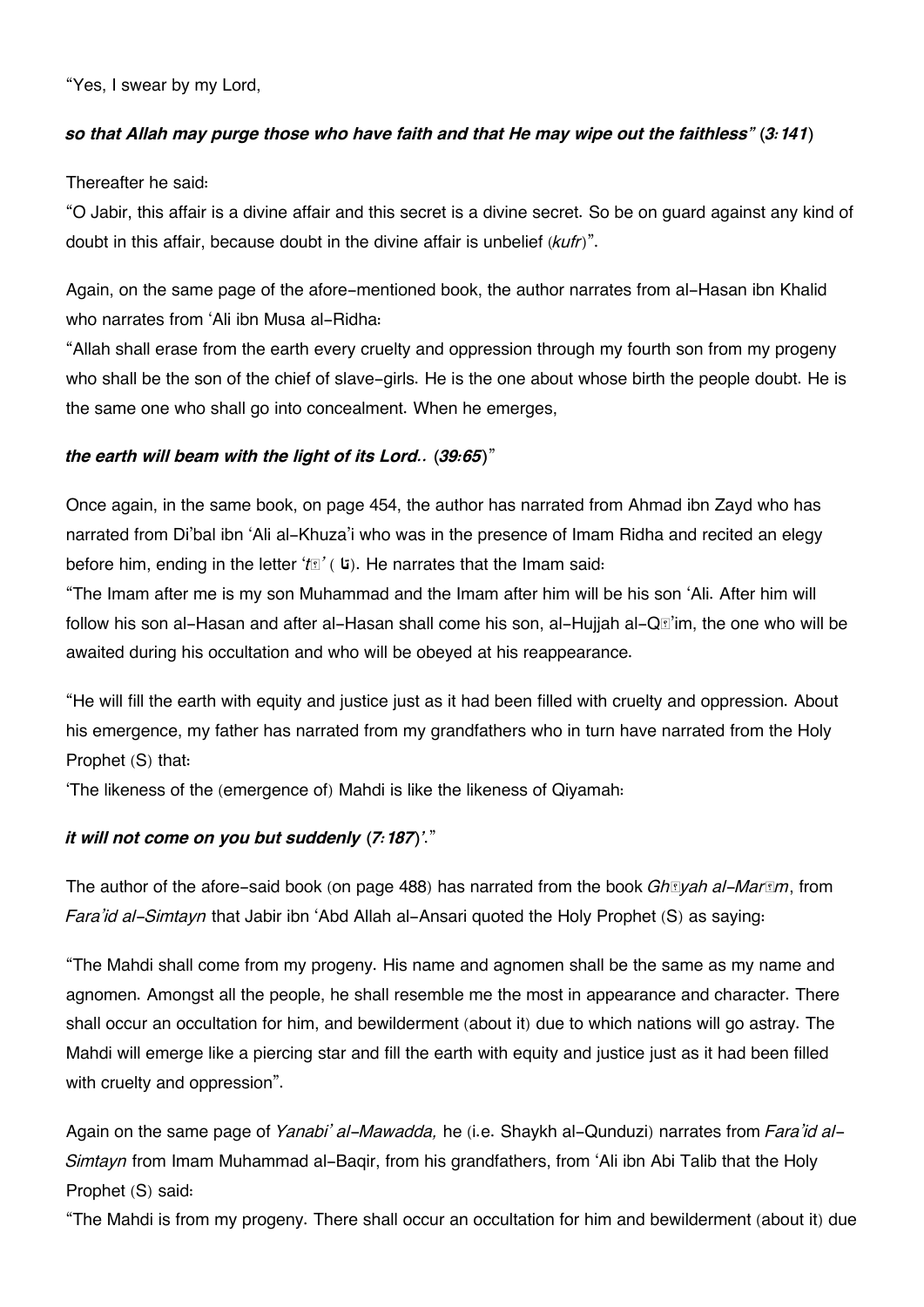to which nations will go astray.... He shall fill the earth with equity and justice just as it had been filled with cruelty and oppression".

On page 493 of the same book, he has narrated from the book *al-Manaqib,* from Imam Muhammad al-Baqir that the Holy Prophet (S) said:

"Blessed is the one who attains the time of the Q**II**'im from my Ahl al-Bayt, while believing him to be the Imam during his concealment (i.e. before his emergence) and he befriends his friends and is hostile to his enemies. Such a person shall be amongst my friends and those whom I love and the noblest of my Ummah to me on the Day of Judgment".

The author of the same book narrates from Abu Basir who narrates from Imam Ja'far al-Sadiq, from his forefathers, from Amir al-Mu'minin that the Holy Prophet (S) said:

"The Mahdi is from my progeny. His name shall be the same as mine and his agnomen too shall be the same as my agnomen. Amongst all the people he shall resemble me the most in appearance and character. There shall be an occultation for him, and bewilderment among the people (about it), due to which people will go astray from their religion. Then the Mahdi will emerge like a piercing star and will fill the earth with equity and justice just as it had been filled with cruelty and oppression".

In the same book, a similar tradition from Abu Basir is mentioned but with this difference: "The Mahdi shall emerge like a piercing star and will bring along with him the treasures of the Prophets..." (Till the end)

The author of *Yanabi' al-Mawadda* (on page 494) has narrated from Abu Basir who narrated from Jabir ibn Yazid al-Ju'fi: I heard Jabir ibn 'Abd Allah al-Ansari saying: The Holy Prophet (S) told me:

"O Jabir! My legatees and the Imams of the Muslims after me are 'Ali, then al-Hasan, then al-Husayn, then 'Ali ibn al-Husayn, then Muhammad ibn 'Ali, known as al-Baqir. O Jabir! You shall meet him and when you do so send my greetings upon him. After al-Baqir will come Ja'far ibn Muhammad, then Musa ibn Ja'far, then 'Ali ibn Musa, then Muhammad ibn 'Ali, then 'Ali ibn Muhammad, then al-Hasan ibn 'Ali and then al-Q $\mathbb{I}^2$  im, whose name and agnomen are the same as my name and agnomen. Al-Q $\mathbb{I}^2$  m is the son of al-Hasan ibn 'Ali. He is the one whom Allah, the Exalted, will give victory over the East and West. It is he who will go into concealment from his friends. No one shall remain firm in his belief of his Imamate except for those whose hearts Allah has tested for faith".

# **[Mahdi and the manner of his occultation](#page--1-0)**

Ibn Babawayh al-Saduq in his book *Ikmal al-Din wa Itmam al-Ni'mah* said:

'My father and Ibn al-Walid both narrated to me from Sa'd ibn 'Abd Allah who said: "Innumerable people who had gathered for the burial of Imam al-Hasan al-'Askari narrated to us – and it is impossible for so many people to come together and forge a lie."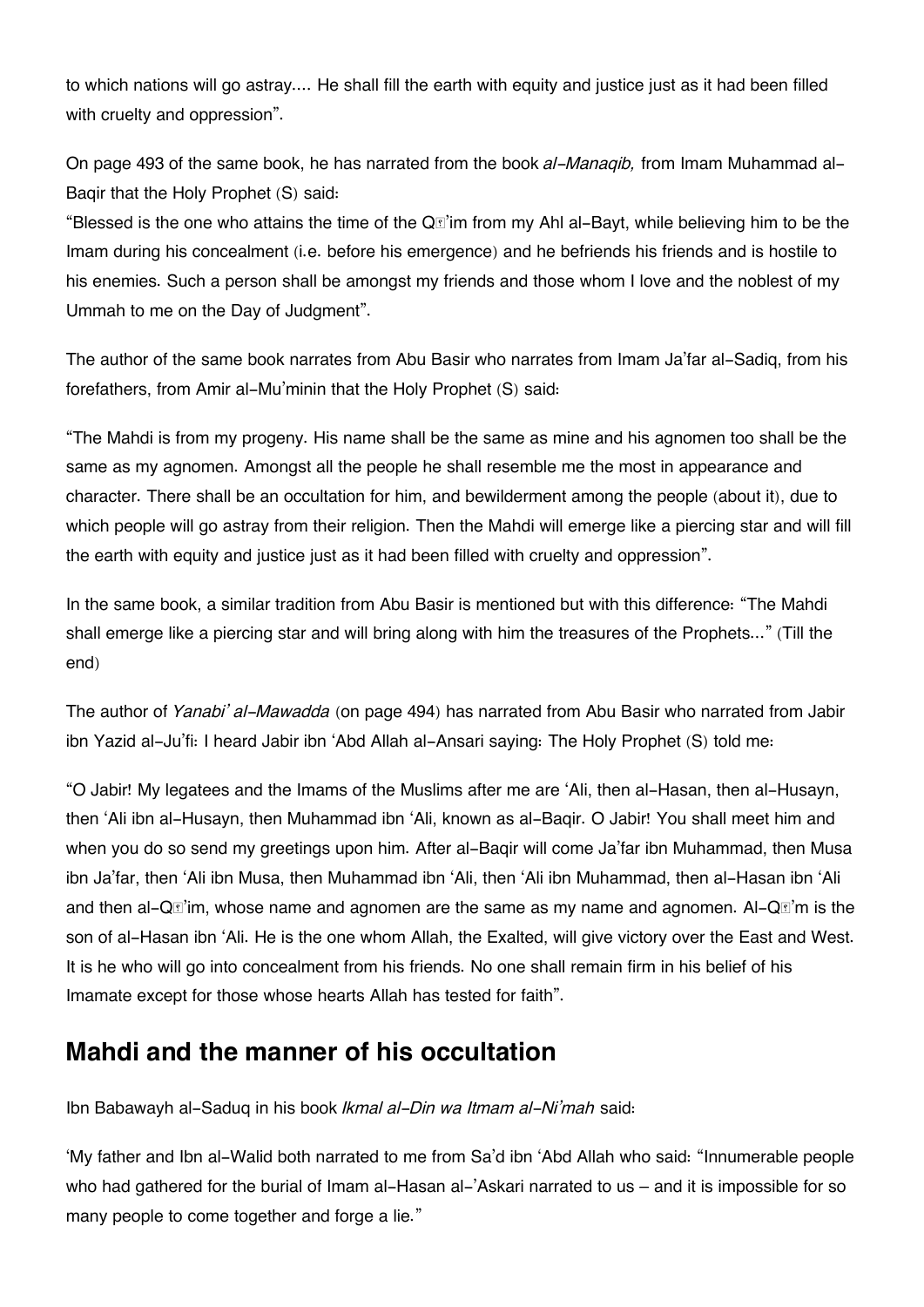The narrator says: In the year 278 A.H. when eighteen years or more had passed after Imam al-Hasan Al-'Askari's demise, we presented ourselves before Ahmad ibn 'Ubayd Allah ibn Yahya ibn Khaqan. He was the Caliph's representative in Qum, responsible for collecting the tribute. He was amongst the most severe in enmity to the progeny of Abu Talib. In that gathering, discussion took place about the progeny of Abu Talib who were the residents of Samarra and their faith, piety and standing before the Caliph.

Ahmad ibn 'Ubayd Allah said: In the city of Samarra and amongst the Alawis, I have never come across a person like al-Hasan ibn 'Ali ibn Muhammad ibn Ridha, and I have not heard anyone amongst the kings and all the Bani Hashim possessing such chastity, nobility, magnificence and munificence like him. He was given more priority than (even) the aged. Similarly the commanders, ministers, writers and common people respected him very much.

Ahmad ibn 'Ubayd Allah said: One day I stood beside my father when it was his day for meeting the people. Suddenly, a guard approached and said: "Ibn al-Ridha (i.e. Imam al-Hasan al-'Askari) is at the door." My father said loudly: "Allow him to enter." A young man entered possessing a wheatish complexion broad eyes, good physique, good appearance and a good figure, majestic and aweinspiring.

As soon as my father saw him, he went forward to welcome him. I had never seen my father doing that for any of the Bani Hashim or the leaders and companions of the Caliph. When Imam al-Hasan al- 'Askari came near, my father hugged and kissed his blessed face and hands. He caught hold of his hands and offered him his own place. He himself sat facing Imam al-'Askari and began to converse with him. He would address Imam by his agnomen (i.e. he would say 'O Abu Muhammad) and would often express his willingness to sacrifice his life for him. I was surprised by my father's behavior.

At that moment, the guard once again approached my father and said: "Al-Muwaffaq (who was the Caliph) has come." Whenever Al-Muwaffaq would come to meet my father it was customary for my father's guards and other special men to line up in two rows right from the place of my father's sitting until the doorway of Caliph until al-Muwaffaq would come and then return back. In spite of realizing that the Caliph was going to come, my father was still looking at the Imam's face and conversing with him until the Caliph's special servants were seen.

Then my father told the Imam: "May I be sacrificed for you. Whenever you wish, you may go." My father commanded his servants to take Imam al-'Askari from behind the rows so that the Caliph would be unable to see him. Once again my father hugged and kissed his blessed face and hands and then allowed him to go.

I told my father's door-keepers and servants: "Woe be upon you all. Who was this man that my father respected and honored him so much"?

They replied: "This man is from the Alawis. His name is al-Hasan ibn 'Ali and he is known as Ibn al-Ridha."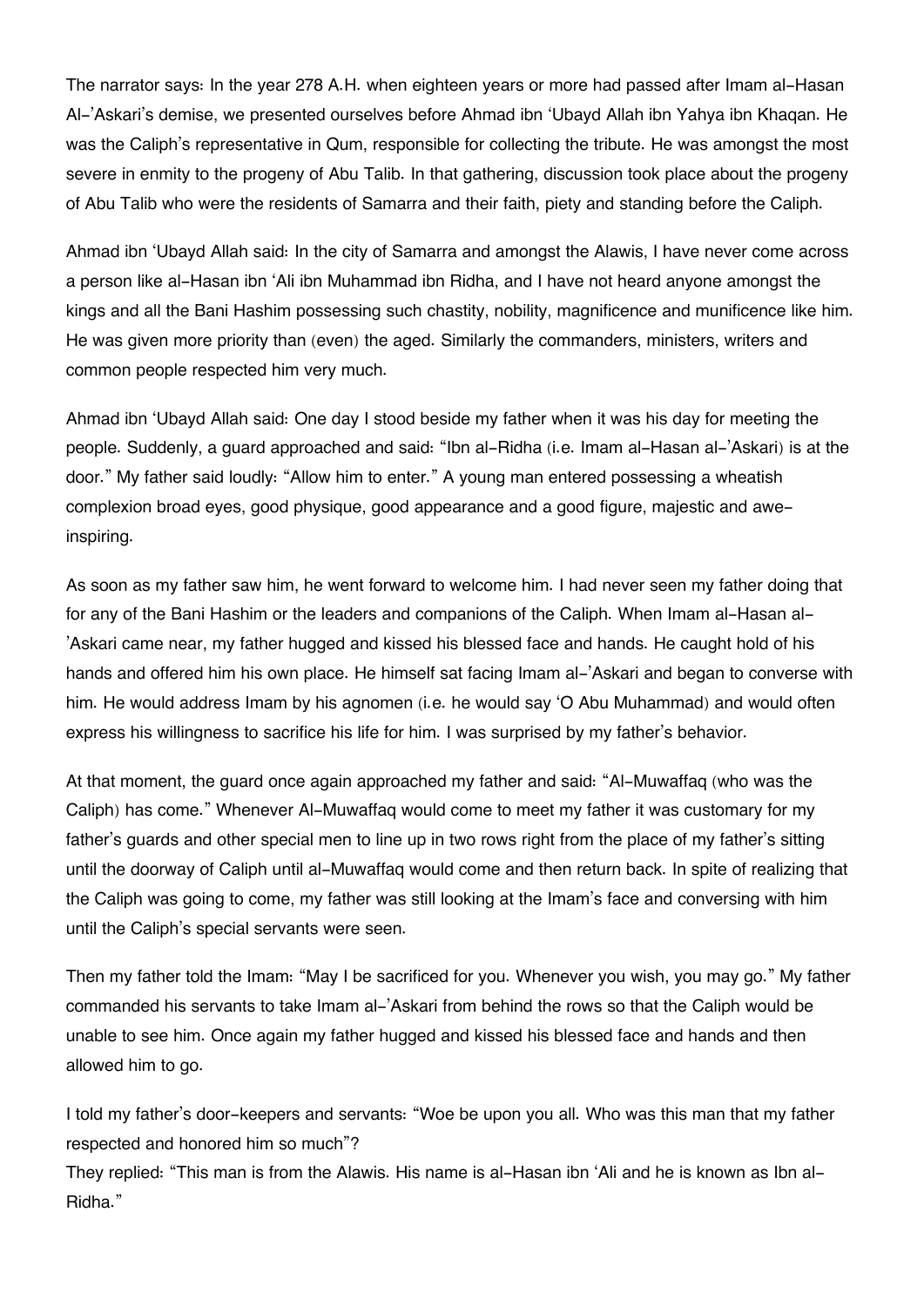My astonishment increased. I passed the whole of that day thinking about the great man, and about my father and his behavior with him, until night approached. After the 'Isha (night) prayers it was always my father's habit to sit and look over the letters and petitions. After he finished reading the letters, I went and sat beside him. My father said: "O Ahmad, what do you want"? I replied: "I wish to ask you a question by your permission". He said: "Ask me whatever you wish to ask."

I said: "Who was that man whom you respected, honored, glorified and paid tribute so much so that you expressed your willingness to sacrifice your own life and your parents' lives for him"?

He replied: "He was Ibn al-Ridha, the Imam of the Shi'a." After a moment's silence my father continued and said: "If the Caliphate is taken away from the Bani 'Abbas, no person from the Bani Hashim is more entitled to it than this man because of his majesty, chastity, good behavior, self-continence, piety, worship, good morals and virtuous deeds. If you had seen his father you would have found him to be a great, glorious and benevolent man".

Listening to this, I plunged myself deeper into the sea of thought and amazement and became furious at my father for speaking in this manner.

Later on, I did nothing but enquire about Imam al-Hasan al-'Askari and his affairs. Regarding him, everyone - i.e. leaders, writers, judges, jurisprudents and the common people, expressed his grandness, nobleness, dignity and high personality. Moreover they gave him priority over the rest of the Bani Hashim, the aged, and all other classes of people. All of them would say: "He is the Imam of the Shi'a."

This great man's position and dignity increased in my view because none from the friends and enemies said anything but good things about Imam al-Hasan al-'Askari.

A person who was from the Ash'arites said: "O Abu Bakr! How is this man Ja'far, the brother of Imam al-Hasan al-'Askari"?

He replied: "Ja'far is not a man to be asked or rather compared with Imam al-Hasan al-'Askari. Ja'far is a transgressor, adulterer, wine-drinker and an ill behaved personality. I have found fewer people like Ja'far who are disgraceful and ignorant".

I swear by Allah that when news of the demise of Imam al-Hasan al-'Askari reached the Caliph and his companions, I witnessed some unexpected scenes which were very astonishing for me. The incident was as follows:

When Imam al-Hasan al-'Askari fell ill, the Caliph called for my father to inform him about the Imam's illness. My father immediately rushed to the Capital and soon returned back. He came back with five special and trusted men of Caliph who were all reliable to him and one of them was Nuhrayr Khadim. He ordered these five men to protect the Imam's house and inquire of his health. He called for several doctors and charged them with the responsibility of looking after the Imam every morning and night.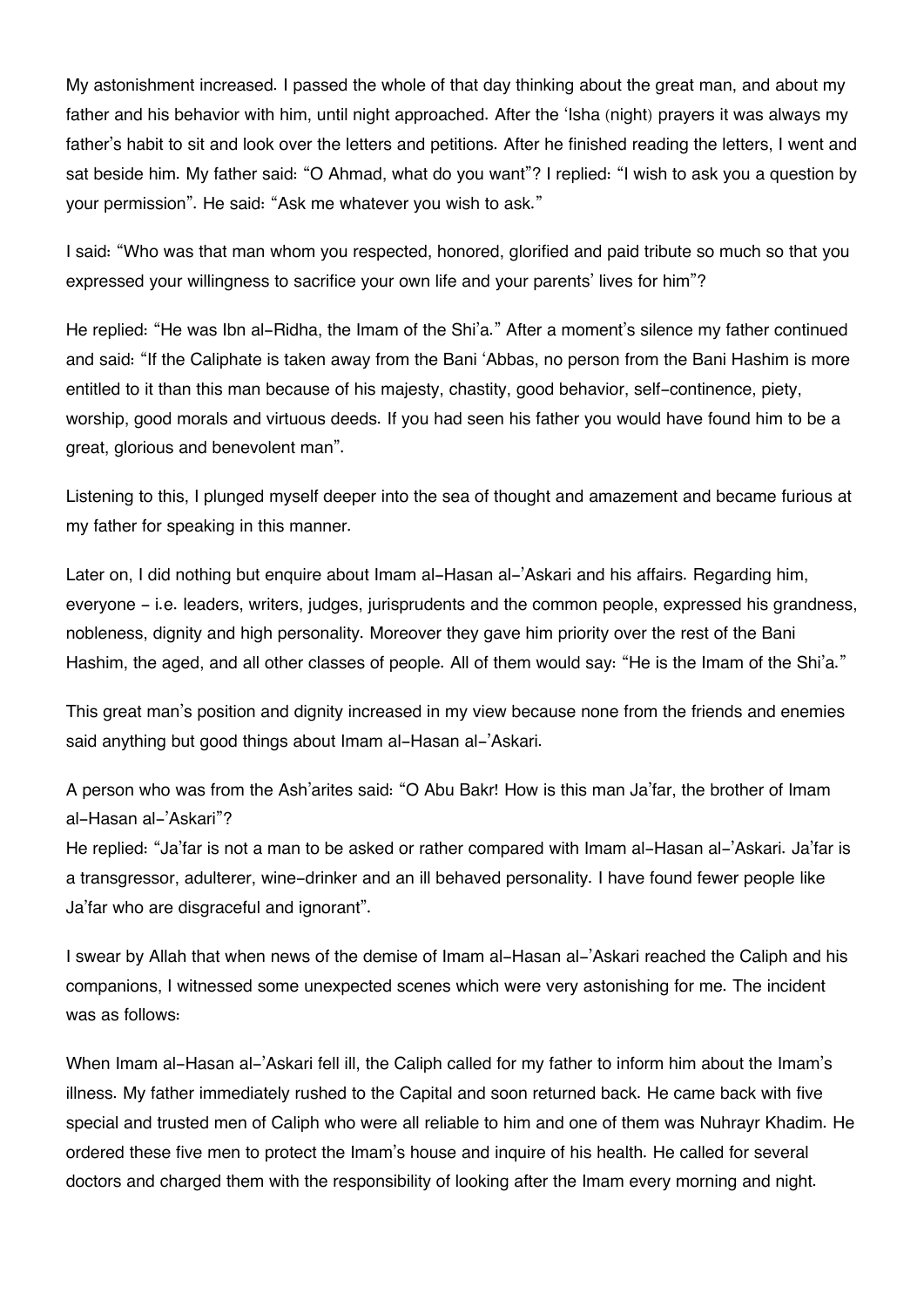Two days later, news came of the Imam's deteriorating condition. My father rushed to visit him and commanded the doctors not to leave the Imam alone. Afterwards, he called for the Chief Judge and ordered him to bring ten of his companions who were reliable from the viewpoint of faith, trustworthiness and piety. The Chief Judge summoned those ten men to the Imam's house and ordered them to remain besides the Imam day and night. They too remained at the Imam's service until he passed away.

Imam al-Hasan al-'Askari (a.s.) passed away in the month of Rabi' al-Awwal 260 A.H. and a tumult took place in the city of Samarra.

The Caliph sent several of his men to Imam's house and they in turn searched Imam's rooms and sealed off everything they could find. They also searched for Imam's son (i.e. Imam of the Age). They brought midwives in order to examine the slave-girls (of Imam al-Hasan al-'Askari). One of the midwives said: "So and so slave-girl is pregnant." The Caliph charged Nurayr Khadim, his companions and other women to keep watch over her.

Thereafter, they became busy in the Imam's funeral and the entire city came to a standstill. The Bani Hashim, the commanders, writers and all the common people attended the Imam's funeral. On that day, the city of Samarra resembled the Day of Judgment. As soon as the Imam's body was given the ritual wash and was shrouded, the Caliph sent forward Abu 'Isa Mutawakkil to recite prayers over Imam's dead body.

When Abu 'Isa came close to the Imam's body, he lifted the shroud and exposed his face to the Bani Hashim, (who were from the Alawis) the Abbasids, commanders, writers, judges, jurisprudents and the common people and then said: "This man is Imam al-Hasan al-'Askari who has died a natural death. During the entire period of his illness, so and so doctor, so and so judge, so and so trusted person and so and so just person had been present and they can all bear witness on this affair". After this, he covered Imam's face and recited prayers over him and in his prayers he recited five times *Takbir* (inaugural phrase). By his commands, the Imam's body was taken out from his house and was buried in his great grandfather's house.

After the Imam's burial and the people's dispersal, the Caliph and his companions engaged in seeking the whereabouts of his son (the Imam of the Age). They properly searched various houses. They desisted from distributing the Imam's inheritance. Those people who were charged with the responsibility of keeping watch over the slave-girl continued their task for two years until they realized that she had not been pregnant. Thereafter, they distributed the Imam's inheritance between his mother and his brother (Ja'far al-Kadhdhab). Imam al-Hasan al-'Askari's mother claimed that she was the legatee of Imam and the same too was proved before the judge. Meanwhile, the Caliph was still in pursuit of the Imam of the Age.

After distribution of the inheritance, Ja'far al-Khadhdhab approached my father and said: "Grant me the status of my father and brother (i.e. the position of Imamate) and I will in turn, give you twenty thousand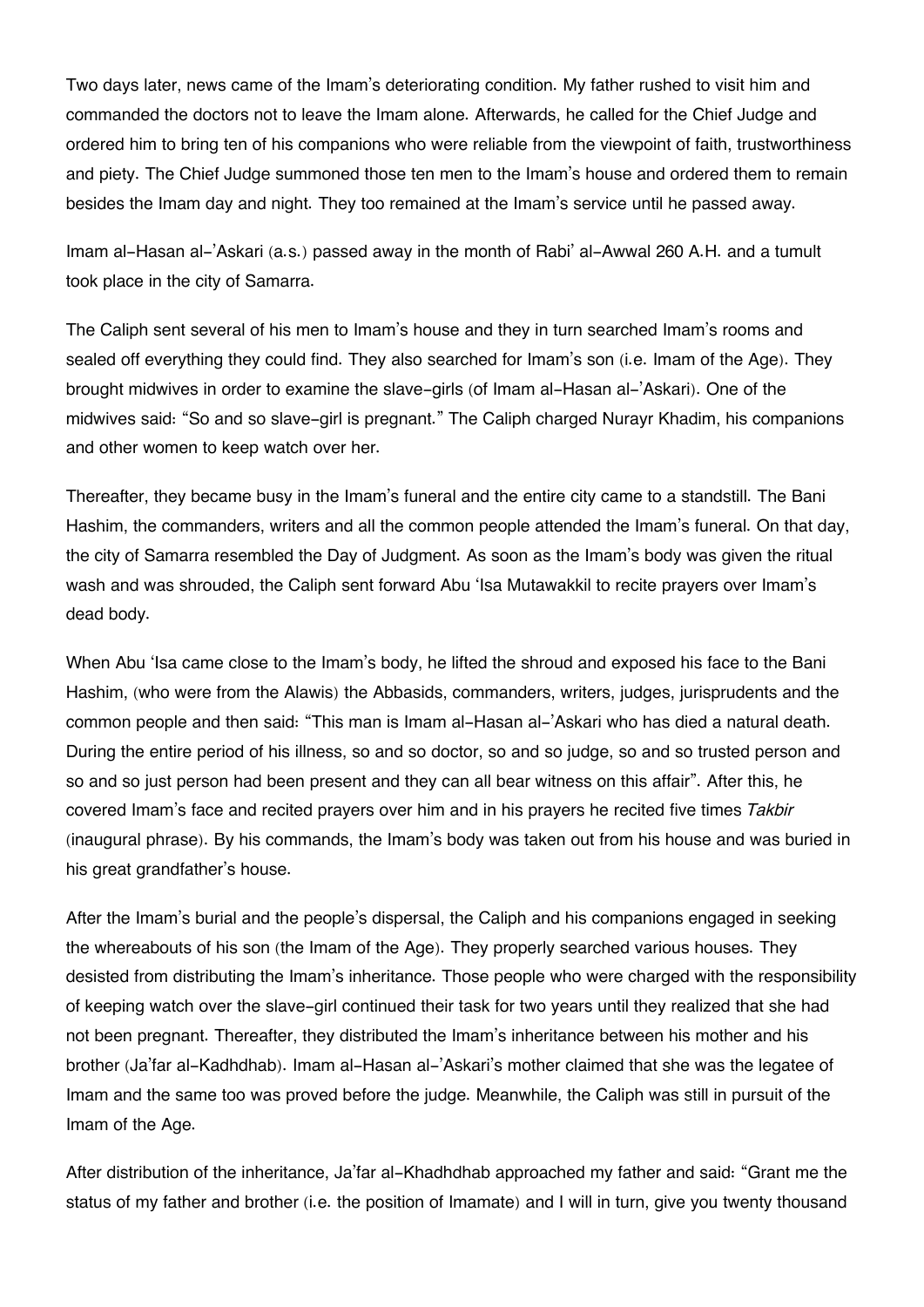dinars."

On hearing this, my father became furious and said:

"O stupid person! The Caliph has unsheathed his sword and his whip against those who say that your father and your brother are Imams, in order to turn them away from their belief in that, but he has been unsuccessful until now. If, in the eyes of the Shi'a you are the Imam, then you are no more dependent on Caliph or others for giving you the position of Imamate. Conversely, if you are not the Imam before the Shi'a, the Caliph and others cannot procure this position for you".

When my father realized his stupidity and ignorance, he ordered his men not to allow him to attend his gathering any more. Thenceforth, he did not attend until my father died.

At present too, the Caliph is still in pursuit of the Imam of the Age but with no trace of him.'

Muhammad ibn Ya'qub al-Kulayni in the first volume of his book *Usul al-Kafi*, in the chapter on the birth of Imam al-Hasan al-'Askari (a.s.), said: Al-Husayn ibn Muhammad al-'Ash'ari and Muhammad ibn Yahya and others said: Ahmad ibn 'Abd Allah al-Khaqan was in charge of the estates and collecting the land tax from Qum, and they related the same account as he had done.

Muhammad ibn al-Hasan al-Tusi in his book *al-Fihrist* in the biography of Ahmad ibn 'Ubayd Allah ibn Yahya has also narrated the afore-mentioned tradition but with a minor difference.

Ahmad ibn 'Abbas ibn Muhammad ibn 'Abd Allah al-Najashi has also narrated the same tradition in his book *al-Fihrist*.

The author says: Shaykh Mufid in his book *al-Irshad*, Fadhl ibn al-Hasan al-Tabarsi in his book *I'lām al-Wara,* and Muhammad ibn Muhsin al-Faidh al-Kashani in his book *al-Wafi,* have narrated the aforesaid tradition from Muhammad ibn Ya'qub al-Kulayni.

Muhammad ibn Muhammad ibn Nu'man (i.e. Shaykh Mufid) in his book *al-Irshad* says:

'Imam al-Hasan al-'Askari fell ill on the first day of Rabi' al-Awwal in the year of 260 A.H. and passed away on the Friday, the eighth of Rabi' al-Awwal of the same year. At the time of his demise, Imam al-Hasan al-'Askari (a.s.) was twenty-eight years old. He was laid to rest in the same room in which his grandfather was buried in their house in Samarra. He appointed his awaited son for the establishment of the just government. Imam al-Hasan al-'Askari (a.s.) would keep secret the birth of his son and would conceal his affairs because the situation of that time was unfavorable.

The Caliph of that time searched intensely for Imam's son and made great efforts to find out about his affair because belief in the Mahdi had become widespread amongst the Shi'a Imamiyah, and he knew they were awaiting him. During his life, Imam al-Hasan al-'Askari never disclosed his son in public and after his demise too, the enemies never got the chance of recognizing his son.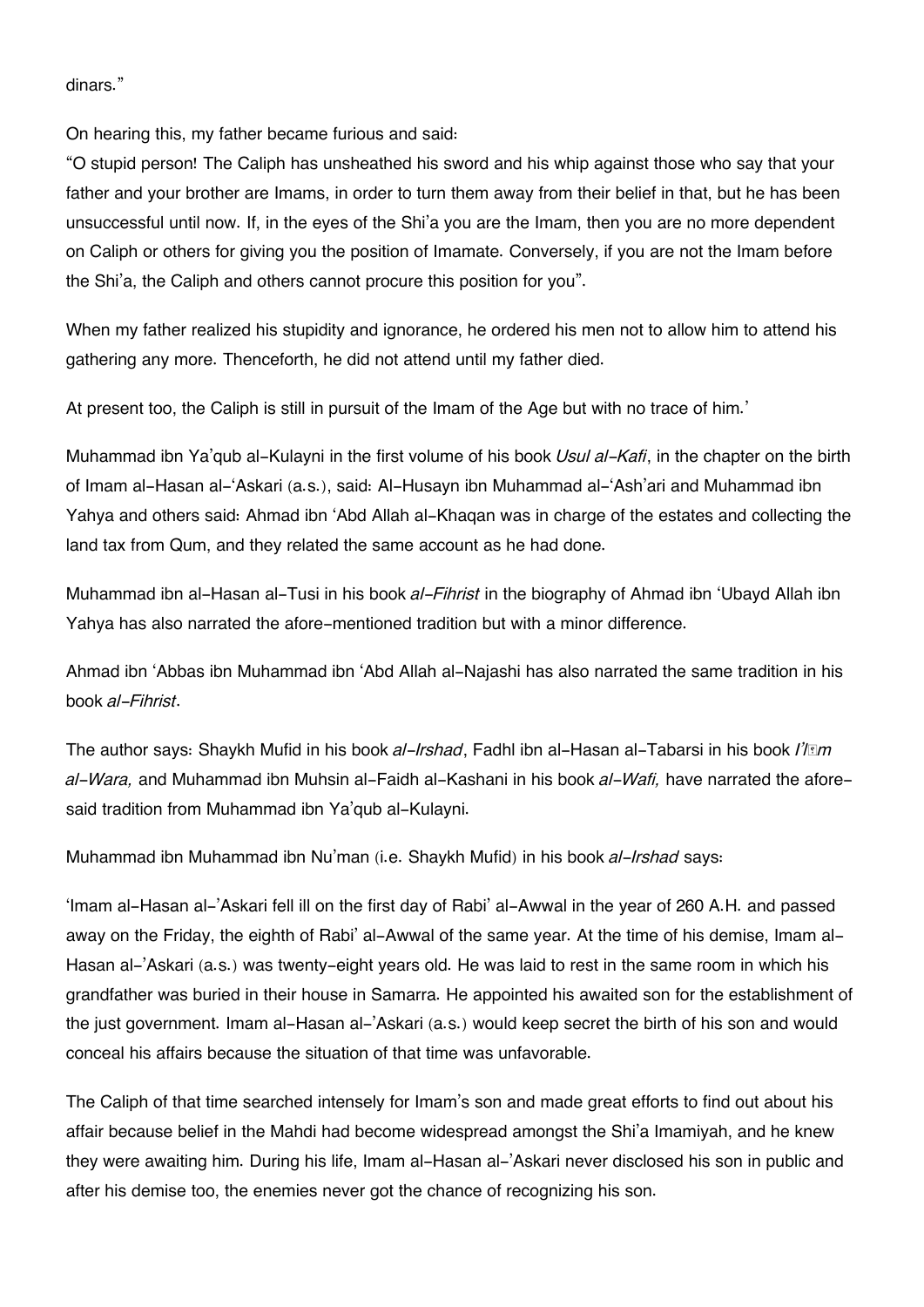Ja'far ibn 'Ali (i.e. Ja'far al-Kadhdhab) took away Imam al-Hasan al-'Askari's inheritance and strove hard to imprison his wives and slaves. He rebuked and reprimanded the Imam's companions just because they were awaiting his son's appearance and had faith in his Imamate. He even encouraged the people against them so that in this manner he would be able to strike fear in their hearts and bring pressure on them. As such, the Imam's followers were subjected to all sorts of persecution like arrest, imprisonment, threat, insult, abasement and abjectness.

On the other hand, the Caliph did nothing to assist them. Apparently, Ja'far al-Kadhdhab derived inheritance of Imam al-Hasan al-'Askari and strove to take his brother's place and become the Imam of the Shi'a. However, none of the Shi'a accepted his Imamate. Thereafter, he sought the Caliph's help and asked him to bestow the position of Imamate on him. He even agreed to donate huge sums of money but all these were of no avail'.

# **[Mahdi and his place of occultation](#page--1-0)**

We, the Shi'a Imamiyah regard as correct and authentic the afore-mentioned circumstances of the occultation of Abu al-Qasim Muhammad ibn al-Hasan al-Mahdi (a.s.), as related by the great scholars and traditionists upon whom we trust and rely. However what some of the common Shia's say in this regard, and the Sunni scholars attribute to us, is lacking in any evidence and proper transmission.

What we had previously mentioned about the circumstances of the Mahdi's occultation is correct in our view but such matters like: where was the Mahdi at the time of his father's demise? Where did he go into concealment or in which portion of his house did he conceal himself? Was he on the roof of his house or did he go down into the *sardab* (cellar)? Did he hide in the house or flee from its door? Are all uncertain.

Verily, what appears customary is that he should have remained in the house besides his great father at the time of his father's demise. Why shouldn't it be so, especially if we consider that the Mahdi at that time was only a child (apparently) and besides had no other place other than his parents' house? Perhaps this matter can be inferred from the tradition of Ahmad ibn 'Ubayd Allah ibn Yahya ibn Khaqan because he at that time was in his own house and disappeared without the people being aware of him. Although the Caliph and his followers and helpers were in search of him, yet they could not find him. Previously it was mentioned that the Caliph had put his trusted men in charge of looking over Imam al-Hasan al-'Askari at the time of his illness pretending to be his helpers because on that day none were present except 'Aqid, the servant and Eayqal, who was the Mahdi's mother.

The Caliph had appointed ten of his trusted men under the pretext of serving Imam (a.s.). However his only purpose was to get information about the Mahdi's whereabouts because it was normal for a child like him to be present in his parents' house especially at that time when his father was on the verge of departing from this world. However Allah did not wish that they should become informed of the Mahdi and so kept his affairs concealed from them.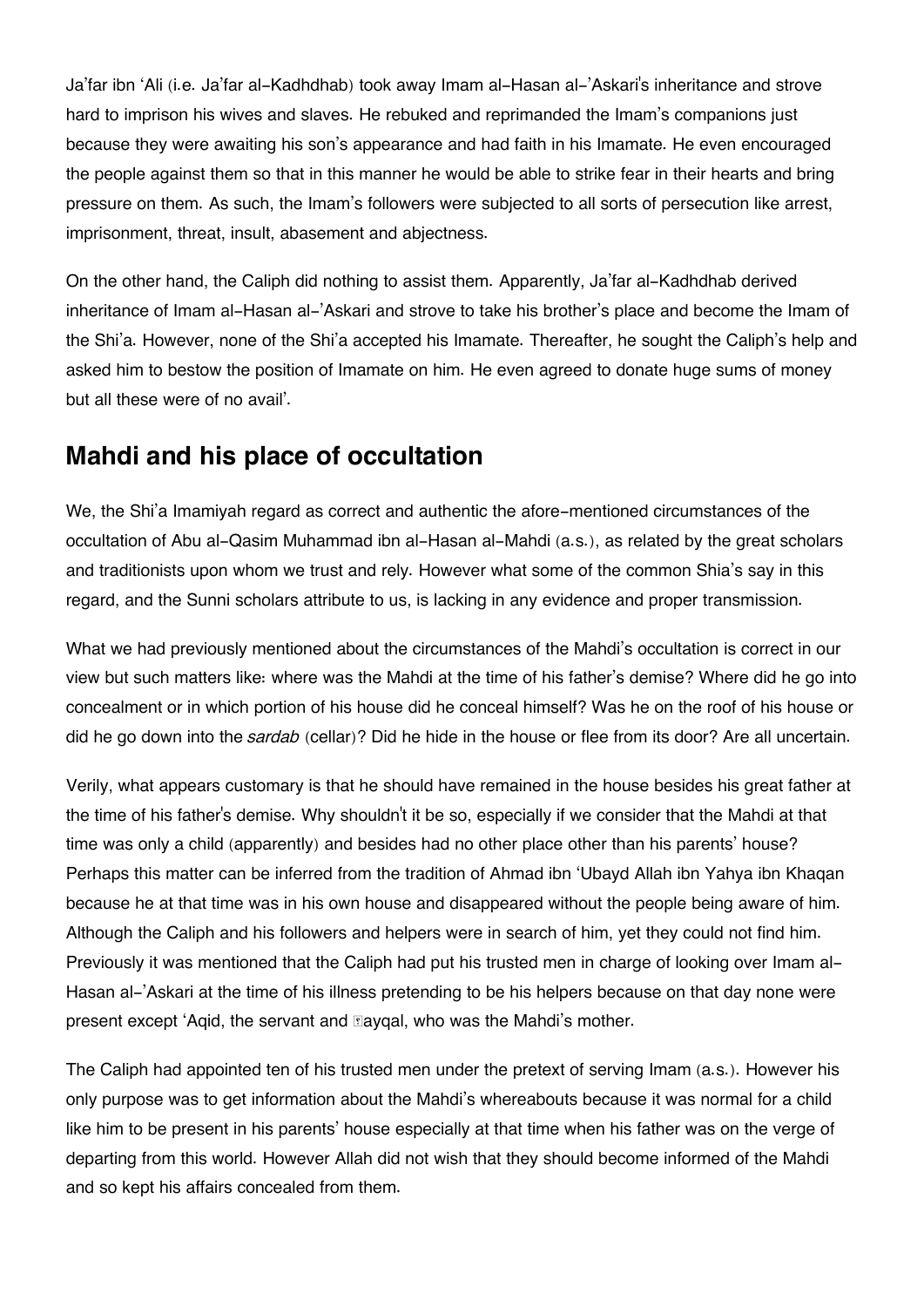Verily, the One who protected Musa ibn 'Imran in the middle of the sea while the waves were driving him to the left and right, and Who protected him in his infancy in the Pharaoh's house is Powerful enough to protect our Master Mahdi in his own house.

The God Who protected his noble forefather on the day he fled from the enemies towards the cave, and Who kept secret his trace from the enemies and saved him by His Power and Strength, is not helpless in protecting our Master, al-Mahdi (a.s.) who was then five years old living with his parents.

I do not deny this matter that protection of our Master, the Mahdi at the age of five or six is something unusual. Rather, I am forced to say: Protection of the Imam at that time was through unseen channels and even if it was through ordinary channels we are compelled to say: These channels are rare and impracticable for majority of the people.

In short, our Master, the Mahdi (a.s.) apparently went into concealment either from inside or outside his own house without its particulars being known to us. Allah knows better this matter.

This is the final word on the place of the Mahdi's disappearance and what can be said on this subject. Whatever has been mentioned by some learned Sunni scholars and some Shi'a writers about the characteristics of the Mahdi's occultation are all lacking authentic references. How good it would have been if they had mentioned those references.

# **[The cellar \(sardab\) and its pilgrimage](#page--1-0)**

From the book of *al-Sawa'iq* it appears that the Shi'a Imamiyah or a group amongst them reckon that the Mahdi (a.s.) had concealed himself in the cellar. They expect him to emerge from this cellar and they stop near its door with their horses and await his reappearance. How good it would be if the author of *al-Sawa'iq* had mentioned the reference of this information.

I think the author of *al-Sawa'iq* has neither emerged from the land of Hijaz nor entered the country of Iraq nor visited Samarra. Otherwise, he would have realized that this matter bears no truth. Apparently, what is mentioned in some books that the Shi'a claim the Mahdi to have disappeared in the cellar, is because they see the Shi'a Ithna 'Ashari visiting the honoured location of the *sardab*. Thus it is necessary for us to mention the reason for visiting it.

Therefore we say: As per the historical books, the holy courtyard in which is the mausoleum of 'Ali ibn Muhammad al-Hadi and al-Hasan ibn 'Ali al-'Askari and that courtyard which is behind their holy mausoleum, and the third courtyard in which the cellar is located were all places of residence of those eminent personalities. Some of the great Islamic scholars like Thiqah al-Islam al-Nuri have clearly stated this matter.

Since the Mahdi (a.s.) does not have any specified place to be visited in, it is better and more proper to visit him in his house. On the contrary, it even seems proper to visit his house itself because visiting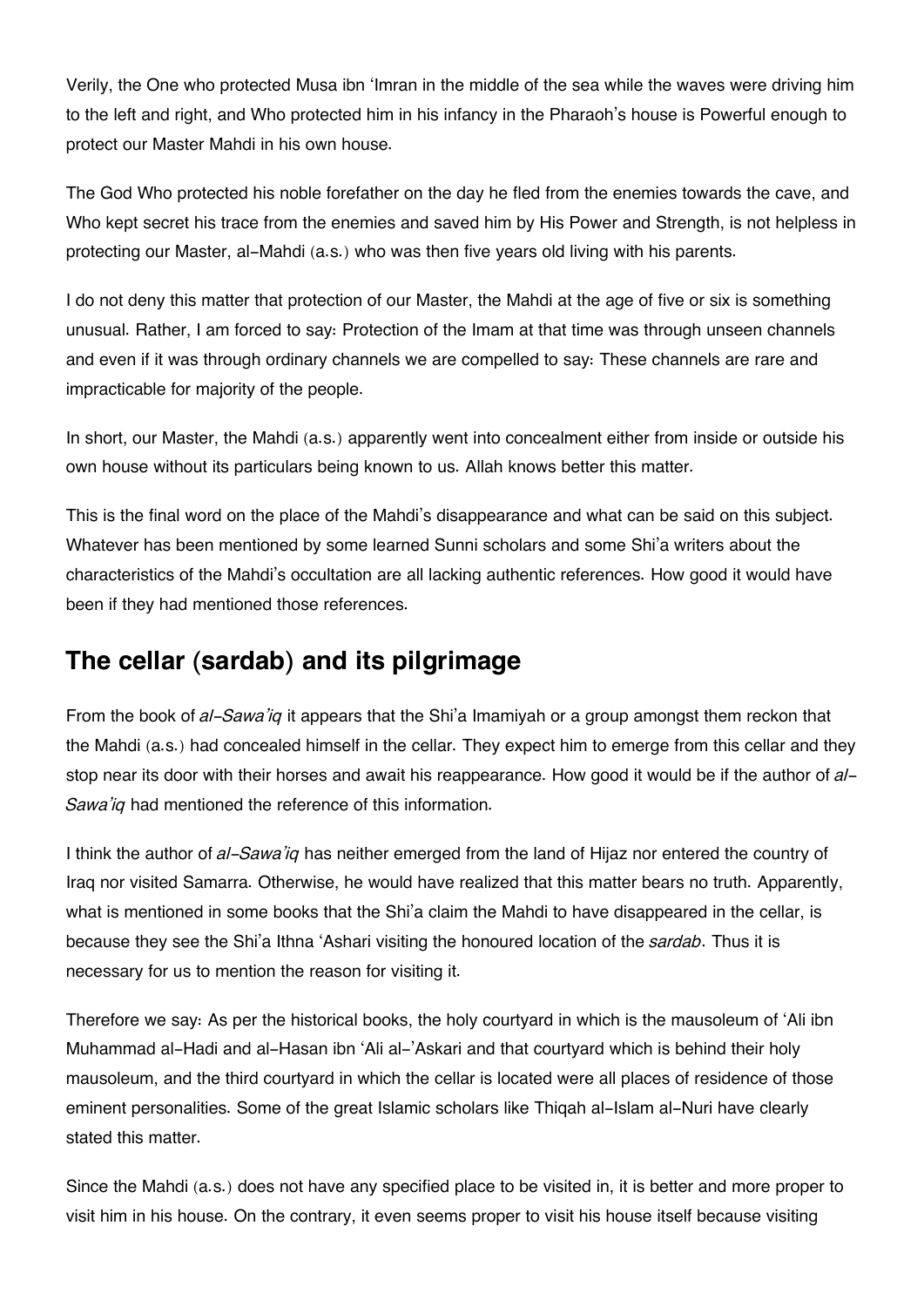friends' houses after they have left it is customary among friends.

In this regard, a poet says:[1](#page--1-0)

امر على الديار يار ليلي اقبل ذي الجدار و ذي الجدارا

و ما حب الديار شفقن قلبى ولكن حب من سكن الديارا

Verily this matter has been the reason for the Shi'a visiting the cellar even though this reason is hidden and unknown to many. Visiting the *sardab* (cellar) is a good trend and a cordial custom which has become the motto of the Shi'a, and how good and proper this act appears to be even though I have not seen any text or traditions in this regard.

Rather, we have not come across any of the books with any supported tradition, which command us to visit Imam al-Mahdi (a.s.) especially in the *sardab*.

We Shias believe that our Master, the Mahdi (a.s.) is a living being who receives his sustenance and hears words and answers. He is the Imam through whose obedience we should be 'upright' in the divine religion, and he is the channel between God and us. His *Ziyarah* (visitation) is correct; focusing (our attention) on him is permissible; conversing with him in every place and time and in any language is permissible. In this regard the holy *sardab* possesses no special significance except what we have mentioned before. Similarly, the *Ziyarah* (visitations) which have been mentioned do not possess any specification even though is preferable.

The houses over which tens of years have passed; the place where God has been worshipped; the place where God has been remembered; the place where prayers have been performed for days and nights and the place where the sound of recitation of Quran has been raised, are worthy of being honored and visited, and when a pilgrim enters them he is reminded of its dwellers.

One of the main reasons as to why such holy houses and especially the *sardab* (cellar) are visited is this that its owners are alive - the owners who cannot reside in them and have in fact deserted them out of fear of enemies. Besides, we are in need of the Mahdi (a.s.) and are deprived of his favors.

Visitation of these houses with such reminiscences will naturally move the heart of a pilgrim who is a Shi'a. How often a pilgrim weeps, calls out, implores involuntarily and requests God to hasten the emergence of the Mahdi. Verily, factors of spiritual intimacy and love greatly influence man's nature.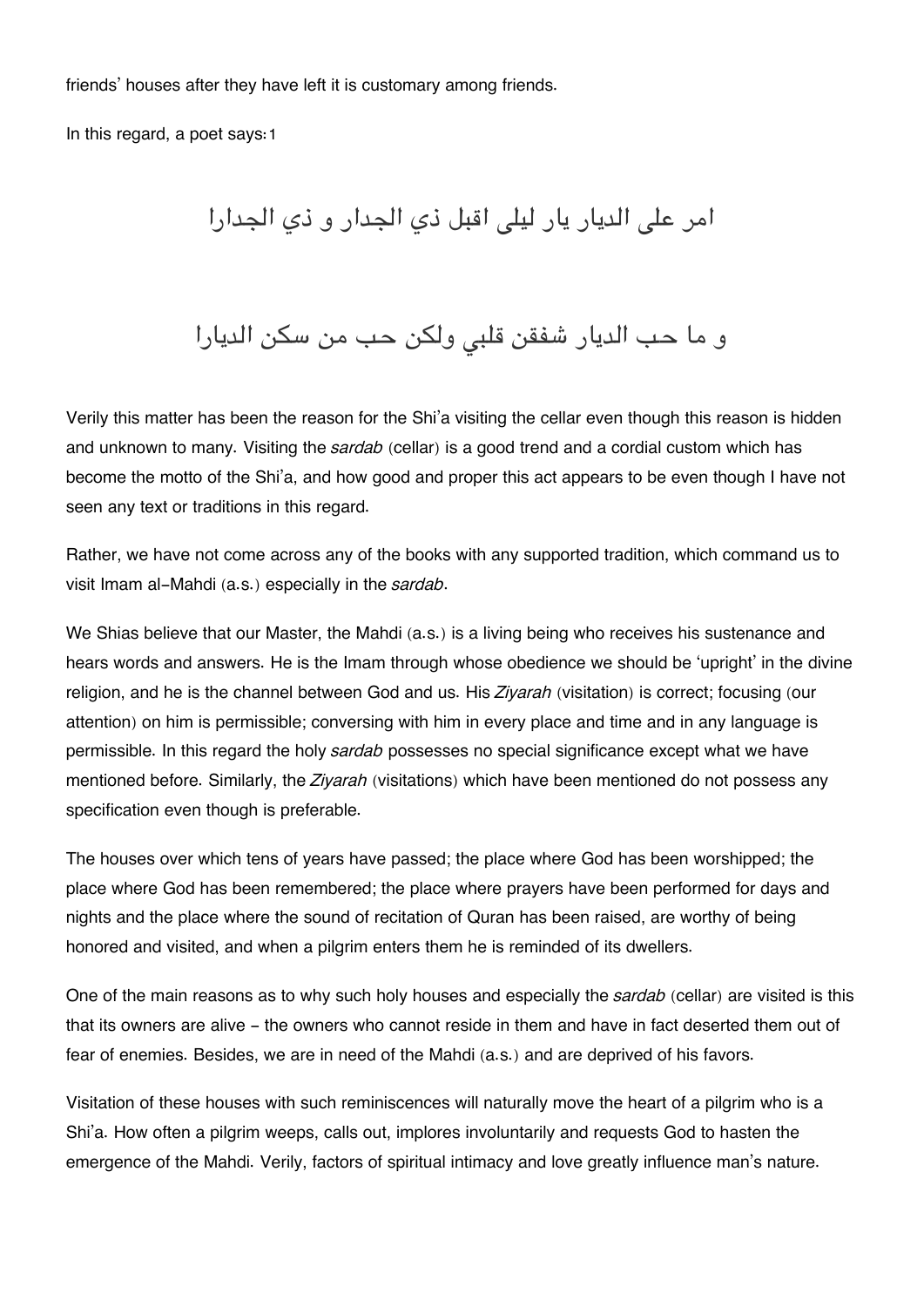# **[Philosophy and reason behind the occultation](#page--1-0)**

Discussion on the occultation is a vast topic and traditions in this regard are many. What is necessary for us to know is the following: Is there anyone to ask about the philosophy behind the occultation and is there anyone who can say: Since I do not know the reason behind occultation, I do not believe as you do in the existence of the Mahdi and I further say: if as per what you say, the Mahdi is the Imam, then he should appear amongst the people and walk in the market-places!

We say: Concerning the numerous *mustafidhah* traditions (traditions with several narrators) which we previously mentioned and few more of which we shall inform you about later on, the awaited Mahdi is Abu al-Qasim Muhammad ibn al-Hasan al-'Askari who was born on 15th Sha'ban 256 AH. Besides, we have also mentioned to you the names of those learned scholars who have approved the above point.

Since Allah is All-Wise, He would never command or forbid any matter or action except out of prudent knowledge. The same is true for this particular matter. All that prudent knowledge is referred to those charged with a duty because, in the Holy presence of God, there exists no want and His Holy Self is Needless and All-Sufficient. Thus every action of God is in conformity with prudent interests whether we realize those interests or not and whether we perceive those reasons or not.

From the known affairs where not even a single person dispute is this that every voluntary and involuntary incidents and affairs which occur in this world should be as per the Divine prudency and rather as per the Divine Will. Amongst these affairs, the most important of them is the occultation of the Mahdi (a.s.). Based on this principle, the occultation of the Mahdi must be as per prudency and wisdom, whether we perceive it or not and whether we understand its reason or not.

If we do not believe in what we have said, we are helpless in denying an affair for which we do not possess any reason of its denial - Firstly that the Mahdi is the same Muhammad ibn al-Hasan al- 'Askari.

Secondly that he is hidden from view. (Its meaning will be mentioned later on). Thirdly that his occultation has taken place by the Will and Decree of Allah.

If you pay attention and deliberate over each of these three affairs, you will realize that denying any one of them will not be rationally and traditionally permissible. So we are bound to believe that the event of Mahdi's occultation is in accordance with prudence. Otherwise, we have to deny one of the three aforesaid affairs.

Shaykh al-Saduq in his book *'Ilal al-Sharā'i'* has narrated from 'Abd Allah ibn al-Fadhl al-Hashimi as saying: "I heard al-Sadiq Ja'far ibn Muhammad saying: "For the Sahib al-'Amr (master of the affair) there shall occur an occultation during which every speaker of falsehood will fall into doubt and skepticism."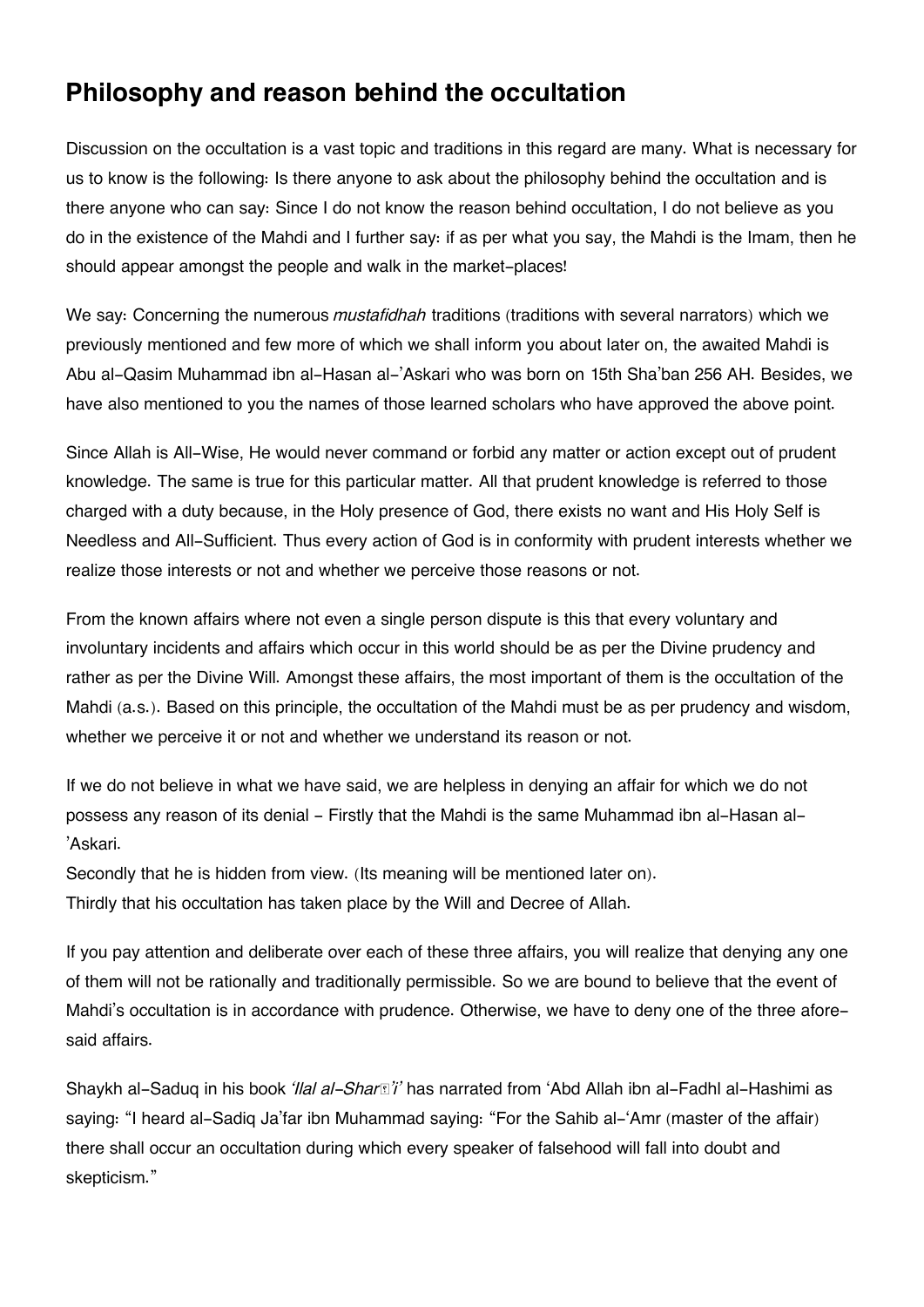I said: "May I be sacrificed for you. For what reason"?

He replied: "For a reason, which we are not at liberty to divulge to you". I asked: "What is the wisdom behind his occultation"?

He replied: "The wisdom for his occultation is similar to the wisdom for the concealment of the past Divine Proofs. The wisdom behind the Mahdi's occultation will not be disclosed until after his emergence, just as the reason for Khidhr's actions (meaning the drilling of a hole in the boat, the killing of a lad and the repairing of the wall) was not divulged until Musa and Khidhr decided to part company.

"O Ibn al-Fadhl, this affair is a divine affair, this secret is a divine secret and this concealment is a divine concealment. We must accept that all His actions are based on wisdom, even if the reason for them is not known to us".

This statement is the final word and the word of truth that every Muslim must submit to and confirm.

Indeed, very often a person seeks the reason and philosophy for some of the Divine Acts for the sake of gaming certainty and tranquility in his own self and not that he wishes to use his confirmation and rejection as a means for perceiving the reason of Divine actions or not. Therefore, before mentioning the philosophy and reason for occultation we are bound to briefly present certain preliminaries. Those interested to know its details should refer to books which have been written in this regard. The preliminaries are as follows:

An person who invites the people towards his call is bound to take resort to the apparent and ordinary channels. For achieving his aims it is not permissible for him to refer to the unseen and supernatural channels because doing so would destroy the essence of reward and punishment. Rather the coming of Prophets and Messengers would all come to vain.

A Prophet and *wasi* (legatee) are the same as far as the afore-said matter (invitation) is concerned and this matter is in fact one of the essential conditions of an evangelist (whether he may be a Prophet or an Imam). However there exists a difference between a Prophet and an Imam from another view-point and it is as such: As a Prophet is the establisher and founder of religion it is obligatory for him to start his invitation and mission in a customary manner and notify the people about the ordinances (as against an Imam).

Since argumentation has been completed upon the people through a Prophet, it is necessary for the people to seek and question from an Imam, and it is not obligatory for an Imam to invite the people.

Rather it is obligatory upon the people to approach the Imam and receive the religious commandments from him, protect him and ward off the enemies from him, just as it was obligator, for the people to protect their Prophet and receive the religious commandments from him. When the people begin to lapse such duties and forsake their Imam and the Imam in turn fears from being killed by his enemies and finds none to defend him from his enemies it is permissible for him to isolate himself from the people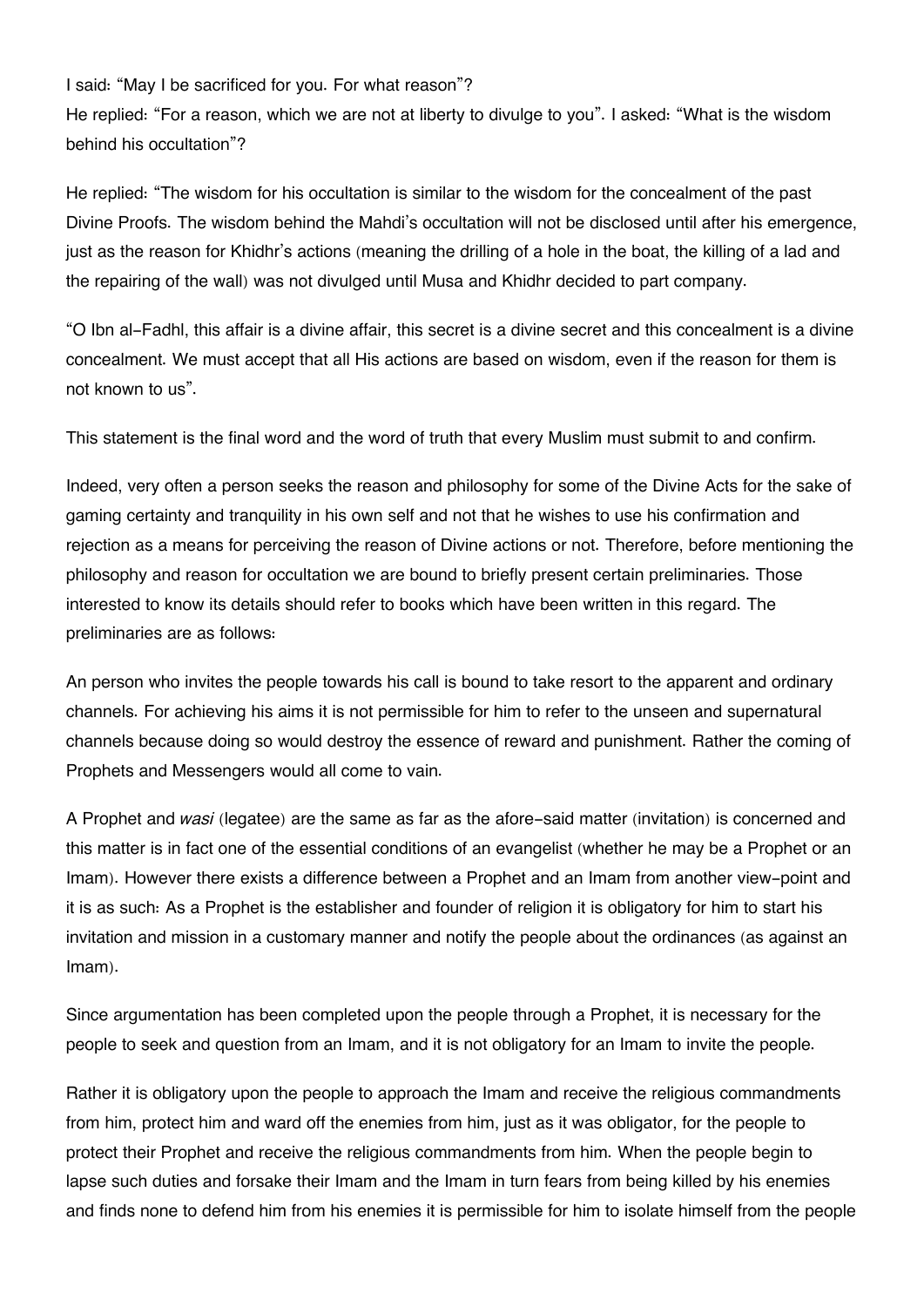and leave aside the duty of invitation and propagation. This responsibility is directed towards the people and not the Imam.

The views of al-Muhaqqiq al-Khawja Nasir al-Din Tusi too are the same. In his book *Tajrid al-I'tiqad* he says: "The presence of Imam is a grace ( $lu \mathbb{I}f$ ), and his right of disposal (*tasarruf*) is another grace, and his absence is due to our sake".

Now that you have understood this matter, we say: We may mention the following as the reasons and philosophy behind the occultation of Imam Zaman:

## **[First: Disciplining and Punishing the Shi'a, and in fact all others](#page--1-0)**

If a Prophet or an Imam is present among a nation and that nation does not rise for his obligatory rights or disobeys his commands and does not submit to his prohibitions, and in short, the Prophet's invitation leaves no impression on the nation and rather they exceed the limit and cause harm to their Prophet, it is permissible for the Prophet to abandon and withdraw from his nation so that in this manner he rectifies them.

Perhaps in this manner, the nation concerned would stop its rebellion and begin to adopt the path of guidance. Perhaps they would obey and attain benefit from the Prophet's and Imam's existence among them as a preacher, guide, leader and the one inviting the people. It is regarding this matter that Allah, the Exalted, says:

# وَأَعْتَزِلُكُمْ وَمَا تَدْعُونَ مِنْ دُونِ اللَّهِ

### *And I will withdraw from you and what you call on besides Allah…(19:48)*

When withdrawal and abandonment of invitation becomes the means for rectifying a nation then it is prudent to do the same even though people may be unaware of this matter. Moreover it would be beneficial to them even though they may not possess understanding of the same. This withdrawal and abandonment of invitation does not possess any fixed limit and boundaries and in fact, one cannot say anything about their limit. Rather its limit and duration depends on the nation turning back from its deviated path and becoming enlightened after heedlessness. It depends on the people's awareness of the benefits of the presence of the Prophet or an Imam.

History bears witness to the varieties of hardship and suffering the People of the house of revelation and messengership, and the family of Muhammad, had to face, and the Ummah's not discharging their obligations due to them which Allah had appointed as the reward of this messengership. Indeed, they were always subjected to severe persecution and pressure such as being taken captive, imprisoned, crucified, expelled, banished, exiled and driven away from their land.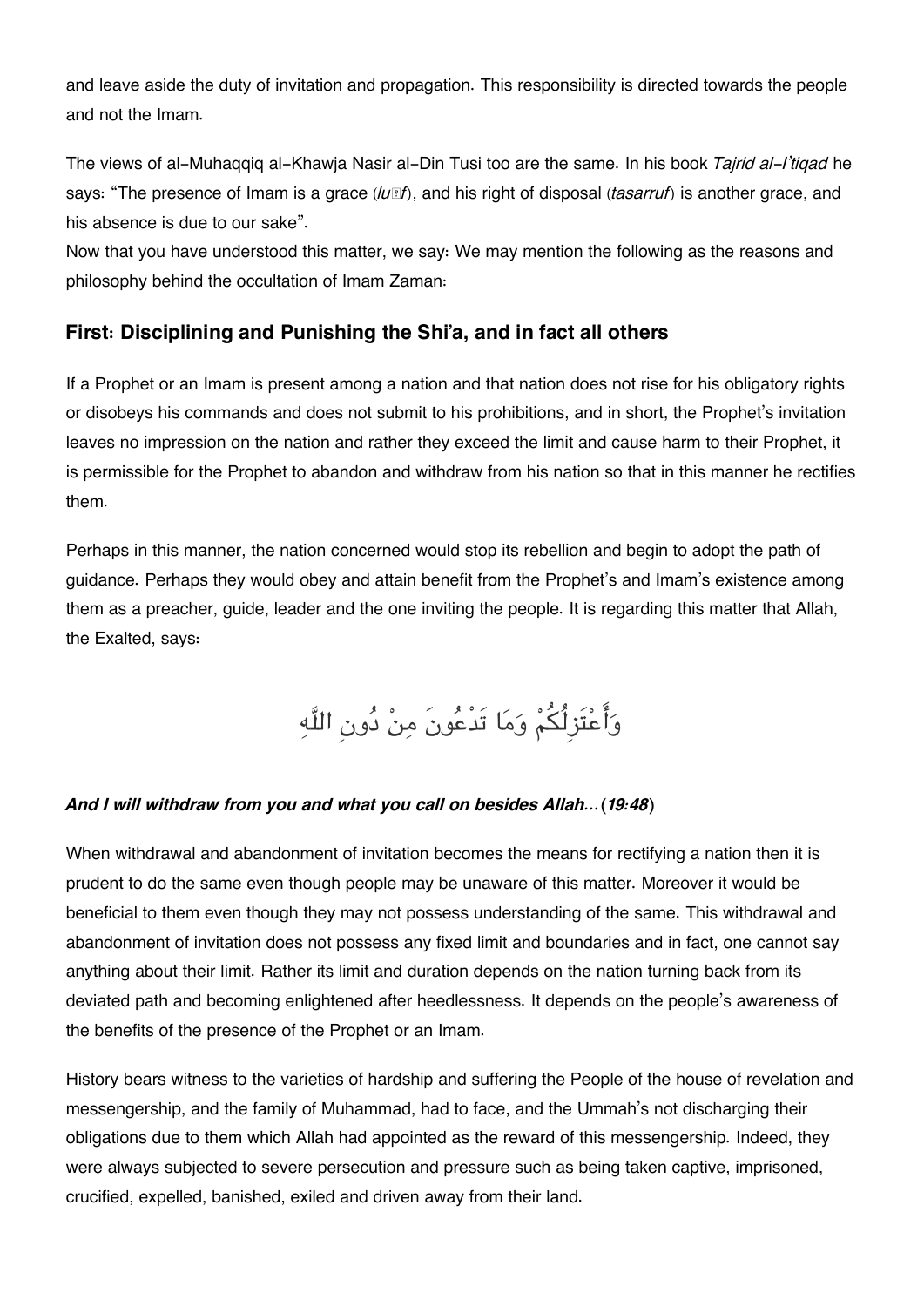The awaited Mahdi is aware of all such matters and knows that he too would be subjected to such cruelties and oppression. Rather, it would be much more severe, greater and bitter in nature because people are aware of his objectives and are aware that he would give orders to rise with arms. Thus the Mahdi has withdrawn from the Ummah as he knows he would receive the same treatment as his father, forefathers, cousins, and relatives had received.

His objective in this is nothing but to discipline the nation and make them aware, bring them back on the path of guidance and comprehend the obligation of his right and the benefits resulting from it. The author of *'Ilal al-Sharā'i'* has narrated a tradition from Imam Muhammad al-Baqir (a.s.): "When Allah dislikes that we should remain amongst a people, He takes us away from them."

### **[Second: Freedom in invitation and independence in the affair](#page--1-0)**

Anyone who wishes to rise for rectifying a nation in either worldly or religious matters should possess friends and companions and have a pact with some of the superior men so that they either remain his helpers or at least do not create any obstacles for him. The essential condition of this pact and agreement is this that he should not oppose them and abandon his invitation to them, and go along with them, in the fulfilment of the pact, until when the affair is completed and time of the pact has come to an end, he deals with them as he does with others.

This means that some of the commandments should not be implemented with respect to those who have concluded a pact with him and he deals with them contrary to the realities because of fear and dissimulation. Thus Allah says:

ا الَّذِين عاهدْتُم من الْمشْرِكين ثُم لَم ينْقُصوكم شَيىا ولَم يظَاهروا علَيم احدًا فَاتموا الَيهِم عهدَهم

*…except those of the polytheists with whom you have made an agreement, then they have not failed you in anything and have not backed up anyone against you, so fulfil their agreement…. (9:4)*

When the Mahdi (a.s.) shall emerge, he is bound to invite (the people) through ordinary channels and his duty would be to judge according to the realities and not to fear anyone just as can be found in most of the traditions. This is because the Mahdi's period is the period of emergence of truth, the most sparkling emergence and so, fear and dissimulation are inconsistent with this matter. This requires that he should not have allegiance of anyone upon his neck. Indispensably, he should be needless of any pact and agreement, which would result in dissimulation. This would occur only when the ordinary channels for his assistance come to halt.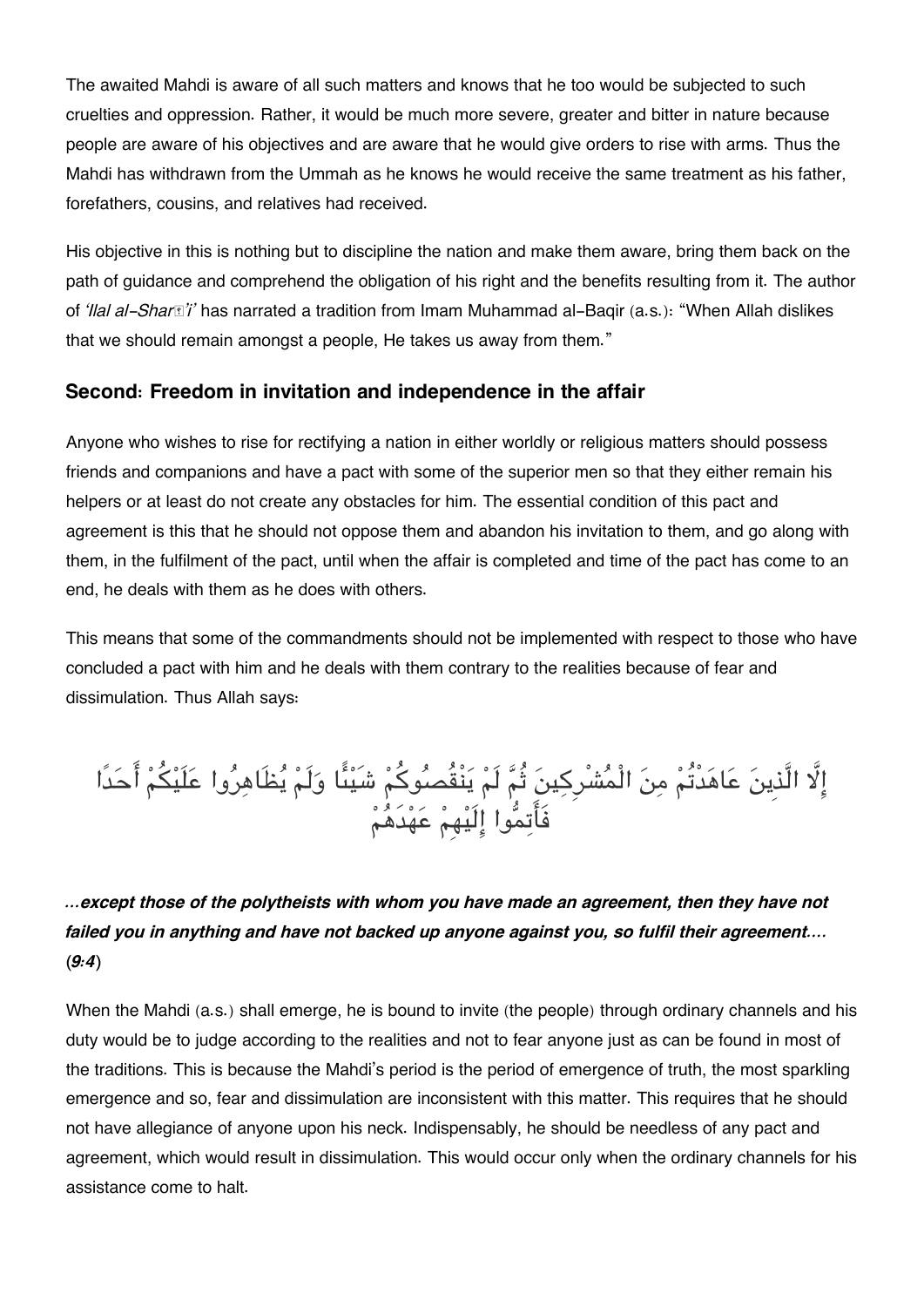Shaykh al-Saduq in *Kamal a-Din* has directly narrated from Hisham ibn Salim who in turn has narrated from Imam al-Sadiq (a.s.) as such: "The  $Q\mathbb{F}$ 'im shall emerge without having paid allegiance to anyone."

In the same book, Shaykh al-Saduq directly narrates from Imam 'Ali ibn Musa al-Ridha who said: "It is as if I see my Shi'a, at that time when they will have lost my fourth offspring, (like cattle) seeking grazing land but not finding it."

The narrator said: I asked: "Why will that be, O son of Messenger of Allah"? He replied: "Because their Imam will be concealed from them".

I said: "Why will he be concealed from them"? He replied: "So that when he emerges with the sword, he will not have given allegiance to anyone".

## **[Third: Perfecting and refining the souls](#page--1-0)**

Amongst the well-known facts which are not a subject of dispute is that there exist differences in people's capacities with regards to the assumption of duties, and the acquisition of knowledge and sciences. From this stems differences in levels of faith, in the recognition of Prophets and legatees and in the Divine laws.

لَا يُكَلِّفُ اللَّهُ نَفْسًا إِلَّا وُسْعَهَا ؟

### *Allah does not impose upon any soul a duty but to the extent of its ability… (2:286)*

Rather, how often it happens that when duties exceed a person's ability and his studies are beyond his capacity, the very purpose (for which the duties and studies were performed) is lost. In fact, he would resort to disobedience or would become an apostate or still further, his ignorance would increase more than before.

ربنَا و تُحملْنَا ما طَاقَةَ لَنَا بِه ۖ

## *..Our Lord, do not burden us with that which we cannot bear.. (2:286)*

It is said that if Abu Dharr knew what was in Salman's heart, he would have declared him an unbeliever or killed him.

Shaykh al-Kulayni in *al-Kafi* has narrated from Imam al-Sadiq (a.s.): "It is mentioned in the book of 'Ali's (a.s.):

Dawud said: "O Lord, reveal to me the truth as it is (with You) so that I can judge accordingly". It was said: "You do not possess the strength to bear this affair." Dawud insisted until God accepted.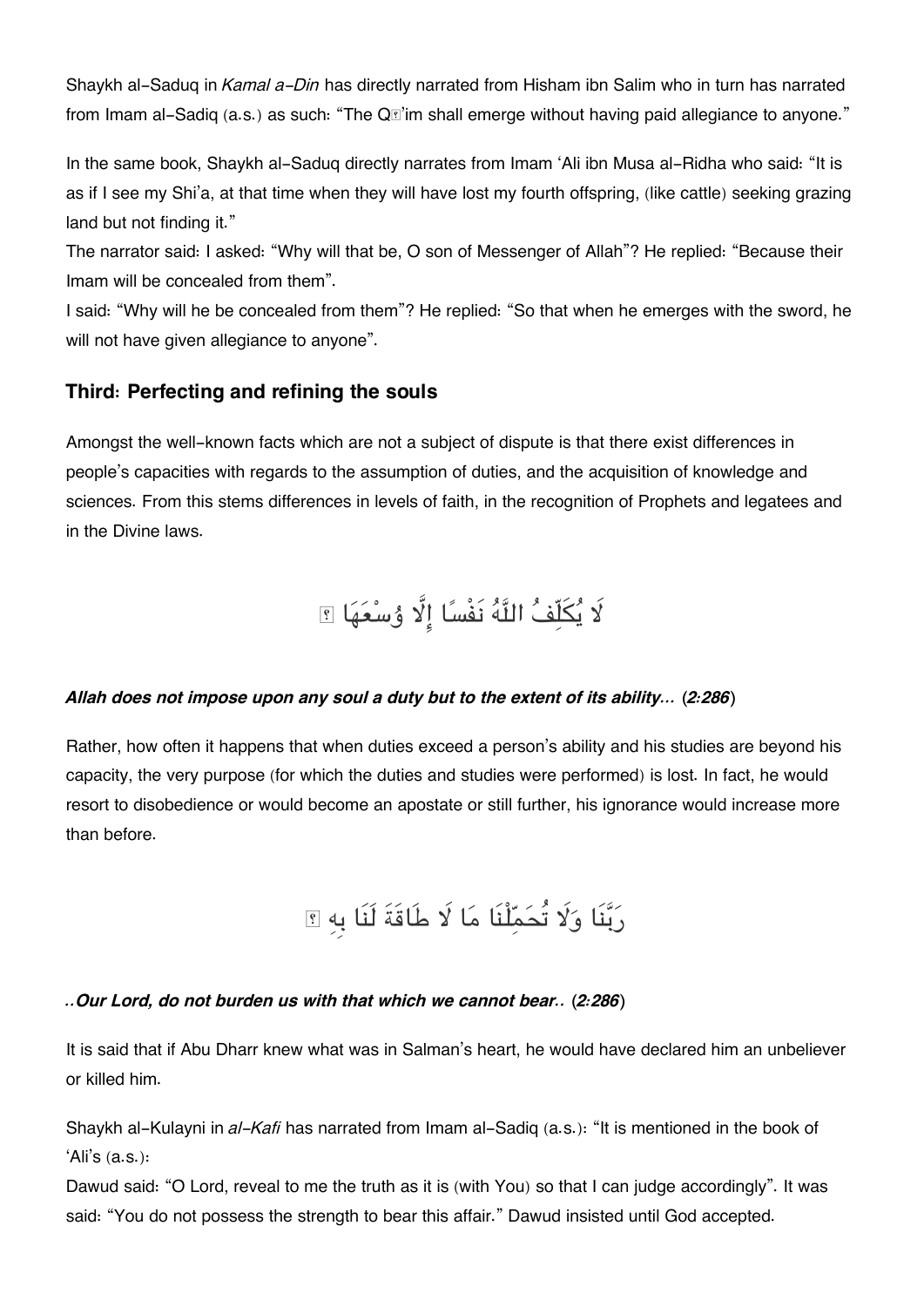One day a person approached Prophet Dawud with a complaint about another person and said: "This man has taken away my wealth". God revealed to Dawud that the claimant had killed the defendant's father and plundered his wealth. Dawud ordered for the claimant's death and he was killed. His wealth was seized and given back to the defendant. People were amazed by this incident and word on this matter went around until it reached Prophet Dawud's ears. He became worried by this talk and requested God to relieve him from this uneasiness. Afterwards, God revealed to Dawud: "You should judge amongst the people by means of proofs, and persuade them to swear in My Name...".

Imam al-Sadiq (a.s.) said: "If people knew how Allah has created them, then none amongst them would find fault with the other."

Imam Muhammad al-Baqir (a.s.) said: The believers possess (various) ranks and positions - some of them have one rank, while some others have two, three four, five, six or seven ranks. If faith of the second level is placed on a person having faith of the first level, he will not have the strength for it, and if faith of the third level is placed on a person possessing faith of second level, he will be unable to bear it…"

It has come down from traditions that when the Mahdi emerges, he will rule as per his own knowledge; he will spread the true Divine sciences (*ma'ārif*) amongst the people; he will enliven the holy religion of Islam and will annul all that is not in Islam and has been added to it such that people will imagine that the Mahdi (a.s.) has brought a new religion and a new Book.

Verily, the execution of such reforms and dissemination of the realities the ways it should and must be carried out requires much more perfect aptitudes and intellects than what we have today. Perhaps, the postponement of the Mahdi's emergence and continuation of his occultation is because of the hope of achieving perfection and development which, by the blessings of various sciences, is on the increase day by day.

The magazine "Al-Hilal" published an article about Resurrection a few years ago under the title "Does there exist a world after (the end of) this world?" and while replying to this question, it emphasized that a day will come when the literary and scientific world will reach its perfection like the material world.

Surely, very soon men shall become aware of the literary, scientific and ethical world - more than their cognizance today of the material world. Why shouldn't it be so especially when man has already perceived that the material world has ruined his rights and has put him in pressure and torment? Soon man shall witness how the earth will be illuminated by the Divine Light and by means of the awaited Mahdi's emergence.

### **[Fourth: Trial and examination of the people](#page--1-0)**

Amongst the practices of Allah that prevail amongst His servants right from the time He appointed the Messengers and Prophets - (and Allah's practices never alter or change) - is the matter of human trial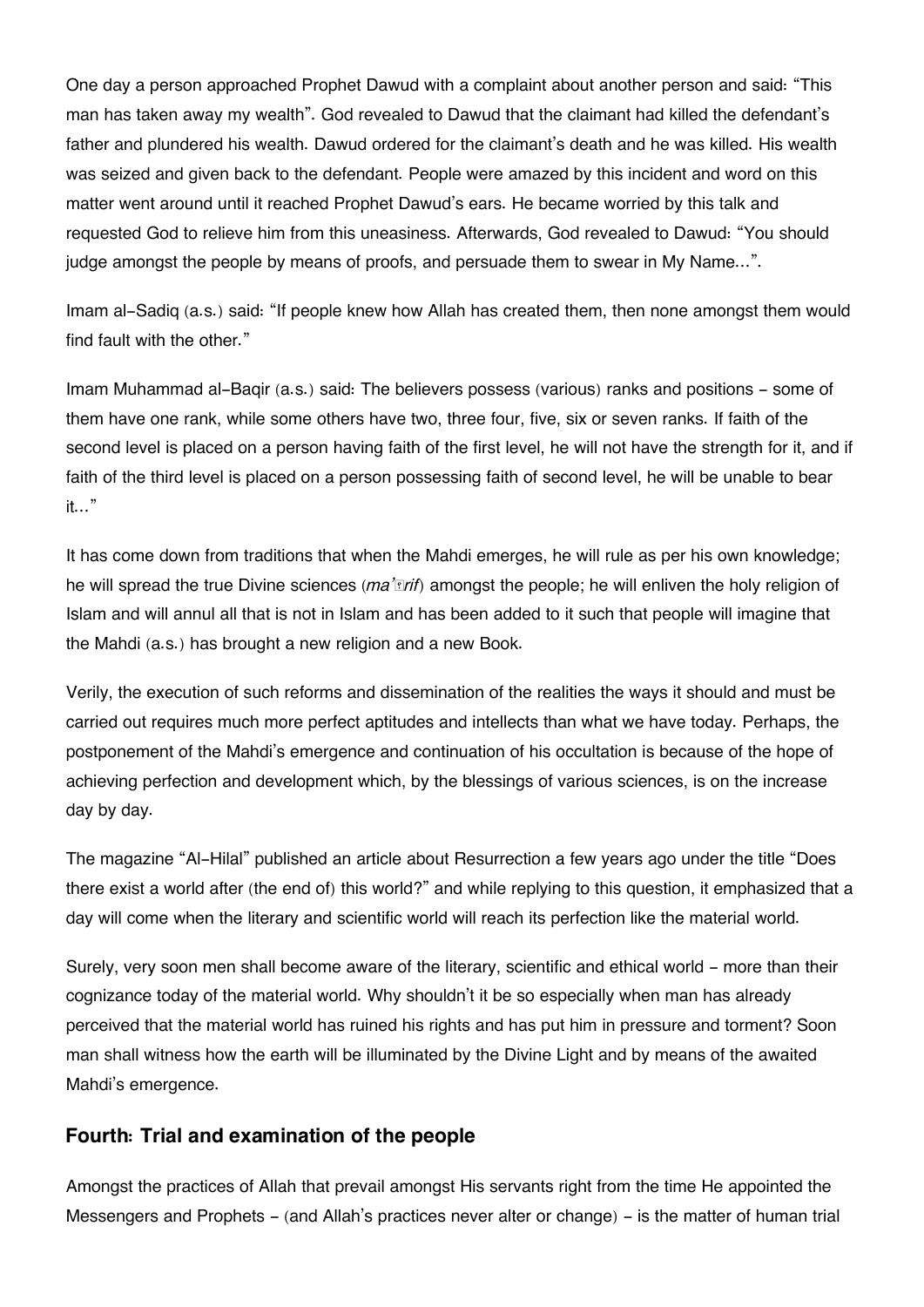#### and examination so that

## *"…he who would perish might perish by clear proof, and he who would live might live by clear proof.." (8:42)*.

This is in order that the levels of faith of people and their reality is manifested, and in fact, so that their own condition becomes known to themselves. Indeed, it often occurs that man's condition is unknown and remains a secret even for him.

The Divine Shari'ah (laws) contains literary, material, worldly, spiritual, individual and social programs and teachings. This world is a school and the Prophets are teachers and evangelists. Every school or lesson requires an examination appropriate to it. The events that occur in this world are a sort of examination for those lessons in order to ascertain the effect of these lessons on people's souls.

# احسب النَّاس انْ يتْركوا انْ يقُولُوا آمنَّا وهم يفْتَنُونَ

#### *Do men think that they will be left alone on saying, "We believe", and not be tried? (29:2)*

The holy Islamic Shari'ah (religious law) is the most perfect of all the Shari'ah. In the Islamic Shari'ah we find such divine sciences and instructions which cannot be found in other Shari'ah. So all that was prevalent amongst the previous nations such as the various tests and examinations should, out of necessity, prevail in this nation too because this general rule comprises those lessons and even more than that.

Amongst the most important matters by which the previous nations were subjected to evaluation and examination was the matter of occultation of some of their Prophets. Then, the same occultation should occur for the leaders of this nation too just as the Holy Prophet (S) went into concealment in the mountain pass of Abu Talib for a period of three years. In the same way, the concealment of Mahdi, so that the path of guidance is distinguished from the path of deviation and a believer is distinguished from a hypocrite, is the greatest test and trial for his Shi'a, and in fact, for other than them. It is like the concealment of some Prophets and it makes no difference if the duration of concealment is short or prolonged.

Shaykh al-Saduq in *Kamal al-Din* has narrated a hadith with the chain of transmission ending in Sudayr al-Sayrafi who said:

I, along with Mufadhdhal ibn 'Umar, Abu Basir and Ab $\overline{\text{m}}$  **ibn Taghlab, were honored with meeting Imam** Ja'far al-Sadiq (a.s.). We saw him sitting on the ground in a coarse woolen cloak which was collarless and had short sleeves. He was weeping like a woman weeping over her lost dear one. The signs of grief and sorrow were visible on his blessed face and tears were flowing from his eyes.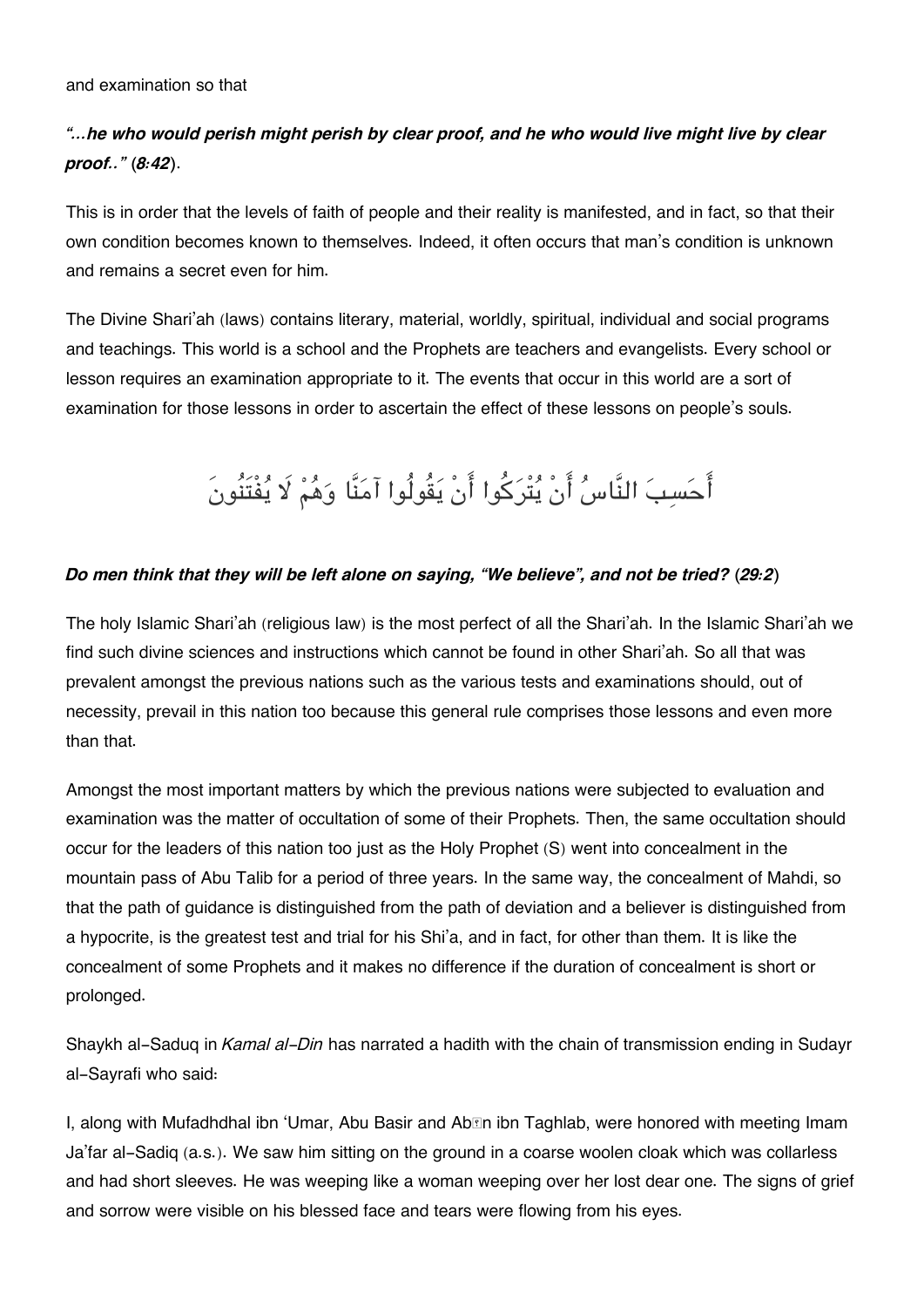He was moaning and saying: 'My master, your occultation has snatched away the sleep from my eyes. It has taken away my comfort and has deprived tranquility from my heart. My master, your occultation has fastened my grief and sorrow forever. Due to loss of friends one after the other, our gathering has been broken. I do not feel the tears of my eyes and the crying of my heart which result from the past calamities and hardships but that I see the same in my imagination which is greater, more sorrowful, severe and unknown than all other difficulties.

Sudayr said: We were perplexed (at witnessing Imam's condition) and our hearts became upset as a result of Imam's terrifying words about the destructible events. We thought that the calamities and misfortunes of the day, which had befallen on Imam, had brought him to this state of grief and sorrow.

So we said: "O son of the best mankind. May Allah not cause you to cry. For what reason are you weeping and what has made you grieve to such an extent"? The narrator said: Imam al-Sadiq (a.s.) heaved a sad sigh which caused pain to his heart and then said:

"This morning I was looking at the book of *Jafr* (the book which contains knowledge on deaths, calamities, misfortunes and knowledge about the past and future and which was exclusively given to Muhammad and his progeny by the Exalted God). I came across such matters like the Q<sup>®</sup>'im's birth, occultation, delay in reappearance, his long life, the sufferings of the believers at that time, the appearance of doubt and uncertainty in their hearts because of his prolonged occultation, the deviations that will occur for the majority of them and their removing the tie of Islam from their necks (i.e. shirking Islamic obligations) while Allah has said:

# وَكُلَّ إِنْسَانٍ أَلْزَمْنَاهُ طَائِرَهُ فِي عُنْقِهِ ؟

### *And We have made every man's actions to cling to his neck." (17:13)*

and that is *wilayah*."

(The word *ṭā'irah* - **طائره** – here refers to the *wilayah* of the Holy Prophet's progeny). "These events have overpowered me with grief and sorrow".

We said: "O son of the Messenger of Allah, honor and ennoble us by sharing with us some of those things of which you have knowledge".

Imam al-Sadiq (a.s.) said: "The three characteristics which Allah has assigned for three of His Prophets have been assigned for our Q<sup>®</sup>'im too.

First of all, the Q*I*'im's birth is the same as was the birth of Musa. Secondly, his occultation is the same as was the occultation of 'Isa and thirdly his delay is the same as was the delay in the case of Hazrat Nuh (Noah). In addition Allah has set the long life of Hazrat Khidhr as a proof for the Q[1] im's long-life".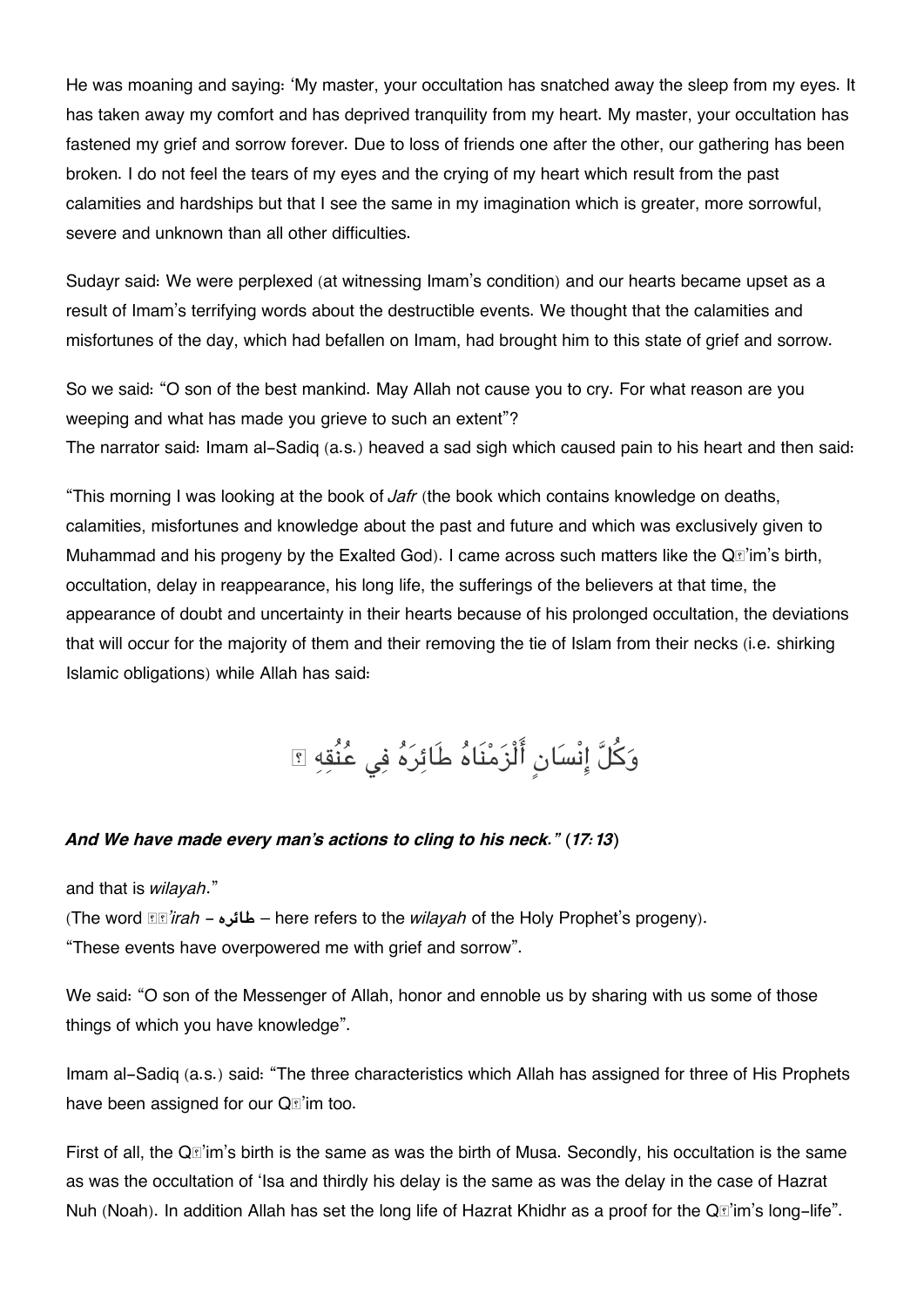The narrator said: I said: "O son of Messenger of Allah, explain these affairs so that they become clear for us".

He replied: "With regards to Musa's birth, it should be said that when Fir'awn (Pharaoh) learned that his kingdom would fall at Musa's hands, he summoned the soothsayers who. The wizards indicated to Fir'awn the lineage of Musa and that he will be from the Bani Isra'il.

"As a result of that, Fir'awn continued to order his men to slit the bellies of the pregnant women belonging to the tribe of the Bani Isra'il, until, in the search for Musa, they killed more than twenty thousand new born babies. However they were unable to kill Musa as All-Mighty Allah protected him.

"Similarly, when the Bani Umayya and Bani 'Abbas realized that the downfall of their cruel kingdom and empire would take place by Mahdi's hand, they set up enmity with us and engaged in killing and exterminating the descendants of the Holy Prophet (S) in their desire to kill the Q*E*'im. However Allah does not let anyone from the oppressors to know His task save He shall complete and perfect His light even though the polytheists may dislike it.

"With regards to Isa's (Jesus') occultation, the Jews and Christians both agreed that 'Isa had been killed. However Allah, the Glorified refuted their view as per these divine words:

وَمَا قَتَلُوهُ وَمَا صَلَبُوهُ وَلَٰكِنْ شُبِّهَ لَهُمْ

### *..And they did not kill him nor did they crucify him, but it appeared to them so… (4:157)*

"Similarly, during the occultation of our Q<sup>®</sup> im, the Islamic Ummah (nation) will at any time deny him due to the length of his occultation. Then, some of the deviated amongst them shall say: The Q*I*'im is not yet born. Some others will say: The Qā'im has been born and has died. Others who shall say that the eleventh Imam was barren will become apostates. Still others who would say that Imams are more than thirteen will deviate from the true religion. Yet others will disobey Allah because of their saying that the Q $\mathbb{Z}$ 'im's soul has become manifest in the body of another.

The incident of Nuh's delay is that since he asked Allah for his nation's punishment, Allah sent Jibra'il (Gabriel) with seven date-seeds.

Jibra'il said: O Nuh! Allah, the Exalted says: "These people are My slaves and My created ones. I do not wish to destroy My slaves in a lightening except after the confirmation of the invitation and completion of argumentation. So continue inviting your nation until I bestow My rewards upon you. Plant these seeds because you will attain salvation and deliverance after they become trees and bear their fruits. Give glad tidings about this matter to your believing followers."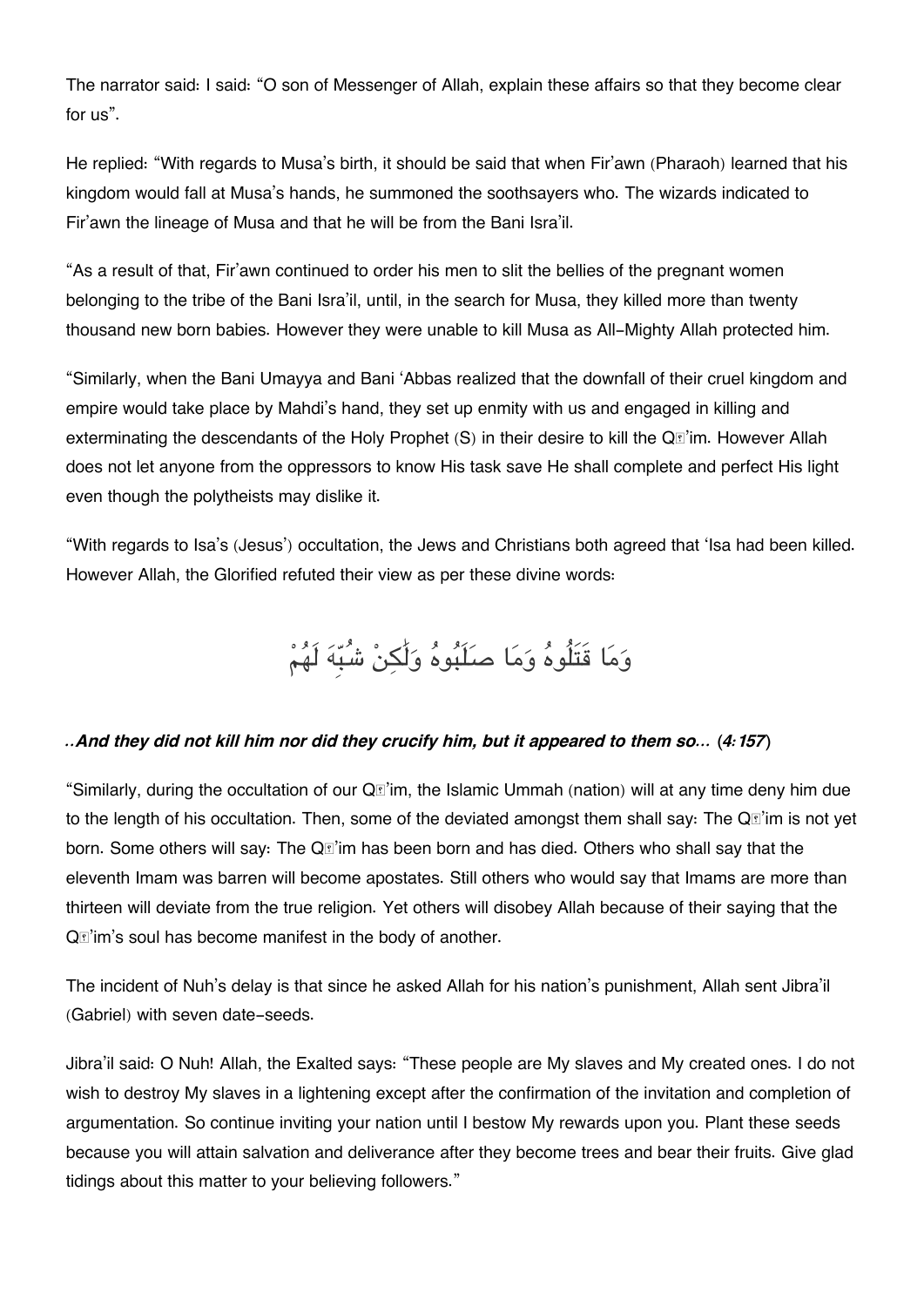"When a long time passed and those seeds turned into strong trees possessing leaves, branches and stalks and the trees began to bear dates, Nuh (a.s.) asked Allah to fulfill His promise. For the second time, Allah ordered Nuh to sow fresh date-seeds yet again. He ordered him to strive and adopt patience in this regard and to inform this matter to his believing followers. When Nuh followed these instructions, three hundred of his men turned apostates and they said: 'If what Nuh claims happens to be the truth, His Lord would not have broken His promise'.

Each time a group turned apostates, Allah commanded Nuh to sow seeds from the dates of the previous trees. This continued until the number of true believers remained only some seventy odd men.[2](#page--1-0)

Then Allah revealed to Nuh (a.s.): 'Now, the brightness of dawn has obviated the darkness of night since the truth has been established and faith has been purified except those whose nature are malicious and gloomy. If I had destroyed the unbelievers and spared this group who had brought faith in you and then turned apostates, I would not have been true to My previous promise made to your true believers, whose monotheistic belief was based on sincerity and who had held fast to the rope of your Prophethood. My promise to them was that I will make them vicegerents over the earth, give strength to their religion and turn their fear and anxiety into tranquility so that doubt and uncertainty is obviated from their hearts and they become sincere in their worship for Me.

How could it be for Me to make them successors, give them strength and turn their fear into security while being aware of the shaky faith and evil nature of those who had turned apostates. If at the time of giving succession to the disbelievers I had given the kingdom to the believers, pride and discord would have overtaken them. A series of afflictions would have become strong in their hearts and they would have created enmity with their brothers and battled with them for gaining power.

If seditions had arisen and battle had taken place how was it possible for the believers to issue commands and how was it feasible to follow the religion? Such was not possible. Now,

### "*make the ark before Our eyes and (according to) our revelation.. (11:37)*'".

Imam al-Sadiq (a.s.) said: "The same condition shall prevail for our Q<sup>®</sup>'im. The period of his occultation will be a long one until absolute truth appears and faith gets clearly distinguished from the evils of discord so that any of the Shi'a who are evil in nature and have feelings of discord will exit from the religion at the time when Caliphate and the affair is divulged and comes into view".

Al-Mufadhdhal said: I said: "O son of Messenger of Allah, the Nawasib (a group belonging to Sunni sect) reckon that this verse[3](#page--1-0) has been revealed in honor of Abu Bakr, 'Umar, 'Uthman and 'Ali.

He replied: 'No. May Allah not guide the Nawasib. During whose period was it that the religion of Allah had been established and had become the object of satisfaction of the Holy Prophet? In which period was it that the Divine command had been divulged amongst the people with no fear in hearts and no doubt in minds? During which era of their time it was as such notwithstanding the fact that the Muslims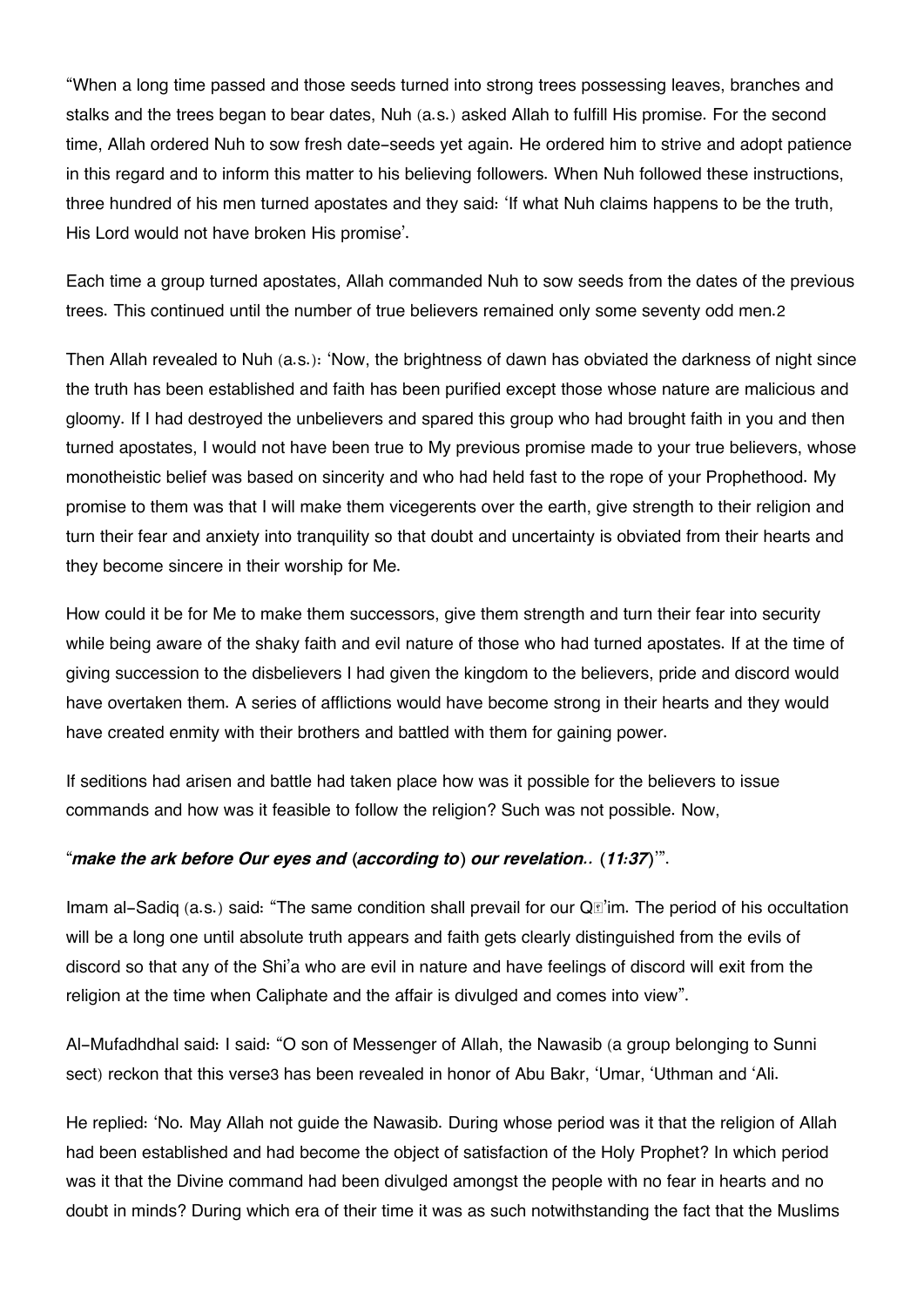turned away from the religion and seditions occurred during their time and battles took place between them and the disbelievers!?

Then the Imam (a.s.) recited this verse:

# حَتَّىٰ إِذَا اسْتَيْأَسَ الرُّسُلُ وَظَنُّوا أَنَّهُمْ قَدْ كُذبُوا جَاءَهُمْ نَصرُنَا

## *Until when the Messengers despaired and the people became sure that they were indeed told a lie, that Our help came to them… (12:110)*

"As for the incident of 'Abd al-Salih (the virtuous slave), al-Khidhr, indeed Allah, the Exalted did not prolong his life for the sake of Prophethood He ordained for him, or for a Book He revealed to him, or for a divine law given to him by which he could annul the divine laws of the previous Prophets, or for an Imamate (leadership) by which he made His servants follow him, or for any act of obedience He made incumbent on him.

Rather as Allah is All-Aware that the  $Q\mathbb{F}$ 'im's age would be lengthy during the period of his occultation such that His servants would start denying him because of his prolonged life, therefore He lengthened the life of al-Khidhr with no reason for his longevity except to make it an argument in favour of the Qā'im's long life. In this way, the proofs and reasons of the enemies and obstinate people is severed and people will not have any plea against Allah".

The author of *Rawdhah al-Wā'izin* has narrated from Jabir al-Ju'fi: I asked Imam Muhammad al-Baqir (a.s.): "When will be your *faraj* (deliverance)"?

The Imam (a.s.) replied: "Alas! Alas! There shall be no *faraj* until you are sifted (and he repeated this sentence three times) so that impure (believers) are removed and only the pure (believers) remain."

Again, in the same book, its author narrates with a chain of transmission from 'Ali ibn Ja'far who narrates from his brother Musa ibn Ja'far (a.s.) who said:

"When the fifth one (i.e. Mahdi) from the progeny of the seventh one (i.e. Musa ibn Ja'far) disappears, then fear Allah with regards to your faith and be careful to see that nobody ruins your religion. This is because the Master of the affair will be compelled to conceal himself until a group who has faith in his Imamate will turn away from their belief. This occultation is only a trial from Allah Who wishes to examine His creatures by this means".

## **[Fifth: Fear of being killed](#page--1-0)**

One of the reasons of seclusion of the Prophets was the fear of being killed. Thus, they would conceal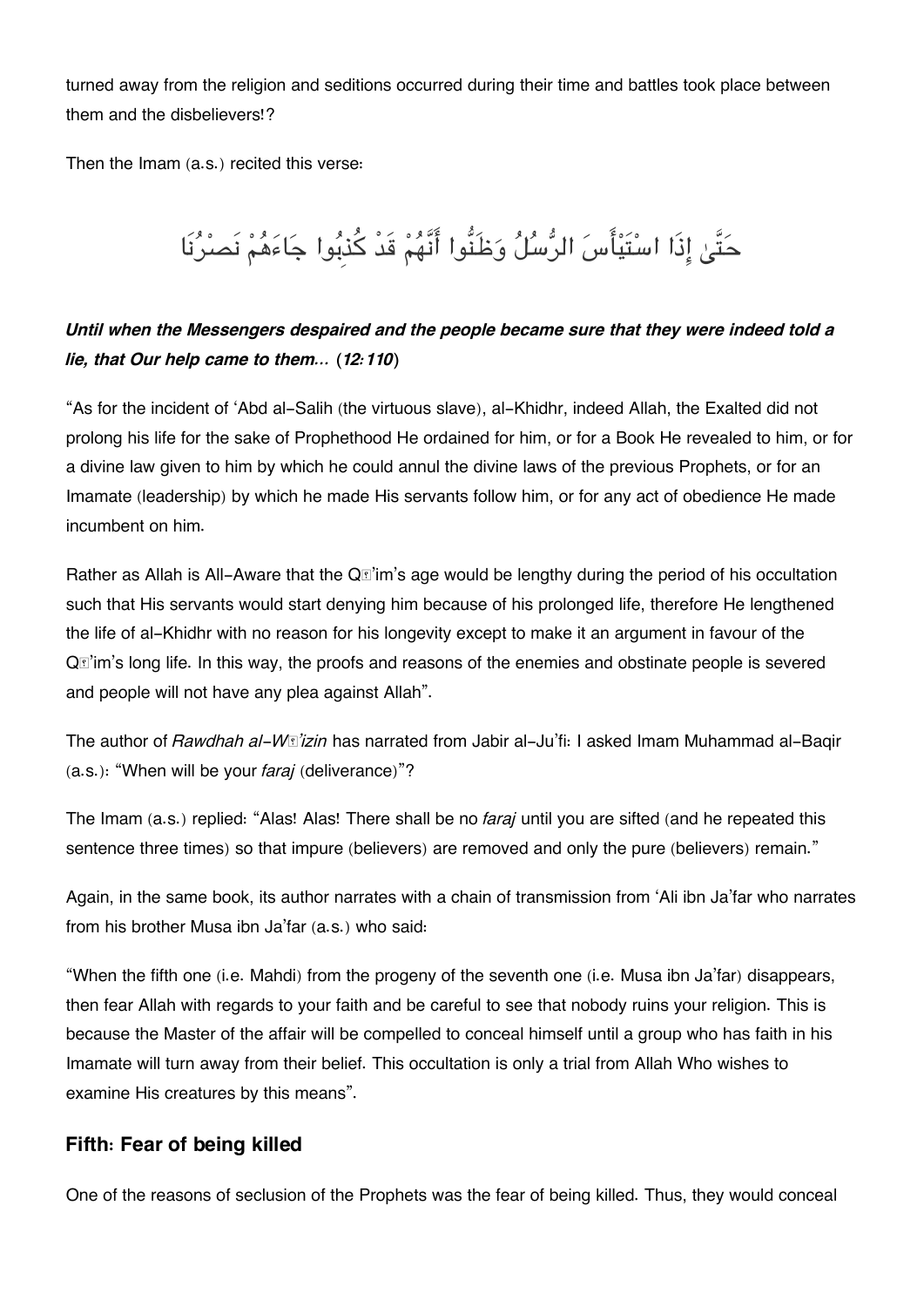themselves so that in this manner they could protect themselves and hence achieve their aim later on.

About Musa (a.s.), Allah, the Exalted says:

```
فَفَرَرْتُ مِنْكُمْ لَمَّا خِفْتُكُمْ
```
#### *So I fled from you when I feared you.." (26:21)*

Again, about Musa, another verse says:

يَا مُوسَىٰ إِنَّ الْمَلَأَ يَأْتَمِرُونَ بِكَ لِيَقْتُلُوكَ فَاخْرُجْ

## *..O Musa, surely the chiefs are consulting together to slay you, therefore depart (at once)... (28:20)*

Indeed fear and anxiety was one of the reasons which made Musa ibn 'Imran (a.s.) flee from Egypt and go to Shu'ayb (a.s.). It was fear that caused the Holy Prophet of Islam to first take retreat first in the mountain-pass of Abu Talib, and later to seek shelter in the cave when the unbelievers decided to kill him, until Allah commanded him to migrate to Medina along with his companion.

Due to absence of the customary methods through which he could get support and invite the people, and also due to the strength of his enemies, the Mahdi (a.s.) feared from such matters as imprisonment and exile, even crucifixion and being killed. Thus he had no alternative but to go into seclusion and occultation *"..until Allah brings about His command" (9:24)*; and 'Allah has appointed a measure for everything' (ref. 65:3).

#### **[Questions about the Mahdi's fear](#page--1-0)**

With regards to Mahdi's fear and occultation and in the light of what we have mentioned before, there remain a few questions which are worth mentioning:

First Question: Why does Allah, the Powerful not prohibit his enemies and prevent them from killing him?

Reply: Allah, the Exalted, has laid down the prohibition which is not incompatible with the obligation i.e. the command to follow, help and obey him, and forbidding opposition and disobedience to him. However preventing the enemies from him is incompatible with the obligation, and nullifies the reward and punishment. Rather, such a hindrance may give rise to mischief and this cannot emanate from Him, the Exalted.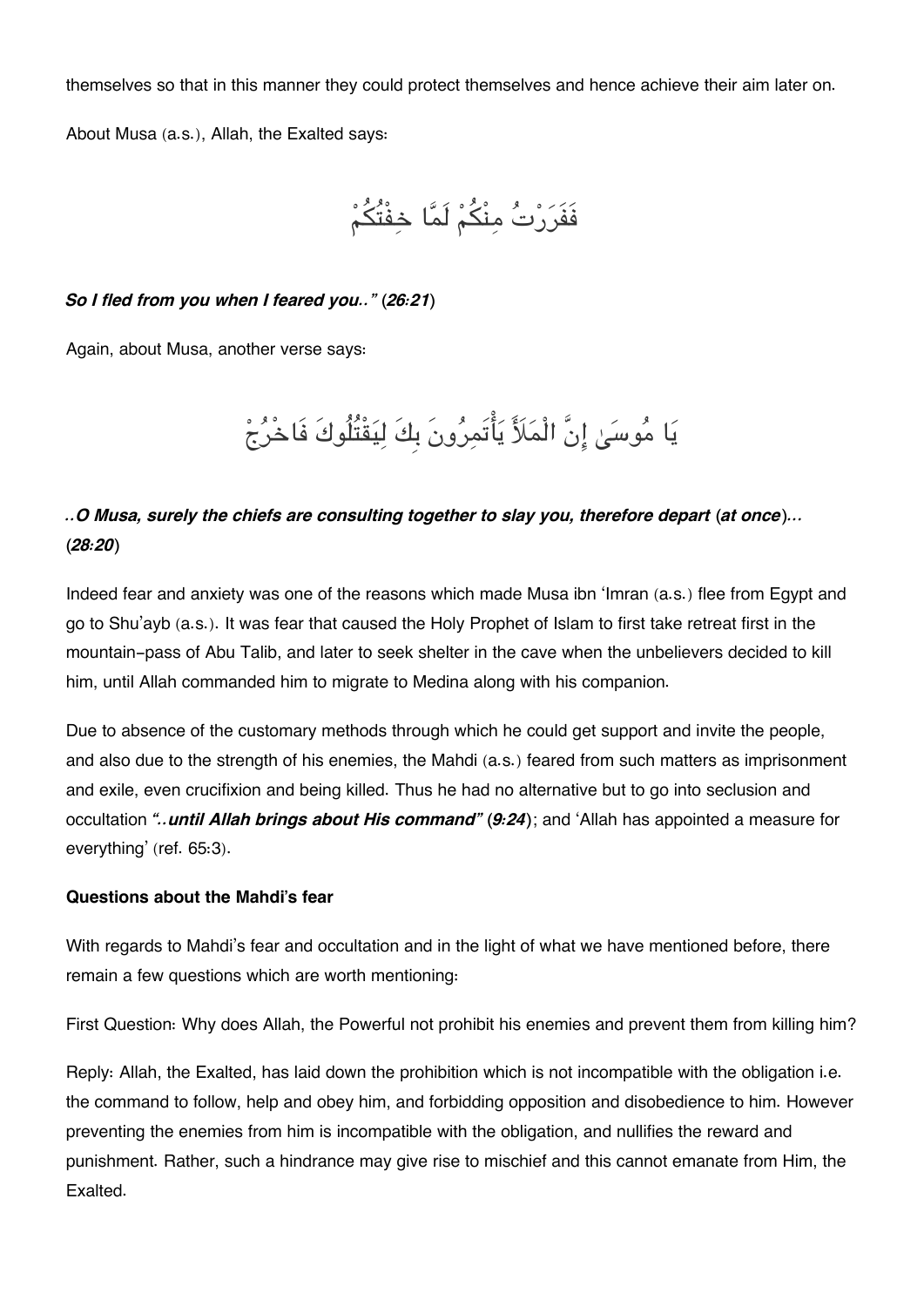Second Question: Why is the Mahdi (a.s.) absent amongst the people and why has he isolated himself from them considering that his great fathers were present amongst the people?

Reply: The Mahdi's very foundation is based on emerging with the sword and rising up for God's sake, but such was not the case of his noble forefathers. This is what would expose him to danger especially when it is well-known that he is waiting for an opportunity. Also it was known that if anything happened to one of his forefathers, there would be one to succeed him and take his place, whereas in the case of the Mahdi, there would be no one to take his place before his rising up.

Third Question: If the Mahdi's occultation is due to fear of his enemies, then why has he concealed himself from his friends!?

Reply: If there was a way for his Shi'a, who are in thousands, and for his numerous friends to meet him and visit him, then it would be certain that his whereabouts would be discovered.

Fourth Question: The reply to the third question would be true only if all the Shi'a are able to meet the Imam. However if such a meeting is only for a select group of them, then his whereabouts will not be discovered.

Reply: Among the well-known proverbs: Any secret, which is known to more than two, will no longer remain a secret.

Fifth Question: Why didn't the situation continue as it was during the Mahdi's minor occultation when the special deputies used to serve him?

Reply: The discontinuation of the Mahdi's minor occultation may have been for two reasons:

Firstly that deputyship from Imam's side is especially the post of special deputyship is a very high and lofty position. Since a group amongst the power-seekers falsely claimed the position of deputyship during the last days of the Mahdi's occultation, the door of special deputyship was hence closed.

Secondly the special deputyship, at that time as well, was kept secret and hidden and except for some select people, none were aware of it. If the minor occultation had continued, the position of special deputyship would become known, and the Mahdi's deputies too would have been exposed to danger.

# **[The minor and the major occultation](#page--1-0)**

Our awaited master, the Mahdi, has had two occultations, the minor occultation and the major occultation.

The minor occultation started from the time of the Mahdi's birth and continued till the end of the special deputyship, which lasted for seventy-four years.

The major occultation commenced after the minor occultation and will continue until Allah gives him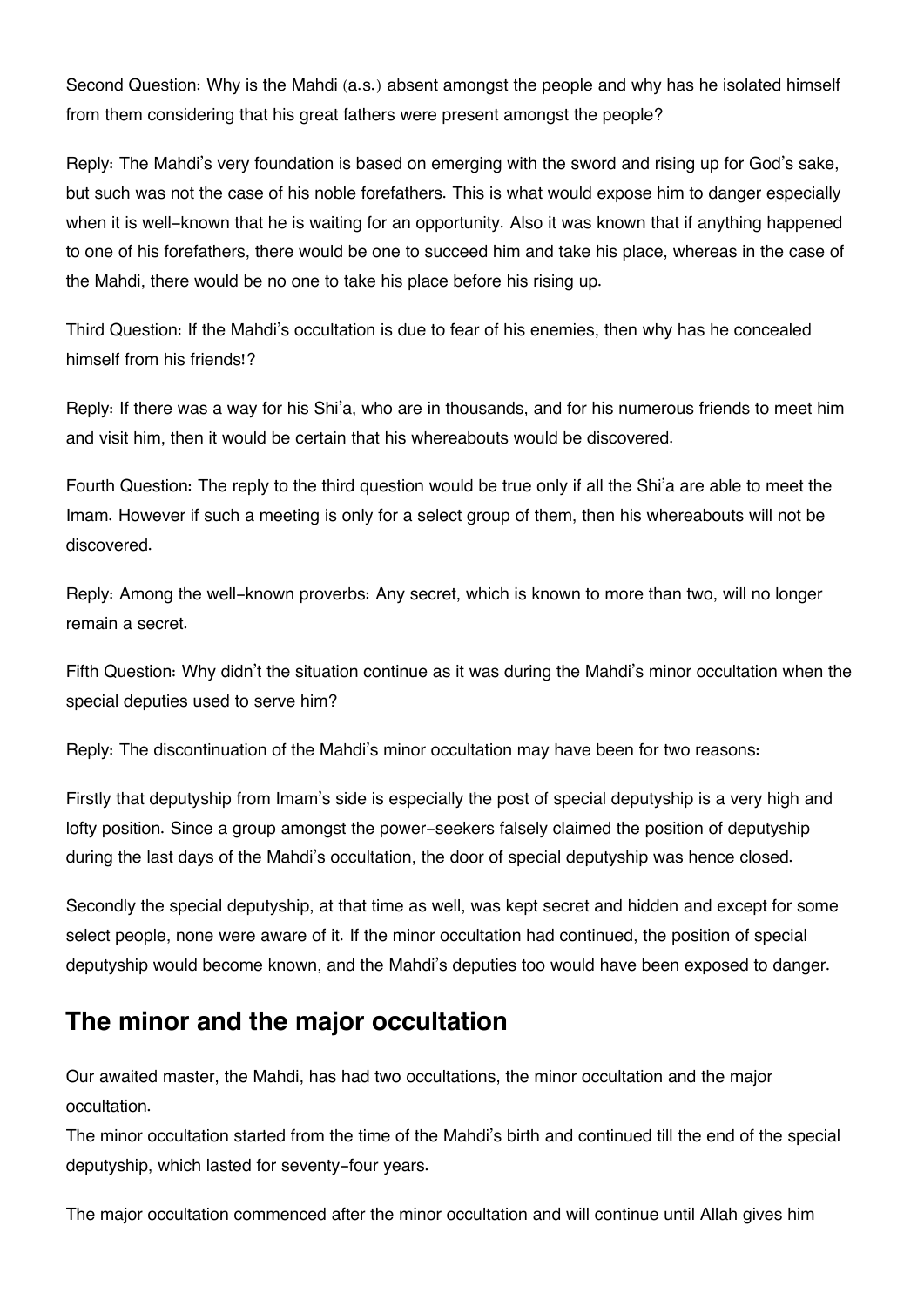permission to emerge and rise with the sword.

In his book *Ithbat al-Wasiyah*, 'Ali ibn al-Husayn ibn 'Ali al-Mas'udi said: "It is narrated that Abu al-Hasan (Imam 'Ali al-Naqi A.S.) was concealed from many of the Shi'a except a select few. When the affairs of Imamate were entrusted to Abu Muhammad (Imam al-Hasan al-'Askari), he used to converse with his special circle of Shi'a and others from behind the curtain, except when he was mounted and would travel towards the Sultan's palace.

Imam al-'Askari (a.s.) and his father were only acting in this manner so as to prepare the ground for the Mahdi's concealment. This was so that the Shi'a would be accustomed to the matter of occultation and would not deny it and would be used to the Imam's absence and concealment.

Verily, right from the time of Amir al-Mu'minin 'Ali (a.s.) till the period of Imam 'Ali al-Naqi (a.s.) and Imam al-Hasan al-'Askari (a.s.) it was customary for the Shi'a to meet their Imam whenever they wished. If they were deprived of this bounty all at once then doubt and hesitation would have overtaken them. In fact, the faith of some of them would have become shaky. Thus Imam 'Ali al-Naqi (a.s.) and Imam al-'Askari (a.s.) adopted this path as mentioned by al-Mas'udi so that the Shi'a would, little by little, become accustomed to Imam's concealment.

Both Imam 'Ali al-Naqi (a.s.) and Imam al-Hasan al-'Askari (a.s.) adopted this practice for this noble objective. In addition, the strict surveillance of them by the rulers of their time further intensified this practice. This resulted in fewer meetings and contacts with them especially so in the case of their Shi'a who were well-known.

The apparent might and magnificence of the afore-said two Imams (a.s.), the great number of servants and slaves and their state of splendor and eminence, also naturally resulted in fewer meetings with the common Shi'a, in fact even with their special Shi'a except at fixed and special times.

The previous policy of Bani 'Abbas with regards to the twelve Imams had changed. Now their policy demanded respect and honor of the Imams and this path was first put into practice by the Abbasid ruler, Ma'mun.

Those who cast a glance over history of Imam 'Ali ibn Musa al-Ridha, Imam Muhammad al-Taqi, Imam 'Ali al-Naqi and Imam al-Hasan al-'Askari will see the policy of association of the Caliphs with Imams. They had kept at the disposal of the Imams varieties of grandeur and splendor such as house, furnishing, clothes, servants, slaves and wealth for such motives which they had in mind. The main motive of the Caliphs, was that the Imams should be before their eyes and close to them so that their surveillance over them would be more intense, particularly during the time of Abu al-Hasan (Imam 'Ali al-Naqi) and Abu Muhammad (Imam al-'Askari).

The reason for Imam 'Ali al-Naqi's concealment from the Shi'a and the increased concealment of Imam al-Hasan al-'Askari (a.s.) was that there were to be two occultations for our master, the Mahdi. One was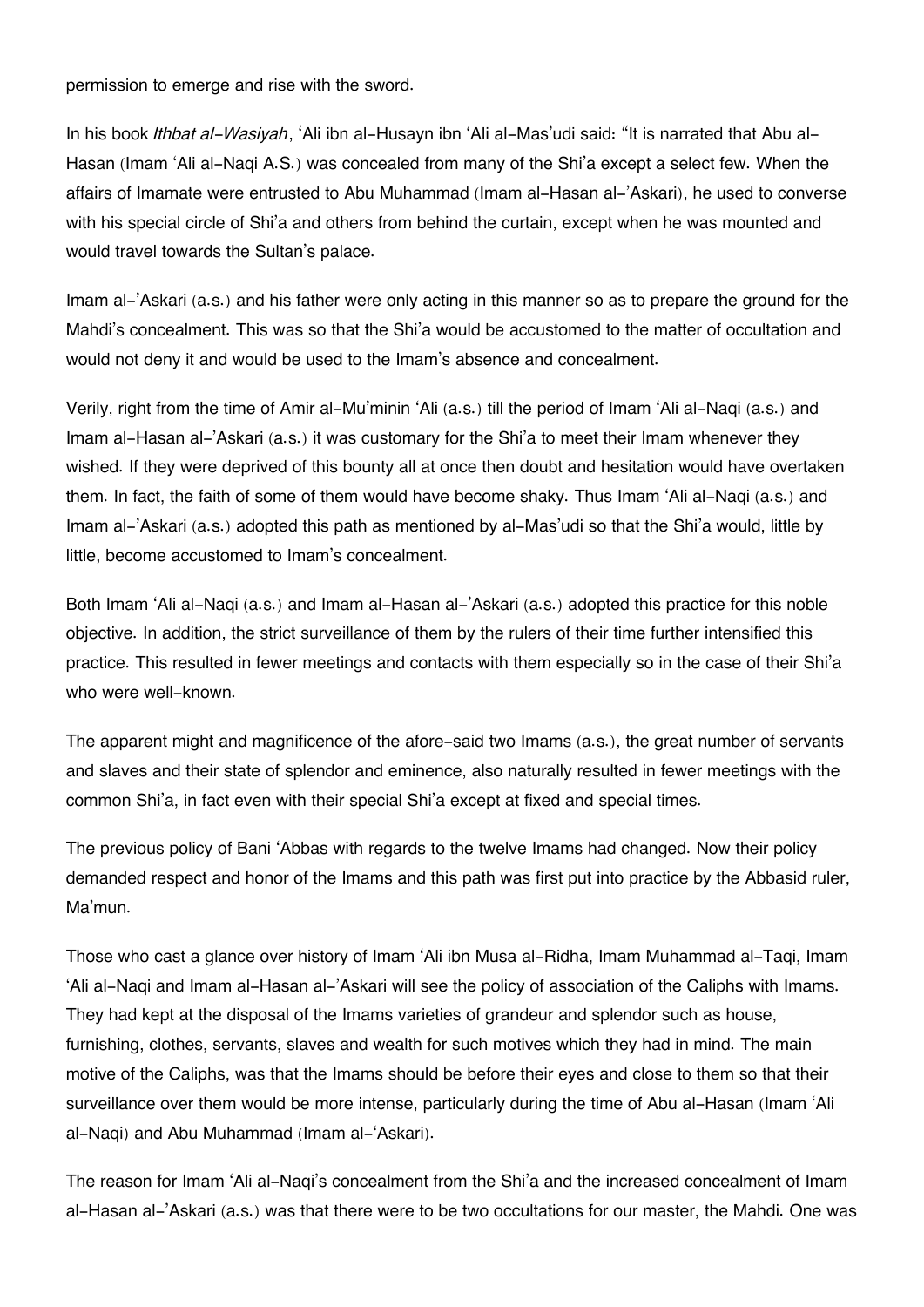the minor occultation during which the deputies and special representatives of the Mahdi (a.s.) had access to him, until the time when the Shi'a became accustomed to the absence and concealment of Imam (a.s.) and the period of major occultation started. In the major occultation, the special deputyship came to an end and the general deputyship started in which no one has the opportunity to meet the Imam officially, unlike the Shi'a of previous times who had the privilege of meeting the Mahdi's noble forefathers.

# **[How people benefit from the hidden Imam](#page--1-0)**

The benefits of Imam al-Zaman's existence from our view-point (i.e. Shi'ite view-point) are of two types:

Firstly, the benefit derived from his existence, since he is among those who are alive, whether he is present or absent, apparent or concealed.

Secondly, the benefit derived from his occupation (of the earth). It was previously reasoned that due to fear and insecurity it is not obligatory for him to put this into practice. However benefits of the first type will necessarily be derived from the Mahdi's existence.

The simile which has been mentioned in the tradition of Jabir ibn 'Abd Allah al-Ansari that the absent Imam is like the sun hidden behind the clouds, is one of the most elegant and beautiful similes.

Various benefits and effects are derived from the sun's existence even though it may be covered by a cloud. Moreover, other benefits are derived from its rays if it is not covered by a cloud or rather anything else. The Imam too is the same.

I believe, this comparison has been made from two aspects and there exists two reasons for this (one aspect when the sun is covered by clouds and the other aspect when the sun is not covered by any object and its light glimmers) Deriving benefit from the sun and making use of it by living, and in fact, non-living creatures, is something prevalent whether it is manifest or concealed under the clouds. Every creature derives its own share from it, with the difference that when it is manifest and radiant, the benefit derived is more than when it is covered and concealed. The Imam (a.s.) too is like the sun in both these cases.

This is the view of the Shi'a Imamiyah about the Imam (a.s.). However the Sunnis believe that the benefits and effects derived from the Imam's existence is confined to the second type (i.e. presence of the Imam).

To this, we reply as such:

Some of the Sunnis reckon the Mahdi's occultation to mean that he is invisible and cannot be seen. However, just as mentioned before, their reckoning is far from truth. Rather, his occultation means that he cannot be individually recognized and seen. Thus, it has come down in some traditions that after the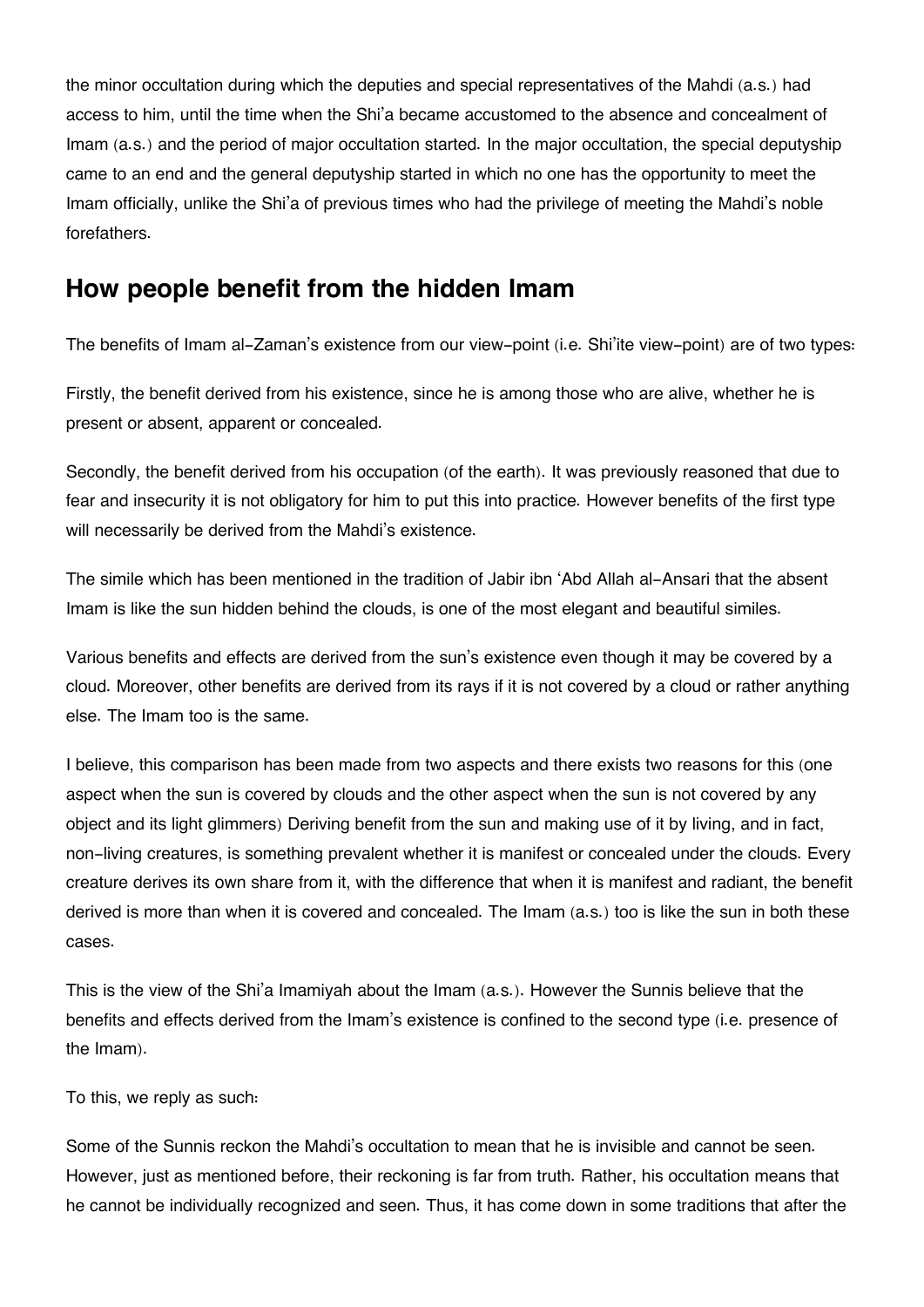Mahdi's emergence people will say: - "We used to see him before too."

Verily the Mahdi is absent (amongst us) but attends gatherings and meetings. He also accompanies travelers and residents. In fact, very often he presents himself during the Haj season. He wears the *Ihram* (pilgrim's garb), recites the call of *Labbayk*, performs the *tawaf* (circumambulation) and concludes his Haj by visiting his honored grand-father (S) and other forefathers' shrines especially at times of special Ziyarahs. Thus the Mahdi is present amongst the Islamic community but is not recognized.

In fact, we say: Who can dare say that during the major occultation it is not possible to come in contact with Mahdi (a.s.) whereas historical and other books provide us with evidences that a section of people have received the honor of seeing and meeting him. This matter is not inconsistent with the tradition which says: "If anyone claims that he has seen Mahdi, then reject his saying." This is because the rejection of the claim of one who has seen him only means rejecting one who claims his special deputyship.

Rather we can say: The Mahdi is one of the members of society and rather the most important member. It is possible that he acts upon his responsibility even though it may not be obligatory for him.

Verily, it is possible that Mahdi may come in contact with kings, rulers, princes and ministers and make some recommendations to them about reforms, maintenance of order and running of the affairs, whether they follow his recommendation or not.

It is also possible that he sits with the jurists, scholars, writers and the learned people and discusses with them such topics as divine theology, moral rectification and literary matters, guiding them towards the truth and right way, irrespective of whether they act upon his words or not. He may meet traditionists, historians, genealogists and scholars of *Rijal* and guide them to the true saying, truthfulness of the concerned matter, authenticity of relation (of narration) and their incorrectness, irrespective of whether they confirm his sayings or not.

Perhaps he talks to preachers, inviters (towards the Divine path), clergymen and guides as well, and reveals to them the correct path and an easier way of reaching their objective, whether they act upon it or not. He may visit the helpless, needy, sick and afflicted people, and inform them of the way to fulfil their needs, heal their sick, and attain ease and comfort, whether they accept it from him or not.

The Mahdi (a.s.) undertakes all these affairs without being recognized, or it is possible for him to undertake them, and he is far from being stingy in doing good to others. So how is it possible to say: How do people benefit from the hidden Imam?

Yes indeed, how many questions on the fundamentals and branches of religion has he answered; how many worldly or religious difficulties has he saved people from; how many sick people has he healed; how many distressed ones has he rescued; how many lost ones has he guided; how many thirsty ones has he given to drink and how many weak ones has he held by the hand!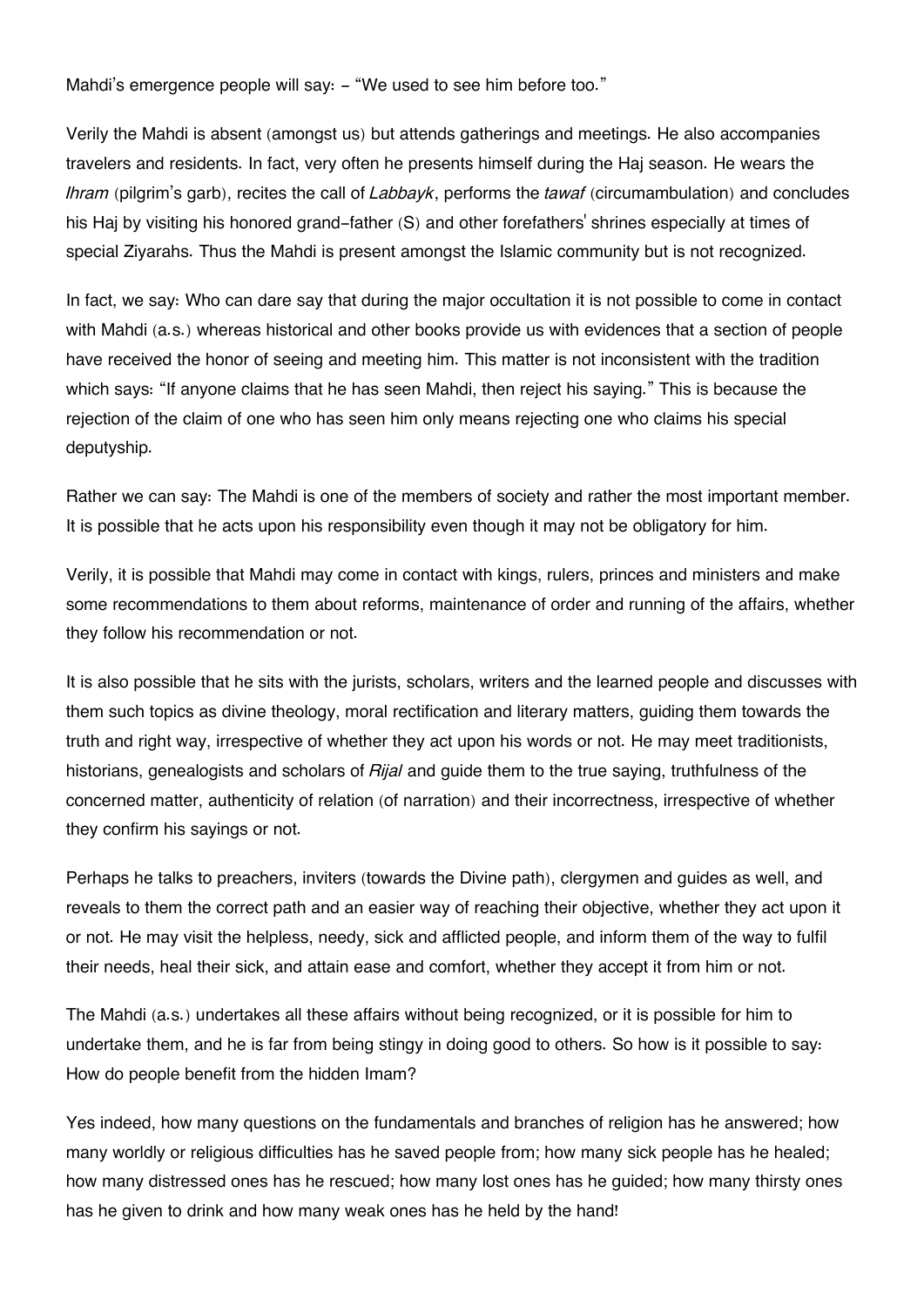This book and other books which have been written by reliable scholars (who did not know each other and were living in different places and different times) contain such evidences which bear testimony to the truthfulness of what we have written. A person, after going through the particulars and contexts of these kinds of evidences will gain certainty in the veracity of some of them.

### **[The Mahdi's deputies during the period of his occultation](#page--1-0)**

The Mahdi (a.s.) has disappeared from the view of the people – even from the view of his Shi'a and friends - due to fear from his enemies and in order to safeguard himself for achieving the objectives decreed by God. The Mahdi (a.s.) is awaiting the Divine Command just as the Shi'a are awaiting him.

I can say: Had it not been for his submission to the divine command and his contentment with divine destiny, he would have perished out of grief and sorrow for the distressing events that he has witnessed and witnesses. However the Mahdi is from the Ahl al-Bayt. 'They do not precede Him in the Divine Command and they act only according to His command'. (ref. 21:27)

His honored grandfather would say: "Whatever is the pleasure of Allah, is the pleasure of us, the Ahl al-Bayt".

The Mahdi is concealed from the view of the people, even his Shi'a, but his pure heart is filled with grief and sorrow. He (a.s.) shows the true path to the Muslims, particularly the Shi'a, and sets before them a clear path to the truth which, if followed, they would achieve salvation in this world as well as the Hereafter.

وَأَنْ لَو اسْتَقَامُوا عَلَى الطَّرِيقَةِ لَأَسْقَيْنَاهُمْ مَاءً غَدَقًا

#### *And that if they should keep to the (right) way, We would certainly give them to drink of abundant water (72:16)*

The Holy Prophet recommended adhering to the *Thaqalayn*, the Qur'an and the Ahl al-Bayt. They are the gates of salvation and the keys to guidance and holding fast to them would become a source of every good.

As far as the Holy Qur'an is concerned, by the Grace of Allah it is available amongst us. If we are unable to reach the Ahl al-Bayt, yet they have left their knowledge and insight amongst us such that it is possible for each one of us to acquire and learn from it. If you do not believe in this matter, you may refer to the books on traditions especially the four earlier books and the three later ones.[4](#page--1-0)

In fact, you may refer to the prayers and benedictions which have come down from the Ahl al-Bayt especially the *Sahifah al-Sajjadiyah* which has been narrated with the most authentic chains of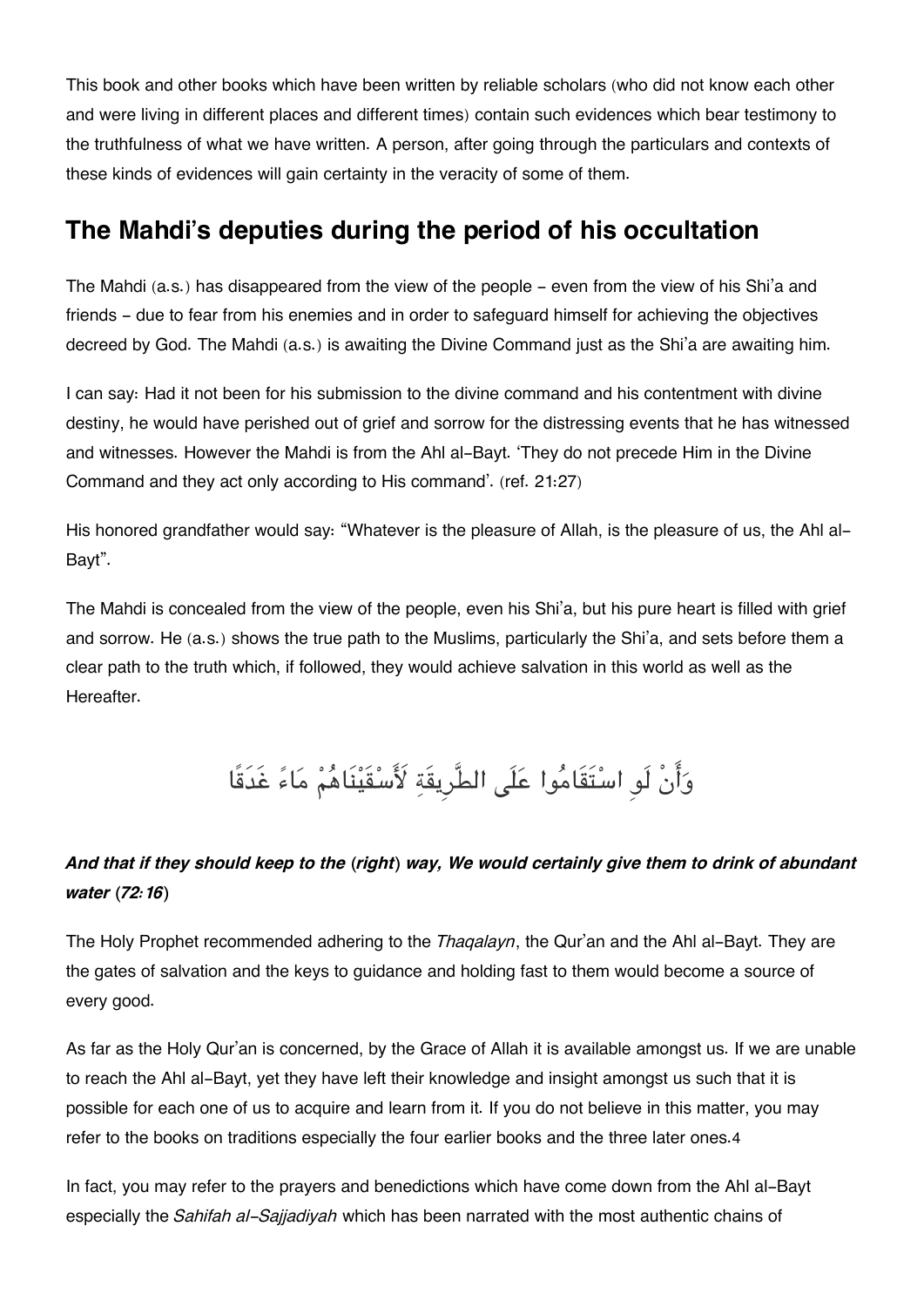transmission from Imam Zayn al-'Abidin (a.s.) It is called the *Zabur* of the **El-e-Muhammad** and it contains great knowledge and insight.

If we are unable to reach the Ahl al-Bayt, yet their sciences, gnosis, ethics and conduct have been written about and safeguarded in books. So, along with the Holy Qur'an, it is necessary for us to hold fast to them too.

Holding fast to them does not mean that we have to catch hold of their hands. Rather it means that we have to act upon their sayings and follow their path. This too is possible and feasible for each and every person. Therefore, there cannot remain any excuse for any Muslim with regards to holding fast to the Ahl al-Bayt, and none can say: The twelfth Imam was hidden and so we could not hold on to him.

Of course, the chain of transmission of these reports and supplications, and their narrators, their denotations, their apparent meanings, common, special, compendious, explanatory, all that which is opposite to them, and such other matters should be considered.

Our master the Mahdi (a.s.) has left behind among the people various reports and traditions from his father and forefathers. In addition to this, various correspondences and epistles have come down from his holiness. Moreover, out of his grace and compassion, he appointed deputies and representatives for the people during the period of minor occultation and it was obligatory for them to refer to these deputies (in spiritual and material affairs of this world and the hereafter). In the period of major occultation too, it is necessary to refer to them, and rely on and trust in them.

#### **[The Mahdi's deputies during the minor occultation](#page--1-0)**

During the period of minor occultation, the deputies of the Mahdi who were allowed to visit him and for whom special epistles were issued were only four:

(1) Shaykh Abu 'Amr 'Uthman ibn Sa'id al-'Amri: He was first appointed to the post of deputyship by Imam 'Ali al-Naqi and then retained in the same post by Imam al-Hasan al-'Askari (a.s.). Still later on, 'Uthman ibn Sa'id undertook the Sahib al-Zaman's affairs, and replies to various problems and signed statements (from the Imam) were issued through him.

(2) When 'Uthman ibn Sa'id passed away, his son Abu Ja'far Muhammad ibn 'Uthman succeeded him and he became his father's vicegerent in the Imam's affairs.

(3) When Muhammad ibn 'Uthman passed away, this lofty position was transferred to Abu al-Qasim al-Husayn ibn Ruh. He was from the family of Bani Nawbakht.

(4) When al-Husayn ibn Ruh passed away, Abu al-Hasan 'Ali ibn Muhammad al-Samari succeeded him.

None of these four deputies undertook the post of special deputyship without an explicit nomination for it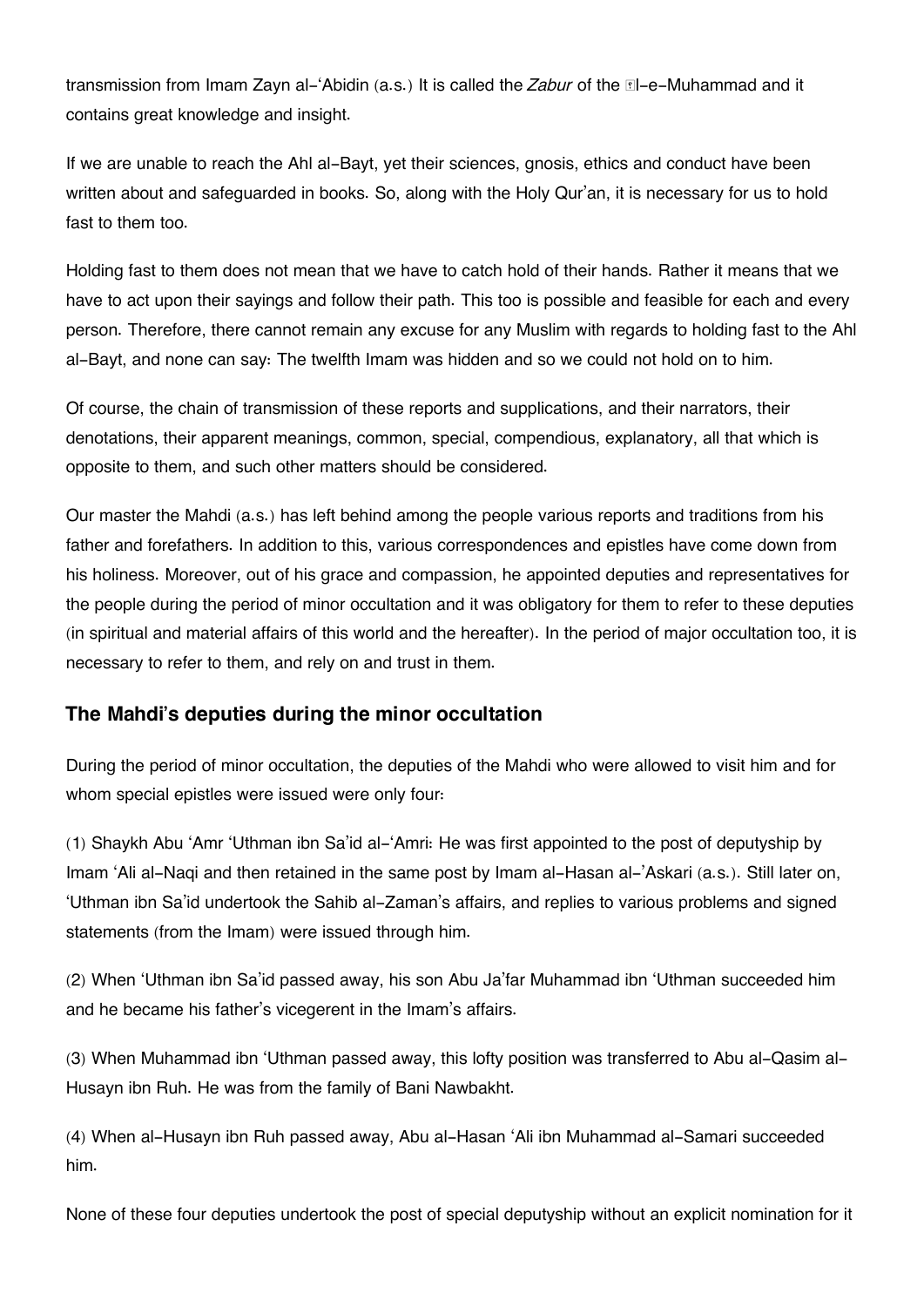by Imam of the Age himself, and a clear statement by the preceding deputy. The Shi'a would not have accepted the sayings of these four deputies but for the various evidences which each of them had at hand which substantiated their sayings.

When Abu al-Hasan al-Samari's death approached he was asked about his successor. He took out for them a signed statement (*tawqi'*) written by the Mahdi (a.s.) himself. The contents of this *tawqi'* are as follows: -

"In the Name of God, the Beneficent, the Merciful,

O 'Ali ibn Muhammad al-Samari! May Allah increase the reward of your brothers on account of losing you. You will die within six days. So prepare yourself for the inevitable. Do not appoint anyone as your successor because your demise will mark the beginning of the major occultation. I will not emerge but after Allah's permission, and that will be after a long period of time when the hearts of the people will become hardened and the world will become full of injustice, tyranny and oppression.

There will be some from my Shi'a who will claim to have seen me. Indeed anyone who makes such a claim before the coming out of Sufyani and the call from heaven announcing my reappearance, is a liar and an imposter. There is no might nor strength except with Allah, the All-high, the All-mighty".

The Mahdi (a.s.) had other deputies too (other than the afore-said four deputies) in such places as Baghdad, Kufa, Ahwaz, Hamadan, Qum, Rayy, Azarbaijan and Naishabour etc.

Signed letters (from Imam of the Age) would be sent to them and they in turn would transfer wealth to his eminence. These deputies were many in number - perhaps a hundred, but they could not visit the Imam. As a matter of fact, the four afore-said deputies acted as the mediators between them and Imam (a.s.).

#### **[The Mahdi's deputies during the major occultation](#page--1-0)**

The afore-said minor occultation has come to an end and the second occultation i.e. the major occultation, has started and nobody but Allah knows its termination. The special deputyship has been changed to general deputyship but with specific conditions and stipulations. It is not out of place to mention here some of the traditions which have come down from the Imam of the Age and his honored fathers in this regard.

Al-Kashi narrates: A *tawqi'* (signed letter) was sent for Qasim ibn 'Ali with the following contents: "There is no excuse for any of our friends to doubt in what is narrated from us by our trusted scholars. This is because we have made them partners in our secret and we have entrusted our secrets to them… ".

Shaykh Tusi in *Ghaybah*, Shaykh al-Saduq in *Kamal al-Din* and al-Tabarsi in *al-Ihtijaj* have narrated from Ishaq ibn Ya'qub that the Mahdi (a.s.) said: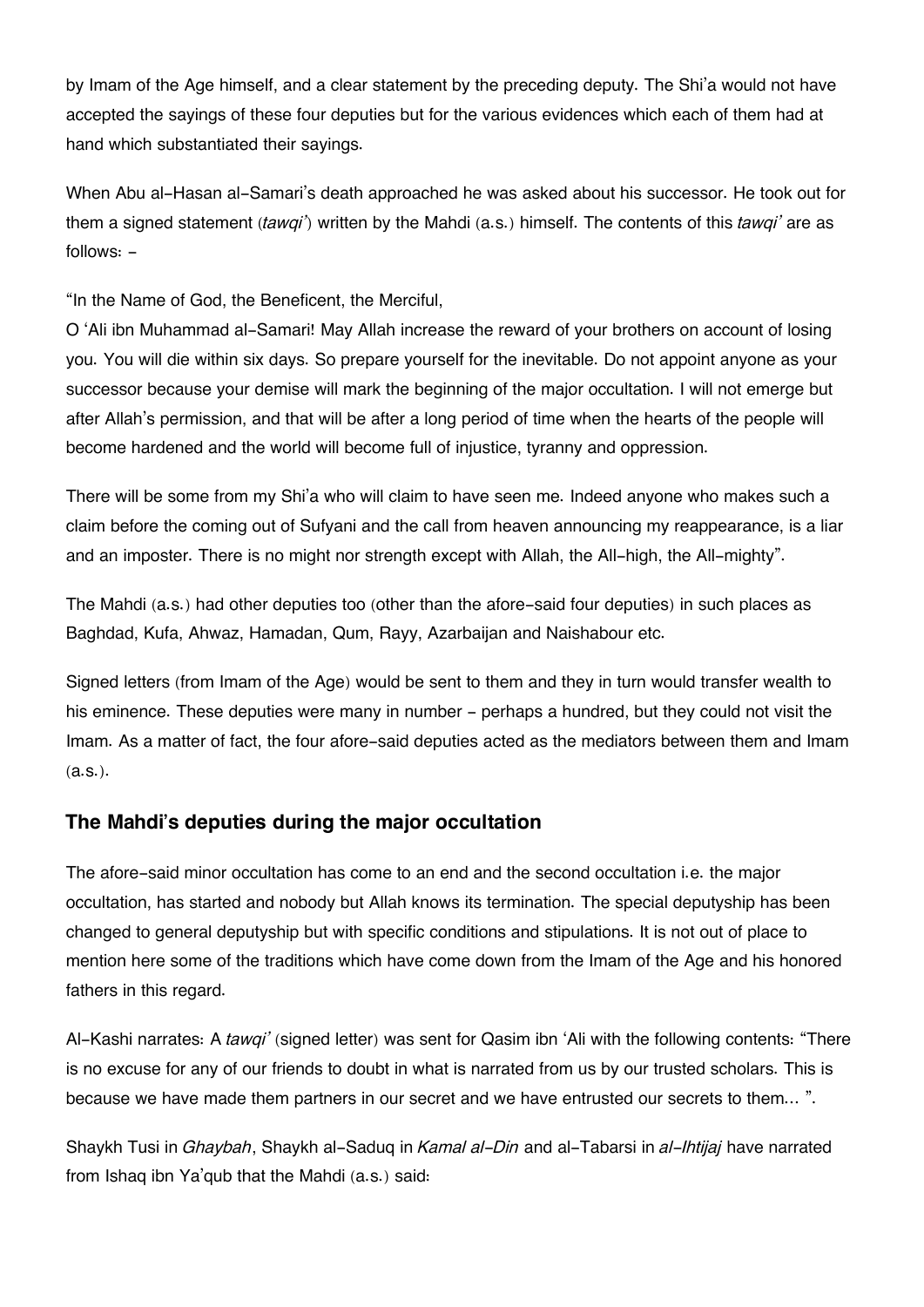"As for the new events that occur, refer in them to the narrators of our traditions for their verdicts, as they are my proofs over you, and I am Allah's proof over them..."

Al-Tabarsi in his book *al-Ihtijaj* has narrated from Abu 'Abd Allah Ja'far ibn Muhammad al-Sadiq (a.s.) a lengthy tradition a part of which is as follows:

"If there is anyone among the jurists (*fuqaha'*) who is in control over his own self, protects his religion, suppresses his evil desires and is obedient to the commands of his master, it is then obligatory upon the people to follow him and these qualities are present only in few of the Shi'a jurists and not in all of them..."

Besides these, there are other traditions, which have been mentioned in their appropriate places. All these reveal that the Mahdi (a.s.) has not left the Muslims, particularly the Shi'a, without a religious authority and support. In this regard, he has followed the path of his fathers and (if you have doubt) you may refer to the comprehensive books written on this subject.

[1.](#page--1-0) 'Amongst the houses I pass over the house of Layla. I kiss this wall and that wall. The love of the house has not captivated my heart, but the love of the one who was residing in it'.

- [2.](#page--1-0) The author of Ithbat al-Wasiya mentions the number of true believers to have been only eight.
- [3.](#page--1-0) Sura al-Nur, verse 55.

[4.](#page--1-0) The four earlier books are: Al-Kafi, Man la Yah**turu al-faqih, Al-Tahdhib and Al-Istib**ar. The three later books are: Al-Wafi, Wasā'il al-Shi'a, and Al-Mustadrak.

# **Chapter 7**

### **[Preface](#page--1-0)**

The events regarding the end of time which have been mentioned in traditions are of two kinds: Those which are signs of the Day of Judgment and the indications of its approach, and those which occur just before awaited Mahdi's emergence. However, majority of the Shi'a and Sunnis have combined together these two kinds in their respective literature and writings.

The second kind, which will occur before the Mahdi's emergence and uprising, are of two types:

Firstly, those that occur before the Mahdi's emergence and uprising. As such, the occurrence of such affairs and the non-emergence of the Mahdi will not prove the incorrectness of the traditions. This is because such traditions are not a sign or indication of his emergence. Rather, the object of mentioning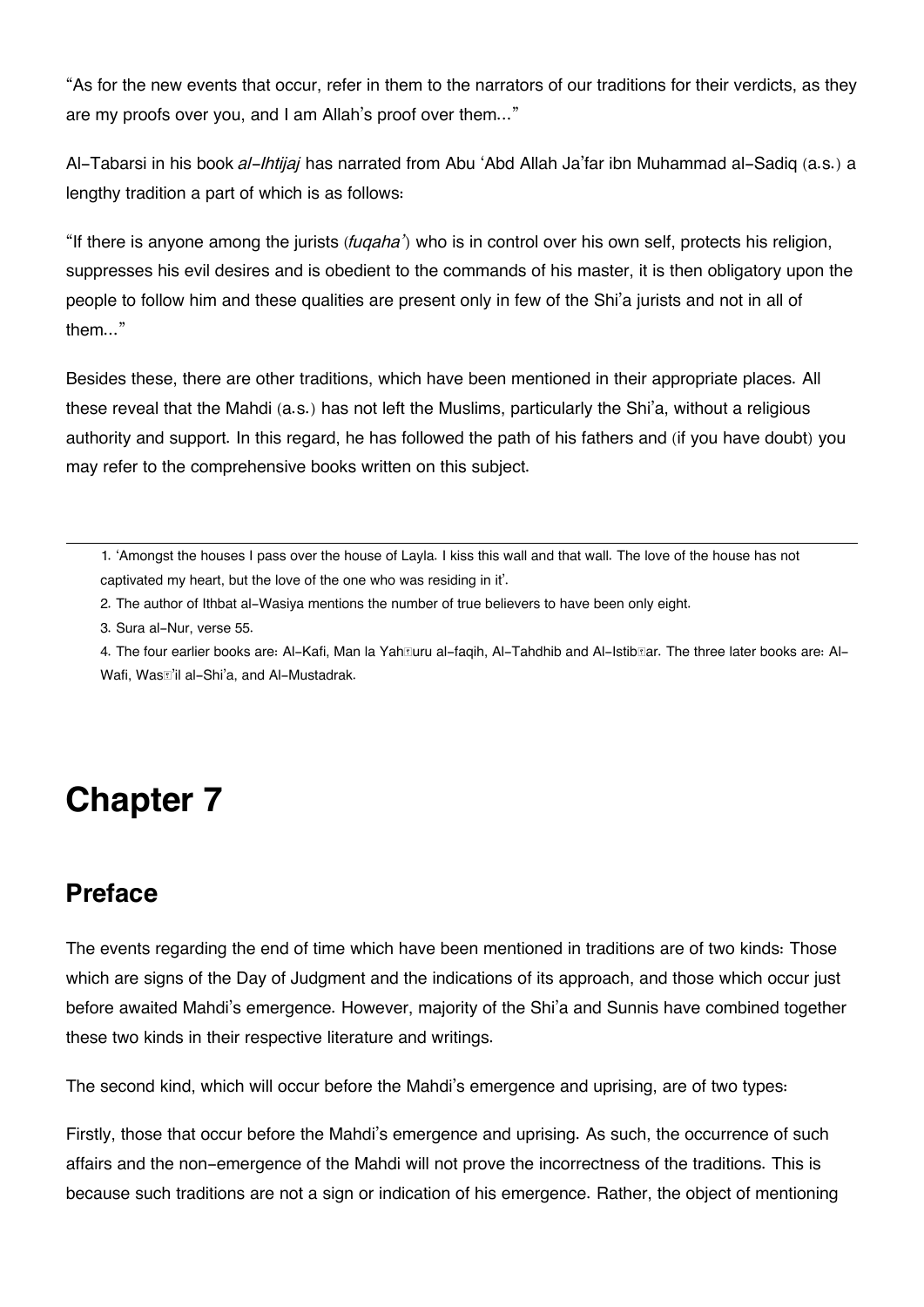such traditions is to state their occurrence just before the Mahdi's emergence.

Secondly, those events which have been mentioned in traditions and which shall occur before the Mahdi's emergence may be subject to *bada'* (change) in which we Shi'a believe. As such, the nonoccurrence of some of these events will be no proof of the incorrectness of such traditions.

For both of the afore-said events, certain proofs and evidences exist in some of the traditions. Thus, before anything else it should be first clarified whether the events which occur belong to the first category or the second one. Thereafter, the state of the narrators of the second kind and the context, which proves the correctness or the incorrectness of traditions, should be reviewed.

### **[Introduction](#page--1-0)**

If anyone ponders over the traditions mentioned by learned scholars in this chapter, he will realize that these traditions are either correct *sahih* (correct), *dha'if* (weak), *musnad* (hadith with the chain of transmitters) or *mursal* (lacking the mention of the first transmitter). Rather amongst them are traditions, which are incorrect from the viewpoint of history and context.

However we have restrained ourselves to *sahih* (correct) and authentic traditions or *hasan* (good) traditions from the viewpoint of the chain of transmission. We have mentioned only those traditions which happen to be authentic and for which we could find a context. Otherwise we have restrained from mentioning them.

Similarly we have restrained ourselves to those types of traditions where credibility and conscience adjudge the possibility of their verification and occurrence. Or those traditions where reason and exigency do not adjudge their impossibility and unattainability.

Indeed, the occurrence of some of the miracles and extraordinary customs have come down in some of the traditions and if their chain of transmission happens to be correct it is not permissible for us to reject them. Those extraordinary things are affairs related to metaphysics commonly called miracles (*mu'jizah*) and wonders (*karamah*) and Allah possesses power over all things.

### **[The call from the heavens](#page--1-0)**

The author of *'Iqd al-Durar* has narrated a tradition in Section 3, Chapter 4 from Abu Ja'far Muhammad ibn 'Ali who said:

"If you see a fire for three or seven days from the east, then expect the *faraj* (deliverance) of  $\mathbb{N}$ -i-Muhammad, if Allah wills."

The Imam (a.s.) continued: "Then a caller from the heavens shall call out the Mahdi's name in such manner that it will be heard in the East and West. None shall be asleep but that he will wake up, none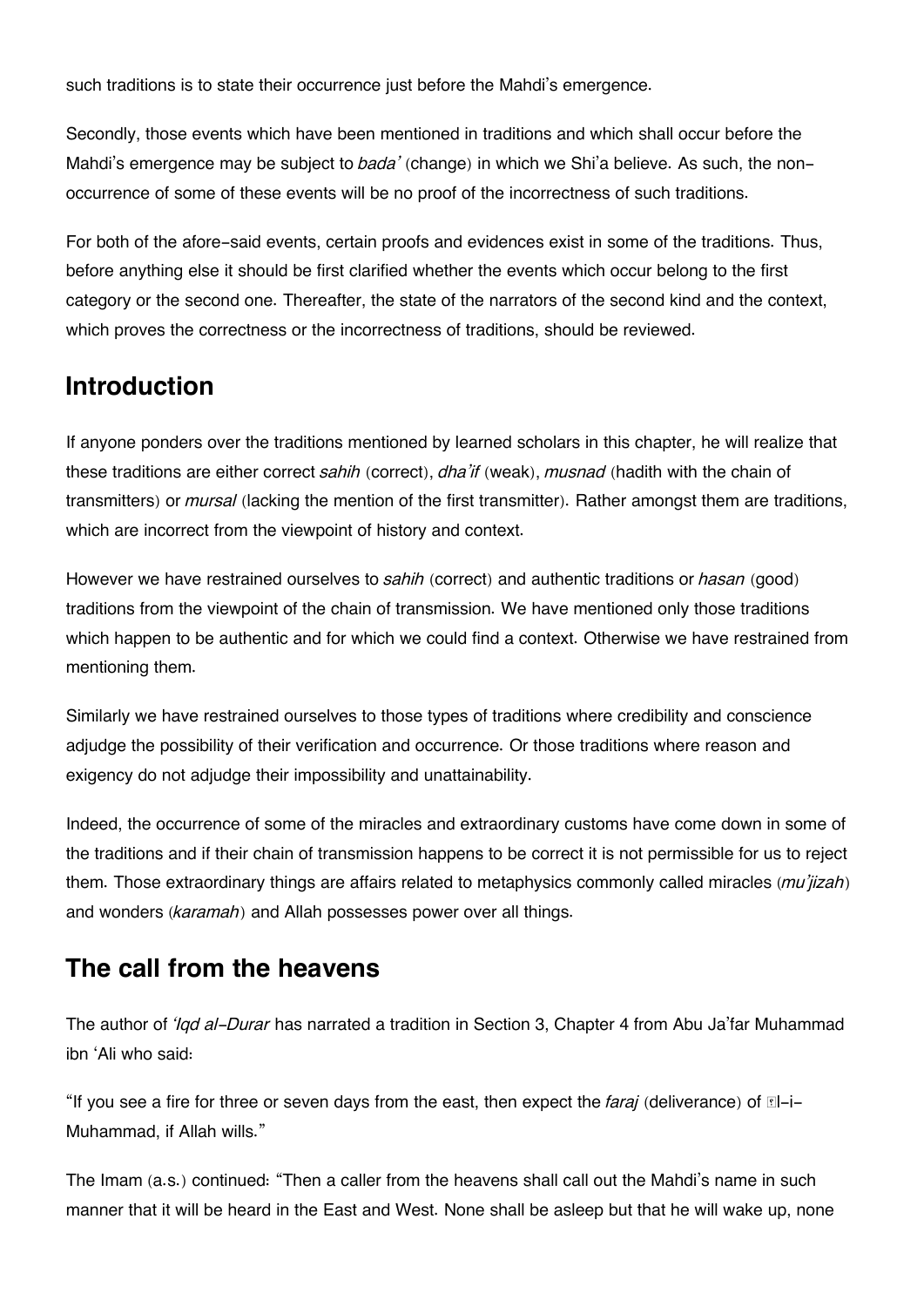shall be lying down but that he will sit up and none shall be sitting but that he will stand on his two feet in fear. May Allah shower His Mercy on the one who hears that call and answers it, for it is the voice of none other than the trusted Spirit (Jibra'il).

The author of *Yanabi' al-Mawadda* on page 414 has narrated from the book *al-Durr al-Munadhdham* as such: 'Among the signs of the Mahdi's emergence is a caller who shall call out: "Know that the "Master of the Age" has emerged". After this, none shall be lying down but that he will arise and none shall be standing but that he will sit...' till the end of the report.

## **[Heavenly signs](#page--1-0)**

The author of *'Iqd al-Durar* in section three, chapter four has narrated from Hafiz Abu Bakr ibn Hammad and he from Ibn 'Abbas: '"The Mahdi shall not emerge until certain signs appear with the sun".

In the same section and chapter of the afore-mentioned book, its author narrates from Hafiz Na'im ibn Hammad and he from Kuthayr ibn Murra al-Hadhrami who said: "The signs of events in the month of Ramadhan are a kind of heavenly signs and after that people shall dispute with each other. When you come across those, signs, procure food for yourself as much as you can".

Again, in the same section and chapter of the afore-said book, its author narrates from *Al-Fitan* of Hafiz Na'im ibn Hammad and he from Ka'b al-Ahbar who said: "Before the Mahdi's emergence, a star will rise in the East with a luminous tail."

### **[Eclipse of the sun and moon](#page--1-0)**

The author of *'Iqd al-Durar* in section one, chapter four narrates from *Al-Fitan* of Hafiz Abu 'Abd Allah Na'im ibn Hammad and he, from Yazid ibn al-Khalil al-Asadi who said: 'I was in the presence of Imam Muhammad al-Baqir (a.s.). He mentioned two of the signs which would occur before the emergence of the Mahdi and which have not been witnessed from the time of the fall of Adam. One sign is that there shall occur an eclipse of the sun on 15th of Ramadhan and the other that the moon shall be eclipsed at the end of Ramadhan.

A person said: "O son of Messenger of Allah! No, in fact the sun is eclipsed at the end of the month and the moon during the middle of the month".

Imam Abu Ja'far al-Baqir (a.s.) said: "The one who says these words knows better (than you) that right from the time of Adam's fall till today these two signs have not occurred…"

The author of *Is'af al-Raghibin* too has narrated the same tradition.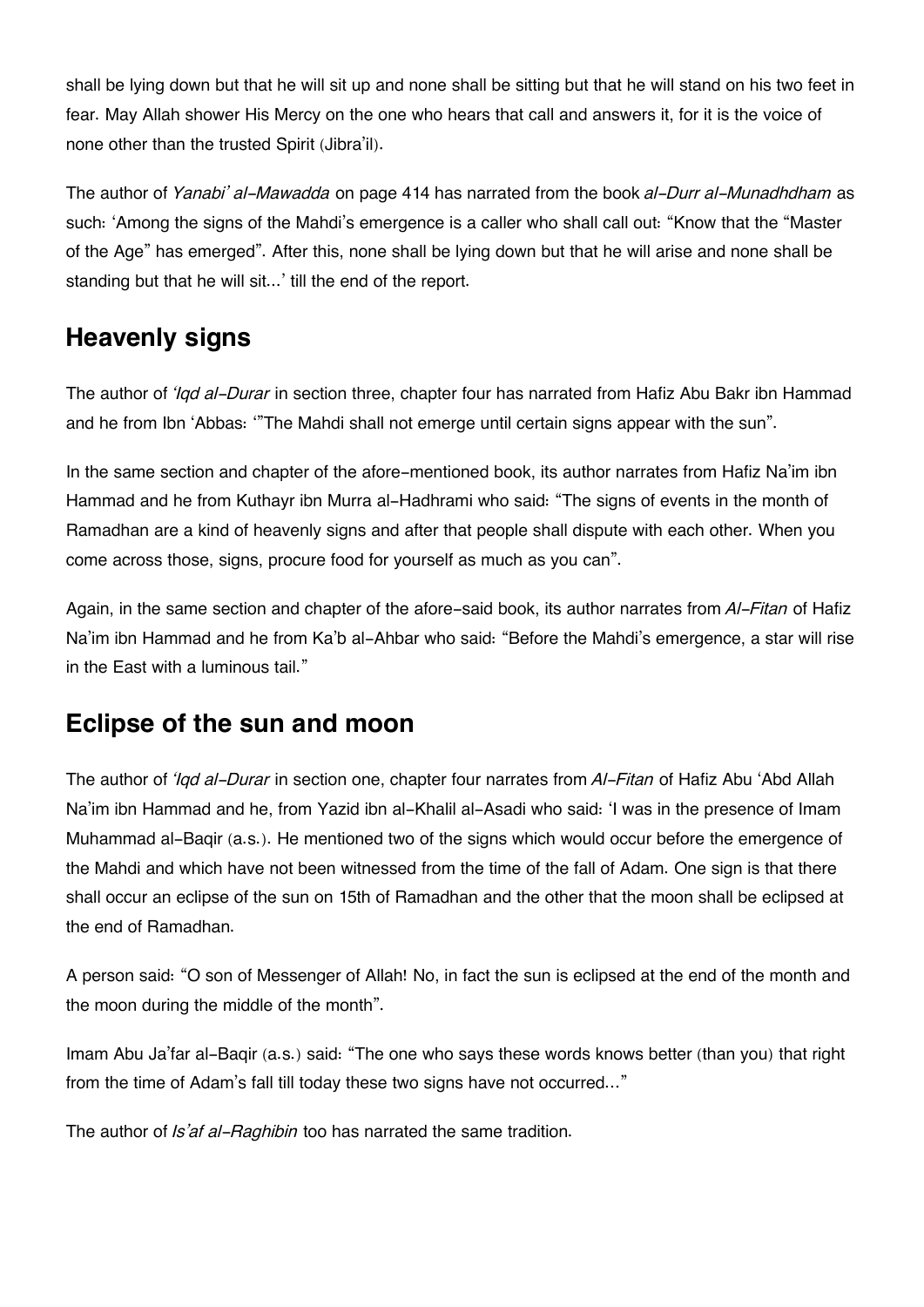### **[Discord and hypocrisy among the people](#page--1-0)**

The author of *'Iqd al-Durar* in section one, chapter four has narrated from Imam al-Husayn (a.s.):

"The matter that you are awaiting i.e. the emergence of Mahdi (a.s.) shall not occur until some of you disavow each other, some of you bear testimony against each other and some of you curse each other." The narrator says: I asked: "Will there be any good in this matter"?

The Imam (a.s.) replied: "All good will be at that time when the Mahdi emerges and he will put an end to that".

The author of *Yanabi' al-Mawadda* narrates on page 491 from the book *Arba'in* of Hafiz Abu Na'im al-Isfahani that 'Ali ibn Abi Talib (a.s.) said: I asked the Messenger of Allah (S): "O Messenger of Allah! Is the Mahdi from our progeny or from other than us"?

The Holy Prophet (S) replied: "Rather he is from us. Religion will be completed by him just as it commenced from us. People shall be delivered from seditions through the Mahdi just as they were delivered from polytheism through us. Through the Mahdi (a.s.) Allah will unite their hearts after the enmity of sedition, just as He united their hearts through us after the enmity of polytheism..."

The author of *Is'af al-Raghibin* on page 151 has narrated from Ahmad and al-Mawardi a tradition from the Messenger of Allah (S) as follows:

"Glad tidings be to you about the Mahdi. He is from the Quraysh and from my progeny who shall emerge at the time of discord and strife amongst the people..."

# **[Cruelty and oppression](#page--1-0)**

Ibn Hajar in *al-Sawa'iq* narrates (on page 99) from Abu al-Qasim al-Tabarani that the Holy Prophet (S) said:

"After me, shall come the Caliphs. After the Caliphs will come the rulers, after the rulers will come the kings, and after the kings will come the tyrants. Then a man will emerge from my Ahl al-bayt who shall fill the earth with justice as it was filled with injustice..."

The author of *Is'af al-Raghibin* has narrated (on page 148) a similar tradition from al-Hakim.

# **[Anarchy](#page--1-0)**

The author of *'Iqd al-Durar* in Section 3, Chapter 9 has narrated from Hafiz Abu Na'im in his book *Sifah al-Mahdi*, who narrated from 'Ali ibn Hilal who has narrated from his father as such:

'At the time when the Messenger of Allah (S) was departing from this world, I went in his presence. He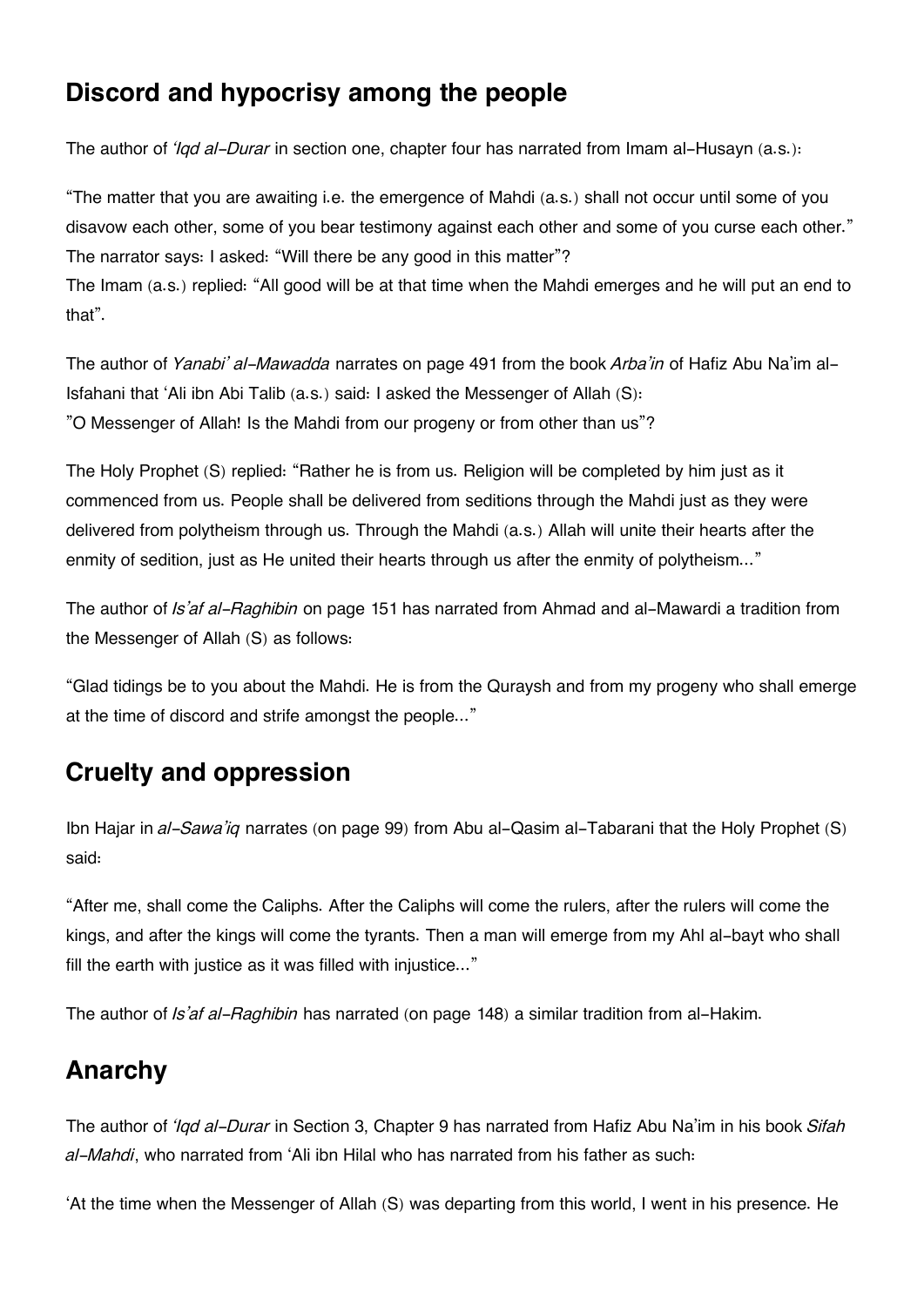narrated for me a tradition where he concluded as such: "O Fatimah, I swear by the Lord who appointed me with the truth that Mahdi of this nation shall be from al-Hasan and al-Husayn.

"Allah shall send the Mahdi at a time when the world will be in chaos, when seditions will prevail, when means will be cut off and when each will commit aggression against the other. No old one will have mercy on the young, and no young will have respect for the old,. Then Allah, the Exalted, will send one who will conquer the forts of deviation and covered hearts. The Mahdi shall rise for the religion at the end of time just as I rose for it in the beginning. He shall fill the world with justice as it was filled with oppression".

# **[Killing and Death](#page--1-0)**

The author of '*Iqd al-Durar* in section one, chapter four narrates from 'Ali ibn Muhammad al-Awdi who narrates from his father who narrates from his grandfather that 'Ali ibn Abi Talib (a.s.) said:

"During the Mahdi's time there will be the red death and the white death. Locusts will appear during season and also out of season, like the colour of blood. As for red death it is the sword, and white death is the plague".

In the same section and same chapter of the afore-said book, its author narrates from the *Sunan* of Imam Abu 'Amr 'Uthman ibn Sa'id al-Muqri and the *al-Fitan* of Hafiz Abu 'Abd Allah Na'im ibn Hammad, a tradition from Amir al-Mu'minin 'Ali ibn Abi Talib (a.s.) who said:

"The Mahdi shall not emerge until one-third (of the people) are killed, one-third die, and one-third remains."

# **[Calamity and Tribulation](#page--1-0)**

The author of *Yanabi' al-Mawadda* narrates from *Mishkat al-Masabih* and *al-Mustadrak* of al-Hakim, saying: It is an authentic hadith from Abu Sa'id al-Khudri who said: The Holy Prophet (S) mentioned a calamity that would befall this nation such that a person will fail to find any shelter from the oppression.

"Thereafter Allah will send a man from my progeny and my Ahl al-Bayt who will fill the earth with equity and justice, just as it was previously filled with cruelty and tyranny..."

The author of *'Iqd al-Durar* in section one, chapter four, has narrated from Imam Muhammad al-Baqir (a.s.) who said:

"The Mahdi shall not emerge but after prevalence of severe fear among the people, when they will be afflicted with earthquakes, seditions and calamity, and before that, the plague and the sharp sword between the Arabs. There will be great dissension among the people, when differences in religion will prevail amongst them, and when people's condition will so change that they would wish for death, day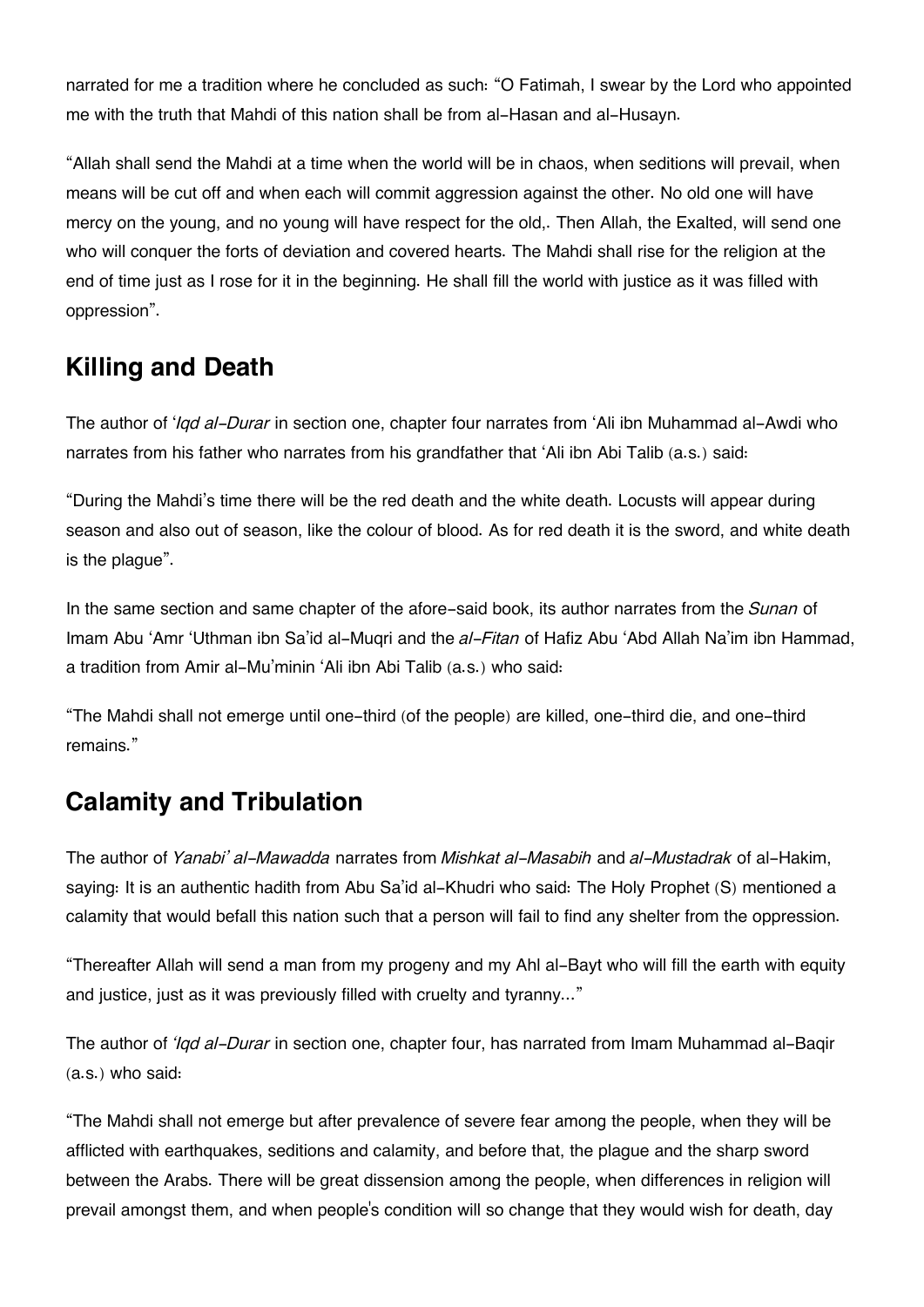and night... (until he said): "The Mahdi shall emerge at the time of hopelessness and despair. Blessed is he who is present at the time of the Mahdi's appearance and joins the ranks of his helpers. Woe be to the one who opposes him and his commands".

In the same section and the same chapter of the afore-said book, its author narrates from Abu Sa'id al-Khudri that the Holy Prophet (S) said:

"After me, seditions (disasters) will arise the deliverance of which would not be possible. In those seditions, wars and sporadic fighting will occur. Thereafter, more severe seditions will arise such that if seditions would calm down in one place, the same would continue in another place. Things would extend so far that there would remain no Arab house and no Muslim who would not be affected by it. It would be then that a man from my progeny will emerge".

This tradition has been narrated by Hafiz Abu Muhammad al-Husayn in his book *al-Masabih* and by Hafiz Abu 'Abd Allah Na'im ibn Hammad in his book *al-Fitan*. There exists an evidence too for this tradition in the book of Sahih al-Bukhari.

Ibn Hajar in *al-Sawa'iq* (page 97) has narrated from the *Sahih* of Hakim Abu 'Abd Allah that the Holy Prophet (S) said:

"At the end of time, severe calamity shall befall my nation - such severe calamity which was never heard of before and which people will fail to find any shelter from. At that time Allah will appoint from my progeny, my Ahl al-Bayt, a man who will fill the earth with equity and justice just as it was filled with cruelty and tyranny…".

# **[A Sayyid from Khurasan](#page--1-0)**

The author of *'Iqd al-Durar* in chapter five narrates from Hafiz Abu 'Abd Allah Na'im ibn Hammad who narrates from Sa'id ibn Musayyab that the Messenger of Allah (S) said:

"From the East will emerge black flags of the Bani 'Abbas and whatever Allah wishes will take place. Afterwards, men with small black flags will rise and will battle with a man from the progeny of Abu Sufyan. They will prepare the ground for and return obedience and submission to the Mahdi".

In the same chapter of the afore-said book, its author narrates from Na'im ibn Hammad (from his book *al-Fitan*) that Muhammad ibn al-Hanafiya said:

"A flag will emerge from Khurasan. Then another flag will appear, with white garments. At their vanguard will be a man from the Banu Tamim who will pave the way for the Mahdi's rule. Between his appearance and his handing the people over to the Mahdi will be a period of 72 months. The man from the Banu Tamim will be called Shu'ayb ibn S**Elih...**" (until he said): "It will be then that people will wish for the Mahdi and seek him".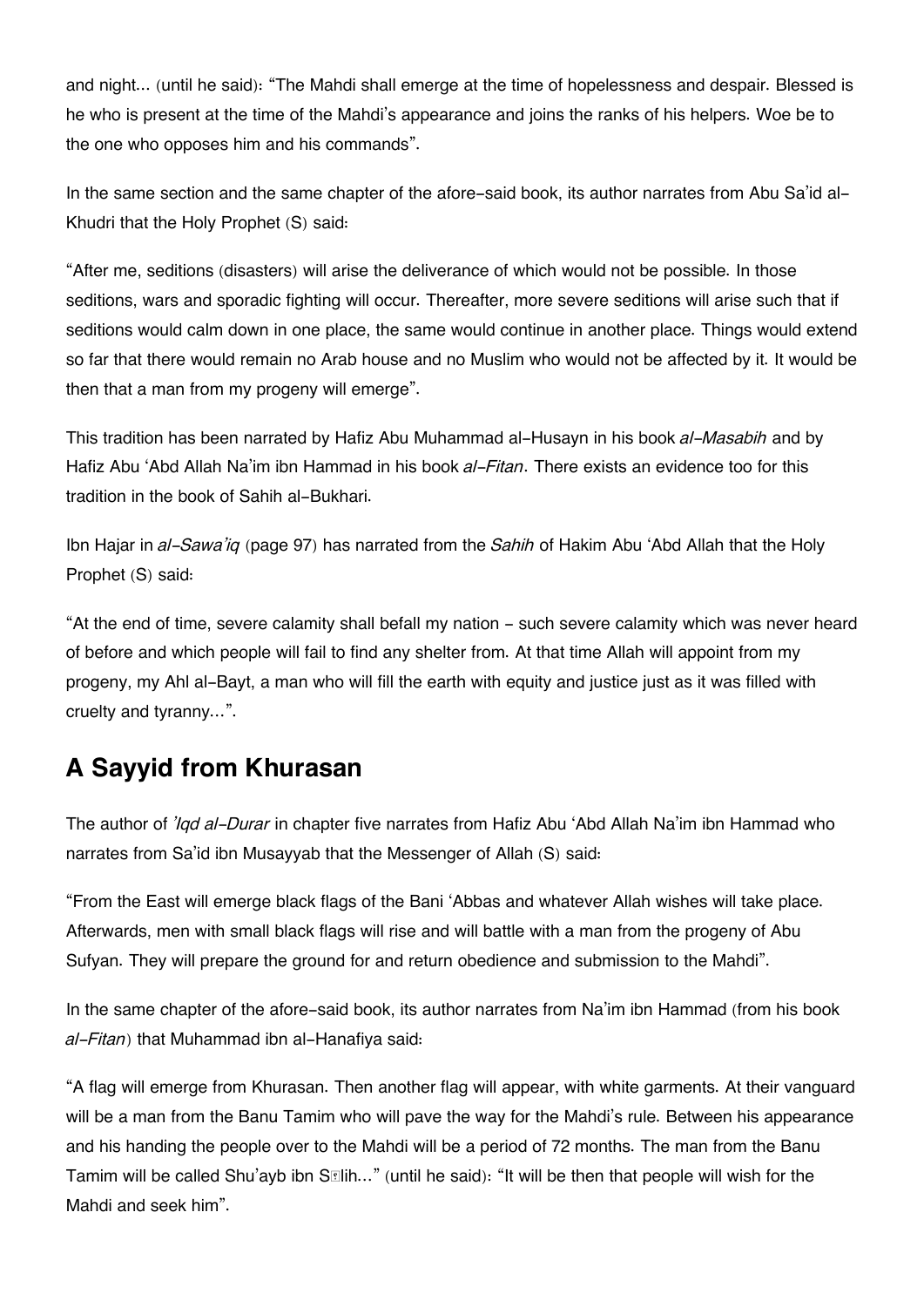Again, in the same chapter of the same book, its author narrates from Na'im ibn Hammad and he from Shurayh ibn 'Abd Allah, R**Eshid ibn Sa'd and Eumra ibn Habib, from** their shaykhs who said:

"The people of the East will swear allegiance to a man from the Bani Hashim who shall emerge among the people of Khurasan, with a man from the Banu Tamim in their vanguard… " (until he said): "If immovable mountains confront him, he will destroy them. He will encounter the cavalry of Sufyani and will defeat them. He will kill them in a mighty battle. He will continue to expel them from one town to another until he will defeat them in Iraq.

"Thereafter an incident shall occur between them as a result of which Sufyani will gain victory and the Hashimi man will flee to Mecca. Shu'ayb ibn S**Elih (who is one of the leaders of the army** of Hashimi) will secretly escape to Bayt al-Maqdas. When the Mahdi reappears, the Hashimi man too will emerge.

## **[The killing of al-Nafs al-Zakkiyah](#page--1-0)**

The author of 'Iqd al-Durar in section one, chapter 4, narrates from Hafiz Abu 'Abd Allah Na'im ibn Hammad (from the book *al-Fitan*) that Ammar Yasir said:

"When al-Nafs al-Zakkiyah will be killed a caller will call out from the heavens: "Be aware that your ruler is so and so - meaning the Mahdi - who shall fill the earth with truth and justice."

In the same section and the same chapter of the afore-said book, its author narrates from Hafiz Na'im ibn Hammad (from the book *al-Fitan*) who in turn narrates from Ka'b al-Ahbar who said, when mentioning the events that would occur before the appearance of the Mahdi :

"Plundering of Medina will become lawful and al-Nafs al-Zakkiyah will be killed."

Again in section 3 and chapter 4 of the afore-said book its author narrates from Imam al-Husayn ibn 'Ali (a.s.):

"There will be five signs for the Mahdi:

(1) Al-Sufyani (2) Al-Yamani (3) The call from the heavens (4) The sinking of the land of Baydā' (5) The killing of al-Nafs al-Zakkiyah.

# **[The uprising of al-Dajjal](#page--1-0)**

The author of *'Iqd al-Durar* in chapter 5 narrates from al-Bukhari and Muslim, and they in turn narrate from Ma'adh ibn Jabal that the Holy Prophet (S) said:

"A part of my Ummah will continue to fight for the truth and will gain victory over their enemies until the last of them will fight Dajjal".

One tradition mentions him (S) as saying: "A group from my Ummah."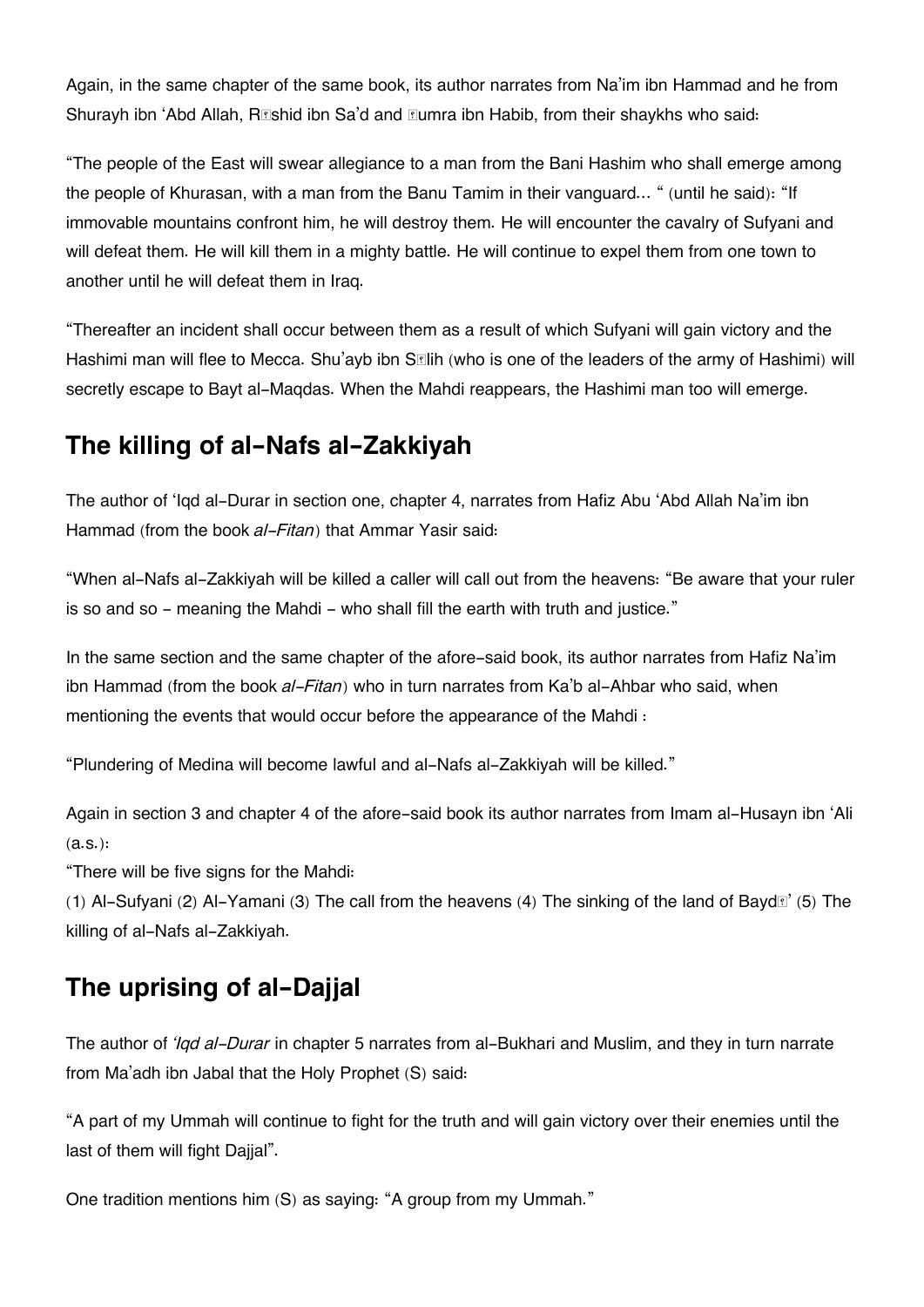In section 3, chapter 9 of the same book, the author narrates from the book *al-Mustadrak* of Hakim Abu 'Abd Allah (who reckons the chain of transmission of this tradition to be correct according to the criteria set by Muslim) who narrates from Jabir ibn Samura from Nafi' ibn 'Utbah who said: I heard the Holy Prophet (S) saying:

"You will battle with the people of Arabian Peninsula and Allah will grant (you) victory over them. Thereafter you will battle with the Persians and Allah will grant (you) victory over them. Then you will battle with Daijal...".

In section 2 chapter 12 of the same book, the author narrates from Abu al-'Abbas Ahmad ibn Yahya ibn Tha'lab who said:

"The reason why Dajjal is called Dajjal is because of his covering and falsification (of the truth). For example, when a sword is polished and plated it is said *'dajalat al-sayf'*, and when the camel is coated with tar, it is said *'dajalat al-ba'īr'*.

Again, in the same section and the same chapter of the afore-said book, the author narrates from al-Bukhari, from Anas ibn Malik, from the Holy Prophet (S):

"There is no Prophet who did not warn his people about the one-eyed, lying Dajjal".

Ibn Hajar in *al-Sawa'iq* (page 99) has narrated from Abu al-Husayn **T**jari who said: 'Successive traditions related by numerous transmitters have come down from the Holy Prophet (S) regarding Mahdi's emergence: that he is from his Ahl al-Bayt, that he will rule for seven years; that he will fill the earth with justice; that he will emerge along with Isa and the latter will help him in killing the Dajjal...'.

### **[The uprising of al-Sufyani](#page--1-0)**

The author of *'Iqd al-Durar* in section 2, chapter 4, narrates from 'Abd Allah ibn Safwan who said: Hafsah (wife of the Holy Prophet) informed me that she heard the Messenger of Allah (S) saying:

"An army will attack this House, until when it is on plain ground, the center row will sink in the ground while the first row would seek help from the last row. Then they will also sink and no one shall remain from them except the one who will inform about them".

A person addressed 'Abd Allah ibn Safwan: I bear witness that you have not lied about Hafsah and she too has not lied about the Holy Prophet (S).

This tradition has been narrated by Imam Muslim in his *Sahih*.

In the same chapter of the afore-said book, the author narrates from Imam Muslim's *Sahih*, who in turn narrates from 'Ubayd Allah ibn al-Qibtiya who said: "I approached Umm al-Mu'minin (i.e. Umm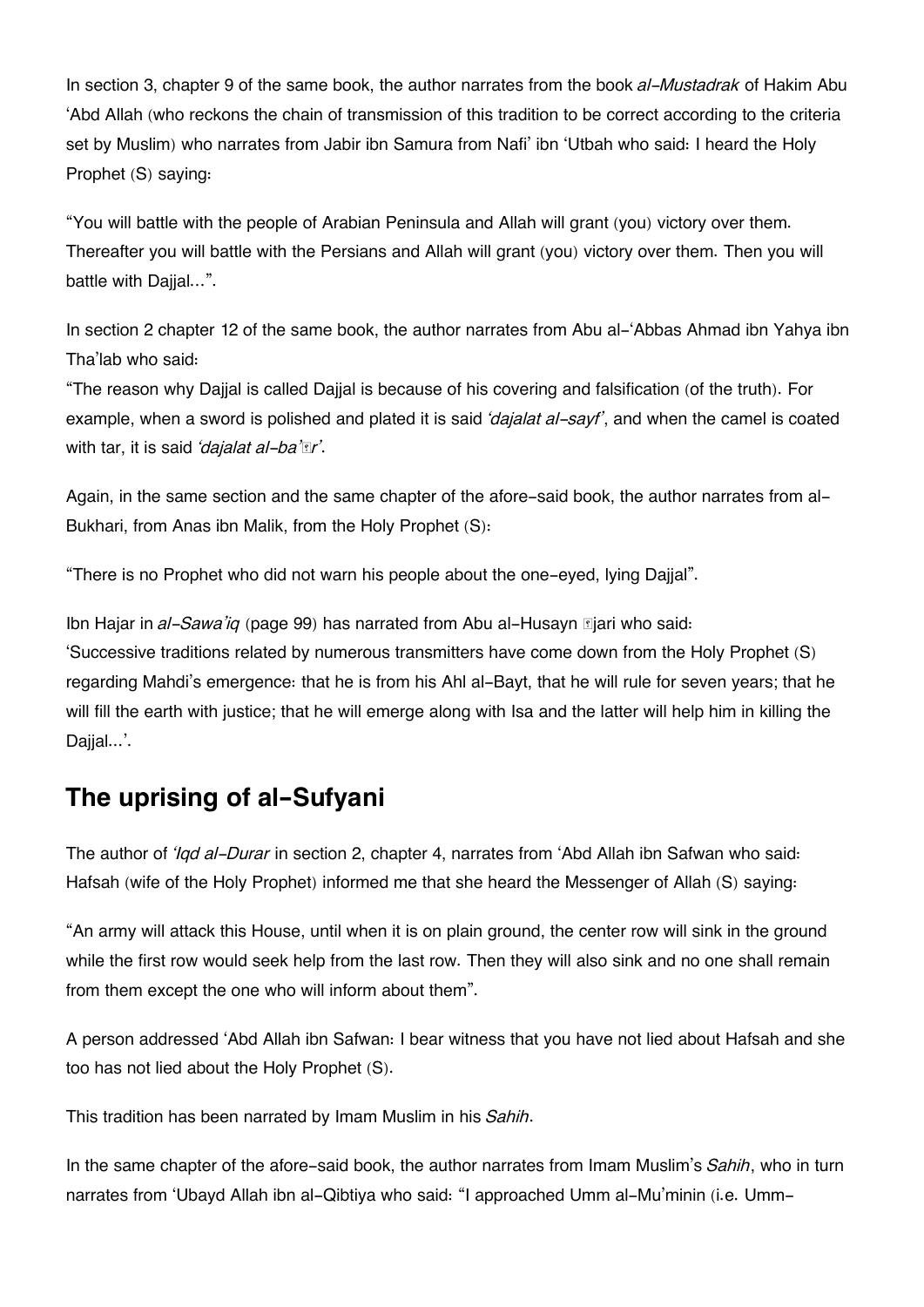Salamah, the wife of the Holy Prophet) along with Harith ibn Abi Rabi'ah and' Abd Allah ibn al-Safwan.

Both inquired from Umm-Salamah about the army which would sink into the ground – and that was during the days of Ibn al-Zubayr (governor of Mecca). Umm Salamah replied: 'The Messenger of Allah said:

"A person will seek shelter in the House (Ka'bah), and an army will be sent to him (to attack him) and when it reaches the plain ground it will sink in it".

I asked: "O Messenger of Allah, what of one who is unwilling (to be part of the army)"? He replied: "He too shall sink with them but Allah will raise him on the Day of Judgment according to his intention".

In one tradition, Abu Ja'far, Imam Muhammad al-Baqir (a.s.) says: By 'plain ground' it is meant Medina.

In section 3, chapter 4, of the same book, the author narrates from Hafiz Abu 'Abd Allah Na'im ibn Hammad in *al-Fitan* from al-Zuhri who said:

'When the Sufyani and the Mahdi will encounter each other for battle, a cry will be heard from the heavens:

"Be aware Allah's friends are from the companions of so and so a person – meaning the Mahdi..."'.

In section 2, chapter 4, of the same book, the author narrates from Na'im ibn Hammad and he from Khalid ibn Mahdan as saying:

'Sufyani shall rise and he will be have three pipes in his hand. He will not play on it for anyone but that he will die".

In section 2 chapter 4 of the same book, the author narrates from Hafiz Abu 'Abd Allah Na'im ibn Hammad in his *al-Fitan,* and Hafiz Abu 'Abd Allah in his *al-Mustadrak*. He said: This hadith has an authentic chain of transmission, although they (al-Bukhari and Muslim) have not reported it. He reports from 'Alqamah who said: Ibn-Mas'ud said: The Holy Prophet (S) said to us:

"Be on your guard against seven calamities, which would occur after me:

The sedition which will come from Medina, the sedition which would arise in Mecca, the sedition from Yemen, the sedition which would approach from Syria, the sedition which would appear from the East, the sedition which would approach from the West and lastly the sedition which would arise from central Syria (al-Sham) which would be the sedition of al-Sufyani".

Ibn Mas'ud said: 'Some of you will perceive the beginning of these seditions while some of you will perceive the last part of it'.

Walid ibn 'Ayyash said: 'The sedition of Medina was the very one which appeared from Talha and al-Zubayr, the sedition of Mecca was the one from 'Abd Allah ibn al-Zubayr; the sedition of Yemen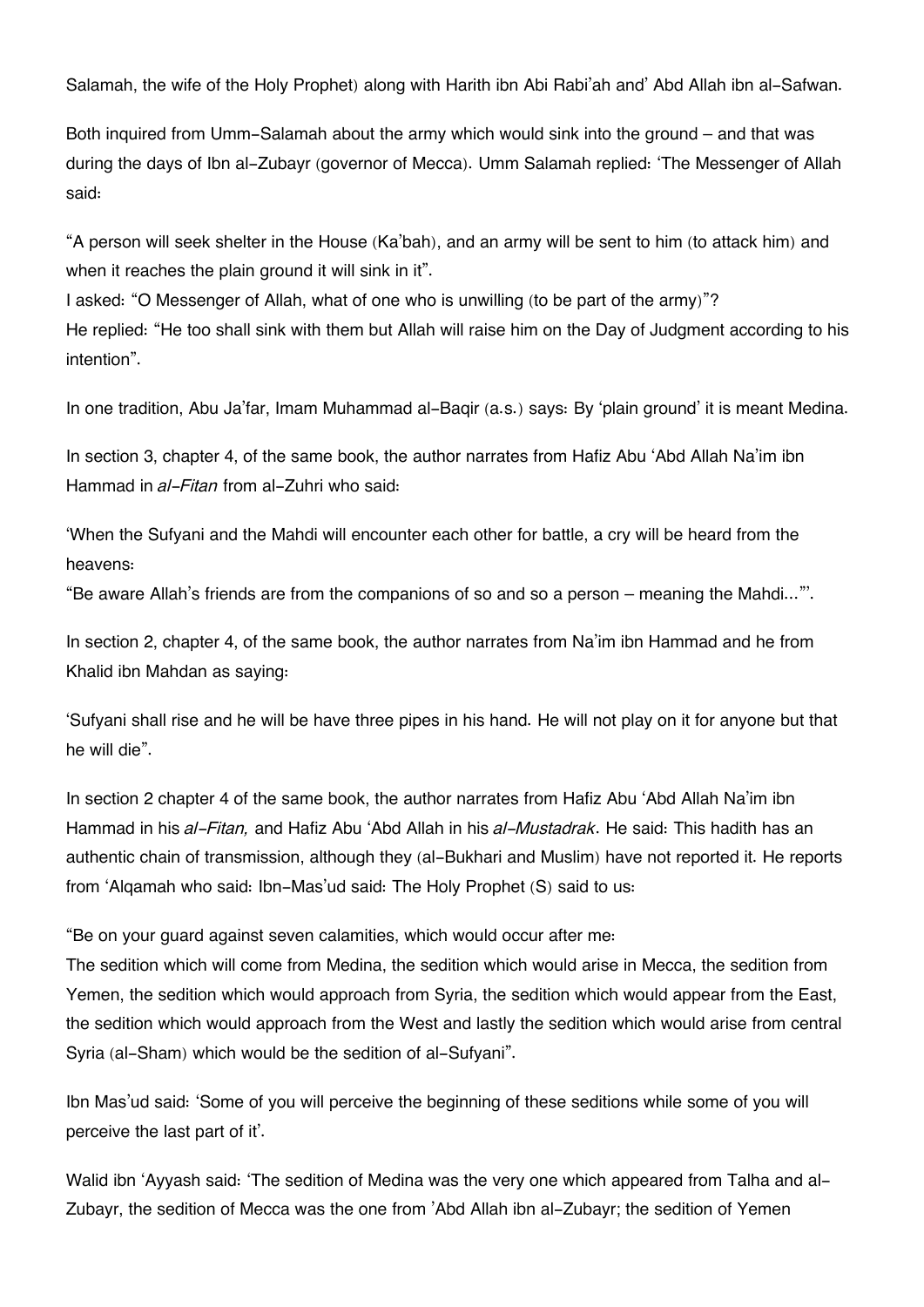ascended from Najdah's side; the sedition of Syria appeared from the Bani Umayyah and sedition of central Syria is through this group'.

In section 2, chapter 4, of *'Iqd al-Durar* its author narrates from Jabir ibn Yazid al-Ju'fi that Abu Ja'far Imam Muhammad al-Baqir addressed Jabir as such:

"O Jabir! Sit firmly in your place and do not move until you see the signs that I will relate to you… Three flags will set out from Syria: the red and white flag, the black and white flag, and the flag of Sufyani ... Sufyani will dispatch an army of seventy thousand men towards Kufa, and they will kill, crucify and take as captives its inhabitants. Meanwhile, men from Khurasan holding flags will march forward with swiftness. They are the companions of the Mahdi... Sufyani shall despatch troops towards Medina and the Mahdi shall escape from Medina to Mecca.

The commander of the Sufyani's army shall be informed about Mahdi's flight towards Mecca. Najdah ibn 'Amir al-Hanafi will be one of the Khawarij who commands his army to pursue the Mahdi, but they will not find him… The commander of Sufyani's army shall stop at *baydā'* (plain ground between Mecca and Medina) and a caller from the heavens shall cry out: 'O *baydā'*! Destroy this group.' Then *baydā'* will swallow them up".

The author of *Yanabi' al-Mawadda* (page 414) has narrated from the book *Al-Durr al-Munadhdham* as such:

One of the signs of Mahdi's emergence will be the revolt of Sufyani. He will dispatch 30000 men towards Mecca and the earth will swallow them up in the plain ground (*bayd***E**) ..."

Ibn Abi al-Hadid in his commentary of *Nahj al-Balagha* (vol. 1, pg. 211) in discussing 'Ali's (a.s.) sermon on the unseen (*ghayb*) says: 'Abu Dawud al-Tayalisi has narrated from Sulayman ibn Zurayq who narrated from 'Abd al 'Aziz ibn Suhayb who said: Abu allliyah narrated to me and said: Mazra', the companion of 'Ali ibn Abi Talib narrated to me that he said:

"An army shall advance until it reaches the plain ground ( $bayd$ <sup>T</sup>). There, they will sink into the ground."

Abu alIliyah said: I told Mazra': 'You are giving me news of the unseen'. He replied: 'Safeguard what I have told you, for a trustworthy one like 'Ali ibn Abi Talib has informed me'.

Ibn Abi al-Hadid says: The tradition of the army sinking into the ground has been narrated by al-Bukhari and Muslim in their books of *Sahih* from Umm Salamah (may Allah be satisfied with her) who said: I heard the Messenger of Allah saying:

"A group will seek shelter in the Ka'ba until they reach *Baydā'* and then the ground would swallow them up".

I said: "O Messenger of Allah! Perhaps among them were some who were unwilling or forced (to go)." The Messenger of Allah (S) said: "The earth shall swallow them but they will be gathered..." or he said: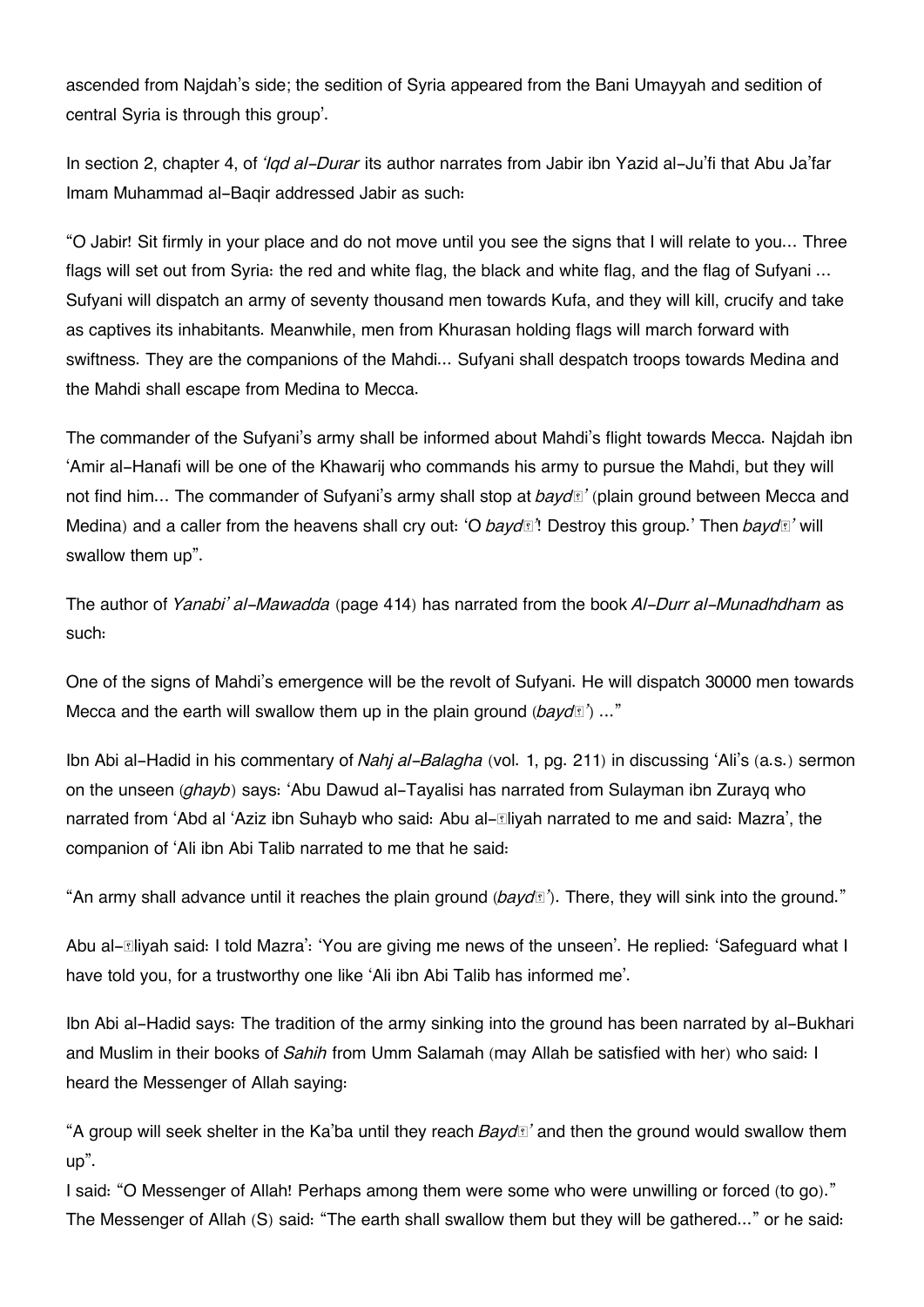"..they will be resurrected on the Day of Judgment according to their intentions".

Ibn Abi al-Hadid says: 'Abu Ja'far Muhammad ibn 'Ali (a.s.) was asked whether every plain ground was called *baydā'* and Imam replied: "Never. It is the *baydā'* (plain ground) of Medina". Al-Bukhari has narrated a part of this tradition while Muslim has narrated the rest'.

The author of *Is'af al-Raghibin* on page 153 says: "It is mentioned in traditions that Sufyani will dispatch troops from Syria against the Mahdi and they will sink in the ground at *baydā'*. None will remain alive except the person who will give news about them. Sufyani will go towards the Mahdi with those who are with him, and victory will be for the Mahdi and Sufyani will be killed...".

The author says: I have not come across any reliable reports about the place of meeting of the two afore-said armies - perhaps it is between Kufa and Medina, and Allah knows best.

## **[Traditions about the Mahdi in the al-Fusul al-Muhimma](#page--1-0)**

#### **[Number of Signs of Mahdi's Emergence](#page--1-0)**

The author of *al-Fusul al-Muhimma* (who is one of the Sunni authors) says in chapter 12:

Traditions have come down about the signs at the time of the Mahdi's appearance and the events which will occur before his uprising.

Among these signs and indications are:

(1) Sufyani's revolt (2) The killing of al-Hasani, (3) Discord amongst Bani 'Abbas about possession of kingdom

(4) Eclipse of the sun during mid-Sha'ban,

(5) An unusual eclipse of the moon during the end of Sha'ban contrary to astronomical calculations, since the eclipse of the moon only takes place on the thirteenth, fourteenth or fifteenth of the month. That occurs when the sun and the moon face each other in a special form. The eclipse of the sun only occurs on the twenty-seventh, twenty-eight or twenty-ninth of the month, when the sun and moon are come close in a special form,

(6) The rising of the sun from the West (7) The killing of al-Nafs al-Zakiyah among seventy pious people (8) The slaughter of a Hashimi man between the Rukn and the Maqam (9) The destruction of the wall of the Mosque of Kufa, (10) Black flags advancing from Khurasan,

(11) The uprising of al-Yamani (12) The rise of al-Maghrabi in Egypt and his becoming the ruler of Syria, (13) The Turks arriving at an island (*al-jazirah*) (14) the coming of Romans to al-Ramla

(15) The rising of a star in the East which would be like a sparkling moon, (16) That star would bend in such a manner that the two ends would almost meet (17) A redness in the sky that will cover the horizon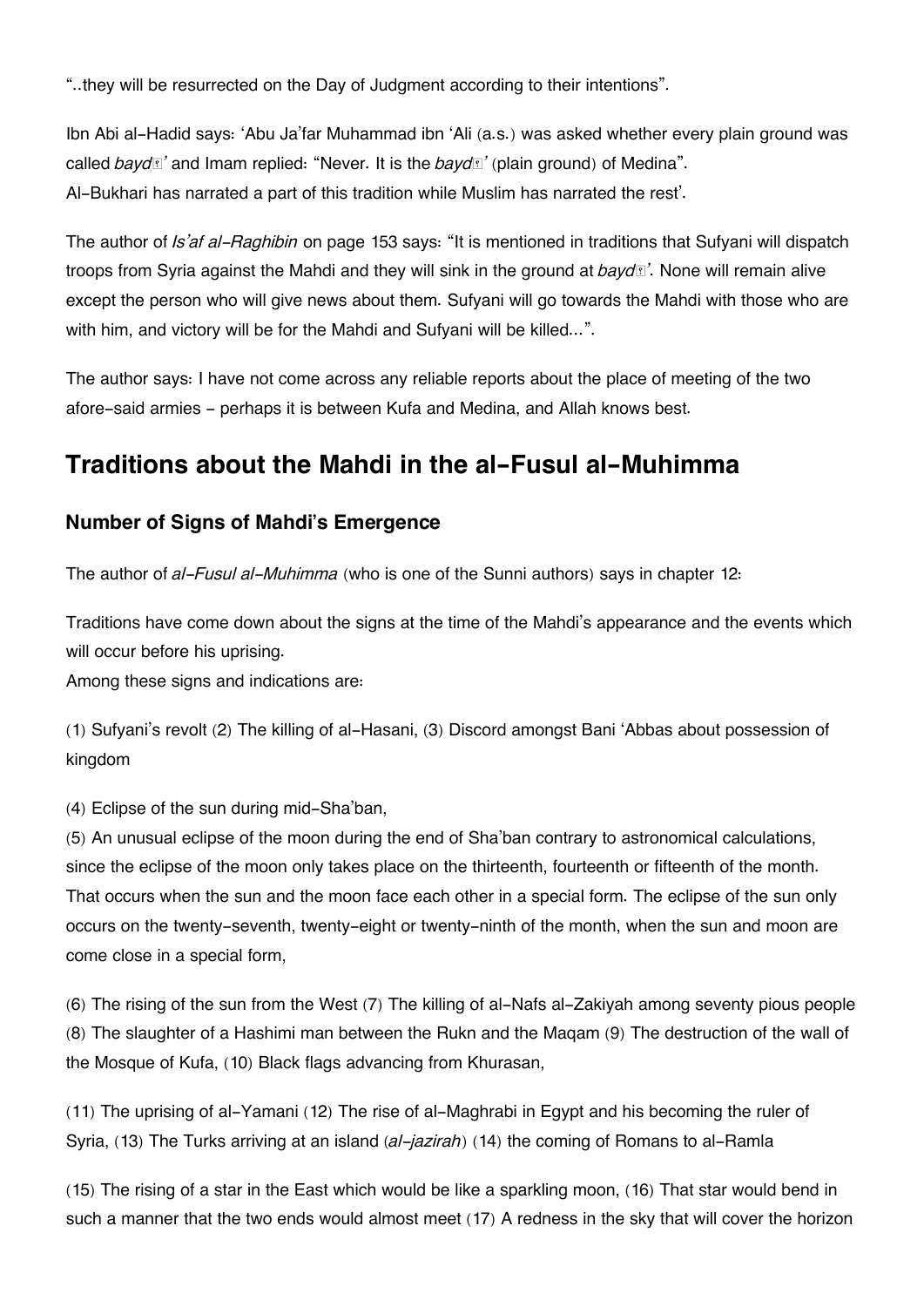(18) A fire that will appear in the East longitudinally, which will remain so for three or seven days,

(19) The Arabs will throw off their reins (20) The Arabs will seize lands (21) The Arabs would exit from the rule of Iranian kings, (22) The inhabitants of Egypt will kill their ruler (23) The destruction of Sh**tem** and three flags will advance towards it, (24) The entry of the flags of Qays and the Arabs into Egypt, (25) The (entry of) flags of Kinda into Khurasan (26) The entry of horses from some Arabs to the outskirts of Hira (27) The coming of black flags from the East

(28) A breach shall occur in banks of the Euphrates as a result of which its water would flow into the lanes of Kufa (29) Sixty liars will emerge with each of them claiming Prophethood for themselves (30) Twelve people from the progeny of Abu Talib will rise and each will claim Imamate for themselves (31) A high-ranking person from the partisans of the Bani 'Abbas will drown near the bridge of Karkh in Baghdad,

(32) A black wind will blow in Baghdad (33) An earthquake shall occur in Baghdad where a greater portion of the city will collapse (34) Fear will encompass the inhabitants of Iraq (35) Death will swiftly overtake the people of Iraq, (36) The people of Iraq will face loss of life, property and fruits.

(37) Locusts will appear during the normal season as well as during off-season and they will attack plants and cereals (38) Harvests will be poor, (39) Discord will arise amongst non-Arabs and they will shed each other's blood (40) Slaves will disobey their masters and will kill them.

(41) Finally, it will rain successively for twenty-four times. The earth will be enlivened after its death and would throw out its treasures. After that, all types of calamities will be kept away from Mahdi's believers. At that moment they will realize that Mahdi has emerged in Mecca. As a result, they will move towards Mecca to help him, as is mentioned in the traditions.

Some of these events are sure and certain to occur while some others are conditional. Allah knows better what might take place. We have mentioned the afore-mentioned happenings as per the traditions.

'Ali ibn Yazid al-Azdi narrates from his father who narrates from his grandfather that Amir al-Mu'minin  $(a.s.)$  said: "When the Q $\vec{v}$  m's emergence shall draw near, red and white deaths will appear. There will be locusts during their season and off-season, the color of blood. Red death refers to the sword and white death refers to plague.

Jabir al-Ju'fi narrates from Abu Ja'far Imam Muhammad al-Baqir (a.s.) that he told him:

"Remain firm in your place. Do not move until you see for yourself the signs I will mention. I do not think that you will perceive these signs. They are as such: Discord amongst the Bani 'Abbas, a caller who will call out from the heavens, the sinking of a village in Syria (Shām) called al-Jābiyah, the Turks arriving at an island (*al-jazirah*), the Romans arriving in Ramla, great discord in every land until Shām will be ruined. The reason for its destruction will be the gathering together of three flags in it: the red and white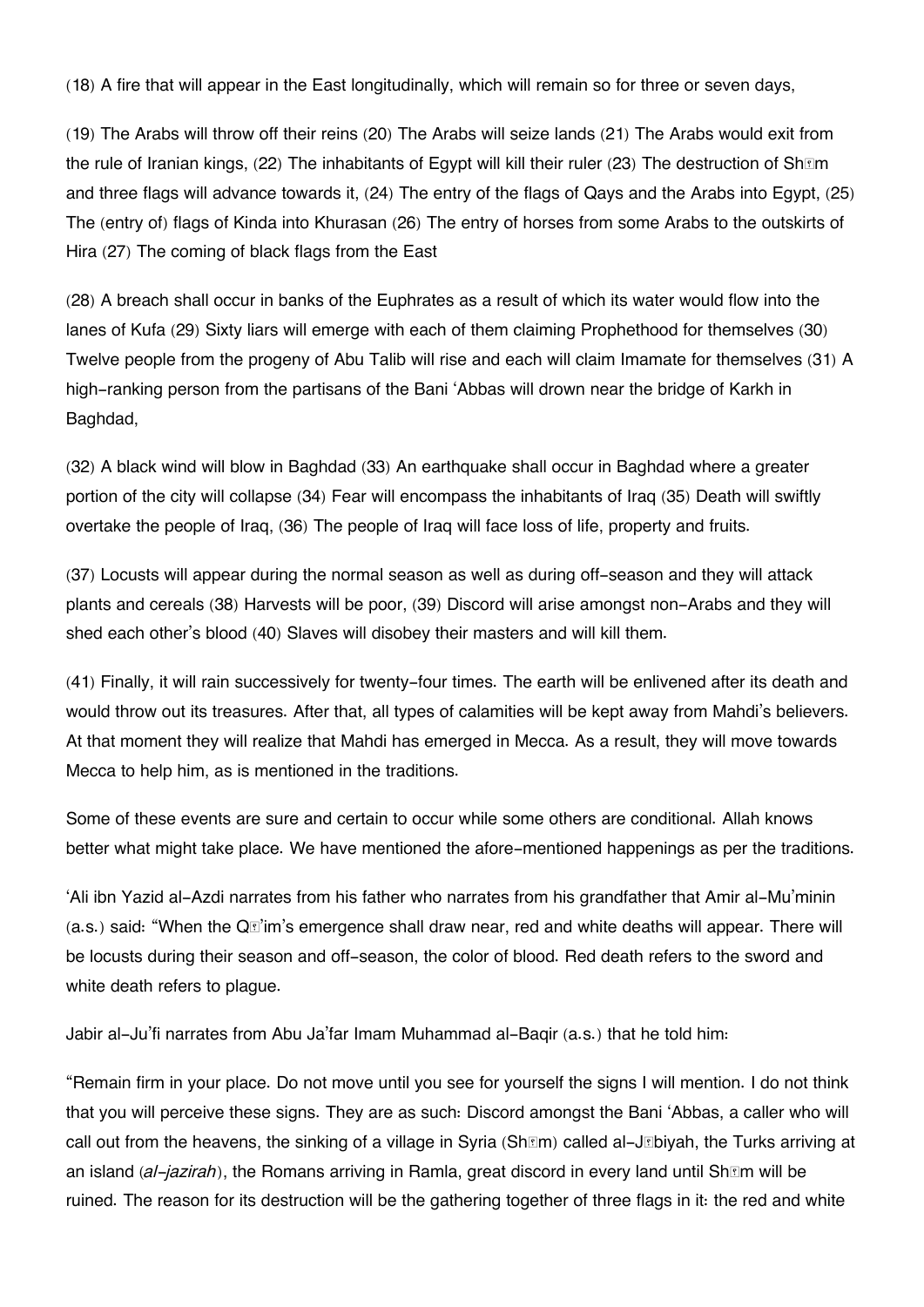flag, the black and white flag and the flag of Sufyani.

#### **[Traditions about the year and day of the Mahdi's emergence](#page--1-0)**

Abu Basir has narrated from Abu 'Abd Allah al-Sadiq:

"The Mahdi shall not emerge but in an odd year i.e. the first, or the third, or the fifth, or the seventh or the ninth year."

Again Abu Basir narrates from Imam Ja'far al-Sadiq (a.s.) who said:

"The name of the Qā'im will be called out on the 23rd night of the blessed month of Ramadhan. The Q**<b>E'im** shall emerge on the day of Ashura - the day on which Imam al-Husayn was martyred. It is as if I am seeing the Qā'im emerging on Saturday, the tenth of Muharram, between Rukn and Maqam and someone standing in front of him calling out: Allegiance, Allegiance.

The the Mahdi's helpers will go to him from all corners of the earth – which will be contracted for them – and they will give allegiance to him. Then, through him, Allah will fill the earth with justice just as it was previously filled with cruelty and oppression. Thereafter, the Mahdi will go from Mecca to Kufa and stop in Najaf from where he will send troops to the cities.

It has been narrated from Abdul-Karim al-Jath'ami: I asked Abu 'Abd Allah al-Sadiq: "For how long will the  $Q_i$ <sup>n</sup>'im rule"?

The Imam (a.s.) replied: "Seven years. The days and nights during the Mahdi's time will be so lengthy that one year of that time will be like twenty years of today and (seven) years of Mahdi will be equal to seventy years of your reckoning".

In a lengthy tradition, Abu Ja'far al-Baqir (a.s.) said:

"When the Qā'im shall emerge, he will go to Kufa. He will expand its mosques, break every balcony overlooking the roads and destroy the wells and drain-pipes on the road-paths. There will be no innovation but that he will uproot it, and no Prophetic custom (*sunnah*) but that he will establish it. He will conquer Constantinople, China and the mountains of Daylam. He will remain so for seven years where each year would be equal to ten years of your reckoning.

In another tradition Abu Ja'far al-Baqir (a.s.) said: - "Our Q**a'im will be aided (by Allah) through fear** (of him in the hearts of the enemies). He will be supported (by Allah) through victory. The earth will contract for him, its treasures will emerge for him, and his dominion will extend from the East to the West.

"Allah will cause His religion to prevail over all religions, although the polytheists may dislike it (ref. 9:33). There will be no desolate ruin on earth but that the Mahdi will make it flourish. The earth will send forth all its vegetation, and during his time people will enjoy such blessings the like of which they had never enjoyed before".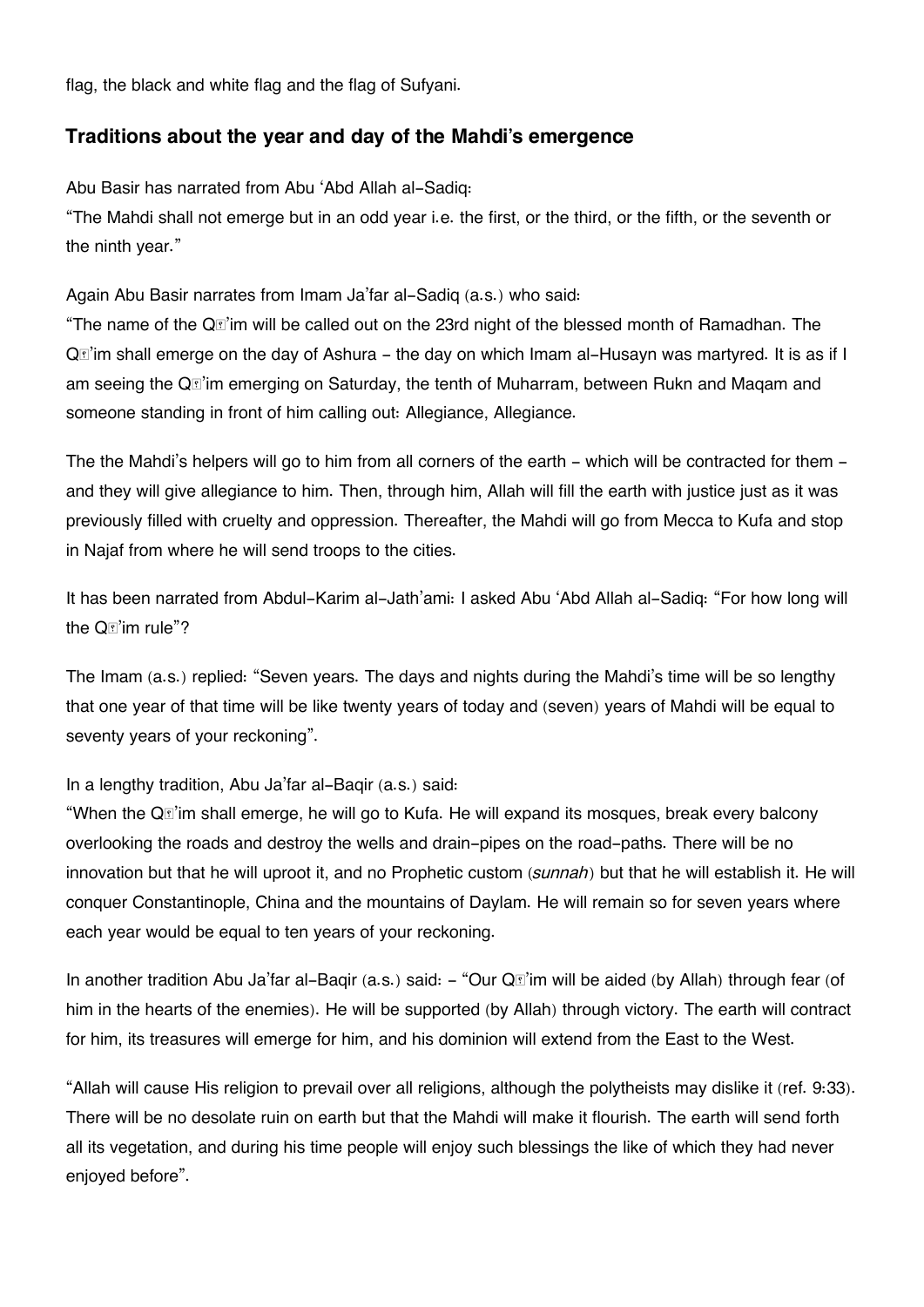The narrator says: I said: 'O son of the Messenger of Allah! When will your Q*I*'im emerge"?

He replied: "At the time when men will resemble women and women will resemble the men; when women will ride on saddles; when people will cause their prayers to die and follow their carnal desires; when people will take usury, when shedding of blood will become something insignificant; when the trade and business of people will be based on usury; when people will openly commit adultery; when they will make towering constructions; when they will consider lies to be lawful; when they will accept bribes; when they will follow their desires; when they will sell their religion for this world; when they sever the ties of kinship, when they will hold under obligation the one whom they feed; when they will consider forbearance to be weakness and injustice to be a matter of pride; when their rulers will be evil and their ministers liars; when the trustworthy amongst them will be traitors; when the helpers amongst them will be unjust; when the reciters of Quran will be transgressors. Cruelty and oppression will become manifest, divorce will increase, immorality will become manifest, false testimony will be accepted and wine will be drunk. Men will mount men and women shall engage with women (in indecent acts).

Zakat (*fai'*) will be considered booty and charity a loss. The evil people will be feared for their tongues. Sufyani shall rise from Syria and Yemen; the plain ground (*baydā*) which is between Mecca and Medina will sink; a boy from the progeny of Muhammad (S) will be killed between Rukn and Maqam. A caller will call out from that the truth is with the Mahdi and his followers.

It will be then that our Q**I**<sup>'</sup>im will emerge. When he reappears, he will stand with his back against the wall of Ka'ba and 313 of his followers will gather around him. His first words will be this verse:

بَقِيَّتُ اللَّهِ خَيْرٌ لَكُمْ إِنْ كُنْتُمْ مُؤْمِنِينَ ﴾

#### *What remains with Allah is better for you, if you are believers. (11:86)*

Then he will say: "I am the '*Baqiyatullah'* (God's remainder), His representative and His Proof over you". After that, no Muslim would salute him but in this manner:

*Assalamu 'alayka ya Baqiyatullah fi ardhihi* (Peace be upon you O God's remainder on the earth.)

When 10000 men gather around him, there will remain no Jew or Christian or any other who worshipped other than Allah, but that he will believe in him and confirm him. The only religion will be the religion of Islam, and everything worshipped on earth other than Allah will be burnt by a fire descending from the sky.

Some of the historians say: The Mahdi is the same awaited  $Q\vec{r}$  im. Traditions about the Mahdi's emergence substantiate each other. Traditions manifest the radiance of his light. It will not be long when the gloomy day and night of his occultation will turn into brightness and luminosity. Due to his emergence the desired dawn shall rise and the veil of darkness of the night will be set aside. He will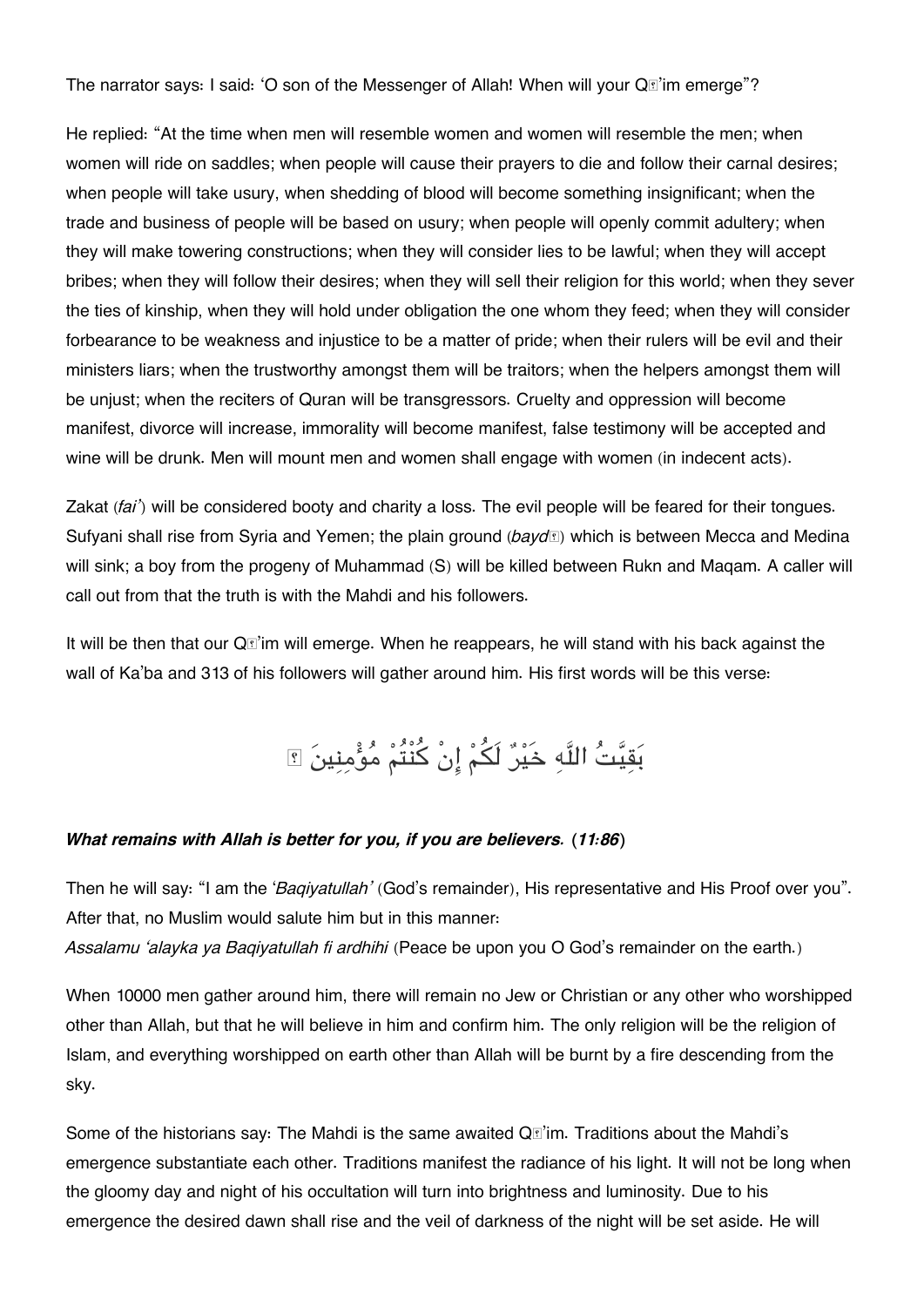emerge from behind the veil of occultation and the hearts will be filled with joy. His justice will reach the horizons and the luminosity of his justice will be brighter than the luminous moon.

# **Chapter 8**

### **[Merits of awaiting for the Mahdi's appearance](#page--1-0)**

The author of *Yanabi' al-Mawadda* (page 493) narrates from Khawrizmi's *al-Manaqib* from Abu Ja'far Imam Muhammad al-Baqir from his father from his grandfather from Amir al- Mu'minin that the Messenger of Allah (S) said:

"Awaiting for the *faraj* (deliverance) is the best act of worship."

The author of *al-Manaqib* says: That is, awaiting the *faraj* by means of the appearance of the Mahdi. The author says: Many of our (Shi'ite) traditions corroborate the afore-mentioned tradition.

The word *intidhar* (awaiting) means the expectation of the occurrence of an affair and its realization. The reforms that result from awaiting the Mahdi's appearance, on an individual and on a social level, particularly for the Shi'a Imamiyah, are clear.

Firstly, *intidhar* itself is an important exercise for the soul, such that it is said: '*Intidhar* is severer than killing.' It is necessary to employ the mental faculties and direct the thoughts towards the direction of the awaited affair. This will, of necessity, cause two things: One that the mental faculty will increase in power, and the other that man will be able to gather and direct his thoughts to a single matter. These two affairs are amongst the most important things required by man for his subsistence and future life.

Secondly, the impact of misfortunes and calamities will ease for man, and their gravity lessened, because he knows that they will be removed and redressed. There is a vast difference between experiencing a misfortune from which man knows he will find relief, and one in which he does not know that. This is particularly so if there is a possibility that he will find relief in the near future, and the Mahdi by his emergence will fill the earth with justice and equity.

Thirdly, the necessary condition for *intidhar* is that man should love being amongst the companions and Shi'a of the Mahdi and in fact amongst his helpers. This requires that the Mahdi's Shi'a should strive to rectify his own self and make good his morals so that he can be worthy of being the Mahdi's companion and engaging in holy war for him. Indeed, this good fortune requires such ethics, which is scarce today amongst us.

Fourthly, just as *intidhar* becomes the cause of rectification of the self and rather the cause of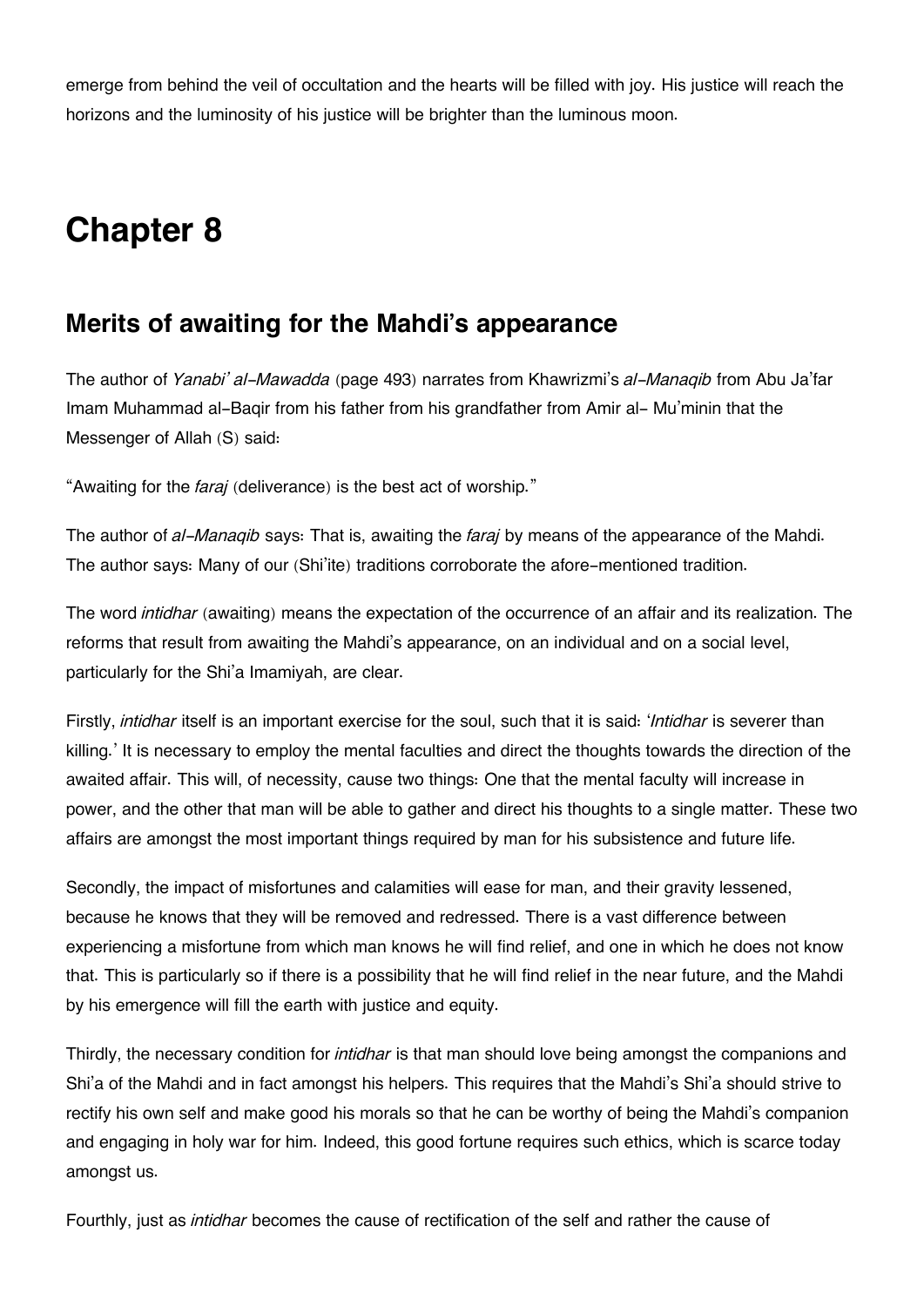rectification of others, it also becomes the cause of preparation of the rudiments for the Mahdi's victory over his enemies. The essential condition for this victory is that one should acquire knowledge and insight especially so when man knows that the Mahdi's victory over his enemies would take place through ordinary channels.

These were some of the effects, which would arise from the act of *intidhar* (awaiting) - if *intidhar* is done in its true sense. In addition to that, *intidhar* reveals good and pleasing qualities, which are as follows:

Firstly, it reveals the perfection of the intellect and the soundness of understanding because a *muntadhir* (i.e. an Awaiter) believes that an Imam should exist at all times and knows that the Imam of today is the Mahdi. Thus he believes in the unseen without having seen it, and in general, he believes in the Mahdi without having seen him.

Secondly *intidhar* discloses love for the establishment of truth and justice, the implementation of divine commands and ordinances, the execution of affairs on the basis of a correct and fundamental pivot, and every human being, in fact every existent being, attaining the perfection for which he has been created.

Thirdly, it reveals the sincerity of man's love and friendship towards the Ahl al-bayt and kin of the Holy Prophet (S), because it is by Mahdi's emergence that the Government of the Ahl al-bayt will be established, the act of command and prohibition will be at their liberty and their rights will be returned to them.

Fourthly, it reveals the goodness and sincerity of his belief in Mahdi and that he will fill the earth with equity and justice and that he is the Imam of the present time.

Fifthly, it reveals man's affection towards his fellow creatures and his desire for rectifying them because the goodness and prosperity, which would arise from Mahdi's emergence, would be experienced by all the creatures.

Most of the points we have mentioned that result from awaiting the appearance of the Mahdi and the good traits which are disclosed through it, have been mentioned in the traditions from our Imams. It pleases me to mention one of the traditions, in fact a part of a tradition:

In the book *Kamal al-Din*, Shaykh Saduq has narrated from Ammar al-Sab**Ezi a lengthy tradition in** which Abu 'Abd Allah Ja'far al-Sadiq (a.s.) said:

"Worship ('*ibadah*) during the reign of a wicked government has more merit and is better than worship during the reign of a righteous government. Moreover, the reward of worship in the first case is much more than in the second".

Ammar said: I told the Imam: "May my life be sacrificed for you. We do not desire to be amongst the Qā'im's companions at the time of the emergence of truth, while we are today under your Imamate and your obedience, better in deeds than the people in the righteous government".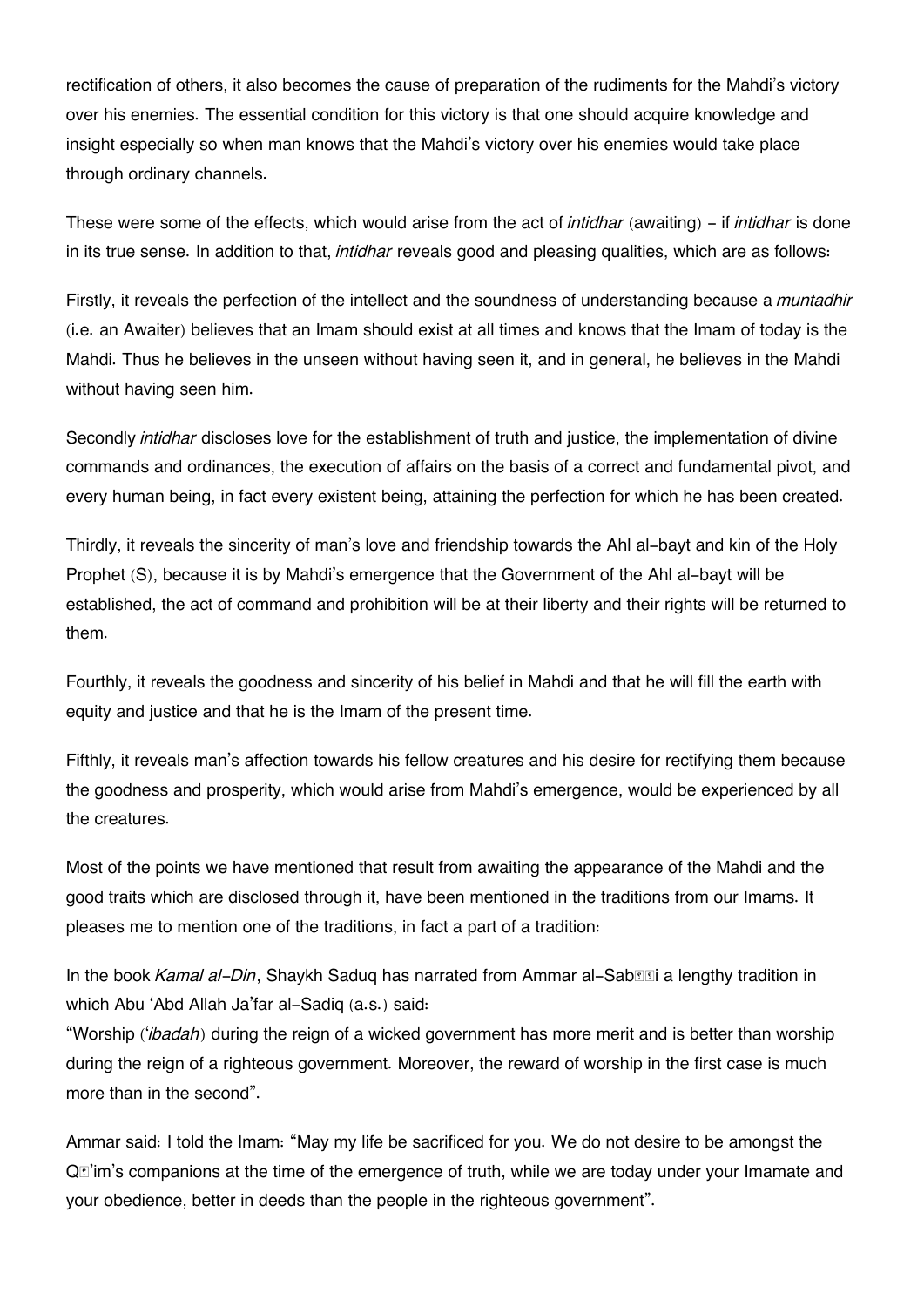Imam al-Sadiq (a.s.) replied:

"Glory be to Allah! Do you not wish that Allah, the Blessed, the Sublime, should manifest truth and justice in the lands, and improve the condition of the common people, that He should cause (people's) speech to harmonize and that He should bring together the divided hearts of people? (Do you not wish) that Allah should not be disobeyed on earth, that His divine ordinances should be established among His creatures, that truth should return to its people, so that they make it manifest until nothing of the truth is concealed out of fear of any of (His) creatures …" .

### **[Refraining from fixing the time of the emergence](#page--1-0)**

The author of *Yanabi' al-Mawadda* (on page 456) has narrated from the author of *Fara'id al-Simtayn* who has narrated from Ahmad ibn Ziyad who has narrated from Di'bil ibn 'Ali al-Khuza'I, a tradition wherein Di'bil approaches Imam Ridha (a.s.) and recites his *tā'iyah* ode and refers in some places of his ode to the Mahdi. The Imam tells Di'bil:

"The Trusted Spirit (Jibra'il) has spoken through your tongue. Do you know who this Imam is… " until he said: "he is who is awaited during his occultation and obeyed at the time of his emergence...[1](#page--1-0) . Then he said: "Regarding the time of Mahdi's emergence, my father has narrated from his forefathers from the Messenger of Allah who said:

"His likeness is that of the Hour (the Day of Judgment);

#### *it will not come on you but all of a sudden (7:187).*

The author says: In some of the traditions about occultation he (S) has said that the Mahdi will emerge like a 'brilliant star'. Yet some other traditions mention that God would set right Mahdi's affairs in one night. It appears that all these sayings refer to this fact that the Mahdi's emergence is unknown and none know of the time of his reappearance except for the One who has created him.

Verily, amongst the affairs which has greatly been emphasized in the tradition for us (i.e. the Shi'a) is the non-fixation of the time of Mahdi's emergence and leaving this matter to Almighty Allah.

Yet some traditions mention that those who ordain a time for his emergence are liars. It can be said that the philosophy of not fixing his reappearing at any time and in any year, month and on any Friday may be due to the following:

Firstly, the divine *badā'* (change) in its correct meaning in which we Shi'a believe is established. Verily, the will of Allah proceeds in all the Divine decrees and He implements a reverse in the order and brings change and alteration in His decrees. The time of the Mahdi's emergence too falls in the category of those incidents in which *badā'* occurs as has been clearly stipulated in the Shi'ite traditions.

As a matter of fact, if the time of the Mahdi's emergence had been fixed and the matter of *badā'* (too)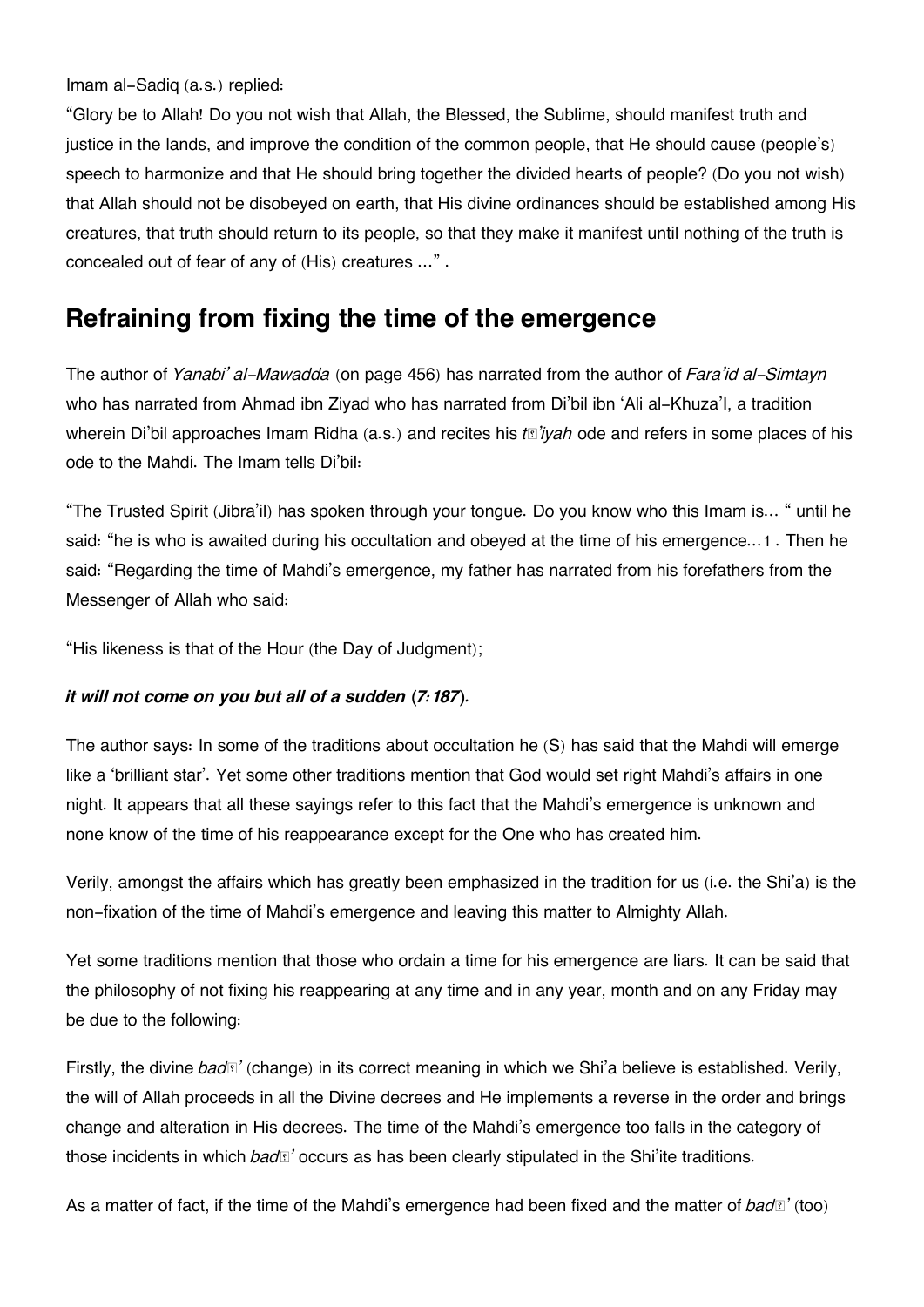would have played its role, then the very matter of (tradition of) emergence along with its narrator would have been subject to doubt and suspicions. Therefore the Imams (a.s.) have said: "We have not fixed the time of the Mahdi's emergence nor shall we do so in the future."

Secondly, refraining from ascertaining the time of emergence and leaving it to Divine discretion, and considering the possibility of the Mahdi emerging today or tomorrow, of necessity, creates an urge and desire in praying for his early reappearance, since his emergence may be linked to supplication (*du'ā'*) and insistence in request.

Thirdly, if the period of the Mahdi's emergence is known and the people are aware of this matter even though they may belong to the select few, then he would have to emerge. All the select and common people especially those desirous of this matter, would know him and his enemies would be prepared to kill him right from the beginning of his emergence. According to what is customary, it would not be possible that on the day of his emergence, his strength would be the same as the strength of his enemies.

Fourthly, when the affairs of the people are in the Imam's hands, he would be the pivot of the millstone of the Muslims and the focal point of their social body. Undoubtedly the Imam's occultation even though for a short period will bring the movement of that society to a standstill. However if the people bring faith in his emergence and have hope in his return, especially in the near future, it would then be possible for that society to protect itself and organize its affairs with that hope in mind.

Fifthly, awaiting for emergence at any period will bring an acceleration in the movement of reformation. A person who awaits the arrival of his companion will be bound to make speed in the preliminary preparations for his arrival lest his friend arrives suddenly and he may not have fulfilled his duty.

Truly if *intidhar* (awaiting) for Mahdi's emergence is sincere, and the time of his emergence is not fixed, it will indeed be regarded as two important factors for the salvation and prosperity of a society.

I wish that the author of *Tafsir al-Manar* would take back some of his words in this regard.

### **[The Mahdi's emergence at the end of time](#page--1-0)**

The author of *Is'af al-Raghibin* (on page 148) narrates from al-Hakim (from the book of *Sahih*) who narrates from the Messenger of Allah (S) as such:

"At the end of time, a severe calamity shall overtake my Ummah... Allah will send a man from my progeny" or he said: "from my Ahl al-bayt, who shall fill the earth with equity and justice".

Ibn Hajar in *al-Sawa'iq* (page 98) has narrated from Ahmad and Muslim who in turn have narrated from the Messenger of Allah (S) as saying: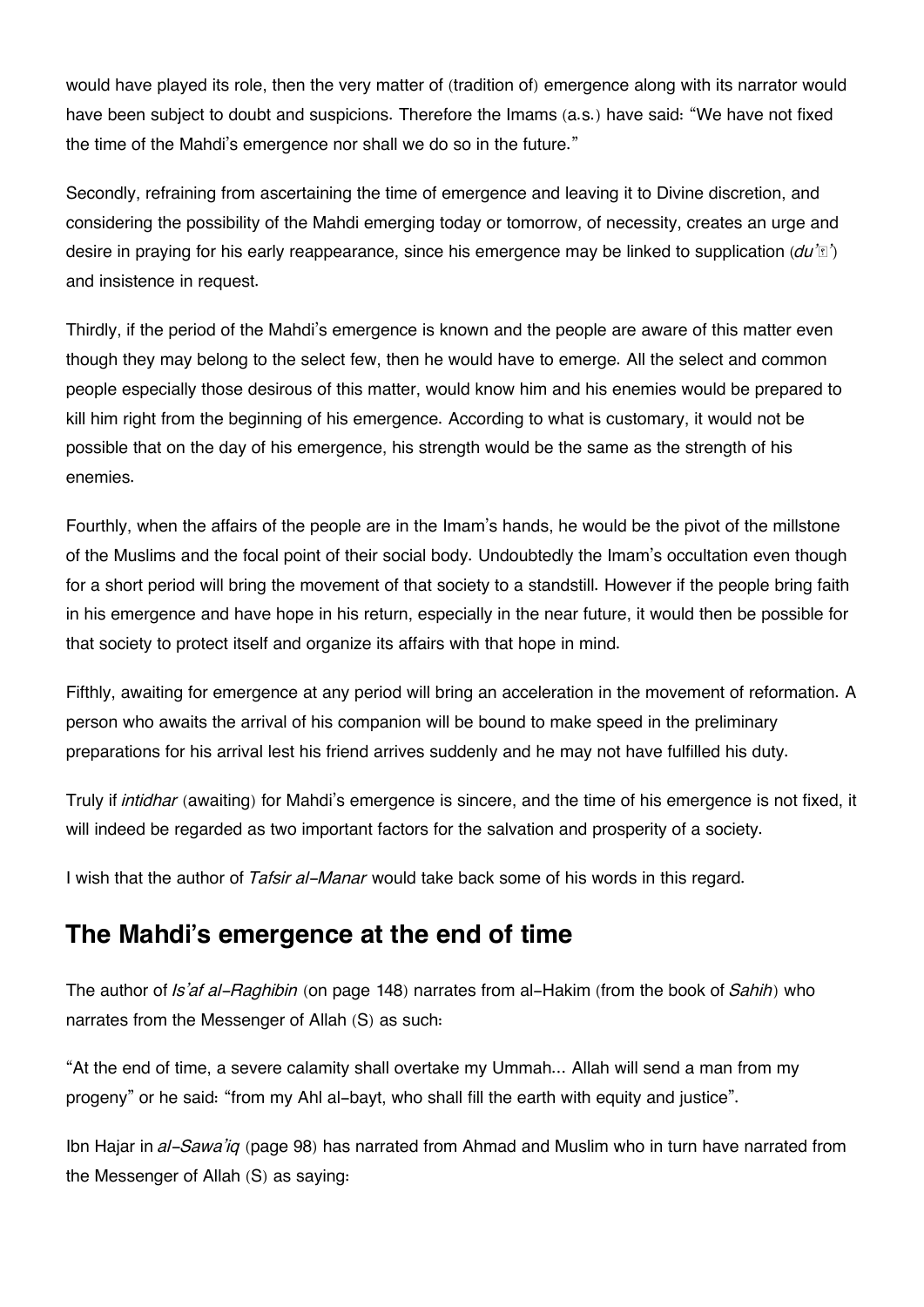"At the end of time, there will be a Caliph who will distribute wealth without any account..".

The author of *Is'af al-Raghibin* has narrated the same tradition on page 149 of his afore-said book.

The author says: 'Caliph' in the above tradition refers to the Mahdi as per the context of some other traditions.

The author of *'Iqd al-Durar* in chapter 2, narrates from 'Abd Allah ibn 'Umar who said: The Messenger of Allah (S) said:

"At the end of time a man will come from my progeny whose name is the same as my name, and his agnomen the same as mine; he will fill the earth with justice just as it had been filled with tyranny".

Also from the above source, in chapter 3, he narrates from Imam Abu 'Umar al-Mada'ini who narrates from Abu Sa'id al-Khudri that the Messenger of Allah (S) said:

"At the end of time a youth with a handsome face and an aquiline nose shall rise from my progeny and he shall fill the earth with equity and justice just as it was previously filled with cruelty and tyranny".

The author of *Yanabi' al-Mawadda*, on page 430, narrates from the author of *Mishkat al-Masabih* who narrates from Muslim's *Sahih* and Ahmad's *Musnad,* from Jabir ibn 'Abd Allah al-Ansari that the Messenger of Allah (S) said:

"At the end of time, there will be a Caliph who will distribute wealth without any account". Another tradition says: "At the time of the end of my Ummah, a Caliph will come who will distribute wealth without any reckoning".

The author of *Yanabi' al-Mawadda*, on page 436, narrates from the author of *Fara'id al-Simtayn* who narrates from 'Ali ibn Hilal who narrates from his father that the Holy Prophet (S) said: "The Mahdi will come at the end of time and will fill the earth with equity and justice just as it was previously filled with cruelty and oppression."

The author says: In most of our Shi'ite traditions as well as the traditions of our Sunni brethren the words (*ākhir al-zaman*, **الزمان أخر**' (the end of time' has been used, and the occurrence of certain important events in it, the greatest of them being the emergence of the Promised Mahdi.

However the fact is that sometimes the phrase 'end of time' can be taken in its literal meaning, that is to say before the Day of Judgment. Or else it may be taken to mean a part of a time in relation to an earlier or later time.

For example, we say: Muhammad ibn 'Abd Allah (S) is the Prophet of the end of time (*ākhir al-zaman*). That is, the period of his prophethood and messengership, and his Shari'ah is later than that of the previous Prophets and Messengers. Thus in absolute terms, the Holy Prophet is the last Prophet which means that no Prophet comes after him, otherwise he will not be called the Last Prophet.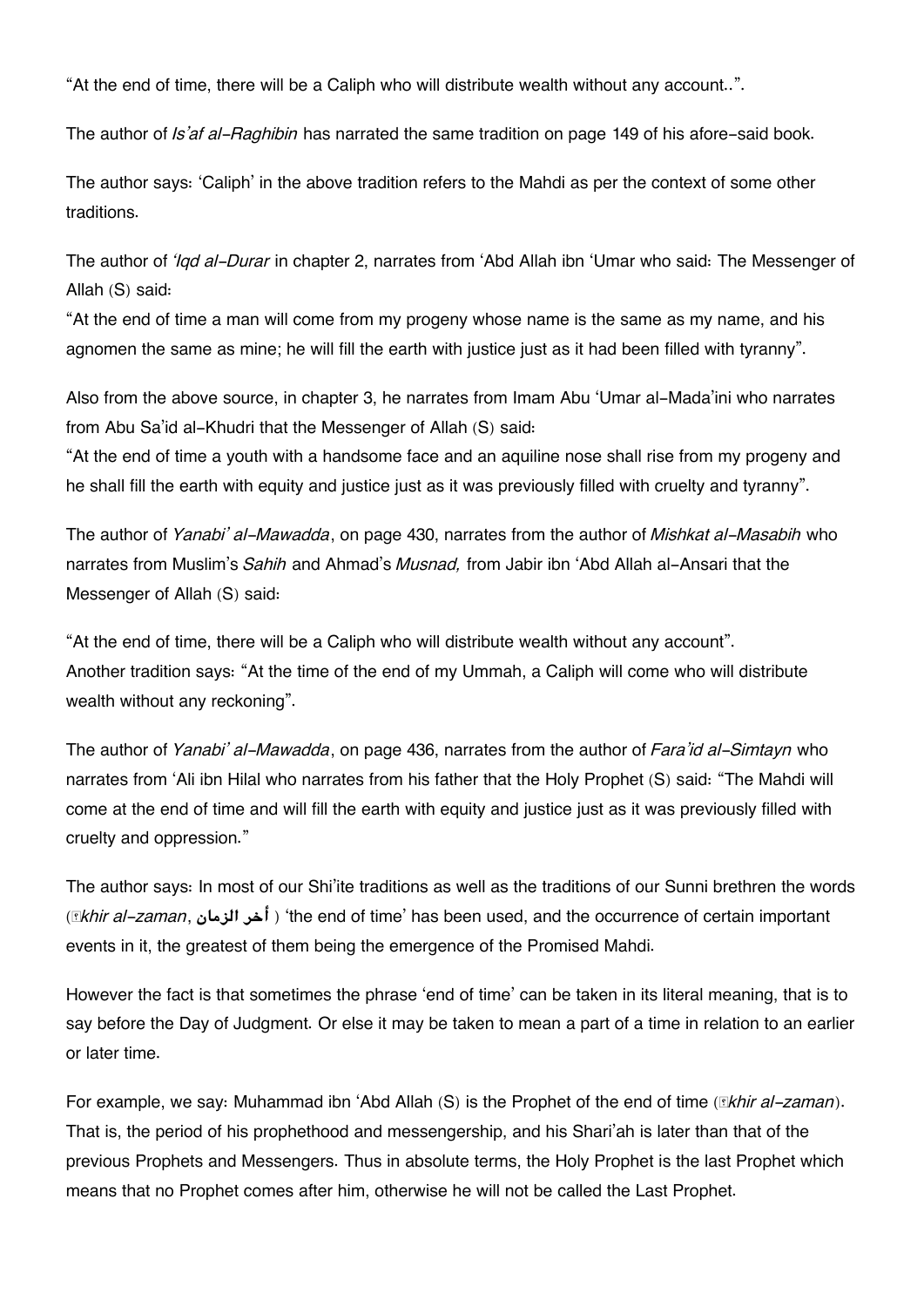Sometimes the term 'end of time' is used to refer to the last period of the Holy Prophet's Messengership, that is, if we divide the period of his Prophethood into portions, the last portion of it would be the 'end of time'. This is what is meant in the Holy Prophet's sentence: "The Ummah in which I am placed at the beginning, and the Mahdi is the middle, and 'Isa at the end, will never be destroyed."

Now that you have understood these meanings, it should be said that such sayings as: The Mahdi will emerge at the 'end of time' or that he is the Caliph of the 'end of time,' refer to the last meaning, which means that the period of time in which the Mahdi will emerge is the last of the periods of time.

The author of '*Iqd al-Durar* (in chapter seven) narrates from Hafiz Abu 'Abd Allah in his *al-Mustadrak,* who narrates from Abu Sa'id al-Khudri that the Messenger of Allah (S) said:

"The Mahdi shall emerge with the sword at the time of the end of my Ummah. Allah shall send rain, the earth will cause its herbage to grow, and he (the Mahdi) will bestow wealth in the right manner...".

Al-Hakim says: This tradition is correct as far as its chain of transmission is concerned but Muslim and al-Bukhari have not narrated it.

### **[The Mahdi's qualities on the day of his emergence](#page--1-0)**

The author *'Iqd al-Durar* (in chapter three) narrates from Hafiz Abu Na'im, from the book of *Sifah al-Mahdi* of Abu Umamah who said that the Messenger of Allah (S) related a tradition in which he mentioned the Mahdi and some of what would occur before and after his emergence. A person from the 'Abd al-Qays said: "O Messenger of Allah, who will be the Imam of the people on that day"?

He (S) replied: "The Mahdi from my progeny who would be then forty years of age...".

Again, the author of *'Iqd al-Durar* in the aforesaid chapter narrates from Hafiz Na'im ibn Hammad, in *al-Fitan* that Amir al-Mu'minin 'Ali (a.s.) said in a tradition about Mahdi: "The Mahdi will rise when he is between thirty to forty years of age..." .

In the same chapter of the afore-said book its author narrates from Abu 'Abd Allah al-Mada'ini and Abu Bakr al-Bayhaqi that Ibn 'Abbas said: "I have hope that days and nights will not pass until Allah will appoint a youth from us, the Ahl al-bayt while trials have not befallen him and he too has not been entangled in trials. He will establish the affairs of this nation just as Allah commenced the affairs of this nation through us. It is my expectation that the affairs would end too in us".

The narrator said: I told Ibn 'Abbas: "Are your aged ones helpless in this matter so that you have hope in your youth"? He replied: "Allah does whatever He wills".

In the same chapter of the same book, its author narrates from Imam al-Husayn ibn 'Ali (a.s.) as such: "When the Mahdi will emerge, people will deny him because he will have returned to them looking like a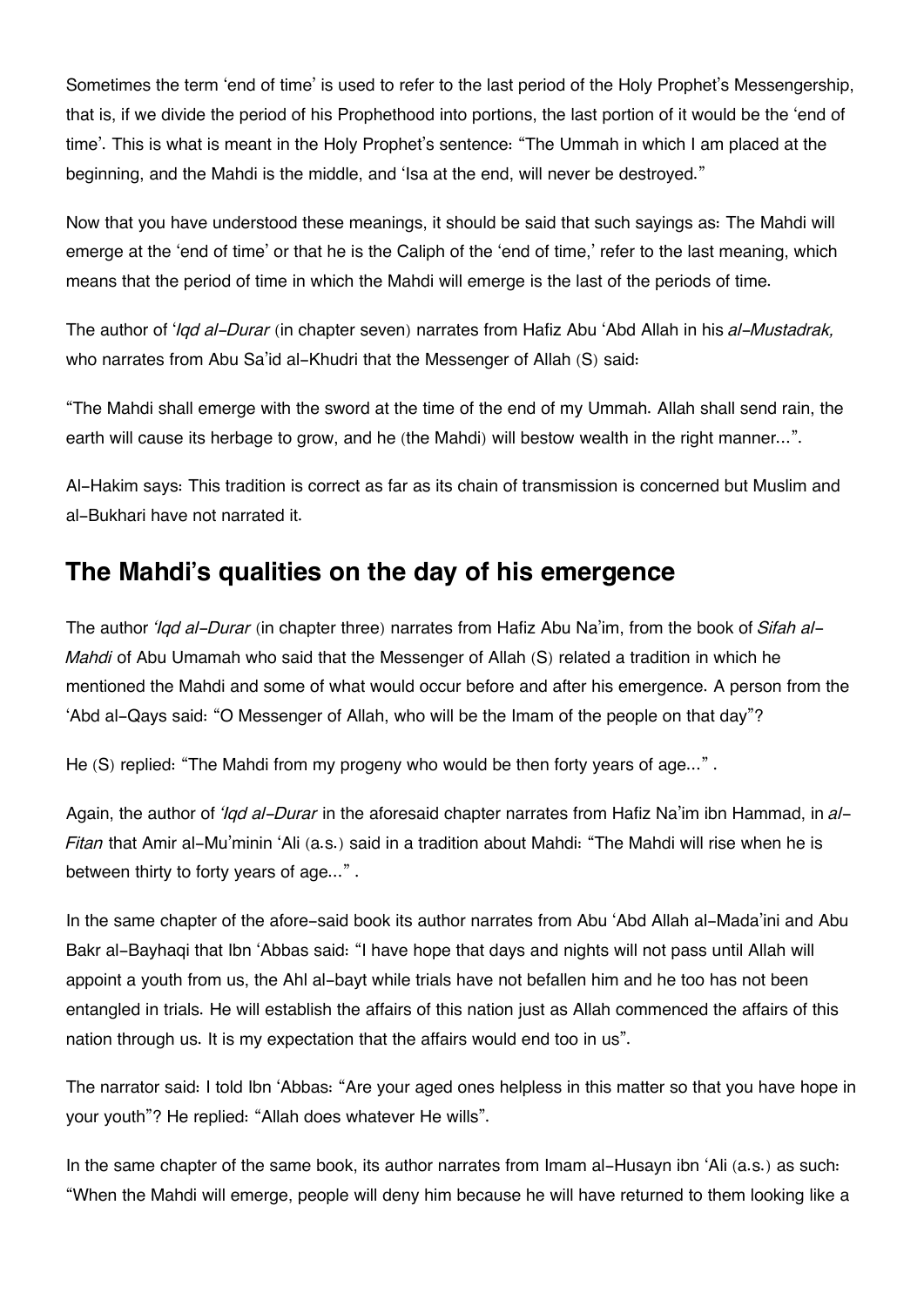youth. The greatest trial is that their master will come to them in in a youthful state, while they think him to be an old man.." ..

In section one, chapter four of the same book, its author narrates from Hafiz Abu 'Abd Allah al-Hakim's *al-Mustadrak* from Thawbān that the Messenger of Allah (S) said:

"Three offspring of a Caliph will be killed near your treasure...". Then he mentioned a youth. He (S) said: "When you see him (i.e. the youth) swear allegiance to him because he is the Mahdi, the Caliph of Allah".

Hakim says: 'This tradition is an authentic one according to the conditions set by al-Bukhari and Muslim'.

In the seventh chapter of the same book, its author narrates from Hafiz Abu 'Abd Allah Na'im ibn Hammad, in his *al-Fitan,* who narrates from Ishaq ibn Yahya ibn Talha that Tāwus said: 'Umar ibn al-Khattab bid farewell to his family and said: "What is wrong if I spend the treasures of the Ka'ba on weapons and money given in the way of Allah"?

'Ali said: "O Amir al-Mu'mineen! Refrain from such thoughts. You are not the owner of Ka'ba. The owner of Ka'ba is a youth from the Quraysh who will distribute the wealth of Ka'ba in the way of Allah at the end of time".

The author says: There is no doubt that the apparent meaning of these traditions refers, undeniably, to the emergence of the Mahdi, and evidences and contexts too exist for them. Some of the traditions mention: The one who will see the Mahdi on the day of his emergence will reckon him to be a youth of forty or his age to be between thirty and forty. However it does not mean that this is his true age.

### **[Place of the Mahdi's emergence](#page--1-0)**

The author of *'Iqd al-Durar,* chapter two, section four, narrates from Jabir ibn Yazid al-Ju'fi a lengthy tradition from Imam Muhammad al-Baqir in which he mentioned some signs of the Mahdi's emergence and the sinking of Sufyani's army, until he said:

"Sufyani will dispatch troops to Medina and the Mahdi will flee from there to Mecca. News of the Mahdi's flight will reach Sufyani's commanders who will send an army in pursuit of him but they will fail to find him until he enters Mecca, *fearful and vigilant* (28:21) in the same way as Musa ibn 'Imran…".

The author of *Is'af al-Raghibin* (on page 150) narrates that the Messenger of Allah (S) said:

"Discord will arise at the time of a Caliph's death. A man will flee from Medina to Mecca. Some of the inhabitants of Mecca will approach him and will send him out, while he is unwilling, and will swear allegiance to him between Rukn and Maqam. An army will be dispatched in their direction from Syria, which will sink in the plain ground ( $b$ *ayd*<sup> $\mathbb{F}'$ </sup>) between Mecca and Medina."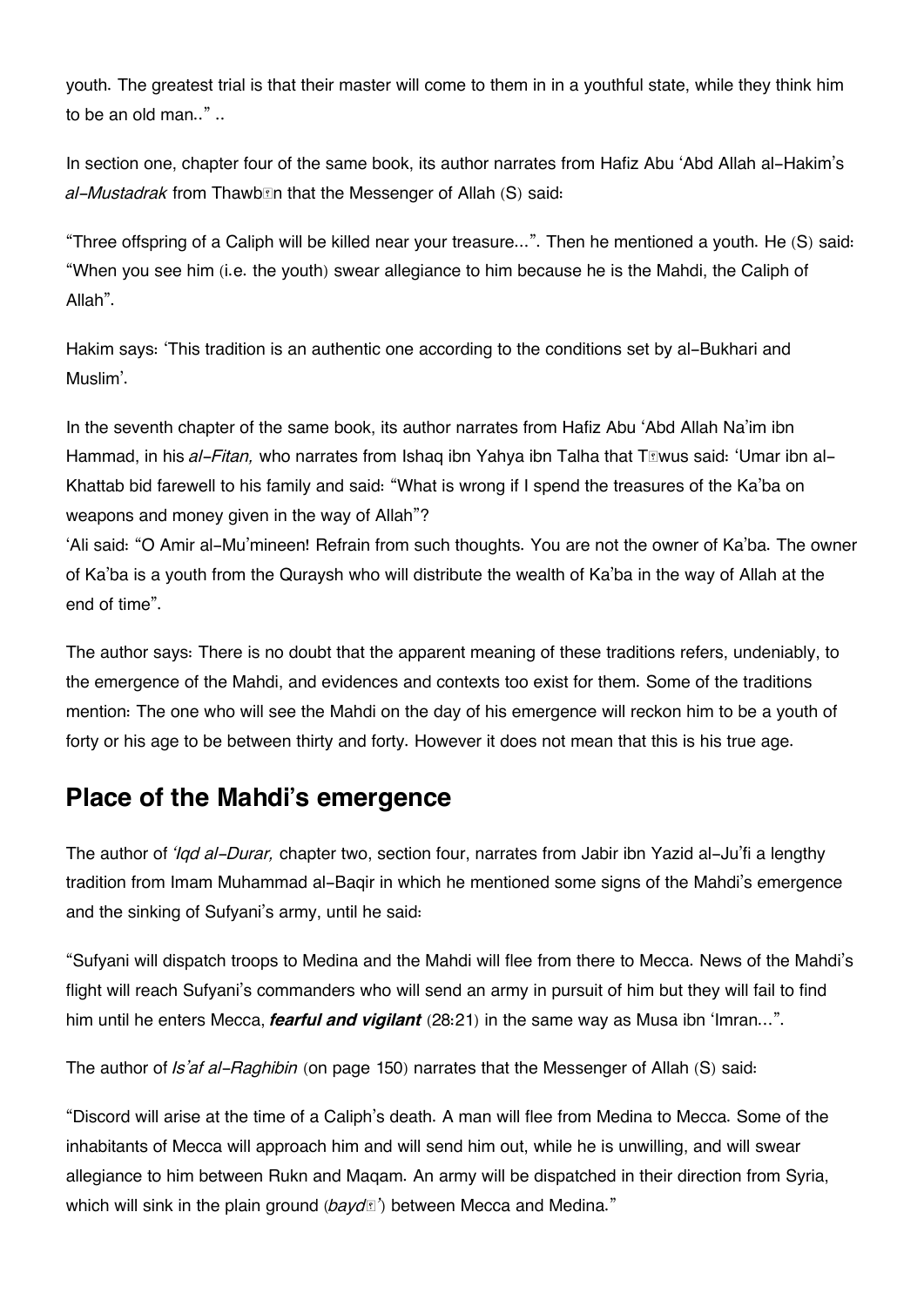The author of *Yanabi' al-Mawadda* (on page 431) has narrated from the author of *Jawahir al-'Aqdayn* who has narrated from Ibn Dawud who has narrated from Imam Ahmad and Hafiz al-Bayhaqi the aforementioned tradition.

The author of *Yanabi' al-Mawadda* (on page 448) narrates from the author of *Fara'id al-Simtayn* who narrates from al-Hasan ibn al-Khalid, a tradition from 'Ali ibn Musa al-Ridha (a.s.) in which he mentions the Mahdi's occultation and that he is the fourth from his progeny, until he says:

"The Mahdi is the one about whom a caller will call out from the heavens and all the inhabitants of earth will hear the call: Be aware that the Proof of Allah has appeared in the House of Allah, so follow him as truth is in him and with him".

## **[The place of the Mahdi's allegiance](#page--1-0)**

The author of *'Iqd al-Durar* (chapter two) narrates from Abu al-Hasan al-Māliki who narrates from Hudhayfa ibn al-Yam*In* that the Holy Prophet (S) said:

"If only a single day remains of this world, Allah will raise a man from my progeny whose name will be the same as my name and his character will be the same as mine and his agnomen is Abu 'Abd Allah. People will swear allegiance to him between Rukn and Maqam…" .

In section two, chapter four of the afore-said book, its author narrates from Abu Dawud's *Sunan*, Tirmidhi's *Jāmi'*, Ahmad's *Musnad*, Ibn Majah's *Sunan*, al-Bayhaqi's *al-Ba'th wa al-Nushur*, and some others who narrate from Umm Salama that the Messenger of Allah (S) said:

"At the time of a Caliph's death discord will arise and a man from Medina will flee towards Mecca. Some of the inhabitants of Mecca will approach him and will send him out, while he is unwilling, and will swear allegiance to him between Rukn and Maqam..." .

The author says: What is mentioned immediately after this tradition indicates that person referred to is the Mahdi.

In chapter five of the afore-said book, the author narrates from Abu 'Abd Allah Na'im ibn Hammad in his *al-Fitan* who narrates from 'Abd Allah ibn Mas'ud a lengthy tradition mentioning therein Sufyani's uprising and the Mahdi's going from Medina towards Mecca and his allegiance, until he reaches to the point where he says: "The Mahdi will sit between Rukn and Maqam and will stretch out his hand. People will give allegiance to him and Allah will cast love for him into people's hearts".

The author of *'Iqd al-Durar* (in chapter seven) narrates from Na'im ibn Hammad's *al-Fitan*, who narrates from Abu Hurayra who said: "The Mahdi will be paid allegiance between Rukn and Maqam, He will not awaken anyone who is asleep nor will he shed any blood".

The author says: It refers to the beginning of the allegiance.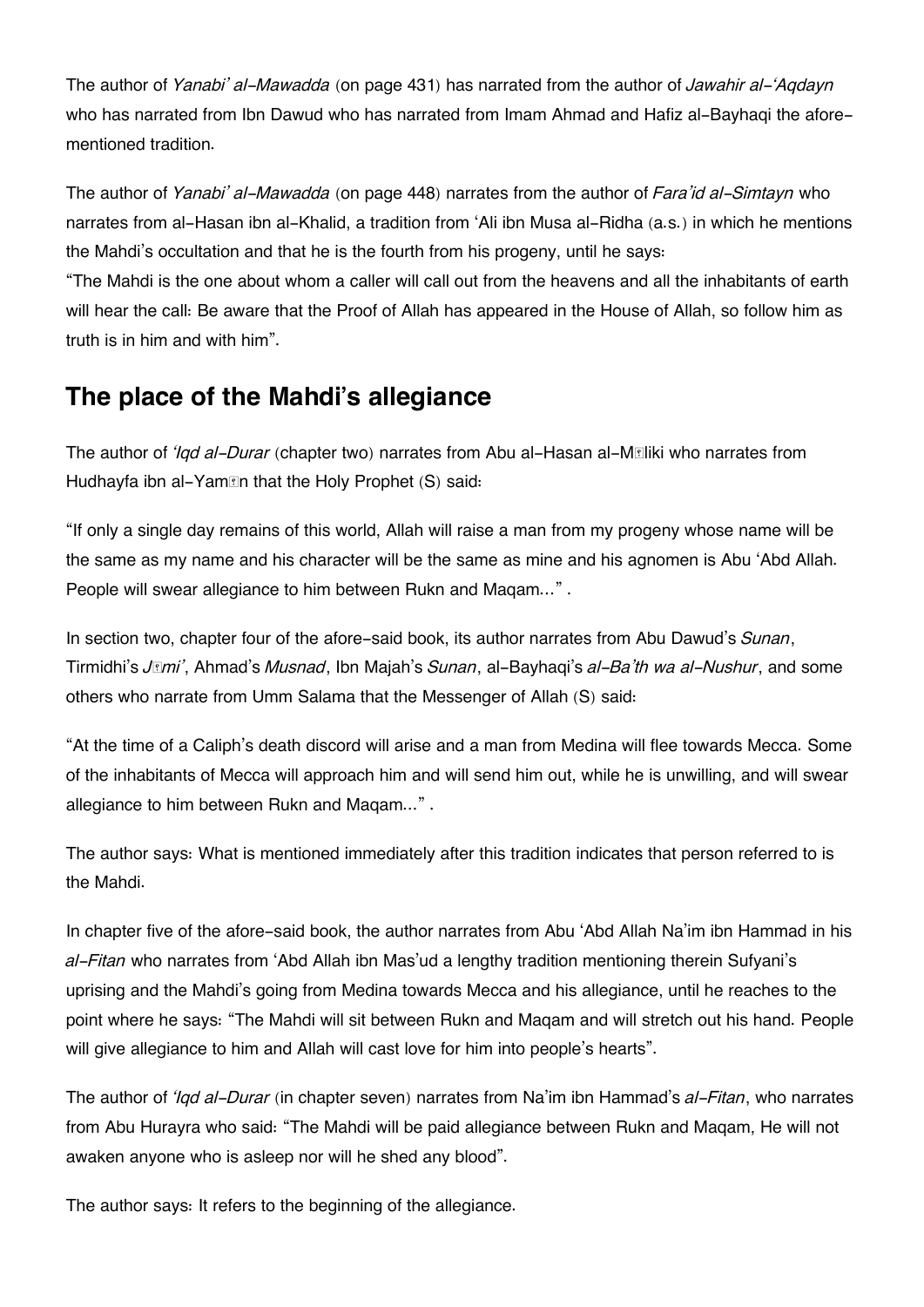Ibn Hajar in his book *al-Sawa'iq* (page 98) has narrated from Ibn Asakir who has narrated from 'Ali (a.s.) the tradition about Mahdi fleeing from Medina towards Mecca. He said: "Some of the inhabitants of Mecca will approach Mahdi and will send him out, while he is unwilling, and will swear allegiance to him between Rukn and Maqam..."

The author of 'Iqd al-Durar in section two and chapter four has narrated from Jabir ibn Yazid al-Ju'fi who narrated from Imam Muhammad al-Baqir about the Mahdi's flight from Medina to Mecca and says: People will swear allegiance to him between Rukn and Maqam. "O Jabir! The Mahdi is from the progeny of al-Husayn."

### **[Preparation for the Mahdi's Triumph](#page--1-0)**

The author of *'Iqd al-Durar* (chapter five) narrates from a group of traditionists, among them Ahmad in his *Musnad*, Ibn Majah in his *Sunan*, Al-Bayhaqi Abu 'Umar al-Mada'ini, Na'im ibn Hammad, Abu al-Qasim al-Tabarani and Abu Na'im al-Isbahani who narrate from Amir al-Mu'minin 'Ali ibn Abi Talib that the Messenger of Allah (S) said:

"The Mahdi is from us - the Ahl al-bayt. Allah will set right his affairs in one night."

Ibn Hajar in *al-Sawa'iq* (page 98) has narrated from Ibn Majah as such:

"A group of people will rise from the East and will pave the way for the Mahdi's rule."

The author of *'Iqd al-Durar* (in chapter five) has narrated the same tradition from Ibn Majah and al-Bayhaqi.

The author of *'Iqd al-Durar* (in chapter five) has narrated from Abu Na'im in his *Sifah al-Mahdi*, who has narrated from Thawban that the Messenger of Allah (S) said:

"When you see black flags coming from the direction of East, hasten towards them even if you have to crawl over ice because the Mahdi who is Allah's representative will be amongst them".

The narrator said: Abu 'Abd Allah al-Hakim in his *Mustadrak* and Imam Abu 'Umar in his *Sunan* and Hafiz Na'im ibn Hammad in *al-Fitan* have narrated the contents of this tradition. Perhaps the saying: The Mahdi who is Allah's representative will be amongst them means that the preparations for the Mahdi's rule would be in their hands just as the same was mentioned in the tradition of 'Abd Allah ibn al-Harith.

In the same chapter of the afore-said book, its author narrates from Sa'id ibn al-Musayyib that the Messenger of Allah (S) said:

"Black flags of the Bani 'Abbas will rise from the East, then there will be what Allah wills. Thereafter a group with small black flags will emerge and they will battle with a man from the progeny of Abu Sufyan and his companions and will return obedience and submission to the Mahdi".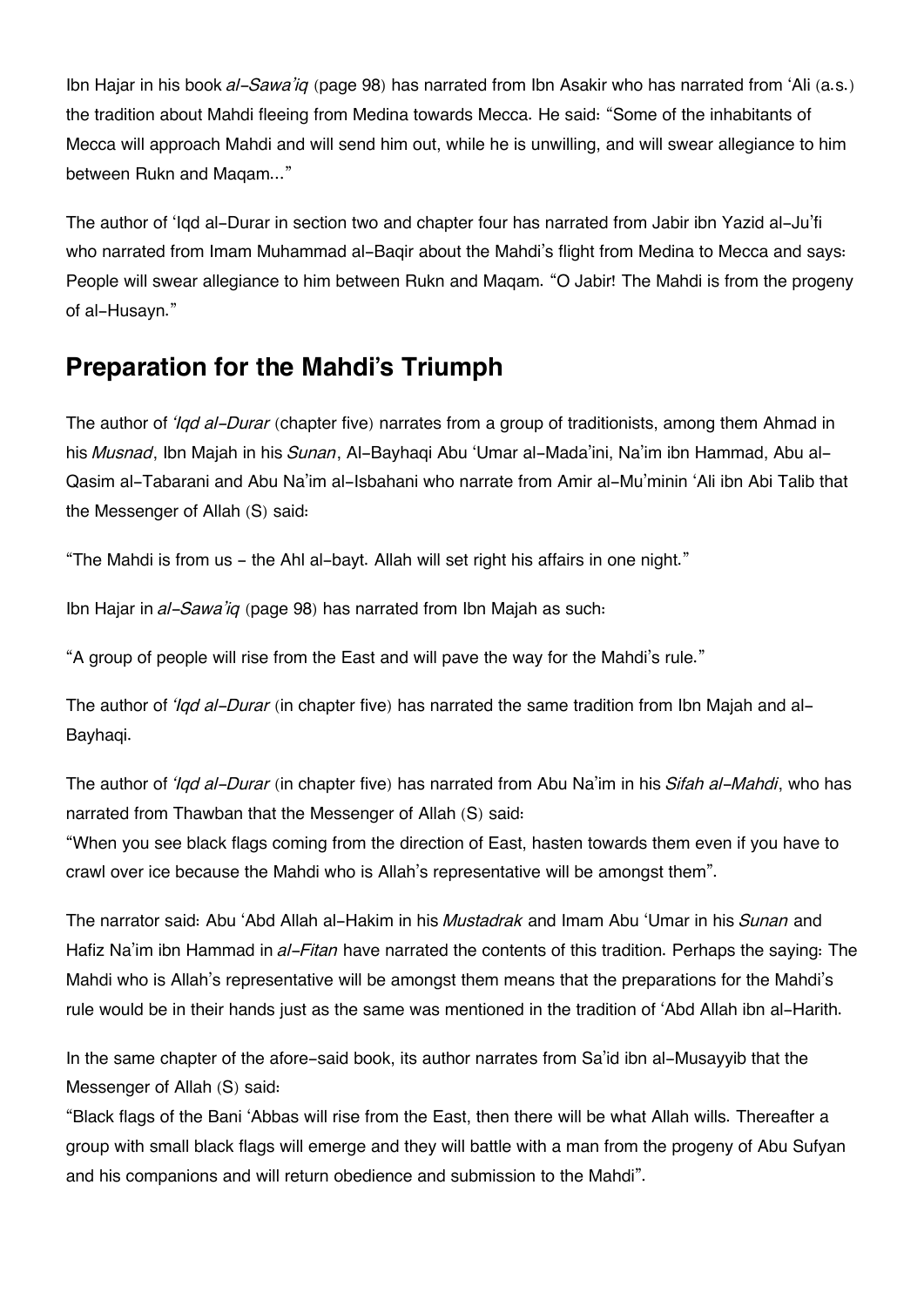The author says: Some of the traditions, which speak about the appearance of black flags from the East, refer to the call of the Abbasids and the uprising of Abu Muslim al-Khurasani. Other traditions indicate the uprising of a group from the East who would invite (the people) towards the Mahdi (a.s.) and the tradition of Sa'id ibn Musayyib which was mentioned before, refers to this account. The possibility, which we mentioned previously, about the traditions (in this regard) being fabricated, refers to the first type of interpretation. So do not be heedless about them.

The author of *Yanabi' al-Mawadda* (page 448) narrates from the book *Fara'id al-Simtayn* which narrates from Hafiz Abu Na'im that Imam Muhammad al-Baqir (a.s.) said:

"Allah has placed fear in the hearts of our friends and followers. When our  $Q\mathbb{E}$ 'im, the Mahdi, will emerge, one person from our friends will be more courageous than a fierce lion and sharper than the point of a spear".

The author says: Undoubtedly, a group which loses its leader also loses its will-power and aim and rather its very progress, as against a group possessing a leader with an upright will-power, earnest aim and firm power. This is because such a state eventually leaves an impression on the conduct and morale of that group. It seems that the afore-mentioned tradition too refers to this very matter and the reason why God has set fear in their hearts is to protect them.

### **[Events that will occur in the near future](#page--1-0)**

How often this thought passes through some mind and rather how often it is pronounced though some tongue that if fear from enemies is the cause of the Mahdi's occultation then how would this fear be obviated considering that day by day various powers and arms are on the rise? How would it be possible for the Mahdi to face these powers and aims which have filled the land and sea and would tighten the sphere the day of his emergence without his having access to any of those weapons because of lack of adequate supporters and ample means?

In reply we say: It's possible that the incidents which are about to take place in this world and the probable events may actually occur which could be amongst the strongest means of Mahdi's emergence and a medium for doing away with his occultation until he emerges. In number he may become like one of the ruling powers and thereafter he would strive in strengthening and increasing his powers and weapons.

Firstly, amongst the events which are not improbable is this that the moral and spiritual reforms perfection of training and literary and material sciences in some classes of people and rather in all of them will prevail over a special class. Thus when the Mahdi emerges and proclaims his plans and announces the Islamic teachings for which he would rise and that particular class witnesses his truthfulness, trustworthiness and resoluteness they would become submissive towards him.

They will assist him in jihad and become obedient to him and will give him the reins of the government. A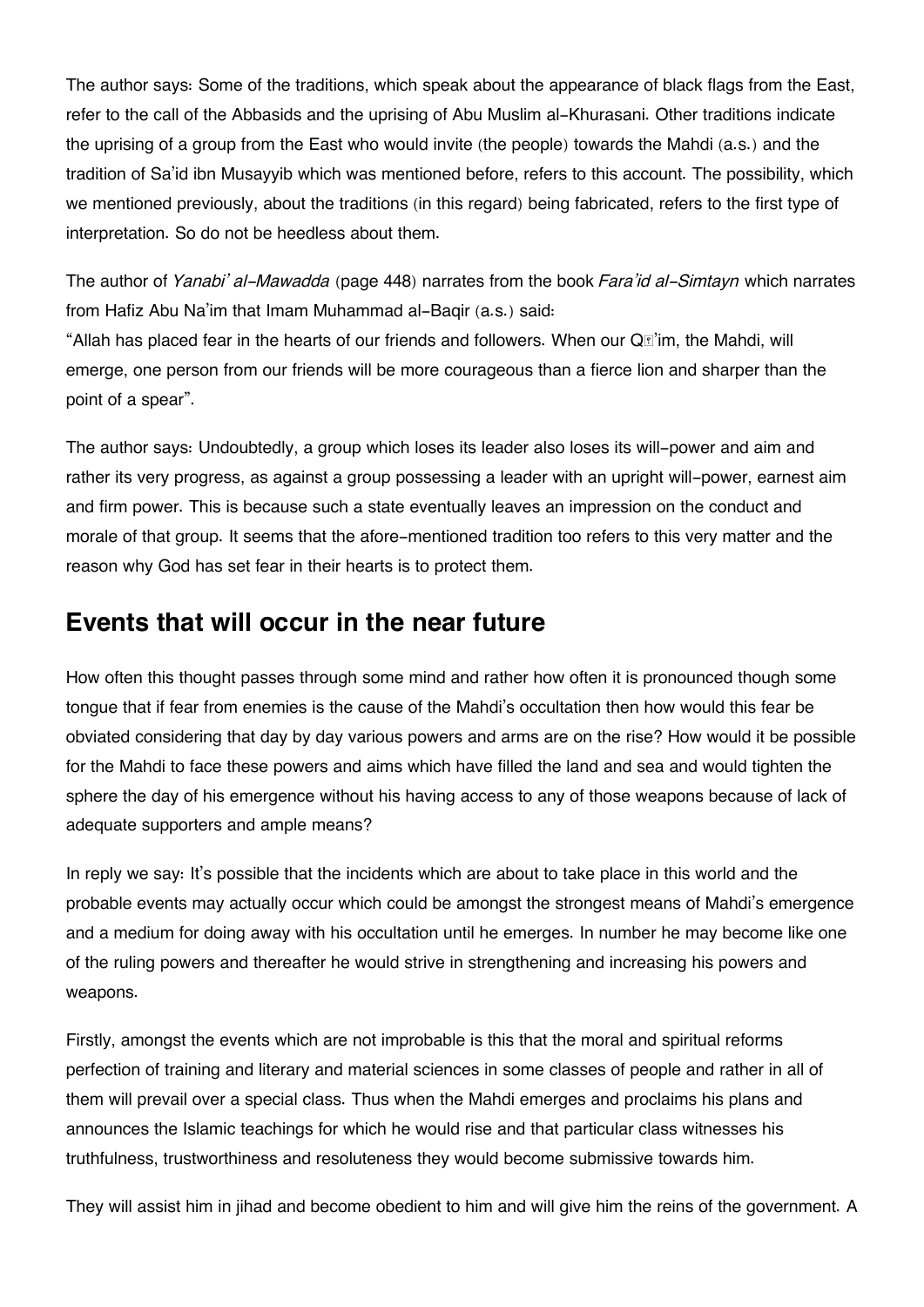large number of people would obey him and become submissive to him. The same had occurred for his great grandfather, the Holy Prophet (S) since a large number of people had brought faith in him due to his virtuous aim and objective just as the incident of al-Najashi (Negus) bears witness to this fact

Secondly: Before the Mahdi's emergence, multitudes of people will gather together and call the others towards him. They will take pledge (from them) for the victory of the day of his emergence. It is likely that the emergence of preachers in common gatherings and the distribution of those things for which Mahdi will rise, namely exercising of worldly, spiritual, social and individual reforms, are amongst the strongest means for the preparation of multitudes of people for the Mahdi's emergence.

As mentioned before, the main motive of awaiting the Mahdi's emergence is preparing and making ready the rudiments and necessities of his emergence. I can say, and it is not unlikely, that it is the Mahdi who is the one who strives behind every reformist who wishes to bring a reform. It has been mentioned previously that the Mahdi's occultation does not hinder him from undertaking such matters.

Thirdly: Break-up of the present world order and every city of the world into smaller states and every ruler of those states will possess independent powers until the Mahdi emerges. Cities and governments will have dispersed to such extent that the Mahdi too would be like one of them in power and preparedness. He will rise for that which Allah has appointed him and will strive for increasing and perfecting his own power.

Fourthly: The ruling powers will render the people completely submissive and obedient towards themselves and every society and rather every group, individual animal and vegetation will groan day and night due to such a life and state of affair. However he will become restless of the cruel and oppressive system while none would be able to see him. He will beseech and complain but only to his Lord.

Thus when the caller will call out between the heaven and the earth that Allah has obviated oppression from you, has made you successful, has set your freedom and deliverance in the Mahdi's hands and the Mahdi has emerged in Mecca, then multitudes of people will hasten towards him for the purpose of reform and their own goodness. In all probability, the meaning of the tradition which says that the Mahdi will not emerge but after the earth has become filled with cruelty and oppression is the same as what we have just said. In short, the Mahdi (a.s.) will emerge at the time when people and society will be in dire need of a reformist.

Fifthly: The world wars will put the cities out of action and weaken the physical bodies and powers. Thereafter, the Mahdi (a.s.) will emerge while from the viewpoint of number and group, he will be similar to one of those (group of) people. Then, very soon he will swiftly strive to increase and perfect his own powers in addition to those powers and tools which he would avail himself of as booty.

Sixthly: Some of the Islamic sects will accept his call on the day of his emergence and will join the forces of his companions and helpers. They will fight for the Mahdi in the battlefield and will swear allegiance to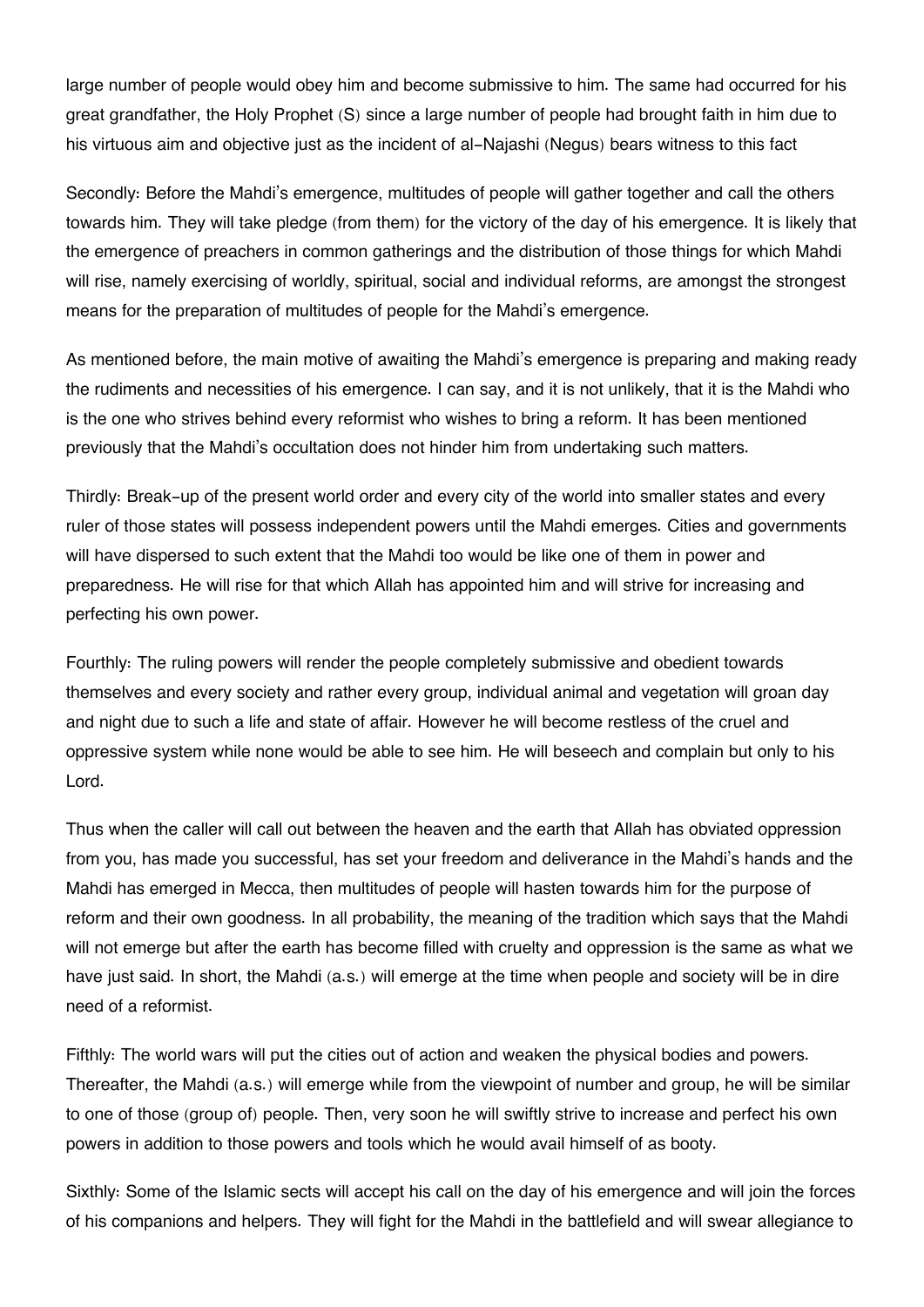him. In all respects, they will find confidence in him. Moreover Almighty God will confirm him through the angels just as He confirmed his great grandfather i.e. the Holy Prophet (S). He will confirm him by 'Isa ibn Maryam's (a.s.) descent, the details of which we shall God-willing mention later on.

These were incidents whose occurrence cannot be denied and history too guides us to the occurrence of such incidents and bears testimony to this fact that reformists have made use of similar means. Man is not aware of what might occur tomorrow. Verily the events which took place in the 14th century A.H. and 19th century AD bears witness to the possibility of occurrence of what we have mentioned. God is All-Aware of what has occurred and what is going to take place in the future.

### **[The Mahdi's helpers](#page--1-0)**

Ibn Hajar in *al-Sawa'iq* (on page 98) has narrated from Ibn 'Asakir that 'Ali (a.s.) has said: "When the Qā'im from the progeny of Muhammad (S) will emerge, Allah will gather together the inhabitants of the East and West. His friends will be from Kufa and the righteous men who would assist him (*abdāl*) would be from Syria…".

The author of *'Iqd al-Durar* (section two, chapter four) has narrated from Jabir ibn Yazid Ju'fi who has narrated from Imam Muhammad al-Baqir (a.s.) a lengthy tradition where he has mentioned in it some of the signs of Mahdi's emergence: the revolt of Sufyani, the Mahdi's escape from Medina to Mecca until he says: Allah will gather together for the Mahdi 313 of his companions…".

In the same book (section one, chapter four) its author narrates from Hakim Abu 'Abd Allah (from his book *al-Mustadrak*) that Muhammad ibn al-Hanafiya said:

We were in the presence of 'Ali (A). A person asked him some questions about the Mahdi. He (a.s.) replied: "Alas"! And he repeated the word seven times and then said: "The Mahdi will emerge at the end of time when those who would call out the name of Allah would be killed.

"Thereafter Allah will gather together a group scattered like clouds, and will bring their hearts together. They will neither fear anyone nor will they flee. Their number will be equal to the number of the companions of Badr. Neither the people of the past took precedent over them nor will the people of the future comprehend them. Their number will be equal to the number of the companions who crossed the river with the Saul …".

The narrator says: Al-Hakim has said: This tradition is an authentic tradition according to the criteria of al-Bukhari and Muslim. However they have not narrated it.

In the seventh chapter of the same book, the author narrates from Abu 'Amr 'Uthman ibn Sa'id al-Muqri in his *Sunan* who narrates from Hudhayfa ibn al-Yaman that the Messenger of Allah (S) while narrating about the Mahdi and his emergence said:

"Righteous men (*abdāl*) from Syria will hasten towards him along with their followers while noble men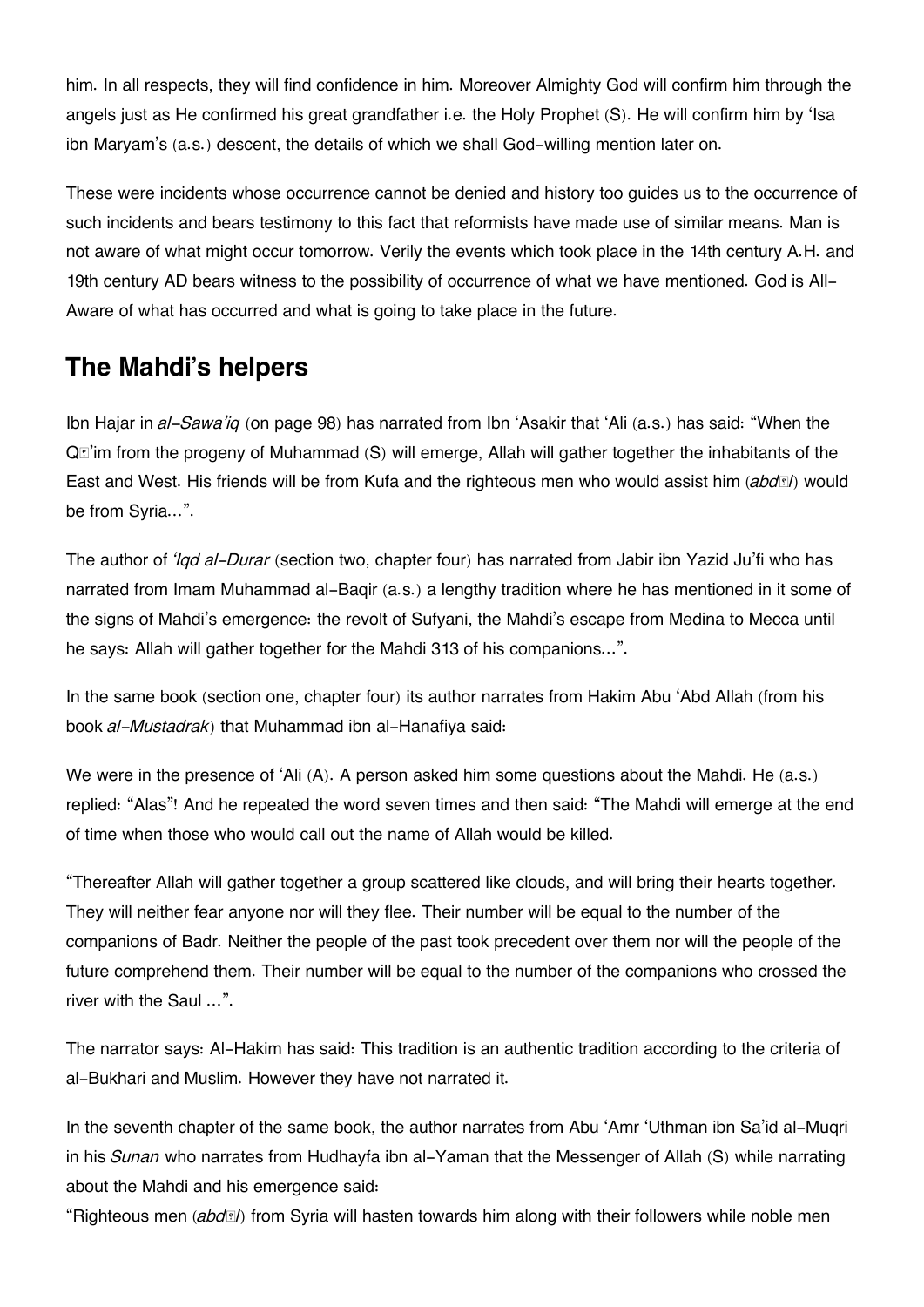from Egypt too will join him. Yet other groups will proceed from the East until they reach Mecca and swear allegiance to him …".

The author of *Yanabi' al-Mawadda* (on page 449) has narrated from al-Kanji who in turn has narrated from Ibn al-A'sham al-Kufi that All (a.s.) said:

"Bravo! To the people of **Thigan because Allah has hidden treasures amongst them which are neither** gold nor silver. Rather there are people there who have recognized Allah in the true sense and they will be the Mahdi's helpers at the end of time".

The author of *Is'āf al-Raghibin* (on page 150) says: It is true that the Holy Prophet (S) said:

"Discord will arise at the time of a Caliph's death". Thereafter he mentioned the Mahdi's emergence at Mecca, the allegiance paid to him there, the sinking of Sufyani's army at *baydā'* (the plain ground) and then said:

"When people will witness this miracle from the Mahdi, the righteous men (*abdāl*) from Syria and groups of people from Iraq will approach him and swear allegiance to him"..

# **[The angels will assist the Mahdi](#page--1-0)**

The author of *'Iqd al-Durar* (chapter five) narrates from Abu 'Amr 'Uthman ibn Sa'id al-Muqri in his *Sunan* who in turn narrates from Hudhayfa ibn al-Yaman that the Holy Prophet (S) said: "Allegiance will be sworn to the Mahdi between Rukn and Maqam. He will proceed towards Syria with Jibra'il in front of him and Mika'il on his right..."

In section one, chapter four of the same book, its author narrates from Imam Muhammad al-Baqir (a.s.) a tradition wherein he mentions about Mahdi's emergence and his allegiance between Rukn and Maqam and then says:

"Jibra'il would be on his right and Mika'il on his left …"

Again, in the seventh chapter of the afore-said book, the author narrates from Abu 'Amr 'Uthman ibn Sa'id al-Muqri in his *Sunan* who in turn narrates from Hudhayfa ibn al-Yaman that the Messenger of Allah (S) while mentioning the Mahdi's emergence and his allegiance between Rukn and Maqam said: "The Mahdi's attention will be directed towards Syria while Jibra'il would be in front of him and Mika'il on his left".

# **[Descent of 'Isa ibn Maryam \(a.s.\)](#page--1-0)**

Al-Bukhari in his *Sahih* (vol. 2 pg. 158) narrates from Abu Hurayra, that the Messenger of Allah (S) said: "How will you be at the time when Ibn Maryam will descend down amongst you and your Imam will be from you."

Then the author of *'Iqd al-Durar* (in chapter ten) has narrated the same tradition from *Sahih* of Muslim.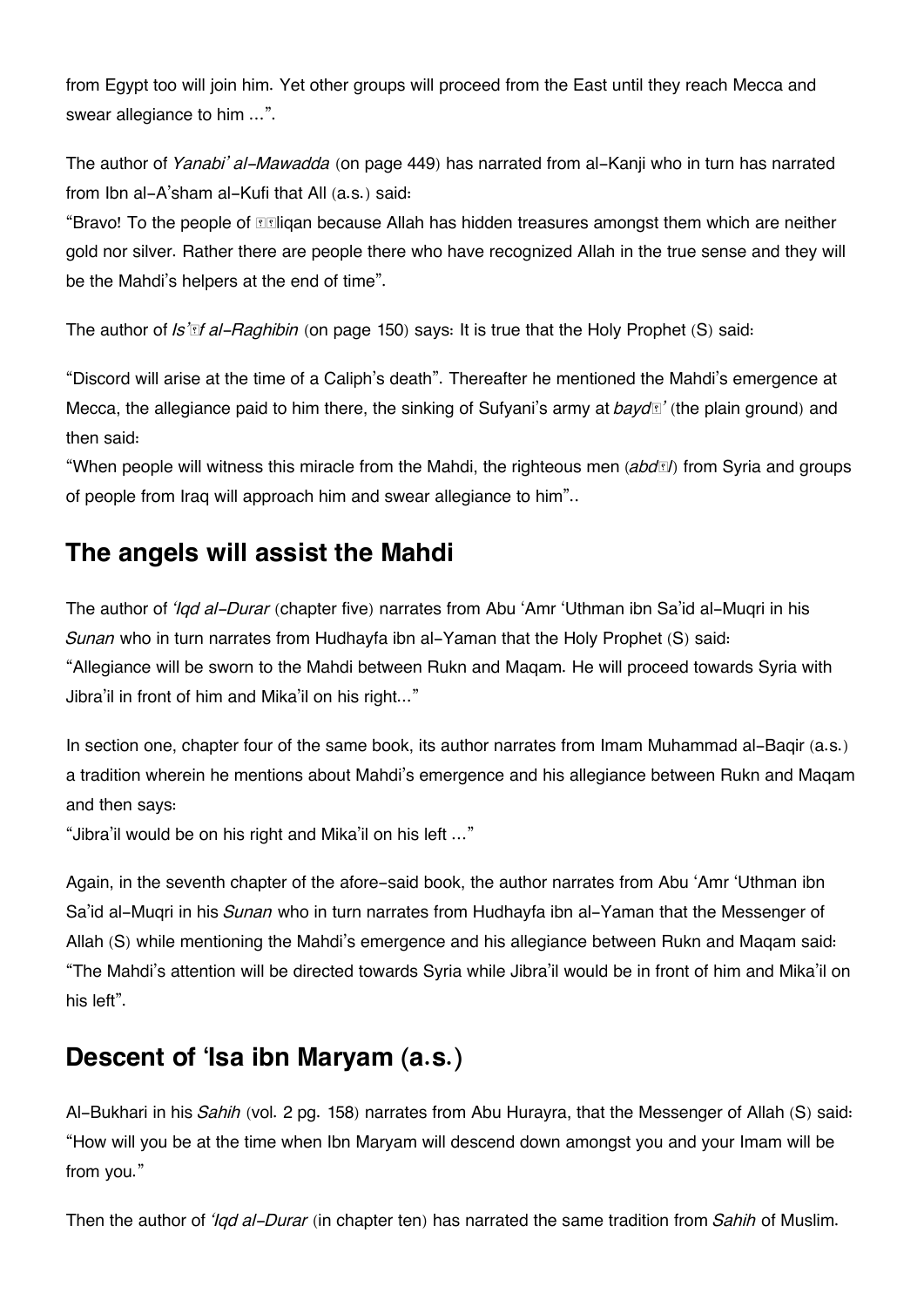In chapter one of *'Iqd al-Durar* its author narrates from Abu Na'im in *Manaqib al-Mahdi* who narrates from Abu Sa'id al-Khudri that the Messenger of Allah (S) said:

"The one behind whom 'Isa, the son of Maryam, will pray is from my progeny." Also, in the same chapter of the same book, he has narrated a similar tradition from Na'im ibn Hammad in *al-Fitan* from 'Abd Allah ibn 'Abbas.

The author says: Traditions in this regard are abundant and this saying is an authentic saying in which the renowned ones believe. The Sunni scholars too believe in this saying. The saying in some reports and books that the Mahdi will follow 'Isa ibn Maryam, are isolated and unworthy of attention.

The author of *Is'āf al-Raghibin* (on page 159) has narrated from Shaykh Muhyi al-Din al-'Arabi from his book *al-Futuhat* as such:

'The Almighty God will make 'Isa ibn Maryam descend over the white minaret which is on the East of Damascus supported by two angels one on his right side and the other on his left. People at that time would be engaged in their evening prayers. When 'Isa will descend, the Imam will offer his place to 'Isa who in turn would go ahead and recite (the congregational) prayers with the people'.

After narrating this tradition the author of *al-Futuhat* says: 'This saying that 'Isa will recite prayers with the people at the time of his descent, is inconsistent with the past traditions saying: The one who will recite prayers with the people is the Mahdi'. Thereafter he says: 'The saying that people would be engaged in evening prayers at the time of Isa's descent is inconsistent with what is mentioned in historical accounts which say that people would be engaged in morning prayers at the time of Isa's descent.

Ibn Hajar in his *al-Sawa'iq* on page 99, says: What is apparent is this that the Mahdi's emergence will take place before Isa's descent; and it is said: after Isa's descent.

Abu al-Hasan al-**N**jari says: There are abundant traditions with successive transmission from al-Mustafa (S) about the Mahdi's emergence: that he is from the Ahl al-bayt of the Holy Prophet, that he will rule for seven years, that he will fill the earth with justice, that he will emerge along with 'Isa (a.s.) and 'Isa will assist him in killing Dajjal at the Gate of Ludd in Palestine, and that he will lead this nation and 'Isa will pray behind him.

Ibn Hajar says: 'Abu al-Hasan's statement that the Mahdi would lead the prayers and 'Isa would stand behind him is a matter which is substantiated by traditions just as we have mentioned before. However al-Taftazani's statement that 'Isa would lead the Mahdi because of the former being more superior that the latter, and so Isa is more preferable and worthy, is without any evidence.

'This is because the Mahdi's Imamate (leadership) for 'Isa means that 'Isa will descend from the heavens so that he remains as a follower of our Holy Prophet and remains governed by his Shari'ah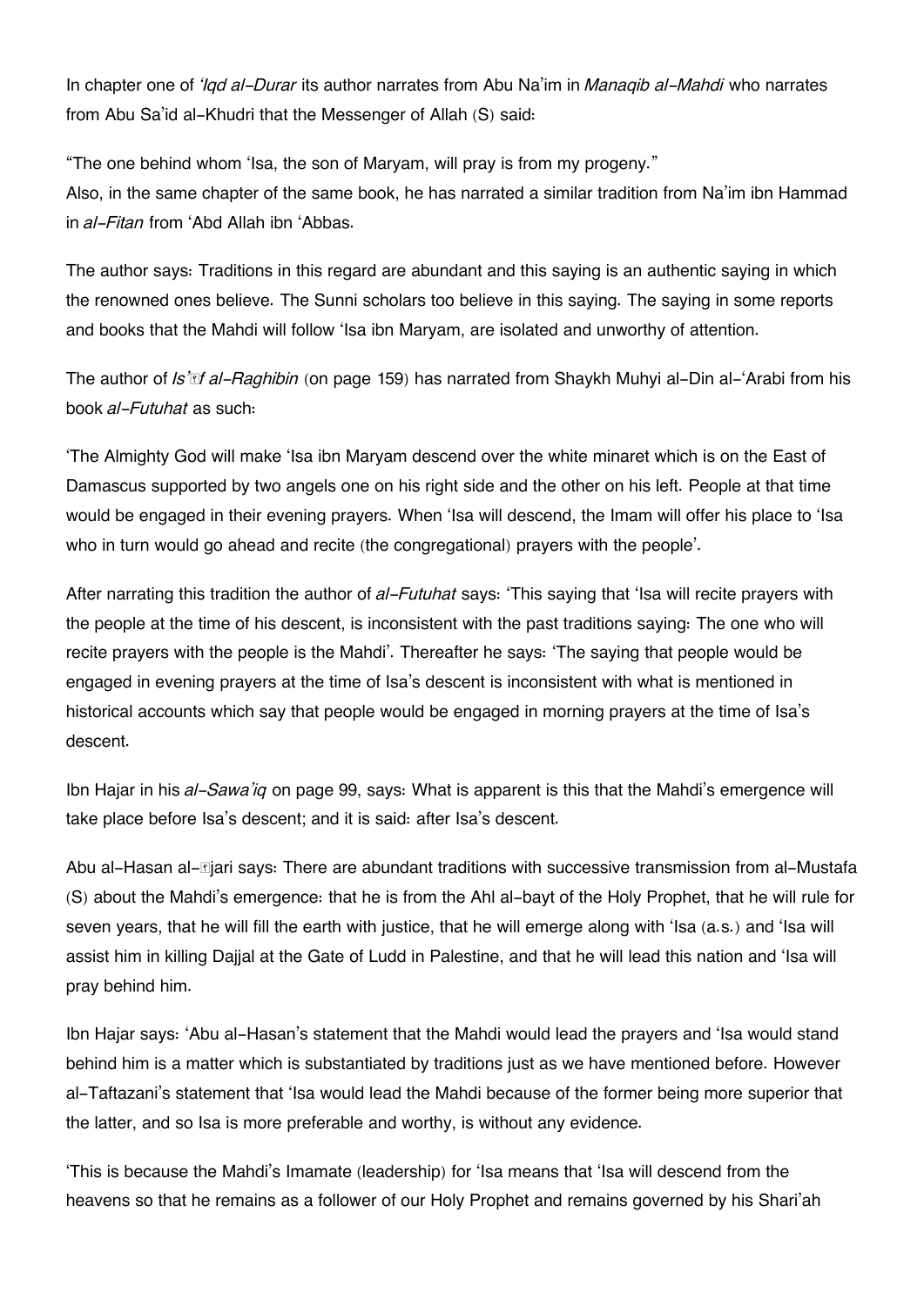(religious laws) and does not possess any independence for his own Shari'ah. Moreover the matter that 'Isa will follow someone from this nation (i.e. the Mahdi) even though 'Isa may be more superior than the Imam whom he follows, is so explicit and clear that nothing remains concealed from this matter.

Besides, we can gather together these two sayings and say: 'Isa will first of all follow the Mahdi in order that he manifests his motive (i.e. following the Islami path) and after that Mahdi will follow 'Isa so that he has had acted upon the essence of the principle.

Author says: Ibn Hajar's objection and reply to al-Taftazani's views is a matter to think about just as the same is not concealed from our respected readers.

The author of *Is'af al-Raghibin* (on page 163) says: In the book of *al-Kashf*, Suyuti has narrated in various ways that after his descent, 'Isa would live for a period of forty years. Again Suyuti in his book *al-A'lām* says: As explicitly mentioned by the scholars 'Isa will judge as per the Shari'ah of our Holy Prophet (S). Traditions have come down in this regard and a consensus too has been agreed upon.

The author says: Traditions in this regard are numerous and in the third chapter of this book traditions have already been mentioned on this matter and the words of al-Kanji.

### **[The blessings of the Mahdi's emergence](#page--1-0)**

The author of *'Iqd al-Durar* (in chapter five) narrates from Hakim Abu 'Abd Allah in his *al-Mustadrak* that 'Abd Allah ibn 'Abbas said: "During the Mahdi's time the wild and ferocious animals would live in peace and the earth would throw out its buried treasures".

I asked: "What are the earth's buried treasures"? He replied: "Pillars of gold and silver".

Al-Hakim says: This is a tradition whose claim of transmission is correct but which has not been narrated by Muslim and al-Bukhari.

The author says: What is apparent is that the earth's buried treasure refers to its mines.

In the seventh chapter of the same book, its author narrates from al-Hakim in his *al-Mustadrak* who narrates from 'Uthman ibn Sa'id al-Muqri in his *Sunan* who narrates from Hudhayfa ibn al-Yaman that the Messenger of Allah (S) said:

"The inhabitants of the heavens and the earth, the birds, the beasts and the fishes in the sea will become rejoice at the Mahdi's existence. During the period of Mahdi's rule, water will be found abundantly, springs will flourish everywhere, the earth will multiply its vegetation, and treasures will be extracted from the mines..."

In the seventh chapter of the afore-said book, the author narrates from al-Hakim from his *al-Mustadrak* who narrates from Abu Sa'id al-Khudri that the Messenger of Allah (SA.W.A) said: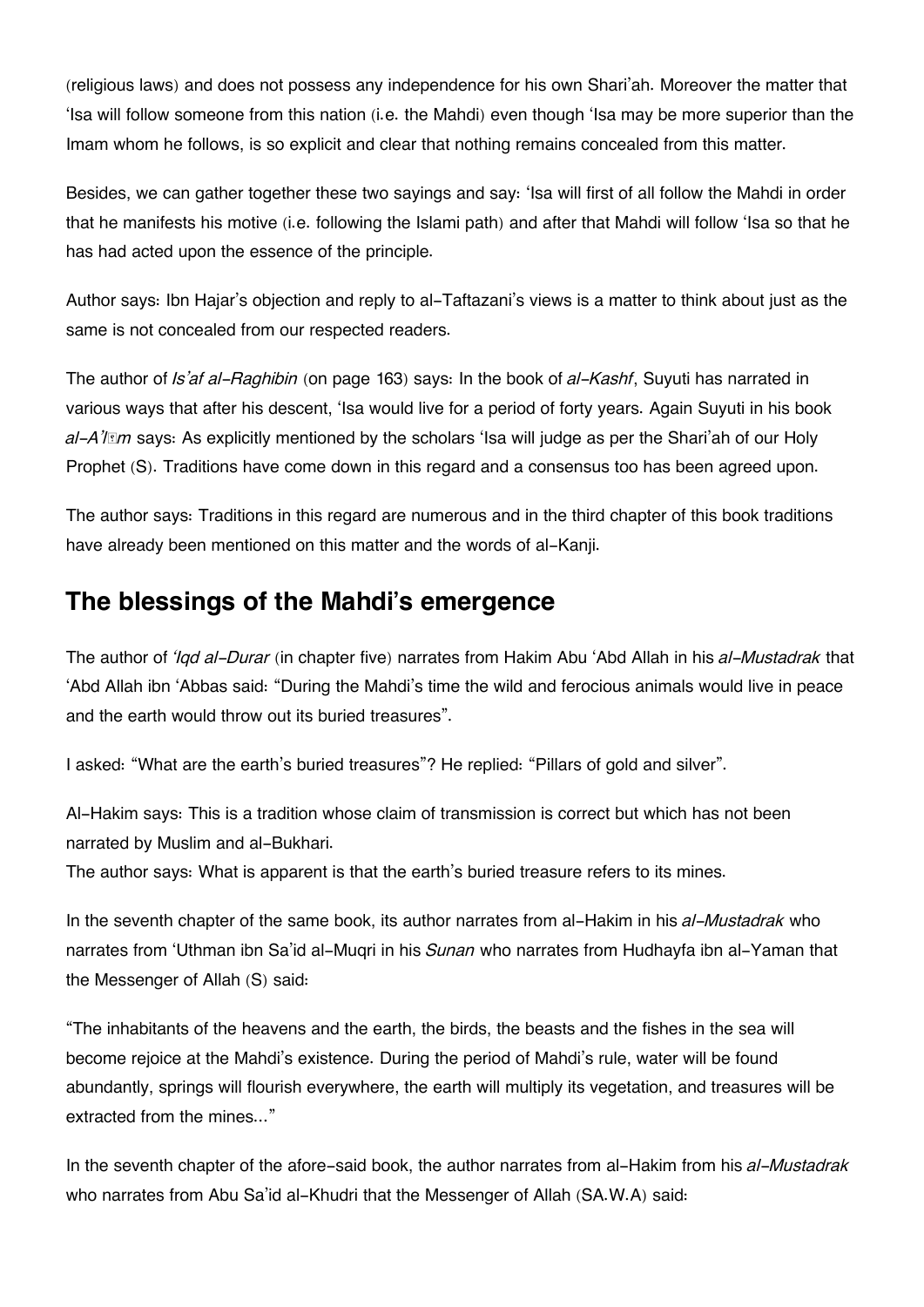"A severe calamity whose severity had never been heard of before will befall my Ummah from their rulers, so much so that things will turn miserable for them and the earth will become fraught with cruelty and oppression. The believers will fail to seek any place to shelter for themselves. It will be then that Allah will raise a man from my progeny who will fill the earth with justice and equity just as it was filled with tyranny and oppression.

The residents of the heavens and earth will be pleased with the Mahdi. The earth will not store its grain but emit it out and the sky too would not store drops of its rain but would descend it down. The Mahdi would rule over the people for seven, eight or nine years. Allah would destine welfare and blessing to such extent that those living would wish the dead to become alive".

Al-Hakim says: This is a tradition whose claim of transmission is correct but which has not been narrated by Muslim and al-Bukhari.

Again in the same chapter of the aforesaid book, its author narrates from Abu Na'im's *Manaqib al-Mahdi* and al-Tabarani's *Mu'jam* who narrate from Abu Sa'id al-Khudri that the Messenger of Allah (S) said: "During the Mahdi's era my Ummah will enjoy such bounties which they had never enjoyed before. The sky will descend rain upon them while the earth too would not hold back anything from its vegetation but that it would send it out".

In the same chapter of the afore-said book, its author narrates from Abu Sa'id al-Khudri that the Messenger of Allah (S) said:

"The Mahdi will emerge from my Ummah. Allah will send him as the saviour of the people. My nation will live in pleasure due to the Mahdi's existence. Due to him, the animals too will live a laudable life. The earth will send out its vegetation. The Mahdi will distribute wealth in a just manner".

In the eighth chapter of the afore-said book, its author narrates from al-Tabarani's *Mu'jam* and Na'im ibn Hammad's book *al-Fitan* who narrate from Abu Sa'id al-Khudri that the Messenger of Allah (S) said:

"During the Mahdi's era, my nation will enjoy such bounties which they had never enjoyed the like of before. The sky would descend rain upon them while the earth would not neglect anything from its vegetation but that it would expel it out. Wealth at that time would not have any value such that a man would rise and say: "O Mahdi, grant me wealth," and he would reply: "Take..."

In the same book, he narrates from Abu Na'im al-Isbahani's *Sifah al-Mahdi* who narrates from Abu Sa'id al-Khudri that the Holy Prophet (S) said:

"One who will act upon my Sunnah (ways) will emerge. The sky will send down its bounties and the earth too would throw out its blessings. The earth will be filled with justice just as it was filled with oppression".

Ibn Hajar in *al-Sawa'iq* (page 97) narrates from Hakim in his *Sahih* that the Messenger of Allah (S) said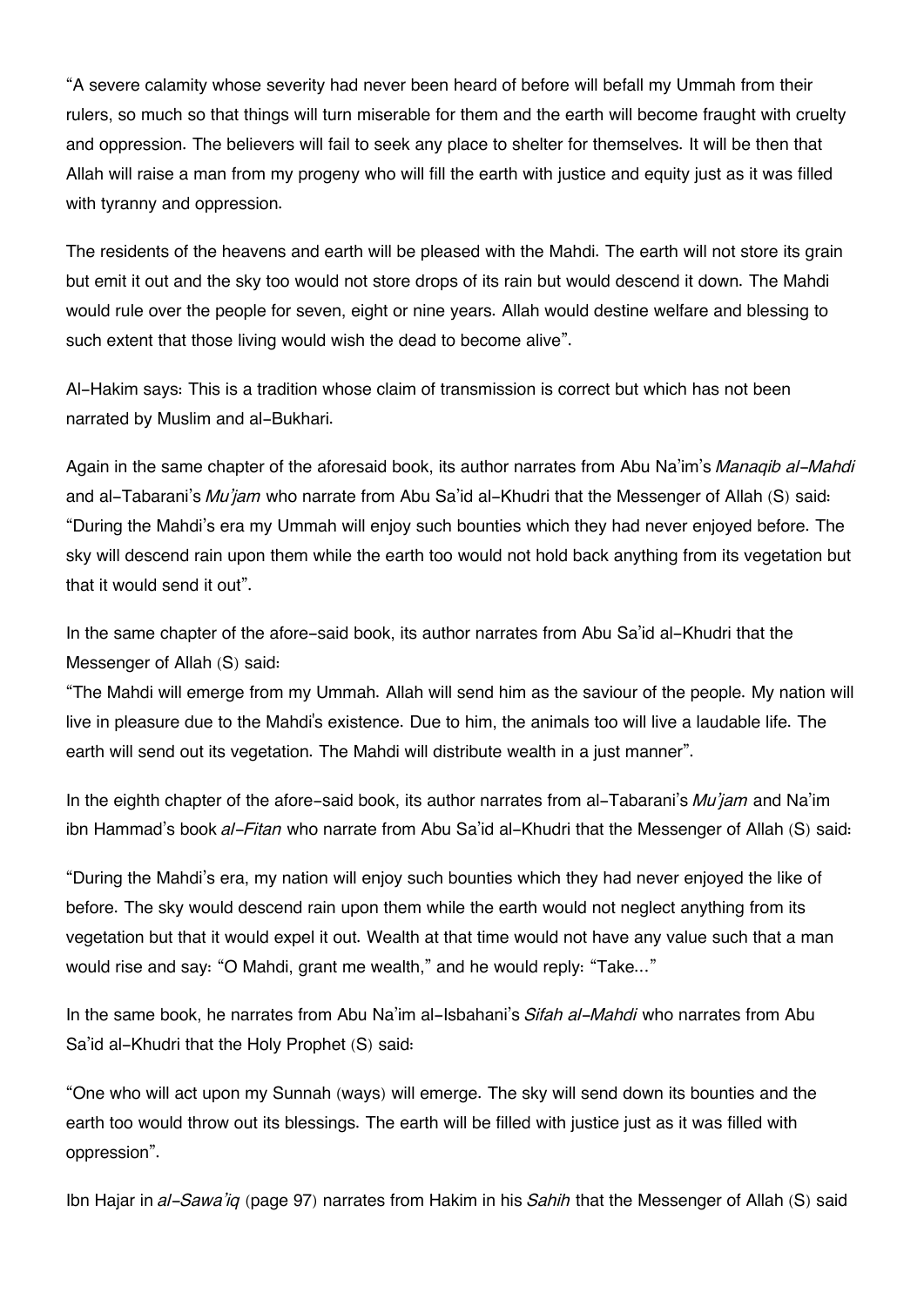in a tradition in which he mentioned the Mahdi:

"The inhabitants of the heavens and the earth love him. The sky will send down its rain and the earth will throw out its vegetation and will not keep it in store... Allah will favour the inhabitants of the earth with so much blessings and bounties that those alive would wish the dead ones to be alive".

### **[The Mahdi's actions and invitation](#page--1-0)**

The author of *'Iqd al-Durar* (chapter seven) narrates from Na'im ibn Hammad from his *al-Fitan* who narrates from Imam Muhammad al-Baqir (a.s.) who said:

'When corruption will be rife, the Mahdi will emerge in Mecca at the time of night prayers ('*isha*). He will have with him the Holy Prophet's banner, his sword, his shirt and certain other signs, and light and eloquence of speech. As soon as he finishes reciting the night prayers he will call out in a loud voice: "O people! I remind you of that moment when you will be standing before your Lord, for He has perfected the proof, sent the Prophets, revealed the Books, commanded you not to associated partners with Him, to safeguard the obedience and submission of Allah and His Prophet.

"Whatever the Holy Quran brings to life, you too strive to bring to life and whatever the Holy Qur'an dooms to death, you too strive for the same. Be the companion and ministers of the Mahdi in Godwariness, because the world is near annihilation and has bid farewell. I call you to Allah and His Messenger, and to act upon His Book. Keep away the falsehood and enliven the Holy Prophet's Sunnah (practice)".

The Mahdi will emerge swiftly and suddenly like the autumn cloud along with three hundred and thirteen men equal to the number of the companions of Badr. At night he will be busy in worship and in the day he will be like a roaring lion. Allah will make the Mahdi victorious in the land of Hijaz, and he will set free those of the Bani Hashim who are imprisoned at that time. People with black flags will enter Kufa and will approach the Mahdi for swearing allegiance to him. The Mahdi himself will send his armies to different corners of the world for the purpose of receiving allegiance. The oppressors will be vanquished and the inhabitants of the cities will surrender to the Mahdi...'

In the same chapter of the afore-said book, its author narrates from Abu Na'im in his book *Sifah al-Mahdi* who in turn narrates from Abu Sa'id al-Khudri that the Messenger of Allah (S) said: "Someone from my progeny will emerge who will be acting upon my Sunnah. Blessings will descend down from the sky and the earth too will throw out its bounties. The earth will be filled with justice and equity just as it was filled with tyranny and oppression".

In the same chapter of the same book, its author narrates from 'Abd Allah ibn 'A $I\mathbb{B}$ a: I told Imam Muhammad al-Baqir: "Inform me about the Q*T*'im".

He replied: "I am not the  $Q\vec{a}$ 'im and the one whom you refer to is not the  $Q\vec{a}'$ 'im". I asked: "How will be the Mahdi's ways and policies"? He replied: "Just like the ways of the Holy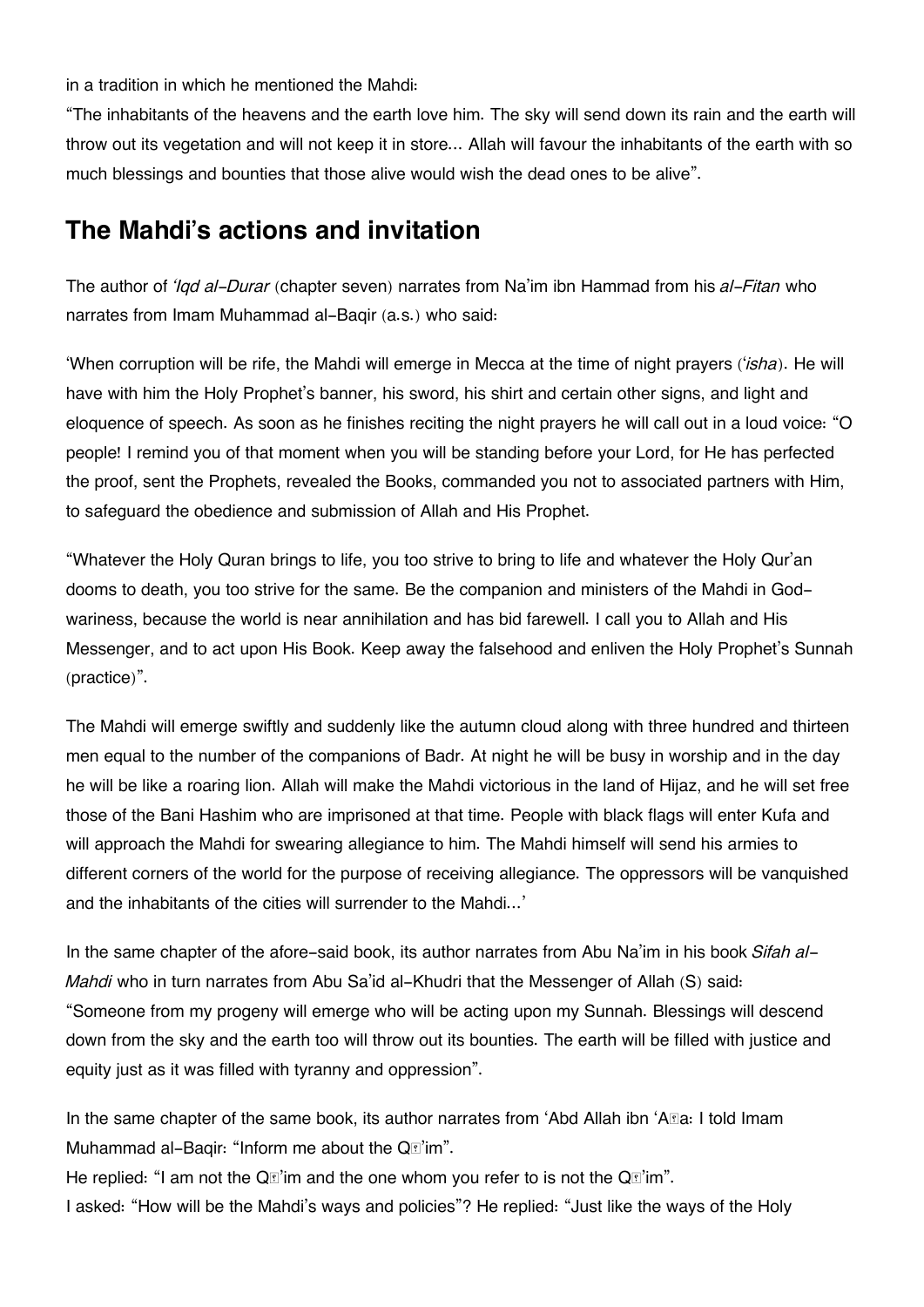Prophet".

In the same book, he narrates from Na'im ibn Hammad who narrates from 'A'isha that the Messenger of Allah (S) said: "The Mahdi is from my progeny. He will fight as per my Sunnah just as I fought as per the revelation".

Ibn Hajar in his *al-Sawai'q* (page 98) and the author of *Yanabi' al-Mawadda* (page 433) have narrated a tradition with almost the same contents.

The author of *Is'af al-Raghibin* (page 161) says: Muhyi al-Din al-'Arabi in *Futuhat al-Makkiyah* says: The Mahdi will act by virtue of Divine inspiration since the Holy Prophet's canons will be revealed to Mahdi by inspiration just as this tradition indicates:

المهدي يقفو اثري لا يخط

"The Mahdi will follow in my tracks and he will not err".

Thus the Holy Prophet (S) has informed us that the Mahdi is the follower of the Holy Prophet (S) and not an innovator. Besides he has informed us that the Mahdi is infallible in his judgment. Thus it is known that analogy (*qiyas*) is forbidden to him in the presence of explicit injunctions which Allah has bestowed on him through inspiration. In fact, some researchers reckon analogy to be forbidden for all the divine men since the Holy Prophet (S) can be witnessed for them. When the divine men doubt in any tradition or command they refer to the Holy Prophet and he in turn directly acquaints them with the truth. The Master of the affairs is needless of following any of the Imams other than the Holy Prophet.

### **[The Mahdi's Virtuous Way](#page--1-0)**

The author of '*Iqd al-Durar* (chapter five) narrates from Abu 'Amr Uthman ibn Sa'id al-Muqri (from his book *Sunan*) who narrates from Hudhayfa bin al-Yaman that the Messenger of Allah (S) said:

"The inhabitants of the sky and the inhabitants of the earth, the birds, the beasts and the fishes will rejoice at the Mahdi's emergence".

In the seventh chapter of the same book, its author narrates from Abu Na'im's *Sifah al-Mahdi* and Imam Ahmad's *Musnad,* from Abu Sa'id al-Khudri that the Messenger of Allah (S) said: "I give you glad tidings about Mahdi.....the inhabitants of the earth and the heavens will be pleased with him".

In the third chapter of the same book, its author narrates from Na'im ibn Hammad's book *al-Fitan* that Jabir ibn 'Abd Allah said: A person approached Imam Muhammad al-Baqir (a.s.) and said: "Accept these five hundred dirhams as Zakat (alms) on my wealth".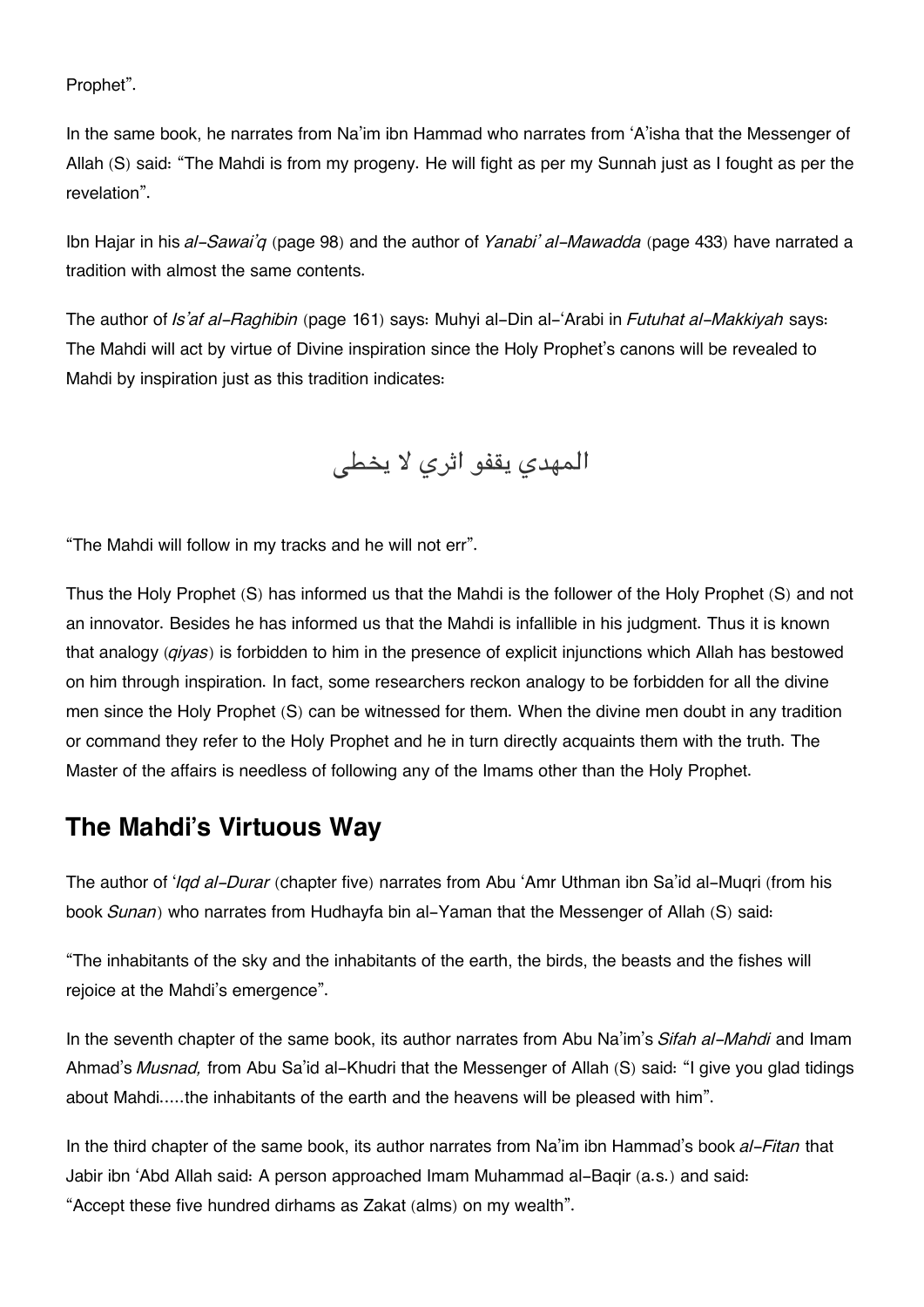Imam Muhammad al-Baqir (a.s.) replied: "You may give those five hundred dirhams to your Muslim neighbours and to your Muslim brethren who are in distress".

Thereafter Imam (a.s.) said: "When the Mahdi from our Ahl al-Bayt rises, he will distribute wealth equally and will treat the people with justice".

In the same chapter of the same book, the author narrates from Abu 'Amr al-Muqri (from his book *Sunan*) and Hafiz Na'im ibn Hammad's *al-Fitan,* that Ka'b al-Ahbar said: I find the Mahdi's name in the scrolls of the Prophets. His rule is neither unjust nor oppressive".

Ibn Hajar in his *al-Sawa'iq* (page 98) narrates from al-Ruyani, al-Tabarani and others that the Messenger of Allah (S) said:

"The Mahdi is from my offspring.... the inhabitants of the heavens and the earth and the birds in the air are pleased with his caliphate..".

On page 99 of the same book, he has narrated from Ahmad and al-Mawardi a tradition with similar content.

# **[The Mahdi's noble moral traits](#page--1-0)**

The author of *'Iqd al-Durar* (chapter three) narrates from al-Harith ibn al-Mughira al-Nadhri: I told al-Husayn ibn 'Ali: "How should we recognize Mahdi"? He replied: "By his calmness and dignity".

In the same book, he narrates from Hafiz Abu Muhammad al-Husayn ibn Mas'ud in *al-Masābih* that Ka'b al-Ahbar said: "The Mahdi will humble himself for Allah like an eagle with its two wings."

In the eighth chapter of the same book, he narrates from Na'im ibn Hammad's *al-Fitan* from Tawus as such: "Amongst the signs of the Mahdi is this that he would be strict with his officials, generous with wealth and kind to the indigent".

In section three, chapter nine of the same book; he narrates from Na'im ibn Hammad's *al-Fitan* that Abu Ru'bah said: "The Mahdi will show kindness to the poor and will caress them".

Again in section three, chapter nine of the same book he narrates from al-Husayn ibn 'Ali (a.s.): "When the Mahdi emerges, there will be nothing between him and the Arabs and Quraysh except the sword. For what reason do they make haste in Mahdi's emergence? I swear by Allah that the Mahdi will not wear but coarse and rough clothes and his food will only be bread made of barley, and death will be hidden beneath his sword".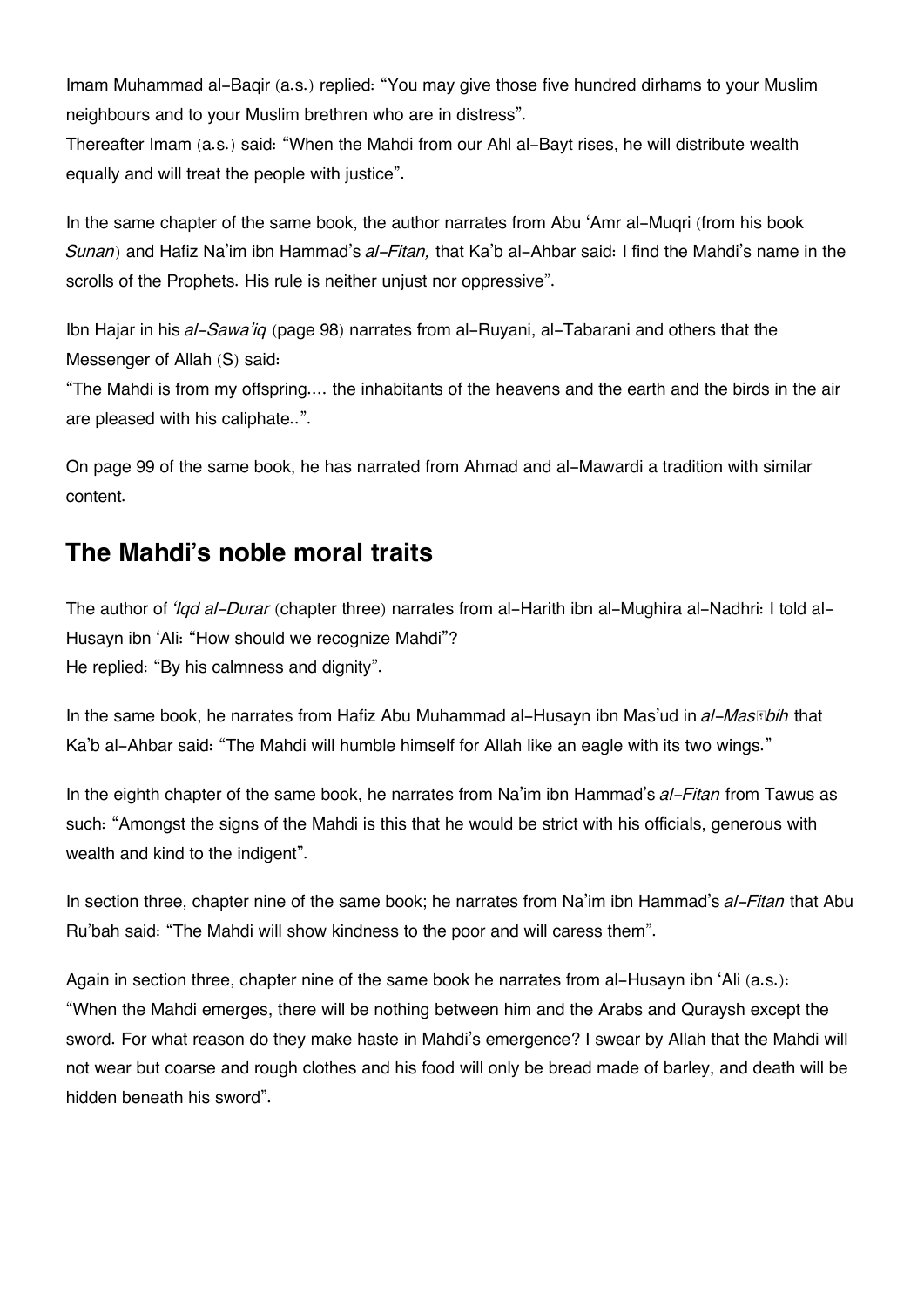# **[Religion will be completed with the Mahdi](#page--1-0)**

The author of *'Iqd al-Durar* (chapter one) narrates from a group well-versed in traditions namely Abu al-Qasim al-Tabarani, Abu Na'im al-Isbahani, Abu 'Abd al-Rahman ibn Abi Hatim and Abu 'Abd Allah Na'im ibn Hammad and others that Amir al-Mu'minin 'Ali ibn Abi Talib (a.s.) said: I asked the Holy Prophet: "O Messenger of Allah! Is the Mahdi from us or from other than us"?

He replied: "No, he will be from us. Allah will complete the religion through the Mahdi just as He commenced it through us".

In the seventh chapter of the afore-said book, he narrates from the previous narrators that 'Ali ibn Abi Talib (a.s.) said: I asked the Holy Prophet:

"Is the Mahdi from us, progeny of Muhammad, or from other than us"? He replied: "No, he will be from us. Allah will complete the religion through the Mahdi just as he commenced it through us".

In the same chapter of the same book, its author narrates from Hafiz Abu Bakr al-Bayhaqi who narrates from Amir al-Mu'minin 'Ali ibn 'Ali Talib (a.s.) that the Messenger of Allah (S) said: "The Mahdi is from our progeny. Religion will be completed with him just as it commenced with us".

Ibn Hajar in his *al-Sawa'iq* (page 97) has narrated from Abu al-Qasim al-Tabarani that the Messenger of Allah (S) has said: "The Mahdi is from us. Religion will be completed with him just as it commenced with us".

The author of *Is'af al-Raghibin* (page 148) narrates from al-Tabarani that the Messenger of Allah (S) said: "The Mahdi is from our progeny. Religion will be completed with him just as it commenced with us."

## **[The Jews and the Christians](#page--1-0)**

The author of *'Iqd al-Durar* (chapter seven) narrates from Na'im ibn Hammad (from the book *al-Fitan*) that Sulayman ibn 'Isa said:

"It has come down to me that it is at the hands of the Mahdi that the Ark of the Covenant will be taken out from the Lake Tiberias. The Ark will be carried and placed in front of Bayt al-Maqdis. When the Jews will witness it, they will surrender".

In the third chapter of the same book, the author says: In some of the traditions it is stated: The reason why he is called Mahdi is because he will show the way to the books of the Torah and he will extract them from the mountains of al-Sham. He will invite the Jews towards the books and a great number of Jews will submit themselves to the books of the Torah.

The author of *'Iqd al-Durar* says: - Abu 'Amr al-Mada'ini in his *Sunan* has said: "The reason why he has been called the Mahdi is because he will direct the way to the mountains of al-Sham and extract the books of the Torah from it. He will argue with the Jews by means of Torah and a congregation of Jews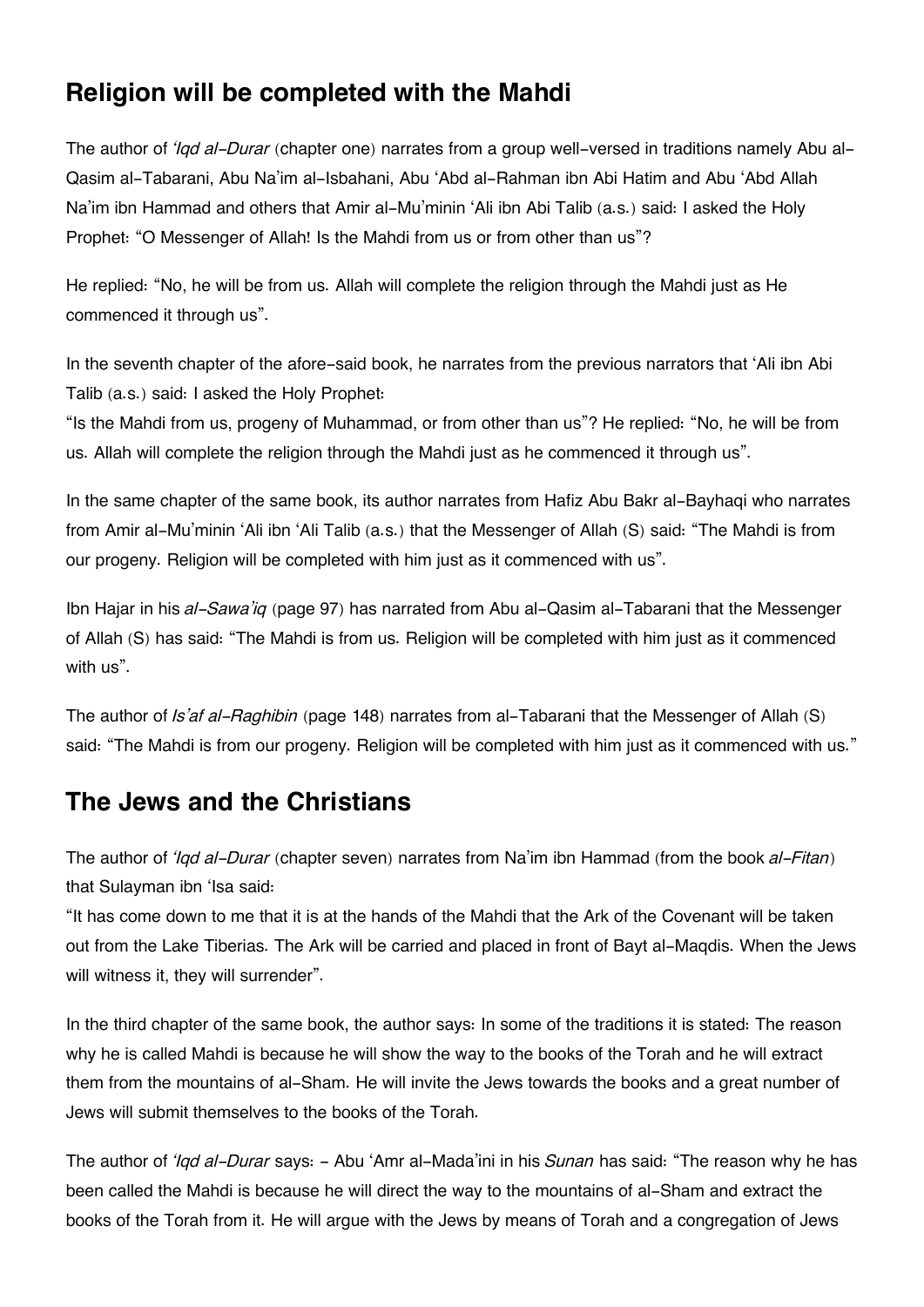will surrender to him".

The author *Is'af al-Raghibin* (page 153) says:

"The Mahdi will extract the Ark of the Covenant and the books of Torah from the cave of Antioch and mountain of al-Sham respectively. He will argue with the Jews by means of Torah and a large number of the Jews will surrender to him".

The author of *Yanabi' al-Mawadda* narrates (on page 476) from the author of *Mishkat al-Masabih* who narrates from Abu Hurayra that the Messenger of Allah (S) said:

"By Allah, 'Isa ibn Maryam will descend and will judge with justice. He will destroy the cross and kill the pig. He will nullify the *jizya* (poll tax), set free the young camels and will not ride upon them. He will eradicate enmity and will destroy grudge, hatred and jealousy".

The author says: That he will nullify the *jizya* perhaps refers to this point that all the people at that time would be following the religion of Islam, just as destruction of the cross too is a metaphoric remark in this regard. Eradication of enmity, grudge, hatred and jealousy too may mean that these will be obviated between the Jews and Christians by the blessings of 'Isa ibn Maryam's descent.

# **[Manifestation of the religion of Islam](#page--1-0)**

The author of *'Iqd al-Durar* (chapter two) narrates from Abu al-Hasan Rib'i al-Maliki who narrates from Hudhayfa ibn al-Yaman that the Messenger of Allah (S) while speaking of the Mahdi, his agnomen and place of allegiance says:

"Allah will restore the religion by means of the Mahdi and will produce victories and triumphs for him. Then there will we none left on the face of the earth except for those who say: There is no god except Allah (*la ilaha illa'llah*)..."

The author of *Yanabi' al-Mawadda* narrates (on page 476) from Shaykh Muhyi al-Din al-'Arabi from his book *al-Futuhat al-Makkiyah* (chapter 366) in a discussion on the Mahdi and his ministers:

"The Mahdi will emerge when religion would be on the decline. The one who would not accept will be killed and the one who would engage in debate with him will be defeated. He will so reveal the realities of religion that had the Holy Prophet (S) been alive, he too would have judged in the same manner. He will eradicate the (false) religions from the face of the earth. Then, except for the pure religion, no other religion would remain over the earth".

# **[The Mahdi's reforms](#page--1-0)**

The author of *Yanabi' al-Mawadda* narrates (on page 486) from the book *al-Manaqib* which narrates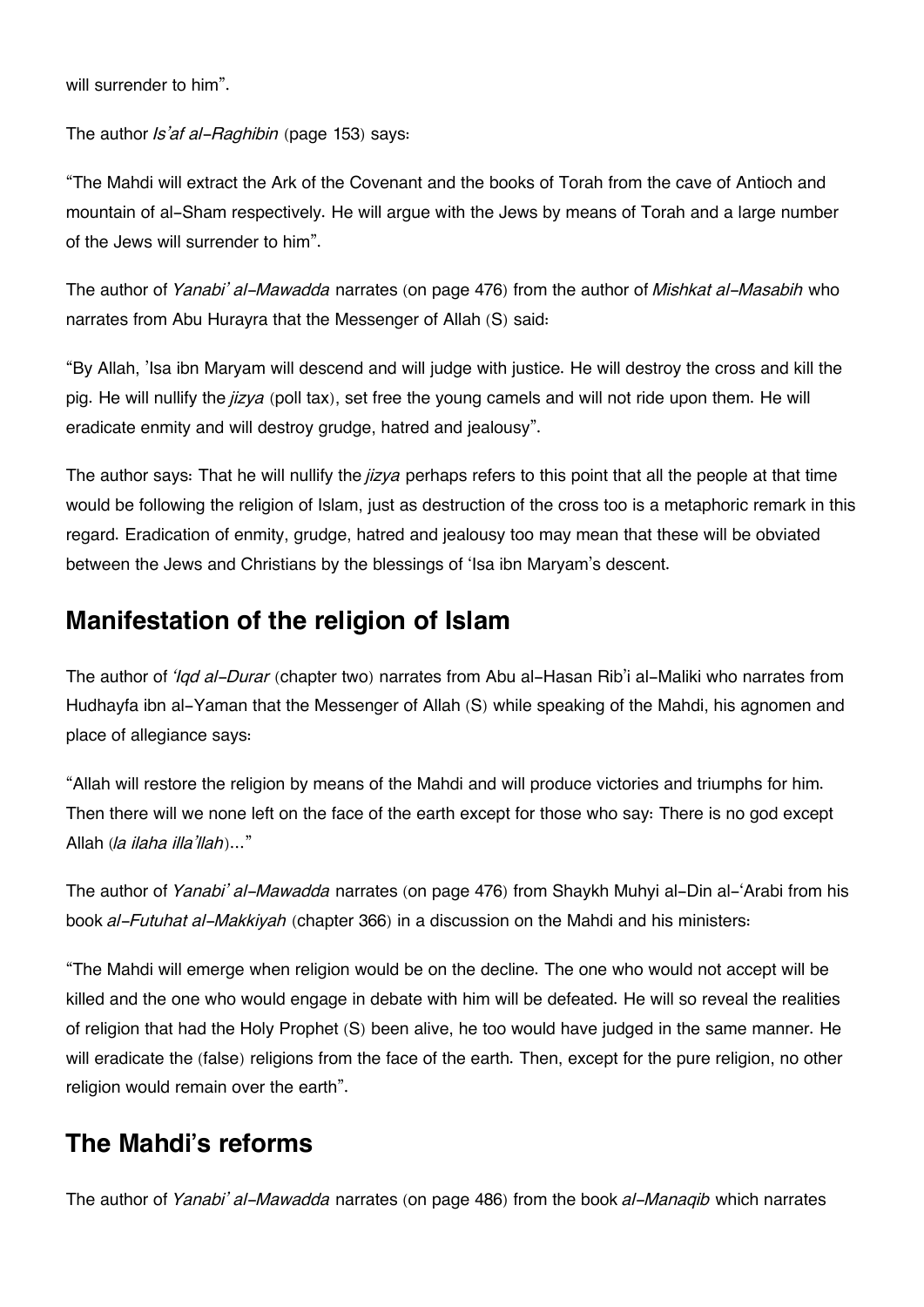from 'Ali ibn Musa al-Ridha who narrates from his forefathers, from the Messenger of Allah (S) who, while mentioning the virtues of his household and his Mi'raj (ascension to heaven) said:

'I asked: "My Lord, who are my legatees (*awṣiya'*)"? I heard a call saying: "O Muhammad, your legatees are those whose names have been written on the enclosure of My throne."

I looked and saw twelve lights, on each light was a green cover with the name of one of my legatees written on it, the first of them being 'Ali and the last of them the Mahdi. I asked: "My Lord, are they the legatees after me"?

I heard a call saying: "These are My friends, chosen ones and proofs upon My creatures after you. They are your legatees. I swear by My Glory and Majesty that I will cleanse the earth from its tyranny by the hands of the last of them who is the Mahdi. I will make him conquer the East and West. I will make the winds subservient to him, and will make the clouds submissive to him. I will grant him power through some means and will help him with My troops. I will assist him through My angels until he gains power over My government and gathers the people towards My *tawhid* (monotheism). Thereafter, I will perpetuate his rule and I will make the days follow one another between my friends until the Day of Judgment"'.

Again, the author of *Yanabi' al-Mawadda* narrates (on page 486) from Abu al-Mu'ayyad Muwaffaq ibn Ahmad al-Khawrazmi with his chain of transmission from Abu Sulayman, the shepherd of the Prophet (S) who said:

I heard the Holy Prophet (S) saying: 'The night when I was made to ascend to the heavens...' then he (S) mentioned a part of the tradition about his ascension (*mi'raj*) and its virtues and about the virtues of his Ahl al-Bayt and his twelve legatees, and said: 'I heard a cry: "O Muhammad! Would you like to see your legatees"?

I said: "Yes". I was addressed: "Look towards the right of the Throne ('*arsh*)".

As soon as I cast my glance, I saw 'Ali, Fatimah, al-Hasan, al-Husayn, 'Ali ibn al-Husayn, Muhammad ibn 'Ali, Ja'far ibn Muhammad, Musa ibn Ja'far, 'Ali ibn Musa, Muhammad ibn 'Ali, 'Ali ibn Muhammad, al-Hasan ibn 'Ali and Muhammad al-Mahdi ibn al-Hasan who appeared amongst them like a brilliant star.

Later, I was addressed: "O Muhammad! They are My Proofs upon My servants. They are your legatees and the Mahdi who is the avenger of your progeny is amongst them. I swear by My Glory and Majesty that the Mahdi will take revenge from My enemies and will assist My friends"'.

The author of *'Iqd al-Durar* (section one, chapter four) narrates from Abu Na'im's *Sifah al-Mahdi* from Hudhayfa ibn al-Yaman that the Messenger of Allah (S) said:

"Woe to this nation because of its oppressive rulers. How they kill the believers and create fear in them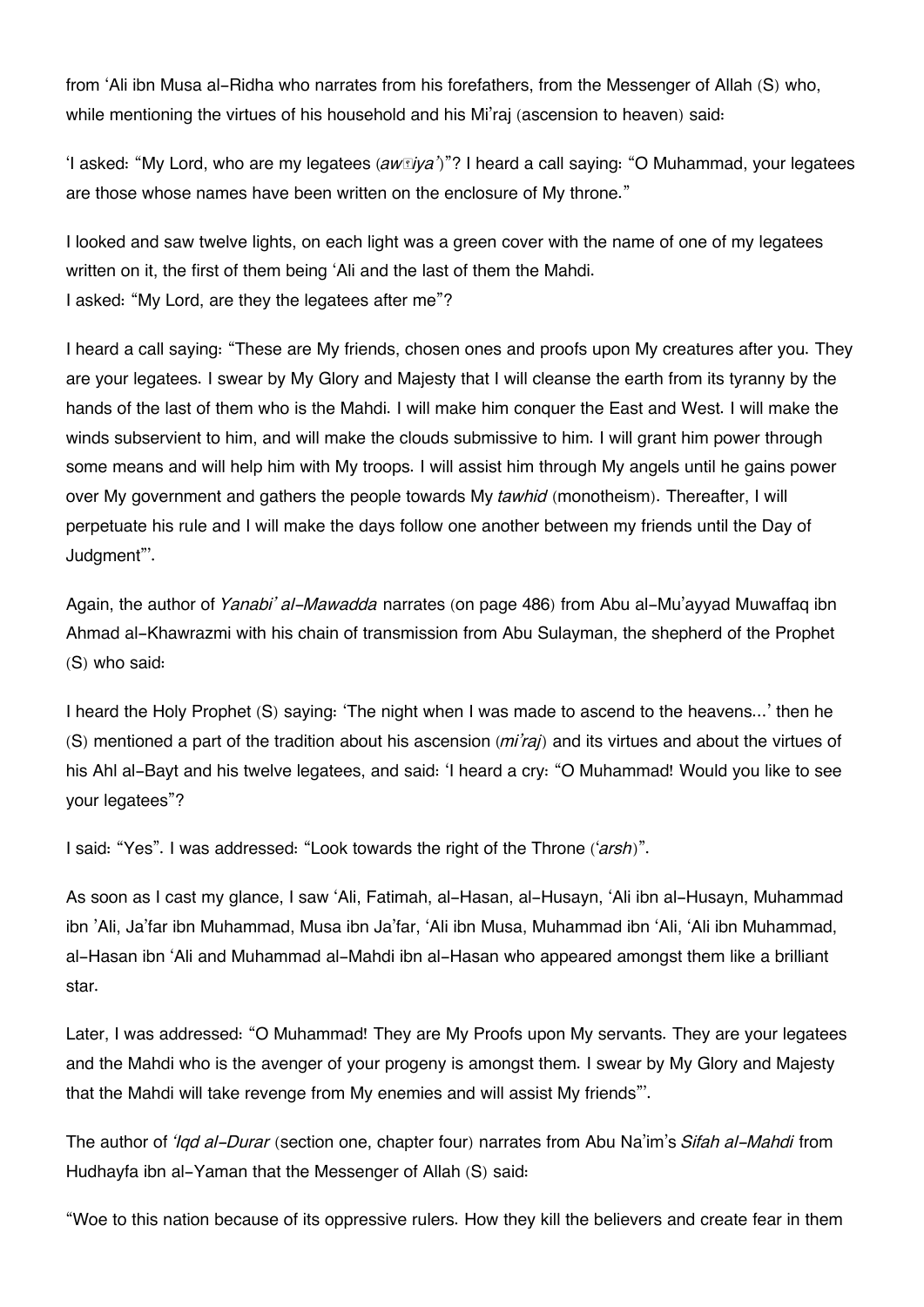leaving aside those who obey them. A God-fearing believer will be conciliatory to them in speech, but will flee from them in his heart. Whenever Allah wills to restore the might of Islam, He will destroy the oppressors. He is Powerful over what He wills in setting right a nation after it has gone corrupt".

Thereafter the Holy Prophet (S) said: 'O Hudhayfa! If there remains not more than a day from the life of this world, then Allah will prolong that day to such an extent that a man from my progeny will appear and rule. He will conduct important affairs and will manifest the religion of Islam. Allah does not break His Promise and He is quick in reckoning".

In section three, chapter nine of the afore-said book, its author narrates that Amir al-Mu'minin 'Ali ibn Abi Talib while mentioning the Mahdi and his reforms said:

"There is no innovation but that the Mahdi will uproot it and there is no Sunnah (practice) but that he will enliven it".

In the seventh chapter of the same book, he narrates from a congregation of traditionists namely Abu Na'im al-Isbahani, Abu al-Qasim al-Tabarani, Abu 'Abd al-Rahman ibn Abi Hatim, and Abu 'Abd Allah Na'im ibn Hammad who narrate from 'Ali ibn Abi Talib that the Messenger of Allah (S) while mentioning that the Mahdi is from the progeny of Muhammad and Allah will complete the religion through him, said:

"Through him people will be delivered from dissension, just as they found deliverance from polytheism through us. Through him, Allah will reconcile their hearts after the enmity of dissension just as He reconciled their hearts through us after enmity of unbelief".

In section three, chapter nine of the same book, he narrates from 'Abd Allah ibn 'A**Ra** as such: I asked Imam Muhammad al-Baqir: "When Mahdi emerges what course will he take"?

He replied: "He will destroy what was before him (of the heresies), just as the Holy Prophet (S) did, and he will recommence Islam in a new and fresh manner".

In the same section and the same chapter of the afore-said book, the author narrates from 'Ali ibn Abi Talib:

"There is no innovation but that the Mahdi will eradicate it, and there is no Sunnah (practice) but that he will establish it..."

In the third chapter of the afore-mentioned book, he narrates from Abu Bakr al-Bayhaqi's *al-Ba'th wa al-Nushur*, Ahmad ibn Hanbal's *Musnad* and Abu Na'im's *Sifah al-Mahdi*, who all narrate from Abu Sa'id al-Khudri that the Messenger of Allah (S) said:

"I give you glad tidings about the Mahdi. He will emerge amongst my nation at the time when they will be in discord and convulsion. Then, he will fill the earth with equity and justice just as it was fraught with tyranny and oppression... The Mahdi will fill the hearts of Muhammad's nation with riches and make them free from want. His justice would embrace all of them..."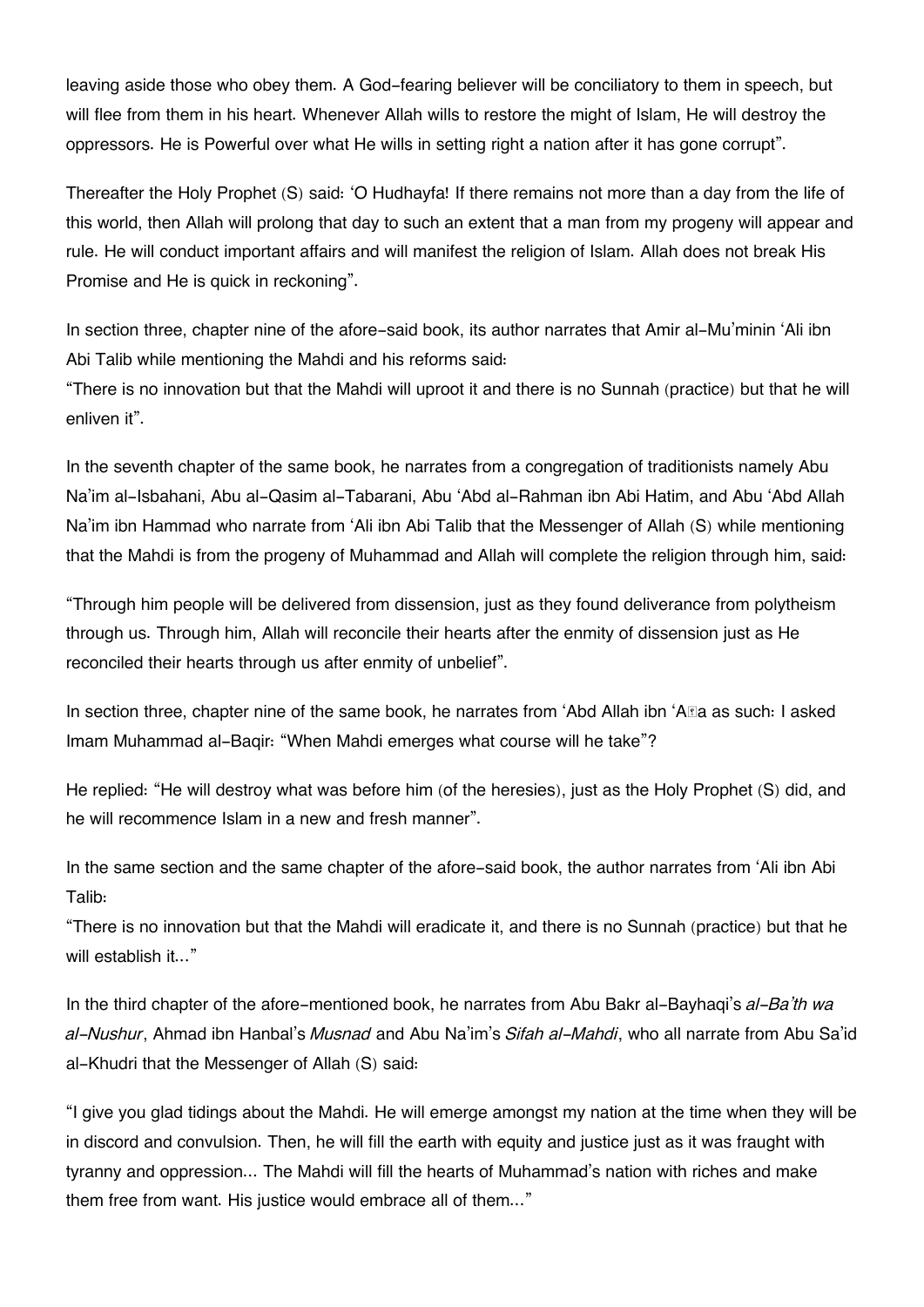In the seventh chapter of the afore-mentioned book, he narrates from Amir al-Mu'minin 'Ali (a.s.): "The Mahdi will dispatch his chiefs to various cities for establishing justice amongst the people. The wolves and sheep shall graze together. The children will play with the snakes and scorpions without being harmed the least. Evil will vanish and goodness will remain. People will plant 1 *madd* (about 750 grams) and will harvest 700 *madd* (about 525 kilograms), as Allah, the Exalted said:

# كمَثَل حَبّةٍ أَنبَتَتْ سَبْعَ سَنَابِلَ فِي كلّ سَنَبَلَةٍ مِائَةً حَبّةٍ ۩ وَاللّهُ يَضَاعِفُ لِمَنْ يشَاء ۗ

### *"..as the parable of a grain growing seven ears (with) a hundred grains in every ear; and Allah multiplies for whom He pleases (2:261)*

"Adultery, wine-drinking and usury will be uprooted. People will devote themselves to worship, divine laws, religion and congregational prayers. The life of man will lengthen, properties held in trust would be returned back, trees will bear fruits, blessings will multiply, the wicked will be perish, the virtuous ones will remain and those having a grudge against the Ahl al-Bayt will cease to exist".

In the third chapter of the afore-said book, the author narrates from Na'im ibn Hammad's *al-Fitan* from Ja'far ibn Yas*I***r al-Shami, that during the Mahdi's era**, restitution of wrongs would reach such an extent that if something belonging to someone is hidden under a person's tooth, he would remove it and give it back to its owners.

## **[His conquests and the extent of his rule](#page--1-0)**

The author of *'Iqd al-Durar* (chapter three) narrates from Abu al-Hasan al-Maliki who narrates from Hudhayfa ibn al-Yaman that the Messenger of Allah (S) said:

"If there remains not more than a day from the life of this world, Allah will raise a man from my progeny whose name will be the same as my name and his character will be the same as my character. Allah will revive the religion through him and will establish victories for him. None will remain on the face of the earth but those who say:

There is no god but Allah **( هال الا اله لا**( ."

In the first chapter of the afore-said book, its author narrates from Abu 'Abd Allah ibn al-Jawzi in his *Tarikh* who narrates from 'Abd Allah ibn 'Abbas that the Messenger of Allah (S) said:

"Four persons ruled over the entire earth - two of them from the believers and two from the unbelievers. The two believers were Dhu'l Qarnayn and Sulayman (a.s.) and the two disbelievers were Bakht al-Nasr and Nimrod. Soon, a man from my Ahl al-bayt will become the owner of the entire earth".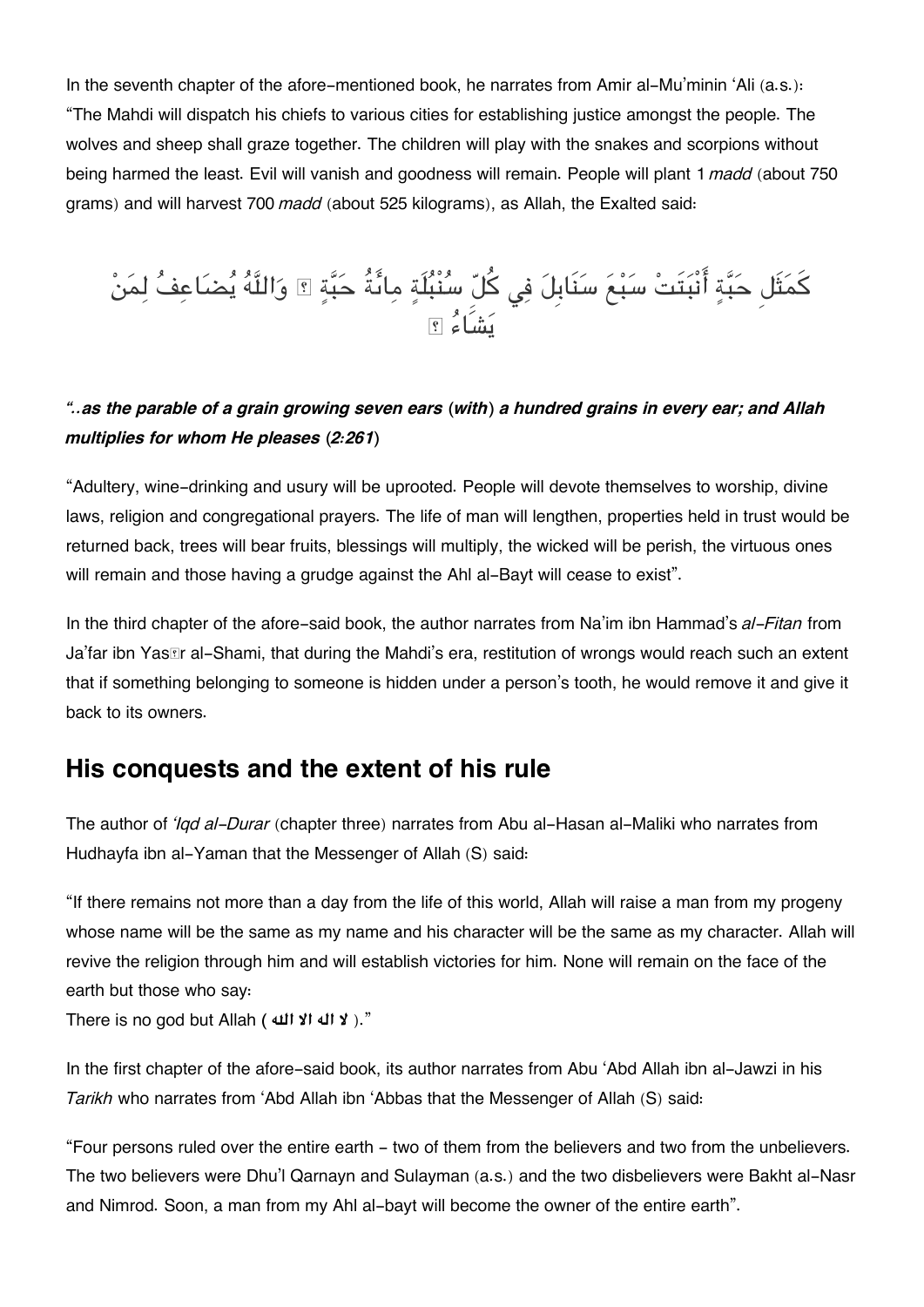The author of *Is'af al-Raghibin* (on page 150) says: It has come down in traditions that the Mahdi will become the owner of the east and the west.

The author of *Yanabi' al-Mawadda* narrates (on page 447) from the book *Fara'id al-Simtayn* from Sa'id ibn Jubayr who narrates from Ibn 'Abbas that the Messenger of Allah (S) said:

"There will be twelve Caliphs and successors after me who will be the Proofs of Allah upon His creatures. The first of them is 'Ali and the last of them is my son, al-Mahdi. Then the Spirit of Allah, 'Isa ibn Maryam will descend and will pray behind the Mahdi. The earth will be illumined by the light of its Lord and the Mahdi's rule will extend to the east and the west".

On the same page of the same book, he narrates from the book *Fara'id al-Simtayn* which narrates from Abu Umamah al-Bahili that the Holy Prophet (S) said:

"The Mahdi will extract the treasures and will conquer the cities of the polytheists and infidels".

The author of *Yanabi' al-Mawadda* narrates (on page 487) from the book *Fara'id al-Simtayn* which narrates from Sa'id ibn Jubayr who narrates from Ibn 'Abbas that the Messenger of Allah (S) said: "If not more than a day remains from the life of this world, Allah will prolong that day until the Mahdi who is from my offspring will emerge... The earth will be illumined by the light of its Lord, and his rule will extend to the east and the west".

# **[Duration of the Mahdi's caliphate and rule](#page--1-0)**

Diverse traditions exists on the period of the Mahdi's caliphate and rule and the duration of his life especially those traditions which have come down from our Sunni brethren.

Abu Dawud has narrated that the Mahdi shall rule for a period of seven years. Al-Tirmidhi has narrated that the Mahdi shall rule for a period of five, seven or nine years. Ibn Majah too has narrated the same. Al-Hakim has narrated in *Is'af al-Raghibin* that the Mahdi shall rule for seven or nine years. However Ibn Hajar has mentioned only seven years (and not nine) for the Mahdi's rule.

It has been narrated from al-Tabarani and al-Bazzaz that the Mahdi shall live for seven, eight or a maximum nine years. It is narrated from M*I***wardi and Ahmad that he shall live for five**, seven, eight or nine years and after him there will be no goodness left. Some of the traditions mention the Mahdi's rule to extend for twenty years just as the author of *'Iqd al-Durar* has narrated from Abu Na'im and al-Tabarani. Moreover the author of *'Iqd al-Durar* has narrated from Na'im ibn Hammad that the Mahdi would survive for forty years. However, traditions which mention the Mahdi's life to last for seven years are more.

Some traditions mention that he shall rule for seven years where each year would be equal to twenty years of our reckoning. That is to say, in each year, Mahdi will conduct the reformatory tasks and Islamic teachings for a period of twenty years. Some traditions mention that he would rule for ten years. The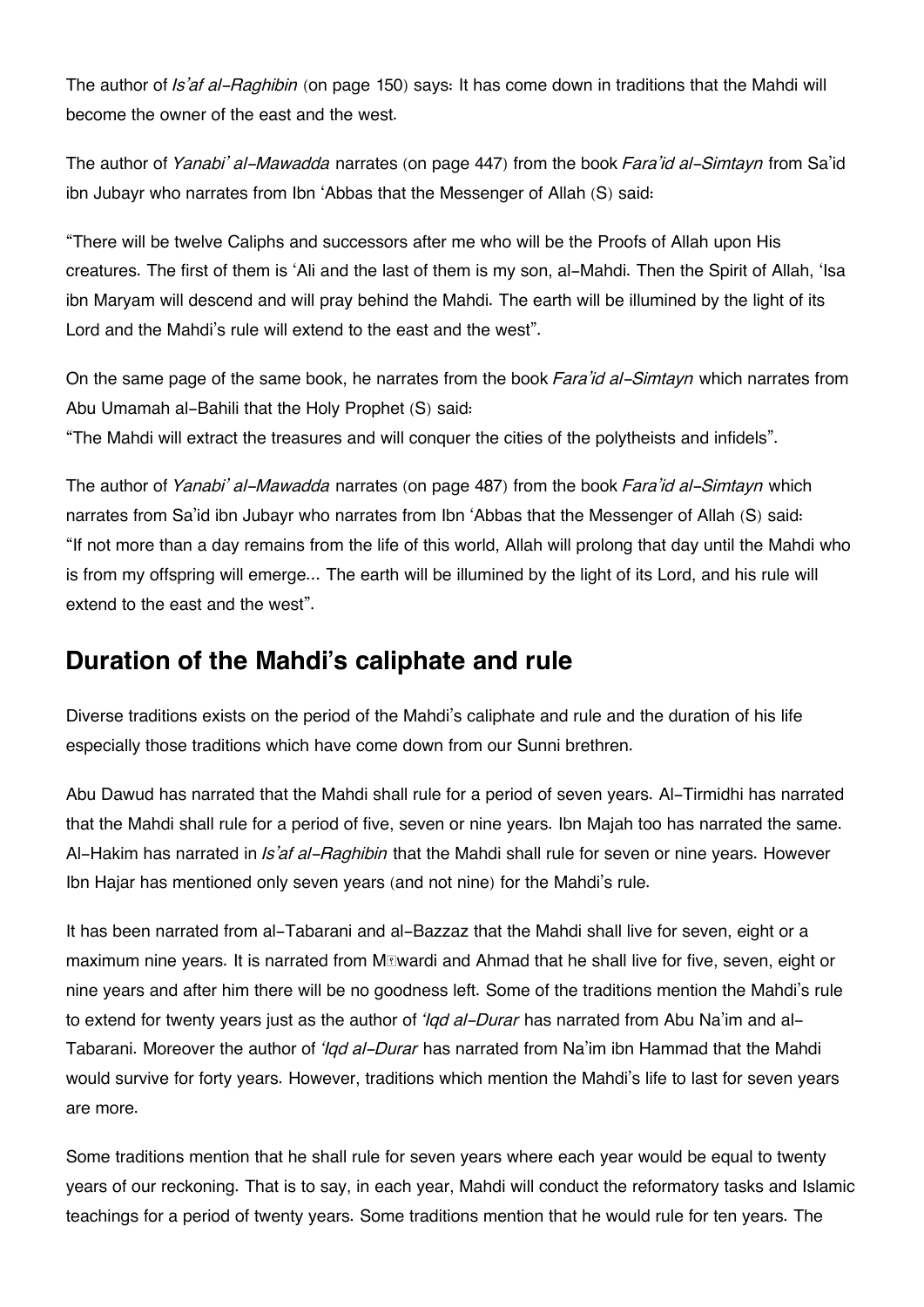sayings of 'Ulama' (learned scholars) in this regard are diverse. Some have said: Doubt has arisen from the narrator and the proof of this view is the statement ofal- Tirmidhi who says: "It is due to the narrator's doubt."

The author of *Is'af al-Raghibin* (page 155) says: Most of the traditions mention the Mahdi's rule to last for seven years and with regards to seven to nine years it is doubtful.

One tradition mentions his rule to last for six years. Ibn Hajar says: The matter on which traditions are in agreement with each other is this that the Mahdi will undoubtedly rule for seven years. He has also narrated from Abu al-Husayn al-*Ajiri* that abundant and authentic traditions indicate that the Mahdi will rule for seven years.

The author says: Abu al-Hasan al-*E***jiri's saying is more apparent and well**-known. In this saying, there exists a great virtue for Mahdi and it is this that within this short period, he will rise for the religions and worldly reforms just as his forefather, the Holy Prophet (S) rose for a period of eight years i.e. from the second year of Hijrah.

The author of *Is'af al-Raghibin* (page 156) says: One tradition mentions the period of the Mahdi's rule to be more than what was mentioned. Another tradition states that the Mahdi would rule for forty years. Another tradition mentions twenty-one years and yet another tradition mentions fourteen years.

Ibn Hajar al-'Asqalani in *'Alāmāt al-Mahdi al-Muntazar* says: Traditions mentioning the seven-year period of the Mahdi's rule are more in number and more well-known. Assuming the correctness of all the traditions, we can conclude from all of them as such: Traditions which mention forty years refer to the period of his rule. Traditions which mention seven, eight or nine years refer to the last degree of manifestation of his rule and power. Moreover, traditions, which mention twenty or fourteen years, refer to the average limit of the rule.

The author says: The reason for the differences in traditions may be that the reality of this matter and the duration for which the Mahdi will rule should not be known, just as the time of his emergence is concealed and unknown, in order that one's attention is drawn towards all sides and he longs for the Mahdi's victory and long stay till the maximum period of time, although the probability of the seven-year period is stronger.

[<sup>1.</sup>](#page--1-0) A twivah ode is one which ends with the letter  $t_{\mathbb{Z}}$ .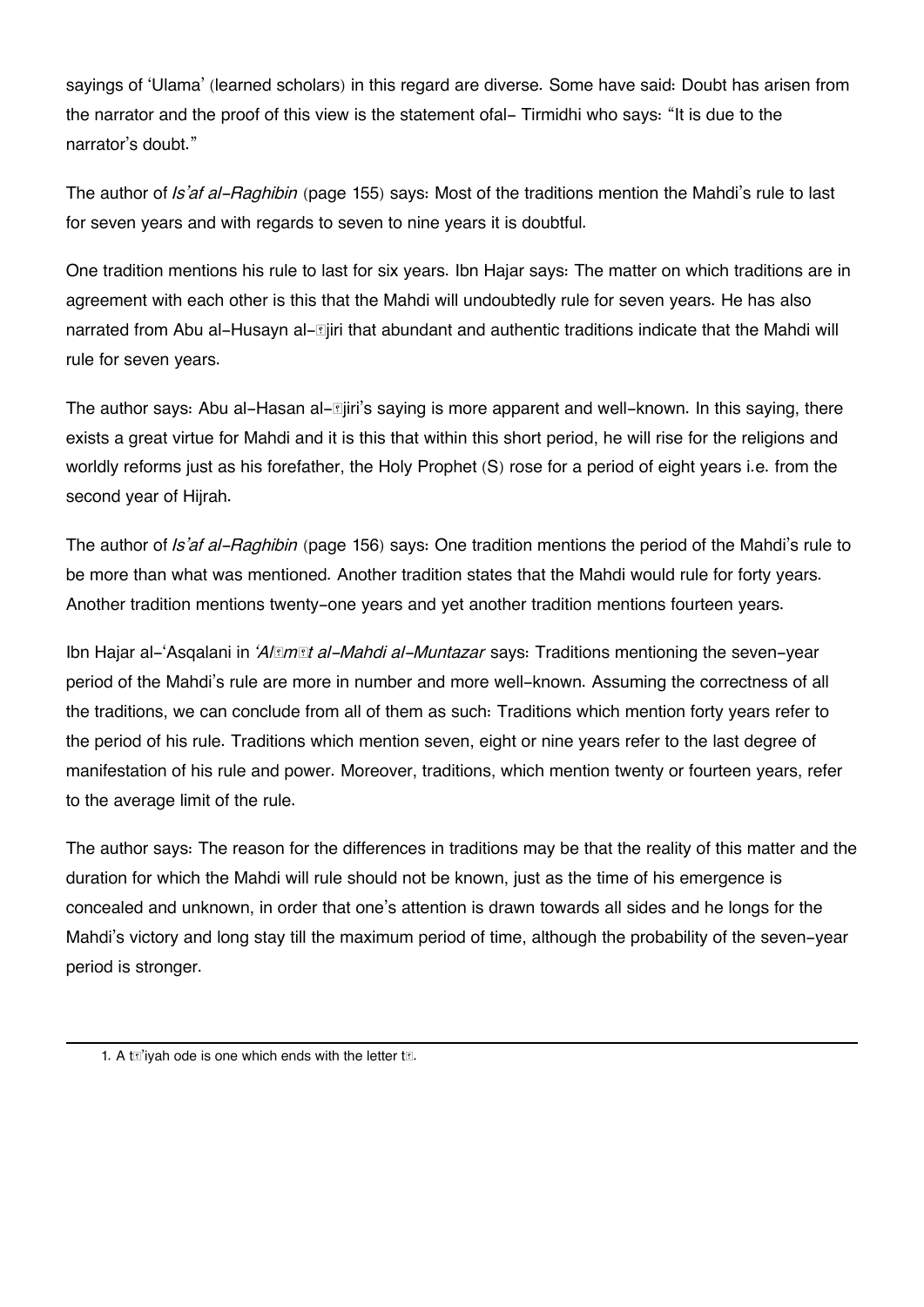# **Conclusion**

# **[The number and Place of Mahdi's Helpers](#page--1-0)**

Asbagh ibn Nubatah says: Amir al-Mu'minin 'Ali (a.s.) recited a sermon and mentioned therein something about the emergence of the Mahdi and his helpers. Abu Khalid Halabi or Kabuli said: "O 'Ali, inform us something about his qualities."

He replied: "From the viewpoint of character and creation, he resembles the Holy Prophet (S) the most. Should I inform you about his helpers"? They said: "Yes, O Amir al-Mu'minin."

He replied: "I heard the Messenger of Allah (S) saying: 'The first of them would be from Basra and the last of them from Yamamah'. Thereafter he began to count the Mahdi's companions. People were crying and 'Ali (a.s.) was saying:

Two persons from Basra, one person from Ahwaz, one person from Mina, one person from Shushtar, one person from Duraq, four persons namely 'Ali, Ahmad, 'Abd Allah and Ja'far from Baastan, two persons by the names of Muhammad and al-Hasan from Amman, two persons - Shaddad and Shadid from Siraf, three persons - Hafas, Yaqub and 'Ah from Shiraz, four persons Musa, 'Ali, 'Abd Allah and Ghalafan from Isfahan, one person by the name of Yahya from Abdah, one person by the name of Dawud from Maraj or A'raj, one person by the name of 'Abd Allah from Karaj.

One person by the name of Qadim from Burujerd, one person by the name of Abd al-Razzak from Nahawand, two persons - 'Abd Allah and Abd al-Samad from Dainul, three persons - Ja'far, Ishaq and Musa from Hamadan, two persons - whose names are similar to the names of Holy Prophet's Ahl albayt from Qum, one person by the name of Darid and five others whose names are similar to the names of *Arhab al-Kahf* from Khurasan.

One person from **Emul, one person from Joijan, one person from Herat**, one person from Balkh, one person from Qarah, one person from A'ane, one person from Damaghan, one person from Sarkhas, three persons from Saiyar, one person from Sayah, one person from Samarkand, twenty-four persons from **Ealigan** - They are the same ones about whom the Holy Prophet (S) said: In Khurasan, treasures can be found which are not gold or silver; but they are men whom Allah and His Prophet will gather together.

There will be two persons from Qazvin, one person from Fars, one person from Abhar, one person from Birjan, one person from Shakh, one person from Sareeh, one person from Ardabil, one person from Murad, one person from Tadammor, one person from Armani, three persons from Maragha, one person from Khu'i, one person from Salmas, one person from Badices, one person from Nasur, one person from Barkari, one person from Sarkhis, one person from Munaijerd, one person from Qaliqala.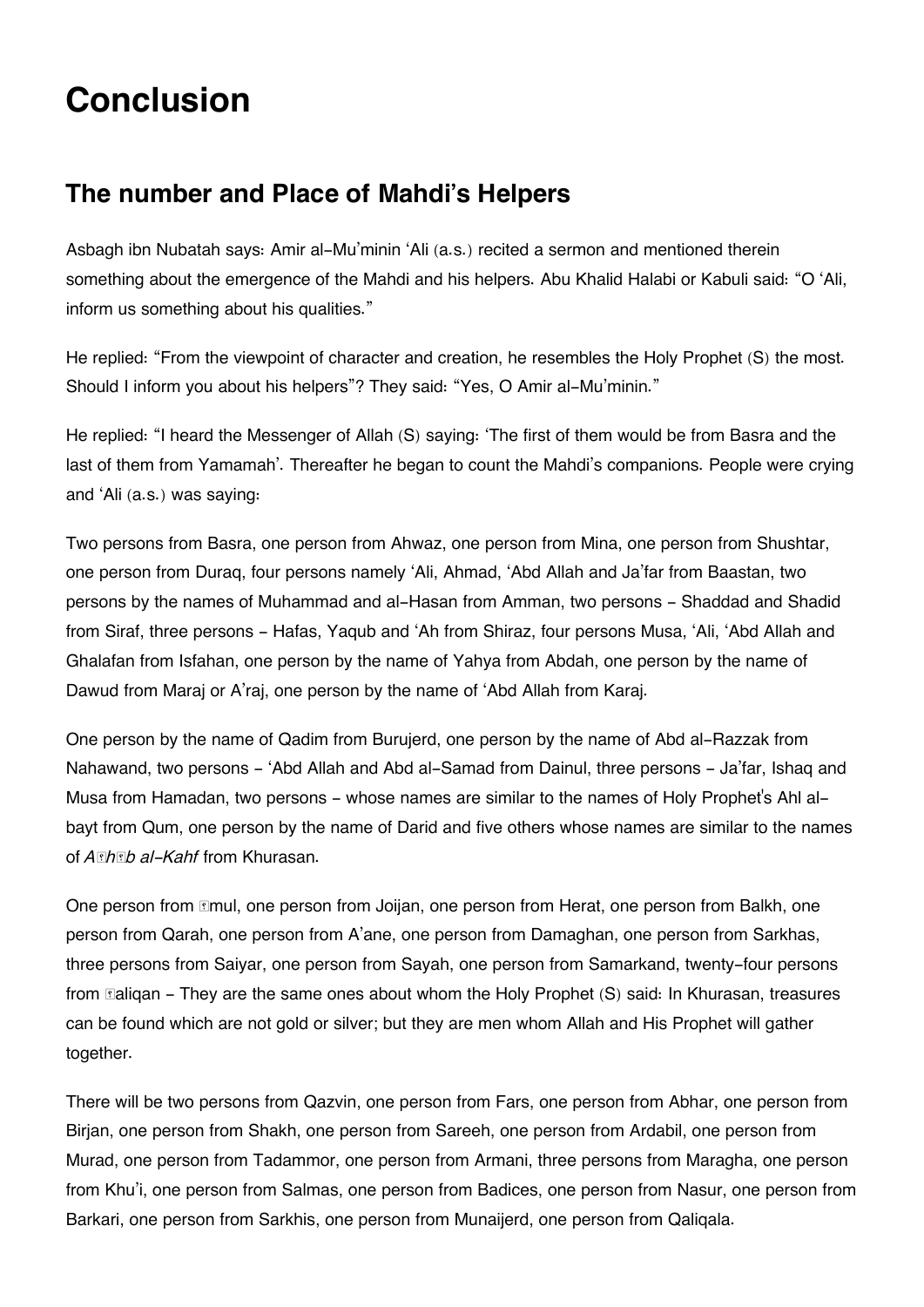Three persons from Wasit, ten persons from Baghdad, four persons from Kufa, one person from Qadisiya, one person from Surah, one person from Serat, one person from Nael, one person from Saidah, one person from Juijan, one person from Qusur, one person from Anbaar, one person from Akbarah, one person from Hananeh, one person from Tabuk, one person from Jaamedah, three persons from Abadan, six persons from Hadisah Musel, one person from Mosul, one person from Maqlasaya, one person from Naseebeen, one person from Arwan, one person from Faraqeen, one person from Aamed, one person from Ra's al-'Ayn.

One person from Raqqah, one person from Haran, one person from Bales, one person from Qabeeh, one person from Tartus, one person from Qasr, one person from Adneh, one person from Hamari, one person from Arar, one person from Qures, one person from Antioch, three persons from Halab, two persons from Hamas, four persons from Damascus, one person from Syria, one person from Qaswan, one person from Qaimut, one person from Sur, one person from Karaj, one person from Azrah.

One person from Aamer, one person from Dakar, two persons from Bait al-Maqdis, one person from Ramalich, one person from Bales, two persons from Acca, one person from Arafat, one person from Asqalan, one person from Gazah, four persons from Fasath, one person from Qaramis, one person from Damyath, one person from Mahaleh, one person from al-Iskandariya, one person from Barqah, one person from Tanjah, one person from Mranjah.

One person from Qirwan, five persons from Sus Aqsa, two persons from Qirus, three persons from Jamim, one person from Qus, one person from Aden, one person from Alali, ten persons from Medina, four persons from Mecca, one person from Ta'if, one person from Dair, one person from Shirwan, one person from Zubaid, ten persons from Saru, one person from Ahsah, one person from Qatif, one person from Hajar and one person from Yamamah.

'Ali (a.s.) said: The Holy Prophet (S) counted them to me until they became 313 in number, the same as the companions of Badr. Allah will gather them from the East and West and place them near the Holy Ka'aba by the wink of an eye. When the people of Mecca will witness this, they will say:

"Sufyani has gathered us around himself". After coming in contact with the people of Mecca they will see a group gathered around the Ka'ba and the darkness and gloom will have departed from them and the dawn of hope ascended and they will tell each other:

"Salvation" (perhaps meaning to say that we have found salvation). The noble people will watch and their rulers go in deep thought.

Amir al-Mu'minin (a.s.) said: "As if I am seeing them - their appearance, height, physique, face, beauty and clothes are all one and the same. As though they are in search of something which they have lost and are now thoughtful and perplexed over this matter until a person who resembles the Prophet the most in creation and appears before them from behind the curtain of the Ka'ba. They will ask him: "Are you the Mahdi?" He will reply: "Yes, I am the Promised Mahdi".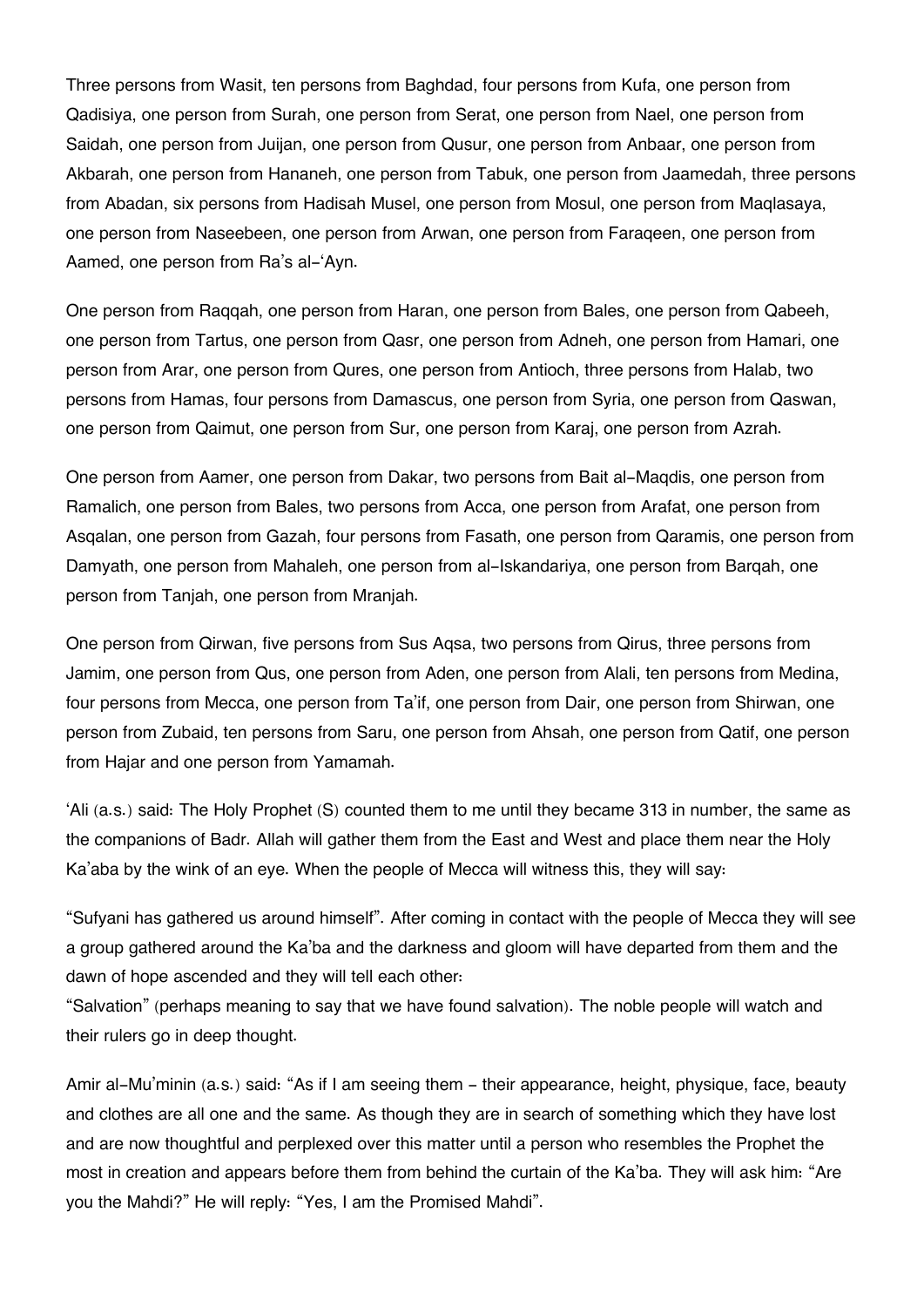Thereafter the Mahdi will address them as such: Swear allegiance to me with regards to forty qualities and enter into a covenant with me with regards to ten qualities.

### Annaf said: "O Ali what are those qualities?

He replied: They will swear allegiance that they will not steal, commit adultery, kill someone unjustly, defame the honor of a respectable person, abuse a Muslim, swarm a house, mount on a thin and weak animal, decorate themselves falsely (wear gold), wear fur, wear silk, wear clogs, obstruct the path for anyone, commit injustice to the orphans, play trick and deceit anyone, eat the wealth of the orphans, indulge in homosexuality, drink wine, commit treason in trust, breach the promises, hoard wheat and barley, kill someone who seeks refuge in him, pursue the defeated one, shed blood unjustly and embark on killing the injured one. Moreover one should wear coarse garments, consider the ground as ones pillow, eat bread made out of barley, be satisfied with whatever meagre he receives, participate in 'Jihad' (holy war) the way it should be done, smell musk and other good fragrances, avoid impurity…"

# **[Second Conclusion: References](#page--1-0)**

Amongst the matters which are good and rather necessary to mention is the names of books and authors - the sources from which we have narrated the traditions in the book of *Al-Mahdi*. This is so that the rights of those authors are duly paid and rather, the respected readers gain self-satisfaction.

The following are the references of the book *Al-Mahdi*.

1. The book *Is'af al-Raghibin* is about the virtues of the Holy Prophet (S) and his Ahl al-Bayt (a.s.). It is written by Shaykh Muhammad Saban who died in the year 1206.

2. The book *al-Jāmi' al-Latif* is about the excellence of Mecca and the construction of the Holy Mosque. Its author is Allama Shaykh Jamal al-Din Muhammad Jar Allah ibn Muhammad ibn Nur al-din ibn Abu Bakr ibn 'Ali Zahira al-Qurashi al-Makhzumi. This book was written in the year 950 A.H. and was printed in the year 1276 A.H. in the printing-house of Dar Ihya al-Kutub al-'Arabiya.

3. Commentary on the *Nahj al-Balagha* - written by a leading personality in literature, language and history by the name of Shaykh 'Izz al-din Abi H*Imid* 'Abd al-Ham*Id* ibn Hibat Allah al-Mada'ini, wellknown as Ibn Abi al-Hadid who died in the year 655 Hijri. This book has been printed in four volumes in Dar al-Kutub al-'Arabiya in Egypt.

4. *Sahih al-Bukhari* - compiled by a leading traditionist Abu 'Abd Allah Muhamamd ibn Isma'il ibn Ibrahim ibn al-Mughira who died in the year 256 A.H. This book has been printed in the year 1312 A.H. in the publishing-house of Maymaniya in Egypt.

5. *Sahih Sunan al-Mustafa* - compiled by a leading traditionist Abu Dawud Sulayman ibn Asha'th al-Sijistani who died in the year 357 A.H.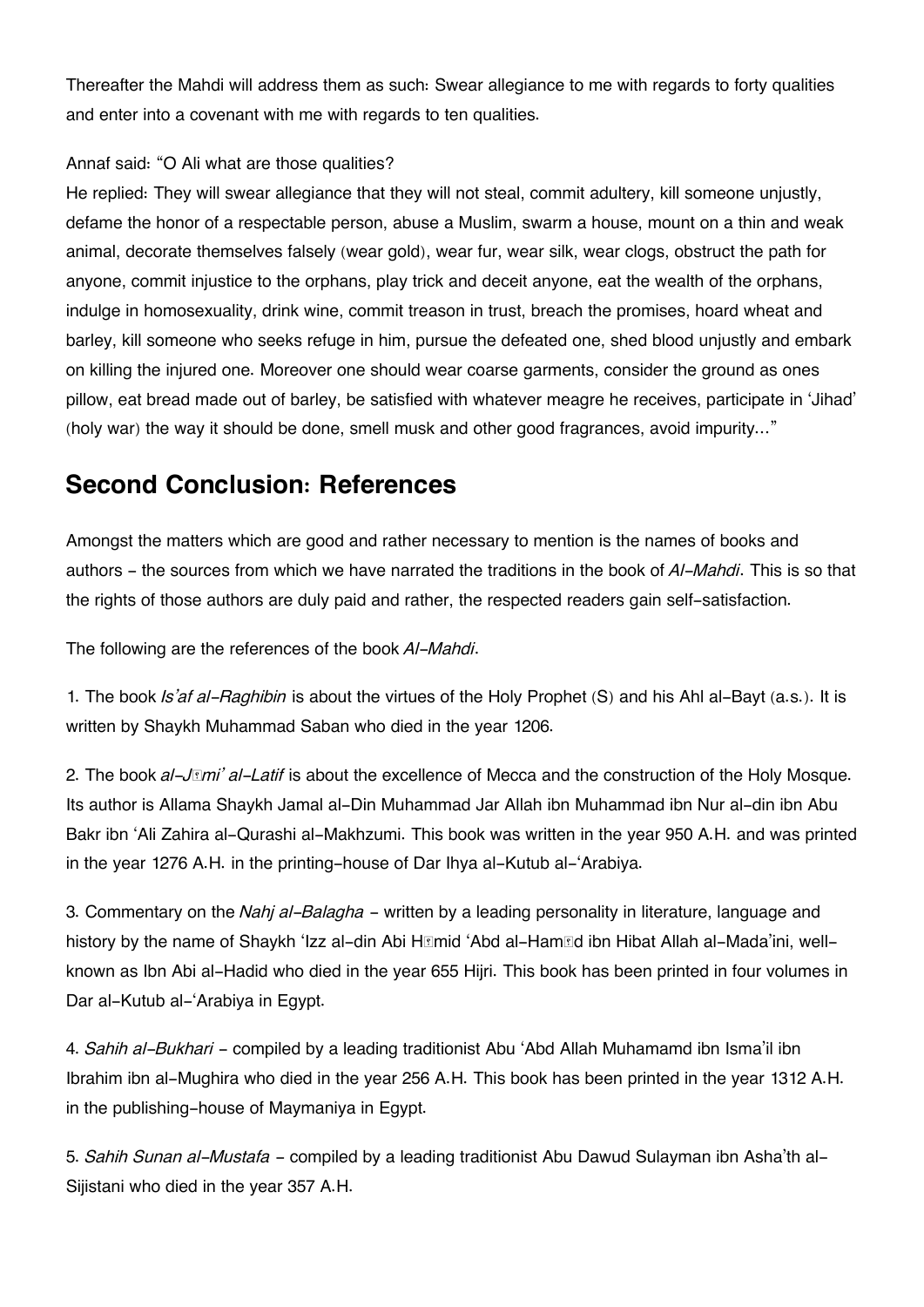6. *Sahih al-Tirmidhi* - complied by Abu 'Isa Muhammad ibn Surah who died in the year 278 A.H.. This book was printed in the year 1310 A.H. at Lucknow in India.

7. *Al-Sawa'iq al-Muhriqa fi al-radd 'ala ahl al-bid' wa al-zandaqa* - compiled by Shaykh Shahab al-din Ahmad Ibn Hajar al-Haythami, a resident of Mecca, against the people of innovation and heresy. He died in the year 974 A.H. This book was printed in Egypt in the year 1312 A.H.

8. 'Igd al-Durar fi Akhbar al-Imam al-Muntadhar - written about the Awaited Imam by the great scholar Abu Badr Shaykh Jamal al-din Yusuf ibn Yahya ibn 'Ali ibn 'Abd al-'Aziz ibn 'Ali al-Maqdisi, al-Shafi'i, al-Salmi, al-Dimishqi, who finished writing this book in the year 658 A.H. This is the best and the most comprehensive book I have seen of our Sunni brothers in this regard. I have not come across the printed script of this book and perhaps it has not yet been printed.

Yes, two copies of the said book are present in the library of our master Imam 'Ali ibn Musa al-Ridha (a.s.). One of them had been written in the year 953 A.H.

Another copy of this book is present in the library of the leader of all leaders in traditions i.e. al-Mirza Muhammad Husayn al-Nuri al-Tabarsi (died in 1320), as is apparent from his book *Kashf al-Astar*.

Another copy too can be found in the library of our leader Sayyid Shahab al-Din al-Mar'ashi al-Husayni al-Najafi, as he himself has told me.

Yet another copy is present in the library of our master Abu al-Majd Muhammad al-Ridha al-Isfahani. This is the same copy on which we have relied and narrated from although it is not free of errors. In the book *Durar al-Musawiyah*, as we mentioned in the preface of this book, he ascribes the book *'Iqd al-Durar* to Ali ibn Shahab Hamadani. However this is apparently a mistake because I have never come across anyone ascribing this book to the afore-said Sayyid. Yes, the book *Mawwadah al-Qurba* belongs to the afore-mentioned Sayyid.

From the last portion of the book *Yanabi' al-Mawadda* and the book *Ghayah al-Maram* it appears that Abu 'Abd Allah al-Kanji in his book *Al-Bayan fi Akhbar Sahib al-Zaman* and the book *Kifayat al-Talib fi Fadhā'il 'Ali ibn Abi Talib* narrates some of his collections from the book *'Iqd al-Durar*.

9. The book *al-Futuhat al-Islamiyah* after *al-Futuhat al-Nabawiyah* - written by the scholar Sayyid Ahmad ibn Zayni Dahlan a Mufti (expert in Islamic jurisprudence) of Mecca who died in the year 1304. This book has been published in two parts in the publishing house of Mustapha Muhammad in Egypt.

10. The book *al-Futuhat al-Makkiyah* written by the mystic scholar and researcher Shaykh Abu 'Abd Allah Muhyi al-din Muhammad ibn 'Ali famous as Ibn 'Arabi al-H**etimi al-Ee'i. Truly, this book is a useful** book in its own field and I don't think there exists another of its kind. This book has been printed in Egypt in Dar al-Kutub al-'Arabiya al-Kubra publishing house.

11. The book *Kashf al-Dhunun 'an Kami al-Kutub wa al-Funun. As it can be judged from its name, this*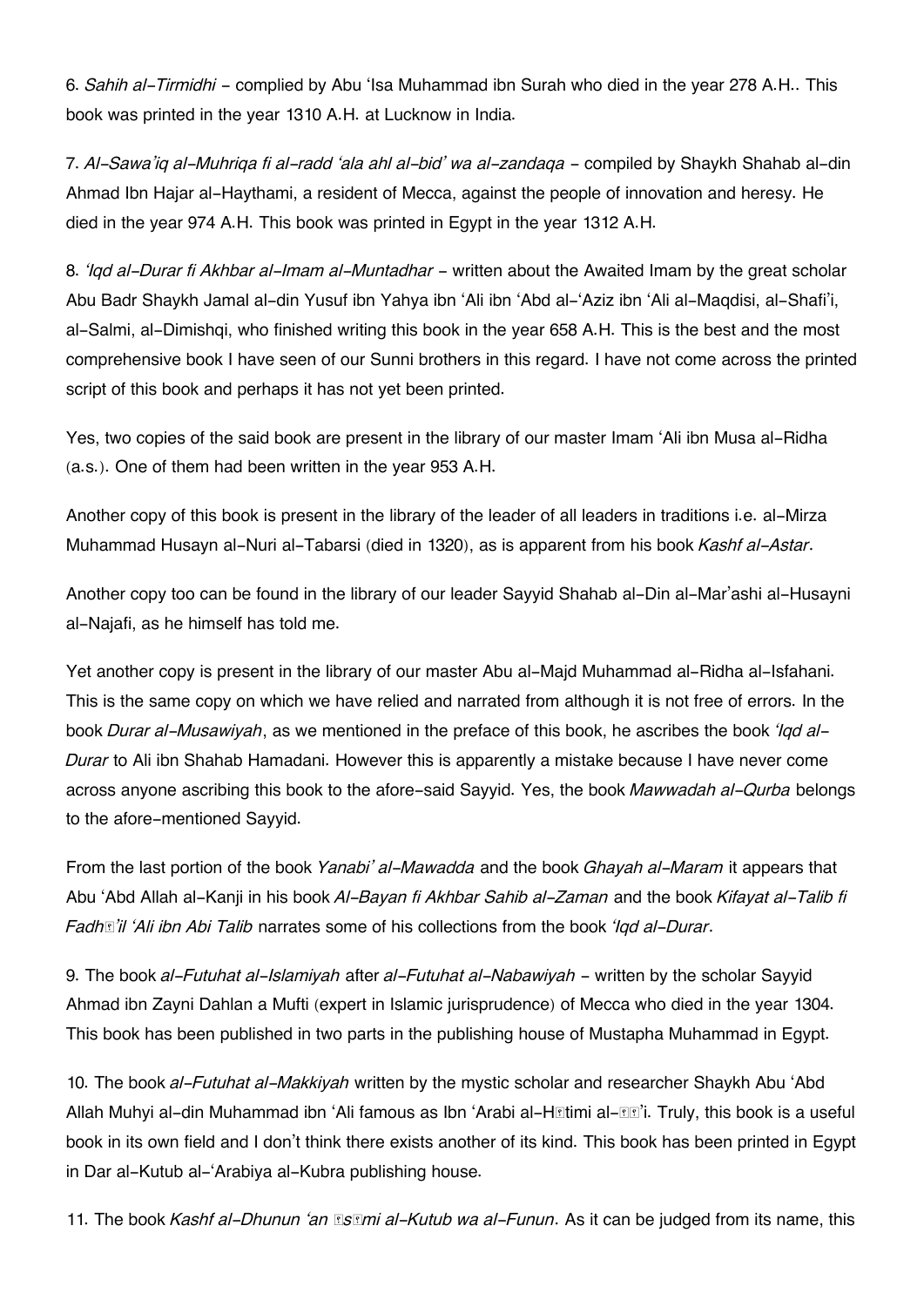book is majestic in its own field. It has been written by the scholar Mulla Katib Chalabi who died in the year 1067 A.H. This book was printed in Dar al-Sa'ādah in two volumes.

12. The book *Mafatih al-Ghayb* which is a famous exegesis written by the research scholar Muhammad Fakhr al-Din al-R**Ezi who died in the year 606 A.H.** This book was printed in eight volumes in the publishing-house of al-*Emira in the year 1308 A.H.* The exegesis of Abu al-Sa'ud too has been printed in the margin of this exegesis.

13. *Mufradat al-Quran* - written by the research scholar Abu al-Qasim Husayn ibn Muhammad ibn Mufadhdhal famous as Raghib al-Isfahani who died in the year 502 A.H. This book has been printed in the margins of *al-Nihaya* of Ibn Athir in Egypt.

14. The book *Nur al-Absar fi Manaqib Ahl Bayt al-Nabi al-Mukhtar* compiled by the scholar Sayyid Mu'min ibn al-Hasan al-Shablanji who died in the year 1208 A.H. This book was printed in the year 1304 A.H. in Egypt in the 'Uthmani printing house.

15. The book *al-Nihaya fi Gharib al-Hadith wa al-Qur'an* which is on the subject of explanation of words used in the traditions and the Qur'an and is written by the research scholar and lexicographer Abu al-Sa'ādāt Mubarak ibn Muhammad ibn Muhammad al-Jazari, well-known as Ibn Athir who died in the year 606 AH. This book has been printed in four volumes in the publishing-house of al-Khayriyah in Egypt.

16. *Nahj al-Balagha* - compiled by Allama al-Sharif al-Radhi Muhammad ibn Abi Ahmad al-Musawi who was the chief of seekers of knowledge in Baghdad. In this book, he has collected the sermons, letters and aphorisms of Amir al-Mu'minin 'Ali ibn Abi Talib (a.s.). This book has been printed in three parts in one volume in the printing-house of al-Istiqamah in Egypt. Shaykh Muhammad Abduh who was the Mufti (passing judicial decrees) of Egypt, Shaykh Muhyi al-din Muhammad 'Abd al Hamid al-Mudarris who was the professor of Al-Azhar have written a commentary on this book.

17. The magazine "Huda al-Islam" which is printed weekly in Egypt under the guidance of Muhammad Ahmad al-Sayrafi and a number of scholars of Egypt have given their share of contribution to this magazine. Undoubtedly this magazine is a religious magazine and is rare in its own field. It was started from 1354 A.H and is still being published.

18. The book *Yanabi' al-Mawadda fi Mawadda Dhuway al-Qurba* - written by the mystic scholar Shaykh Sulayman ibn Khawaja Kalan al-Husayni al-Balkhi al-Qunduzi who died in the year 1294 A.H. This book was printed in the publishing-house of 'Akhtar'.

**Source URL:** https://www.al-islam.org/al-mahdi-sayyid-sadruddin-sadr